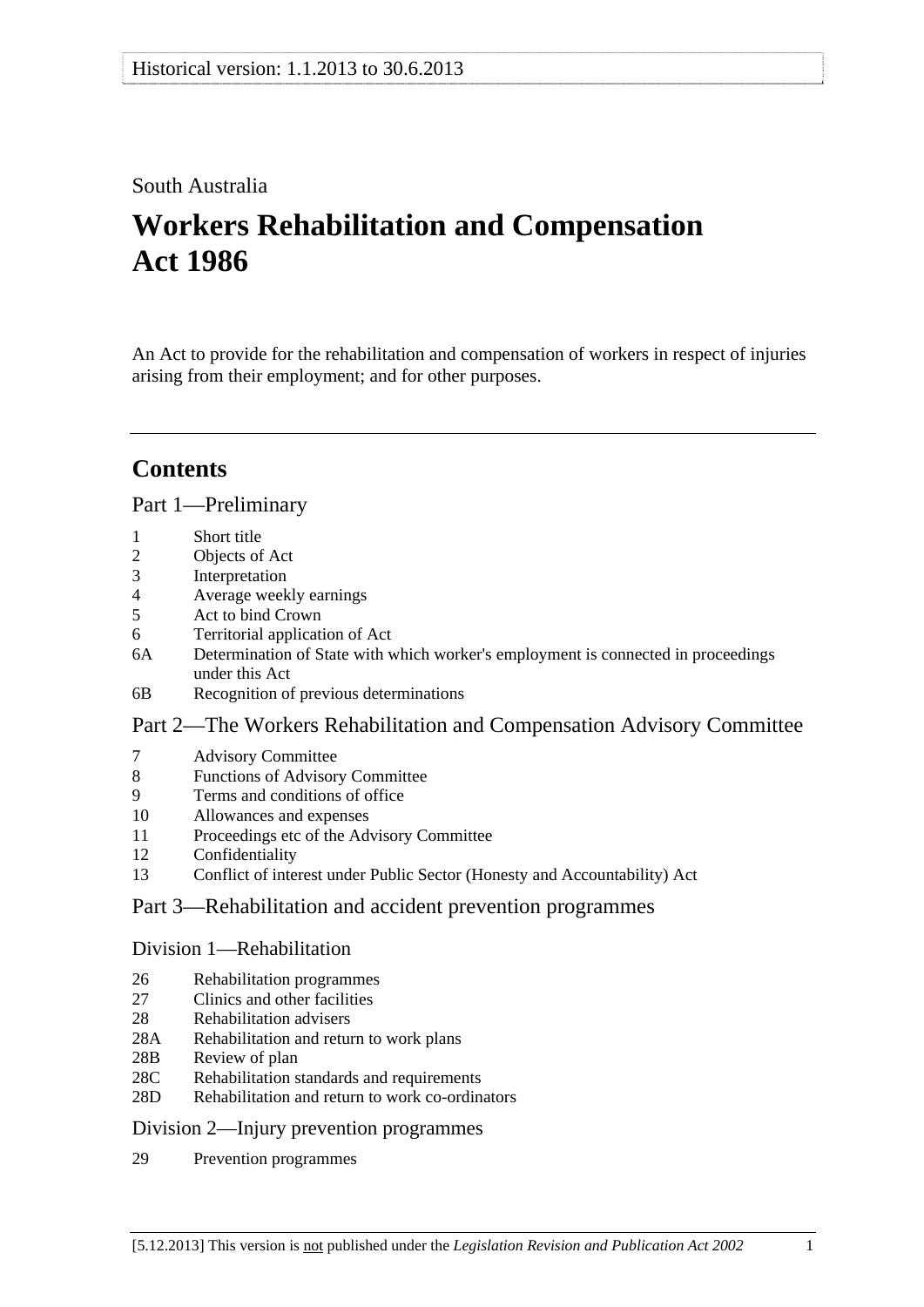# [Part 4—Compensation](#page-36-0)

#### [Division 1—Conditions under which injury is compensable](#page-36-0)

- [30 Compensability of injuries](#page-36-0)
- [30A Psychiatric injuries](#page-37-0)
- [30B Effect of misconduct etc](#page-37-0)
- [31 Evidentiary provision](#page-38-0)

#### [Division 2—Compensation for medical expenses etc](#page-38-0)

- [32 Compensation for medical expenses](#page-38-0)
- [32A Special provisions for payment of medical expenses after initial notification of injury](#page-41-0)
- [33 Transportation for initial treatment](#page-42-0)

#### [Division 3—Compensation for property damage](#page-42-0)

[34 Compensation for property damage](#page-42-0) 

#### [Division 4—Compensation by way of income maintenance](#page-42-0)

- [35 Preliminary](#page-42-0)
- [35A Weekly payments over designated periods](#page-44-0)
- [35B Weekly payments after expiry of designated periods—no work capacity](#page-45-0)
- [35C Weekly payments after expiry of designated periods—current work capacity](#page-46-0)
- [36 Discontinuance of weekly payments](#page-47-0)
- [37 Adjustments due to change from original arrangements](#page-53-0)
- [38 Review of weekly payments](#page-54-0)
- [39 Economic adjustments to weekly payments](#page-54-0)
- [40 Weekly payments and leave entitlements](#page-55-0)
- [41 Absence of worker from Australia](#page-56-0)

#### [Division 4A—Redemption](#page-56-0)

[42 Redemption of liabilities](#page-56-0)

#### [Division 5—Compensation for non-economic loss](#page-58-0)

- [43 Lump sum compensation](#page-58-0)
- [43A Assessment of impairment](#page-59-0)
- [43B No disadvantage—compensation table](#page-60-0)

#### [Division 6—Compensation payable on death](#page-61-0)

- [44 Compensation payable on death—weekly payments](#page-61-0)
- [45 Review of weekly payments](#page-63-0)
- [45A Compensation payable on death—lump sums](#page-64-0)
- [45B Funeral benefit](#page-66-0)
- [45C Counselling services](#page-67-0)

#### [Division 7—Liability to pay compensation](#page-67-0)

- [46 Incidence of liability](#page-67-0)
- [47 Augmentation of weekly payment in consequence of delay](#page-69-0)
- [48 Payments by Corporation on behalf of defaulting employer](#page-69-0)
- [49 Corporation may undertake employer's liability to make weekly payments](#page-69-0)
- [50 Corporation as insurer of last resort](#page-69-0)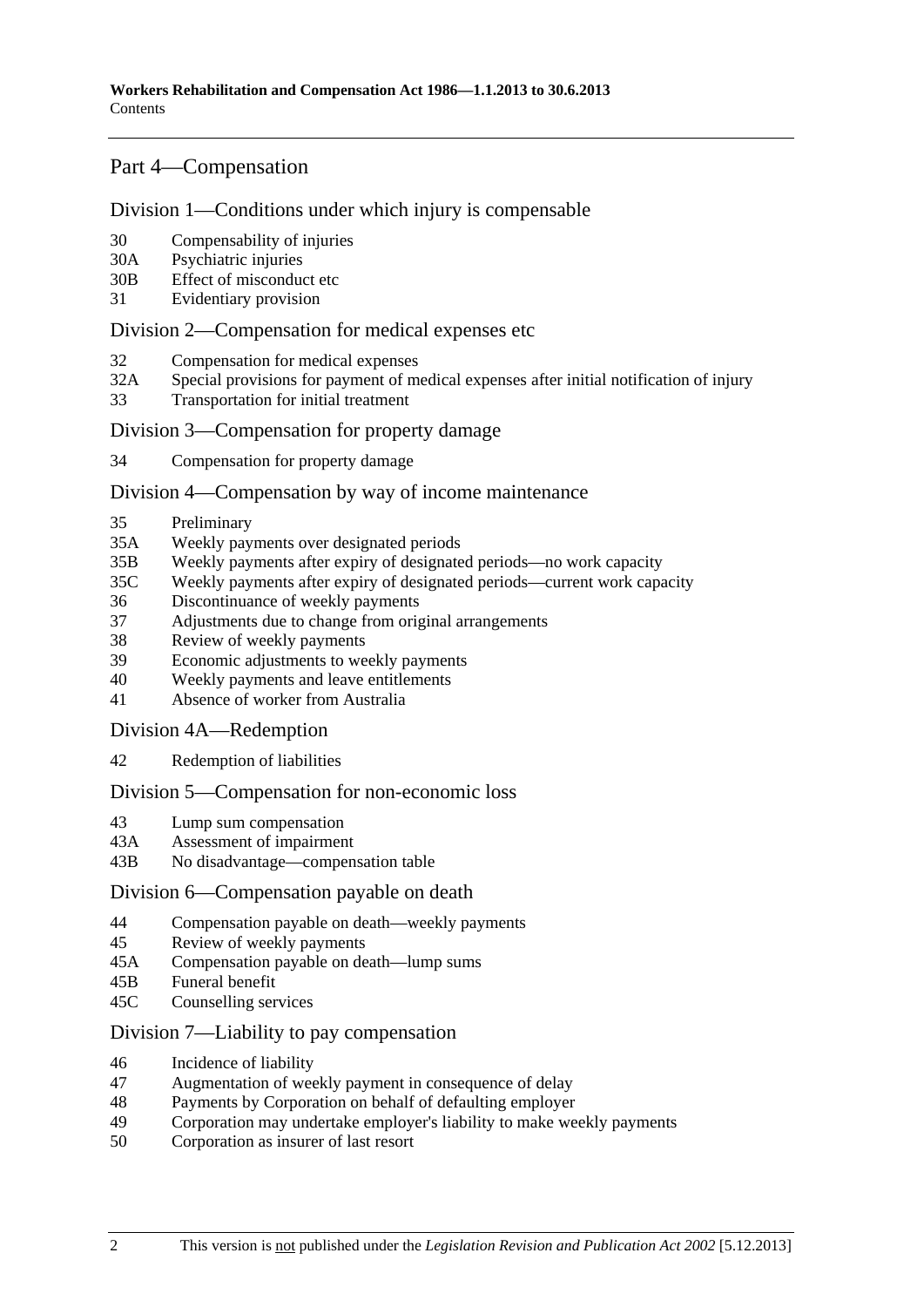[Division 7A—Special provisions for commencement of weekly payments after](#page-70-0)  [initial notification of injury](#page-70-0)

- [50A Interpretation](#page-70-0)
- [50B Commencement of weekly payments following initial notification of injury](#page-70-0)
- [50C Status of payments](#page-70-0)
- [50D Worker to be notified if weekly payments are not commenced](#page-71-0)
- [50E Notice of commencement of weekly payments](#page-71-0)
- [50F Obligations of worker](#page-71-0)
- [50G Liability to make weekly payments not affected by making of claim](#page-71-0)
- [50H Set-offs and rights of recovery](#page-71-0)
- [50I Status of decisions](#page-72-0)

#### [Division 8—Notices of injuries and claims for compensation](#page-72-0)

- [51 Duty to give notice of injury](#page-72-0)
- [52 Claim for compensation](#page-73-0)
- [53 Determination of claim](#page-75-0)

#### [Division 9—Miscellaneous](#page-76-0)

[Subdivision 1—Limitations on liability](#page-76-0)

- [54 Limitation of employer's liability](#page-76-0)
- [55 Prohibition of double recovery of compensation](#page-79-0)
- [57 Compensation payable in respect of injuries arising from employment on ships](#page-80-0)
- [58 Certain sporting injuries not to be compensable](#page-80-0)

#### [Subdivision 2—Choice of law](#page-81-0)

- [58AA The applicable substantive law for work injury claims](#page-81-0)
- [58AB Claims to which Subdivision applies](#page-81-0)
- [58AC What constitutes injury and employment](#page-82-0)
- [58AD Claim in respect of death included](#page-82-0)
- [58AE Meaning of substantive law](#page-82-0)
- [58AF Availability of action in another State not relevant](#page-83-0)

#### [Subdivision 3—Other matters](#page-83-0)

- [58A Reports of return to work etc](#page-83-0)
- [58B Employer's duty to provide work or pay wages](#page-84-0)
- [58C Notice of termination of employment to be given in certain cases](#page-84-0)
- [Part 5—Registration and funding](#page-86-0)

## [Division 1—Registration of employers](#page-86-0)

- [59 Registration of employers](#page-86-0)
- [60 Self-insured employers](#page-86-0)
- [61 The Crown and certain agencies to be self-insured employers](#page-89-0)
- [62 Applications and changes in details for registration](#page-89-0)
- [62A Ministerial appeal on decisions relating to self-insured employers](#page-90-0)

## [Division 2—Delegation to self-insured employers](#page-90-0)

[63 Delegation to self-insured employer](#page-90-0)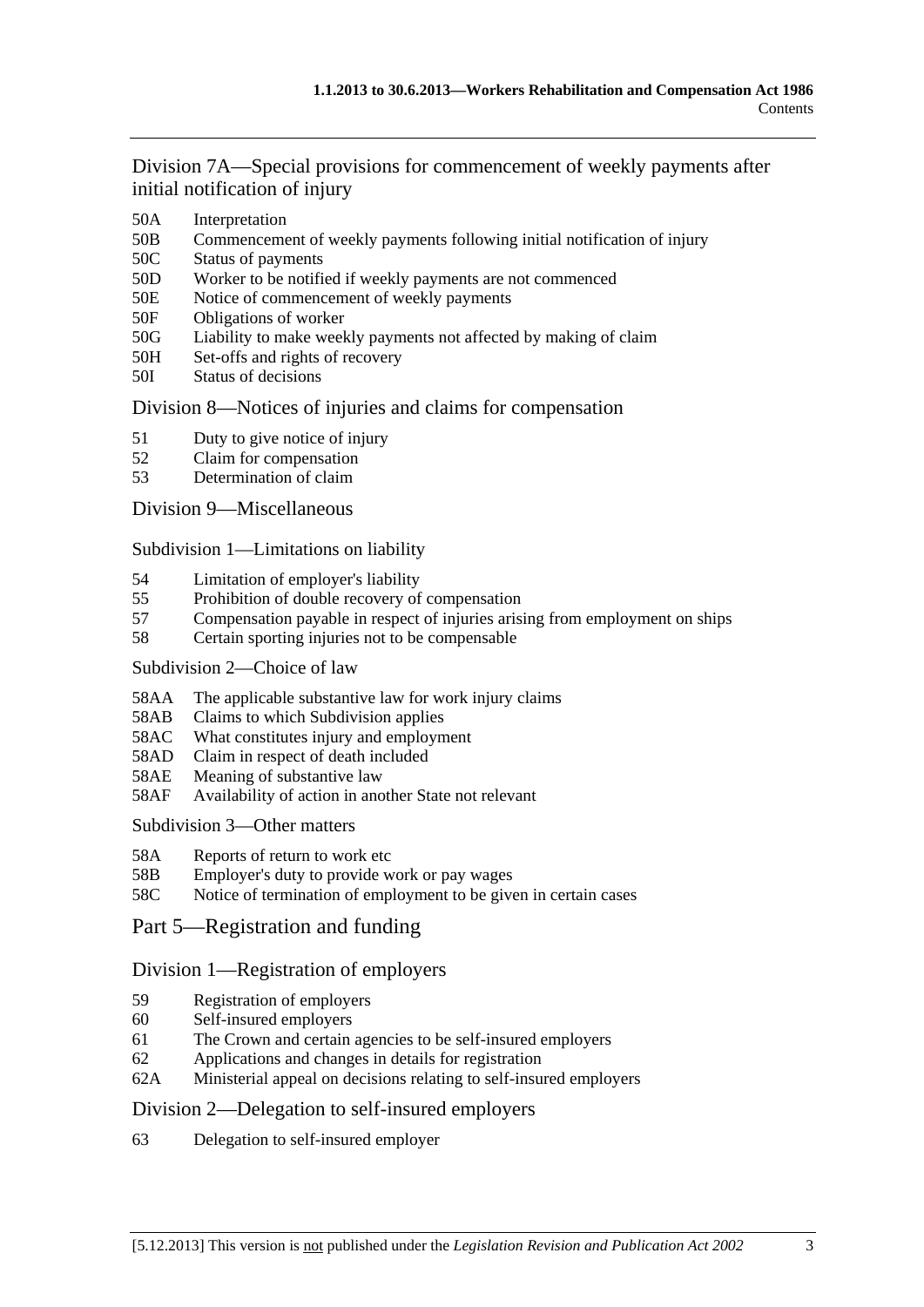#### [Division 3—The Compensation Fund](#page-92-0)

[64 Compensation Fund](#page-92-0) 

#### [Division 4—WorkCover premium requirements](#page-94-0)

[Subdivision 1—Preliminary](#page-94-0) 

[65 Preliminary](#page-94-0) 

[Subdivision 2—Premiums \(terms and conditions\)](#page-94-0) 

[66 Premiums \(terms and conditions\)](#page-94-0)

[Subdivision 3—Premiums \(general principles\)](#page-94-0) 

- [67 Liability to pay premiums](#page-94-0)
- [68 Employer categories](#page-95-0)
- [69 Classes of industry](#page-95-0)
- [70 Industry rates and base premiums](#page-96-0)

#### [Subdivision 4—Premiums \(calculation and application\)](#page-97-0)

- [71 Premiums](#page-97-0)
- [72 Premium stages](#page-99-0)
- [72A Grouping provisions](#page-100-0)

#### [Division 5—Self-insured employers—fees](#page-101-0)

[72B Self-insured employers—fees](#page-101-0) 

#### [Division 6—Remissions and supplementary payments](#page-101-0)

[72C Remissions and supplementary payments](#page-101-0)

#### [Division 7—Administration of premiums/fees scheme](#page-103-0)

- [72D Interpretation](#page-103-0)
- [72E Provision of information \(initial calculations\)](#page-103-0)
- [72F Provision of information \(on-going requirements\)](#page-104-0)
- [72G Revised estimates or determinations](#page-104-0)
- [72H Further adjustments](#page-104-0)
- [72I Deferred payment](#page-105-0)
- [72J Recovery on default](#page-105-0)
- [72K Penalty for late payment](#page-106-0)
- [72L Exercise of adjustment powers](#page-106-0)
- [72M Review](#page-107-0)
- [72N Payments to be made to Corporation](#page-108-0)
- [72O GST](#page-108-0)
- [72P Transfer of business](#page-108-0)
- [72Q Reasonable mistake about application of Act](#page-108-0)

#### [Division 8—Miscellaneous](#page-109-0)

- [73 Separate accounts](#page-109-0)
- [74 Liability to keep accounts](#page-109-0)
- [75 Person ceasing to be an employer](#page-109-0)
- [76 Certificate of registration](#page-110-0)
- [76AA Discontinuance fee](#page-110-0)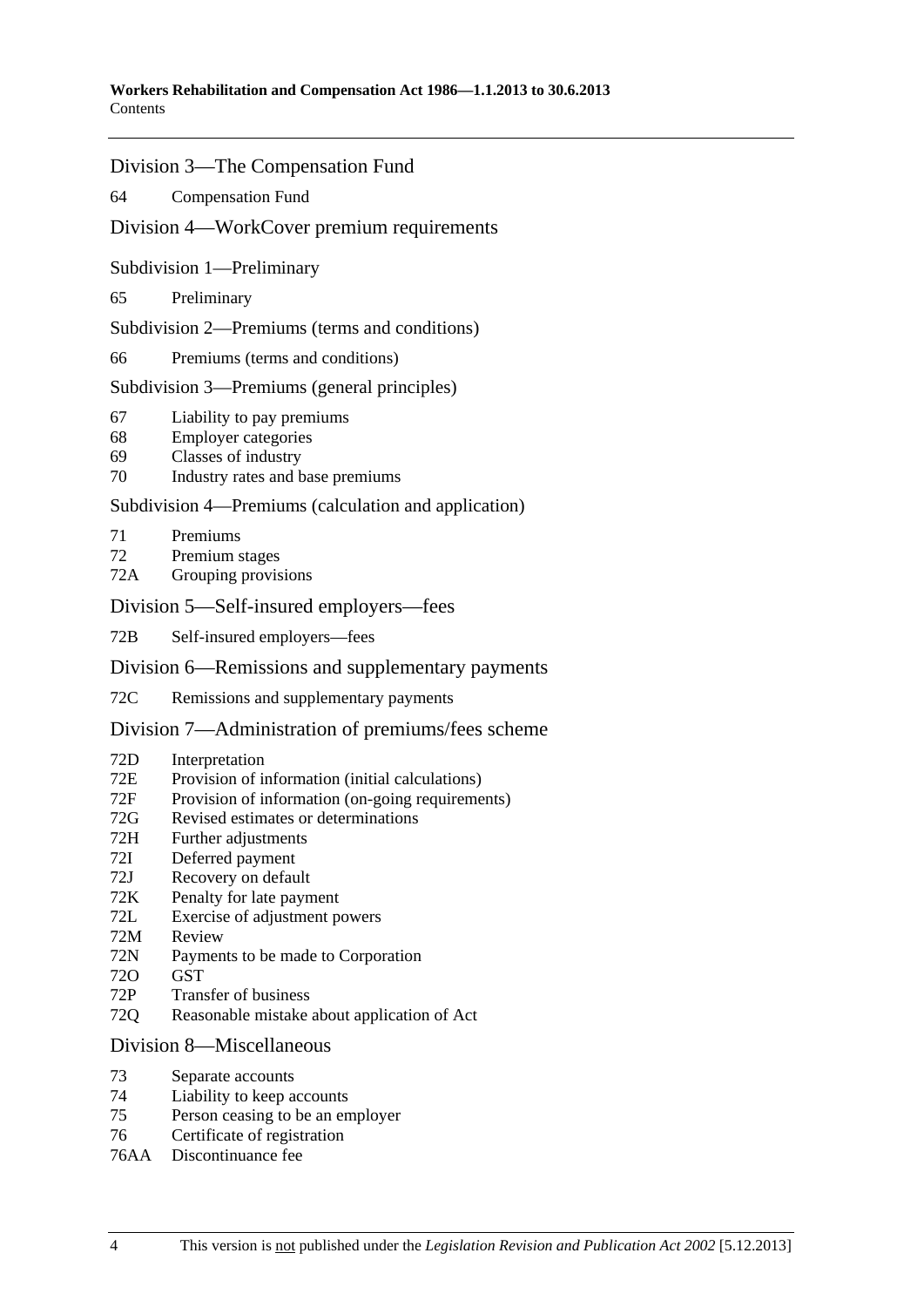# [Part 6—Workers Compensation Tribunal](#page-112-0)

#### [Division 1—Establishment of Tribunal](#page-112-0)

- [77 Establishment of Tribunal](#page-112-0)
- [77A Seal](#page-112-0)

## [Division 2—Constitution of the Tribunal](#page-112-0)

- [78 Constitution of Tribunal](#page-112-0)
- [78A Full Bench](#page-112-0)
- [78B Exercise of Tribunal's powers by the Registrar](#page-112-0)

## [Division 3—Jurisdiction of the Tribunal](#page-112-0)

[79 Jurisdiction](#page-112-0)

## [Division 4—The presidential members](#page-112-0)

- [80 The President](#page-112-0)
- [80A The Deputy Presidents](#page-113-0)

#### [Division 5—Conciliation officers](#page-114-0)

- [81 Appointment of conciliation officers](#page-114-0)
- [81A Conditions of appointment](#page-114-0)
- [81B Administrative responsibilities of conciliation officers](#page-115-0)

#### [Division 6—Administrative and ancillary staff](#page-115-0)

- [82 Administrative and ancillary staff](#page-115-0)
- [82A Appointment etc of the Registrar](#page-115-0)
- [82B Responsibilities of administrative and ancillary staff](#page-115-0)

#### [Division 7—Sittings and distribution of business](#page-115-0)

- [83 Time and place of sittings](#page-115-0)
- [83A Adjournment from time to time and from place to place](#page-116-0)

#### [Division 8—Evidence](#page-116-0)

- [84 Tribunal not to be bound by evidentiary rules](#page-116-0)
- [84A Power to require attendance of witnesses and production of evidentiary material](#page-116-0)
- [84B Power to compel the giving of evidence](#page-116-0)
- [84C Entry and inspection of property](#page-116-0)
- [84D Issue of evidentiary summonses](#page-117-0)

#### [Division 9—General principles and rules](#page-117-0)

- [85 Principles of equity and good conscience](#page-117-0)
- [85A Hearings to be in public](#page-117-0)
- [85B Representation](#page-117-0)

#### [Division 10—Appeals and references of questions of law](#page-118-0)

- [86 Appeal on question of law](#page-118-0)
- [86A Reference of question of law and final appeal to Supreme Court](#page-118-0)

#### [Division 11—Enforcement of judgments](#page-118-0)

[87 Certified copy of judgment or order](#page-118-0)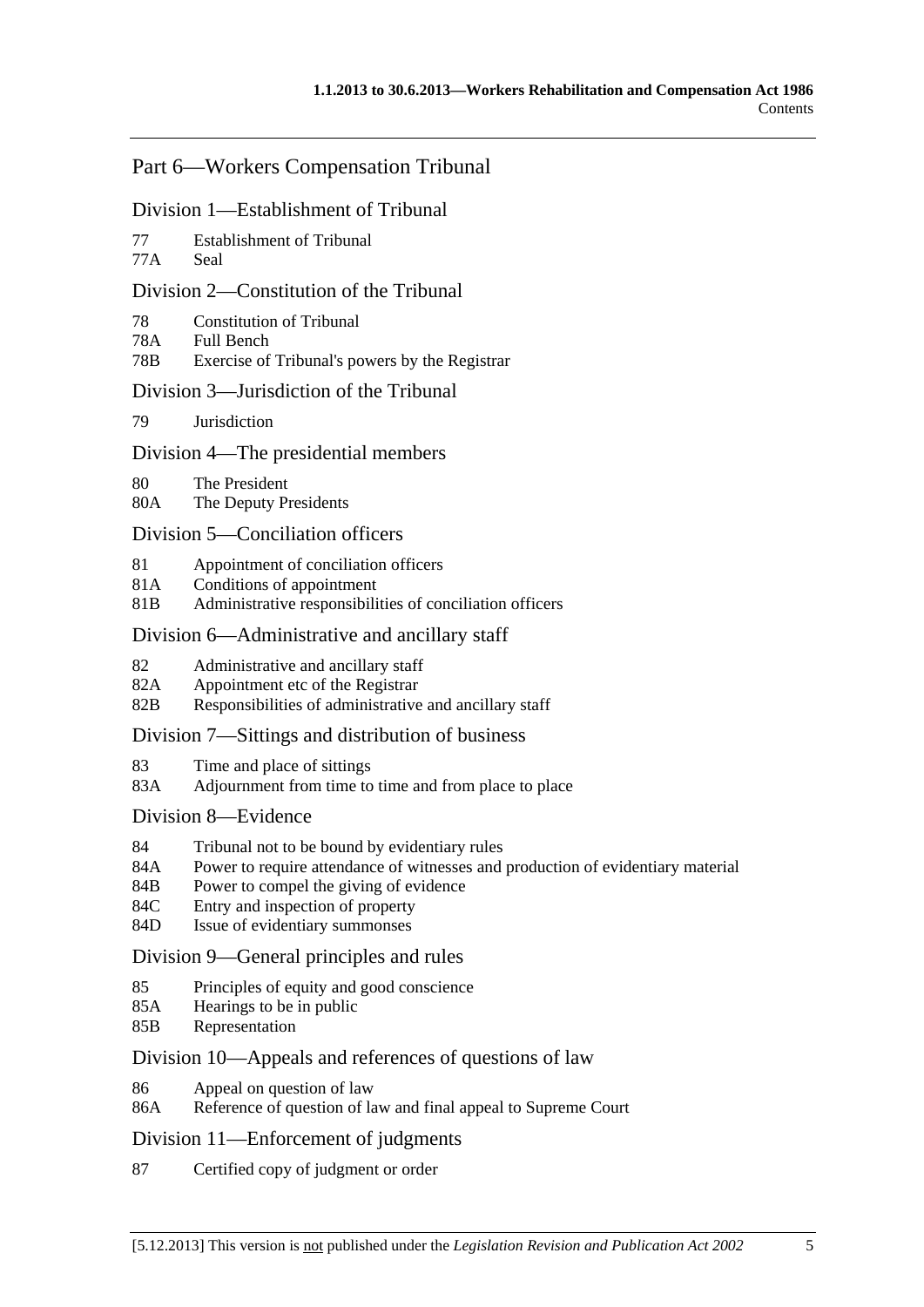#### [87A Enforcement of judgments and orders](#page-118-0)

#### [Division 12—Miscellaneous](#page-118-0)

- [88 Immunities](#page-118-0)
- [88A Contempts of Tribunal](#page-119-0)
- [88B Punishment of contempts](#page-119-0)
- [88C Miscellaneous provisions about legal process](#page-119-0)
- [88D Service](#page-119-0)
- [88DA Power to enlarge scope of proceedings](#page-119-0)
- [88E Rules](#page-120-0)
- [88F Costs of proceedings](#page-120-0)
- [88G Recovery of costs of representation](#page-120-0)
- [88H Power to set aside judgments or orders](#page-120-0)
- [88I Finality of the Tribunal's decisions](#page-121-0)

## [Part 6A—Dispute resolution](#page-122-0)

#### [Division 1—Preliminary](#page-122-0)

[89 Interpretation](#page-122-0) 

[89A Reviewable decisions](#page-122-0)

#### [Division 2—Notice of dispute](#page-123-0)

- [90 Notice of dispute](#page-123-0)
- [90A Time for lodging notice of dispute](#page-123-0)
- [90B Notice to be given by Registrar](#page-123-0)

#### [Division 3—Initial reconsideration](#page-123-0)

- [91 Initial reconsideration](#page-123-0)
- [91A Reference of disputes to conciliation](#page-124-0)

#### [Division 4—Conciliation proceedings](#page-125-0)

- [92 Assignment of presidential member or conciliation officer to preside at conciliation](#page-125-0)  [proceedings](#page-125-0)
- [92A Obligation of conciliator](#page-125-0)
- [92B Calling of conciliation conference](#page-125-0)
- [92C Procedure in conciliation proceedings](#page-125-0)
- [92D Reference of dispute into Tribunal](#page-126-0)

#### [Division 6—Judicial determination of dispute](#page-126-0)

- [94A Constitution of Tribunal](#page-126-0)
- [94B Pre-hearing conference](#page-126-0)
- [94C Determination of dispute](#page-126-0)

#### [Division 7—Costs](#page-127-0)

- [95 Costs](#page-127-0)
- [95A Costs liability of representatives](#page-127-0)

#### [Division 8—Ministerial intervention](#page-128-0)

[96 Ministerial intervention](#page-128-0)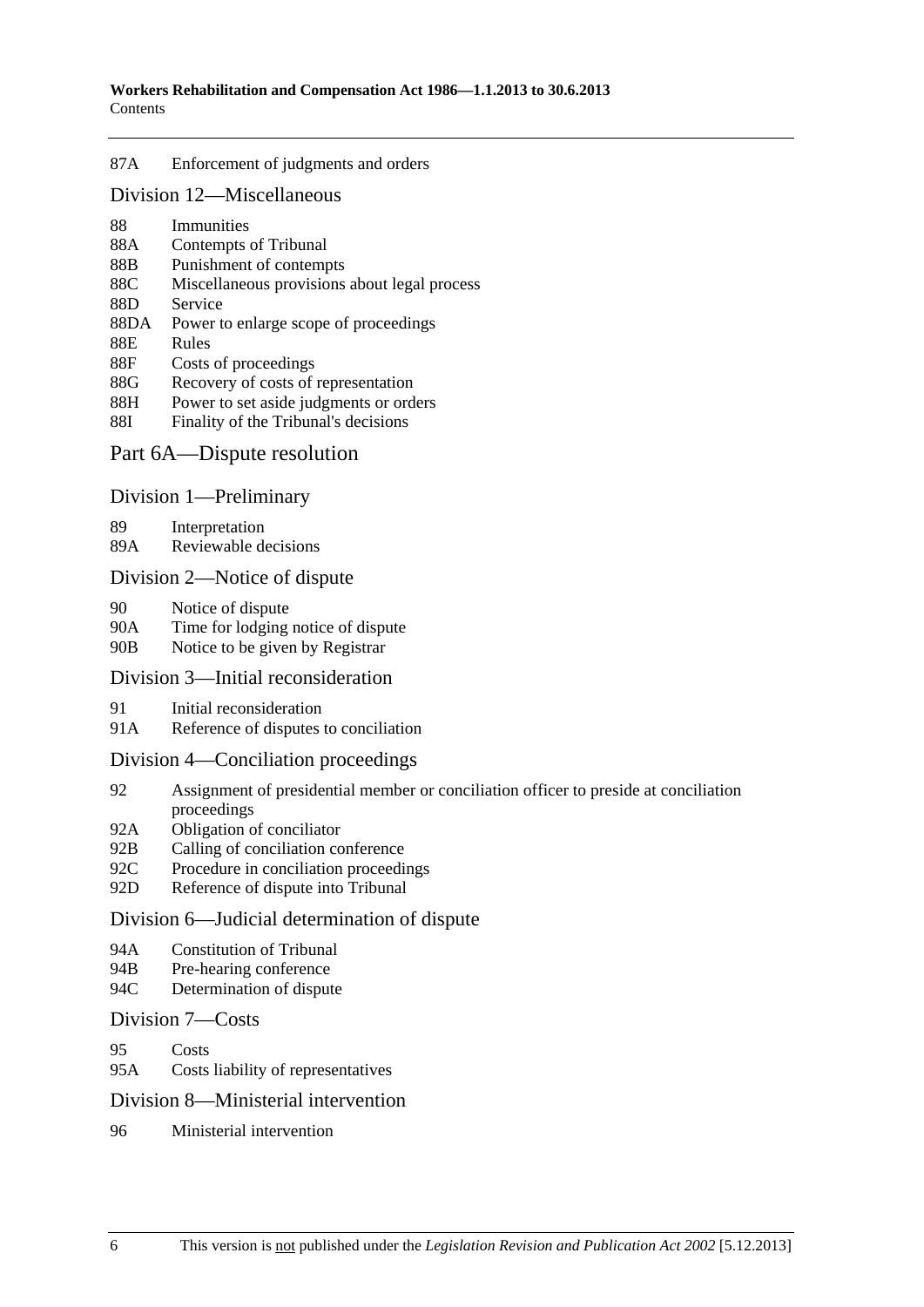# [Part 6B—Special jurisdiction to expedite decisions](#page-130-0)

- [97 Special jurisdiction](#page-130-0)
- [97A Constitution of Tribunal for proceedings under this Part](#page-130-0)
- [97B Powers of Tribunal on application](#page-130-0)
- [97C Costs](#page-130-0)

# [Part 6C—Medical Panels](#page-132-0)

#### [Division 1—Establishment and constitution](#page-132-0)

- [98 Establishment](#page-132-0)
- [98A Constitution](#page-133-0)
- [98B Procedures](#page-133-0)
- [98C Validity of acts](#page-133-0)
- [98D Immunity of members](#page-134-0)

#### [Division 2—Functions and powers](#page-134-0)

- [98E Interpretation](#page-134-0)
- [98F Functions](#page-135-0)
- [98G Powers and procedures on a referral](#page-135-0)
- [98H Opinions](#page-136-0)

#### [Division 3—Related matters](#page-137-0)

[98I Admissibility](#page-137-0) 

[98J Support staff](#page-137-0) 

# [Part 6D—WorkCover Ombudsman](#page-138-0)

## [Division 1—Appointment and conditions of office](#page-138-0)

- [99 Appointment](#page-138-0)
- [99A Term of office and conditions of appointment](#page-138-0)
- [99B Remuneration](#page-139-0)
- [99C Temporary appointments](#page-139-0)

#### [Division 2—Functions and powers](#page-139-0)

- [99D Functions](#page-139-0)
- [99E Powers—general](#page-141-0)
- [99F Obtaining information](#page-141-0)
- [99G Power to examine witnesses etc](#page-141-0)

## [Division 3—Other matters](#page-142-0)

- [99H Independence](#page-142-0)
- [99I Staff](#page-142-0)
- [99J Funding](#page-142-0)
- [99K Delegation](#page-142-0)
- [99L Annual report](#page-143-0)
- [99M Other reports](#page-143-0)

# [Part 7—Miscellaneous](#page-144-0)

- [103 Extension of the application of this Act to self-employed persons](#page-144-0)
- [103A Special provision for prescribed classes of volunteers](#page-144-0)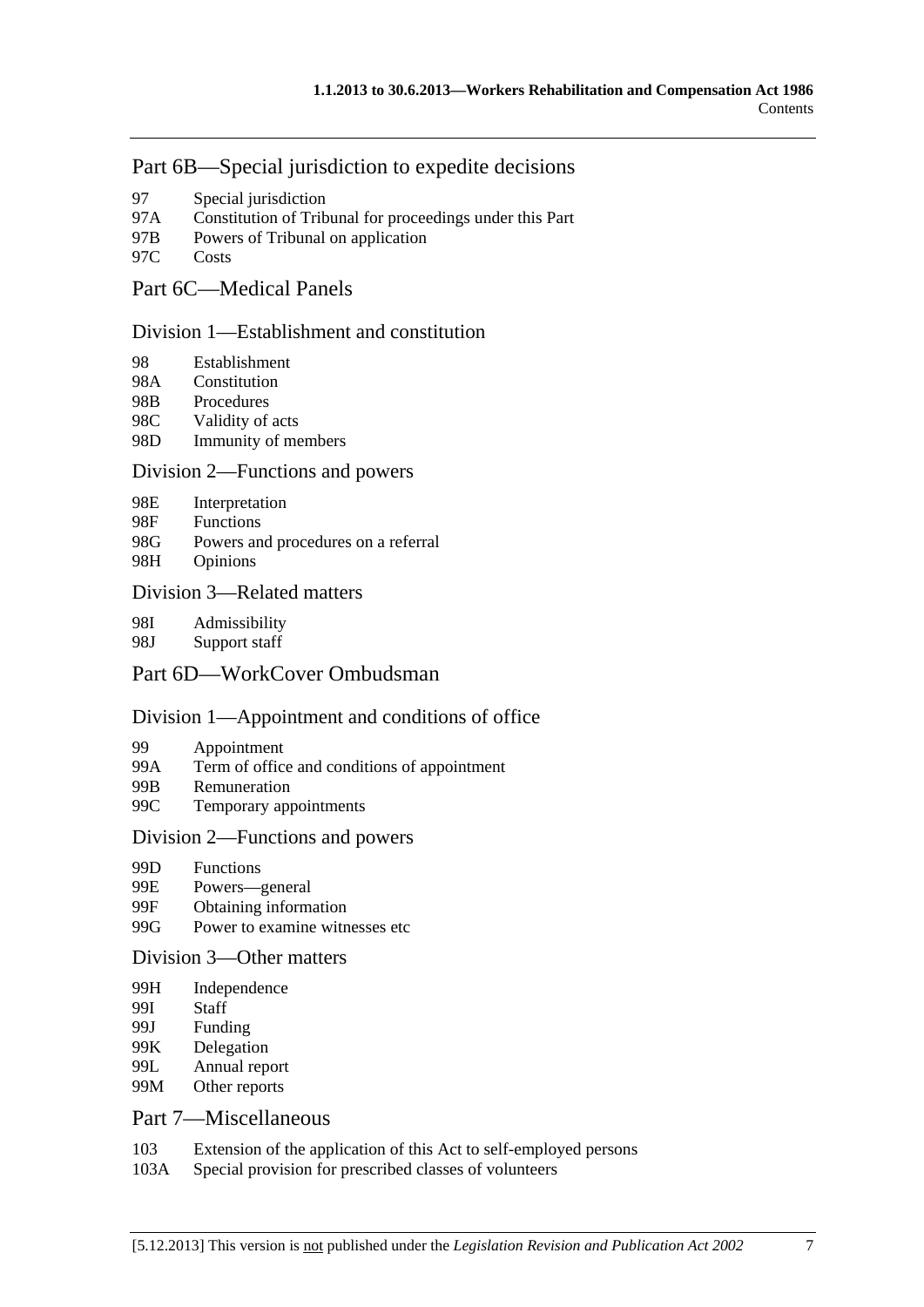- [105 Insurance of registered employers against other liabilities](#page-145-0)
- [106 Payment of interim benefits](#page-145-0)
- [106A Payment not to constitute an admission of liability](#page-145-0)
- [107 Employer may request progress report](#page-145-0)
- [107A Copies of medical reports](#page-146-0)
- [107B Worker's right of access to claims file](#page-146-0)
- [108 Medical examination at request of employer](#page-146-0)
- [109 Worker to be supplied with copy of medical report](#page-147-0)
- [110 Powers of entry and inspection](#page-147-0)
- 111 Inspection of place of employment by rehabilitation adviser
- [112 Confidentiality to be maintained](#page-149-0)
- [112AA Confidentiality—employers](#page-150-0)
- [112A Employer information](#page-151-0)
- [113 Injuries that develop gradually](#page-151-0)
- [114 Certain payments not to affect benefits under this Act](#page-152-0)
- [115 No contribution from workers](#page-152-0)
- [116 Payment of compensation where worker in prison](#page-153-0)
- [117 Service of documents](#page-153-0)
- [118 Service of documents on the Corporation](#page-153-0)
- [119 Contract to avoid Act](#page-153-0)
- [120 Dishonesty](#page-154-0)
- [120A Evidence](#page-154-0)
- [122 Offences](#page-155-0)
- [122A Expiation fees](#page-155-0)
- [123A Right of intervention](#page-155-0)
- [123B Code of Claimants' Rights](#page-156-0)
- [124 Regulations](#page-156-0)

#### [Schedule 1—Transitional provisions](#page-158-0)

- [1 Interpretation](#page-158-0)
- [2 Application of repealed Act](#page-158-0)
- [3 Exempt employers](#page-159-0)
- [4 Mining and Quarrying Industries Fund](#page-160-0)
- [5 Statutory Reserve Fund](#page-160-0)
- [5A Insurance Assistance Fund](#page-162-0)
- [5B Investment of, and dealings with, the Funds](#page-162-0)
- [5C Entitlement to documents](#page-162-0)
- [5D Compensation payable to domestic partner on death of worker](#page-162-0)
- [5E Additional transitional provisions](#page-163-0)
- [6 Acts Interpretation Act](#page-163-0)

## [Schedule 2—Injuries presumed to arise from employment](#page-163-0)

[Schedule 3—Minimum amounts of compensation according to degree of](#page-164-0)  [impairment under regulations](#page-164-0) 

# [Schedule 3A—No disadvantage—non-economic loss compensation](#page-165-0)

[Schedule 4—Adjacent areas](#page-166-0) 

- [1 Interpretation](#page-166-0)
- [2 Adjacent areas](#page-167-0)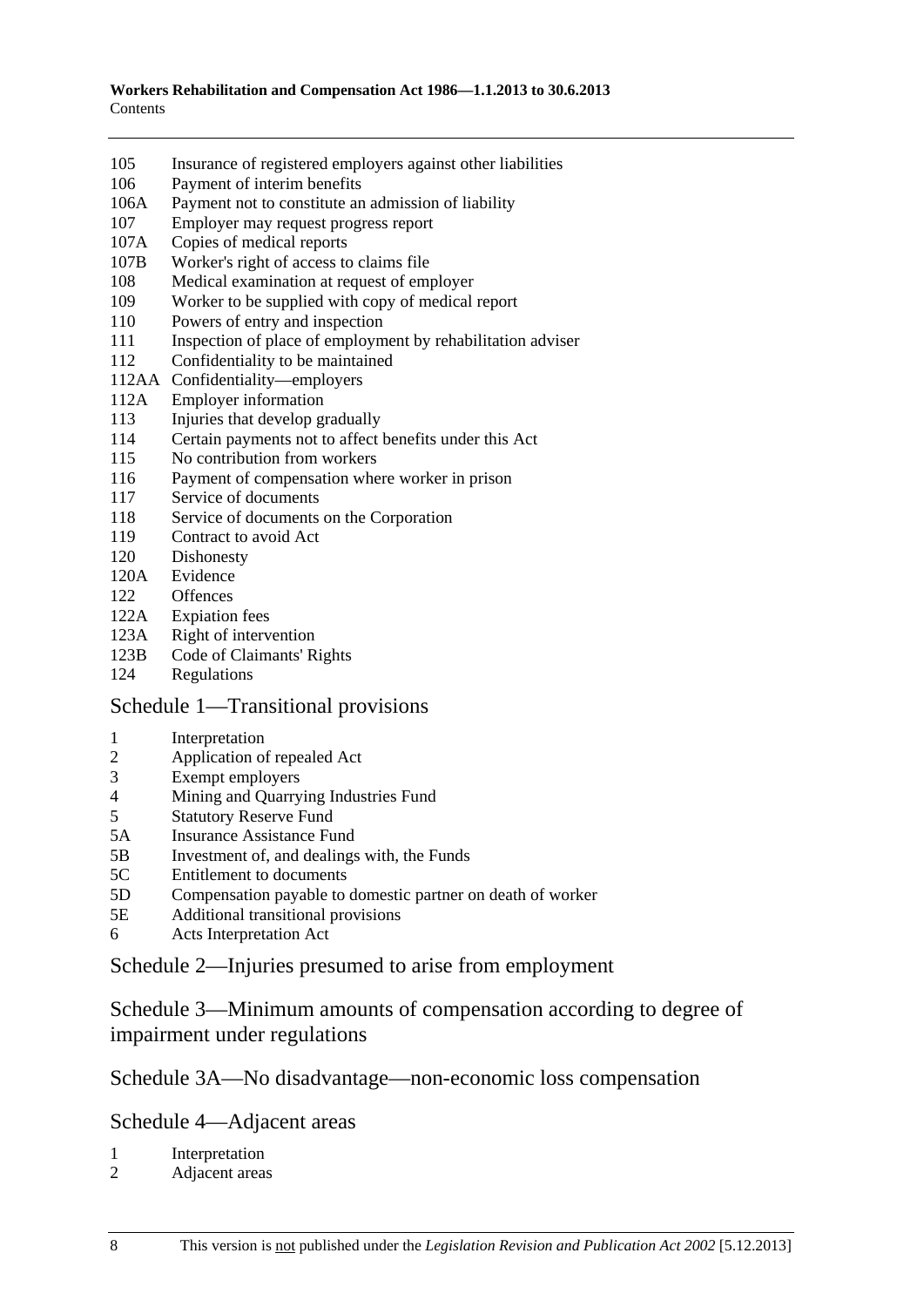[Legislative history](#page-168-0)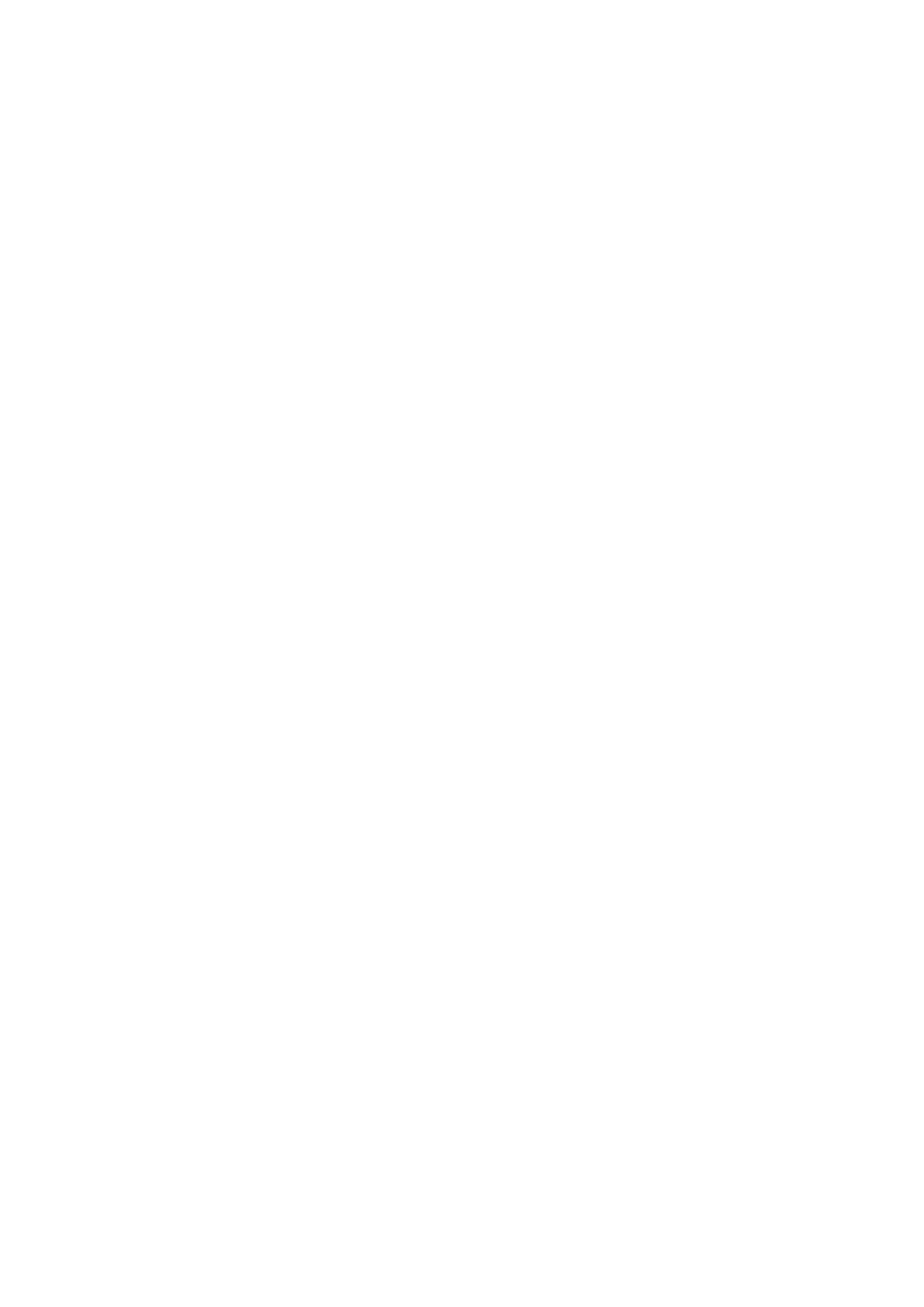# <span id="page-10-0"></span>**The Parliament of South Australia enacts as follows:**

# **Part 1—Preliminary**

# **1—Short title**

This Act may be cited as the *Workers Rehabilitation and Compensation Act 1986*.

# **2—Objects of Act**

- (1) The objects of this Act are—
	- (a) to establish a workers rehabilitation and compensation scheme—
		- (i) that achieves a reasonable balance between the interests of employers and the interests of workers; and
		- (ii) that provides for the effective rehabilitation of injured workers and their early return to work; and
		- (iii) that provides fair compensation for employment-related injuries; and
		- (iv) that reduces the overall social and economic cost to the community of employment-related injuries; and
		- (v) that ensures that employers' costs are contained within reasonable limits so that the impact of employment-related injuries on South Australian businesses is minimised; and
	- (b) to provide for the efficient and effective administration of the scheme; and
	- (c) to establish incentives to encourage efficiency and discourage abuses; and
	- (d) to ensure that the scheme is fully funded on a fair basis; and
	- (e) to reduce the incidence of employment-related accidents and injuries; and
	- (f) to reduce litigation and adversarial contests to the greatest possible extent.
- (2) A person exercising judicial, quasi-judicial or administrative powers must interpret this Act in the light of its objects without bias towards the interests of employers on the one hand, or workers on the other.
- (3) The Corporation, and the employer from whose employment a compensable injury arises, must seek to achieve an injured worker's return to work (taking into account the objects and requirements of this Act).

# **3—Interpretation**

(1) In this Act, unless the contrary intention appears—

*actuary* means a Fellow or Accredited Member of the Institute of Actuaries of Australia;

*Advisory Committee* means the Workers Rehabilitation and Compensation Advisory Committee established under [Part 2](#page-26-0);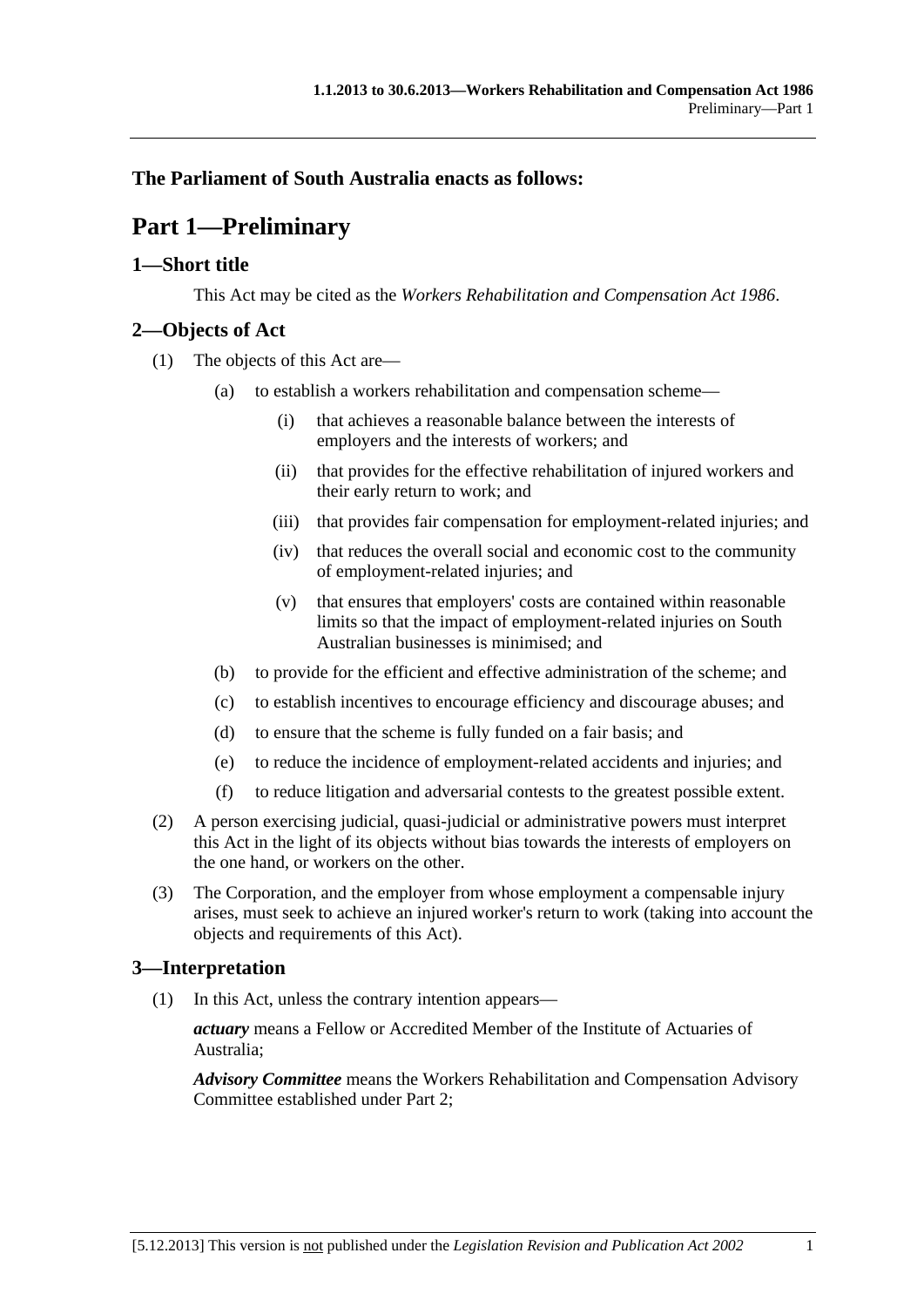<span id="page-11-0"></span>*apprentice* includes—

- (a) a person undertaking training as a trainee in a trade, declared vocation or other occupation under a contract of training under the *[Training and Skills](http://www.legislation.sa.gov.au/index.aspx?action=legref&type=act&legtitle=Training%20and%20Skills%20Development%20Act%202003)  [Development Act 2003](http://www.legislation.sa.gov.au/index.aspx?action=legref&type=act&legtitle=Training%20and%20Skills%20Development%20Act%202003)*;
- (b) a person undertaking training in a scheme approved by the Corporation for the purposes of this definition,

and *apprenticeship* has a corresponding meaning;

*authorised officer* means a person who is authorised by the Corporation to exercise the powers of an authorised officer under this Act;

*average minimum award rate* means the amount published by the Commonwealth Statistician as the weighted average minimum weekly award rate for adult persons (wage and salary earners) in South Australia;

*average weekly earnings*, in relation to a worker, means the worker's average weekly earnings determined in accordance with [section 4;](#page-19-0)

*the board* means the board of management of the Corporation;

*business day* means any day except Saturday, Sunday or a public holiday;

*child*, in relation to a deceased worker, includes a person in relation to whom the worker stood, at the date of death, *in loco parentis*;

*close personal relationship* means the relationship between 2 adult persons (whether or not related by family and irrespective of their gender) who live together as a couple on a genuine domestic basis, but does not include—

- (a) the relationship between a legally married couple; or
- (b) a relationship where 1 of the persons provides the other with domestic support or personal care (or both) for fee or reward, or on behalf of some other person or an organisation of whatever kind;

**Note—** 

Two persons may live together as a couple on a genuine domestic basis whether or not a sexual relationship exists, or has ever existed, between them.

*compensable injury* means an injury that is compensable by virtue of [section 30;](#page-36-0)

*compensation* includes any monetary benefit payable under this Act;

*conciliation officer*—see [section 81](#page-114-0);

*conciliator* means a presidential member of the Tribunal or a conciliation officer assigned to preside at conciliation proceedings—see [section 92\(1\)\(a\)](#page-125-0);

*Consumer Price Index* means the Consumer Price Index (All groups index for Adelaide) published by the Australian Bureau of Statistics;

*contract of service* means—

- (a) a contract under which one person (the worker) is employed by another (the employer);
- (b) a contract, arrangement or understanding under which one person (the worker) works for another in prescribed work or work of a prescribed class;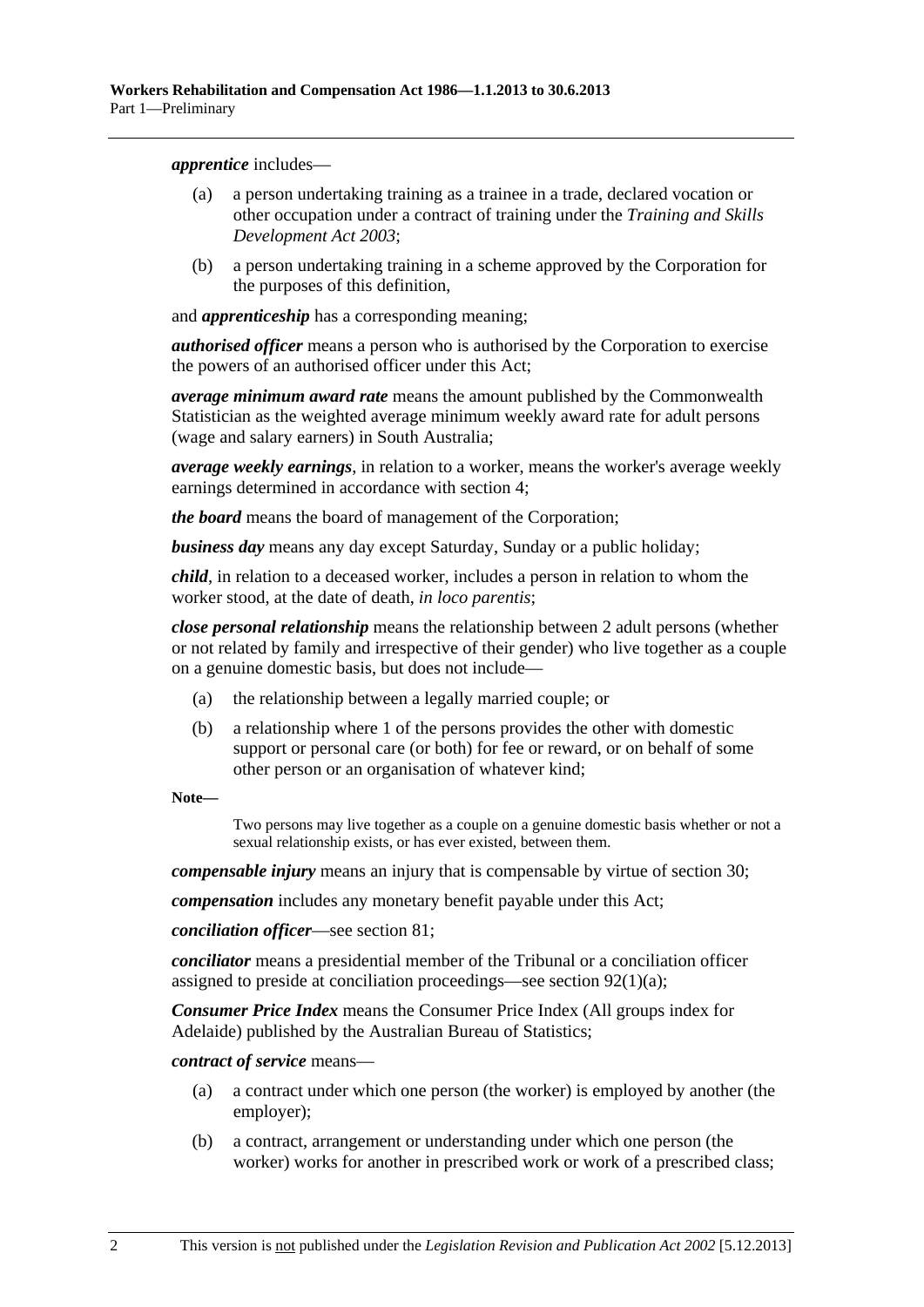- <span id="page-12-0"></span>(c) a contract of apprenticeship;
- (d) a contract, arrangement or understanding under which a person (the worker)—
	- (i) receives on-the-job training in a trade or vocation from another (the employer); and
	- (ii) is during the period of that training remunerated by the employer;

*Corporation* means the *WorkCover Corporation of South Australia*;

*corresponding law* means a law—

- (a) of the Commonwealth; or
- (b) of a State (other than this State) or a Territory of the Commonwealth; or
- (c) of another country,

that provides for compensation for injuries arising from employment;

*current work capacity*, in relation to a worker, means a present inability arising from a compensable injury such that the worker is not able to return to his or her employment at the time of the occurrence of the injury but is able to return to work in suitable employment;

*dependant*, in relation to a deceased worker, means a relative of the worker who, at the time of the worker's death—

- (a) was wholly or partially dependent for the ordinary necessities of life on earnings of the worker; or
- (b) would, but for the worker's injury, have been so dependent,

and includes a posthumous child of the worker; and *dependent* has a corresponding meaning;

*disease* includes—

- (a) any physical or mental ailment, disorder, defect or morbid condition, whether of sudden or gradual development; and
- (b) any injury to which [section 31](#page-38-0) applies;

*domestic partner*—a person is the domestic partner of a worker if he or she lives with the worker in a close personal relationship and—

- (a) the person—
	- (i) has been so living with the worker continuously for the preceding period of 3 years; or
	- (ii) has during the preceding period of 4 years so lived with the worker for periods aggregating not less than 3 years; or
	- (iii) has been living with the worker for a substantial part of a period referred to in [subparagraph \(i\)](#page-12-0) or [\(ii\)](#page-12-0) and the Corporation considers that it is fair and reasonable that the person be regarded as the domestic partner of the worker for the purposes of this Act; or
- (b) a child, of whom the worker and the person are the parents, has been born (whether or not the child is still living);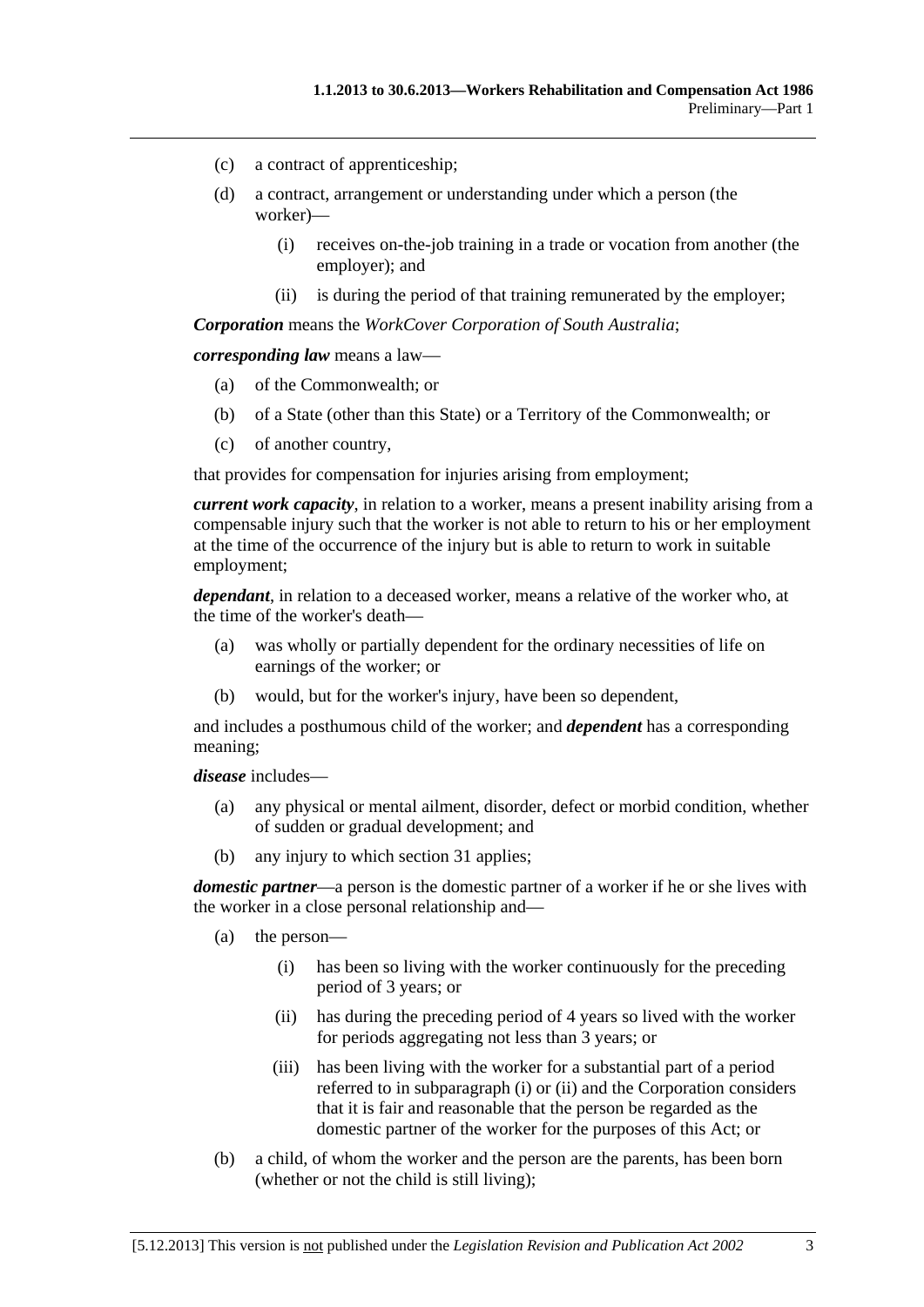#### *educational institution* means—

- (a) a secondary school; or
- (b) a trade or technical school; or
- (c) a college of advanced education, university or other institution at which tertiary education is provided; or
- (d) any other educational or training institution approved by the Corporation for the purposes of this definition;

#### *employer* means—

- (a) a person by whom a worker is employed under a contract of service, or for whom work is done by a worker under a contract of service (subject to any exclusion under [subsection \(9\)](#page-18-0));
- (b) in relation to persons of whom the Crown is, under [section 103A,](#page-144-0) the presumptive employer—the Crown;
- (c) in relation to persons of whom any other person is, by virtue of a provision of this Act, the presumptive employer—that other person,

and includes a former employer and the legal personal representative of a deceased employer;

#### *employment* includes—

- (a) work done under a contract of service;
- (b) the work of a self-employed person to whom the Corporation has extended the protection of this Act;
- (c) the work of persons of whom the Crown is, under [section 103A,](#page-144-0) the presumptive employer;
- (d) attendance by a worker at a place of pick-up;

*evidentiary material* means any document, object or substance of evidentiary value in proceedings before the Tribunal and includes any document, object or substance that should, in the opinion of the Tribunal, be produced for the purpose of enabling the Tribunal to determine whether or not it has evidentiary value;

*foreign law* means any law except a law of this State;

#### *industrial association* means—

- (a) an association registered under the *[Fair Work Act 1994](http://www.legislation.sa.gov.au/index.aspx?action=legref&type=act&legtitle=Fair%20Work%20Act%201994)*; or
- (b) an organisation registered under the *Fair Work (Registered Organisations) Act 2009* of the Commonwealth; or
- (c) the United Trades and Labor Council; or
- (d) the Australian Mines and Metals Association; or
- (e) Self Insurers of South Australia Inc; or
- (ea) South Australian Employers' Chamber of Commerce and Industry Inc (trading as Business SA); or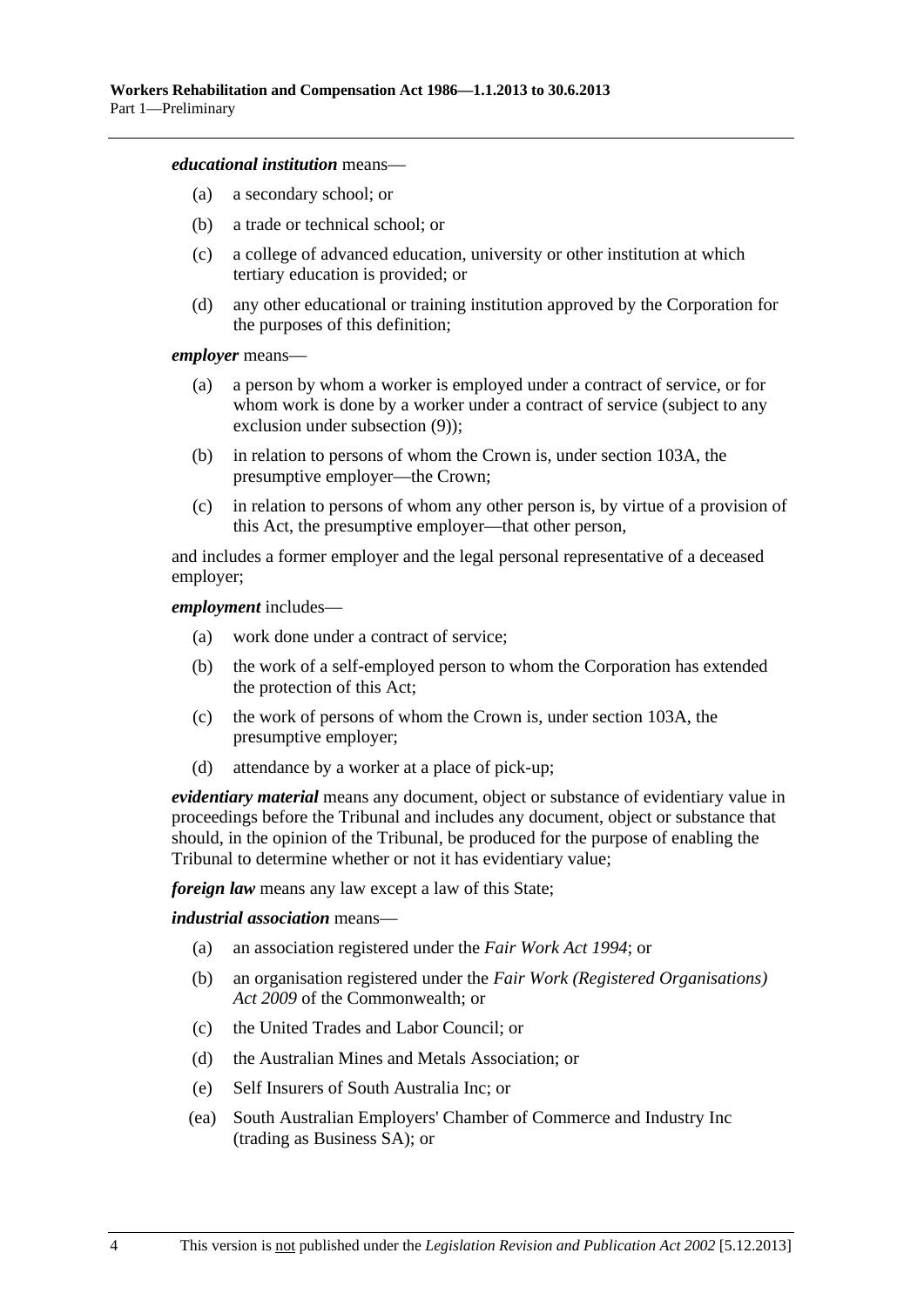(f) an association, society or body formed to represent, protect or further the interests of employers or employees;

*the Industrial Court* means the Industrial Court of South Australia;

*industry* includes any business or activity in which workers are employed;

*injured worker*—an injured worker is any worker who has suffered an injury (or, where the context admits, has died);

*injury*, in relation to a worker, means—

- (a) any physical or mental injury including—
	- (i) loss, deterioration or impairment of a limb, organ or part of the body, or of a physical, mental or sensory faculty; or
	- (ii) a disease; or
	- (iii) disfigurement; or
- (b) where the context admits—the death of the worker,

and includes a secondary injury;

*legal personal representative*—see [subsection \(11\);](#page-18-0)

#### *local government corporation* means—

- (a) a council under the *[Local Government Act 1999](http://www.legislation.sa.gov.au/index.aspx?action=legref&type=act&legtitle=Local%20Government%20Act%201999)*; or
- (b) the Local Government Association of South Australia; or
- (c) any other body—
	- (i) established for local government purposes; and
	- (ii) prescribed for the purposes of this definition;

#### *medical expert* means—

- (a) a legally qualified medical practitioner;
- (b) a registered dentist;
- (c) a registered psychologist;
- (d) a registered optician;
- (e) a registered physiotherapist;
- (f) a registered chiropractor;
- (g) a registered podiatrist;
- (h) a registered occupational therapist;
- (i) a registered speech pathologist;
- (j) a registered osteopath;

#### *medical services* means—

 (a) attendance, examination or treatment by a medical expert (including the obtaining from a medical expert of a certificate or report); or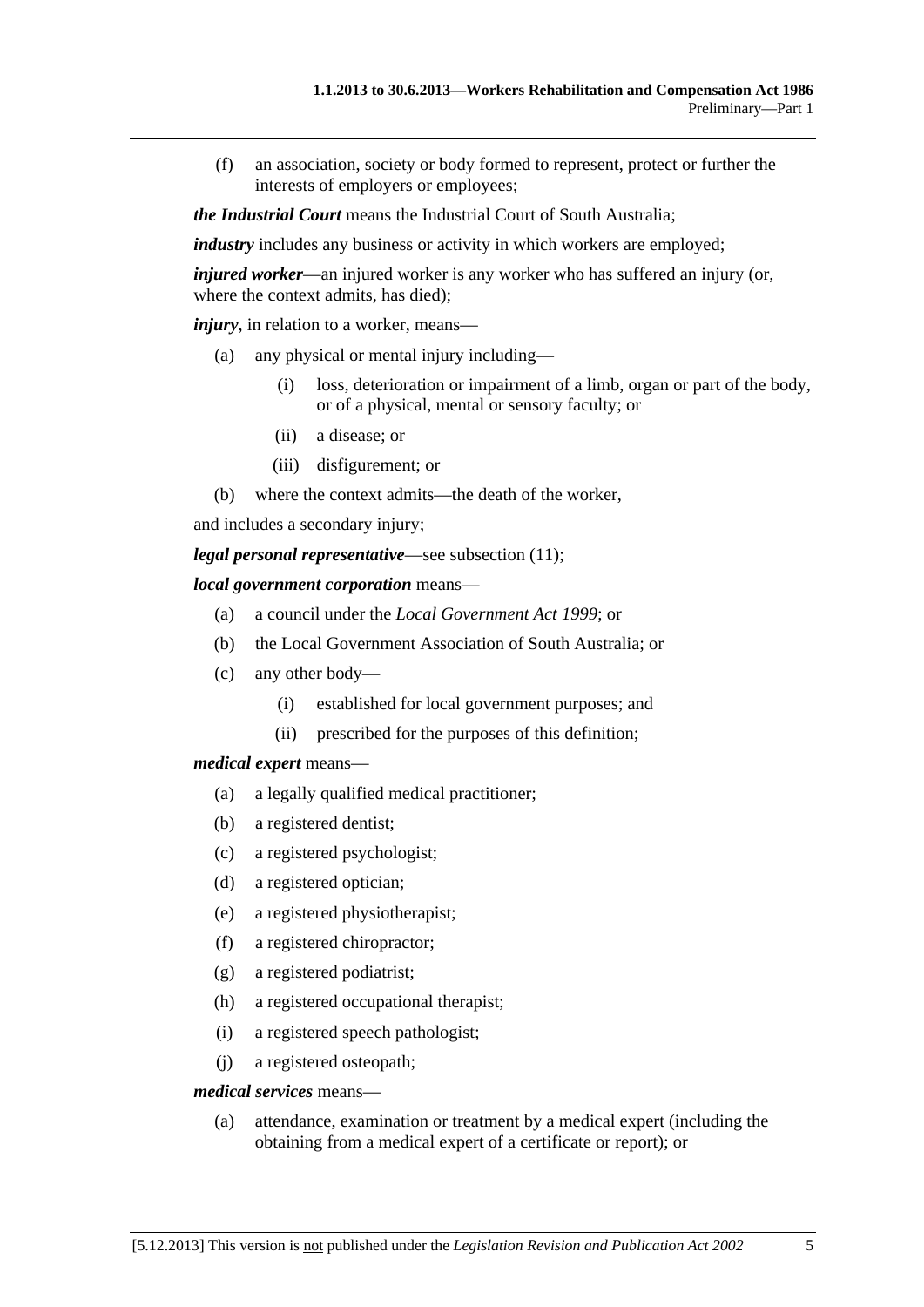(b) any diagnostic examination or test required for the purposes of treatment by a medical expert;

*no current work capacity*, in relation to a worker, means a present inability arising from a compensable injury such that a worker is not able to return to work, either in his or her employment at the time of the occurrence of the injury or in suitable employment;

*non-economic loss* means—

- (a) pain and suffering;
- (b) loss of amenities of life;
- (c) loss of expectation of life;
- (d) any other loss or detriment of a non-economic nature;

*notional weekly earnings* in relation to a worker means—

- (a) the worker's average weekly earnings; or
- (b) where an adjustment has been made under this Act to take account of changes in levels of earnings, the value of money or remuneration (including under [section 37](#page-53-0)) or other relevant factors (or 1 or more of these)—the worker's average weekly earnings as so adjusted;

*officer* of the Corporation includes an employee of the Corporation:

*orphan child* means a child whose natural or a adoptive parents are dead and includes a child, one of whose natural or adoptive parents is dead and who has no reasonable prospect of being supported by the surviving natural or adoptive parent;

*parent*, in relation to a deceased worker, includes a person who stood *in loco parentis* to the worker at the time of the worker's death;

*place of employment* means a place where a worker is required to carry out duties of employment and, if the place is a building, includes land within the external boundaries of the land on which the building is situated;

*premises* means—

- (a) a building, structure or place (including an aircraft, ship or vehicle); or
- (b) a part of premises;

*prescribed allowance*, in relation to the earnings of a worker, means any amount received by the worker from an employer by way of an allowance or benefit prescribed for the purposes of this definition;

*presidential member* of the Tribunal means the President or a Deputy President of the Tribunal;

*recognised medical expert* means—

- (a) a legally qualified medical practitioner; or
- (b) in relation to injuries of a particular kind—a medical expert who is recognised by the Corporation as having specialised knowledge of, and experience in the treatment of, injuries of that kind;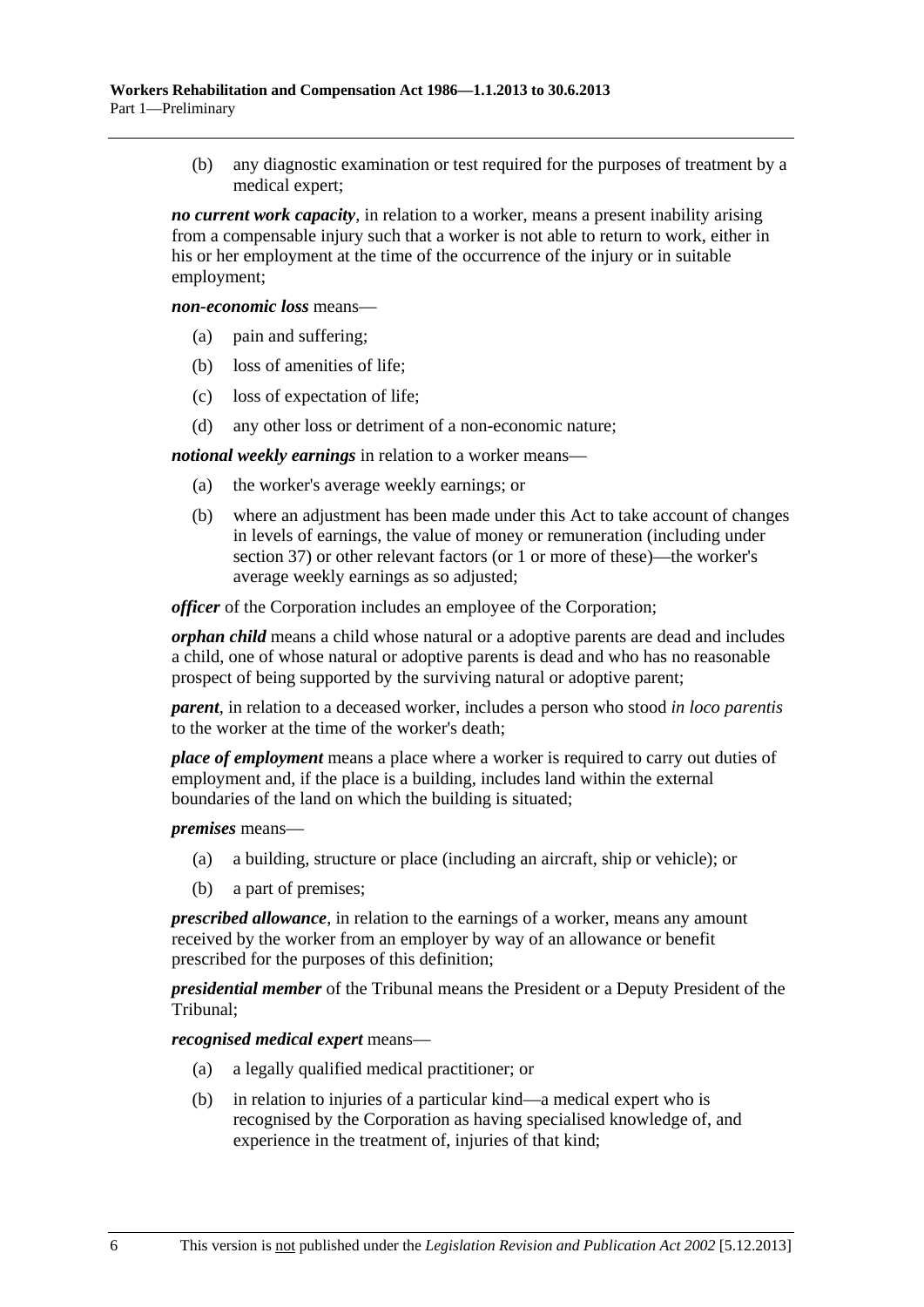*relative*, in relation to a deceased worker, means a spouse, domestic partner, parent, grandparent, step-parent, child, grandchild, stepchild, brother, sister, stepbrother, stepsister, half-brother or half-sister of the worker;

*the repealed Act* means the *[Workers Compensation Act 1971](http://www.legislation.sa.gov.au/index.aspx?action=legref&type=act&legtitle=Workers%20Compensation%20Act%201971)* repealed by this Act;

*residence* in relation to a worker includes a place—

- (a) at which the worker resides in pursuance of the terms of the worker's employment or at the request of the employer; or
- (b) at which it is necessary or convenient for the worker to reside temporarily for the purposes of employment;

*review authority* means—

- (a) a person or body conducting a review under [section 72M;](#page-107-0) or
- (b) the Tribunal;

*reviewable decision*—see [section 89A;](#page-122-0)

*secondary injury* means an injury that is, or results from, the aggravation, acceleration, exacerbation, deterioration or recurrence of a prior injury;

*self-employed worker* means a person to whom the Corporation has extended the protection of this Act pursuant to [section 103;](#page-144-0)

*self-insured employer* means an employer who is registered by the Corporation as a self-insured employer under [Part 5 Division 1;](#page-86-0)

*ship* includes a boat, vessel or craft;

*South Australian ship* means a ship—

- (a) that is registered in the State; or
- (b) that is owned or under charter by the Crown; or
- (c) that is owned or under charter by a body corporate or other person—
	- (i) whose principal office or place of business is in the State; or
	- (ii) whose principal office or place of business with respect to the control or management of the ship is in the State;

*spouse*—a person is the spouse of another if they are legally married;

*the State* includes the territorial waters of the State;

*suitable employment*, in relation to a worker, means employment in work for which the worker is currently suited, whether or not the work is available, having regard to the following:

- (a) the nature of the worker's incapacity and previous employment;
- (b) the worker's age, education, skills and work experience;
- (c) the worker's place of residence;
- (d) medical information relating to the worker that is reasonably available, including in any medical certificate or report;
- (e) if any rehabilitation programs are being provided to or for the worker;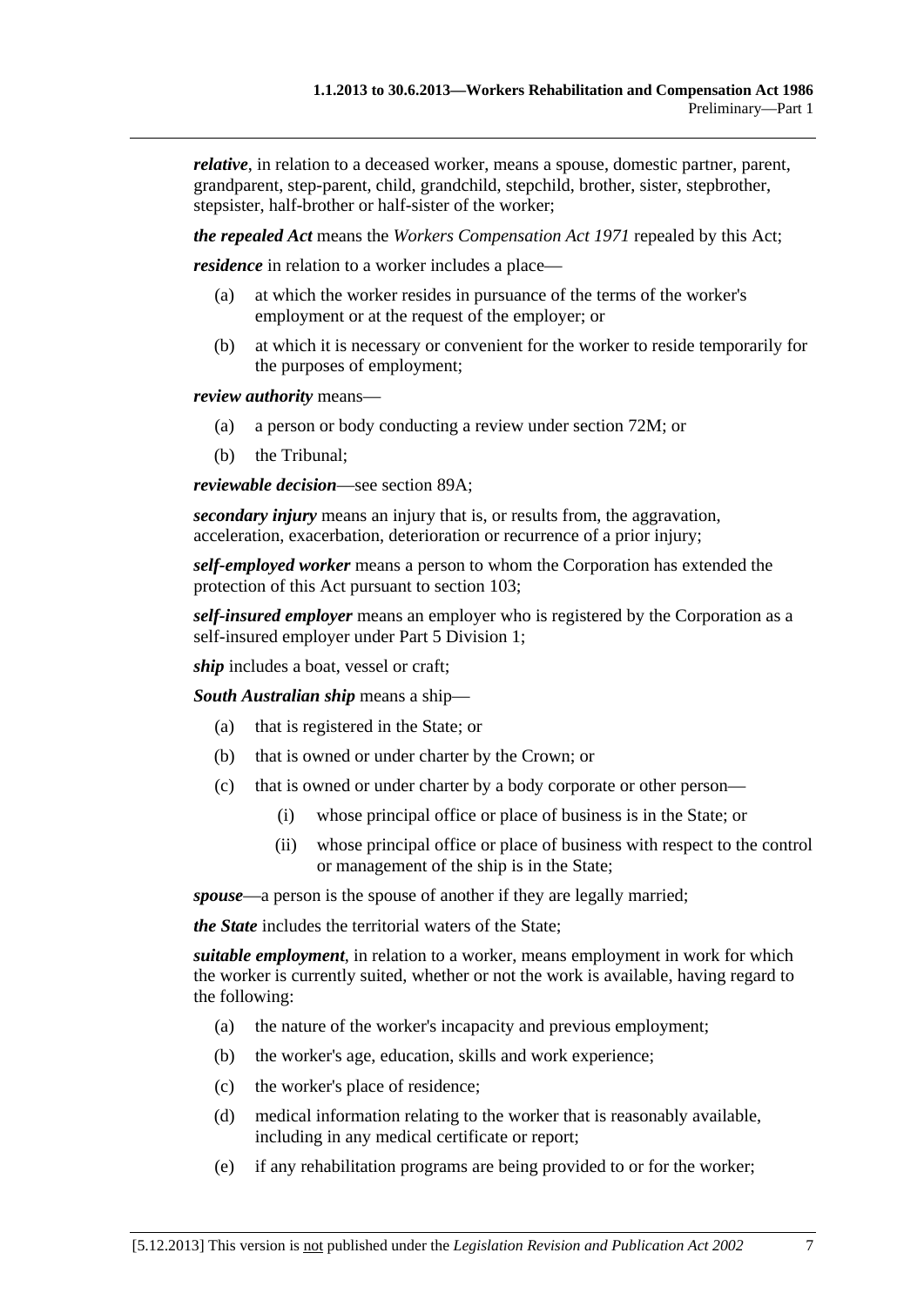<span id="page-17-0"></span>(f) the worker's rehabilitation and return to work plan, if any;

#### *therapeutic appliance* means—

- (a) spectacles or contact lenses; or
- (b) a hearing aid; or
- (c) false teeth; or
- (d) a prosthesis; or
- (e) a crutch or wheelchair; or
- (f) any other appliance or aid for reducing the extent of an injury or enabling a person to overcome in whole or part the effects of an injury;

*trauma* means an event, or series of events, out of which a compensable injury arises;

*Tribunal* means the *Workers Compensation Tribunal*;

*unrepresentative injury* means an injury arising from an attendance mentioned in [section 30\(3\)](#page-36-0) or a journey mentioned in [section 30\(5\)\(b\)](#page-36-0);

*WorkCover premium order* means a WorkCover premium order under [section 71;](#page-97-0)

*WorkCover premium provisions*—see [section 66\(1\)](#page-94-0);

*worker* means—

- (a) a person by whom work is done under a contract of service (whether or not as an employee);
- (b) a person who is a worker by virtue of [section 103A](#page-144-0);
- (c) a self-employed worker,

and includes a former worker and the legal personal representative of a deceased worker;

*working day* in relation to a worker means a day on which the worker works or would, if not incapacitated for work, be normally required to work in the course of employment.

- (3) A member of the crew of a fishing boat who is remunerated by a share in profits or gross receipts obtained by working the boat is not a worker for the purposes of this Act.
- (5) Where a worker has no fixed place of employment, the worker's place of employment on a particular working day is the place at which, or the area in which, the worker works or is required to work on that working day.
- (6) Where in a prescribed industry or in prescribed circumstances a person (the *principal*) contracts with another person (the *contractor*) for the performance by the contractor of work undertaken by the principal, the principal shall, for the purposes of this Act, be deemed to be the employer of workers employed by the contractor.
- (7) The regulations may exclude (either absolutely or subject to limitations or conditions stated in the regulations) specified classes of workers wholly or partially from the application of this Act.
- (8) A regulation under [subsection \(7\)](#page-17-0) may only be made after consultation with the Advisory Committee.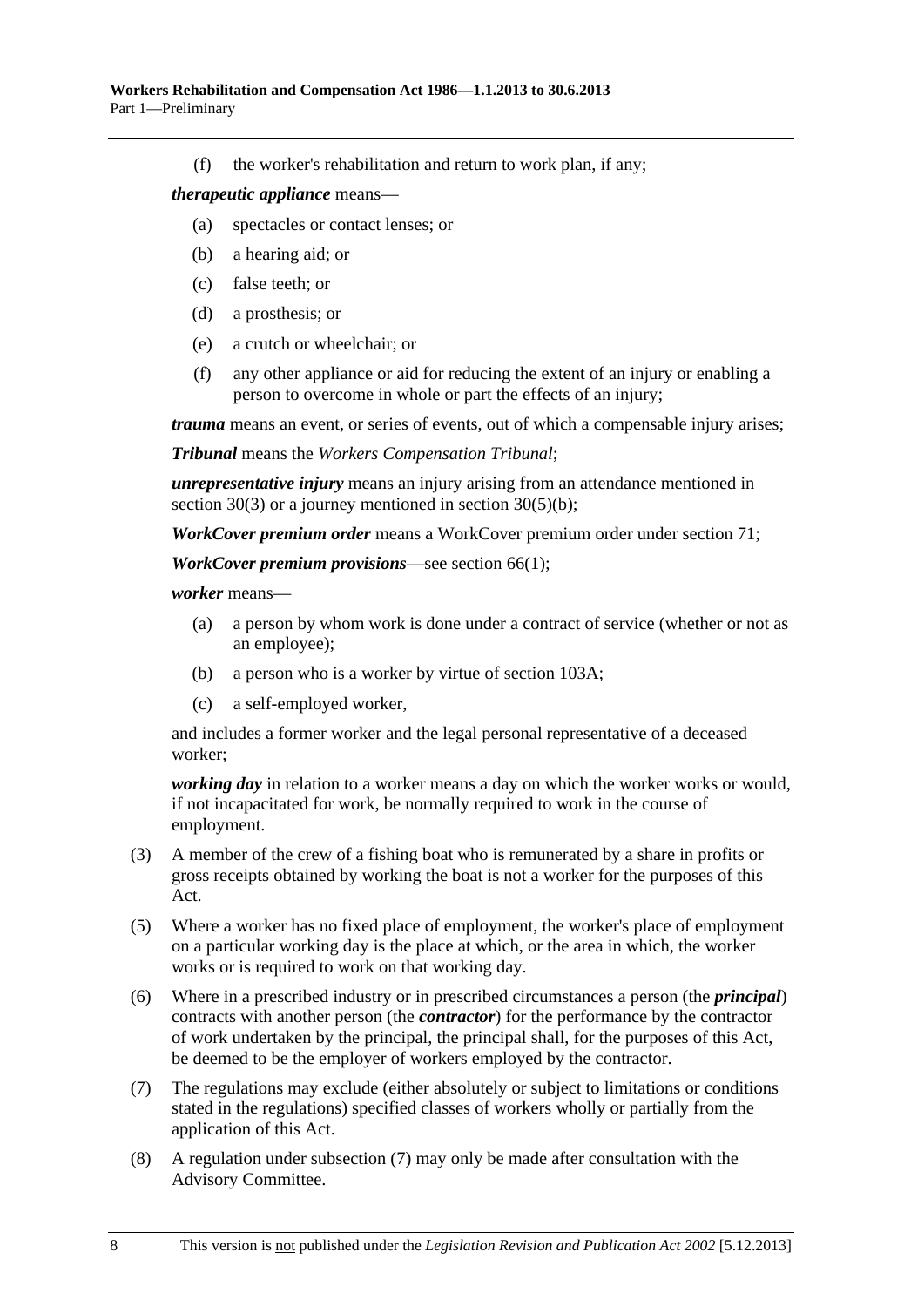- <span id="page-18-0"></span> (9) The regulations may, in prescribing work or work of a specified class for the purposes of [paragraph \(b\)](#page-11-0) of the definition of *contract of service* in [subsection \(1\)](#page-10-0)—
	- (a) designate a person, or persons of a specified class, as the presumptive employer of a worker who is within the ambit of the relevant prescription;
	- (b) exclude a person who would otherwise be the employer of such a worker from the definition of *employer* in [subsection \(1\).](#page-10-0)
- (10) For the purposes of this Act—
	- (a) *total incapacity* for work is the incapacity for work that is represented by a worker having no current work capacity within the meaning of this Act; and
	- (b) *partial incapacity* for work is the incapacity for work that is represented by a worker having a current work capacity within the meaning of this Act.
- (11) For the purposes of this Act, a person is the legal personal representative of a deceased worker if the person is—
	- (a) a person who is entitled at law to administer the estate of the deceased worker; or
	- (b) a person who is authorised by the Tribunal (on application made under this subsection) to act under this Act as a legal personal representative of the deceased worker.
- (11a) For the purposes of this Act, 2 or more workplaces in close proximity may, if the Corporation so determines, be regarded as a single workplace.
- (12) A reference in this Act to suitable employment provided or offered by a worker's employer includes—
	- (a) employment in respect of which—
		- (i) the number of hours each day or week that the worker performs work; or
		- (ii) the range of duties the worker performs,

is suitably increased in stages (in accordance with a rehabilitation and return to work plan or otherwise); and

- (b) if the employer does not provide employment involving the performance of work duties—suitable training or vocational re-education provided—
	- (i) by the employer at the workplace or elsewhere; or
	- (ii) by any other person or body under arrangements approved by the employer,

but only if the employer pays an appropriate wage or salary to the worker in respect of the time the worker attends the suitable training or vocational re-education.

 (13) A reference in a provision of this Act to a designated form is a reference to a form designated for the purposes of that provision by the Corporation from time to time by notice in the Gazette (and for the purposes of this Act the Corporation may specify information that may be provided in a specified form, not being in the nature of a written or printed form, which will satisfy a requirement as to the provision of information in a designated form).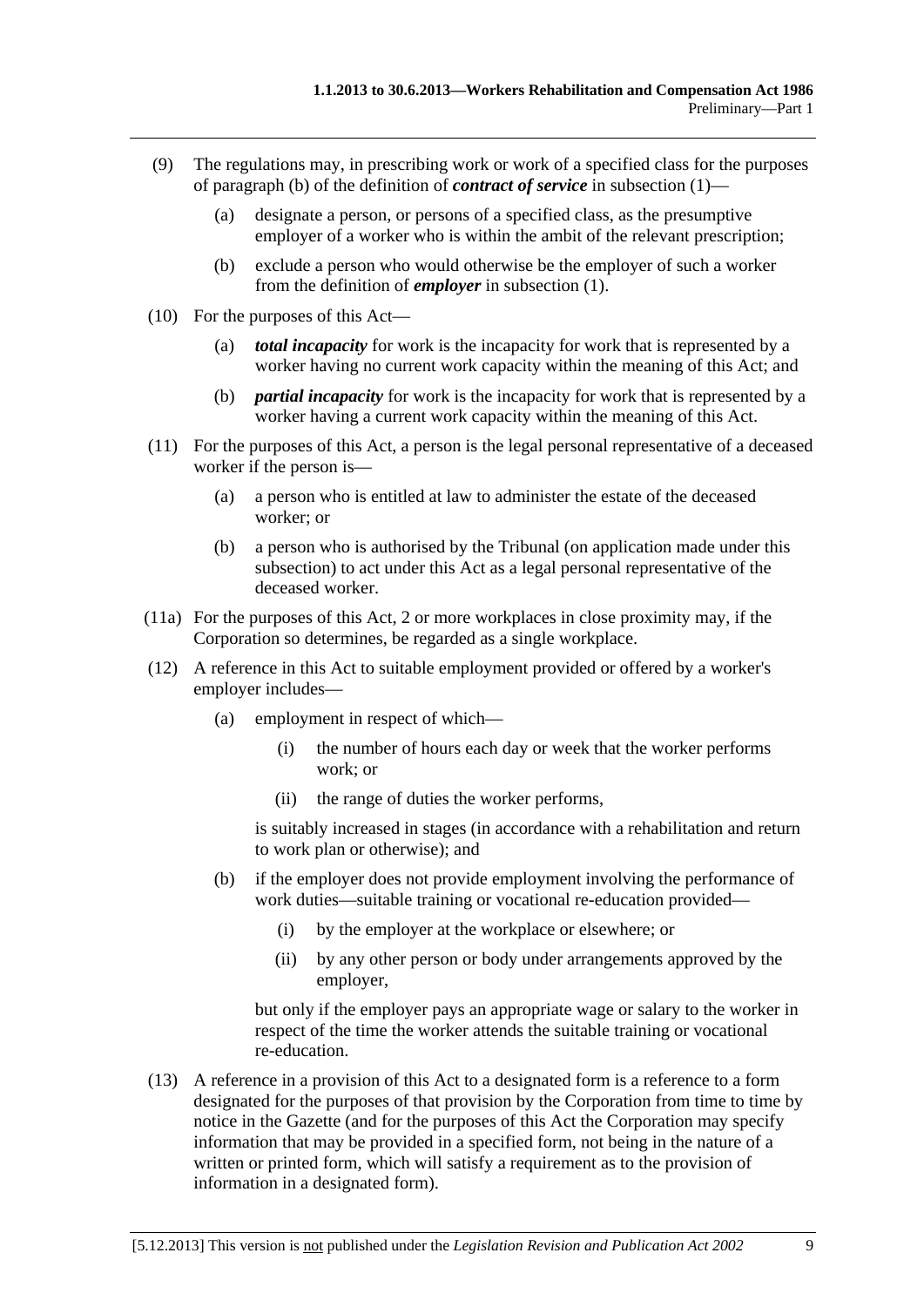- <span id="page-19-0"></span> (14) A reference in a provision of this Act to a designated manner is a reference to a manner designated for the purposes of that provision by the Corporation from time to time by notice in the Gazette.
- (15) If a monetary sum is followed by the word (*indexed*), the amount is to be adjusted on 1 January of each year by multiplying the stated amount by a proportion obtained by dividing the Consumer Price Index for the September quarter of the immediately preceding year by the Consumer Price Index for the September quarter, 2007 (with the amount so adjusted being rounded up in accordance with the regulations).

## **4—Average weekly earnings**

- (1) Subject to this section, the average weekly earnings of an injured worker is the average weekly amount that the worker earned during the period of 12 months preceding the relevant date in relevant employment.
- (2) For the purposes of [subsection \(1\)](#page-19-0), relevant employment is constituted by—
	- (a) employment with the employer from whose employment the injury arose; and
	- (b) if the worker was, at the time of the occurrence of the injury, in the employment of 2 or more employers, employment with each such employer.
- (3) For the purposes of this section, any amount paid while a worker was on annual, sick or other leave will be taken to be earnings.
- (4) If during the period of 12 months before the relevant date the worker had changed the circumstances of his or her employment from working casually or seasonally to working in permanent employment (whether on a full-time or part-time basis) and the worker was in that permanent employment on the relevant date, the worker's average weekly earnings may be determined by reference to the average weekly amount that the worker earned during the period of that permanent employment rather than during the period of 12 months preceding the relevant date, unless to do so would disadvantage the worker.
- (5) If a worker voluntarily (otherwise than by reason of an incapacity resulting from a compensable injury)—
	- (a) reduces the normal number of hours worked; or
	- (b) alters the nature of the work performed with the result that a reduction occurs in the worker's weekly earnings,

any period before the reduction or alteration takes effect will be disregarded for the purposes of determining average weekly earnings.

 (6) In addition, if by reason of the shortness of time during which the worker has been in employment, the terms of the worker's employment or for any other reason, it is not possible to arrive at a fair average, the worker's average weekly earnings may be determined by reference to the average weekly amount being earned by other persons in the same employment with the same employer who perform similar work at the same grade as the worker or, if there is no person so employed, by other persons in the same class of employment who perform similar work at the same grade as the worker.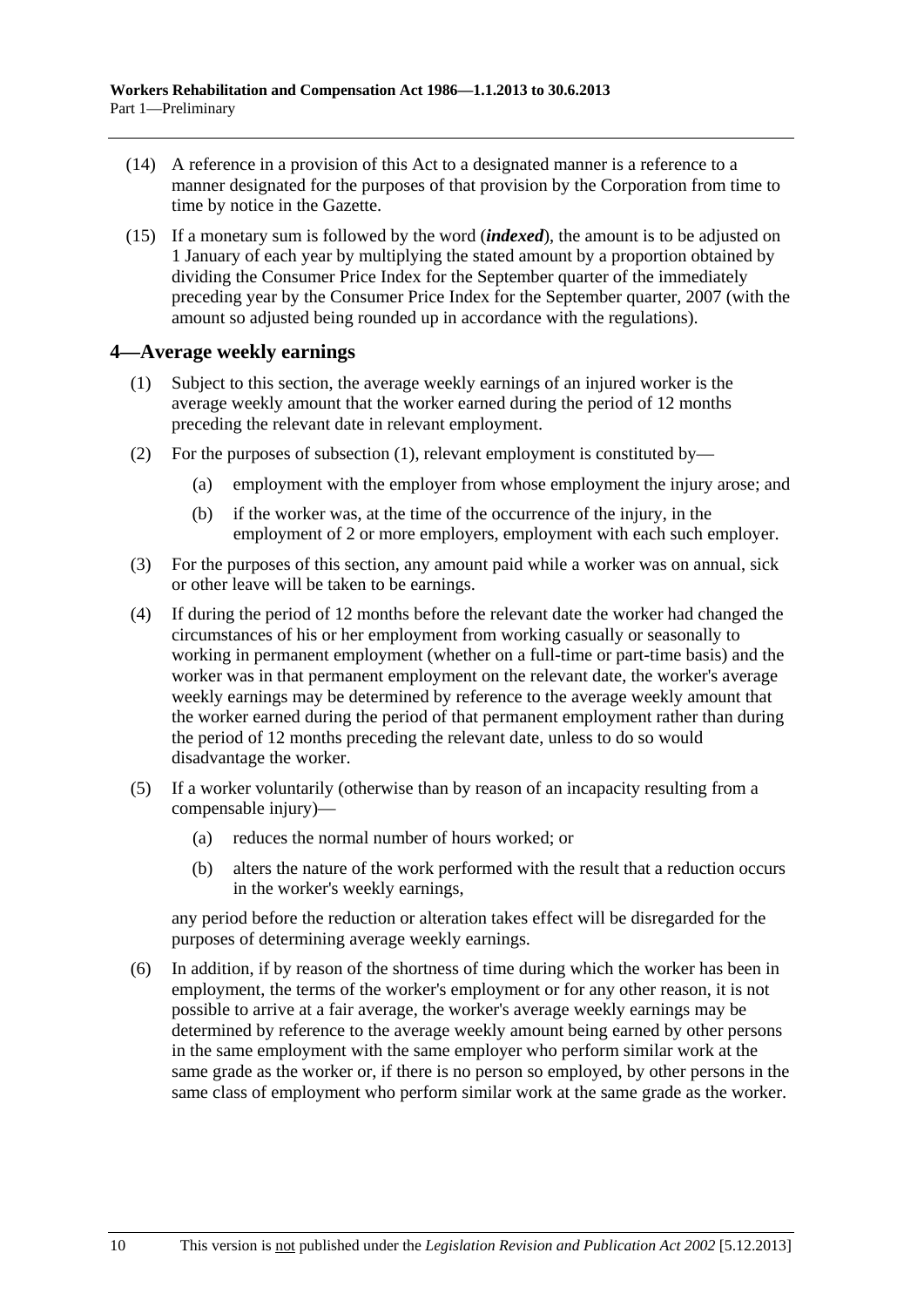- (7) If a worker is a contractor rather than an employee, the worker's average weekly earnings will be determined by reference to the rate of pay that the worker would have received if the worker had been working as an employee and, if there is an award or industrial agreement applicable to the class and grade of work in which the worker was engaged, the worker's average weekly earnings will be determined by reference to that award or industrial agreement.
- *(8) If—* 
	- *(a) an employer is a body corporate; and*
	- *(b) the worker is a director as well as an employee of the employer,*

*the worker's average weekly earnings will be determined by reference to the remuneration (calculated on a weekly basis) last reported in a return from the employer to the Corporation under Part 5 Division 6 (unless the Corporation determines that there is good cause not to apply this subsection in the circumstances of the particular case).* 

*Note—* 

*Subsection (8) had not come into operation at the date of the publication of this version.* 

- (9) If because of the gradual onset of a compensable injury it appears that the level of earnings of an injured worker prior to the relevant date were affected by the injury, the average weekly earnings of the worker must be set at an amount that fairly represents the weekly amount that the worker would have been earning if the level of earnings had not been so affected.
- (10) The average weekly earnings of an injured worker who—
	- (a) was not a full-time worker immediately before the relevant date; and
	- (b) immediately before the relevant date had been seeking full-time employment; and
	- (c) had been predominantly during the preceding 18 months a full-time worker,

will be taken to be the average weekly earnings of the worker while employed in full-time employment during the period of 18 months preceding the relevant date.

- (11) If a worker who suffers a permanent incapacity (whether total or partial) is under the age of 21 years, the average weekly earnings of the worker must be determined by applying the rate of pay that would have been payable to the worker had the worker been 21 years old and if a worker who suffers a permanent incapacity (whether total or partial) is an apprentice, the average weekly earnings of the worker must be determined by applying the rate of pay that would have been payable to the worker had the worker completed the apprenticeship (and this determination may have effect (if not before) when it is determined that a worker has a permanent incapacity under a redetermination under [section 53\)](#page-75-0).
- (12) For the purposes of determining the average weekly earnings of a worker—
	- (a) any component of the worker's earnings attributable to overtime will be disregarded if, at the relevant date, the worker had no reasonable expectation to work overtime within the foreseeable future because of a change in employment arrangements or work practices, or other relevant factors, announced, introduced or occurring on or before the relevant date, but otherwise payments attributable to overtime will be taken into account; and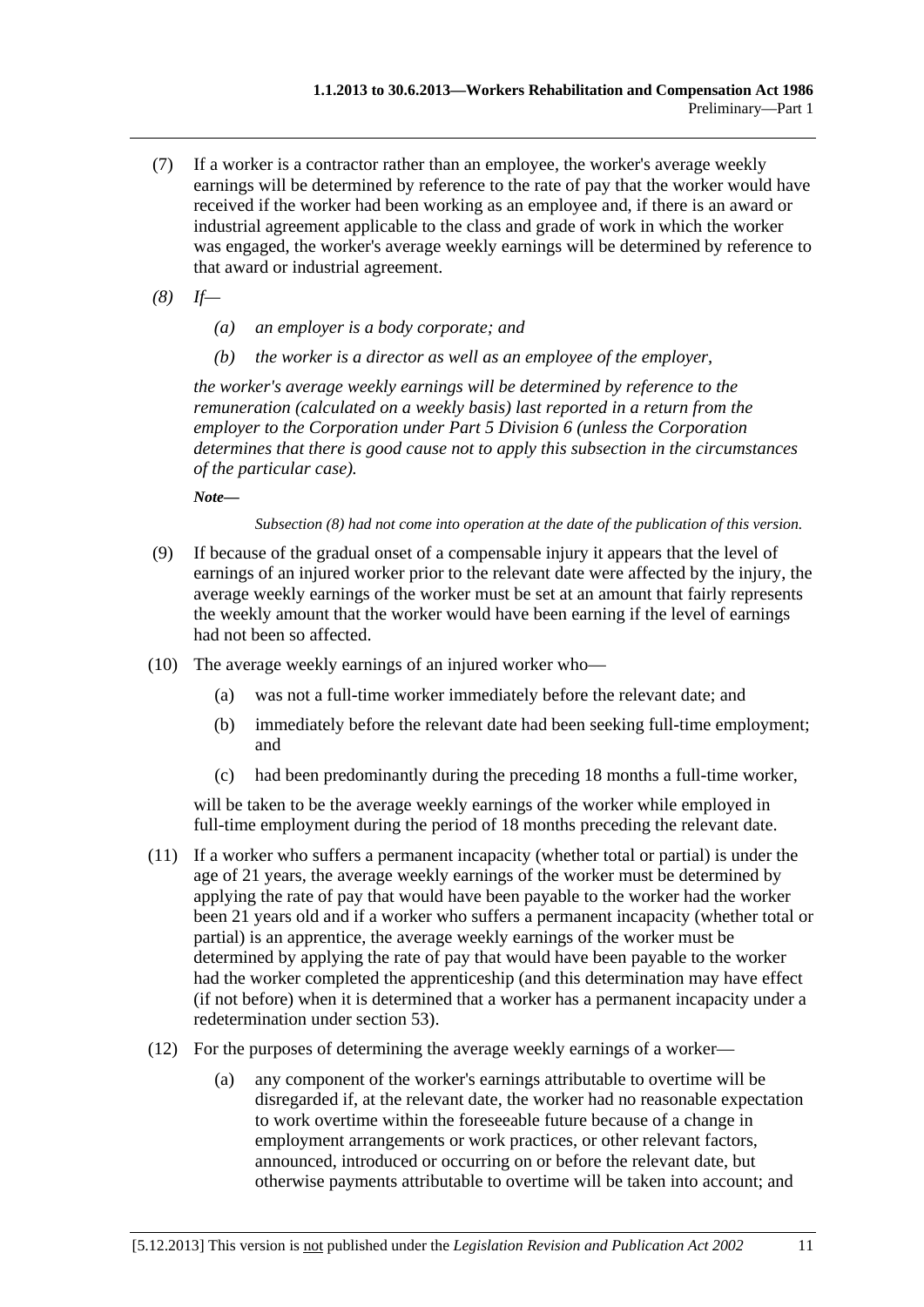(b) to the extent that a worker has worked overtime that is to be taken into account, the component for overtime will be an amount calculated as follows:

$$
C = \frac{A}{B}
$$

Where

*C* is the amount of the component

*A* is the total of the amounts paid or payable to the worker for overtime during the period used to calculate the average weekly earnings of the worker under a preceding subsection (the *relevant period*)

*B* is the number of weeks in the relevant period during which the worker worked or was on annual, sick or other paid leave.

- (13) For the purposes of determining the average weekly earnings of a worker—
	- (a) any amount otherwise payable to the worker that has been the subject of a voluntary salary sacrifice for superannuation purposes by the worker will be taken into account as earnings; and
	- (b) any non-cash benefit of a prescribed class provided to the worker by an employer—
		- (i) will be taken into account if the worker does not retain the benefit of the non-cash benefit (and valued after taking into account any principles specified by this Act or prescribed by the regulations); and
		- (ii) will not be taken into account if the worker retains the benefit of the non-cash benefit.
- (14) Despite a preceding subsection, the following will be disregarded for the purposes of determining the average weekly earnings of a worker:
	- (a) any contribution paid or payable by an employer to a superannuation scheme for the benefit of the worker;
	- (b) any prescribed allowances.
- (15) Despite a preceding subsection—
	- (a) if an injured worker's remuneration was, at the relevant date, covered by an award or industrial agreement, the worker's average weekly earnings will not be less than the weekly wage to which the worker was then entitled under the award or industrial agreement;
	- (b) if, but for this paragraph, the average weekly earnings of a worker (not being a self-employed worker) would be less than the prescribed amount, the average weekly earnings will be fixed at the prescribed amount;
	- (c) the average weekly earnings of a worker will in no case be fixed at more than twice State average weekly earnings.
- (16) In this section—
	- (a) a reference to the relevant date is a reference to the date on which the relevant injury occurs; and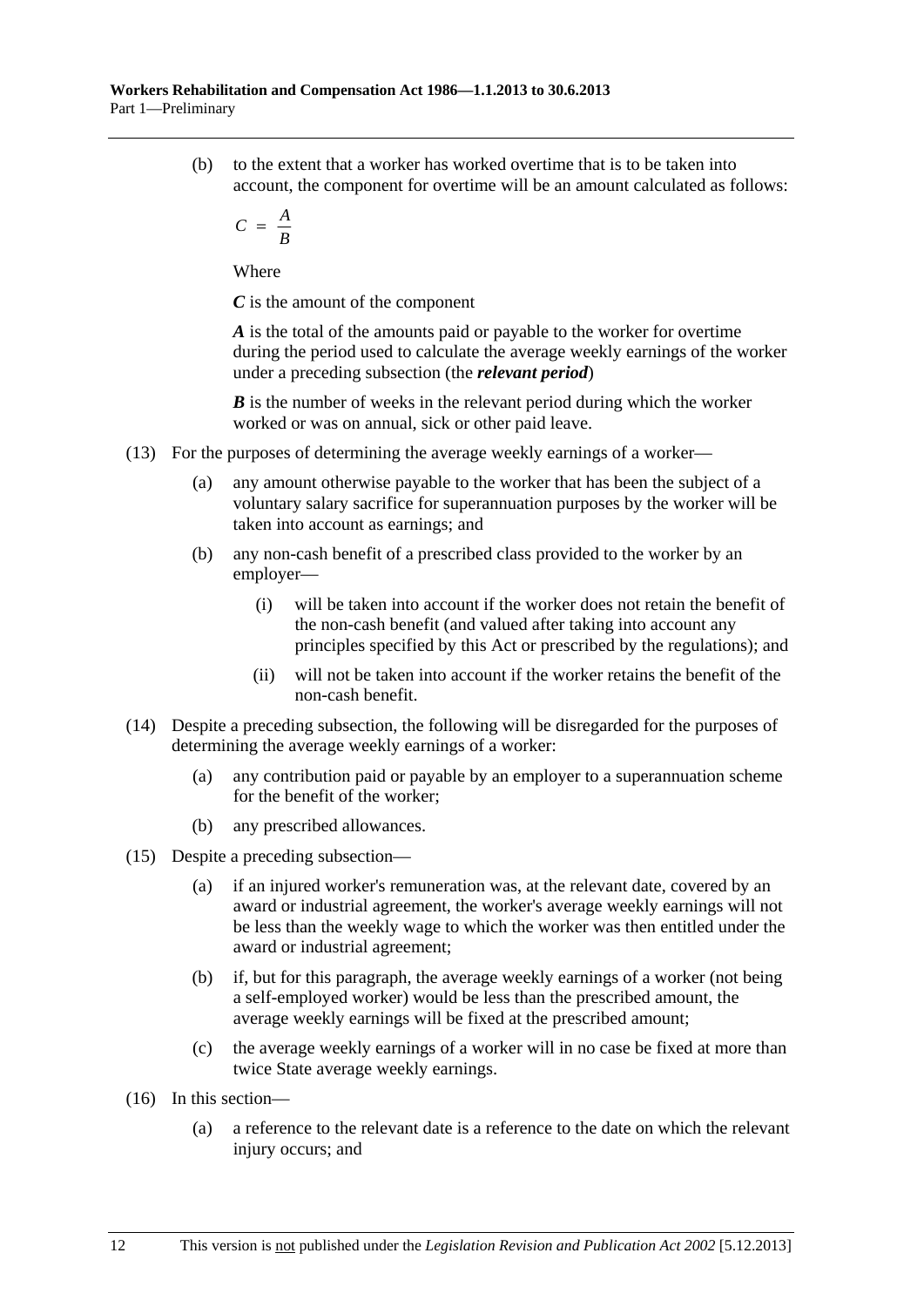<span id="page-22-0"></span> (b) a reference to State average weekly earnings is a reference to the amount last published before the relevant date by the Australian Bureau of Statistics as an estimate of Average Weekly Earnings for Ordinary Hours of Work for each Full-time Employed Adult Male Unit in this State.

# **5—Act to bind Crown**

This Act binds the Crown in right of the State and also, so far as the legislative power of the State extends, in all its other capacities.

## **6—Territorial application of Act**

- (1) This Act applies to a worker's employment if (and only if) that employment is connected with this State.
- (2) The fact that a worker is outside this State when an injury occurs does not prevent an entitlement to compensation arising under this Act in respect of employment that is connected with this State.
- (3) A worker's employment is connected with—
	- (a) the State in which the worker usually works in that employment; or
	- (b) if no State or no one State is identified by [paragraph \(a\)](#page-22-0), the State in which the worker is usually based for the purposes of that employment; or
	- (c) if no State or no one State is identified by [paragraph \(a\)](#page-22-0) or [\(b\),](#page-22-0) the State in which the employer's principal place of business in Australia is located.
- (4) In the case of a worker working on a ship, if no State or no one State is identified by [subsection \(3\),](#page-22-0) a worker's employment is, while working on a ship, connected with the State in which the ship is registered or (if the ship is registered in more than 1 State) the State in which the ship most recently became registered.
- (5) If no State is identified by [subsection \(3\)](#page-22-0) or (if applicable) [\(4\),](#page-22-0) a worker's employment is connected with this State if—
	- (a) a worker is in this State when the injury occurs; and
	- (b) there is no place outside Australia under the legislation of which the worker may be entitled to compensation for the same matter.
- (6) In deciding whether a worker usually works in a State—
	- (a) regard must be had to the worker's work history with the employer over the preceding 12 months and the intentions of the worker and employer; but
	- (b) regard must not be had to any temporary arrangement under which the worker works in a State for a period of not longer than 6 months.
- (7) Subject to [subsection \(6\),](#page-22-0) in determining whether a worker usually works in a State or is usually based in a State for the purposes of employment, regard must be had to any period during which a worker works in a State or is in a State for the purposes of employment whether or not under the statutory workers compensation scheme of that State the person is regarded as a worker or as working or employed in that State.
- (8) Compensation under this Act does not apply in respect of the employment of a worker on a ship if the *Seafarers Rehabilitation and Compensation Act 1992* of the Commonwealth applies to the worker's employment.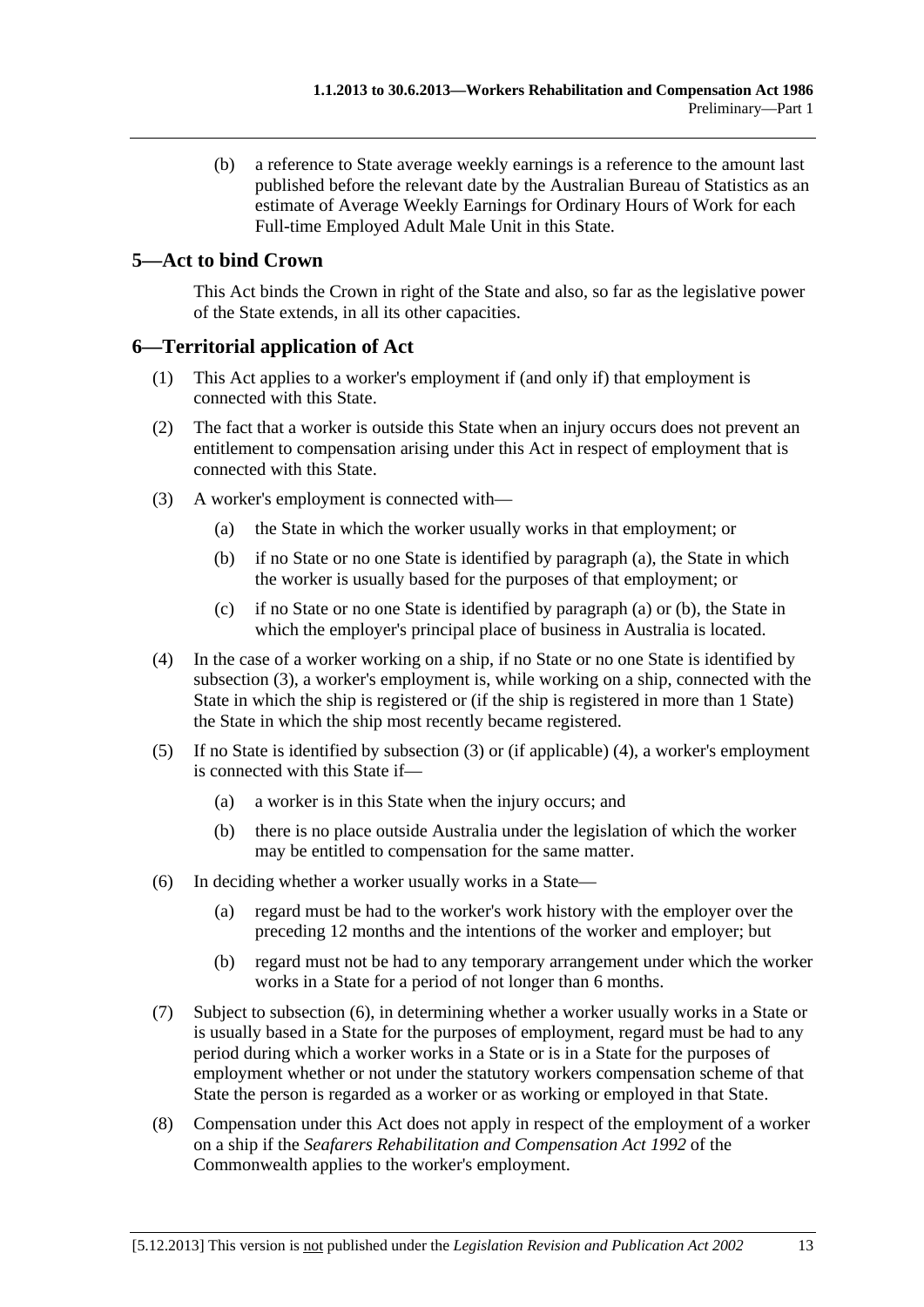<span id="page-23-0"></span>(9) In this section—

*ship* means any kind of vessel used in navigation by water, however propelled or moved, and includes—

- (a) a barge, lighter, or other floating vessel; and
- (b) an air-cushion vehicle, or other similar craft,

used wholly or primarily in navigation by water;

*State* includes a Territory and, in a geographical sense, a State's or Territory's relevant adjacent area as described in [Schedule 4.](#page-166-0)

## **6A—Determination of State with which worker's employment is connected in proceedings under this Act**

- (1) If the question of whether this State is connected with a worker's employment arises in proceedings in the Tribunal or a court in relation to a claim for compensation under this Act, the Tribunal or court must—
	- (a) determine the State with which the worker's employment is connected in accordance with [section 6](#page-22-0); and
	- (b) cause that determination to be entered in its records.
- (2) The Tribunal must, in determining a question under [subsection \(1\)](#page-23-0), be constituted of 1 or more presidential members and if the question arises in proceedings that are not before a presidential member (or presidential members) then the question is to be referred, on an interlocutory basis, to a presidential member of the Tribunal.
- (3) [Subsection \(1\)](#page-23-0) does not apply if there is a determination that is to be recognised under [section 6B.](#page-23-0)

#### **6B—Recognition of previous determinations**

- (1) If a determination of the State with which a worker's employment is connected has been made—
	- (a) by the Tribunal or a court under [section 6A;](#page-23-0) or
	- (b) by a designated court under a provision of a law that corresponds with [section 6A,](#page-23-0) or under another provision of a law prescribed by the regulations for the purposes of this provision; or
	- (c) by a court of this State or another State in the course of proceedings that are relevant to the application of this Act or a corresponding law, or that relate to a claim for compensation or damages,

the State so determined is to be recognised for the purposes of this Act as the State with which the worker's employment is connected.

- (2) This section does not prevent any appeal relating to any such determination and if the determination is altered on appeal, the altered determination is to be recognised under subsection  $(1)$ .
- (3) In this section—

*designated court* means—

(a) the Supreme Court of a State in which a corresponding law is in force; or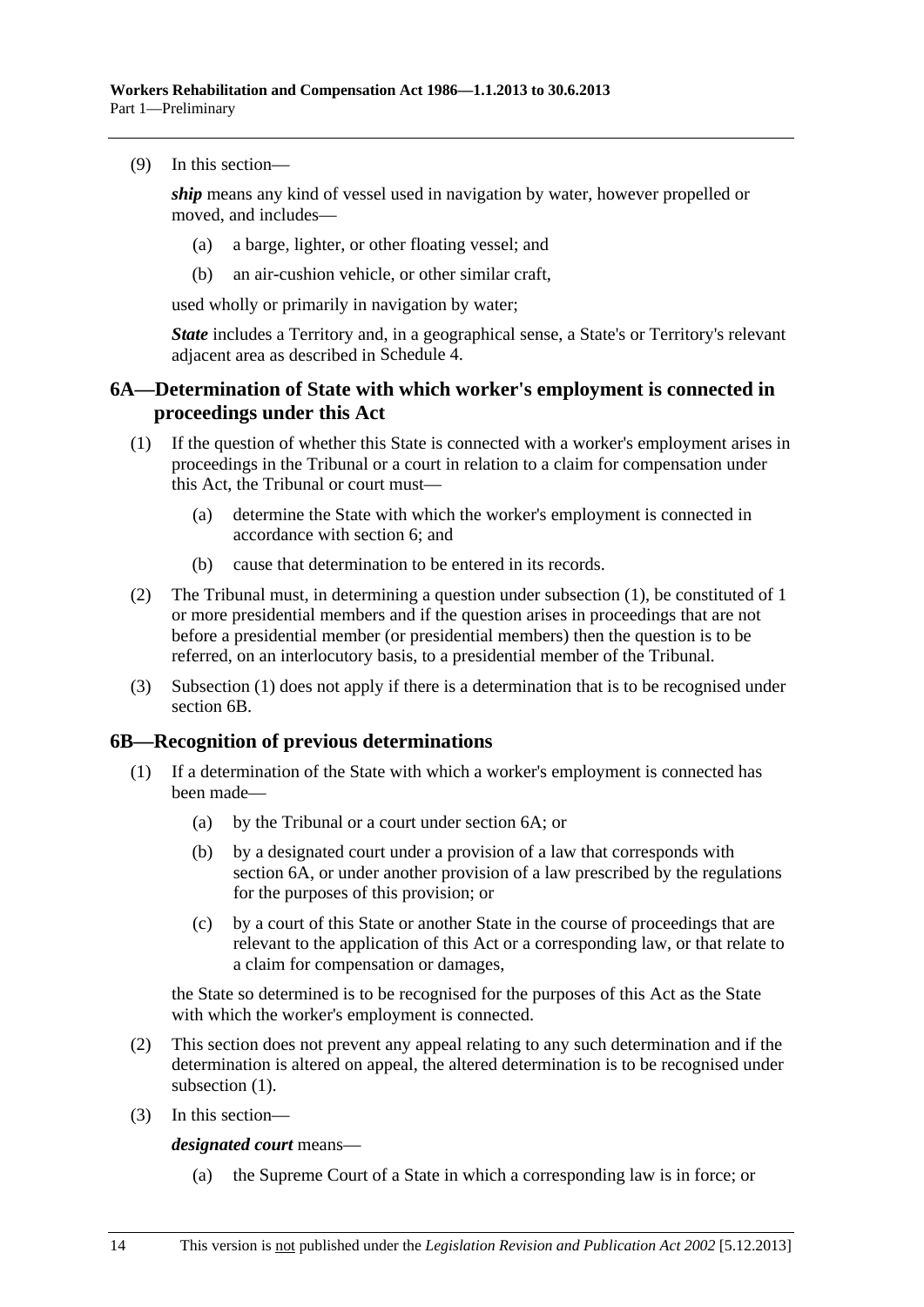(b) a court, tribunal or other decision-making body of a State in which a corresponding law is in force that is declared by the regulations to be a designated court for the purposes of this section;

*State* includes a Territory.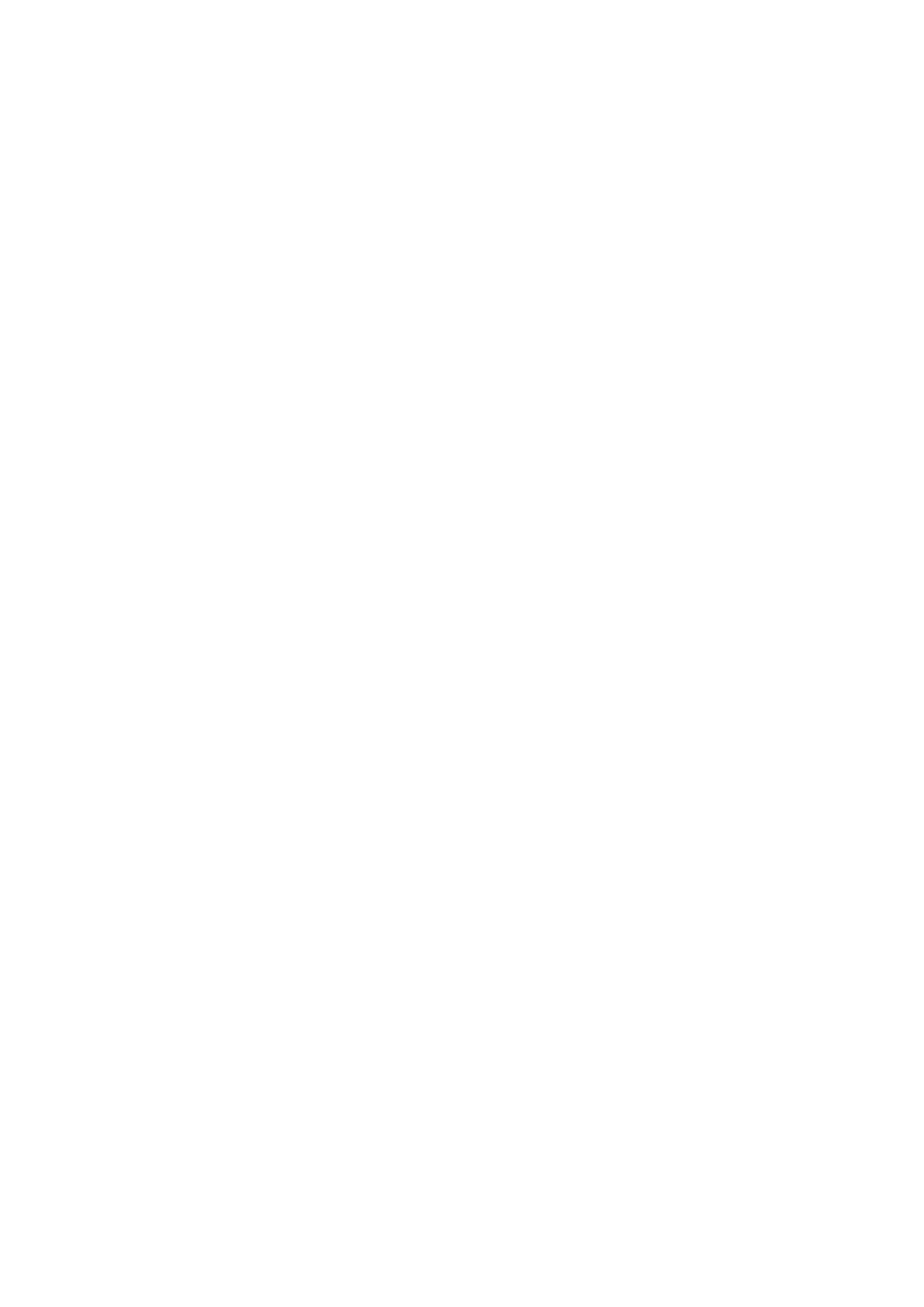# <span id="page-26-0"></span>**Part 2—The Workers Rehabilitation and Compensation Advisory Committee**

## **7—Advisory Committee**

- (1) The *Workers Rehabilitation and Compensation Advisory Committee* is established.
- (2) The Advisory Committee consists of nine members appointed by the Governor of whom—
	- (a) three (who must include an expert in rehabilitation) will be appointed on the Minister's nomination made after consulting with associations representing employers and with associations representing employees (including the UTLC); and
	- (b) three (who must include at least one suitable representative of registered employers and at least one suitable representative of self-insured employers) will be appointed on the Minister's nomination made after consulting with associations representing employers; and
	- (c) three will be appointed on the Minister's nomination made after consultation with associations representing employees, including the UTLC.
- (3) One member of the Committee must be appointed by the Governor to preside at meetings of the Committee.

The member is referred to in this Act as the *presiding member* of the Committee.

The appointment must be made from among the members appointed under subsection  $(2)(a)$ .

# **8—Functions of Advisory Committee**

- (1) The functions of the Advisory Committee are—
	- (a) to advise the Minister on the formulation and implementation of policies relating to workers rehabilitation and compensation; and
	- (b) to advise the Minister (on its own initiative or at the request of the Minister) on—
		- (i) proposals to make amendments to this Act, or to make regulations under this Act; and
		- (ii) other legislative proposals that may affect the operation of this Act; and
	- (c) to investigate work-related injury and disease; and
	- (d) to report to the Minister (on its own initiative or at the request of the Minister) on any other matter relating to workers rehabilitation or compensation; and
	- (e) to carry out other functions assigned to the Advisory Committee by the Minister.
- (2) The Advisory Committee may conduct public meetings and discussions and may, with the approval of the Minister, conduct inquiries, on questions arising before the Advisory Committee.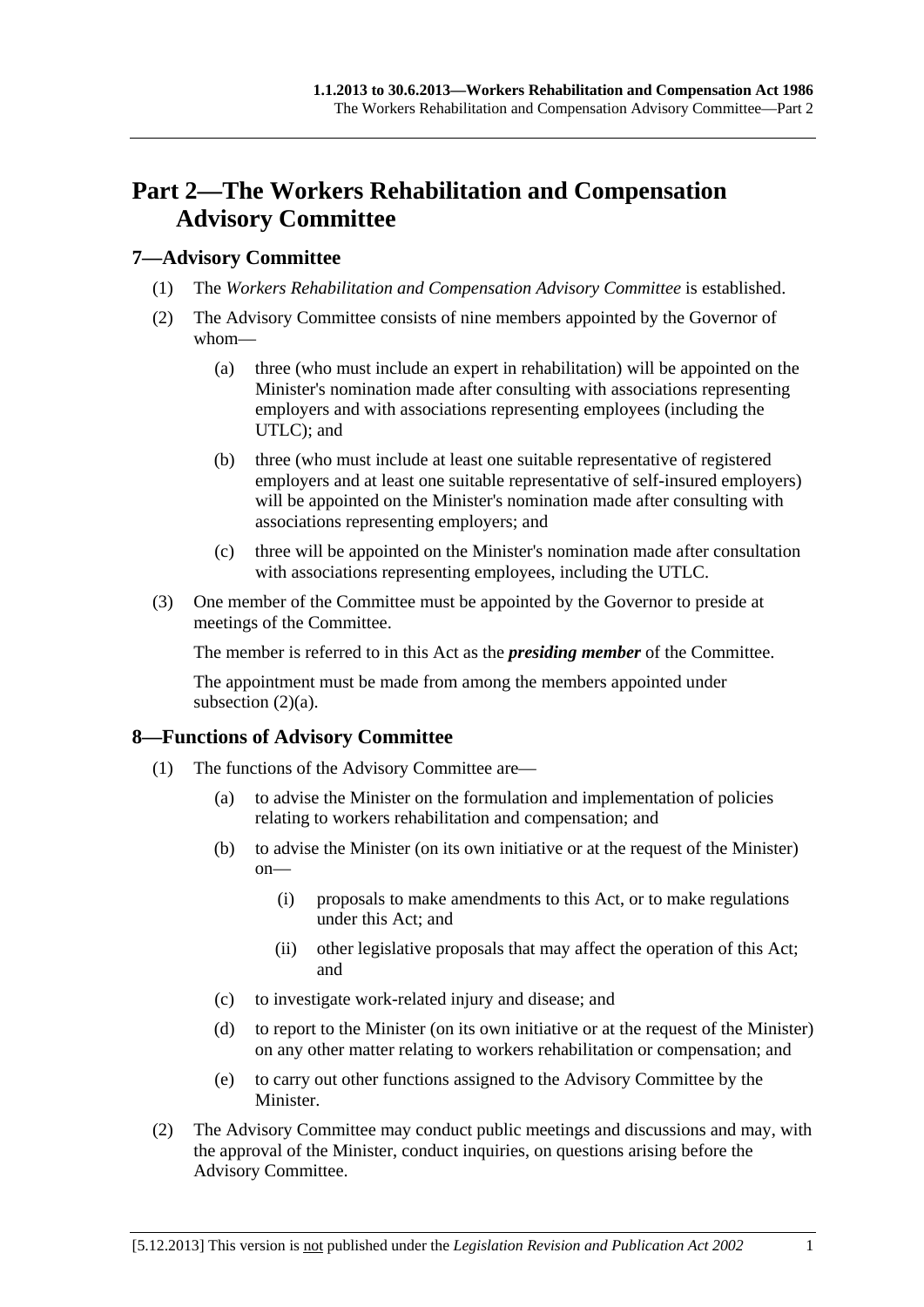- <span id="page-27-0"></span> (3) The Advisory Committee may on its own initiative, and must at the direction of the Minister, consult and co-operate with the Corporation, other government authorities at a State or national level, representatives of industrial associations and other persons or bodies.
- (4) The Advisory Committee may, with the approval of the Minister, establish subcommittees to assist the Committee.
- (5) A subcommittee may, but need not, consist of, or include, members of the Advisory Committee.

### **9—Terms and conditions of office**

- (1) A member of the Advisory Committee will be appointed on conditions, and for a term (not exceeding three years), determined by the Governor and, on the expiration of a term of appointment, is eligible for re-appointment.
- (2) The Governor may remove a member from office for—
	- (a) breach of, or non-compliance with, a condition of appointment; or
	- (b) mental or physical incapacity to carry out duties of office satisfactorily; or
	- (c) neglect of duty; or
	- (d) dishonourable conduct.
- (3) The office of a member becomes vacant if the member—
	- (a) dies; or
	- (b) completes a term of office and is not re-appointed; or
	- (c) resigns by written notice addressed to the Minister; or
	- (e) is removed from office by the Governor under [subsection \(2\)](#page-27-0).
- (4) On the office of a member of the Advisory Committee becoming vacant, a person must be appointed, in accordance with this Act, to the vacant office.

#### **10—Allowances and expenses**

- (1) A member of the Advisory Committee is entitled to fees, allowances and expenses approved by the Governor.
- (2) The fees, allowances and expenses are payable out of the Compensation Fund.

#### **11—Proceedings etc of the Advisory Committee**

- (1) Meetings of the Advisory Committee must be held at times and places appointed by the Committee, but there must be at least six meetings per year.
- (2) Six members of the Advisory Committee constitute a quorum of the Committee.
- (3) The presiding member of the Advisory Committee will, if present at a meeting of the Committee, preside at the meeting and, in the absence of the presiding member, a member chosen by the members present will preside.
- (4) A decision carried by a majority of the votes of the members present at a meeting of the Advisory Committee is a decision of the Committee.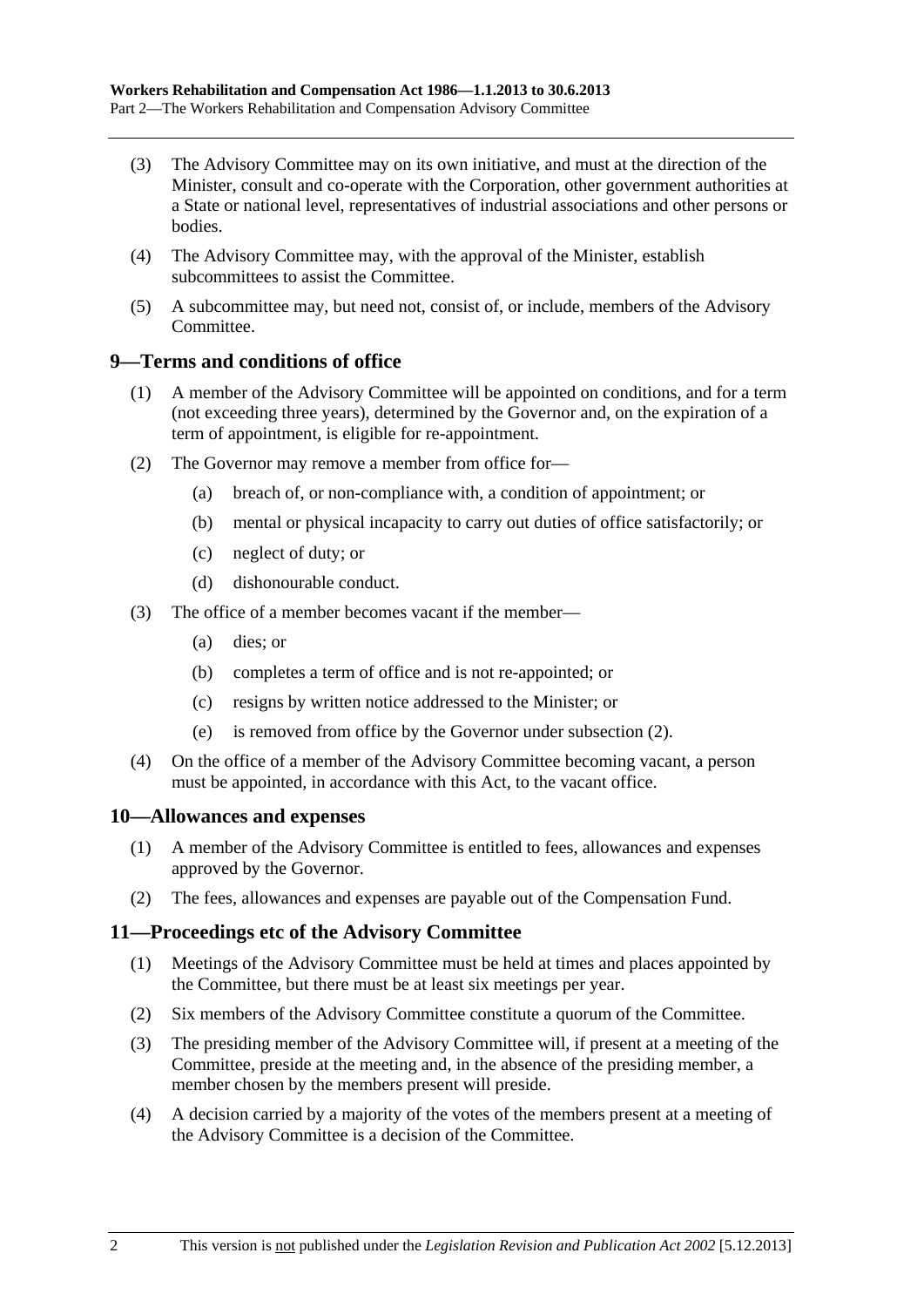- <span id="page-28-0"></span> (5) Each member present at a meeting of the Advisory Committee is entitled to one vote on a matter arising for decision by the Committee, and, if the votes are equal, the person presiding at the meeting has a second or casting vote.
- (6) The Advisory Committee must ensure that accurate minutes are kept of its proceedings.
- (7) The Advisory Committee may open its proceedings to the public unless the proceedings relate to commercially sensitive matters or to matters of a private confidential nature.
- (8) Subject to this Act, the proceedings of the Advisory Committee will be conducted as the Committee determines.

# **12—Confidentiality**

A member of the Advisory Committee who, as a member of the Committee, acquires information that—

- (a) the member knows to be of a commercially sensitive nature, or of a private confidential nature; or
- (b) the Committee classifies as confidential information,

must not divulge the information without the approval of the Committee. Maximum penalty: \$1 000.

# **13—Conflict of interest under Public Sector (Honesty and Accountability) Act**

A member of the Advisory Committee will not be taken to have a direct or indirect interest in a matter for the purposes of the *[Public Sector \(Honesty and Accountability\)](http://www.legislation.sa.gov.au/index.aspx?action=legref&type=act&legtitle=Public%20Sector%20(Honesty%20and%20Accountability)%20Act%201995)  [Act 1995](http://www.legislation.sa.gov.au/index.aspx?action=legref&type=act&legtitle=Public%20Sector%20(Honesty%20and%20Accountability)%20Act%201995)* by reason only of the fact that the member has an interest in a matter that is shared in common with employers generally or employees generally, or a substantial section of employers or employees.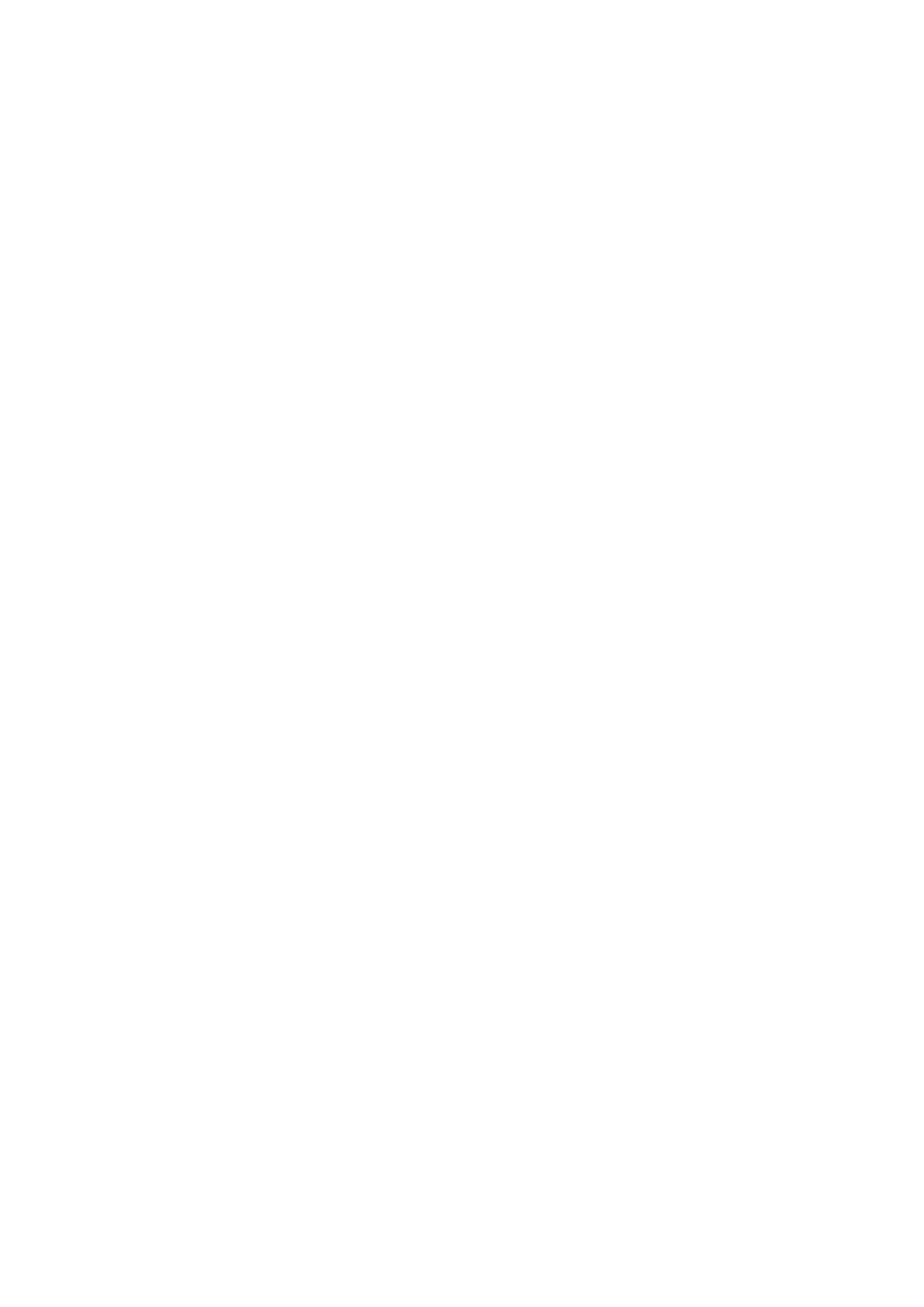# <span id="page-30-0"></span>**Part 3—Rehabilitation and accident prevention programmes**

# **Division 1—Rehabilitation**

# **26—Rehabilitation programmes**

- (1) The Corporation shall establish or approve rehabilitation programmes with the object of ensuring that workers suffering from compensable injuries—
	- (a) achieve the best practicable levels of physical and mental recovery; and
	- (b) are, where possible, restored to the workforce and the community.
- (2) A rehabilitation programme may be established by the Corporation in relation to—
	- (a) a particular worker;
	- (b) workers of a particular class;
	- (c) workers suffering from injuries of a particular class.
- (3) For the purposes, or in the course, of a rehabilitation programme the Corporation may—
	- (a) provide for the physical, mental or vocational assessment of workers;
	- (b) provide advisory services to workers, members of the families of workers, employers and others;
	- (c) assist workers in seeking, obtaining or retaining employment;
	- (d) assist in the training or retraining of workers;
	- (e) assist workers to find appropriate accommodation;
	- (f) provide for the necessary and reasonable costs (including costs of travel, accommodation and child care) incurred by workers in order to participate in rehabilitation programmes;
	- (g) provide equipment, facilities and services to assist workers to cope with their injuries at home or in the workplace;
	- (h) provide assistance to persons who may be in a position to help workers to overcome or cope with their injuries;
	- (i) disseminate information that relates to work related injuries;
	- (j) conduct, participate in or subsidise research into any aspect of rehabilitation;
	- (k) encourage and support the work of organisations that provide assistance to workers suffering from compensable injuries;
	- (l) do anything else that may assist in the rehabilitation of workers.
- (4) The Corporation may admit an injured worker to a rehabilitation programme notwithstanding that it has not been finally established that the worker's injury is compensable.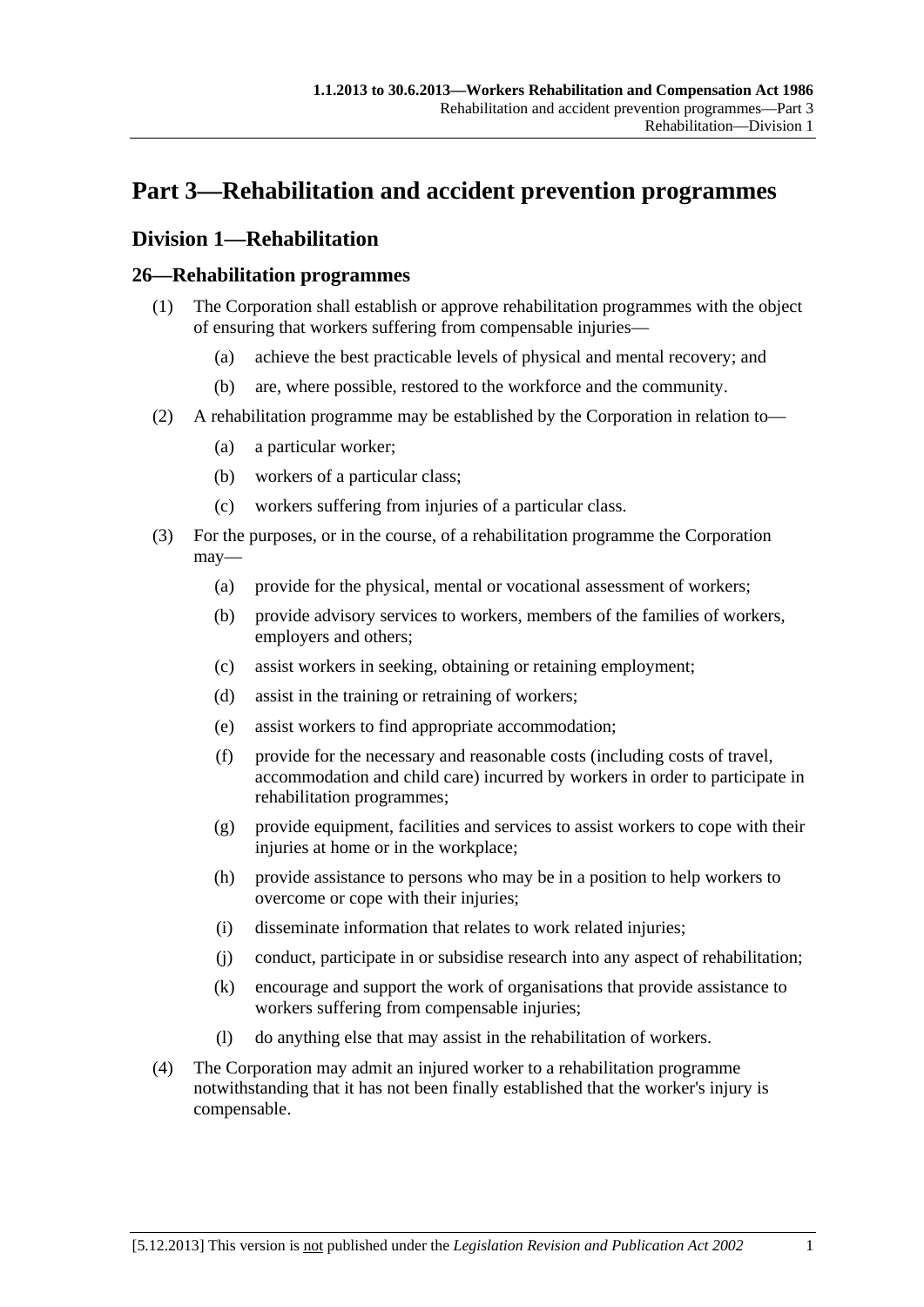## <span id="page-31-0"></span>**27—Clinics and other facilities**

- (1) In the exercise of its powers under this Division, the Corporation should seek to utilise rehabilitation facilities and services provided by the employer of an injured worker.
- (2) In the exercise of its powers under this Division, the Corporation should give encouragement and assistance to the establishment and provision of rehabilitation facilities and services in the private sector.
- (3) The Corporation may—
	- (a) enter into arrangements with any government agency or other body under which medical services or rehabilitation facilities and services will be provided for injured workers; and
	- (b) with the approval of the Minister, establish clinics and other facilities for the assessment, treatment or rehabilitation of injured workers; and
	- (c) establish and maintain a register of persons and organisations that are, in the opinion of the Corporation, properly qualified and equipped to provide rehabilitation services.

#### **28—Rehabilitation advisers**

- (1) The Corporation shall appoint such rehabilitation advisers as are necessary for the purposes of this Act.
- (2) A rehabilitation adviser—
	- (a) shall assist in devising and co-ordinating rehabilitation programmes for injured workers; and
	- (b) shall be responsible to the Corporation for monitoring the progress of injured workers who are involved in rehabilitation programmes; and
	- (c) may, subject to monetary limitations set by the Corporation, expend money of the Corporation in obtaining for an injured worker services and equipment that may assist towards rehabilitation; and
	- (d) shall consult with employers with a view to expediting the return to work of injured workers.
- (3) A statement made by or to a rehabilitation adviser about a worker who is participating in a rehabilitation program must not be disclosed in proceedings under this Act unless—
	- (a) the rehabilitation adviser and the worker consent to the disclosure; or
	- (b) the statement is relevant to an allegation of fraud or dishonesty in criminal proceedings against the worker.

#### **28A—Rehabilitation and return to work plans**

- (1) The Corporation may establish a rehabilitation and return to work plan for a worker who is incapacitated for work by a compensable injury.
- (2) If a worker—
	- (a) is receiving compensation by way of income maintenance; and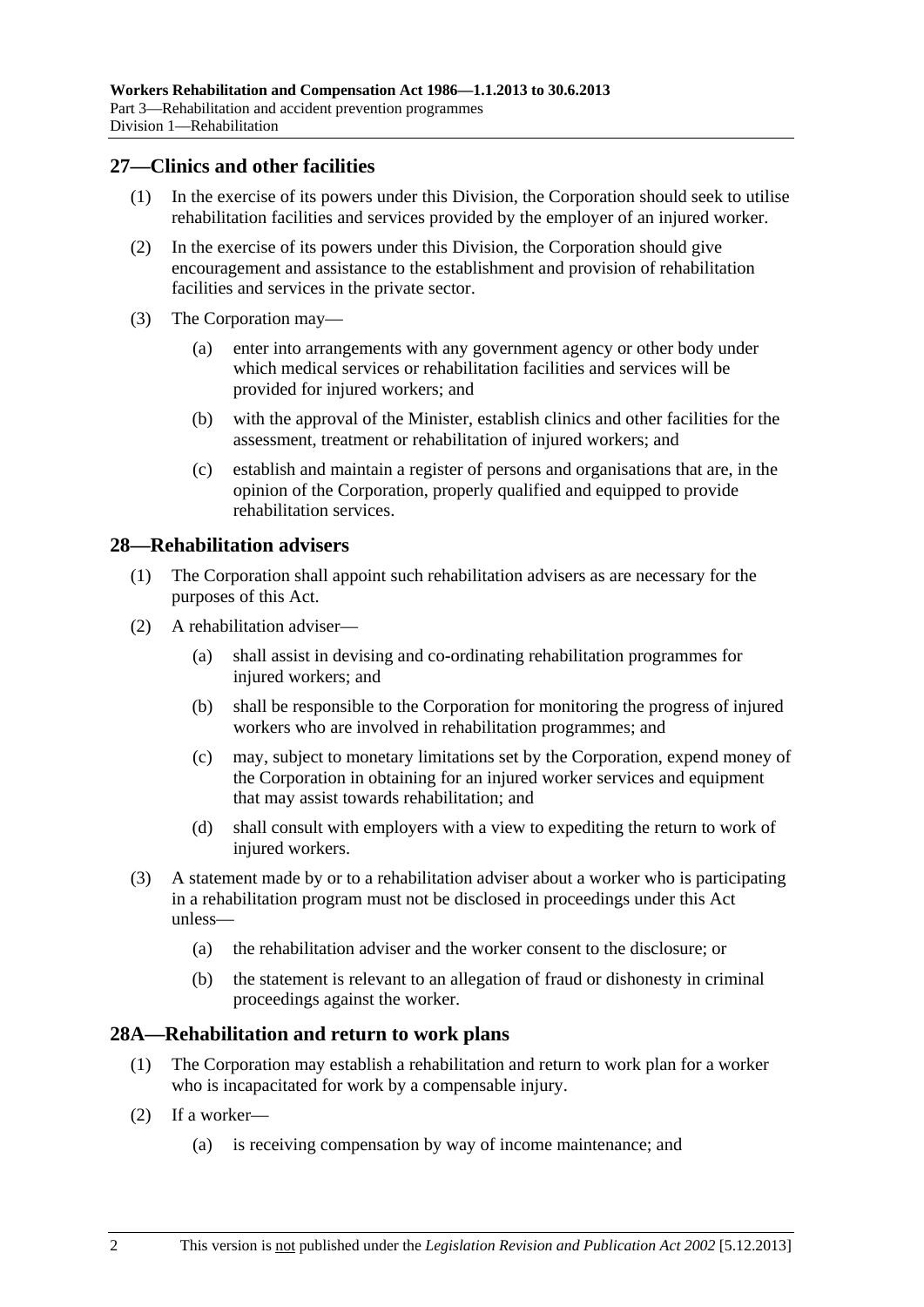<span id="page-32-0"></span> (b) is (or is likely to be) incapacitated for work by a compensable injury for more than 13 weeks (but has some prospect of returning to work),

the Corporation must prepare a rehabilitation and return to work plan for the worker.

- (3) In preparing the plan, the Corporation—
	- (a) must consult with the worker and the employer out of whose employment the injury arose; and
	- (ab) must consult with the relevant rehabilitation and return to work co-ordinator under [section 28D](#page-33-0) (if appointed); and
	- (b) should if practicable—
		- (i) review medical records relevant to the worker's condition; or
		- (ii) consult with any medical expert who is treating the worker for the compensable injury.
- (4) A rehabilitation and return to work plan may impose obligations on the worker and on the employer.
- (5) The Corporation must give the worker and the employer a copy of the rehabilitation and return to work plan.
- (6) The plan is binding on the worker and the employer.

#### **28B—Review of plan**

- (1) A worker or employer may apply for review of—
	- (a) a decision to establish or not to establish a rehabilitation and return to work plan; or
	- (b) a provision of a rehabilitation and return to work plan,

on the ground that the decision or the provision is unreasonable.

- (2) On review of a rehabilitation and return to work plan (or in consequent appellate proceedings), the plan may be modified to the extent necessary to ensure that the plan does not impose unreasonable obligations on the worker or the employer.
- (3) Proceedings on a review under this section (or consequent appellate proceedings) do not suspend obligations imposed by a rehabilitation and return to work plan.

#### **28C—Rehabilitation standards and requirements**

- (1) Rehabilitation programs, and rehabilitation and return to work plans, must comply with standards and requirements imposed by regulation.
- (2) Before the publication of regulations imposing standards and requirements for rehabilitation programs or rehabilitation and return to work plans, the Corporation must consult on the proposed regulations with—
	- (a) professional associations representing the providers of rehabilitation services of the relevant kinds; and
	- (b) the Self-Insurers Association of South Australia Incorporated and associations representing self-managed employers; and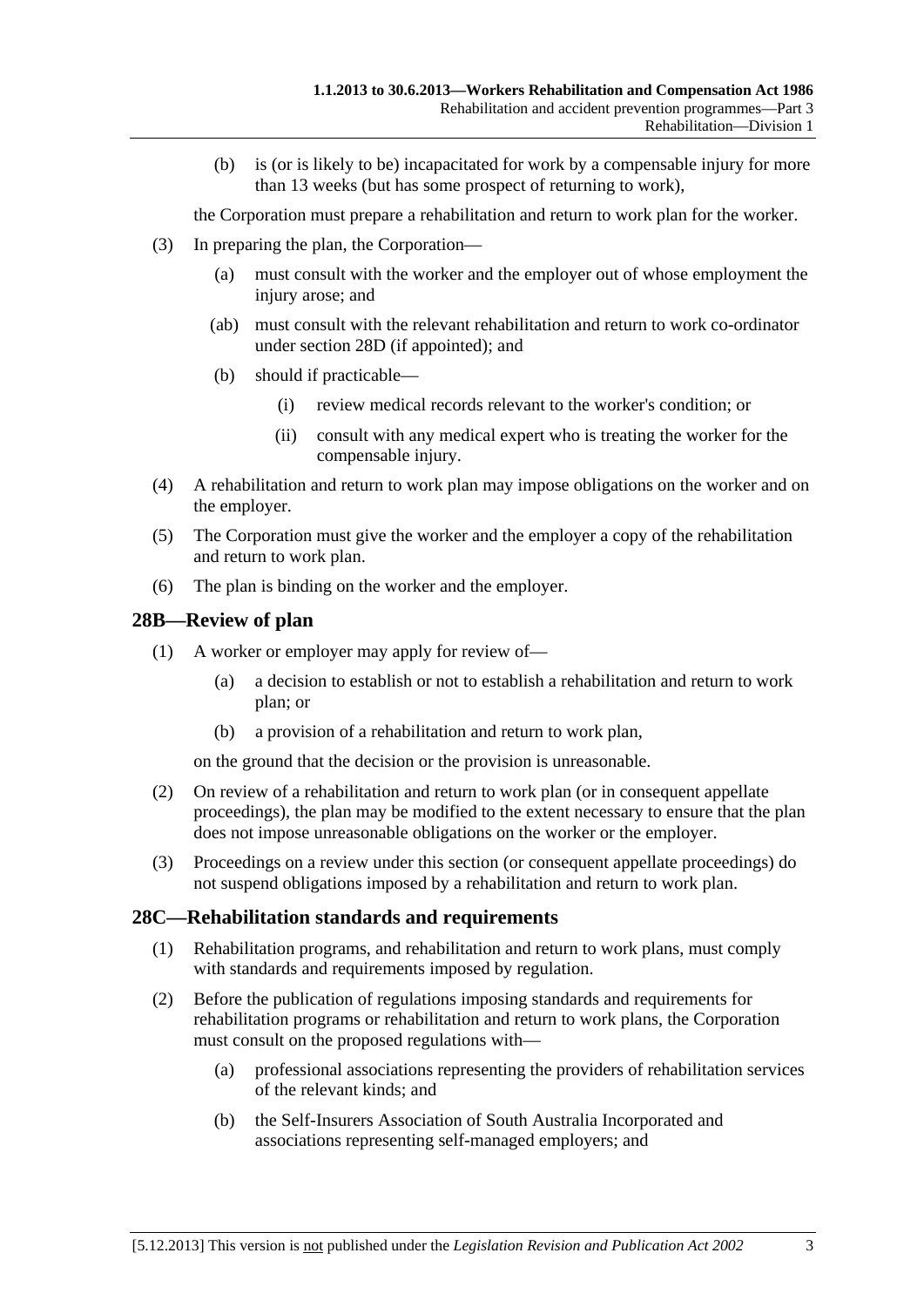- <span id="page-33-0"></span> (c) associations representing employers (including the South Australian Employers Chamber of Commerce and Industry); and
- (d) associations representing employees (including the United Trades and Labor Council).

#### **28D—Rehabilitation and return to work co-ordinators**

- (1) Subject to this section, an employer must appoint a rehabilitation and return to work co-ordinator (referred to in this section as a *co-ordinator*).
- (2) A co-ordinator—
	- (a) must be an employee of the employer; and
	- (b) must be based in South Australia.
- (3) The employer must appoint the co-ordinator—
	- (a) within 6 months after the requirement to be registered under [Part 5](#page-86-0) first arises (disregarding any exemption that may be available under that Part); or
	- (b) within a later period approved by the Corporation.

Maximum penalty: \$10 000.

- (4) A co-ordinator has the following functions:
	- (a) to assist workers suffering from compensable injuries, where prudent and practicable, to remain at or return to work as soon as possible after the occurrence of the injury;
	- (b) to assist with liaising with the Corporation in the preparation and implementation of a rehabilitation and return to work plan for an injured worker;
	- (c) to liaise with any persons involved in the rehabilitation of, or the provision of medical services to, workers;
	- (d) to monitor the progress of an injured worker's capacity to return to work;
	- (e) to take steps to, as far as practicable, prevent the occurrence of a secondary injury when a worker returns to work:
	- (f) to perform other functions prescribed by the regulations.
- (5) An employer must—
	- (a) provide such facilities and assistance as are reasonably necessary to enable a co-ordinator to perform his or her functions under this section; and
	- (b) comply with any training or operational guidelines published by the Corporation from time to time for the purposes of this section.
- (6) If a vacancy occurs in the office of a co-ordinator under this section, the employer must make a new appointment to the office within the prescribed period. Maximum penalty: \$10 000.
- (7) The regulations may exempt an employer, or employers of a prescribed class, from a requirement under this section.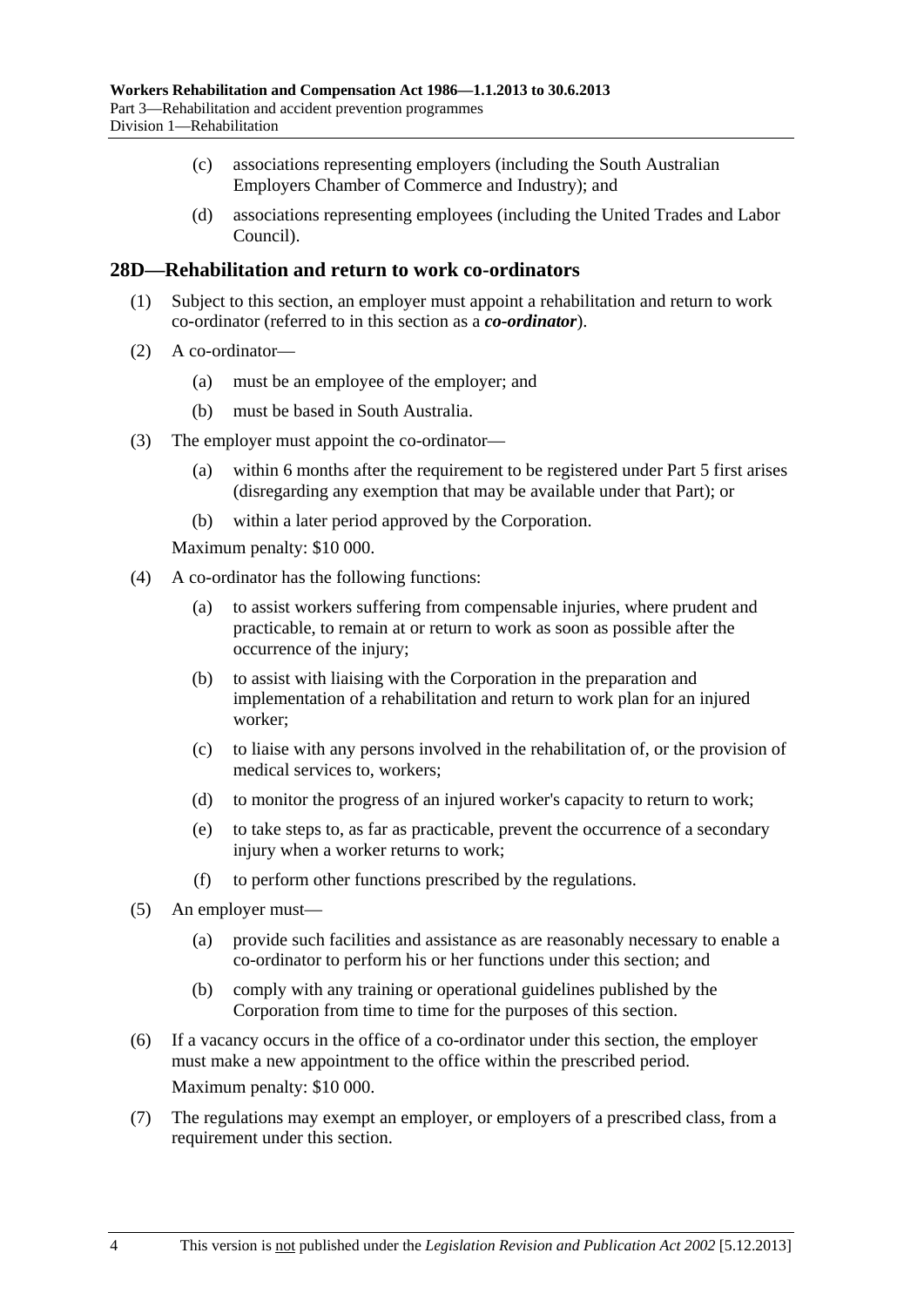# <span id="page-34-0"></span>**Division 2—Injury prevention programmes**

# **29—Prevention programmes**

The Corporation may assist employers to establish or maintain programmes that are designed to prevent or reduce the incidence of compensable injuries.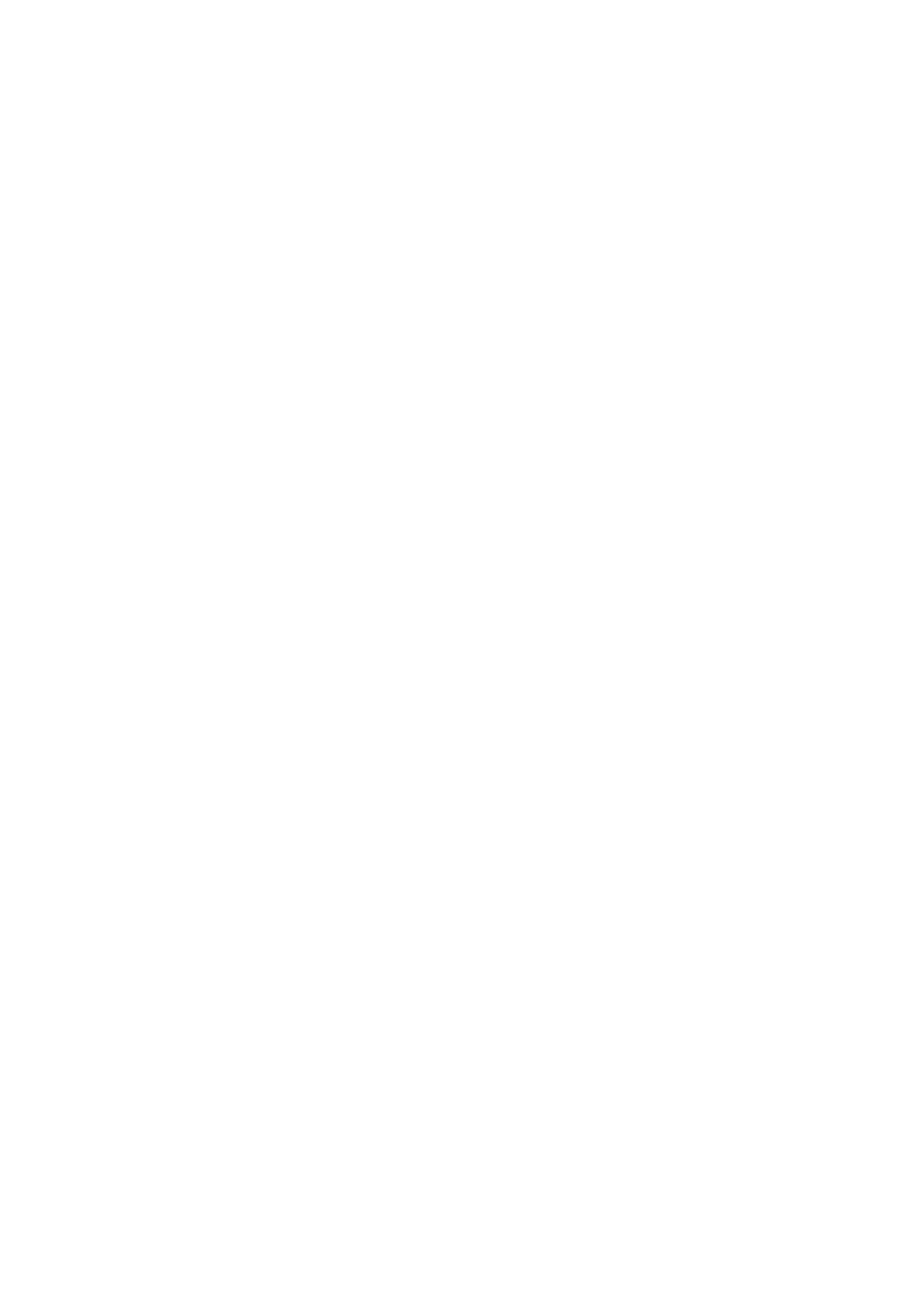# <span id="page-36-0"></span>**Part 4—Compensation**

## **Division 1—Conditions under which injury is compensable**

#### **30—Compensability of injuries**

- (1) Subject to this Act, an injury is compensable if it arises from employment.
- (2) Subject to this section, an injury arises from employment if—
	- (a) in the case of an injury that is not a secondary injury or a disease—it arises out of or in the course of employment; or
	- (b) in the case of an injury that is a secondary injury or a disease—
		- (i) the injury arises out of employment; or
		- (ii) the injury arises in the course of employment and the employment contributed to the injury.
- (3) A worker's employment includes—
	- (a) attendance at the worker's place of employment on a working day but before the day's work begins in order to prepare, or be ready, for work; and
	- (b) attendance at the worker's place of employment during an authorised break from work; and
	- (c) attendance at the worker's place of employment but after work ends for the day while the worker is preparing to leave, or in the process of leaving, the place; and
	- (d) attendance at an educational institution under the terms of an apprenticeship or other legal obligation, or at the employer's request or with the employer's approval; and
	- (e) attendance at a place to receive a medical service, to obtain a medical report or certificate (or to be examined for the purpose), to participate in a rehabilitation program or for the purposes of a rehabilitation and return to work plan, or to apply for, or receive, compensation for a compensable injury.
- (4) However, an injury does not arise from employment if it arises out of, or in the course of, the worker's involvement in a social or sporting activity, except where the activity forms part of the worker's employment or is undertaken at the direction or request of the employer.
- (5) An injury that arises out of, or in the course of, a journey arises from employment only if—
	- (a) the journey is undertaken in the course of carrying out duties of employment; or
	- (b) the journey is between—
		- (i) the worker's place of residence and place of employment; or
		- (ii) the worker's place of residence or place of employment and—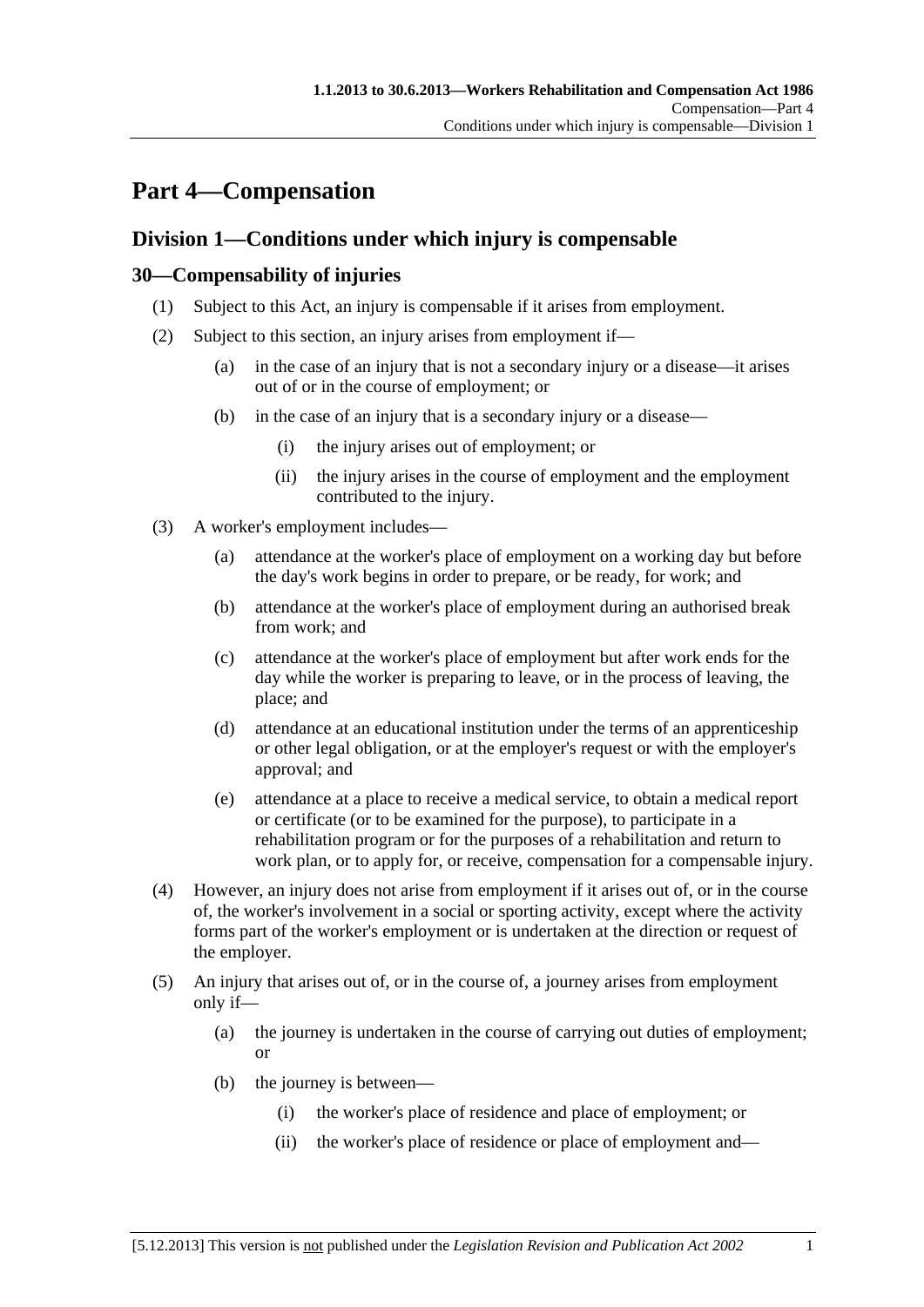- (A) an educational institution the worker attends under the terms of an apprenticeship or other legal obligation, or at the employer's request or with the employer's approval; or
- (B) a place the worker attends to receive a medical service, to obtain a medical report or certificate (or to be examined for that purpose), to participate in a rehabilitation program, or to apply for, or receive, compensation for a compensable injury,

and there is a real and substantial connection between the employment and the accident out of which the injury arises.

- (6) However, the fact that a worker has an accident in the course of a journey to or from work does not in itself establish a sufficient connection between the accident and the employment for the purposes of [subsection \(5\)\(b\).](#page-36-0)
- (7) The journey between places mentioned in [subsection \(5\)\(b\)](#page-36-0) must be a journey by a reasonably direct route but may include an interruption or deviation if it is not, in the circumstances of the case, substantial, and does not materially increase the risk of injury to the worker.

### **30A—Psychiatric injuries**

An injury consisting of an illness or disorder of the mind is compensable if and only if—

- (a) the employment was a substantial cause of the injury; and
- (b) the injury did not arise wholly or predominantly from—
	- (i) reasonable action taken in a reasonable manner by the employer to transfer, demote, discipline, counsel, retrench or dismiss the worker; or
	- (ii) a decision of the employer, based on reasonable grounds, not to award or provide a promotion, transfer, or benefit in connection with the worker's employment; or
	- (iii) reasonable administrative action taken in a reasonable manner by the employer in connection with the worker's employment; or
	- (iv) reasonable action taken in a reasonable manner under this Act affecting the worker.

#### **30B—Effect of misconduct etc**

- (1) A worker who is acting in connection with, and for the purposes of, the employer's trade or business is presumed to be acting in the course of employment despite the fact that—
	- (a) the worker is acting in contravention of a statutory or other regulation applicable to the employment; or
	- (b) the worker is acting without, or in contravention of, instructions from the employer.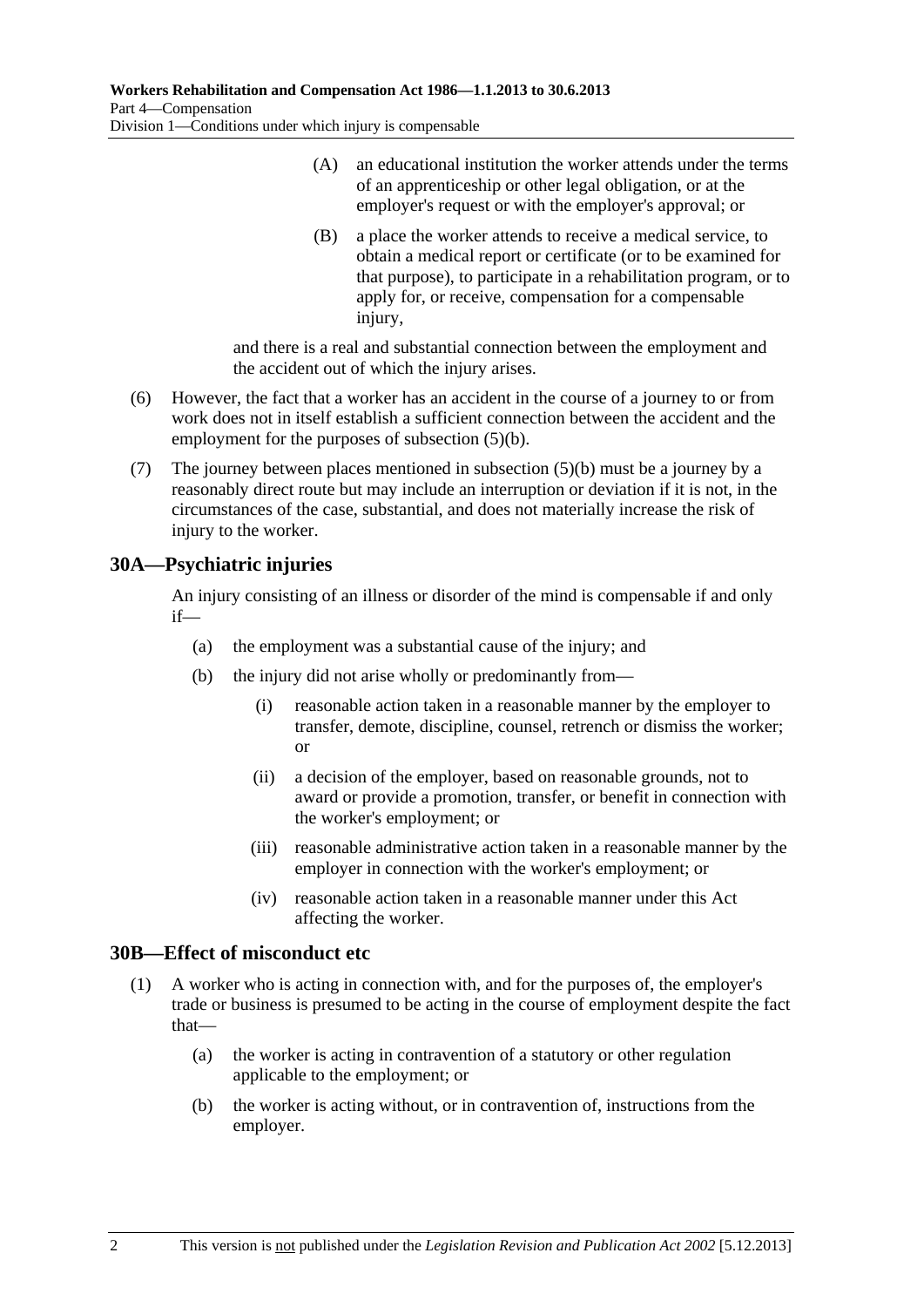- <span id="page-38-0"></span> (2) However—
	- (a) a worker will not be presumed to be acting in the course of employment if the worker is guilty of misconduct or acts in contravention of instructions from the employer during the course of an attendance under [section 30\(3\)](#page-36-0); and
	- (b) an injury is not compensable if it is established on the balance of probabilities that the injury is wholly or predominantly attributable to—
		- (i) serious and wilful misconduct on the part of the worker; or
		- (ii) the influence of alcohol or a drug voluntarily consumed by the worker (other than a drug lawfully obtained and consumed in a reasonable quantity by the worker).
- (3) [Subsection \(2\)\(a\)](#page-38-0) does not apply in a case of death or permanent total incapacity for work and [subsection \(2\)\(b\)](#page-38-0) does not apply in a case of death or serious and permanent injury.

#### **31—Evidentiary provision**

- (1) An injury is not compensable unless it is established on the balance of probabilities that it arises from employment.
- (2) However, if a worker suffers an injury of a kind referred to in the first column of [Schedule 2](#page-163-0) and has been employed in work of a type referred to in the second column of [Schedule 2](#page-163-0) opposite the injury, the worker's injury is presumed, in the absence of proof to the contrary, to have arisen from that employment.
- (3) A regulation made on the recommendation, or with the approval, of the Corporation or the Advisory Committee may extend the operation of [subsection \(2\)](#page-38-0) to injuries and types of work prescribed in the regulation.
- (4) Where a worker retires or is retired from employment on account of age or ill-health and the worker makes a claim for noise induced hearing loss after the expiration of two years from the date of the retirement, [subsection \(2\)](#page-38-0) does not apply in relation to that claim.
- (5) Where—
	- (a) a worker's injury consists of the aggravation, acceleration, exacerbation, deterioration or recurrence of a pre-existing coronary heart disease; and
	- (b) the injury arises in the course of employment,

it will be presumed, in the absence of proof to the contrary, that the employment contributed to the injury.

### **Division 2—Compensation for medical expenses etc**

#### **32—Compensation for medical expenses**

- (1) Subject to this section, a worker is entitled to be compensated for costs of a kind described in [subsection \(2\)](#page-39-0) reasonably incurred by the worker in consequences of having suffered a compensable injury—
	- (a) in accordance with a scale published by the Minister under this section; or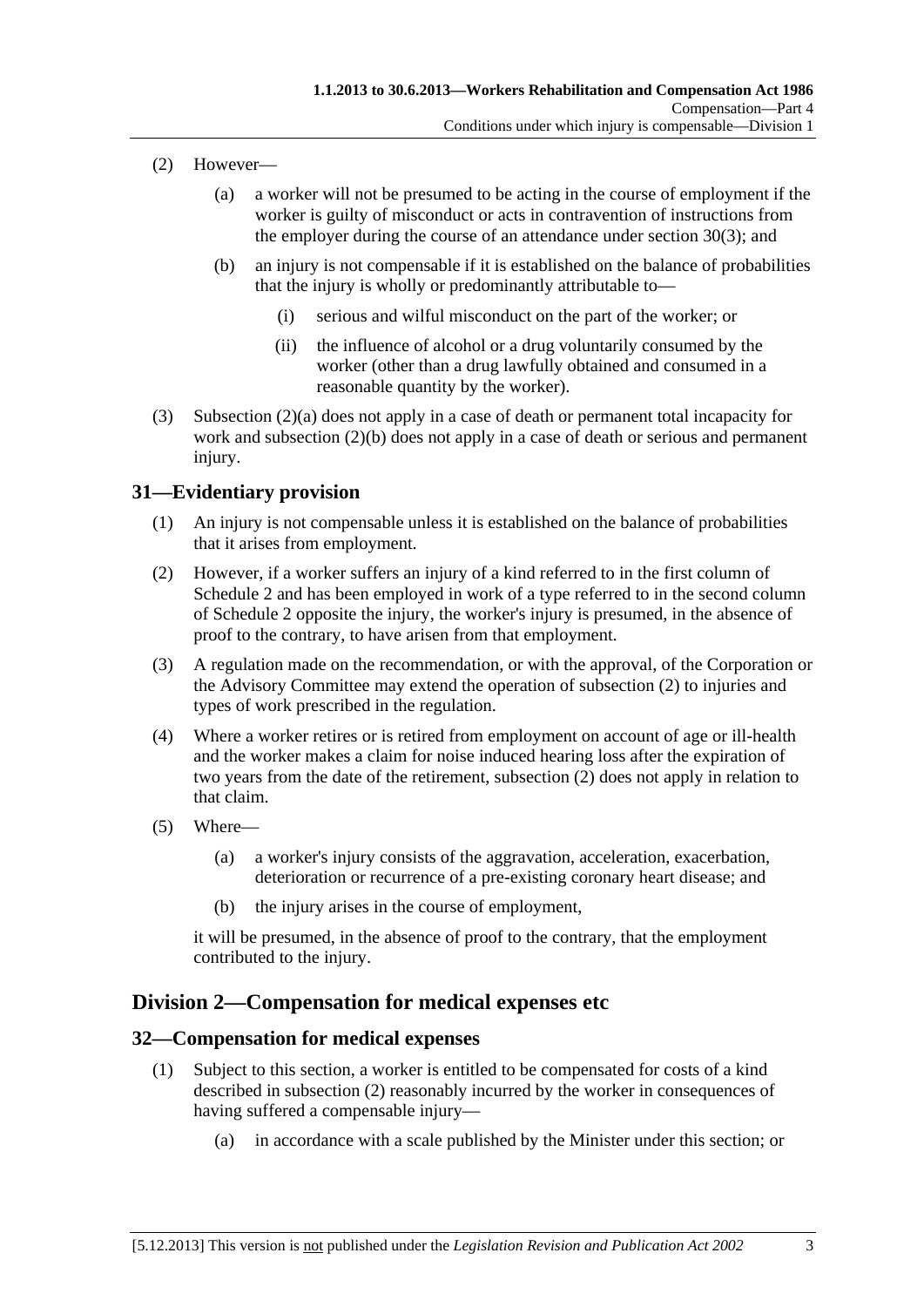- (b) if the relevant service is not covered by a scale under this section—to the extent of a reasonable amount for the provision of the service.
- <span id="page-39-0"></span> (2) The costs referred to in [subsection \(1\)](#page-38-0) are as follows:
	- (a) the cost of medical services;
	- (b) the cost of hospitalisation and all associated medical, surgical and nursing services;
	- (c) the cost of approved rehabilitation;
	- (d) the cost of travelling, or being transported, to and from any place for the purpose of receiving medical services, hospitalisation or approved rehabilitation (but not where the worker travels in a private vehicle);
	- (e) where it is necessary for the worker to be accommodated away from home for the purpose of receiving medical services or approved rehabilitation—the cost of such accommodation (but not exceeding limits prescribed by regulation);
	- (f) the cost of attendance by a registered or enrolled nurse, or by some other person approved by the Corporation or of a class approved by the Corporation, where the injury is such that the worker must have nursing or personal attendance;
	- (g) the cost of the provision, maintenance, replacement or repair of therapeutic appliances;
	- (h) the cost of medicines and other material purchased on the prescription or recommendation of a medical expert;
	- (i) any other costs (or classes of costs) authorised by the Corporation.
- (3) Compensation in respect of costs to which this section applies may be paid—
	- (a) to the worker; or
	- (b) directly to the person to whom the worker is liable for those costs.
- (4) Where a worker has been charged more than the amount that the worker is entitled to claim for the provision of a service in respect of which compensation is payable under this section, the Corporation may reduce the charge by the amount of the excess.
- (4a) A decision of the Corporation under [subsection \(4\)](#page-39-0) is not reviewable.
- (5) Where—
	- (a) services of a kind to which this section applies were provided to a worker in relation to a compensable injury; and
	- (b) the Corporation considers that the services were, in the circumstances of the case, inappropriate or unnecessary,

the Corporation may disallow charges for the services.

- (6) Where the Corporation disallows or reduces a charge under this section—
	- (a) it must give to the provider of the service a notice setting out—
		- (i) the basis of the Corporation's decision to disallow or reduce the charge; and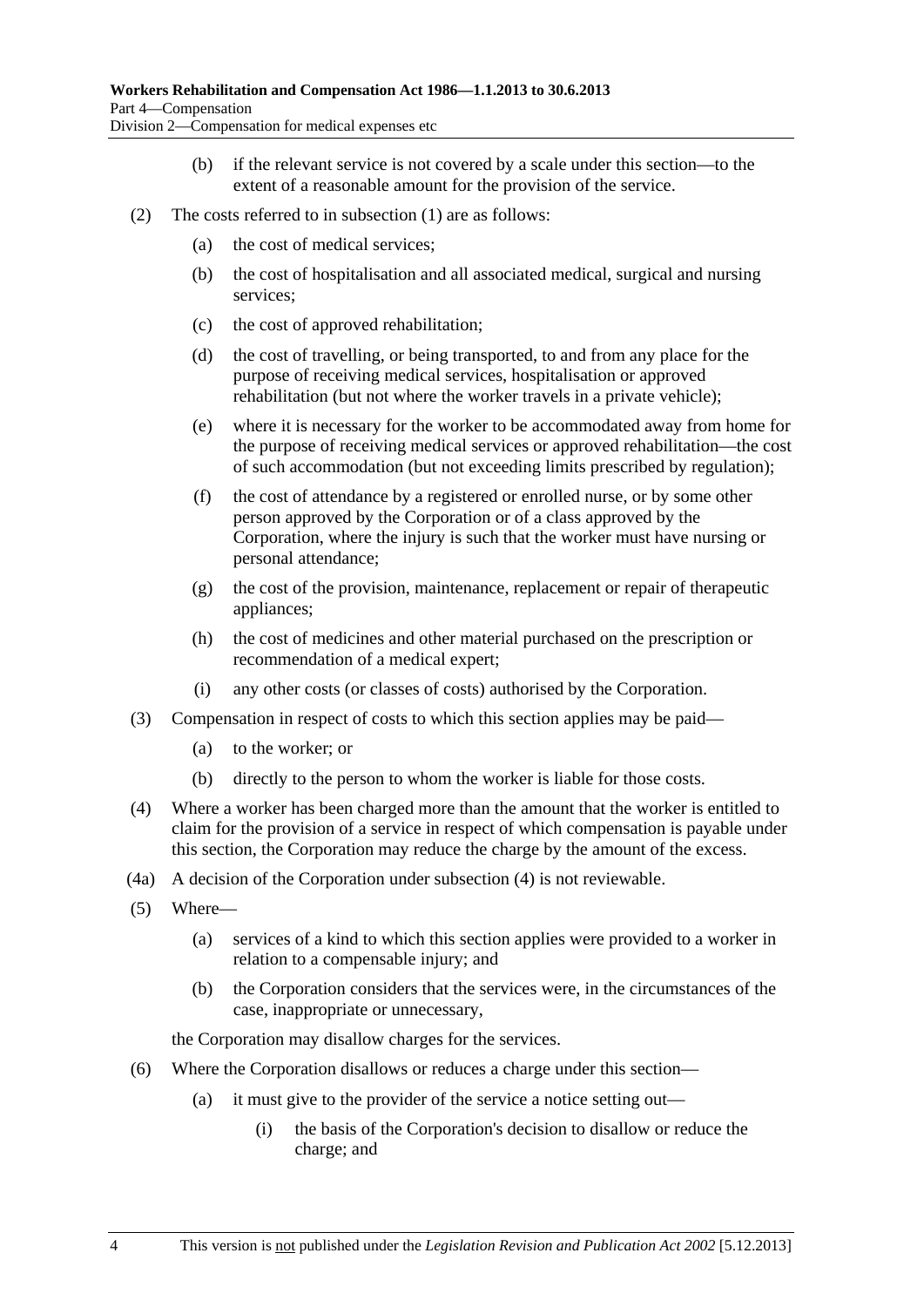- (ii) where the charge has been disallowed under [subsection \(5\)](#page-39-0) the provider's right to have the decision reviewed under this Act; and
- <span id="page-40-0"></span> (b) the worker is not liable to the provider for the disallowed charge, or for more than the reduced charge, (as the case requires) and, if the worker has in fact paid an amount for which he or she is not liable, the Corporation will reimburse the worker for that amount and may recover it from the provider as a debt.
- (7) Where a worker travels in a private vehicle to or from any place for the purpose of receiving medical services, hospitalisation or approved rehabilitation, and the travel is reasonably necessary in the circumstances of the case, the worker is entitled to a travel allowance at rates fixed by a scale published by the Minister under this section.
- (8) A reference in this section to approved rehabilitation is a reference to rehabilitation programmes or services provided by a person who has an agreement with the Corporation for the provision of those programmes or services.
- (9) If a treatment protocol for an injury of a particular kind has been published by the Minister under this section, costs of medical services for treatment of an injury of the relevant kind (and related hospitalisation and nursing services) are only compensable where—
	- (a) the services are provided in accordance with the protocol; or
	- (b) the provider of the services establishes, to the Corporation's satisfaction, that services outside the terms of the protocol are justified in the circumstances of the particular case.
- (10) The amount of compensation for a service covered by a scale of charges published by the Minister under this section must be in accordance with the scale.
- (11) The Minister may, by notice in the Gazette, on the recommendation of the Corporation, publish—
	- (a) scales of charges for the purposes of this section (ensuring as far as practicable that the scales comprehensively cover the various kinds of services to which this section applies);
	- (b) treatment protocols for treatment of injuries of particular kinds.
- (12) Subject to [subsection \(12a\),](#page-40-0) a scale of charges published under this section must be based on the average charge to private patients for the relevant service (but the amount fixed for the service must not exceed the amount recommended by the relevant professional association).
- (12a) A scale of charges for services provided by a public hospital may be based on government charges for the relevant service.
- (13) Before the Corporation makes a recommendation to the Minister about the publishing of a scale of charges, or a treatment protocol, the Corporation must consult with—
	- (a) professional associations representing the providers of medical services of the relevant kind; and
	- (b) the Self-Insurers Association of South Australia Incorporated and associations representing self-managed employers; and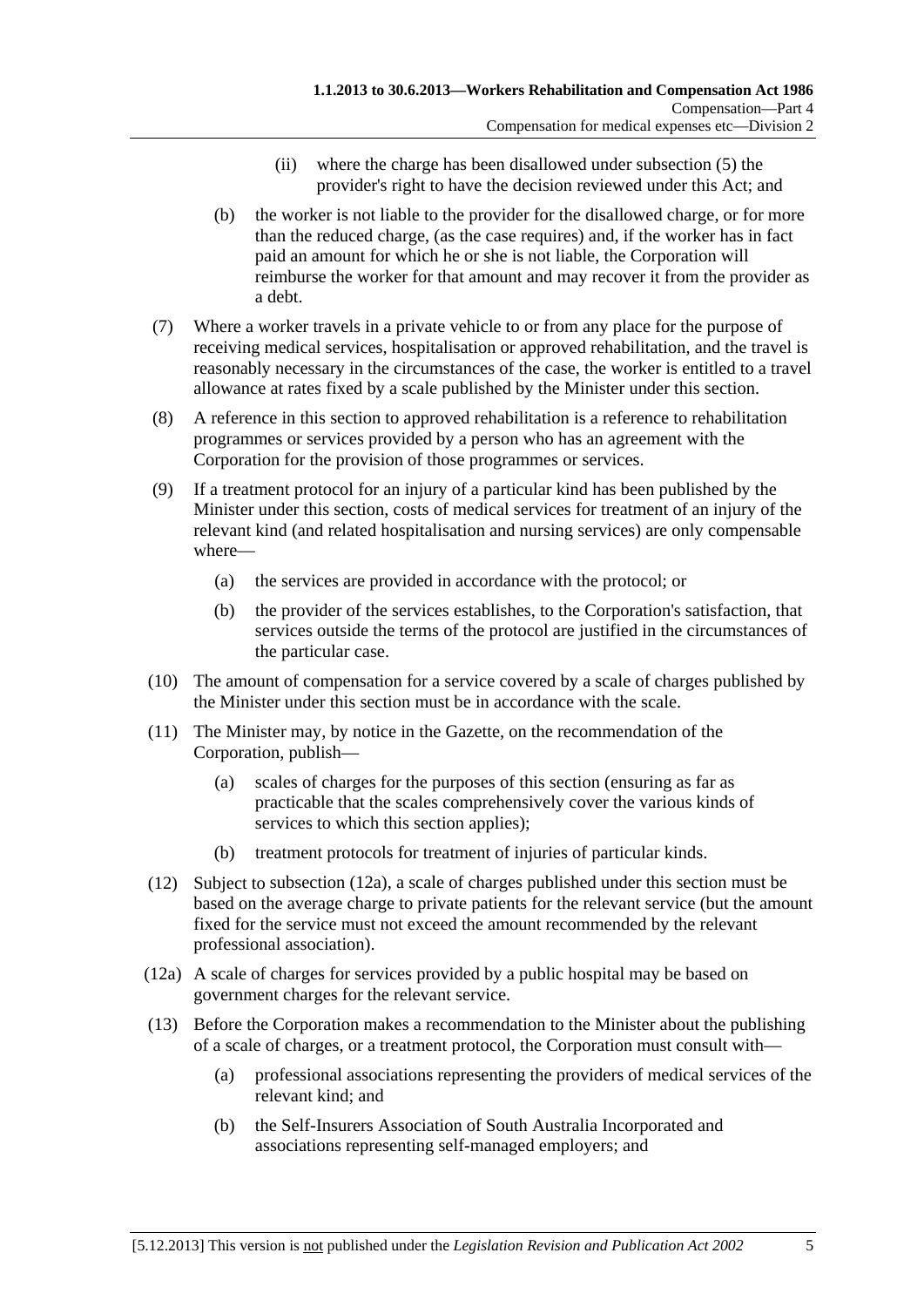- <span id="page-41-0"></span> (c) associations representing employers (including the South Australian Employers Chamber of Commerce and Industry); and
- (d) associations representing employees (including the United Trades and Labor Council).
- (14) A person who provides a service for an injured worker, knowing the worker to be entitled to compensation for the service under this section, must not charge for the service an amount exceeding the amount allowed under a scale of charges published under this section.

Maximum penalty: \$1 000.

### **32A—Special provisions for payment of medical expenses after initial notification of injury**

- (1) A worker may, by application made to the Corporation in the designated manner and the designated form, apply to the Corporation for the payment of costs within the ambit of [section 32](#page-38-0) before the determination of a claim under [Division 8](#page-72-0).
- (2) The Corporation may, in connection with an application under [subsection \(1\),](#page-41-0) require a worker to provide information specified by the Corporation.
- (3) The Corporation may, on application under [subsection \(1\),](#page-41-0) determine that it is reasonable to accept provisional liability for the payment of compensation under [section 32](#page-38-0) and make a payment under this section.
- (4) The maximum amount payable under this section with respect to a particular injury is \$5 000 (indexed).
- (5) The acceptance of provisional liability under this section does not constitute an admission of liability under this Act or independently of this Act.
- (6) A payment under this section with respect to a particular cost discharges any liability that the Corporation may have with respect to that cost under [section 32.](#page-38-0)
- (7) The Corporation may determine not to make a payment under this section despite the fact that the Corporation has previously made 1 or more payments with respect to the same injury under this section.
- (8) Subject to [subsection \(9\),](#page-41-0) if the Corporation makes 1 or more payments under this section and it is subsequently determined that the worker was not entitled to compensation under this Act, the Corporation may, subject to and in accordance with the regulations—
	- (a) recover the amount or amounts paid as a debt; or
	- (b) set the amount off against a right to payment of compensation under this Act.
- (9) A right of recovery or set off under [subsection \(8\)](#page-41-0) only arises if the worker has acted dishonestly in making an application or providing information for the purposes of this or any other section of this Act.
- (10) The following decisions are not reviewable:
	- (a) a decision to accept or not to accept liability under this section;
	- (b) a decision to make or not to make a payment under this section;
	- (c) a decision to exercise or not to exercise a right of recovery under this section.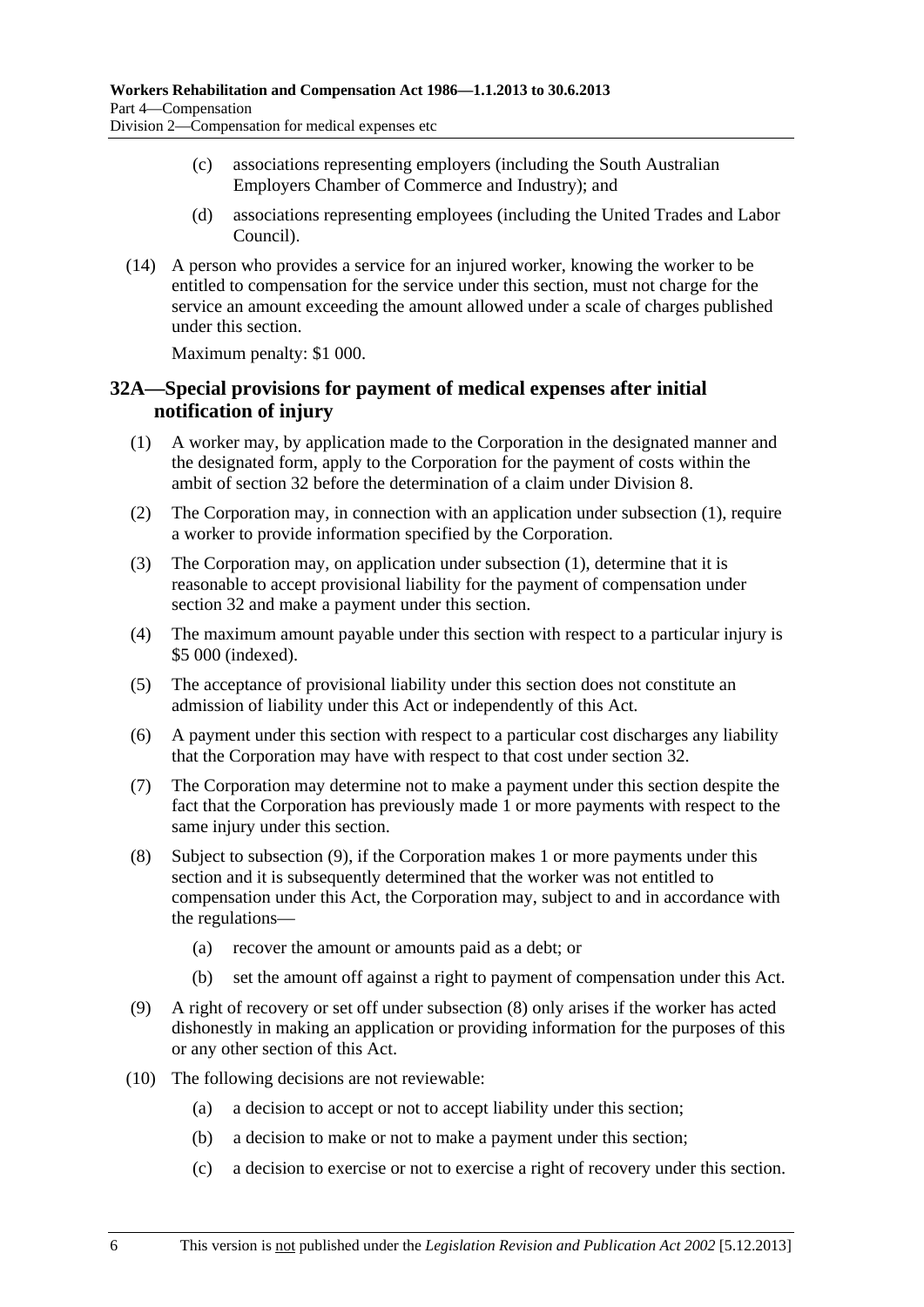#### <span id="page-42-0"></span>**33—Transportation for initial treatment**

- (1) Where—
	- (a) a worker is injured at the worker's place of employment during the course of employment; and
	- (b) the injury is such as to require immediate medical treatment,

the employer shall, at the employer's own expense, provide the worker with immediate transportation to a hospital or medical expert for initial treatment.

- (2) If an employer fails to provide transportation in accordance with [subsection \(1\)](#page-42-0), the cost may be recovered by the Corporation from the employer as a debt due to the Corporation.
- (3) An amount recovered by the Corporation under [subsection \(2\)](#page-42-0) shall, if the worker incurred costs in consequence of the employer's failure to provide transportation, be paid to the worker.
- (4) If the cost of transportation provided by an employer (other than a self-insured employer) to a worker in accordance with [subsection \(1\)](#page-42-0) exceeds an amount prescribed by the regulations, the employer is, on application to the Corporation in a manner and form approved by the Corporation, entitled to recover the excess from the Corporation.
- (5) An amount prescribed by regulation under [subsection \(4\)](#page-42-0) may, if the regulations so provide, be indexed so as to provide annual adjustments according to changes in the Consumer Price Index.

## **Division 3—Compensation for property damage**

### **34—Compensation for property damage**

- (1) Where a worker suffers a compensable injury and, in consequence of the trauma out of which the injury arose, damage occurs to any therapeutic appliances, clothes, personal effects or tools of trade of the worker, the worker is, subject to limitations prescribed by regulation, entitled to be compensated for the full amount of the damage.
- (2) An entitlement under [subsection \(1\)](#page-42-0) does not extend to compensation for damage to a motor vehicle.
- (3) An amount prescribed by regulation under [subsection \(1\)](#page-42-0) may, if the regulations so provide, be indexed so as to provide annual adjustments according to changes in the Consumer Price Index.

## **Division 4—Compensation by way of income maintenance**

#### **35—Preliminary**

- (1) Subject to this Act, where a worker suffers a compensable injury that results in incapacity for work, the worker is entitled to weekly payments in respect of that injury in accordance with this Division.
- (2) Weekly payments are not payable under this Division in respect of a period of incapacity for work falling after the date on which the worker reaches retirement age.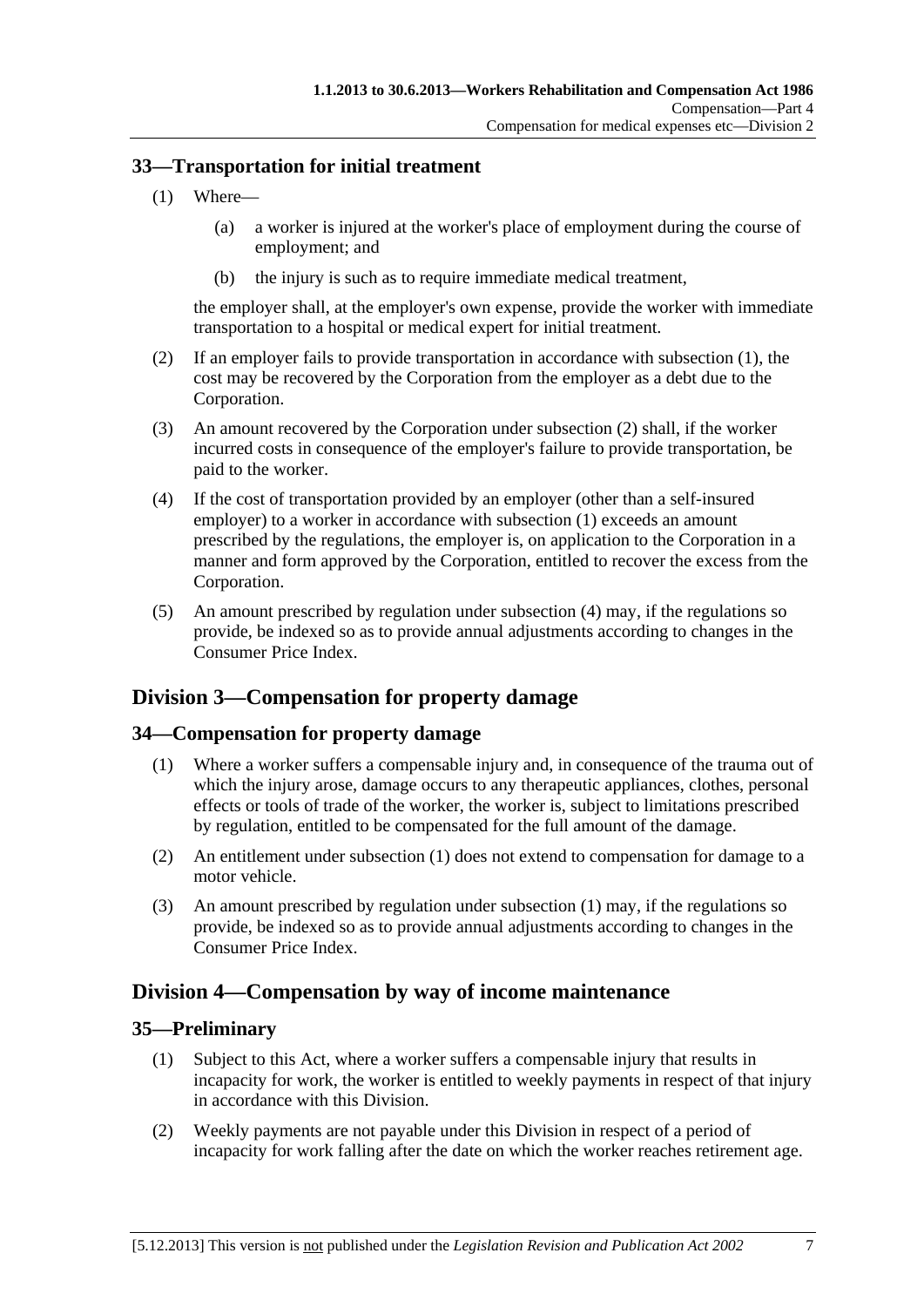- <span id="page-43-0"></span> (3) However, if a worker who is within 2 years of retirement age or above retirement age becomes incapacitated for work while still in employment, weekly payments are payable for a period of incapacity falling within 2 years after the commencement of the incapacity.
- (4) A worker is not entitled under this Division to receive, in respect of 2 or more injuries, weekly payments in excess of the worker's notional weekly earnings.
- (5) If a liability to make weekly payments is redeemed, the worker is taken, for the purposes of this Division, to be receiving the weekly payments that would have been payable if there had been no redemption.
- (6) Subject to [subsection \(7\)](#page-43-0) (and any other relevant provision of this Act) a reference in this Division to a worker making *every reasonable effort to return to work in suitable employment* includes any reasonable period during which—
	- (a) the worker is waiting for a response to a request for suitable employment made by the worker and received by the employer; and
	- (b) if the employer's response is that suitable employment may or will be provided at some time, the worker is waiting for suitable employment to commence; and
	- (c) if the employer's response is that suitable employment cannot be provided at some time, the worker is waiting for a response to requests for suitable employment from other employers; and
	- (d) the worker is waiting for the commencement of a rehabilitation and return to work plan, after approval has been given.
- (7) A worker must not be treated as making *every reasonable effort to return to work in suitable employment* for the purposes of this Division if the worker—
	- (a) has refused to have an assessment made of the worker's employment prospects; or
	- (b) has refused or failed to take all reasonably necessary steps to obtain suitable employment; or
	- (c) has refused or failed to accept an offer of suitable employment from any person; or
	- (d) has refused or failed to participate in a rehabilitation program or a rehabilitation and return to work plan.
- (8) In this Division—
	- (a) *first entitlement period* means an aggregate period not exceeding 13 weeks (whether consecutive or not) in respect of which a worker has an incapacity for work and is entitled to the payment of compensation under this Act on the account of that incapacity;
	- (b) *second entitlement period* means an aggregate period not exceeding 13 weeks (whether consecutive or not) commencing after the end of the first entitlement period, in respect of which a worker has an incapacity for work and is entitled to the payment of compensation under this Act on account of that incapacity;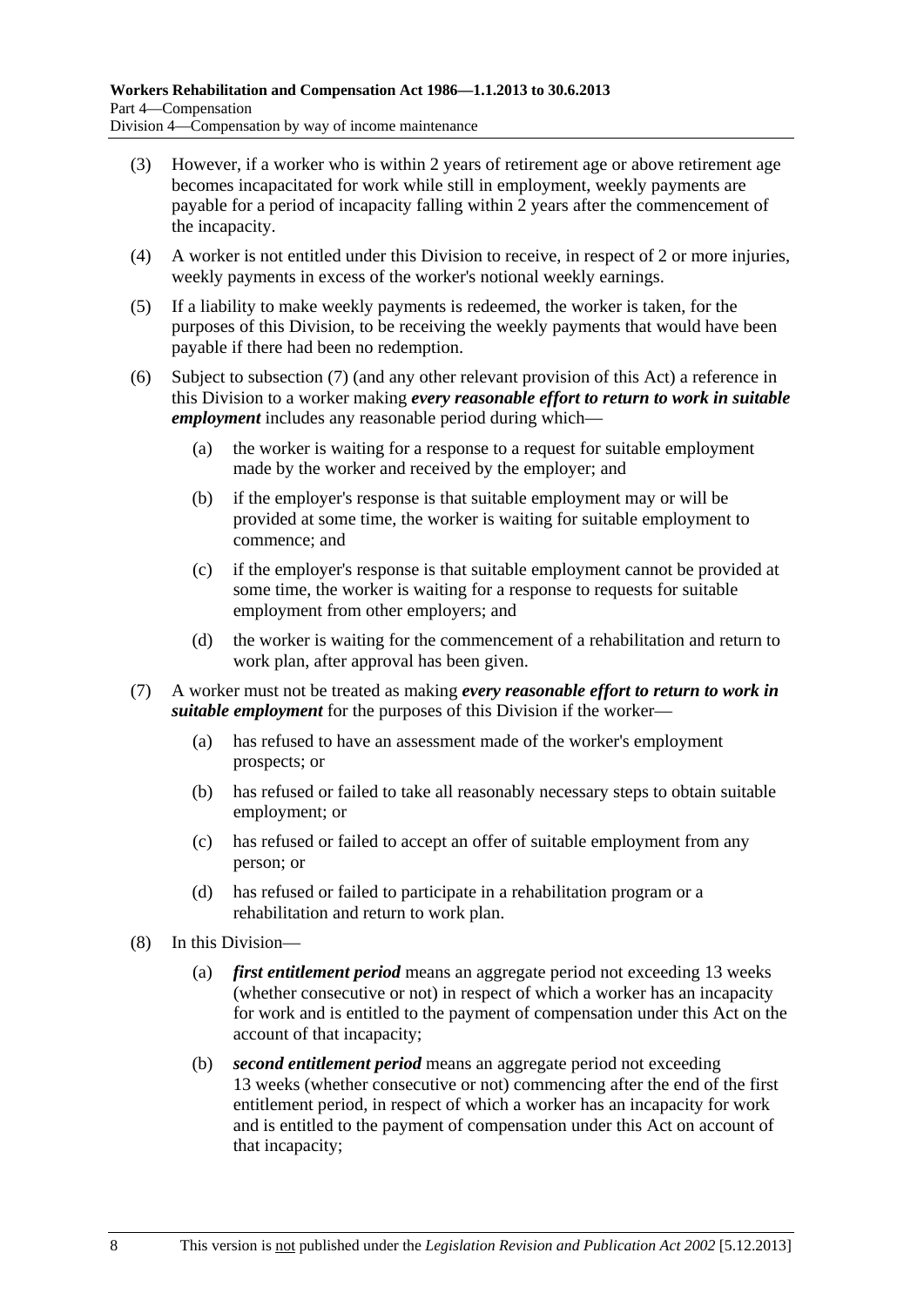- <span id="page-44-0"></span> (c) *third entitlement period* means an aggregate period not exceeding 104 weeks (whether consecutive or not), commencing after the end of the second entitlement period, in respect of which a worker has an incapacity for work and is entitled to the payment of compensation under this Act on the account of that incapacity;
- (d) *retirement age* means—
	- (i) if there is a normal retirement age for workers in employment of the kind from which the worker's injury arose—that age of retirement; or
	- (ii) the age of 65 years,

whichever is the lesser;

 (e) a reference to weekly earnings, or current weekly earnings, is a reference to weekly earnings exclusive of prescribed allowances.

### **35A—Weekly payments over designated periods**

- (1) Subject to this Act, a worker is, in respect of a particular compensable injury, entitled to weekly payments while incapacitated for work during the first entitlement period as follows:
	- (a) for any period when the worker has no current work capacity—the worker is entitled to weekly payments equal to the worker's notional weekly earnings;
	- (b) for any period when the worker has a current work capacity—the worker is entitled to weekly payments equal to the difference between the worker's notional weekly earnings and the worker's designated weekly earnings.
- (2) Subject to this Act, a worker is, in respect of a particular compensable injury, entitled to weekly payments while incapacitated for work during the second entitlement period as follows:
	- (a) for any period when the worker has no current work capacity—the worker is entitled to weekly payments equal to 90% of the worker's notional weekly earnings;
	- (b) for any period when the worker has a current work capacity—the worker is entitled to weekly payments equal to 90% of the difference between the worker's notional weekly earnings and the worker's designated weekly earnings.
- (3) Subject to this Act, a worker is, in respect of a particular compensable injury, entitled to weekly payments while incapacitated for work during the third entitlement period as follows:
	- (a) for any period when the worker has no current work capacity—the worker is entitled to weekly payments equal to 80% of the worker's notional weekly earnings;
	- (b) for any period when the worker has a current work capacity—the worker is entitled to weekly payments equal to 80% of the difference between the worker's notional weekly earnings and the worker's designated weekly earnings.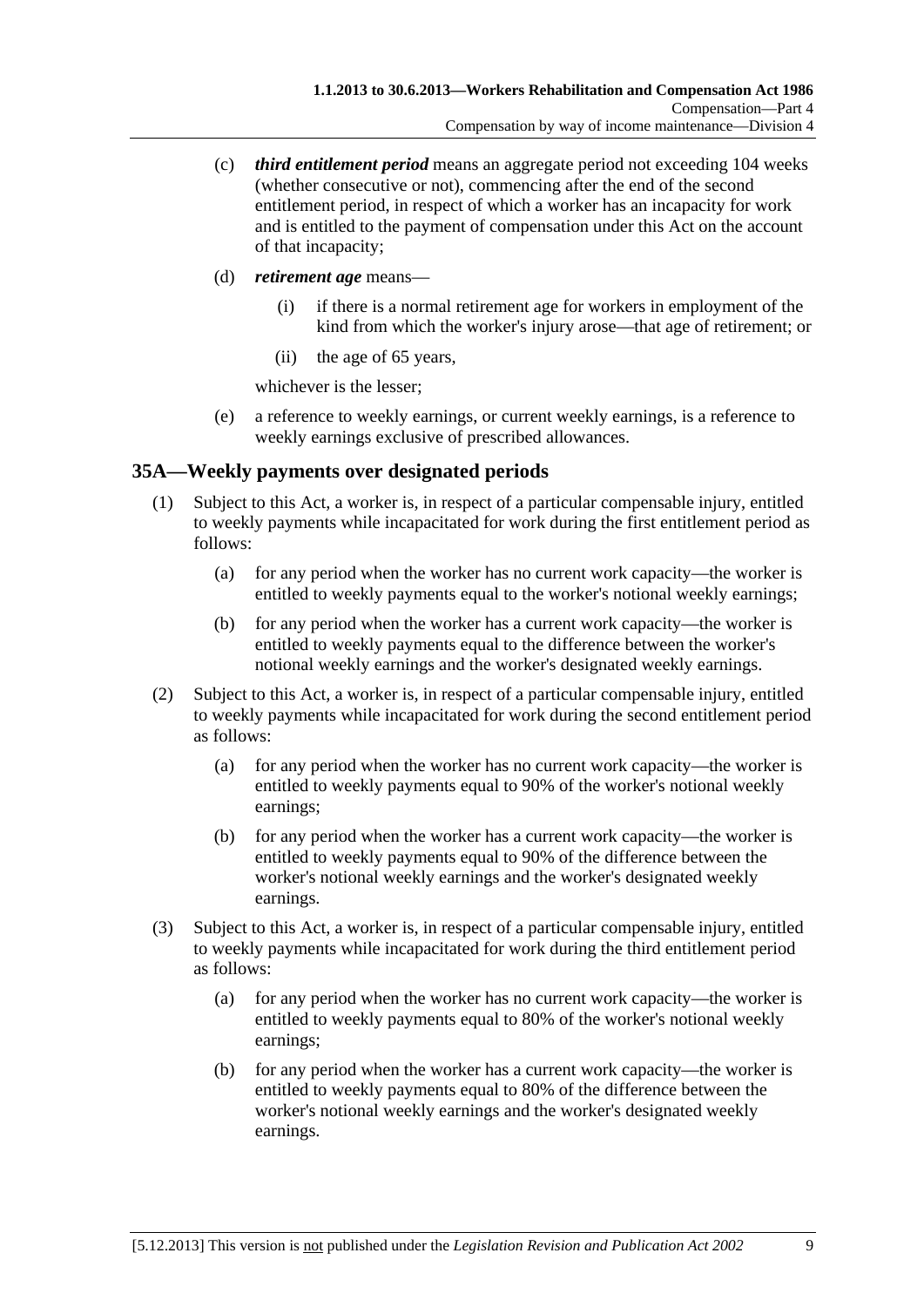- <span id="page-45-0"></span> (4) For the purposes of this section, but subject to [subsection \(5\)](#page-45-0), the *designated weekly earnings* of a worker will be taken to be—
	- (a) the current weekly earnings of the worker in employment or self-employment; or
	- (b) the weekly earnings that the Corporation determines that the worker could earn from time to time (including, but not limited to, the amount of any current weekly earnings) in employment, whether in the worker's employment previous to the relevant injury or in suitable employment, that the Corporation determines the worker is capable of performing despite the injury,

whichever is the greater, but not to include a prescribed benefit under [subsection \(6\).](#page-45-0)

- (5) [Subsection \(4\)\(b\)](#page-45-0) will not apply to a worker who has a current work capacity during any period or periods during which the worker is incapacitated for work and in which either of the following circumstances apply:
	- (a) the employer has failed to provide the worker with suitable employment and the worker is making every reasonable effort to return to work in suitable employment;
	- (b) the worker is participating in a rehabilitation and return to work plan which reasonably prevents the worker from returning to employment.
- (6) The following are *prescribed benefits* for the purposes of [subsection \(4\)](#page-45-0):
	- (a) any amount paid to the worker by the Corporation or a self-insured employer in respect of an employment program provided or arranged by the Corporation or self-insured employer for the purposes of this Act;
	- (b) any of the following received by the worker from an employer:
		- (i) any payment, allowance or benefit related to annual or other leave;
		- (ii) any payment, allowance or benefit paid or conferred by the employer on the worker's retirement;
		- (iii) any payment, allowance or benefit paid or conferred under a superannuation or pension scheme;
		- (iv) any payment, allowance or benefit paid or conferred on the retrenchment, or in relation to the redundancy, of the worker;
	- (c) any other payment, allowance or benefit of a prescribed kind.

#### **35B—Weekly payments after expiry of designated periods—no work capacity**

- (1) Subject to [section 35C](#page-46-0) (and to the other provisions of this Act), a worker's entitlement to weekly payments under this Division ceases at the end of the third entitlement period under [section 35A](#page-44-0) (unless brought to an end before this time) unless the worker is assessed by the Corporation as—
	- (a) having no current work capacity; and
	- (b) likely to continue indefinitely to have no current work capacity.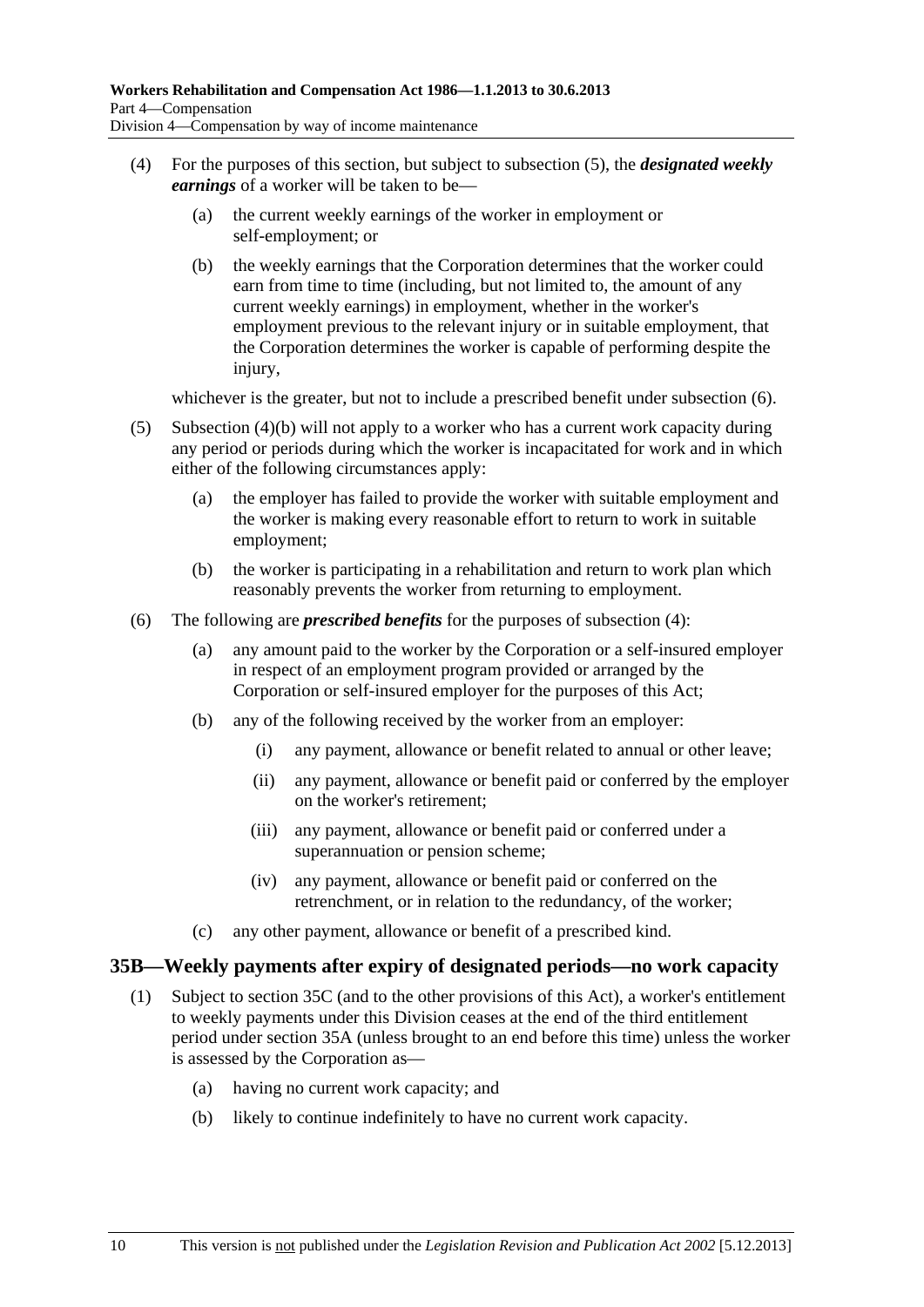- <span id="page-46-0"></span> (2) If a worker qualifies under an assessment under [subsection \(1\),](#page-45-0) the worker is entitled to weekly payments while incapacitated for work in respect of a particular injury equal to 80% of the worker's notional weekly earnings as though the third entitlement period were continuing.
- (3) A review of the assessment of a worker under this section may be conducted by the Corporation at any time and must be conducted as often as may be reasonably necessary, being at least once in every 2 years.
- (4) In connection with the operation of [subsection \(1\)](#page-45-0), a worker who, immediately before the end of a third entitlement period, is in receipt of weekly payments under [paragraph \(a\)](#page-44-0) of section  $35A(3)$  is entitled to continue to receive weekly payments at the rate prescribed by that paragraph unless or until the Corporation has assessed whether the worker falls within the category of a worker who may be considered as—
	- (a) having no current work capacity; and
	- (b) likely to continue indefinitely to have no current work capacity.
- (5) An assessment under [subsection \(4\)](#page-46-0) may be made before or after the end of the third entitlement period.
- (6) Despite [section 35A](#page-44-0), the Corporation must not discontinue weekly payments to a worker who is subject to the operation of [subsection \(4\)](#page-46-0) until it has given the worker at least 13 weeks notice in writing of the proposed discontinuance (and the requirements of [section 36](#page-47-0) will not apply with respect to this notice).
- (7) A notice under [subsection \(6\)](#page-46-0) must not be given unless or until the assessment envisaged by [subsection \(4\)](#page-46-0) has been undertaken.
- (8) [Subsections \(4\)](#page-46-0), [\(5\)](#page-46-0), [\(6\)](#page-46-0) and [\(7\)](#page-46-0) do not apply if the Corporation discontinues the worker's weekly payments under [section 36](#page-47-0) or suspends such payments under another provision of this Act.
- (9) The Corporation may, on the basis of a review under [subsection \(3\)](#page-46-0), discontinue weekly payments under this section if satisfied that the worker has a current work capacity.

### **35C—Weekly payments after expiry of designated periods—current work capacity**

- (1) Subject to this Act, a worker who is, or has been, entitled to weekly payments under [section 35A\(3\)\(b\)](#page-44-0) or [35B](#page-45-0), may apply to the Corporation in accordance with this section for a determination that the worker's entitlement to weekly payments under this Division does not cease at the end of the third entitlement period under [section 35A](#page-44-0) or at the expiry of an entitlement under [section 35B](#page-45-0) (as the case may be).
- (2) The Corporation may determine that the worker's entitlement to weekly payments under this Division does not cease as contemplated by [subsection \(1\)](#page-46-0) if the Corporation is satisfied that the worker is in employment and that because of the compensable injury, the worker is, and is likely to continue indefinitely to be, incapable of undertaking further or additional employment or work which would increase the worker's current weekly earnings.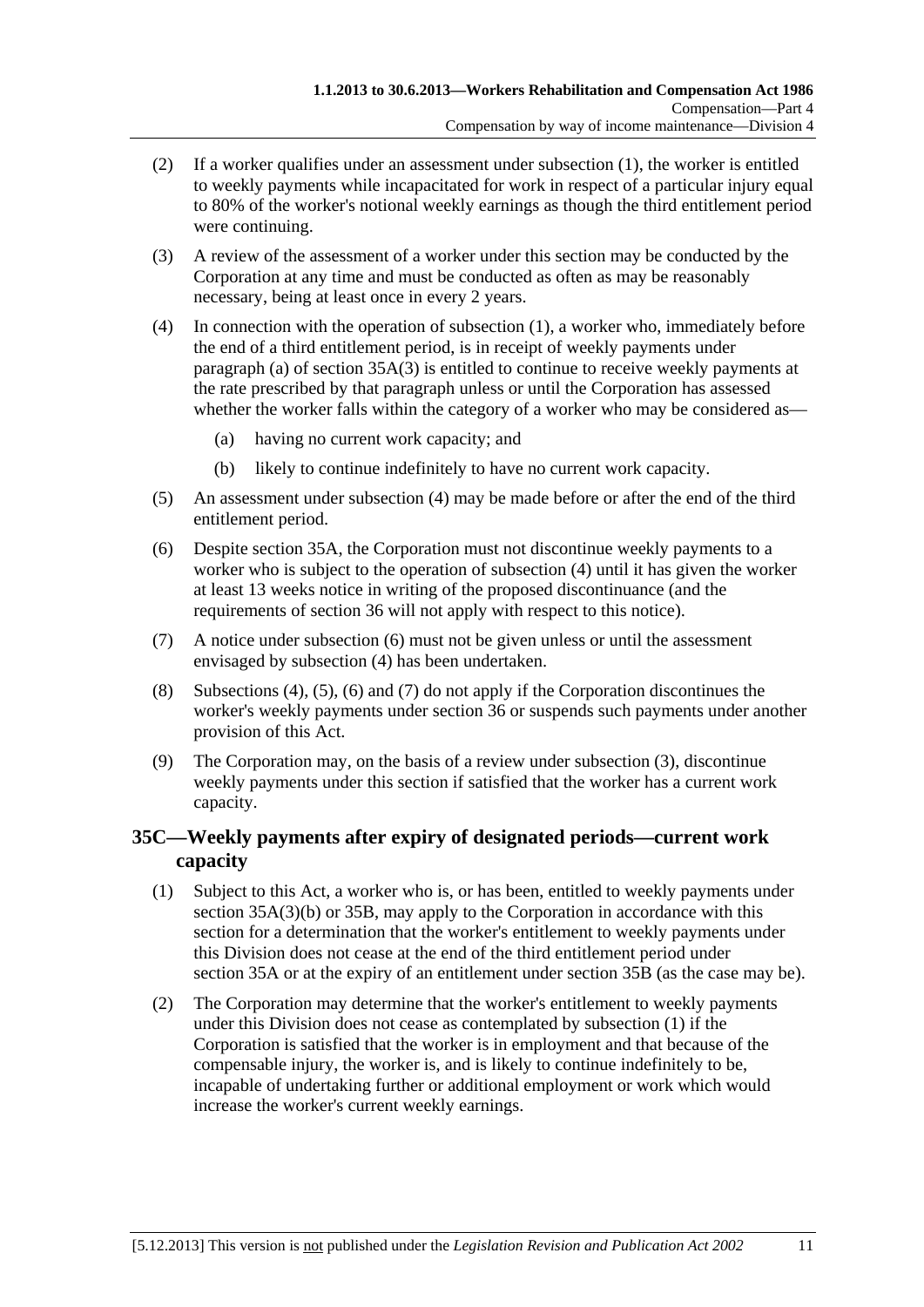- <span id="page-47-0"></span> (3) The Corporation—
	- (a) must within 90 days of receiving an application under [subsection \(1\),](#page-46-0) make or refuse to make a determination under [subsection \(2\)](#page-46-0) and advise the worker in writing of its decision (unless the Corporation requires an extension of time because of the operation of [paragraph \(b\)](#page-47-0)); and
	- (b) must not refuse to make a determination under [subsection \(2\)](#page-46-0) on the ground that the Corporation is not satisfied under the requirements of that subsection unless—
		- (i) the Corporation has referred the medical question whether, because of the injury, the worker is, and is likely to continue indefinitely to be, incapable of undertaking further or additional employment or work, and if not so incapable, what further or additional employment or work the worker is capable of undertaking, for the opinion of a Medical Panel under [Part 6C;](#page-132-0) and
		- (ii) the opinion of the Medical Panel is that the worker is not so incapable and specifies what further or additional employment or work the worker is capable of undertaking.
- (4) If the Corporation makes a determination under [subsection \(2\)](#page-46-0), subject to this Division, the worker is entitled to weekly payments equal to 80% of the difference between the worker's notional weekly earnings and the worker's current weekly earnings.
- (5) The entitlement to weekly payments under [subsection \(4\)](#page-47-0) continues until—
	- (a) the Corporation ceases to be satisfied as to the matters specified in [subsection \(2\)](#page-46-0); or
	- (b) the worker otherwise ceases to be entitled to weekly payments (including by virtue of the operation of [section 36](#page-47-0)).

#### **36—Discontinuance of weekly payments**

- (1) Subject to this Act, weekly payments to a worker who has suffered a compensable injury must not be discontinued unless—
	- (a) the worker consents to the discontinuance of weekly payments; or
	- (b) the Corporation is satisfied, on the basis of a certificate of a recognised medical expert, that the worker has ceased to be incapacitated for work by the compensable injury; or
	- (c) the worker has returned to work; or
	- (d) the worker has obtained work as an employee, or as a self-employed contractor, that is providing remuneration equal to or above the worker's notional weekly earnings; or
	- (e) the worker is dismissed from employment for serious and wilful misconduct; or
	- (f) the worker breaches the obligation of mutuality; or
	- (g) the worker is, without the Corporation's consent—
		- (i) resident outside the State; or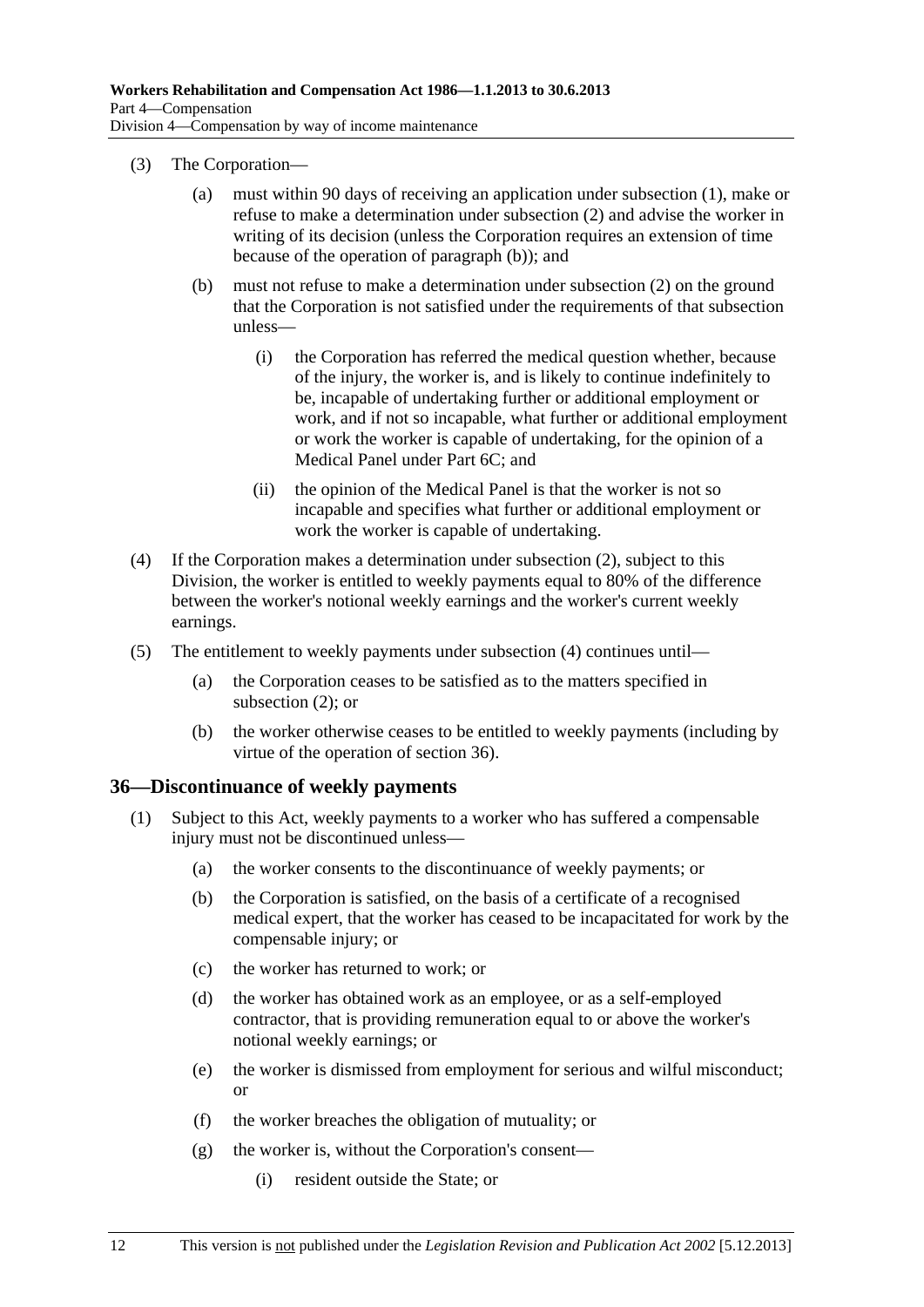- (ii) absent from the State for more than two months in any continuous period of 12 months; or
- (h) the worker's entitlement to weekly payments ceases because of the passage of time; or
- (i) the worker's entitlement to weekly payments ceases because of the occurrence of some other event or the making of some other decision or determination that, under another provision of this Act, brings the entitlement to weekly payments to an end or the discontinuance of weekly payments is otherwise authorised or required under another provision of this Act.
- (1a) A worker breaches the *obligation of mutuality* if—
	- (a) the Corporation has, by written notice to the worker, required the worker to submit to an examination by a recognised medical expert nominated by the Corporation and the worker fails to comply with the requirement within the time allowed in the notice or obstructs the examination; or
	- (b) the Corporation has, by written notice to the worker, required the worker to submit to the Corporation a certificate from a recognised medical expert certifying that the compensable injury continues, and the worker fails to comply with the requirement within the time allowed in the notice; or
	- (c) the worker refuses or fails to submit to proper medical treatment for the worker's condition; or
	- (d) the worker refuses or fails to participate in a rehabilitation program under this Act or participates in a way that frustrates the objectives of the program; or
	- (e) the worker fails to comply with an obligation under a rehabilitation and return to work plan under this Act; or
	- (f) the worker refuses or fails—
		- (i) to undertake work that the worker has been offered and is capable of performing; or
		- (ii) to take reasonable steps to find or obtain suitable employment,

or having obtained suitable employment, unreasonably discontinues the employment; or

- (fa) the worker refuses or fails to participate in assessments of the worker's capacity, rehabilitation progress or future employment prospects (including by failing to attend); or
- (g) the worker does anything else that is, apart from this subsection, recognised as a breach of the obligation of mutuality.
- (1b) However, a worker does not breach the obligation of mutuality—
	- (a) by reasonably refusing surgery or the administration of a drug; or
	- (b) where there is a difference of medical opinion about the appropriate treatment for the worker's condition, or the possibility of choice between a number of reasonable forms of treatment—by choosing one form of treatment in preference to another.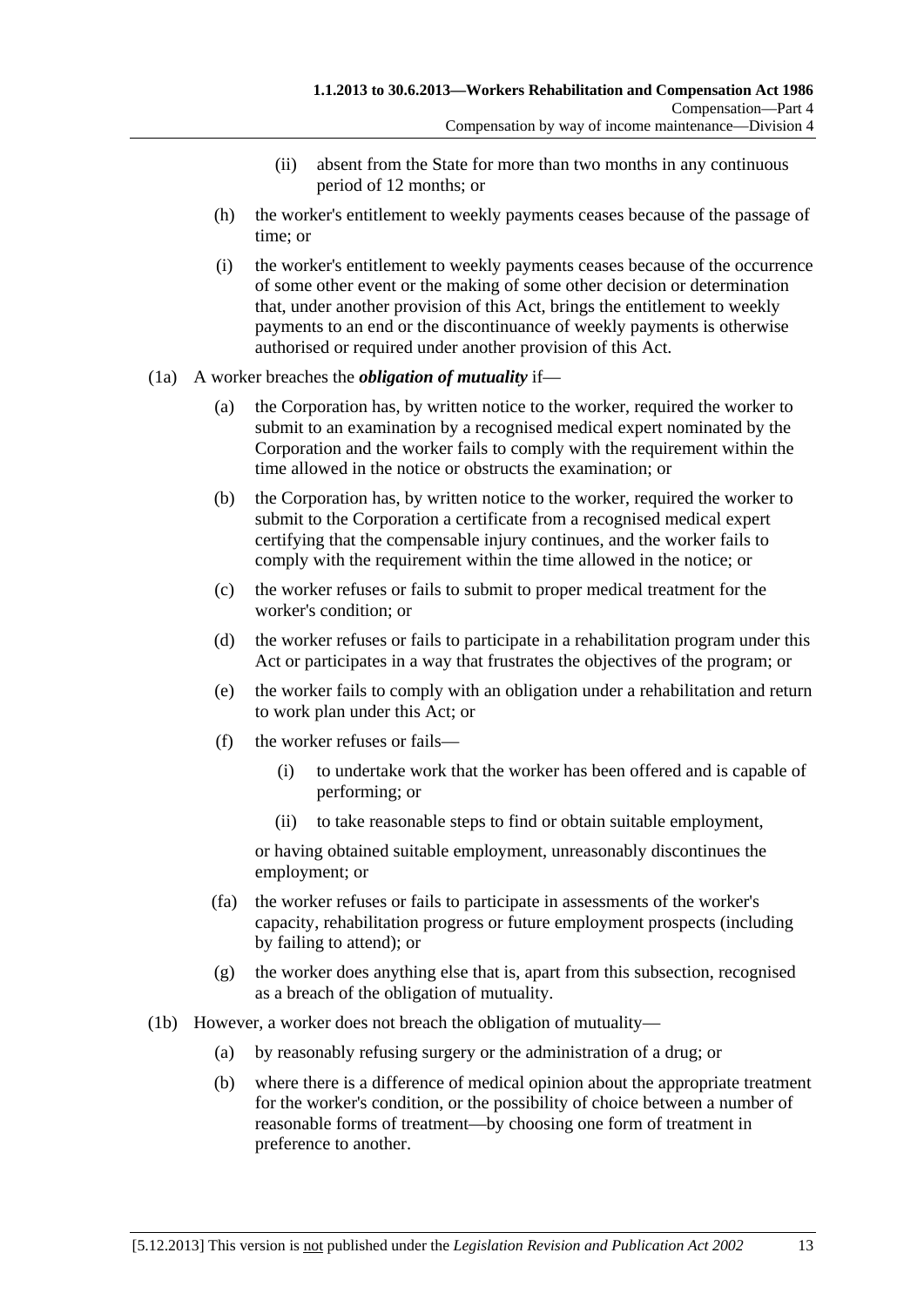- <span id="page-49-0"></span> (2) Subject to this Act, weekly payments to a worker who has suffered a compensable injury shall not be reduced unless—
	- (a) the worker consents to the reduction of weekly payments; or
	- (b) the Corporation is satisfied, on the basis of a certificate of a recognised medical expert, that there has been a reduction in the extent the worker is incapacitated for work by the compensable injury; or
	- (ba) the reduction is necessary to correct an arithmetical or clerical error; or
	- (bb) where the weekly payments include a component for overtime—the Corporation is satisfied that if the worker had continued in the work in which he or she was last employed before becoming incapacitated, he or she would not have continued to work overtime or the pattern of overtime would have changed so that the amount of overtime would have diminished; or
	- (c) the worker has recommenced work as an employee or as a self-employed contractor, or the worker has had an increase in remuneration as an employee or a self-employed contractor; or
	- (d) the worker's entitlement to weekly payments reduces because of the passage of time; or
	- (e) the worker's entitlement to weekly payments reduces because of the occurrence of some other event or the making of some other decision or determination that, under another provision of this Act, is expressed to result in a reduction to an entitlement to weekly payments or the reduction of weekly payments is otherwise authorised or required under another provision of this Act.
- (3) Where the Corporation decides to discontinue or reduce weekly payments in pursuance of this section, the Corporation must give notice in writing to the worker containing such information as the regulations may require as to the reasons for the Corporation's decision and informing the worker of the worker's right to have the decision reviewed.
- (3a) The notice must be given at least the prescribed number of days before the decision is to take effect in any of the following cases:
	- (a) where a decision to discontinue weekly payments is made, without the consent of the worker, on the ground that—
		- (i) the Corporation is satisfied that the worker has ceased to be incapacitated for work by the compensable injury (although the worker has not returned to work); or
		- (ii) the worker has failed to submit to an examination by a recognised medical expert or to provide a medical certificate as required by the Corporation; or
		- (iii) the worker has been dismissed from employment for serious and wilful misconduct; or
		- (iv) the worker has breached the obligation of mutuality; or
	- (b) where a decision to reduce weekly payments is made, without the consent of the worker, on the ground that—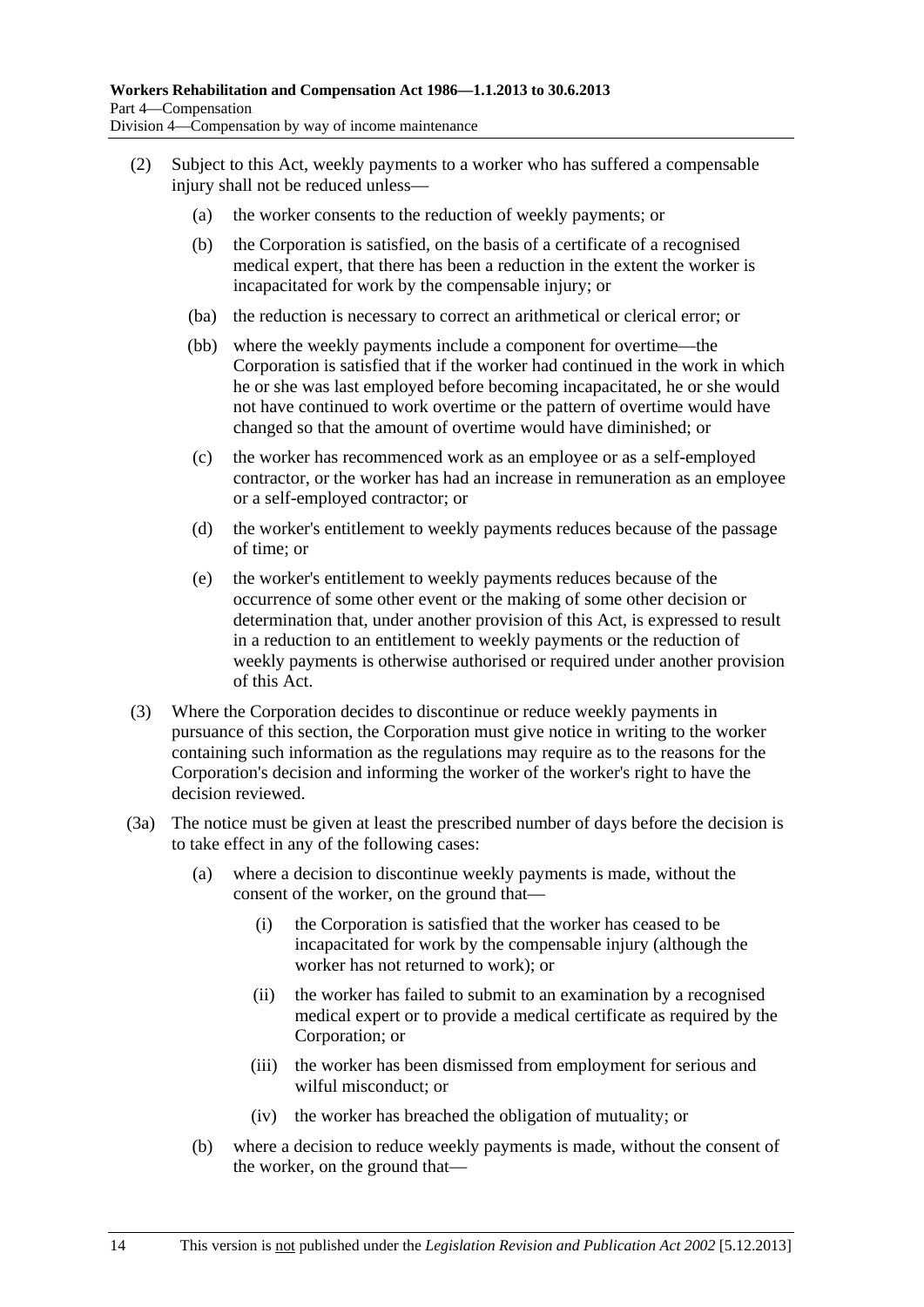- <span id="page-50-0"></span> (i) the Corporation is satisfied that there has been a reduction in the extent the worker is incapacitated for work by the compensable injury; or
- (ii) the Corporation is satisfied, in the case of a worker whose weekly payments include a component for overtime, that the worker would not have continued to work overtime or the pattern of overtime would have changed so that the amount of overtime would have diminished; or
- (ba) where a decision to reduce weekly payments is made on account of the end of the first entitlement period or the second entitlement period under [section 35A;](#page-44-0) or
- (bb) where a decision to discontinue weekly payments is made on account of the end of the third entitlement period under [section 35A](#page-44-0); or
- (bc) where a decision to discontinue weekly payments is made on account of—
	- (i) a review by the Corporation under [section 35B\(3\)](#page-46-0); or
	- (ii) a decision of the Corporation under section  $35C(5)(a)$ ; or
- (c) where a decision to discontinue or reduce weekly payments is made under [section 38](#page-54-0),

and in any other case the notice must be given as soon as practicable after the decision is made (but not necessarily before it takes effect).

- (3b) For the purposes of [subsection \(3a\),](#page-49-0) the prescribed number of days is—
	- (a) if the worker has been receiving weekly payments under this Division (or [Division 7A](#page-70-0)) for a period that is less than 52 weeks, or for 2 or more periods that aggregate less than 52 weeks—14 days;
	- (b) in any other case—28 days.
- (4) Subject to complying with [subsection \(3a\)](#page-49-0), a discontinuance or reduction of weekly payments under this section takes effect in accordance with the terms of the Corporation's notice under [subsection \(3\).](#page-49-0)
- (5) The effect of a decision to discontinue or reduce weekly payments is not affected by the worker lodging a notice of dispute under [Part 6A](#page-122-0).
- (5a) If a dispute is resolved in favour of the worker at the reconsideration, conciliation or judicial determination stage, or on an appeal, the worker is entitled to be paid—
	- (a) in the case of a reconsideration—the total amount that, under the terms of the reconsideration, should have been paid to the worker between the date that the disputed decision took effect and the date that the decision, as varied under the reconsideration, takes effect (less any amount paid to the worker under [subsection \(15\)](#page-52-0));
	- (b) in the case of a resolution at the conciliation stage—any amount payable under the terms of the relevant settlement;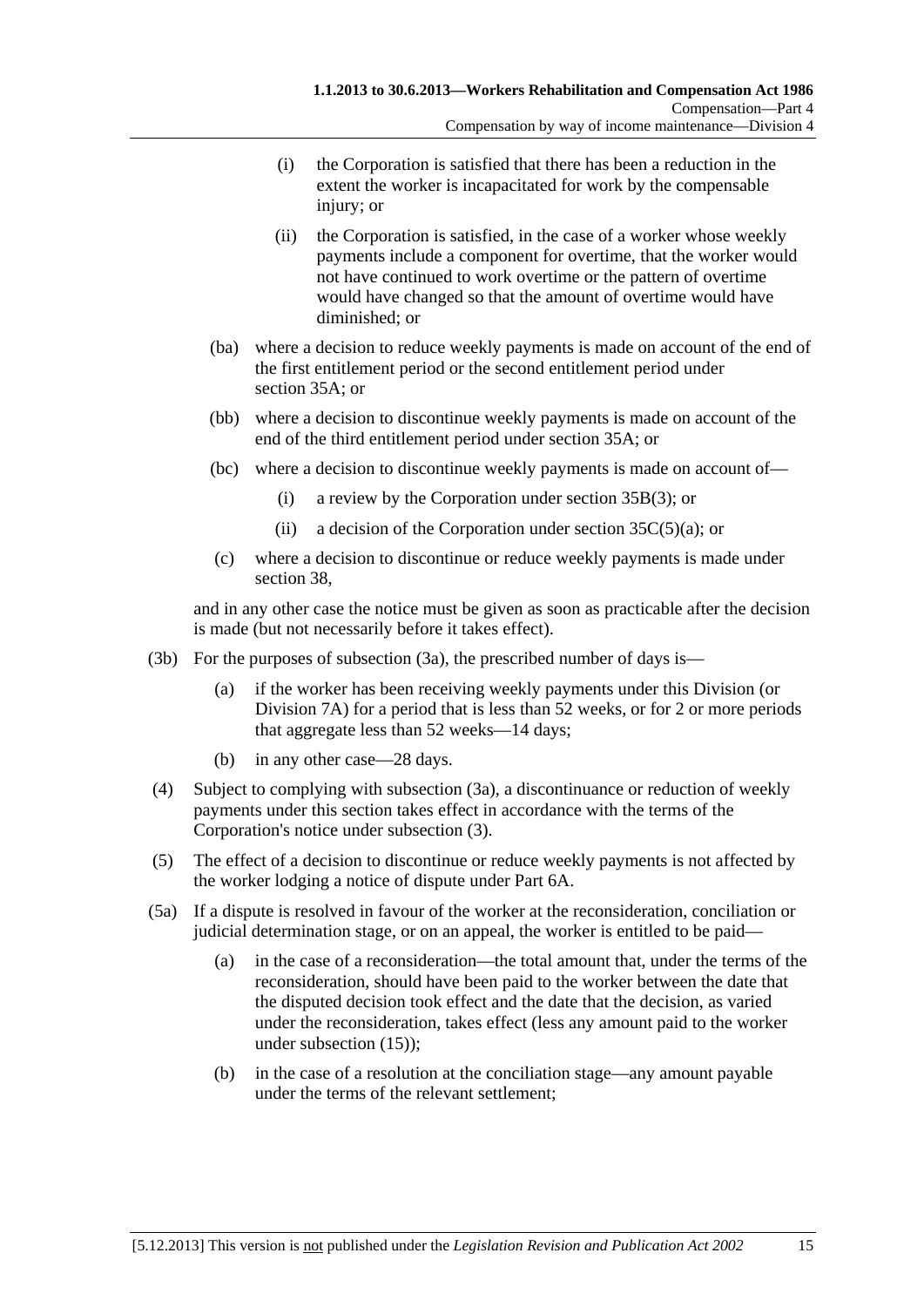- <span id="page-51-0"></span> (c) in the case of a judicial determination or determination or on appeal—the amount that, under the terms of the determination or according to the outcome of the appeal, would have constituted the worker's entitlements under this Act had the weekly payments not been discontinued or reduced (as the case may be), taking into account any amount paid to the worker under a preceding paragraph, under [subsection \(15\),](#page-52-0) or under another provision of this Act, and subject to the specific terms of any determination or order made as a result of the judicial determination or appeal (as the case may be).
- (5b) An amount paid under [subsection \(5a\)](#page-50-0) will be taken to be an amount in arrears under [section 47](#page-69-0) (with interest payable subject to the operation of [section 47\(2\)](#page-69-0)).
- (5c) If a dispute is ultimately resolved in favour of the Corporation and the worker has been paid an amount in excess of the amount of the worker's lawful entitlements to weekly benefits on account of the operation of [subsection \(5a\)\(c\)](#page-51-0) or [\(15\)](#page-52-0), the Corporation may, at the Corporation's discretion (but subject to the regulations)—
	- (a) recover the amount of the excess (together with any interest on that amount paid by the Corporation) from the worker as a debt; or
	- (b) set off the amount recoverable under [paragraph \(a\)](#page-51-0) against liabilities of the Corporation to make payments to the worker under this Act.
- (6) If the Corporation makes a weekly payment to a worker on the assumption that the worker is incapacitated for work but the worker has in fact returned to work, the Corporation may, subject to the regulations, recover the amount of the payment as a debt.
- (7) If the Corporation overpays a worker by way of weekly payments in consequence of—
	- (a) an arithmetical or clerical error; or
	- (b) an assumption, subsequently found to be incorrect, that a particular pattern of overtime would have continued if the worker had continued in the work in which he or she was last employed before becoming incapacitated,

the Corporation may, subject to and in accordance with the regulations, recover the amount overpaid as a debt.

- (8) An employer who believes that reasonable grounds exist for the discontinuance or reduction of weekly payments under this section to a worker employed by, or formerly employed by, the employer may, in a manner determined by the Corporation, request the Corporation to review the circumstances of the case and to discontinue or reduce the weekly payments.
- (9) The Corporation must carry out the review as soon as practicable after receipt of the request unless the request is, in the Corporation's opinion, unreasonable.
- (10) If the Corporation declines to carry out a review in pursuance of a request under [subsection \(8\)](#page-51-0), or it appears that there has been undue delay in carrying out the review, the Tribunal may, on application by the employer, direct the Corporation to carry out the review, or give such directions as appear reasonable in the circumstances to expedite the review (as the case may require).
- (11) The Corporation must comply, or take steps to ensure compliance, with such a direction.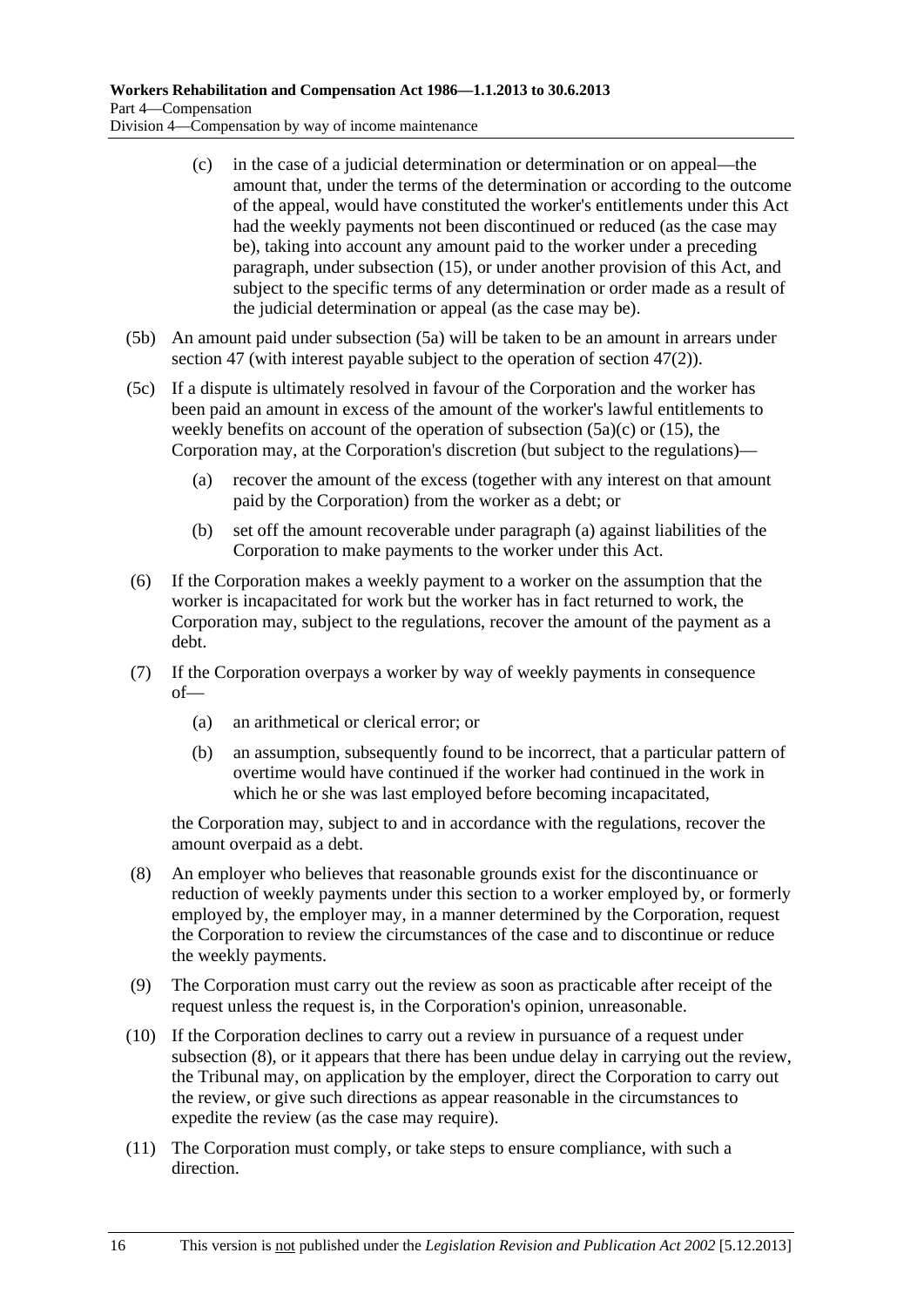- <span id="page-52-0"></span> (12) On completing the review, the Corporation must give the employer notice in writing—
	- (a) of the Corporation's decision on the review, and the reasons for its decision; and
	- (b) of the employer's right to have the Corporation's decision reviewed.
- (13) This section does not apply in relation to the discontinuance of payments pursuant to [Division 4A](#page-56-0).
- (14) In connection with the operation of [subsection \(1\)](#page-47-0) (and to avoid doubt), a worker is required—
	- (a) to take reasonable steps to attend any appointment reasonably required for the purposes of this Division; and
	- (b) to take reasonable steps to comply with any requirement reasonably required under a rehabilitation program or a rehabilitation and return to work plan,

(and a failure to comply with these requirements constitutes a ground for the discontinuance of payments under this section).

- (15) Despite [subsections \(4\)](#page-50-0) and [\(5\),](#page-50-0) if—
	- (a) a worker who has—
		- (i) received a notice of discontinuance of weekly payments under this section; and
		- (ii) lodged a notice of dispute under [Part 6A](#page-122-0),

applies to the WorkCover Ombudsman for a review of the decision to discontinue weekly payments; and

 (b) on the application for review it appears to the WorkCover Ombudsman that it was not reasonably open to the Corporation to decide to discontinue the payments having regard to the circumstances of the case,

the WorkCover Ombudsman may suspend the operation of the decision to discontinue weekly payments.

- (16) Weekly payments reinstated under [subsection \(15\)](#page-52-0) will continue until—
	- (a) the notice of dispute is withdrawn; or
	- (b) the matter is resolved on reconsideration by the Corporation or at conciliation (or otherwise between the parties); or
	- (c) the Tribunal—
		- (i) determines the matter in the exercise of its judicial function; or
		- (ii) pending its determination of the matter—orders that the worker should no longer have the benefit of the weekly payments due to some unreasonable act, omission or delay on the part of the worker in connection with the proceedings.
- (17) In connection with the operation of [subsection \(15\)](#page-52-0)
	- (a) the WorkCover Ombudsman should seek to consider an application for review under [subsection \(15\)\(a\)](#page-52-0) as expeditiously as is reasonably practicable; and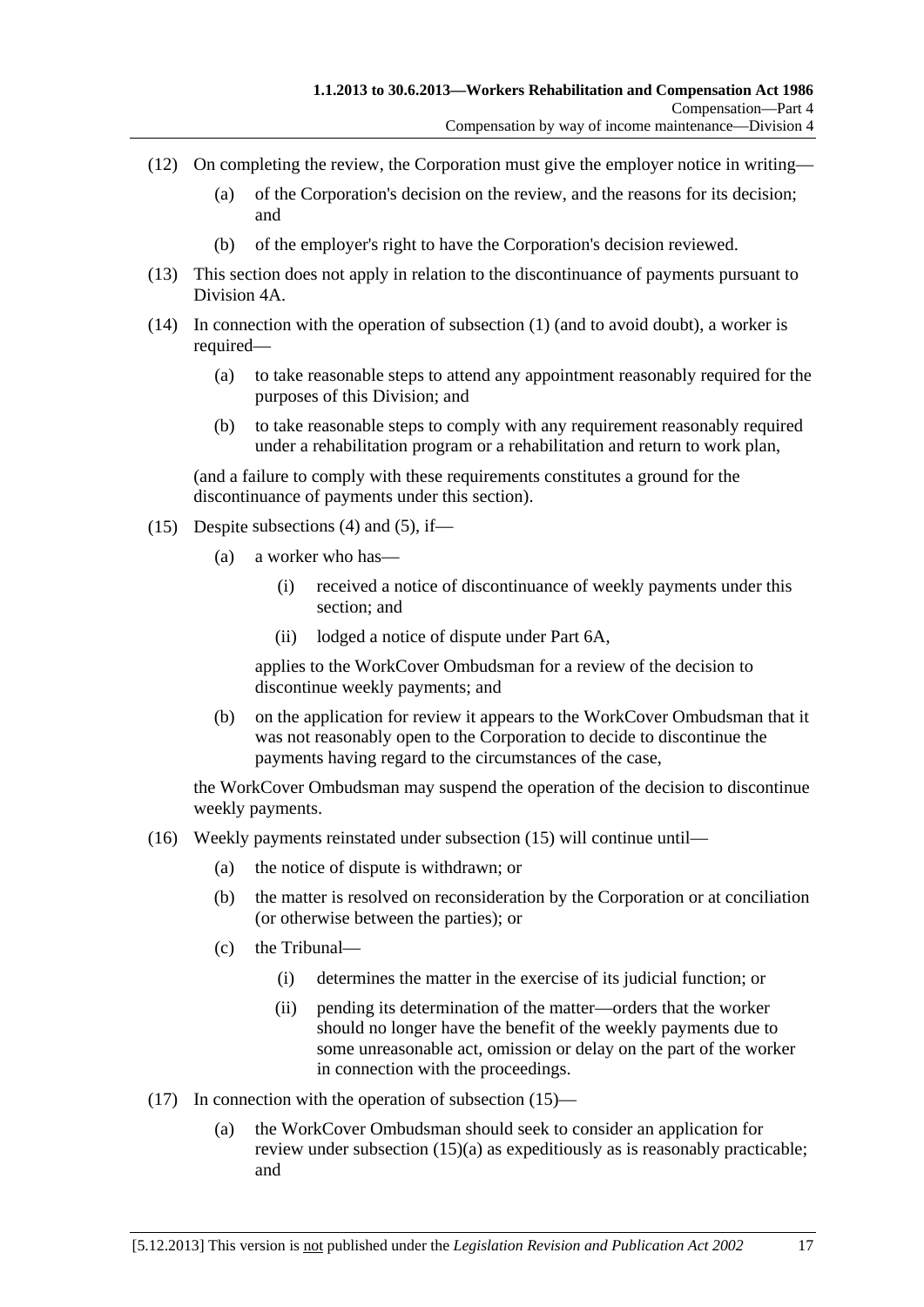- <span id="page-53-0"></span> (b) the WorkCover Ombudsman has an absolute discretion as to whether or not the worker or the Corporation will be heard on the review; and
- (c) a decision of the WorkCover Ombudsman on a review is not subject to appeal or review under this or any other Act or law.

#### **37—Adjustments due to change from original arrangements**

- (1) The Corporation may, on its own initiative or at the request of the worker, review the calculation of the average weekly earnings of a worker (and therefore the notional weekly earnings of a worker) for the purpose of making an adjustment due to—
	- (a) a change in a component of the worker's remuneration used to determine average weekly earnings (including a component constituted by a non-cash benefit); or
	- (b) a change in the equipment or facilities provided or made available to the worker (if relevant to average weekly earnings).
- (2) A request by a worker must be made in a designated manner and a designated form.
- (3) Before the Corporation begins a review under this section, the Corporation must give the worker notice, in a designated form—
	- (a) informing the worker of the proposed review; and
	- (b) inviting the worker to make written representations to the Corporation on the subject of the review within a reasonable time specified in the notice.
- (4) If the Corporation finds on a review under this section that there has been a change that warrants an adjustment contemplated by [subsection \(1\)](#page-53-0), the Corporation may make the relevant adjustment.
- (5) An adjustment under this section—
	- (a) will take effect as an adjustment to the worker's notional weekly earnings (and may therefore increase or reduce weekly payments under this Division); and
	- (b) operates from a date determined by the Corporation (which may be an antecedent date but not a date that is before the date of the change on which the adjustment is based and not so as to result in a retrospective reduction in weekly payments).
- (6) For the purposes of a review under this section, the Corporation may, by notice in writing to the worker to whom the review relates, require the worker to furnish any information that the Corporation determines to be relevant to the review.
- (7) If a worker fails to comply with a requirement under [subsection \(6\)](#page-53-0) within the time allowed in the notice, the Corporation may suspend weekly payments to the worker.
- (8) On completing the review, the Corporation must give notice, in a designated form, setting out the Corporation's decision on the review, and the rights of review that exist in respect of the decision to—
	- (a) the worker; and
	- (b) the employer from whose employment the compensable injury arose.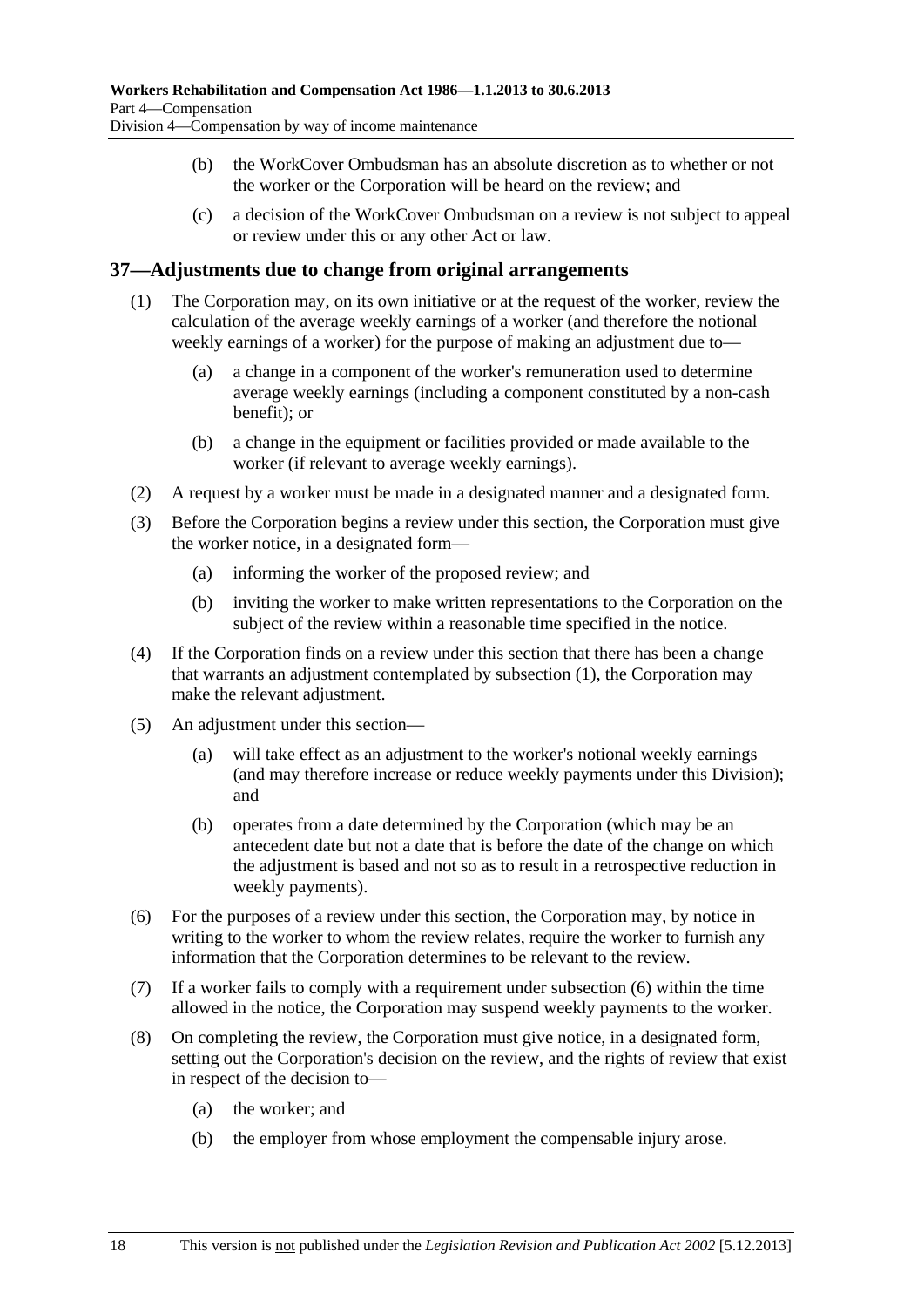#### <span id="page-54-0"></span>**38—Review of weekly payments**

- (1) Subject to [subsection \(2\),](#page-54-0) the Corporation may on its own initiative and shall if requested by a worker or an employer review the amount of the weekly payments made to a worker who has suffered a compensable injury.
- (1a) If a period of incapacity continues for more than one year, the Corporation must conduct a review under this section in the second year of incapacity and in each subsequent year of the incapacity.
- (1b) A request by a worker or employer must be made in a designated manner and a designated form.
- (2) The Corporation is not required to comply with a request for a review under [subsection \(1\)](#page-54-0) if the request is made within three months from the completion of an earlier review.
- (3) Before the Corporation begins a review under this section, the Corporation must give the worker notice, in a designated form—
	- (a) informing the worker of the proposed review; and
	- (b) inviting the worker to make written representation to the Corporation on the subject of the review within a reasonable time specified in the notice.
- (4) If the Corporation finds on a review under this section that the worker's entitlement to weekly payments has ceased, or has increased or decreased, the Corporation must adjust or discontinue the weekly payments to reflect that finding.

#### **Example—**

For example, if the Corporation finds on the review that there has been a change in the extent of the worker's incapacity with a consequent change in the amount the worker is earning or could earn in suitable employment, the Corporation must adjust the weekly payments to reflect the change in entitlement.

- (5) For the purposes of a review under this section, the Corporation may, by notice in writing to a worker, who is receiving weekly payments—
	- (a) require the worker to submit to an examination by a recognised medical expert nominated by the Corporation; or
	- (b) require the worker to furnish evidence of the worker's earnings.
- (6) If a worker fails to comply with a requirement under [subsection \(5\)](#page-54-0) within the time allowed in the notice, the Corporation may suspend weekly payments to the worker.
- (7) On completing the review, the Corporation must give notice, in a designated form, setting out the Corporation's decision on the review, and the rights of review that exist in respect of the decision, to—
	- (a) the worker; and
	- (b) the employer from whose employment the compensable injury arose.

#### **39—Economic adjustments to weekly payments**

 (1) Where a worker to whom weekly payments are payable is incapacitated for work or appears likely to be incapacitated for work for more than one year, the Corporation shall, during the course of each year of incapacity, review the weekly payments for the purpose of making an adjustment to the amount of those payments under this section.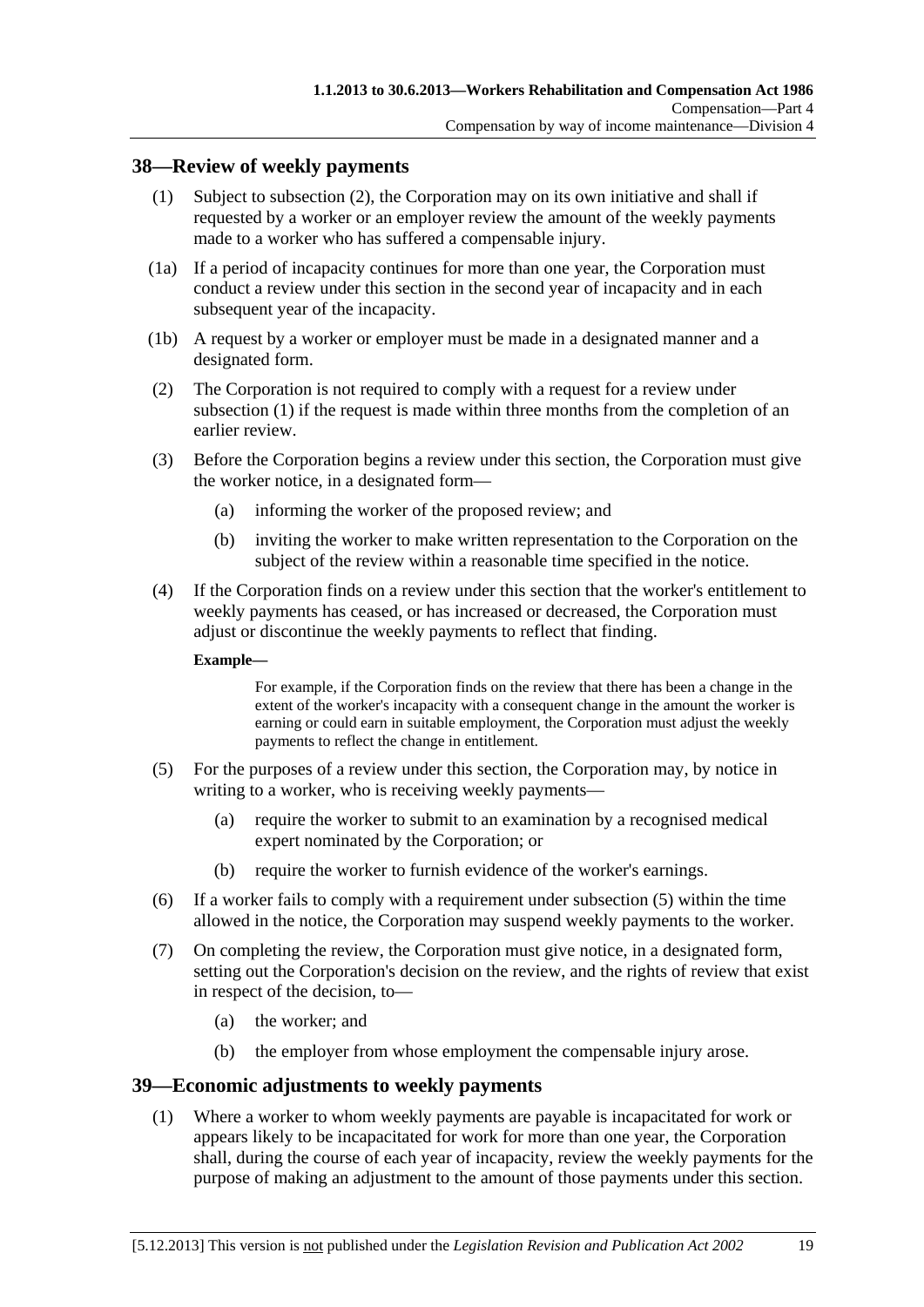- <span id="page-55-0"></span> (1a) Before the Corporation begins a review under this section, the Corporation must give the worker notice, in a designated form—
	- (a) informing the worker of the proposed review; and
	- (b) inviting the worker to make written representations to the Corporation on the subject of the review within a reasonable time specified in the notice.
- (2) An adjustment under this section—
	- (a) must be based on—
		- (i) changes in the rates of remuneration payable to workers generally or to workers engaged in the kind of employment from which the worker's injury arose; or
		- (ii) if the worker applies, in a designated manner and a designated form, for the adjustment to be made on the basis of changes in rates of remuneration prescribed by an award or enterprise agreement payable to a group of workers of which the worker was a member at the time of the occurrence of the injury—changes in those rates of remuneration; and
	- (b) operates—
		- (i) in the case of an adjustment under paragraph  $(a)(i)$ —from the end of the year of incapacity in which the review is made;
		- (ii) in the case of an adjustment under paragraph  $(a)(ii)$ —from the Corporation's decision on the application, back-dated to the date of the relevant changes in rates of remuneration.
- (3) Where the Corporation makes an adjustment to weekly payments in pursuance of this section, the Corporation shall give notice in writing, in a designated form, to the worker—
	- (a) containing such information as the regulations may require as to the grounds on which the adjustment is being made; and
	- (b) informing the worker of the worker's rights to have the Corporation's decision reviewed.

#### **40—Weekly payments and leave entitlements**

- (1) Subject to [subsection \(3\),](#page-55-0) neither the liability to make weekly payments to a worker in respect of a period of incapacity nor the amount of such weekly payments is affected by a payment, allowance or benefit for annual leave or long service leave to which the worker is entitled in respect of that period.
- (2) Where a worker is absent from employment in consequence of a compensable injury, the period of absence shall for the purposes of computing the worker's entitlement to annual leave or sick leave under any Act, award or industrial agreement, be counted as a period of service in the worker's employment.
- (3) Where a worker has received weekly payments in respect of total incapacity for work over a period of 52 weeks or more, the liability of the employer to grant annual leave to the worker in respect of a year of employment that coincides with, or ends during the course of, that period shall be deemed to have been satisfied.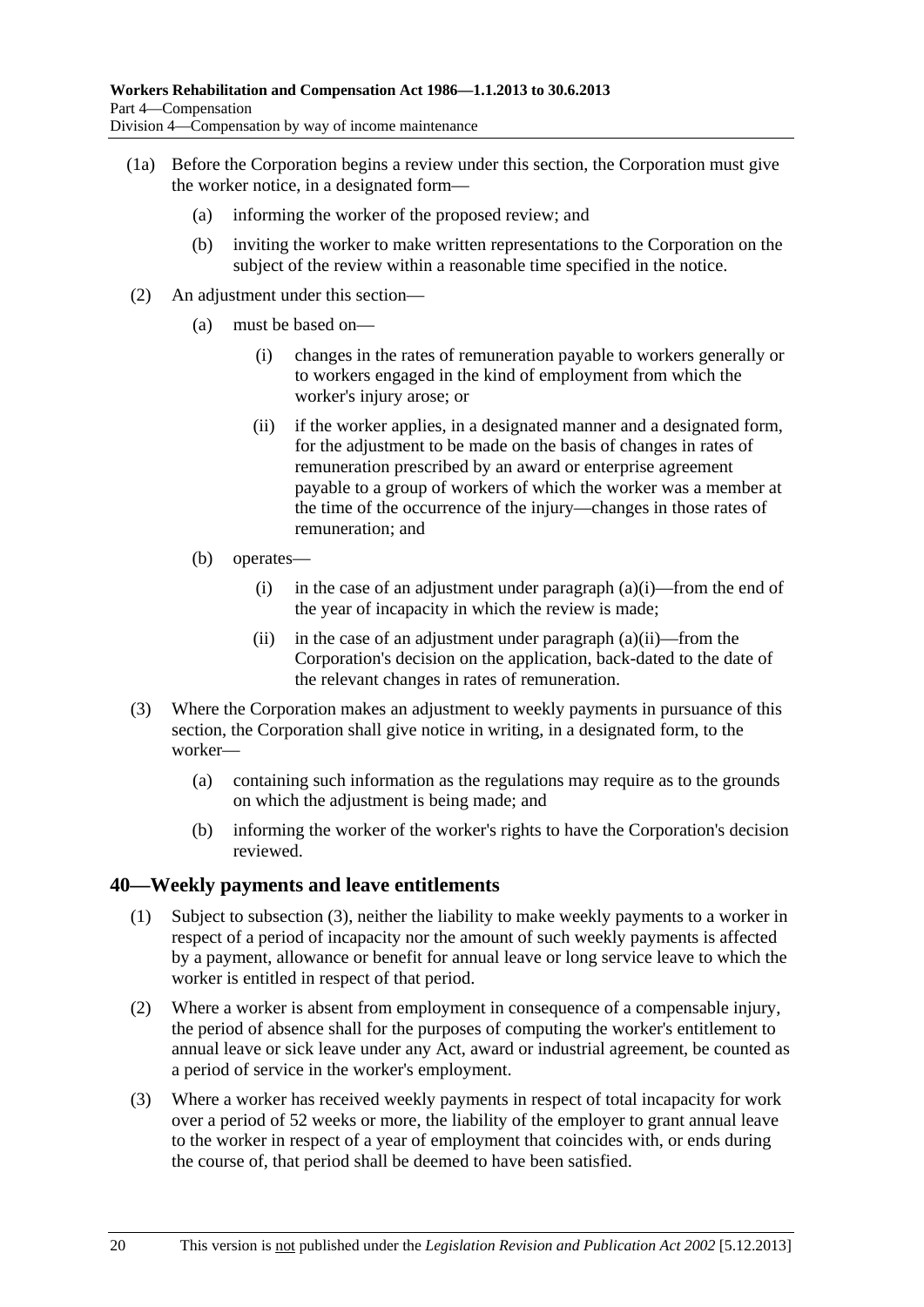- <span id="page-56-0"></span> (4) [Subsection \(3\)](#page-55-0) does not affect the obligation of an employer to make a payment in the nature of an annual leave loading.
- (5) Where—
	- (a) the entitlement of a worker to annual leave, or payment in lieu of annual leave, is governed by a law of the Commonwealth or a State or Territory of the Commonwealth (not being this State); and
	- (b) the worker is absent from employment in consequence of a compensable injury; and
	- (c) the period of absence is not taken into account as service for the purpose of calculating the worker's entitlement to annual leave or payment in lieu of annual leave,

the worker is entitled by way of compensation to the monetary value of the annual leave that would have accrued if the worker had not been absent from employment.

 (6) Any compensation payable under [subsection \(5\)](#page-56-0) shall be paid when the annual leave, or the payment in lieu of annual leave, would (assuming that the worker had not been absent from employment) have been granted or made.

#### **41—Absence of worker from Australia**

- (1) Where a worker who has suffered a compensable injury and who is receiving weekly payments is to be absent from Australia for a period in excess of 28 days, the worker shall, at least 28 days before leaving Australia, give the Corporation prescribed details of the proposed absence.
- (2) Where the Corporation is of the opinion that the absence may impair the prospects of the worker's rehabilitation, it may, after giving the worker at least 14 days notice, in a designated form, of its intention to do so, suspend or reduce the weekly payments to the worker.
- (3) The Corporation may suspend weekly payments that are being made to a worker who is absent from Australia—
	- (a) if the Corporation cannot obtain, to its satisfaction, information relating to—
		- (i) the whereabouts of the worker;
		- (ii) the continuance of the worker's injury or incapacity for work;
		- (iii) the earning capacity of the worker; or
	- (b) if there is, in the opinion of the Corporation, some other proper reason justifying suspension of the weekly payments.
- (4) If an injured worker leaves Australia without giving the notice required under [subsection \(1\),](#page-56-0) the Corporation may suspend weekly payments to the worker.

## **Division 4A—Redemption**

### **42—Redemption of liabilities**

- (1) Any of the following liabilities may, by agreement between the worker and the Corporation, be redeemed by a capital payment to the worker—
	- (a) a liability to make weekly payments;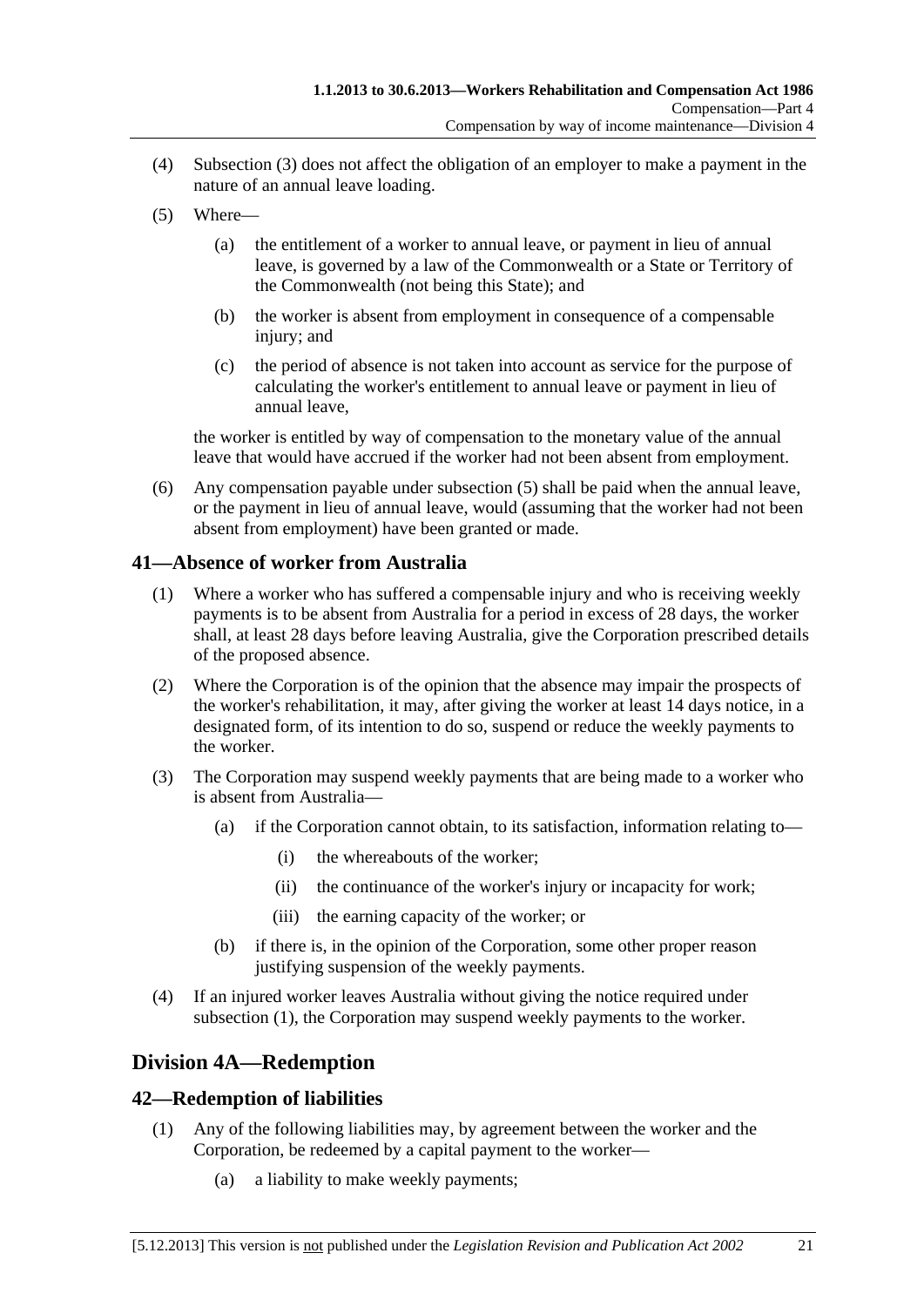- (b) a liability to pay compensation under [section 32.](#page-38-0)
- (2) An agreement for the redemption of a liability under this section cannot be made unless—
	- (a) the worker has received competent professional advice about the consequences of redemption; and
	- (b) the worker has received competent financial advice about the investment or use of money to be received on redemption; and
	- (c) the Corporation has consulted with the employer out of whose employment the injury arose and has considered any representations made by the employer; and
	- (d) a recognised medical expert has certified that the extent of the worker's incapacity resulting from the compensable injury can be determined with a reasonable degree of confidence; and
	- (e) 1 (or more) of the following requirements are satisfied in the case of a proposed redemption under [subsection \(1\)\(a\)](#page-56-0):
		- (i) the rate of weekly payments to be redeemed does not exceed \$30 (indexed);
		- (ii) the worker has attained the age of 55 years and the Corporation has determined that the worker has no current work capacity;
		- (iii) the Tribunal (constituted of a presidential member) has determined, on the basis of a joint application made to the Tribunal by the worker and the Corporation in contemplation of an agreement being entered into under this section, that the continuation of weekly payments is contrary to the best interests of the worker from a psychological and social perspective.
- (3) The amount of the redemption payment is to be fixed by the agreement.
- (4) If the Corporation notifies a worker in writing that it is prepared to enter into negotiations for the redemption of a liability by agreement under this section, the Corporation is liable to indemnify the worker for reasonable costs of obtaining the advice required under this section up to a limit prescribed by regulation.
- (5) If agreement is not reached within 3 months after redemption is first proposed (by the worker or the Corporation), either party may apply to the Tribunal for reference of the matter to a conciliation conference.
- (6) The Tribunal will then appoint a conciliator, and a conciliation conference will be held, in accordance with the rules of the Tribunal.
- (7) At the conciliation conference, each party must disclose information in the party's possession that may be relevant to the failure to reach agreement (including representation made by an employer about the redemption proposal).
- (8) The conciliator must make every practicable attempt to help the parties to settle their differences by agreement.
- (9) However, if agreement is not reached, a party cannot be compelled to agree to redemption of the liability.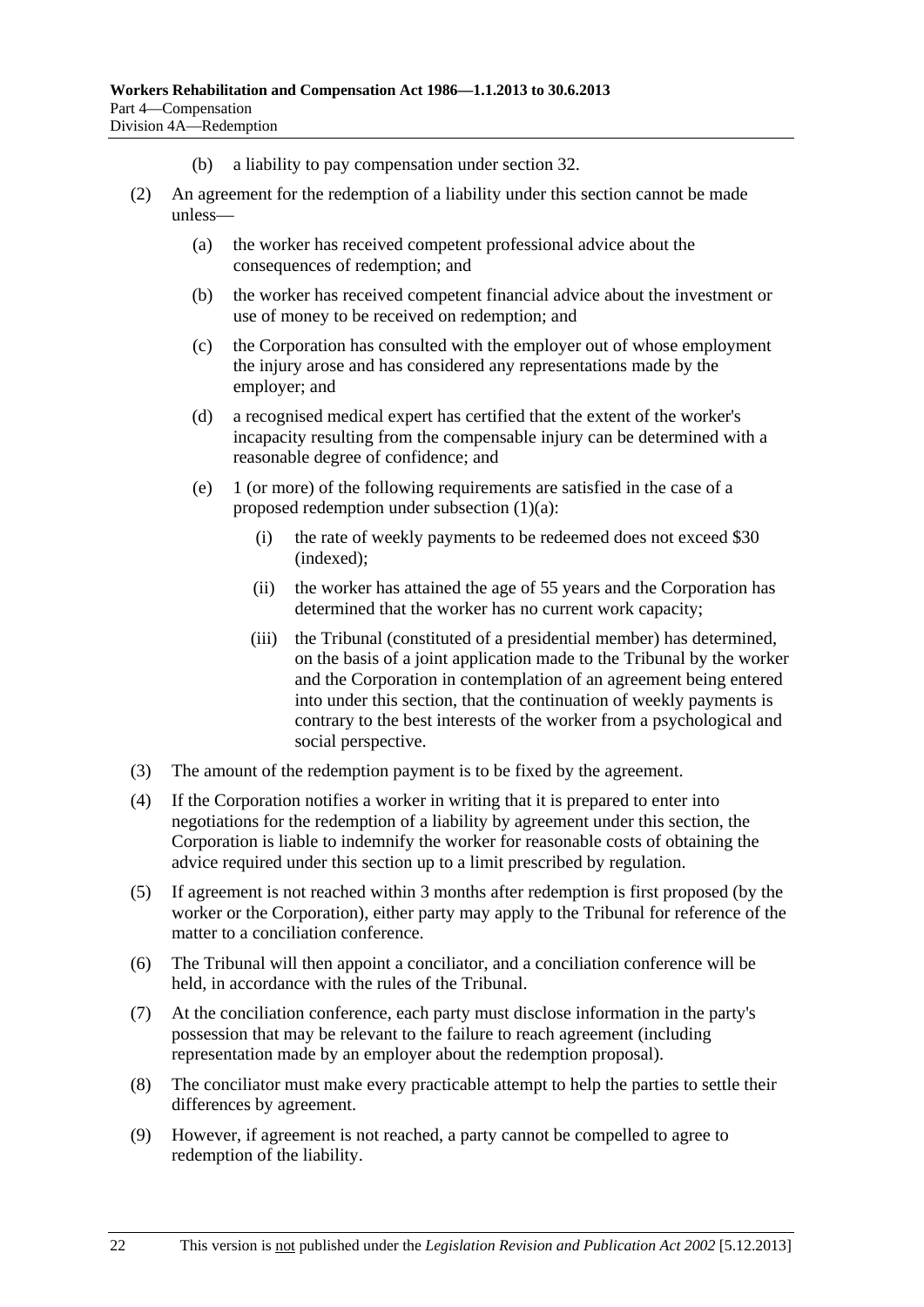- <span id="page-58-0"></span> (10) The Corporation may accredit professional and financial advisers for the purpose of giving advice under this section (but a worker is not required to obtain the necessary advice from an accredited adviser).
- (11) However, the Corporation incurs no liability for advice given by an accredited professional or financial adviser.

## **Division 5—Compensation for non-economic loss**

#### **43—Lump sum compensation**

- (1) Subject to this Act, if a worker suffers a compensable injury resulting in permanent impairment as assessed in accordance with [section 43A](#page-59-0), the worker is entitled (in addition to any entitlement apart from this section) to compensation for non-economic loss by way of a lump sum.
- (2) Subject to this section, the lump sum will be an amount that represents a portion of the prescribed sum calculated in accordance with the regulations.
- (3) Regulations made for the purposes of [subsection \(2\)](#page-58-0) must provide for compensation that at least satisfies the requirements of [Schedule 3](#page-164-0) taking into account the assessment of whole of person impairment under this Division.
- (4) An entitlement does not arise under this section if the worker's degree of permanent impairment is less than 5%.
- (5) An entitlement does not arise under this section in relation to a psychiatric impairment.
- (6) If a worker suffers 2 or more compensable injuries arising from the same trauma—
	- (a) the injuries may together be treated as 1 injury to the extent set out in the WorkCover Guidelines (and assessed together using any combination or other principle set out in the WorkCover Guidelines); and
	- (b) the worker is not entitled to receive compensation by way of lump sum under [subsection \(2\)](#page-58-0) in respect of those injuries in excess of the prescribed sum.
- $(7)$  If—
	- (a) a compensable injury consists of the aggravation, acceleration, exacerbation, deterioration or recurrence of a prior compensable injury; and
	- (b) compensation by way of lump sum has been previously paid under this section, or a corresponding previous enactment,

there will be a reduction of the lump sum payable under this section in respect of the injury by the amount of the previous payment unless such a reduction is incorporated into the provisions of the WorkCover Guidelines.

- (8) For the purposes of this section, the *prescribed sum* is—
	- (a) unless a regulation has been made under [paragraph \(b\)](#page-58-0)—\$400 000 (indexed); or
	- (b) a greater amount prescribed by regulation for the purposes of this definition.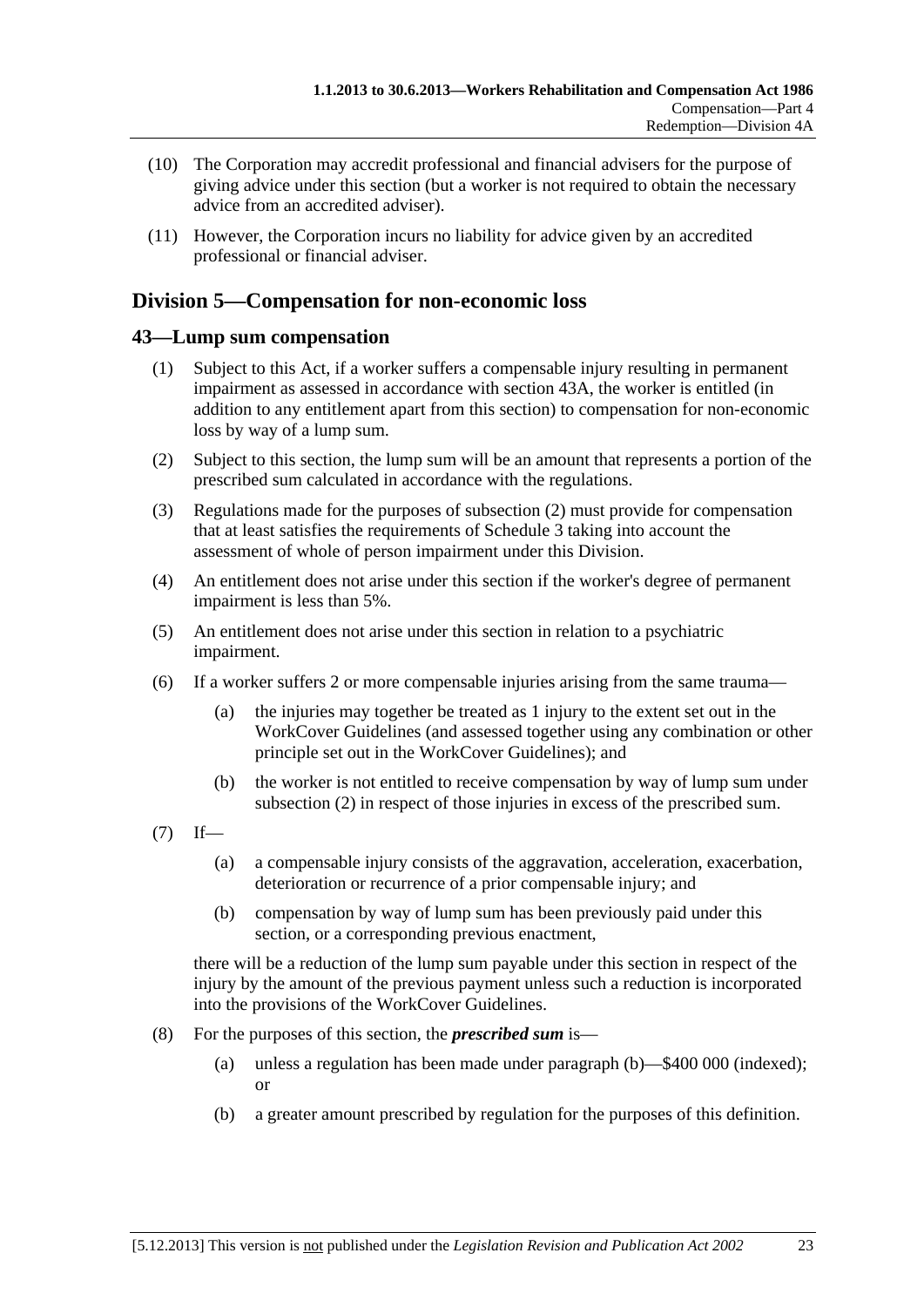- <span id="page-59-0"></span> (9) In connection with the operation of [subsection \(8\)](#page-58-0)—
	- (a) the amount to be applied with respect to a particular injury is the amount applying under that subsection at the time of the occurrence of that injury; and
	- (b) an amount prescribed by regulation under [paragraph \(b\)](#page-58-0) of that subsection must be indexed so as to provide annual adjustments according to changes in the Consumer Price Index.
- (10) For the purposes of this section, any degree of impairment will be assessed in accordance with [section 43A](#page-59-0) (and the WorkCover Guidelines).
- (11) Compensation is not payable under this section after the death of the worker concerned.
- (12) In this section—

*WorkCover Guidelines* means the guidelines published under [section 43A](#page-59-0).

#### **43A—Assessment of impairment**

- (1) This section sets out a scheme for assessing the degree of impairment that applies to a compensable injury that results in permanent impairment.
- (2) An assessment—
	- (a) must be made in accordance with the WorkCover Guidelines; and
	- (b) must be made by a legally qualified medical practitioner who holds a current accreditation issued by the Corporation for the purposes of this section.
- (3) The Minister will publish guidelines (the "WorkCover Guidelines") for the purposes of [section 43](#page-58-0) and this section.
- (4) The guidelines under [subsection \(3\)](#page-59-0)
	- (a) must be published in the Gazette; and
	- (b) may adopt or incorporate the provisions of other publications, whether with or without modification or addition and whether in force at a particular time or from time to time; and
	- (c) must incorporate a methodology that arrives at an assessment of the degree of impairment of the whole person; and
	- (d) may specify procedures to be followed in connection with an assessment for the purposes of this Division; and
	- (e) may have effect on a day specified by the Minister by notice in the Gazette; and
	- (f) may be amended or substituted by the Minister from time to time.
- (5) The Minister must, before publishing or amending the WorkCover Guidelines, consult with—
	- (a) the Australian Medical Association (South Australia) Incorporated; and
	- (b) any other prescribed body.
- (6) The Corporation will establish an accreditation scheme for the purposes of [subsection \(2\)\(b\).](#page-59-0)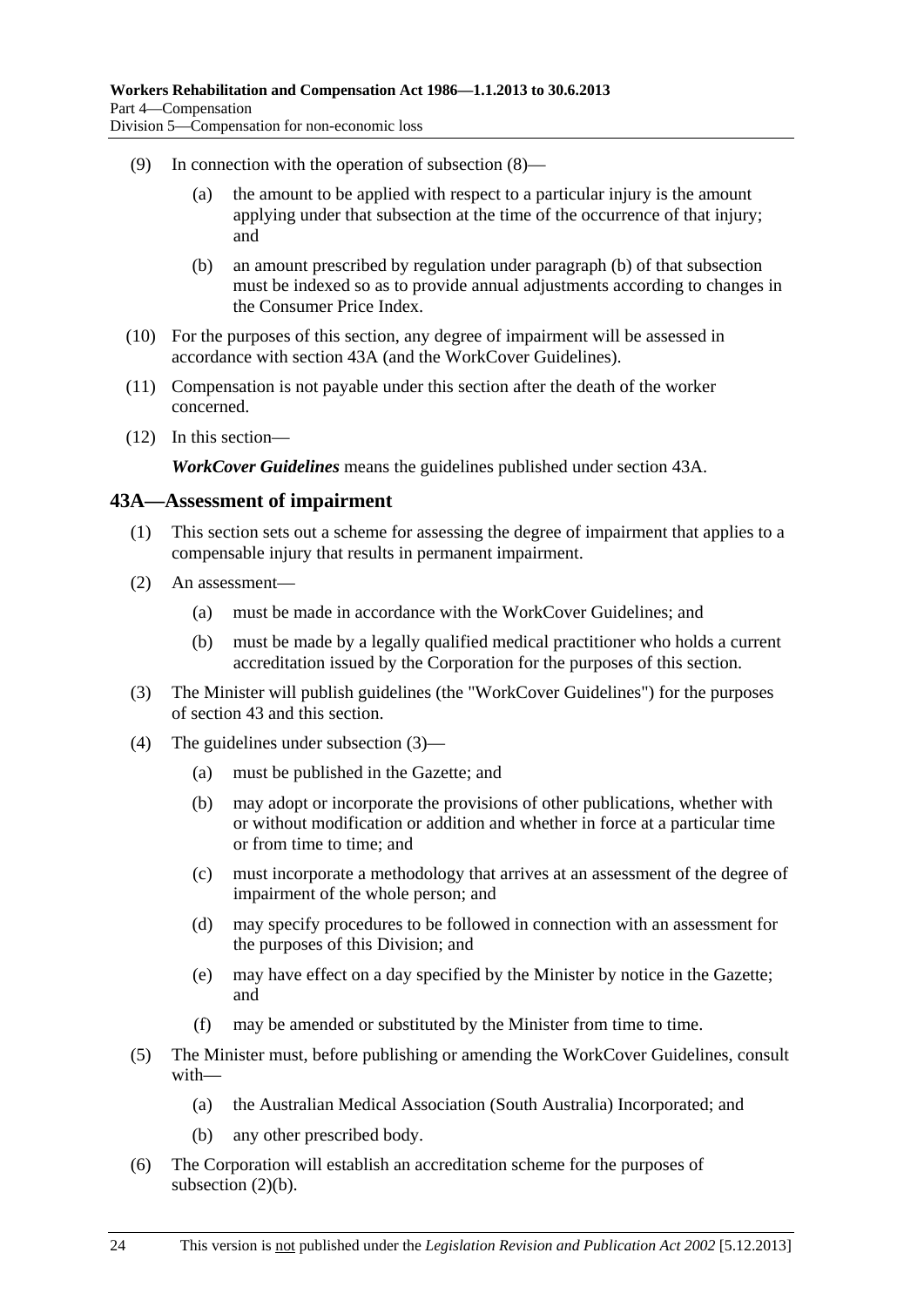- <span id="page-60-0"></span> (7) The accreditation scheme—
	- (a) may provide for a term or period of accreditation, and for the suspension or cancellation of accreditation on specified grounds; and
	- (b) may specify terms or conditions of accreditation; and
	- (c) may be amended or substituted by the Corporation from time to time.
- (8) An assessment of the degree of impairment resulting from an injury for the purposes of this Division must—
	- (a) be made after the injury has stabilised; and
	- (b) subject to [subsection \(9\),](#page-60-0) be based on the worker's current impairment as at the date of assessment, including any changes in the signs and symptoms following any medical or surgical treatment undergone by the worker in respect of the injury.
- (9) An assessment must take into account the following principles:
	- (a) if a worker presents for assessment in relation to injuries which occurred on different dates, the impairments are to be assessed chronologically by date of injury;
	- (b) impairments from unrelated injuries or causes are to be disregarded in making an assessment;
	- (c) assessments are to comply with any other requirements specified by the WorkCover Guidelines or prescribed by the regulations.
- (10) An amendment or substitution in relation to the WorkCover Guidelines under [subsection \(4\)\(d\)](#page-59-0) will only apply in respect of an injury occurring on or after the date the amendment or substitution takes effect.
- (11) A number determined under the WorkCover Guidelines with respect to a value of a person's degree of impairment may be rounded up or down according to any principle set out in the WorkCover Guidelines.

#### **43B—No disadvantage—compensation table**

- $(1)$  If—
	- (a) a worker suffers a compensable injury that gives rise to an entitlement to compensation under [sections 43](#page-58-0) and [43A;](#page-59-0) and
	- (b) the compensable injury is a loss mentioned in the table in [Schedule 3A](#page-165-0); and
	- (c) the amount of compensation payable under [sections 43](#page-58-0) and [43A](#page-59-0) in respect of that injury is less than the amount applying under the table in [Schedule 3A](#page-165-0) in respect of that injury,

then the worker is entitled to compensation equal to the amount applying under the table (and, if relevant, [subsection \(2\)\)](#page-60-0) instead of the compensation payable under [sections 43](#page-58-0) and [43A](#page-59-0).

 (2) If a worker suffers 2 or more injuries mentioned in the table in [Schedule 3A](#page-165-0) arising from the same trauma, the worker is not entitled in any case to receive compensation under this section in excess of \$254 100 (indexed) (despite the operation of subsection  $(1)$  and the table).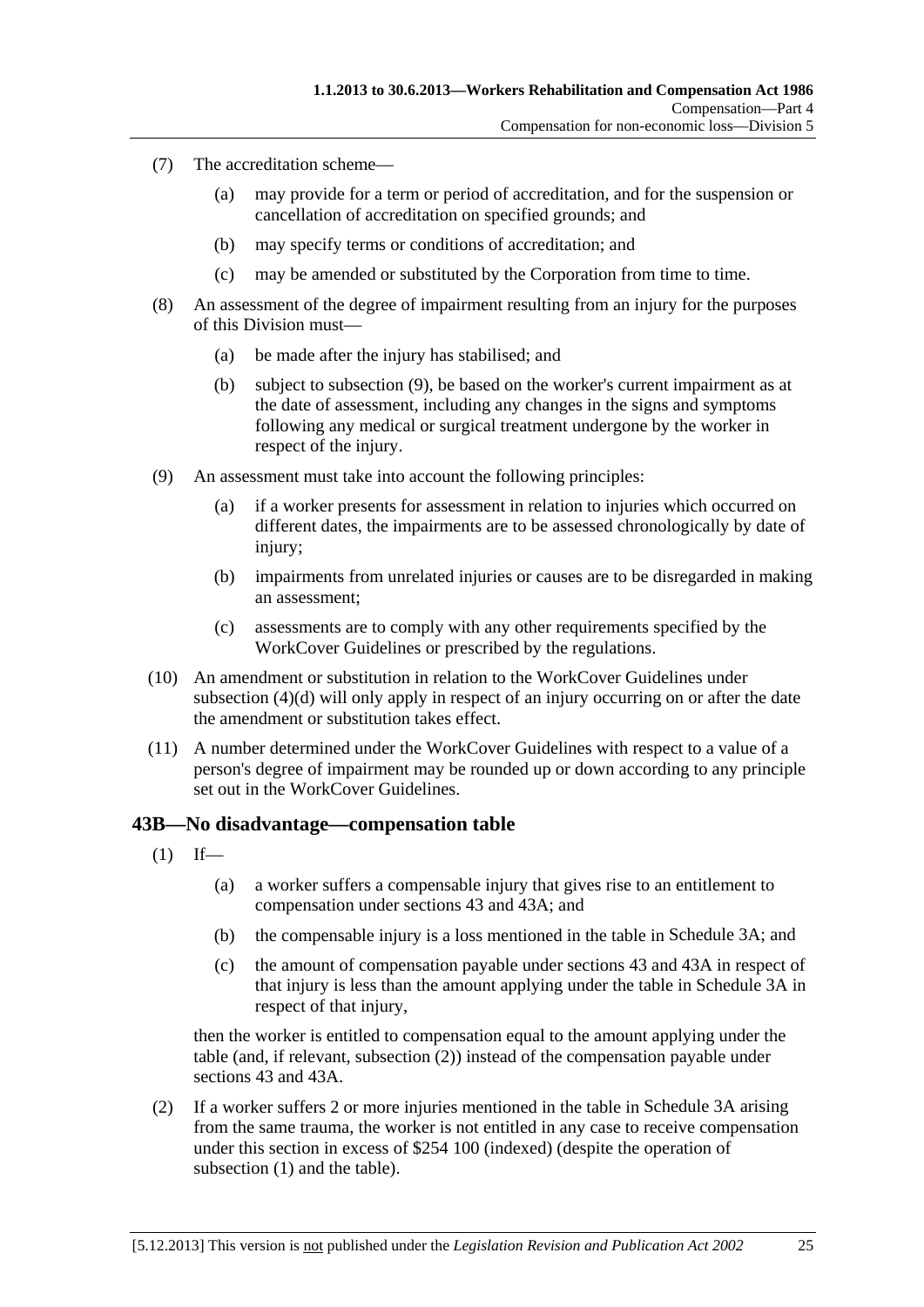<span id="page-61-0"></span> (3) Compensation is not payable under this section after the death of the worker concerned.

## **Division 6—Compensation payable on death**

#### **44—Compensation payable on death—weekly payments**

- (1) Subject to this Act, where a worker dies as a result of a compensable injury, compensation in the form of weekly payments is payable as follows:
	- (a) a dependent spouse or domestic partner is entitled to weekly payments equal  $to$ 
		- (i) in the case of total dependency—50%;
		- (ii) in the case of partial dependency—such lesser percentage as may be fixed by the Corporation having regard to the extent of the dependency,

of the amount of the notional weekly earnings of the deceased worker;

- (b) a dependent child (being an orphaned child) is entitled to weekly payments equal to—
	- (i) in the case of total dependency—25%;
	- (ii) in the case of partial dependency—such lesser percentage as may be fixed by the Corporation having regard to the extent of the dependency,

of the amount of the notional weekly earnings of the deceased worker;

- (d) a dependent child (not being an orphaned child) is entitled to weekly payments equal to—
	- (i) in the case of total dependency— $12\frac{1}{2}$  per cent;
	- (ii) in the case of partial dependency—such lesser percentage as may be fixed by the Corporation having regard to the extent of the dependency,

of the amount of the notional weekly earnings of the deceased worker;

- (e) a dependent relative (not being a spouse, domestic partner or child) is entitled to such compensation by way of weekly payments as may be determined by the Corporation having regard to—
	- (i) the extent of the relative's dependency on the deceased worker;
	- (ii) the earning capacity of the relative;
	- (iii) the relative's means;
	- (iv) the extent of any other benefits provided under this Act in respect of the worker's death.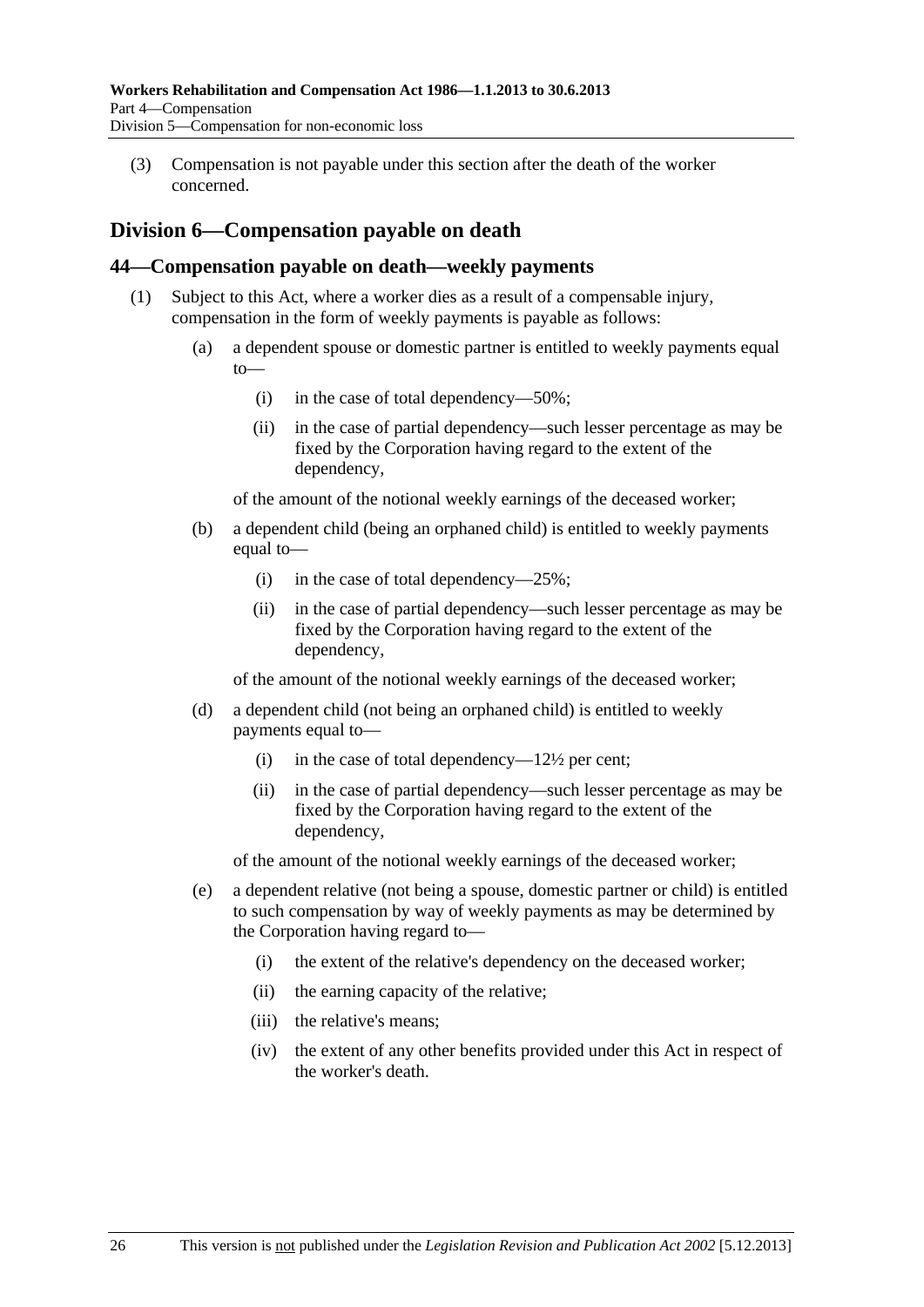- <span id="page-62-0"></span> (4) For the purposes of [subsection \(1\),](#page-61-0) where a worker and the worker's spouse or domestic partner jointly contributed to the support of a dependent child immediately before the occurrence of the compensable injury that resulted in the worker's death, any contribution to the support of the child from the worker's spouse or domestic partner shall be disregarded in determining whether the child is a dependant and, if so, the extent of the child's dependency.
- (5) Where—
	- (a) a worker dies leaving a spouse or domestic partner and a dependent child; and
	- (b) the spouse or domestic partner subsequently dies,

the child (if still eligible to receive weekly payments under this section) shall then be entitled to receive weekly payments under subsection  $(1)(b)$  as an orphaned child.

- (6) Compensation is payable, if the Corporation so decides, to a spouse or domestic partner or child of a deceased worker who, although not dependent on the worker at the time of the worker's death, suffers a change of circumstances that may, if the worker had survived, have resulted in the spouse or domestic partner or child becoming dependent on the worker.
- (7) Weekly payments shall not be made to a dependent child under this section unless—
	- (a) the child is under the age of 18 years; or
	- (b) the child is a full-time student at an educational institution approved by the Corporation for the purposes of this paragraph and is under the age of 26 years; or
	- (c) the child is, by reason of physical or mental injury, incapable of earning a living.
- (8) Weekly payments shall not be paid under this section beyond the date at which such payments would, assuming that the worker had survived but had been permanently incapacitated for work, have ceased to be payable to the worker.
- (9) Where weekly payments payable under this section would but for this subsection exceed in aggregate the amount of the weekly payments to which the worker would have been entitled in the event of total and permanent incapacity, the weekly payments shall be proportionately reduced so as not to exceed that amount.
- (10) Where a person who is entitled to a payment under this section is under the age of 18 years, the payment may, if the Corporation so determines, be made wholly or in part to a guardian or trustee for the benefit of that person.
- (11) Subject to [subsection \(12\),](#page-63-0) where the child of a deceased worker who is entitled to weekly payments under this section is under the age of 18 years and is in the care of a person other than a dependent spouse or domestic partner of the worker, that person shall, if the Corporation so determines, be entitled to a supplementary allowance to assist in the care of the child until—
	- (a) the child attains the age of 18 years; or
	- (b) the person ceases to have the care of the child,

whichever first occurs.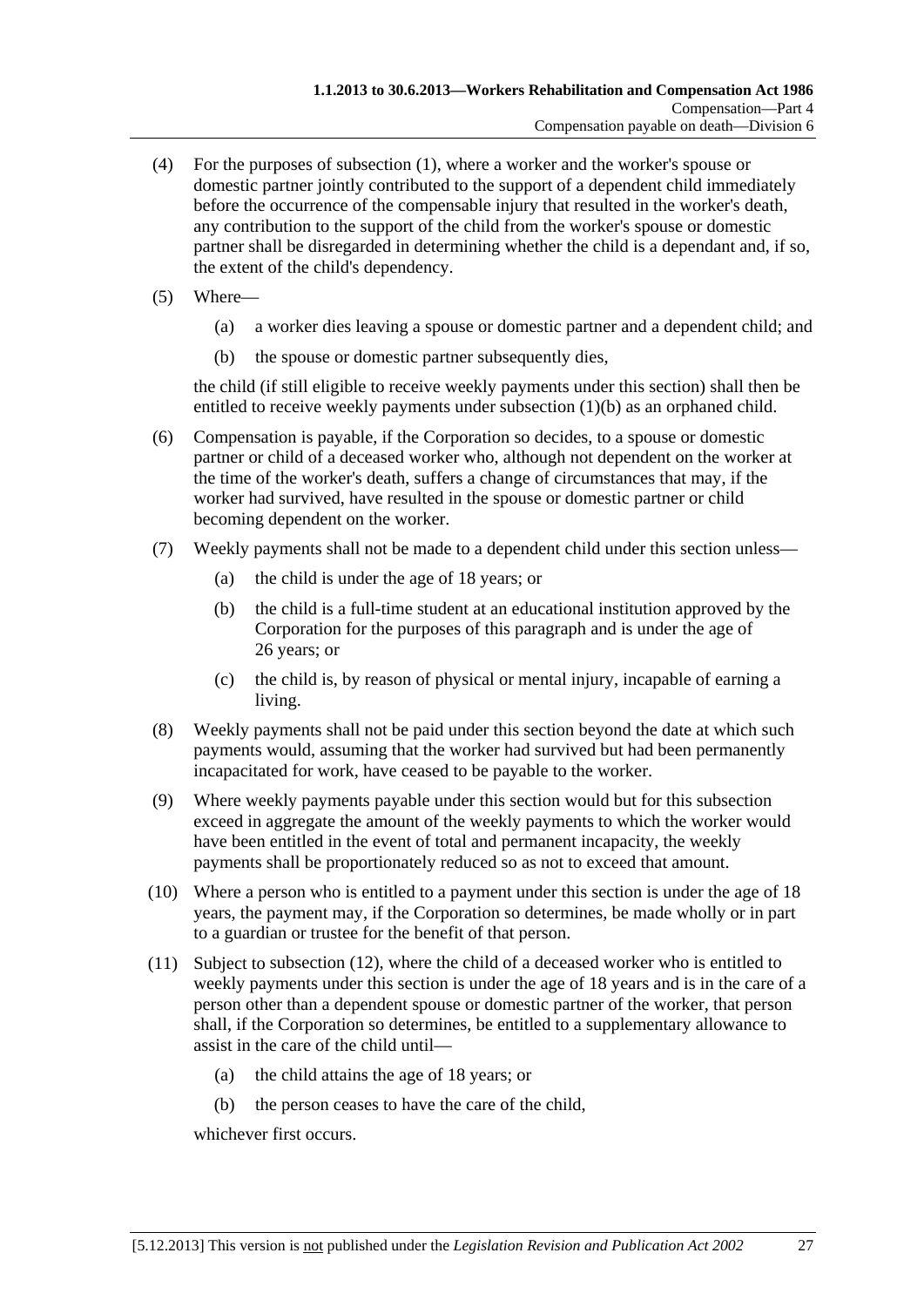- <span id="page-63-0"></span> (12) Where a child is by reason of a physical or mental injury, incapable of earning a living, the Corporation may pay a supplementary allowance under [subsection \(11\)](#page-62-0) during the period of incapacity even though the child has attained the age of 18 years.
- (13) Where the worker had received compensation under Division 4B, a person is not eligible for weekly payments under this section to the extent (if any) that those payments would coincide with a period in respect of which the compensation under Division 4B was paid but otherwise weekly payments are payable under this section as if compensation had not been paid under that Division.
- (14) A liability to make weekly payments under this section may, on application by the person entitled to the weekly payments, be commuted to a liability to make a capital payment that is actuarially equivalent to the weekly payments.
- (15) However, the liability may only be commuted if the actuarial equivalent of the weekly payments does not exceed the prescribed sum (within the meaning of [section 43\)](#page-58-0).
- (16) The Corporation has (subject to this section) an absolute discretion to commute or not to commute a liability under this section, and the Corporation's decision to make or not to make commutation is not reviewable (but a decision on the amount of a commutation is reviewable).
- (17) If the Corporation decides to make a commutation and makes an offer under this section, the Corporation cannot, without the agreement of the applicant, subsequently revoke its decision to make the commutation.
- (18) In calculating the actuarial equivalent of weekly payments, the principles (and any discount, decrement or inflation rate) prescribed by regulation must be applied.
- (19) A commutation discharges the Corporation's liability to make weekly payments to which the commutation relates.

#### **45—Review of weekly payments**

- (1) The Corporation may on its own initiative and shall if requested by an employer or the person to whom weekly payments are payable, review the amount of weekly payments payable to any person under this Division.
- (2) A request for a review of the amount of weekly payments payable under this Division may not be made within 6 months from the completion of an earlier review.
- (3) The amount of the weekly payments payable under this Division shall be reviewed at least once in each year.
- (4) On a review under this section the Corporation shall make any necessary adjustments to the amount of weekly payments—
	- (a) to reflect changes in the income or earning capacity of the person to whom the weekly payments are payable and any other relevant changes in the circumstances of that person; and
	- (b) where the review is an annual review conducted in pursuance of [subsection \(3\)](#page-63-0)—to reflect changes in the average minimum award rates since payments were commenced under this Division or an adjustment was last made under this section (as may be appropriate).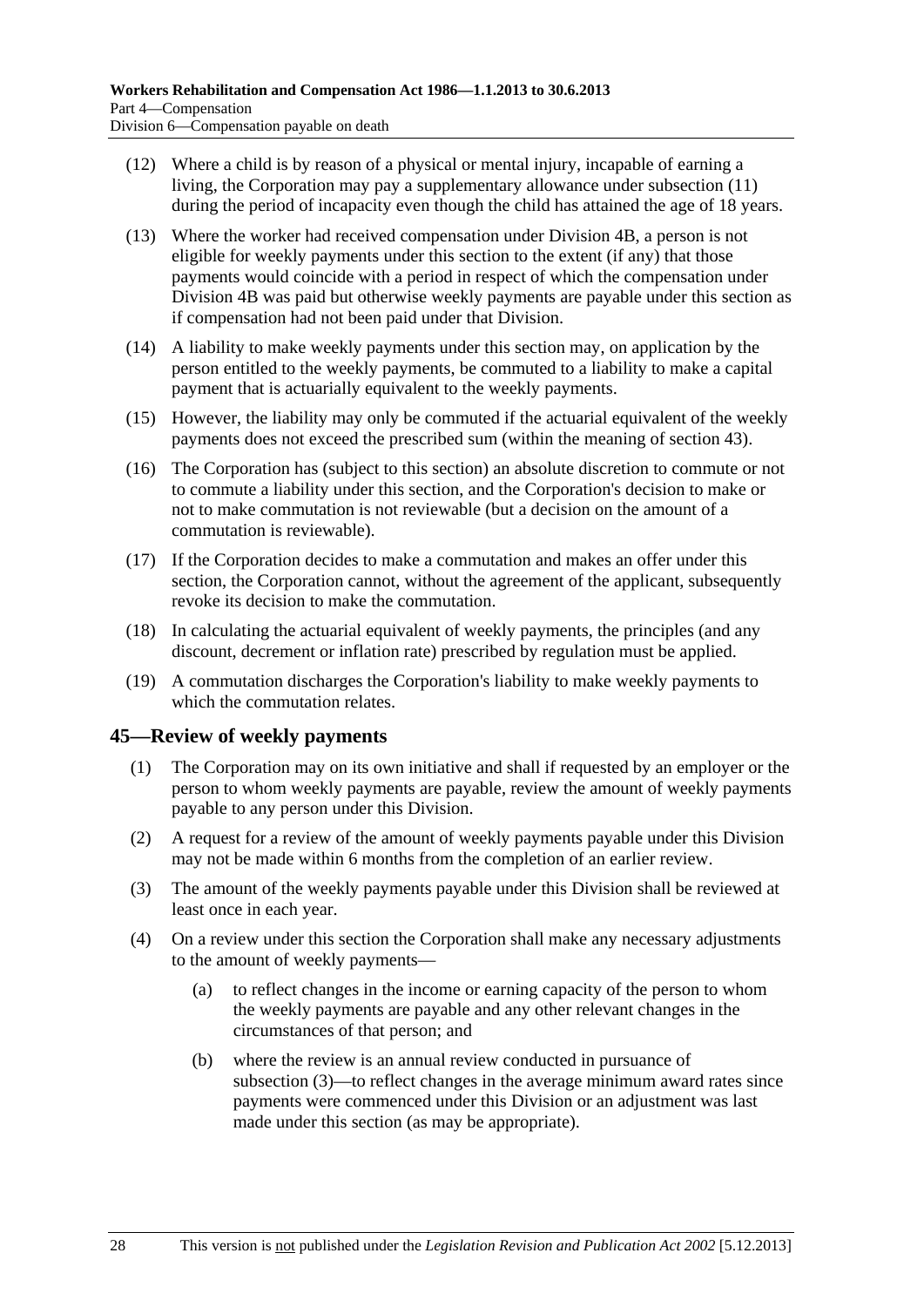- <span id="page-64-0"></span> (5) For the purposes of a review under this section, the Corporation may, by notice in writing to a person who is receiving weekly payments under this Division, require that person to produce evidence to the satisfaction of the Corporation of—
	- (a) income;
	- (b) earning capacity;
	- (c) any other circumstances that are relevant to the payment, or the amount, of weekly benefits.
- (6) If a person fails to comply with a requirement under [subsection \(5\)](#page-64-0) within the time allowed in the notice, the Corporation may suspend weekly payments to that person.
- (7) Where the Corporation proposes the reduction of weekly payments to a person on a review under this section the Corporation shall, at least 21 days before the proposal is to take effect, give notice in writing to the person—
	- (a) containing such information as the regulations may require as to the grounds on which weekly payments are to be reduced; and
	- (b) informing the person of the person's rights to have the Corporation's decision reviewed.

#### **45A—Compensation payable on death—lump sums**

(1) In this section—

*child* means a person who—

- (a) is under the age of 18 years; or
- (b) is a full-time student at an educational institution approved by the Corporation for the purposes of this paragraph and is under the age of 26 years; or
- (c) is, by reason of physical or mental injury, incapable of earning a living;

*dependent child* means a child, including an orphaned child, totally, mainly or partially dependent on the worker's earnings;

*dependent partner* means a spouse or domestic partner totally or mainly dependent on the worker's earnings;

*partially dependent partner* means a spouse or domestic partner who is to any extent dependent on the worker's earnings;

*prescribed sum* means the prescribed sum under [section 43](#page-58-0) (as at the time of the occurrence of the compensable injury that resulted in the death of the relevant worker and less any amount paid to the relevant worker under [section 43](#page-58-0)).

 (2) For the purposes of this section, in determining whether a spouse or domestic partner was wholly or mainly dependent on a worker's earnings at the time of death of the worker or other relevant time, no regard will be had to any money which the spouse or domestic partner had earned or was earning by his or her own personal exertion or to any savings arising from any such earnings.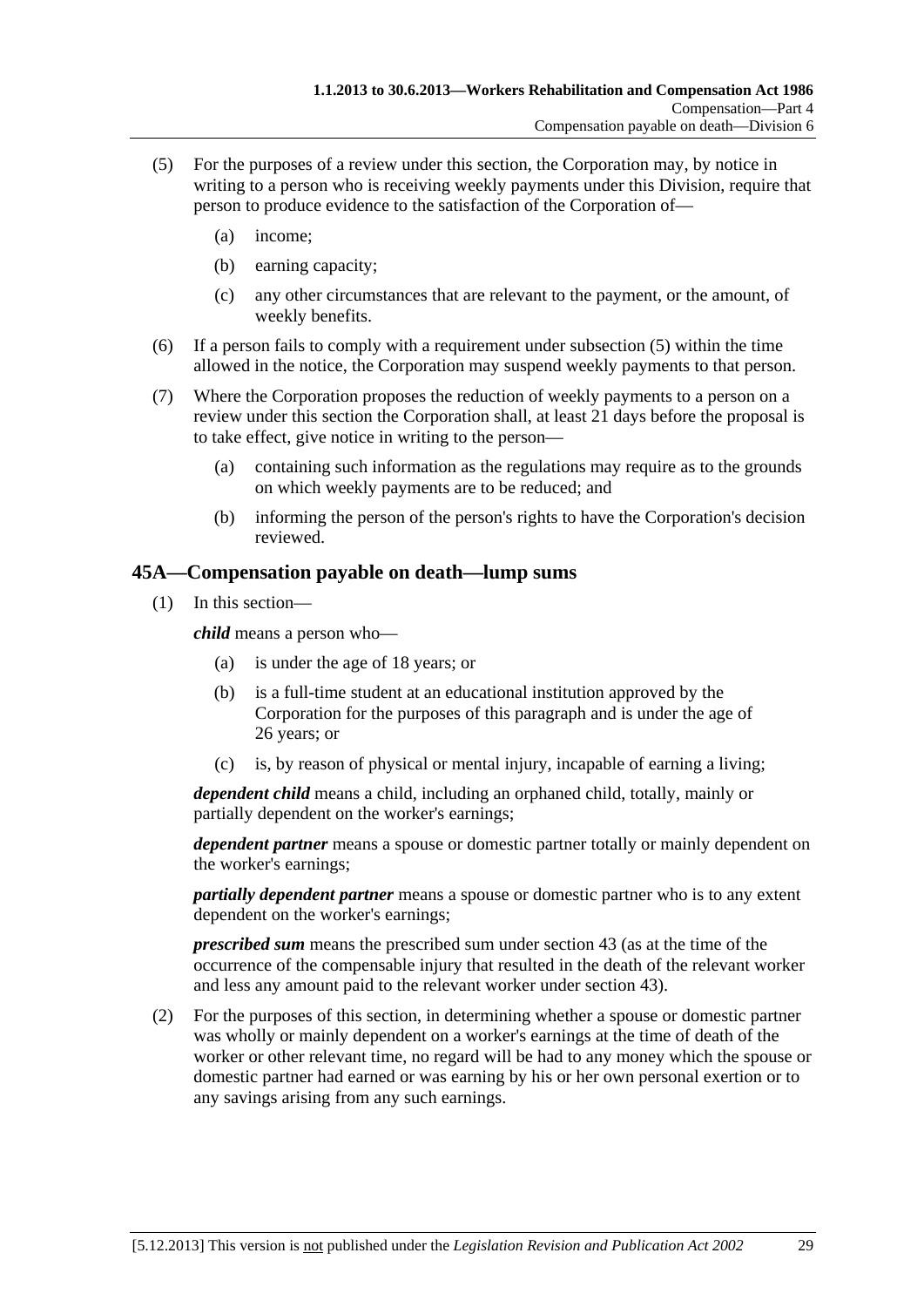- (3) For the purposes of this section, if a worker and the worker's spouse or domestic partner jointly contributed to the support of a dependent child immediately before the occurrence of the compensable injury that resulted in the worker's death, any contribution to the support of the child from the worker's spouse or domestic partner will be disregarded in determining whether the child is a dependant and, if so, the extent of the child's dependency.
- (4) Subject to this Act, if a worker dies as a result of a compensable injury, compensation in the form of a lump sum is payable in accordance with this section.
- (5) If the worker leaves a dependent partner, or dependent partners, and no dependent child, the amount of compensation is an amount equal to the prescribed sum payable to the dependent partner or, if there is more than 1, in equal shares to the dependent partners.
- (6) If the worker leaves no dependent partner and no dependent children other than an orphan child or orphan children, the amount of compensation is an amount equal to the prescribed sum payable to that orphan child or, if there are 2 or more, in equal shares for those children.
- (7) If the worker leaves a dependent partner, or dependent partners, and 1, and only 1, dependent child, the amount of compensation is—
	- (a) an amount equal to 90% of the prescribed sum payable to the dependent partner or, if more than 1, in equal shares to the dependent partners; and
	- (b) an amount equal to 10% of the prescribed sum payable to the dependent child.
- (8) If the worker leaves a dependent partner, or dependent partners, and more than 1 and not more than 5 dependent children, the amount of compensation is an amount equal to the prescribed sum payable in the following shares:
	- (a) an amount equal to 5% of the prescribed sum payable to each dependent child;
	- (b) the balance to the dependent partner or, if more than 1, in equal shares to the dependent partners.
- (9) If the worker leaves a dependent partner, or dependent partners, and more than 5 dependent children, the amount of compensation is an amount equal to the prescribed sum payable in the following shares:
	- (a) an amount equal to 75% of the prescribed sum payable to the dependent partner or, if more than 1, in equal shares to the dependent partners;
	- (b) an amount equal to 25% of the prescribed sum payable to the dependent children in equal shares.
- (10) If the worker does not leave a dependent partner but leaves a dependent child or dependent children (not taking into account an orphan child or orphan children), that dependent child is, or if more than 1, each of those dependent children are, entitled to the amount of compensation being such share of a sum not exceeding the prescribed sum that the Corporation considers is reasonable and appropriate to the loss to the dependent child or, if more than 1 dependent child, to those dependent children.
- (11) If the worker leaves—
	- (a) a partially dependent partner or partially dependent partners; and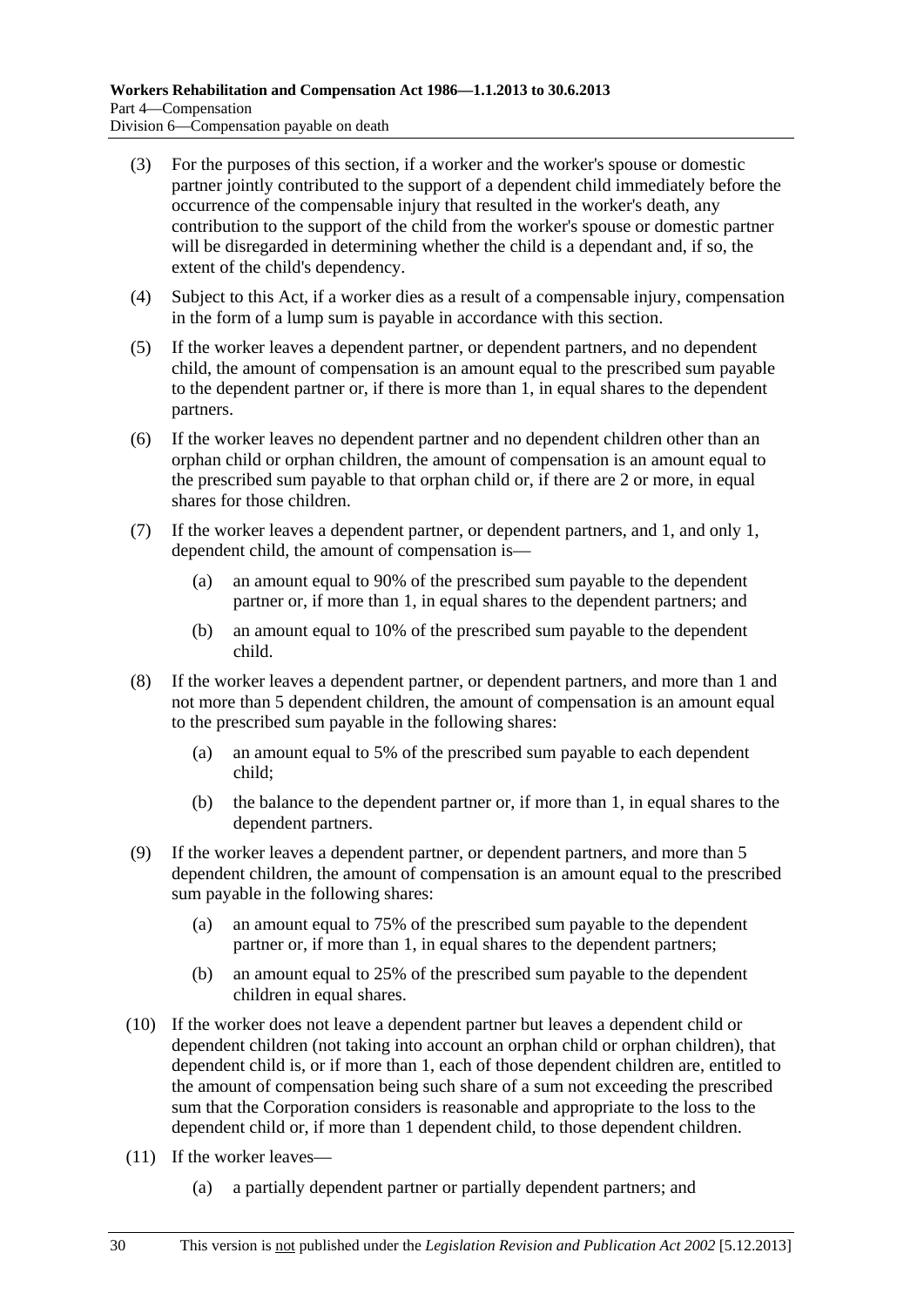<span id="page-66-0"></span> (b) a dependent partner or dependent partners or a dependent child or dependent children or any combination thereof,

each of those dependents is entitled to the amount of compensation being such share of a sum not exceeding the prescribed sum that the Corporation considers is reasonable and appropriate to the loss to that dependent.

- (11a) If the worker leaves a partially dependent partner or partially dependent partners and no dependent partner and no dependent child, the partially dependent partner, or each of the partially dependent partners, is entitled to the amount of compensation being such share of a sum not exceeding the prescribed sum that the Corporation considers is reasonable and appropriate to the loss of that dependent.
- (12) If the worker does not leave any dependent partner, dependent child or partially dependent partner but leaves any other person who is to any extent dependent on the worker's earnings, the Corporation may, if it considers it to be justified in the circumstances, pay compensation of a sum not exceeding the prescribed sum that the Corporation considers is reasonable and appropriate to the loss to that person (and if the Corporation decides to make a payment of compensation to more than 1 person under this subsection then the sums paid must not in total exceed the prescribed sum).
- (13) If the worker, being under the age of 21 years at the time of the compensable injury, leaves no dependent partner, dependent child or partially dependent partner but, immediately before the injury, was contributing to the maintenance of the home of the members of his or her family, the members of his or her family are taken to be dependents of the worker partly dependent on the worker's earnings.
- (14) If a person who is entitled to a payment under this section is under the age of 18 years, the payment may, if the Corporation so determines, be made wholly or in part to a guardian or trustee for the benefit of that person.
- (15) A claimant is entitled to interest at the prescribed rate on an amount of compensation payable under this section in respect of the period beginning on the date the claim for compensation was lodged in accordance with this Act and ending on the date of the payment.
- (16) Compensation is payable, if the Corporation so decides, to a spouse or domestic partner or child of a deceased worker who, although not dependent on the worker at the time of the worker's death, suffers a change of circumstances that may, if the worker had survived, have resulted in the spouse or domestic partner or child becoming dependent on the worker.

### **45B—Funeral benefit**

- (1) If a worker dies as a result of a compensable injury, a funeral benefit is payable equal to—
	- (a) the actual cost of the worker's funeral; or
	- (b) the prescribed amount,

whichever is the lesser.

- (2) A funeral benefit payable under [subsection \(1\)](#page-66-0) will be paid—
	- (a) to the person who conducted the funeral; or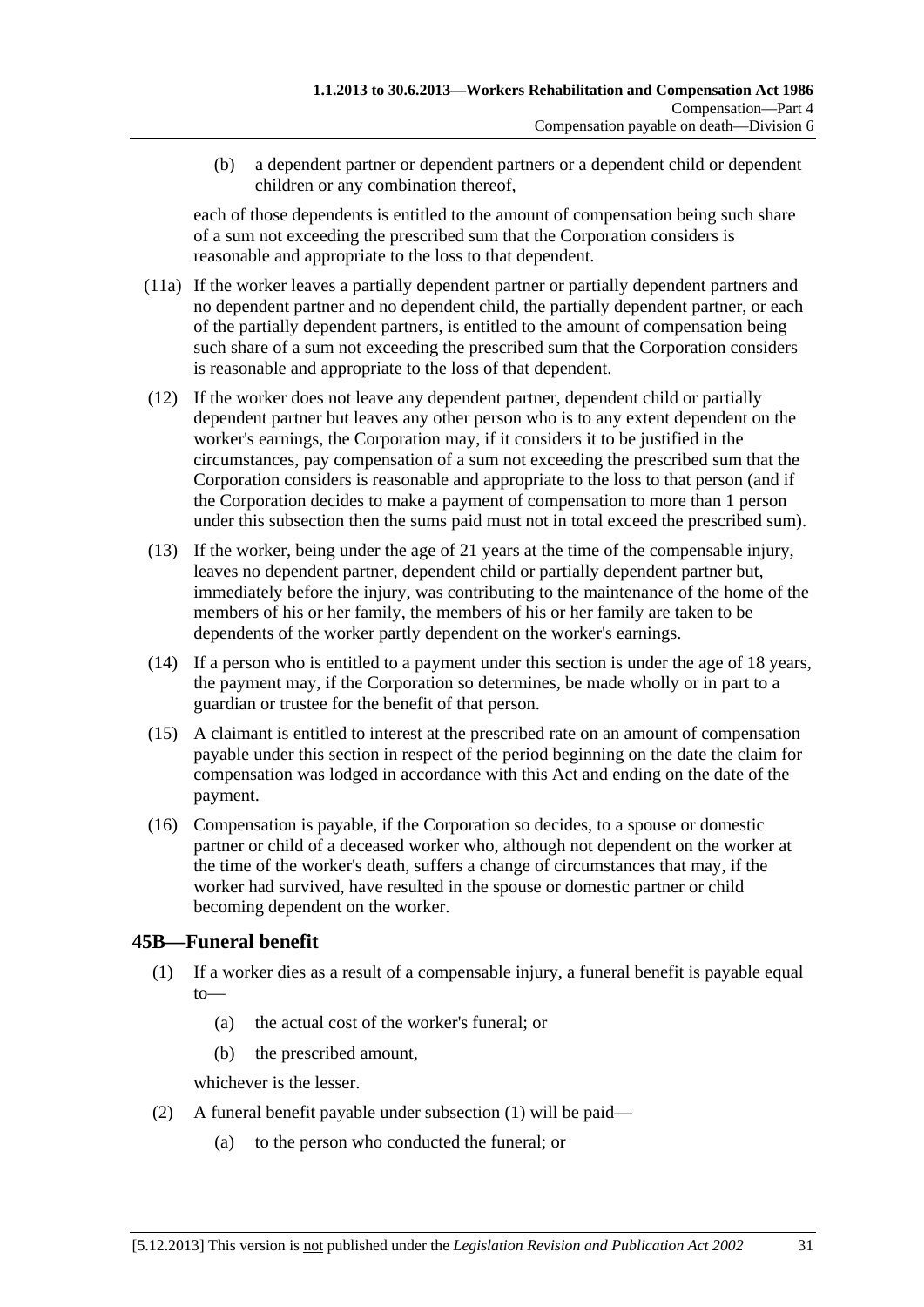- (b) to a person who has paid, or is liable to pay, the funeral expenses of the deceased worker.
- <span id="page-67-0"></span> (3) An amount prescribed by regulation under [subsection \(1\)](#page-66-0) may, if the regulations so provide, be indexed so as to provide annual adjustments according to changes in the Consumer Price Index.

#### **45C—Counselling services**

- (1) If a worker dies as a result of a compensable injury, a family member is entitled to be compensated for the cost of approved counselling services to assist the family member to deal with issues associated with the death.
- (2) Compensation in respect of costs under this section may be paid—
	- (a) to the family member; or
	- (b) directly to the person to whom the family member is liable for those costs.
- (3) Compensation under this section—
	- (a) will be payable in accordance with scales determined or approved by the Minister and published in the Gazette; and
	- (b) will be subject, in any particular case, to a maximum entitlement prescribed by the regulations.
- (4) A reference in this section to approved counselling services is a reference to counselling services of a kind, or provided by a person, approved by the Corporation for the purposes of this section.
- (5) In this section—

*family member* means a spouse, domestic partner, parent, sibling or child of the worker or of the worker's spouse or domestic partner.

### **Division 7—Liability to pay compensation**

#### **46—Incidence of liability**

- (1) Subject to this section, the Corporation is liable for the compensation that is payable under this Act on account of the occurrence of a compensable injury.
- (2) Where a compensable injury arises from employment by a self-insured employer, the self-insured employer is liable to make all payments of compensation to which any person becomes entitled in consequence of the occurrence of that compensable injury.
- (3) Subject to this section, where a worker is, as a result of a compensable injury, wholly or partially incapacitated for work and is in employment when the incapacity arises, the worker's employer is liable to pay compensation by way of income maintenance—
	- (a) if the period of incapacity is two weeks or less—for the whole period of the incapacity; or
	- (b) if the period of the incapacity is more than two weeks—for the first two weeks of the period of incapacity.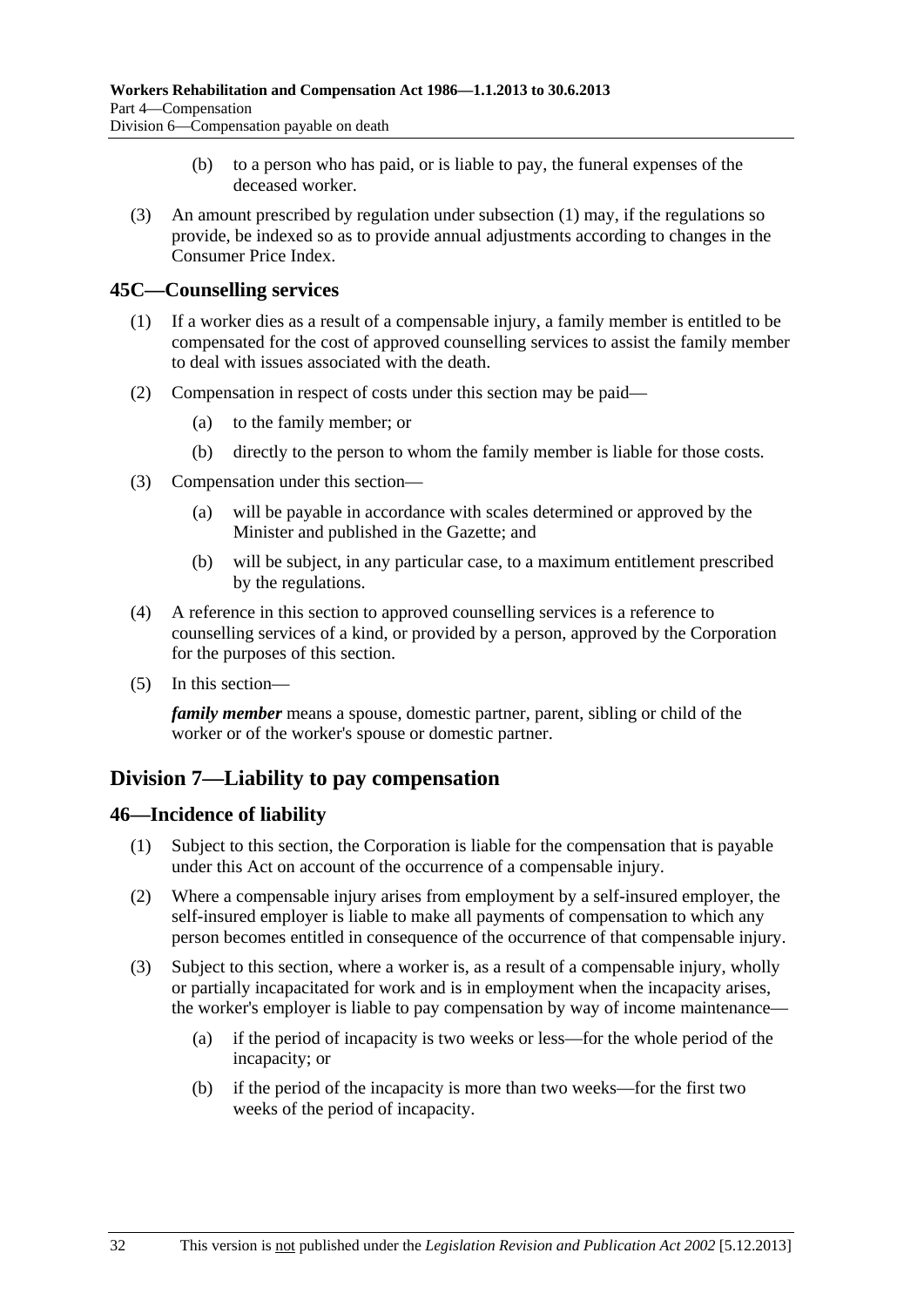- (4) If separate periods of incapacity commence during the course of the same calendar year (whether attributable to the same injury or not), an employer is not liable to pay compensation under [subsection \(3\)](#page-67-0) for those periods of incapacity in excess of an amount equal to twice the worker's average weekly earnings.
- (5) Where a worker is, at the commencement of a period of incapacity, in the employment of two or more employers, they are liable to pay the compensation referred to in [subsection \(3\)](#page-67-0) in proportions determined by agreement between them or, in default of agreement, by the Corporation.
- (6) An employer who is liable to pay compensation to a worker under [subsection \(3\)](#page-67-0) shall make the payment—
	- (a) if the claim for compensation is not disputed—within 14 days after the date of the claim; or
	- (b) if the claim for compensation is disputed—forthwith after the dispute is determined.
- (6a) Where an employer (not being a self-insured employer) pays compensation under [subsection \(3\)](#page-67-0) in respect of an unrepresentative injury, the employer may recover the amount of the payment from the Corporation.
- (7) Where an employer pays compensation under [subsection \(3\)](#page-67-0) in respect of an injury that did not arise from employment by that employer, that employer may recover the amount of the payment from the Corporation, and the Corporation may, in turn, recover that amount—
	- (a) from the employer from whose employment the injury arose; or
	- (b) if it appears that the worker was not entitled to that compensation—from the worker.
- (8) Where the Corporation pays compensation by way of income maintenance to a worker who was not in employment when the incapacity for work arose, the Corporation may recover any amount that would, if the worker had been in employment, have been payable under [subsection \(3\)](#page-67-0) by the employer from whose employment the worker's injury arose.
- (8a) The regulations may exempt prescribed classes of employers from the operation of [subsection \(3\)](#page-67-0) (and in that case the Corporation will undertake any liability of those employers that would otherwise have arisen under that subsection).
- (8b) The Corporation will also undertake any liability of an employer under [subsection \(3\)](#page-67-0)  in respect of a particular injury if the Corporation is satisfied that the employer has complied with the employer's responsibilities under [section 52\(5\)](#page-74-0) within 5 days after receipt of the relevant claim (and if an employer pays compensation despite the operation of this subsection, the employer may recover the amount of the payment from the Corporation up to the amount of compensation payable to the worker under this Act in respect of the relevant period).
- (9) No compensation by way of income maintenance is payable to an injured self-employed worker whose injury arises from self-employment in respect of the first week of incapacity for work.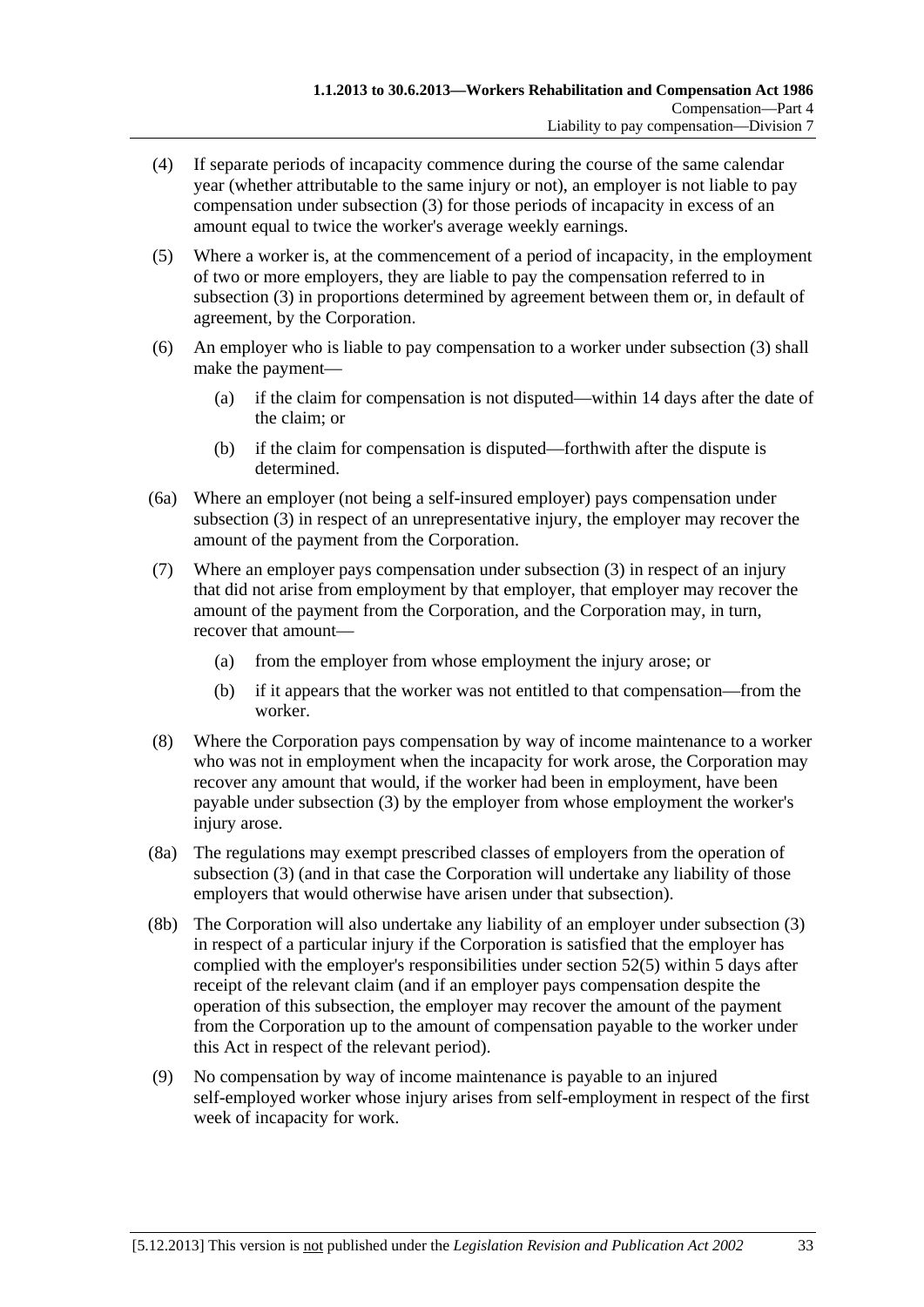#### <span id="page-69-0"></span>**47—Augmentation of weekly payment in consequence of delay**

- (1) Subject to [subsection \(2\),](#page-69-0) where—
	- (a) a weekly payment, or part of a weekly payment, is not paid as and when required to be paid under this Act; or
	- (b) the making of a weekly payment is delayed pending resolution of a dispute under this Act,

any amount in arrears shall be increased by interest at the prescribed rate.

 (2) No interest is payable under this section if the delay is attributable to some fault on the part of the worker.

#### **48—Payments by Corporation on behalf of defaulting employer**

- (1) Where an employer fails to make a payment of compensation that the employer is liable to make under this Act, the Corporation shall make that payment on behalf of the employer.
- (2) Where the Corporation makes a payment of compensation under this section, the Corporation is entitled to recover from the employer as a debt—
	- (a) the amount of the payment; and
	- (b) an administration fee fixed in accordance with the regulations,

(and the Corporation shall take all reasonable steps to recover that debt).

#### **49—Corporation may undertake employer's liability to make weekly payments**

Where an employer is liable to make weekly payments of compensation, the Corporation may, at the request of the employer, undertake that liability on the employer's behalf in consideration of the payment by the employer to the Corporation of an amount fixed by the Corporation.

#### **50—Corporation as insurer of last resort**

- (1) If a self-insured employer has ceased to be registered as a self-insured employer under this Act, the Corporation may, in its discretion, undertake, in whole or part, liabilities related to compensable injuries arising from employment during the period of that registration.
- (2) The Corporation must undertake the liabilities of a formerly self-insured employer under [subsection \(1\)](#page-69-0) if the employer—
	- (a) becomes insolvent; or
	- (b) ceases to carry on business in the State and fails to make provision that the Corporation considers adequate for dealing with claims, and meeting liabilities and responsibilities related to compensable injuries, arising from employment during the period of the employer's registration as a self-insured employer.
- (3) The Corporation may recover the amount of liabilities undertaken by the Corporation under this section as a debt due to the Corporation from the employer (and, if the employer is being wound up, a claim for the relevant amount may be made in the winding up).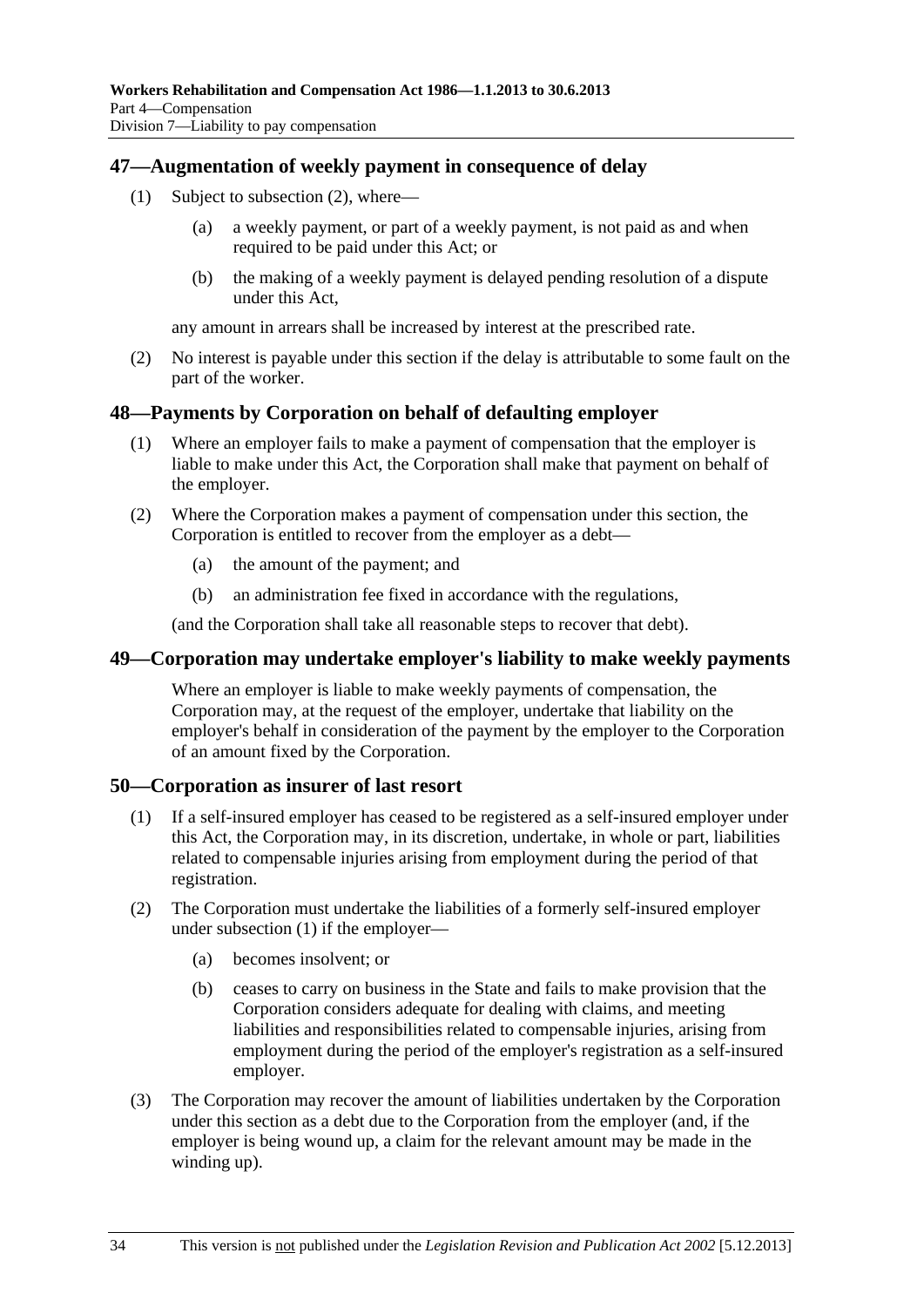<span id="page-70-0"></span> (4) If a claim is made under [subsection \(3\)](#page-69-0) for an amount representing liabilities that have not fallen due, or have not been ascertained, as at the date of the claim, the liabilities will be estimated and capitalised in accordance with principles stated, or referred to, in the regulations.

## **Division 7A—Special provisions for commencement of weekly payments after initial notification of injury**

#### **50A—Interpretation**

In this Division—

*initial notification* means the notification of an injury that is given to an employer (if the worker is in employment) and the Corporation, in the manner and form required by the Provisional Payment Guidelines, by the worker or by a person acting on behalf of the worker (for example, by an employer or a medical expert);

*Provisional Payment Guidelines* means guidelines published by the Minister from time to time in the Gazette for the purposes of this Division.

### **50B—Commencement of weekly payments following initial notification of injury**

- (1) Provisional weekly payments of compensation by the employer or the Corporation are to commence within 7 days after initial notification of an injury by the worker, unless the Corporation determines that there is a reasonable excuse for not commencing those weekly payments.
- (2) Weekly payments under [subsection \(1\)](#page-70-0) are to be made—
	- (a) by the employer or the Corporation in accordance with the incidence of liability determined under the Provisional Payment Guidelines; and
	- (b) in accordance with any other requirements under the Provisional Payment Guidelines.
- (3) A reasonable excuse under [subsection \(1\)](#page-70-0) must be a reasonable excuse under the Provisional Payment Guidelines.

### **50C—Status of payments**

- (1) The payment of provisional weekly payments of compensation under this Division is on the basis of the provisional acceptance of liability for a period of up to 13 weeks determined by the Corporation having regard to the nature of the injury and the period of incapacity.
- (2) The acceptance of liability on a provisional basis does not constitute an admission of liability by the employer or the Corporation under this Act or independently of this Act.
- (3) A payment under this Division will be taken to constitute the payment of a weekly payment of compensation under [Division 4](#page-42-0) (and the other provisions of this Act will, subject to this Division or any provision made by the regulations, apply accordingly).
- (4) Without limiting the operation of any other section, the employer or the Corporation may decide to discontinue weekly payments under this section on any ground set out in the Provisional Payment Guidelines.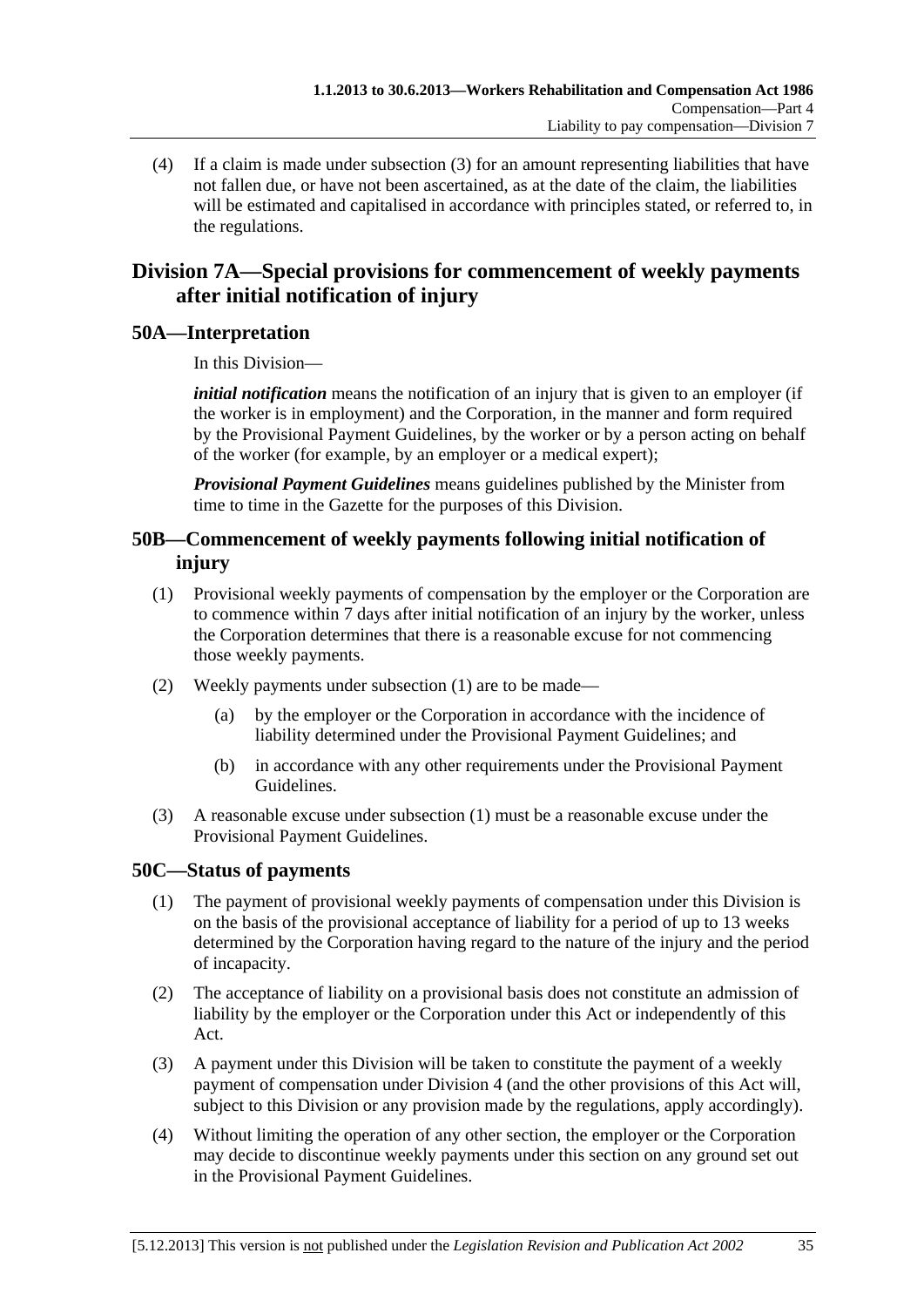#### **50D—Worker to be notified if weekly payments are not commenced**

If weekly payments of compensation are not commenced because of a reasonable excuse under the Provisional Payment Guidelines, the Corporation must within the prescribed period give the worker notice in writing that there is a reasonable excuse for not commencing weekly payments of compensation and include in that notice—

- (a) details of that reasonable excuse; and
- (b) a statement in the designated form about the worker's rights under this Act (including to make a claim under [Division 8\)](#page-72-0).

#### **50E—Notice of commencement of weekly payments**

As soon as practicable after weekly payments of compensation commence under this Division, the employer or Corporation (as required under the Provisional Payment Guidelines) must give the worker notice in writing—

- (a) notifying the worker that weekly payments of compensation to the worker have commenced on the basis of provisional acceptance of liability; and
- (b) setting out a statement in the designated form about the operation of this Act in relation to the payments and the making of a claim.

#### **50F—Obligations of worker**

- (1) The Corporation may, on or after the commencement of weekly payments of compensation under this Division, require the worker to provide—
	- (a) a medical certificate in a designated form certifying as to the worker's incapacity for work; and
	- (b) other information of a prescribed kind.
- (2) Weekly payments of compensation under this Division may be discontinued by the Corporation if the worker fails to comply with a requirement under this section within 7 days after it is served on the worker.

#### **50G—Liability to make weekly payments not affected by making of claim**

- (1) A liability to make weekly payments of compensation pursuant to the acceptance of liability on a provisional basis under this Division is not affected by the making of a claim for compensation.
- (2) If the period for making payment of provisional weekly payments ends before the determination of a claim under [Division 8,](#page-72-0) an employer or the Corporation may (but need not), subject to any provision made by the Provisional Payment Guidelines, continue to make weekly payments under this Division until the determination of the claim or until otherwise determined by the employer or the Corporation (before the determination of the claim).

#### **50H—Set-offs and rights of recovery**

 (1) An amount paid under this Division may be set off against a liability to make weekly payments of compensation under [Division 4](#page-42-0).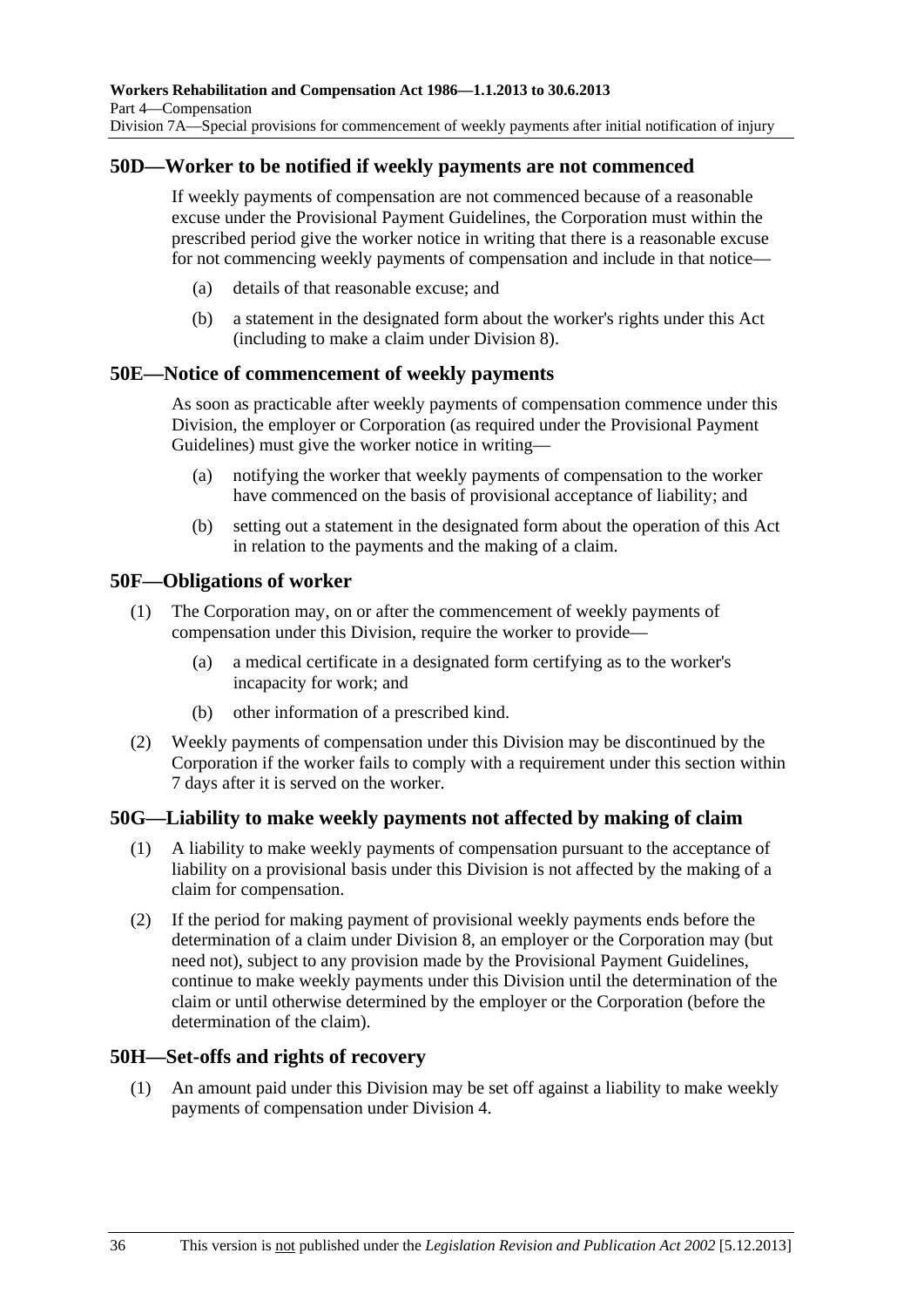- <span id="page-72-0"></span> (2) Subject to [subsection \(3\),](#page-72-0) if an employer or the Corporation makes 1 or more payments under this Division and it is subsequently determined that the worker was not entitled to compensation under this Act, the employer or the Corporation may, subject to and in accordance with the regulations, recover the amount or amounts paid as a debt from the worker.
- (3) A right of recovery under [subsection \(2\)](#page-72-0) only arises if the worker has acted dishonestly in making an application or providing information for the purposes of this Division or any other provisions of this Act.

# **50I—Status of decisions**

The following decisions under this Division are not reviewable:

- (a) a decision to make a provisional weekly payment of compensation;
- (b) a decision not to make a provisional weekly payment of compensation after it is established that there is a reasonable excuse under the Provisional Payment Guidelines;
- (c) a decision to discontinue weekly payments of compensation under [section 50C](#page-70-0) or [50F](#page-71-0);
- (d) a decision to continue or not to continue weekly payments of compensation under [section 50G;](#page-71-0)
- (e) a decision to exercise or not to exercise a right of recovery under [section 50H.](#page-71-0)

# **Division 8—Notices of injuries and claims for compensation**

# **51—Duty to give notice of injury**

- (1) Where a worker suffers a compensable injury, notice of that injury must be given—
	- (a) to the employer by whom the worker is employed at the time of the occurrence of the injury; or
	- (b) if the worker is not then in employment or is self-employed—to the Corporation.
- (2) Notice of an injury should be given—
	- (a) if practicable within 24 hours after the occurrence of the injury but, if that is not practicable, as soon as practicable after the occurrence of the injury;
	- (b) if the worker is not, immediately after the occurrence of the injury, aware of the injury—as soon as practicable after the worker becomes so aware;
	- (c) if the worker dies without having become so aware or before it is practicable to give such a notice—as soon as practicable after the worker's death.
- (3) Notice of an injury—
	- (a) may be given orally or in writing; and
	- (b) should specify to the best of the knowledge, information and belief of the person giving the notice—
		- (i) the day on which the injury occurred; and
		- (ii) the place at which the injury occurred; and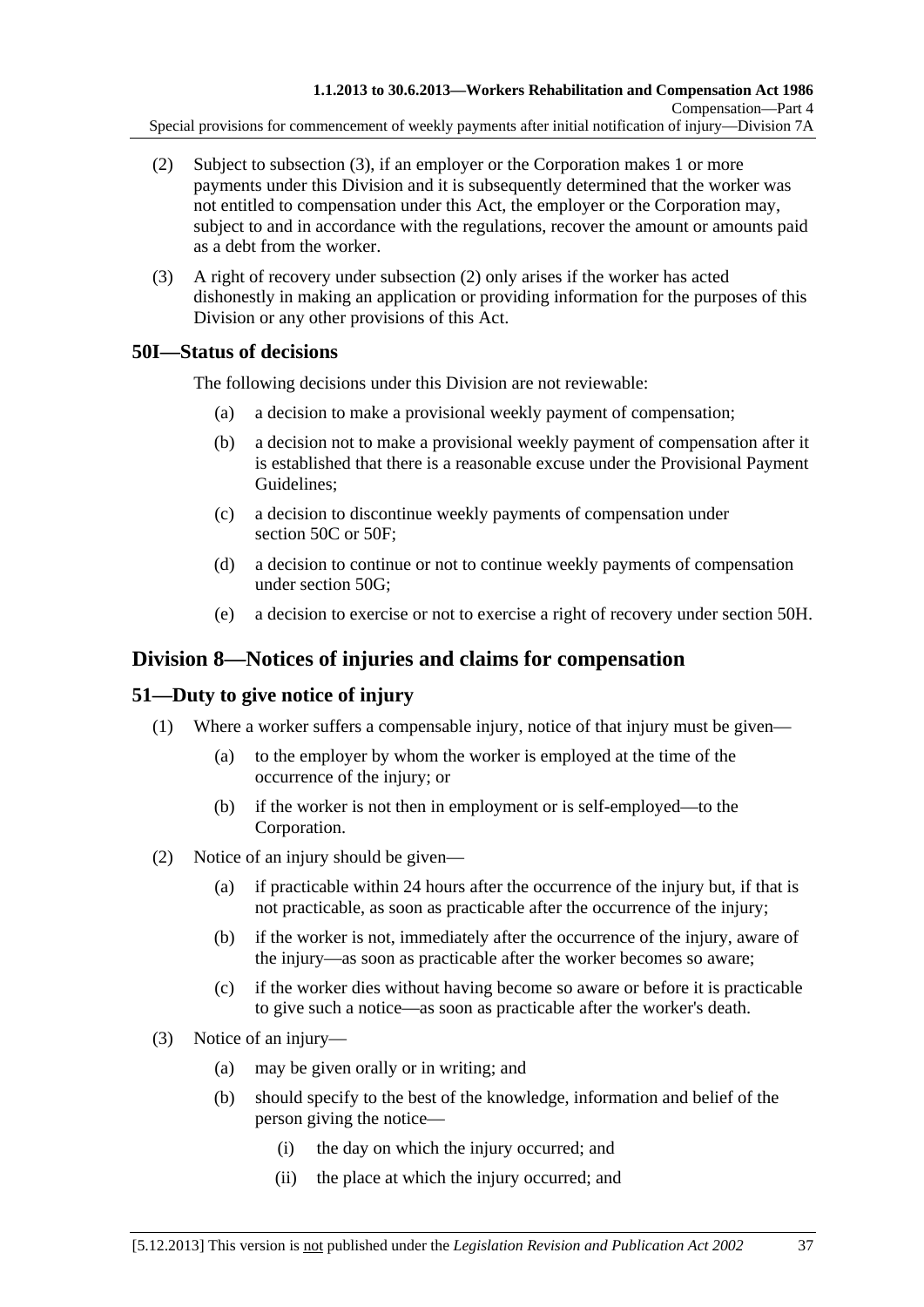- (iii) the nature of the injury; and
- (iv) the cause of the injury.
- <span id="page-73-0"></span> (4) For the purposes of this section, notice of an injury shall be deemed to have been given to an employer if—
	- (a) it is given to—
		- (i) the employer at any place of business of the employer; or
		- (ii) any person under whose supervision the worker was employed at the time of the injury; or
		- (iii) any person designated for the purpose by the worker's employer; or
	- (b) it is served by post on the employer.
- (5) A person by whom a notice under this section is given orally shall, at the request of the person to whom the notice is given, complete a written statement in a form determined by the Corporation.
- (6) Subject to [subsection \(8\),](#page-73-0) where an employer (not being a self-insured employer) receives notice of an injury given or purportedly given under this section the employer shall, within 5 business days after the receipt of the notice, send a copy of the notice to the Corporation together with the prescribed information.

Maximum penalty: \$1 000.

- (7) Where it appears from a notice under this section that the worker was not, at the date of the notice, in the employment of the employer from whose employment the injury arose, the Corporation shall (where it is practicable to do so) send a copy of the notice to that employer.
- (8) The Corporation may, by notice published in the Gazette—
	- (a) exclude from the application of this section minor injuries of a class specified in the notice;
	- (b) vary, in relation to cases of a specified class, the time at which an employer is required to report to it under this section.

### **52—Claim for compensation**

- (1) Subject to this section, a claim for compensation—
	- (a) must be made in a manner and form approved by the Corporation; and
	- (b) must be made within the prescribed period; and
	- (c) must be supported by a certificate in the designated form by a recognised medical expert certifying—
		- (i) the nature of the injury;
		- (ii) the probable cause of the injury so far as that is ascertainable by the medical expert;
		- (iii) where the claimant claims to be incapacitated for work—the extent and probable duration of the incapacity;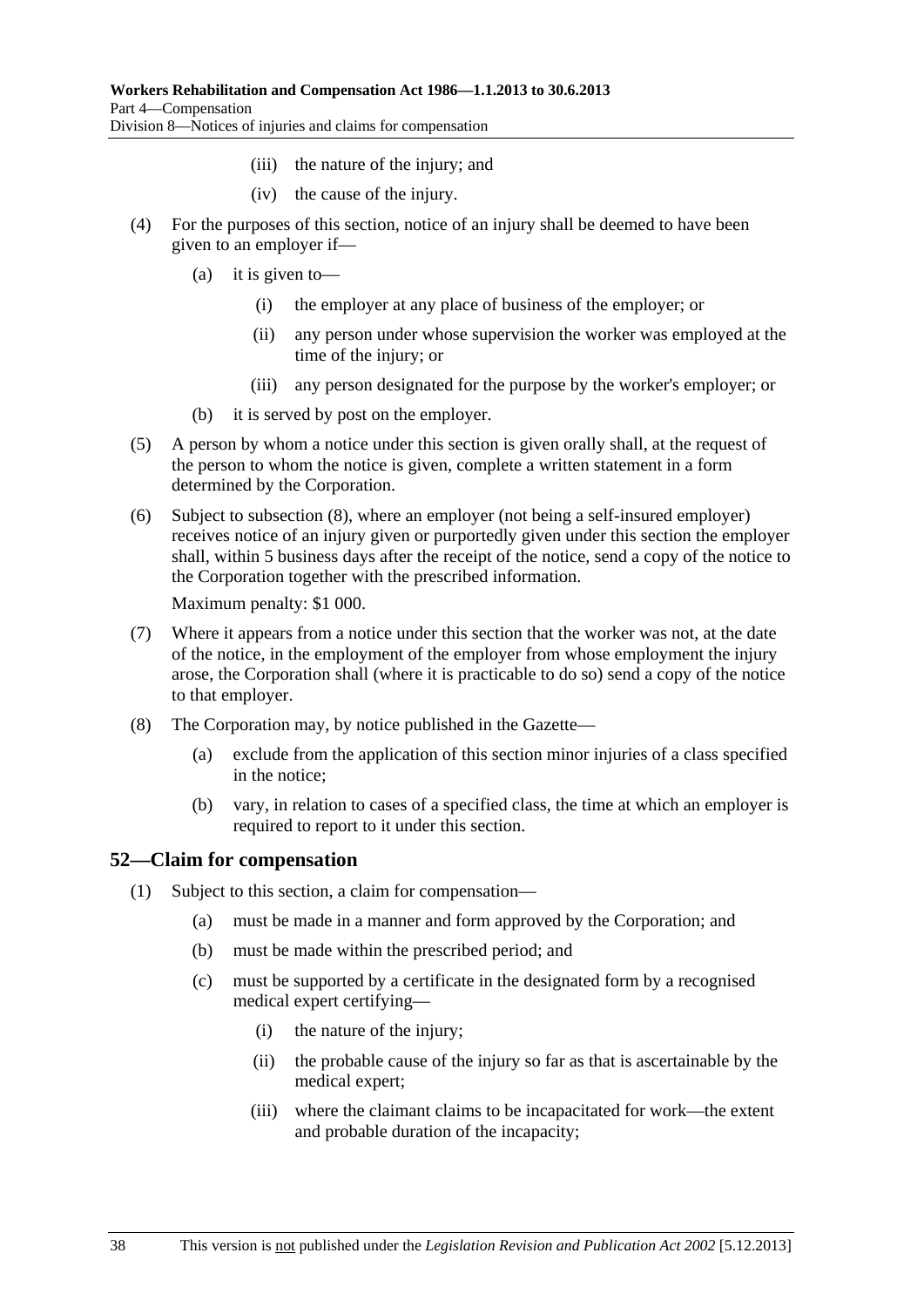- (iv) whether the medical expert has personal knowledge of the worker's workplace and, if so, the extent of that knowledge and whether the medical expert has discussed with the employer the kinds of work that might be appropriate for the worker in view of the injury.
- <span id="page-74-0"></span> (2) Where notice of an injury is required under this Division, a claim for compensation may not be made in respect of that injury unless notice of the injury has been given in accordance with this Division.
- (3) Notwithstanding [subsections \(1\)](#page-73-0) and [\(2\)](#page-74-0)
	- (a) the absence of, or a defect in, a notice of injury is not a bar to the making of a claim if—
		- (i) the proper determination of the claim has not been substantially prejudiced; or
		- (ii) the failure to give the notice, or the defect in the notice, was occasioned by ignorance of the claimant, mistake or absence from the State, or other reasonable cause; and
	- (b) a failure to make a claim within the prescribed period is not a bar to the making of a claim if—
		- (i) the proper determination of the claim has not been substantially prejudiced; or
		- (ii) the failure to make the claim within the prescribed period was occasioned by ignorance of the claimant, mistake or absence from the State, or other reasonable cause.
- (4) A claim for compensation must be given as follows:
	- (a) where the worker is at the commencement of the incapacity in employment the claim must be given to the employer;
	- (b) in any other case—the claim must be given to the Corporation.
- (5) Within 5 business days after receipt of a claim under this section, an employer (not being a self-insured employer) shall forward to the Corporation—
	- (a) a copy of the claim;
	- (b) a statement in the designated form containing such information as may be prescribed.

Maximum penalty: \$1 000.

 (5a) An employer (not being a self-insured employer) must furnish to the Corporation, in such manner and form as the Corporation may determine, such other information as the Corporation may reasonably require in order to determine a claim.

Maximum penalty: \$1 000.

- (6) Where it appears from a claim that the worker was not, at the time of making the claim, in the employment of the employer from whose employment the injury arose, the Corporation shall (where it is practicable to do so) notify that employer of the claim.
- (6a) The Corporation may dispense with a requirement under this section.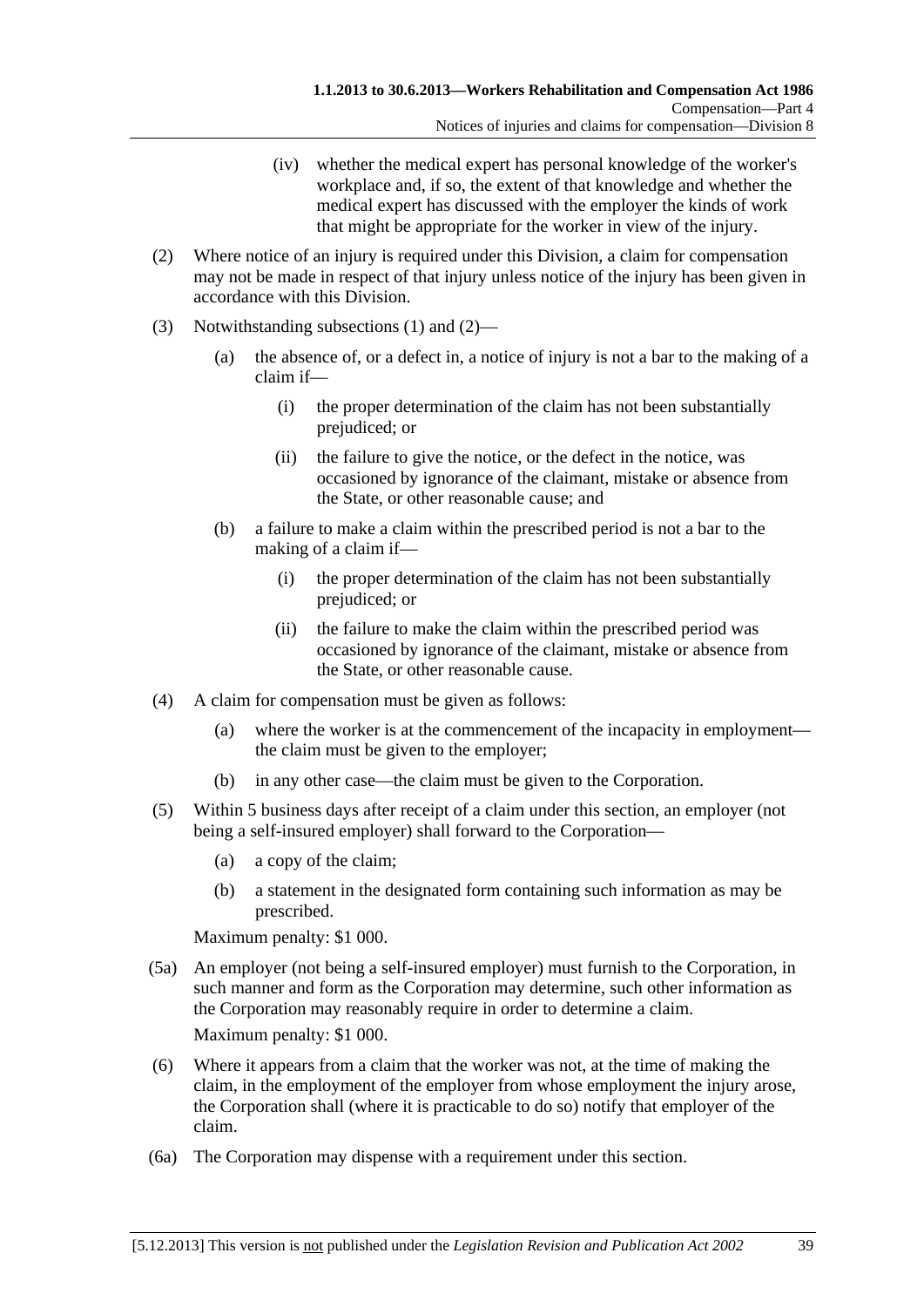- <span id="page-75-0"></span> (6b) A self-insured employer may dispense with the requirement for a certificate under subsection  $(1)(c)$  if a claim is only for compensation under [section 32](#page-38-0).
- (7) In this section—

*prescribed period*, in relation to the making of a claim in pursuance of this section, means the period of 6 months commencing on the day on which the entitlement to make the claim arises.

### **53—Determination of claim**

- (1) On receipt of a claim for compensation the Corporation shall make such investigations and inquiries as it thinks necessary to determine the claim.
- (2) For the purpose of satisfying itself of the nature, extent or probable duration of an injury, the Corporation may require a worker to submit to an examination by a recognised medical expert nominated by the Corporation from a list of approved experts.
- (3) If a claimant for compensation—
	- (a) fails or refuses to furnish information reasonably required by the Corporation to determine the claim; or
	- (b) fails or refuses to submit to an examination as required under [subsection \(2\),](#page-75-0)

the claim may be rejected.

- (4) The Corporation shall determine claims for compensation as expeditiously as reasonably practicable and where the claim is for compensation by way of income maintenance shall, wherever practicable, endeavour to determine the claim within 10 business days after the date of receipt of the claim.
- (4a) Where—
	- (a) the injury results from a road accident; and
	- (b) no member of the police force attends at the scene of the accident; and
	- (c) the claimant is required to report the accident to a member of the police force or at a police station under the *[Road Traffic Act 1961](http://www.legislation.sa.gov.au/index.aspx?action=legref&type=act&legtitle=Road%20Traffic%20Act%201961)*,

the Corporation may refrain from determining the claim until the accident is so reported.

- (4b) If an employer notifies the Corporation, before the Corporation determines a claim, that the employer disputes that the injury is compensable under this Act, the Corporation must, before determining the claim, make a reasonable investigation into the grounds on which the employer disputes the compensability of the injury.
- (5) As soon as practicable after determining a claim for compensation the Corporation shall give notice in writing of the determination—
	- (a) to the claimant; and
	- (b) to any employer who may be directly affected.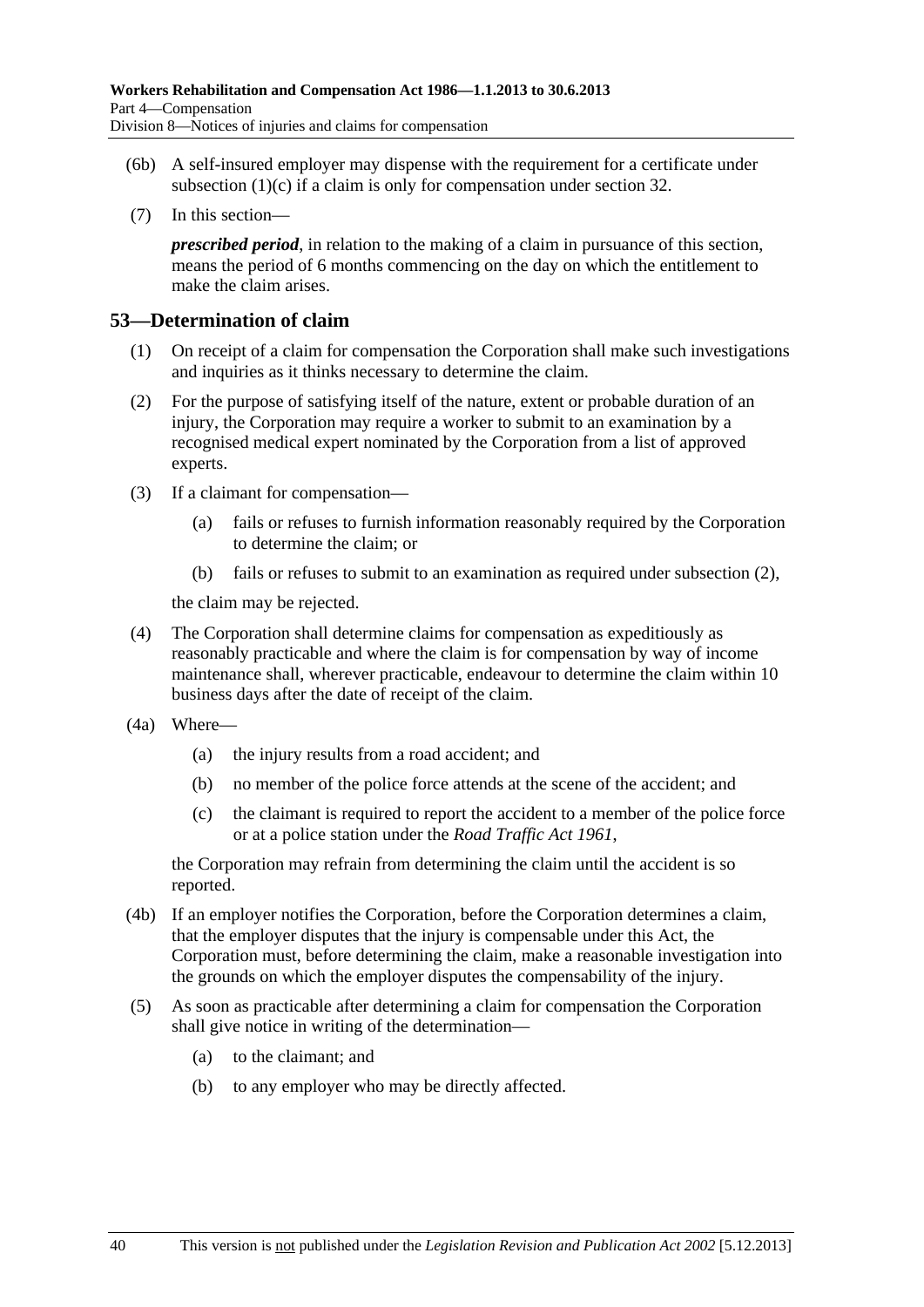- <span id="page-76-0"></span> (6) Where any part of a claim is rejected, the notice referred to in [subsection \(5\)](#page-75-0) must include—
	- (a) such information as the regulations may require as to the grounds on which the claim is rejected; and
	- (b) a statement of the claimant's rights to have the determination reviewed.
- (7) The Corporation may, in an appropriate case, by notice in writing to the worker, redetermine a claim.
- (7a) For the purposes of [subsection \(7\),](#page-76-0) an appropriate case is one where—
	- (a) the redetermination is necessary to give effect to an agreement reached between the parties to an application for review or to reflect progress (short of an agreement) made by the parties to such an application in an attempt to resolve questions by agreement; or
	- (b) the claimant deliberately withheld information that should have been supplied to the Corporation and the original determination was, in consequence, based on inadequate information; or
	- (c) the redetermination is appropriate by reason of new information that was not available and could not reasonably have been discovered by due enquiry at the time that the original determination was made; or
	- (ca) the redetermination is for the purposes of section  $4(11)$  and is appropriate by reason of the stabilising of a compensable injury; or
	- (d) the original determination was made as the result of an administrative error and the redetermination is made within two weeks of the making of the original determination; or
	- (e) the redetermination is made in prescribed circumstances.
- (7b) A regulation made for the purposes of [subsection \(7a\)\(e\)](#page-76-0) cannot come into operation until the time for disallowance has passed.
- (8) The redetermination of a claim does not give rise to any right on the part of the Corporation to recover from the worker money paid under a previous determination unless the previous determination was made in consequence of the worker's fraud.

# **Division 9—Miscellaneous**

### **Subdivision 1—Limitations on liability**

### **54—Limitation of employer's liability**

- (1) Subject to [subsection \(2\),](#page-76-0) no liability attaches to an employer in respect of a compensable injury arising from employment by that employer except—
	- (a) a liability under this Act.
- (2) [Subsection \(1\)](#page-76-0) does not affect a liability arising out of the use of a motor vehicle, being a liability against which the employer was or ought to have been insured under the law of compulsory third-party motor vehicle insurance.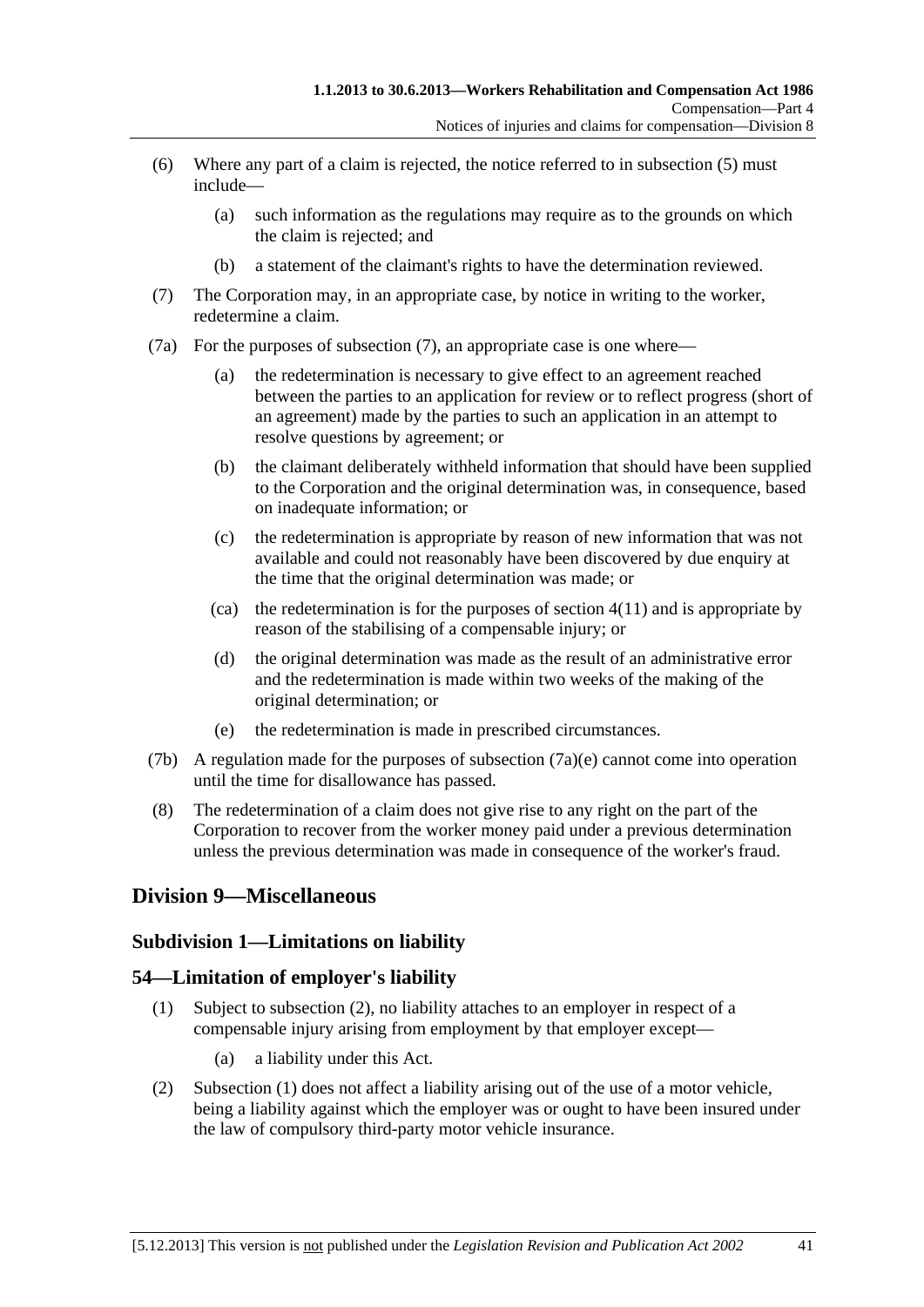- <span id="page-77-0"></span> (3) A court before which an action is brought against an employer for non-economic loss arising from a compensable injury (being an injury that arises out of the use of a motor vehicle and gives rise to a liability of a kind referred to in [subsection \(2\)\)](#page-76-0) shall make due allowance for any lump sum paid or payable under [Division 5](#page-58-0) or [6](#page-61-0) to the person by or on whose behalf the action is brought.
- (4a) Where—
	- (a) a worker suffers a compensable injury (not being an injury that arises out of the use of a motor vehicle and gives rise to a liability of a kind referred to in [subsection \(2\)](#page-76-0)); and
	- (b) the injury is attributable to the negligence of another worker—
		- (i) who was acting in the course of employment with the same employer; and
		- (ii) whose negligence did not arise from, or in the course of, serious and wilful misconduct,

the worker has no right of action against the other worker.

- (4b) Where—
	- (a) a worker suffers a compensable injury (not being an injury that arises out of the use of a motor vehicle and gives rise to a liability of a kind referred to in [subsection \(2\)](#page-76-0)); and
	- (b) action is taken against a person other than the employer for damages in respect of the injury,

the other person has no right to recover contribution from the employer.

- (5) Where—
	- (a) compensation is paid or payable under this Act in respect of a compensable injury;
	- (b) a right of action exists against a person other than the employer for damages in respect of the injury,

the person by whom the compensation is paid or payable is entitled to recover from that other person the amount of the compensation in accordance with [subsection \(7\).](#page-77-0)

- (6) Where—
	- (a) a compensable injury arises out of the use of a motor vehicle;
	- (b) the employer was or ought to have been insured against liability for the injury under the law of compulsory third-party motor vehicle insurance;
	- (c) compensation is paid or payable by the Corporation or a self-insured employer under this Act in respect of the injury,

the Corporation or a self-insured employer (as the case requires) is entitled to recover the amount of the compensation in accordance with [subsection \(7\).](#page-77-0)

- (7) Where—
	- (a) compensation is paid or payable to a person (the *injured party*) under this Act;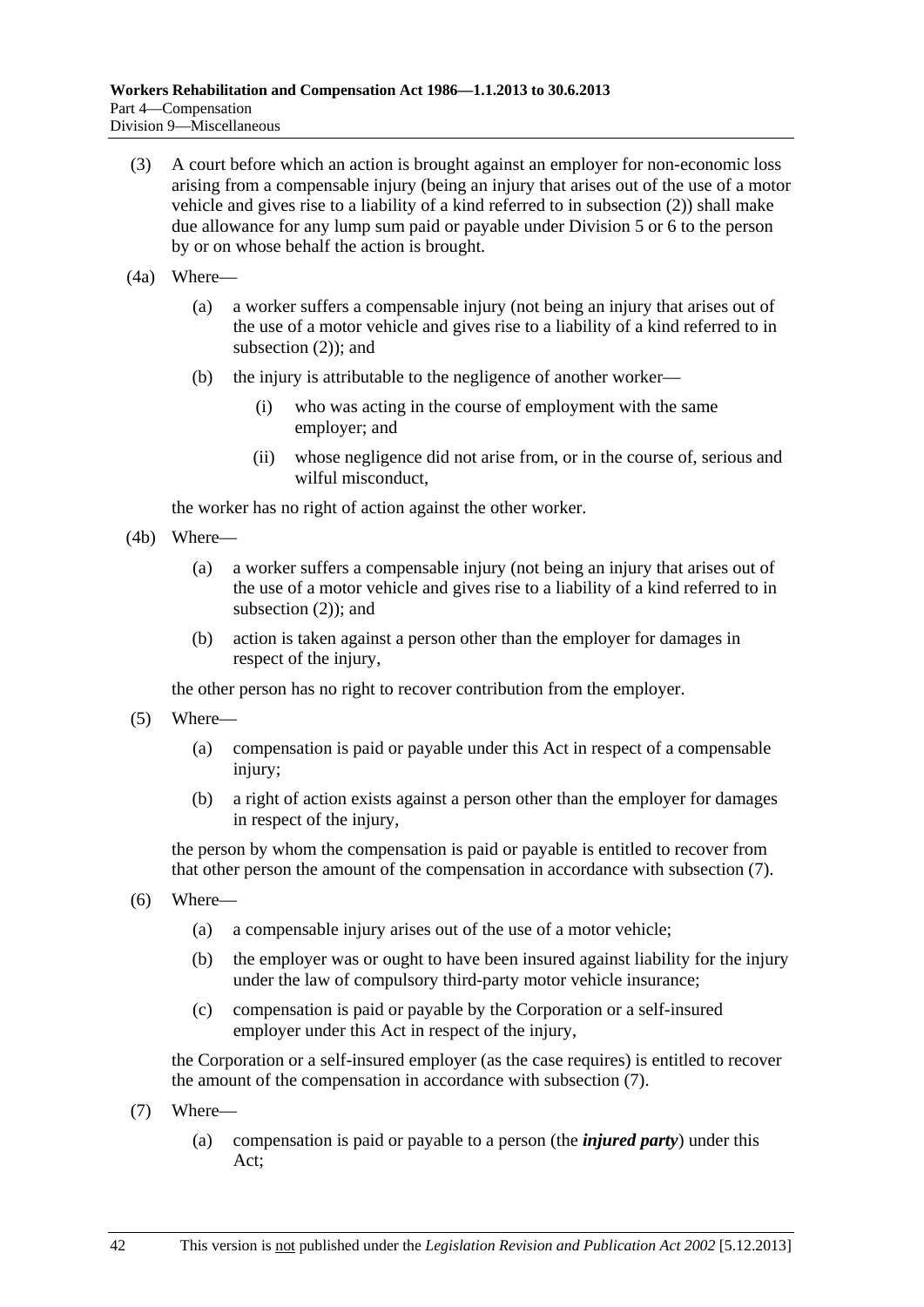- <span id="page-78-0"></span> (b) the injured party has received, or is entitled to, damages from another person (the *wrongdoer*) in pursuance of rights arising from the same trauma as gave rise to the rights to compensation under this Act;
- (c) the person by whom the compensation is paid or payable under this Act (the *claimant*) is entitled to recover the amount of the compensation by virtue of subsection  $(5)$  or  $(6)$ ,

then the following provisions apply:

- (d) the claimant is entitled to recover the amount of compensation paid or payable under this Act from the wrongdoer or the injured party but subject to the following qualifications:
	- (i) no amount may be recovered from the wrongdoer in excess of the wrongdoer's unsatisfied liability to the injured party; and
	- (ii) the claimant must exhaust its rights against the wrongdoer before recovering against the injured party; and
	- (iii) no amount may be recovered from the injured party in excess of the amount of the damages received by the injured party; and
	- (iv) in a case involving contributory negligence on the part of a worker, the amount to be recovered from the wrongdoer by the claimant under this subsection must be adjusted to the extent that is just and equitable having regard to the extent to which the wrongdoer establishes that the contributory negligence contributed to the occurrence of the relevant injury;
- (e) the claimant shall, on giving notice to a wrongdoer of an entitlement to recover compensation under this section, have a first charge, to the extent of the entitlement, on damages payable by the wrongdoer to the injured party;
- (f) any amount recovered by the claimant against a wrongdoer under this subsection shall be deemed to be an amount paid in or towards satisfaction of the wrongdoer's liability to the injured party;
- (g) an action for the recovery of compensation under this subsection—
	- (i) may be heard and determined in proceedings brought in the District Court of South Australia; and
	- (ii) must be commenced within 3 years after the date of the trauma referred to in [paragraph \(b\)](#page-78-0).
- (7a) This section is intended to apply in relation to any action that arises out of the occurrence of a compensable injury—
	- (a) irrespective of where the injury occurred; and
	- $(b)$ 
		- (i) irrespective of whether the action is brought before a court of this State or before a court of some other state, territory or country; and
		- (ii) notwithstanding that the court before which the action is brought would not (but for this subsection) apply, or take into account, South Australian law.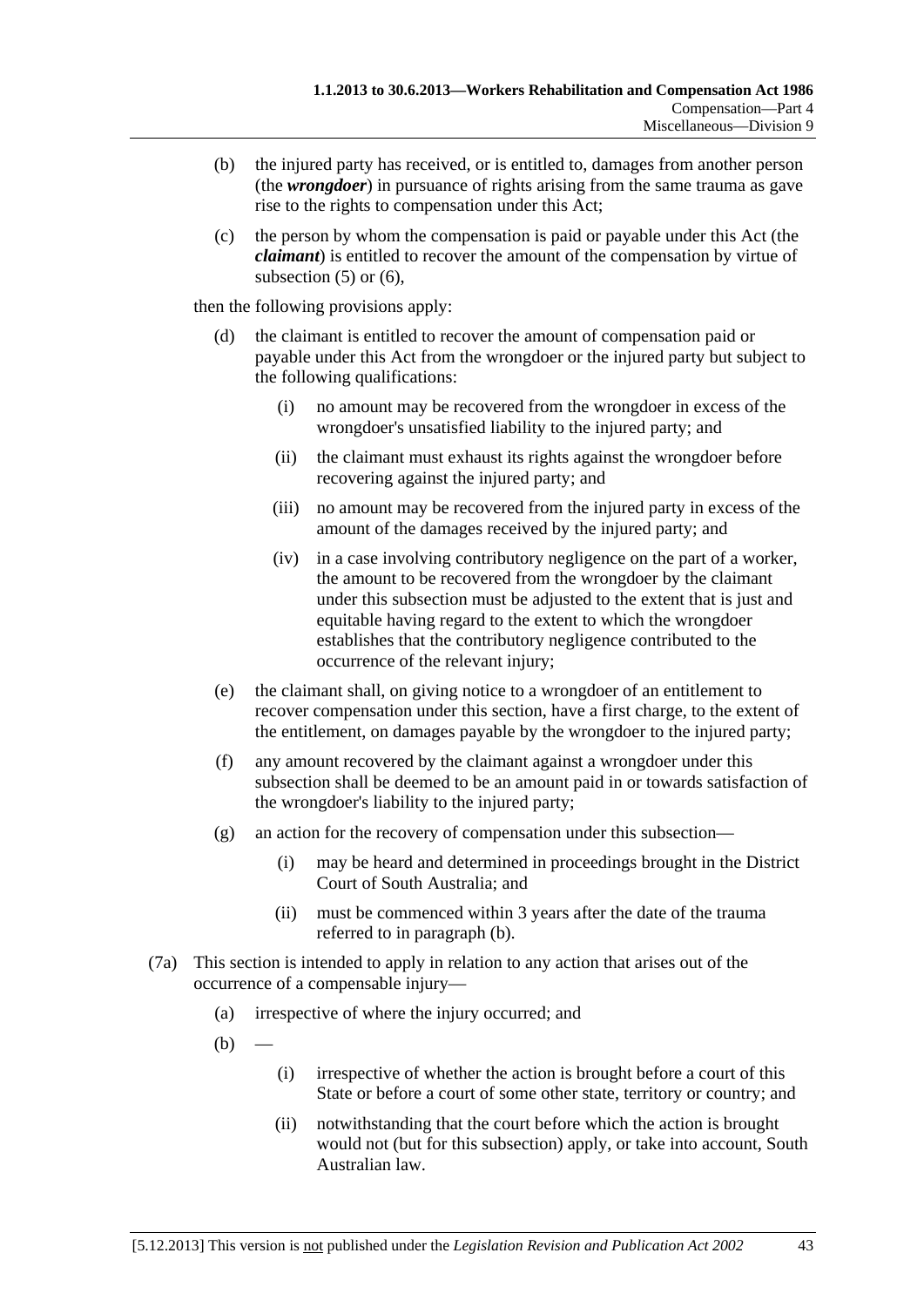#### <span id="page-79-0"></span>(7b) If—

- (a) an action is brought in respect of a compensable injury in a court that is not a court of the State; and
- (b) notwithstanding [subsection \(7a\)](#page-78-0), the court awards an amount against an employer that is in excess of the amount (if any) that would have been awarded in a similar action before a court of the State; and
- (c) the Corporation is liable to pay the amount awarded by virtue of insurance provided under this Act,

the Corporation is entitled to recover the excess from the person to whom the amount is awarded.

- (7c) In the course of proceedings under [subsection \(7b\)](#page-79-0) a court may—
	- (a) receive in evidence any transcript of evidence in proceedings before the court by which the amount was awarded and draw any conclusions of fact from the evidence that it considers proper; or
	- (b) adopt any of the court's findings of fact.
- (8) In this section—

*contributory negligence* means a failure by a worker to take reasonable care for his or her own protection or the protection of his or her own interests;

*damages* includes any form of compensation payable apart from this Act in respect of a compensable injury;

*employer* includes—

- (a) any person for whose torts an employer is vicariously liable;
- (b) any person who is vicariously liable for the torts of an employer;

#### *the law of compulsory third-party motor vehicle insurance* means—

- (a) Part 4 of the *[Motor Vehicles Act 1959](http://www.legislation.sa.gov.au/index.aspx?action=legref&type=act&legtitle=Motor%20Vehicles%20Act%201959)* (including a policy of insurance under that Part); or
- (b) the law of another State or a Territory of the Commonwealth that corresponds to Part 4 of the *[Motor Vehicles Act 1959](http://www.legislation.sa.gov.au/index.aspx?action=legref&type=act&legtitle=Motor%20Vehicles%20Act%201959)* (including a policy of insurance under such a law).

### **55—Prohibition of double recovery of compensation**

- (1) Compensation under this Act is not payable in respect of an injury to the extent that compensation has been received in respect of the same injury under the laws of a place other than this State (whether within or outside Australia).
- (2) If a person receives compensation under this Act in respect of an injury and, in respect of the same injury, subsequently receives compensation under the laws of a place other than this State (whether within or outside Australia), the person from whom compensation under this Act is received may, in a court of competent jurisdiction, sue and recover (as a debt) from the person the amount described in [subsection \(2a\).](#page-79-0)
- (2a) The amount that is recoverable under [subsection \(2\)](#page-79-0) is—
	- (a) the amount of compensation paid under this Act; or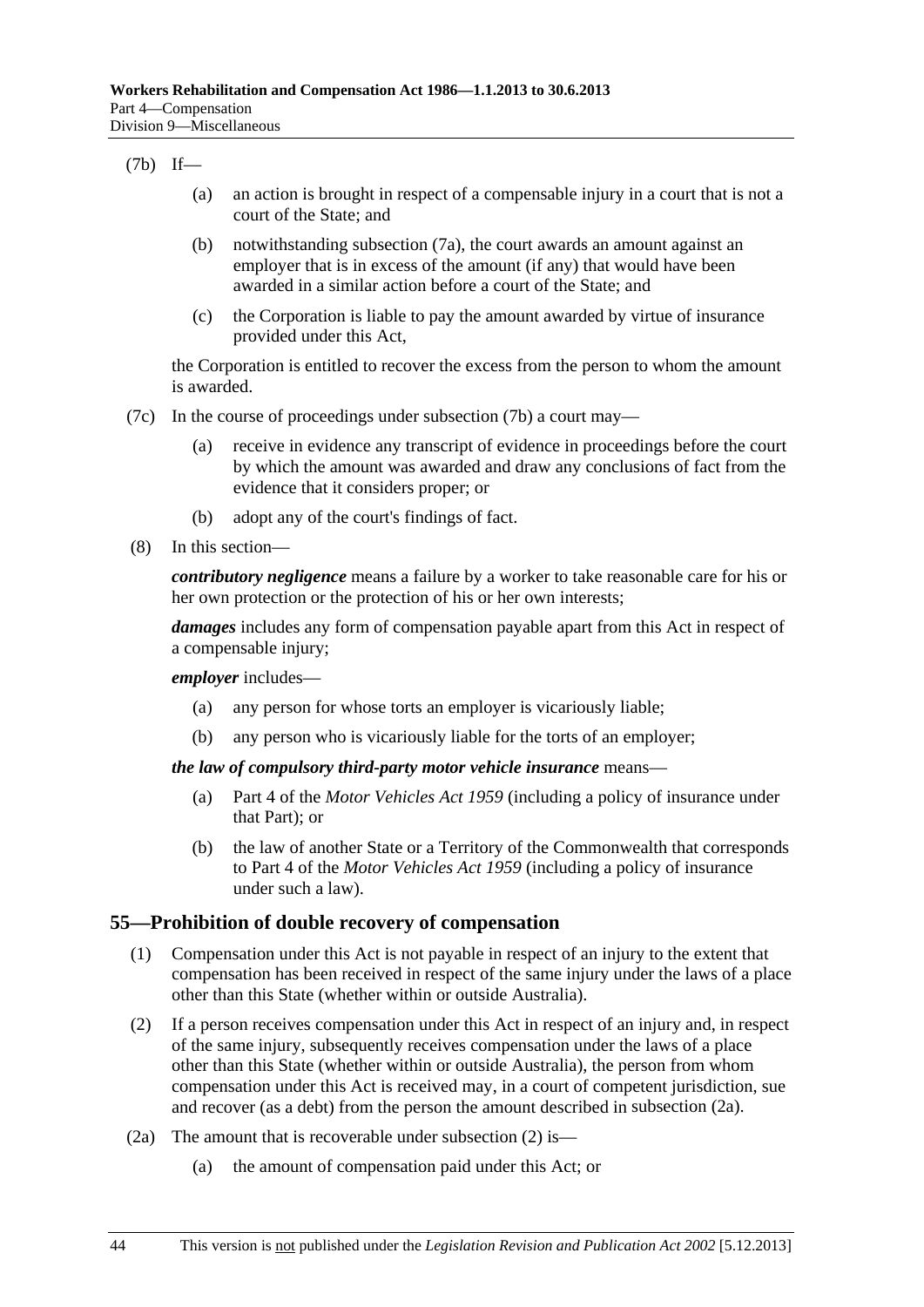<span id="page-80-0"></span> (b) the amount of compensation received under the laws of the place other than this State,

whichever is less.

 (3) The fact that compensation or damages in respect of an injury have been recovered under a foreign law is a bar to the recovery of compensation in respect of the same injury under this Act.

# **57—Compensation payable in respect of injuries arising from employment on ships**

Where a compensable injury arises from employment on a ship the amount of the compensation is not subject to any limitation imposed by the *Merchant Shipping Act 1894* of the United Kingdom.

# **58—Certain sporting injuries not to be compensable**

- (1) Notwithstanding any other provision of this Act, but subject to [subsection \(2\),](#page-80-0) where—
	- (a) a worker is employed by an employer solely—
		- (i) to participate as a contestant in a sporting or athletic activity (and to engage in training or preparation with a view to such participation); or
		- (ii) to act as a referee or umpire in relation to a sporting or athletic contest (and to engage in training or preparation with a view to so acting); and
	- (b) remuneration is not payable under the contract of employment except in respect of such employment,

an injury arising out of or in the course of that employment is not compensable.

- (2) This section does not apply to—
	- (a) a person authorised or permitted by a racing controlling authority within the meaning of the *[Authorised Betting Operations Act 2000](http://www.legislation.sa.gov.au/index.aspx?action=legref&type=act&legtitle=Authorised%20Betting%20Operations%20Act%202000)* to ride or drive in a race within the meaning of that Act; or
	- (b) a boxer, wrestler or referee employed or engaged for a fee to take part in a boxing or wrestling match; or
	- (c) a person who derives an entire livelihood, or an annual income in excess of the prescribed amount, from employment of a kind referred to in subsection  $(1)(a)$ .
- (3) In this section—

*the prescribed amount* means—

- (a) in relation to 1987—\$27 200;
- (b) in relation to a subsequent year—a sum (calculated to the nearest multiple of \$100) that bears to \$25 000 the same proportion as the Consumer Price Index for the September quarter of the immediately preceding year bears to the Consumer Price Index for the September quarter, 1985.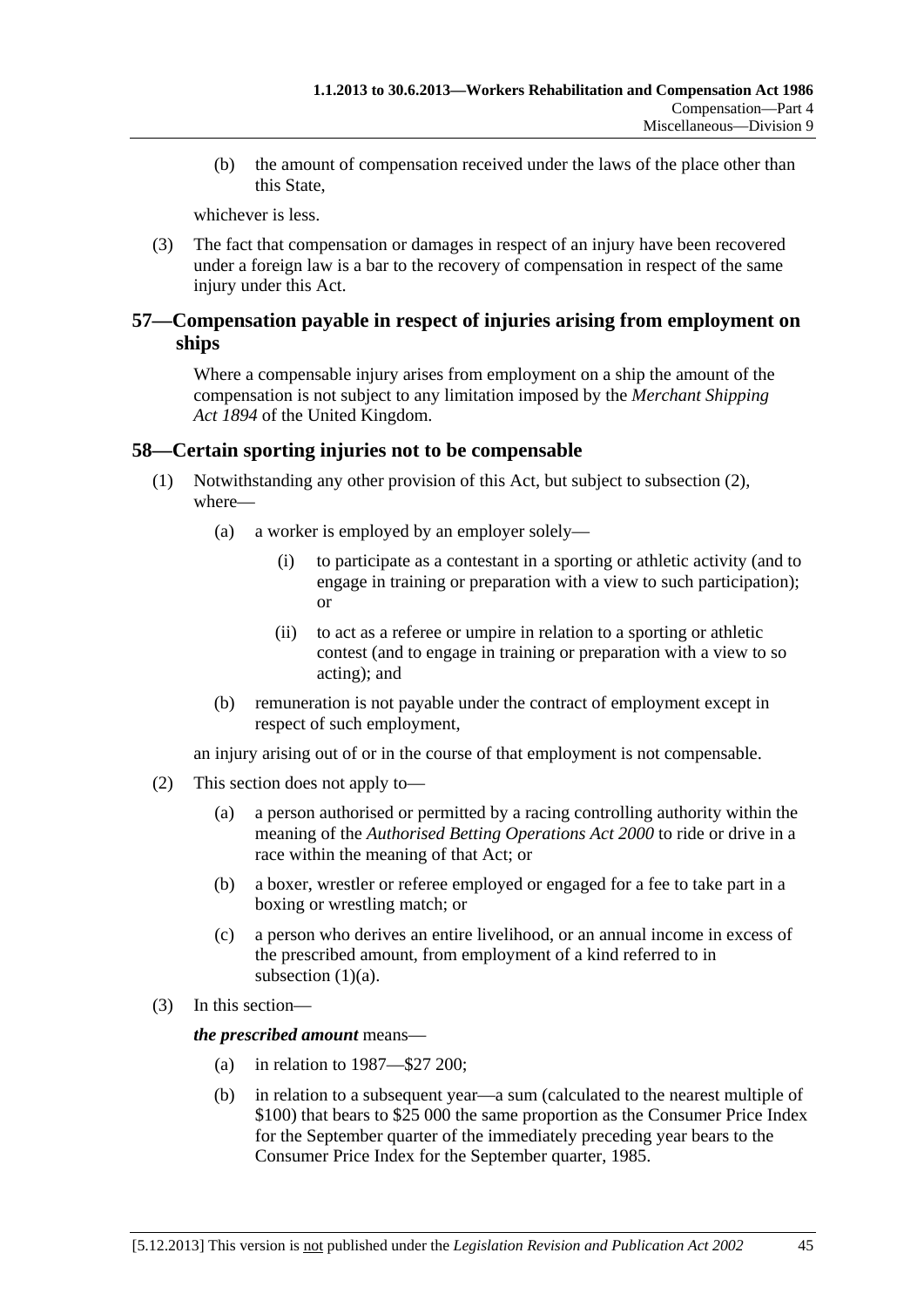# <span id="page-81-0"></span>**Subdivision 2—Choice of law**

# **58AA—The applicable substantive law for work injury claims**

- (1) If there is an entitlement to compensation under the statutory workers compensation scheme of a State in respect of an injury to a worker (whether or not compensation has been paid), the substantive law of that State is the substantive law that governs—
	- (a) whether or not a claim for damages in respect of the injury can be made; and
	- (b) if it can be made, the determination of the claim.
- (2) This Subdivision does not apply if compensation is payable in respect of the injury under the statutory workers compensation scheme of more than 1 State.
- (3) For the purposes of this section, compensation is considered to be payable under a statutory workers compensation scheme of a State in respect of an injury if compensation in respect of it—
	- (a) would have been payable but for a provision of the scheme that excludes the worker's right to compensation because the injury is attributable to any conduct or failure of the worker that is specified in that provision; or
	- (b) would have been payable if a claim for that compensation had been duly made, and (where applicable) an election to claim that compensation (instead of damages) had been duly made.
- (4) A reference in this section to compensation payable in respect of an injury does not include a reference to compensation payable on the basis of the provisional acceptance of liability.
- (5) In this Subdivision—

*State* includes a Territory.

### **58AB—Claims to which Subdivision applies**

- (1) This Subdivision applies to a claim for damages or recovery of contribution brought against a worker's employer in respect of an injury that was caused by—
	- (a) the negligence or other tort (including breach of statutory duty) of the worker's employer; or
	- (b) a breach of contract by the worker's employer.
- (2) This Subdivision also applies to a claim for damages or recovery of contribution brought against a person other than a worker's employer in respect of an injury if—
	- (a) the worker's employment is connected with this State; and
	- (b) the negligence or other tort or the breach of contract on which the claim is founded occurred in this State.
- (3) Subsection  $(1)(a)$  and subsection  $(2)$  apply even if damages resulting from the negligence or other tort are claimed in an action for breach of contract or other action.
- (4) A reference in this Subdivision to a worker's employer includes a reference to—
	- (a) a person who is vicariously liable for the acts of the employer; and
	- (b) a person for whose acts the employer is vicariously liable.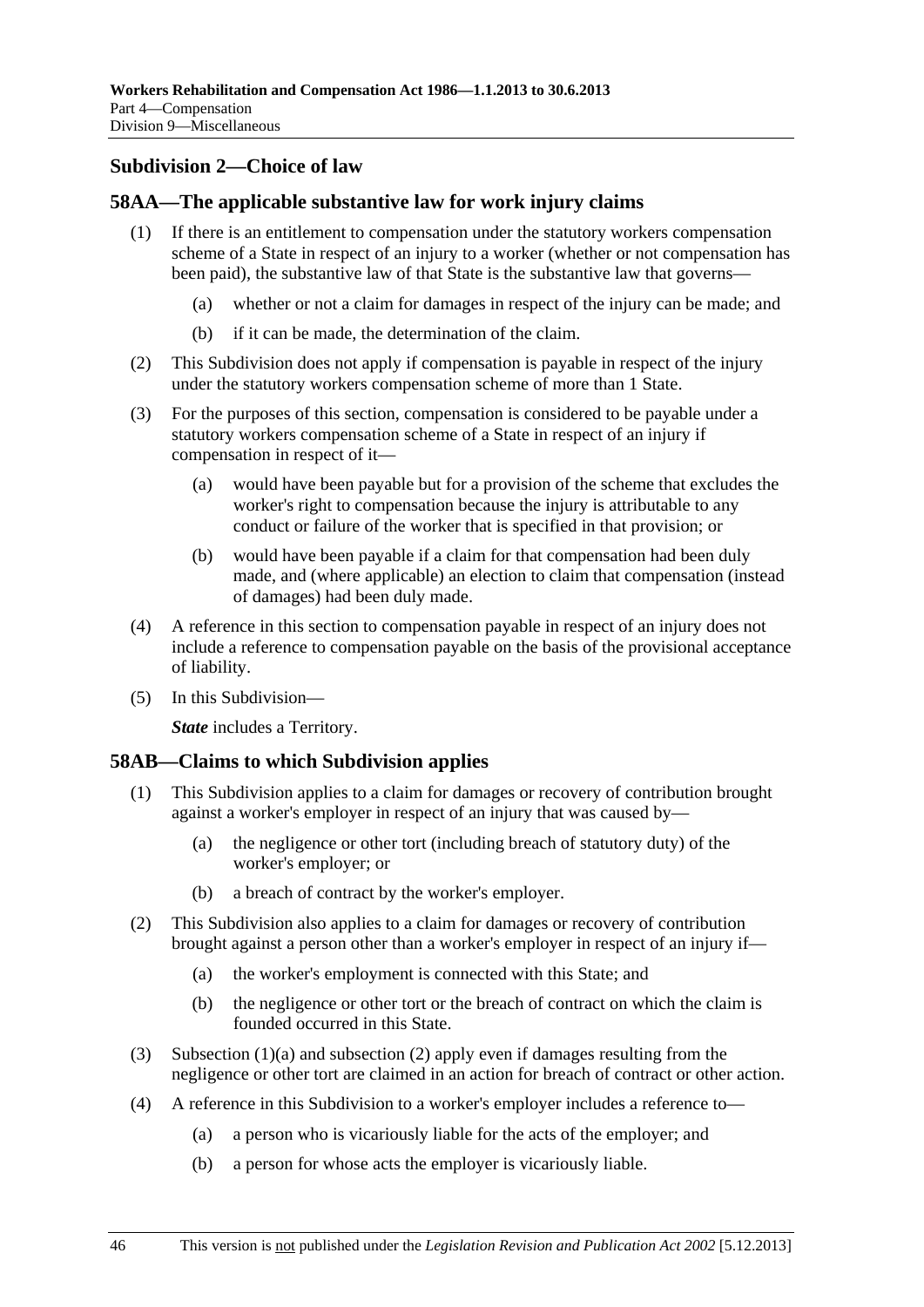# **58AC—What constitutes injury and employment**

For the purposes of this Subdivision—

- (a) *injury*, *employer* and *worker* include anything that is within the scope of a corresponding term in the statutory workers compensation scheme of another State; and
- (b) the determination of what constitutes employment or whether or not a person is a worker or a worker's employer is to be made on the basis that those concepts include anything that is within the scope of a corresponding concept in the statutory workers compensation scheme of another State.

# **58AD—Claim in respect of death included**

For the purposes of this Subdivision, a claim for damages in respect of death resulting from an injury is to be considered as a claim for damages in respect of the injury.

# **58AE—Meaning of substantive law**

In this Subdivision—

#### *a State's legislation about damages for a work related injury* means—

- (a) for this State—this Part and any other provision of this Act providing for the interpretation of anything in this Part; and
- (b) for another State—any provisions of a law of that State that is declared by the regulations to be the State's legislation about damages for a work related injury;

#### *substantive law* includes—

- (a) a law that establishes, modifies, or extinguishes a cause of action or a defence to a cause of action;
- (b) a law prescribing the time within which an action must be brought (including a law providing for the extension or abridgment of that time);
- (c) a law that provides for the limitation or exclusion of liability or the barring of a right of action if a proceeding on, or arbitration of, a claim is not commenced within a particular time limit;
- (d) a law that limits the kinds of injury, loss or damage for which damages or compensation may be recovered;
- (e) a law that precludes the recovery of damages or compensation or limits the amount of damages or compensation that can be recovered;
- (f) a law expressed as a presumption, or rule of evidence, that affects substantive rights; and
- (g) a provision of a State's legislation about damages for a work related injury, whether or not it would be otherwise regarded as procedural in nature,

but does not include a law prescribing rules for choice of law.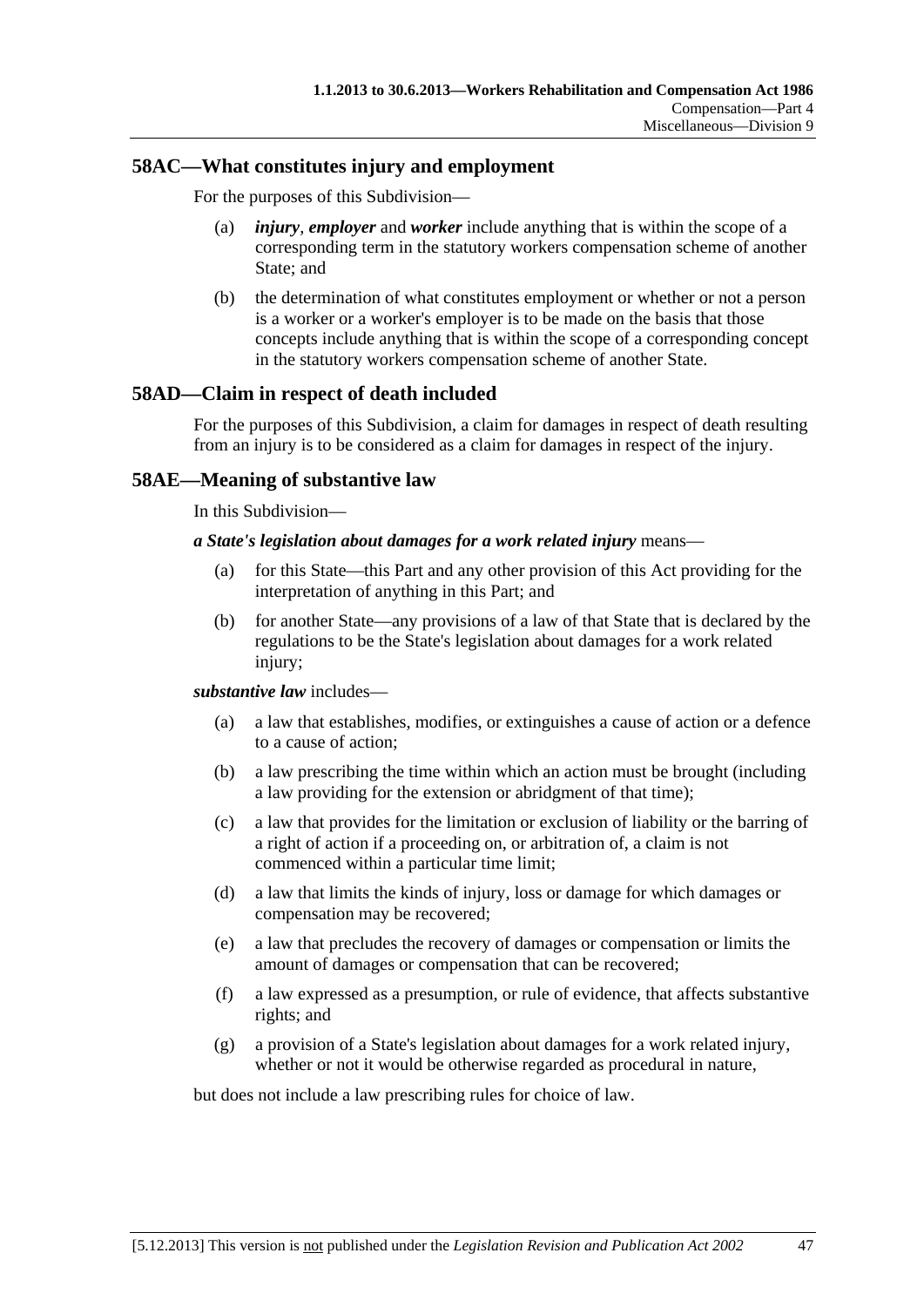# <span id="page-83-0"></span>**58AF—Availability of action in another State not relevant**

- (1) It makes no difference for the purposes of this Subdivision that, under the substantive law of another State—
	- (a) the nature of the circumstances is such that they would not have given rise to a cause of action had they occurred in that State; or
	- (b) the circumstances on which the claim is based do not give rise to a cause of action.
- (2) In subsection  $(1)$ —

*another State* means a State other than the State with which the worker's employment is connected.

### **Subdivision 3—Other matters**

### **58A—Reports of return to work etc**

- (1) An employer (other than a self-insured employer) must notify the Corporation whenever—
	- (a) a worker who has been receiving weekly payments for total incapacity returns to work; or
	- (b) there is a change in the weekly earnings of a worker who is receiving weekly payments for partial incapacity; or
	- (c) there is a change in the type of work performed by a worker who is receiving weekly payments for partial incapacity,

(but notification is not required in a case or class of cases excepted by the Corporation from the operation of this subsection).

- (2) Where a worker who has been receiving weekly payments for total incapacity returns to work with an employer other than the employer from whose employment the injury arose, the worker must notify that previous employer of the return to work.
- (3) A notification under [subsection \(1\)](#page-83-0) or [\(2\)](#page-83-0)
	- (a) must be given within 14 days of the occurrence of the notifiable event or such longer period as the regulations may allow; and
	- (b) must include full particulars of the notifiable event.
- (4) A person who without reasonable excuse fails to comply with this section is guilty of an offence.

Maximum penalty: \$1 000.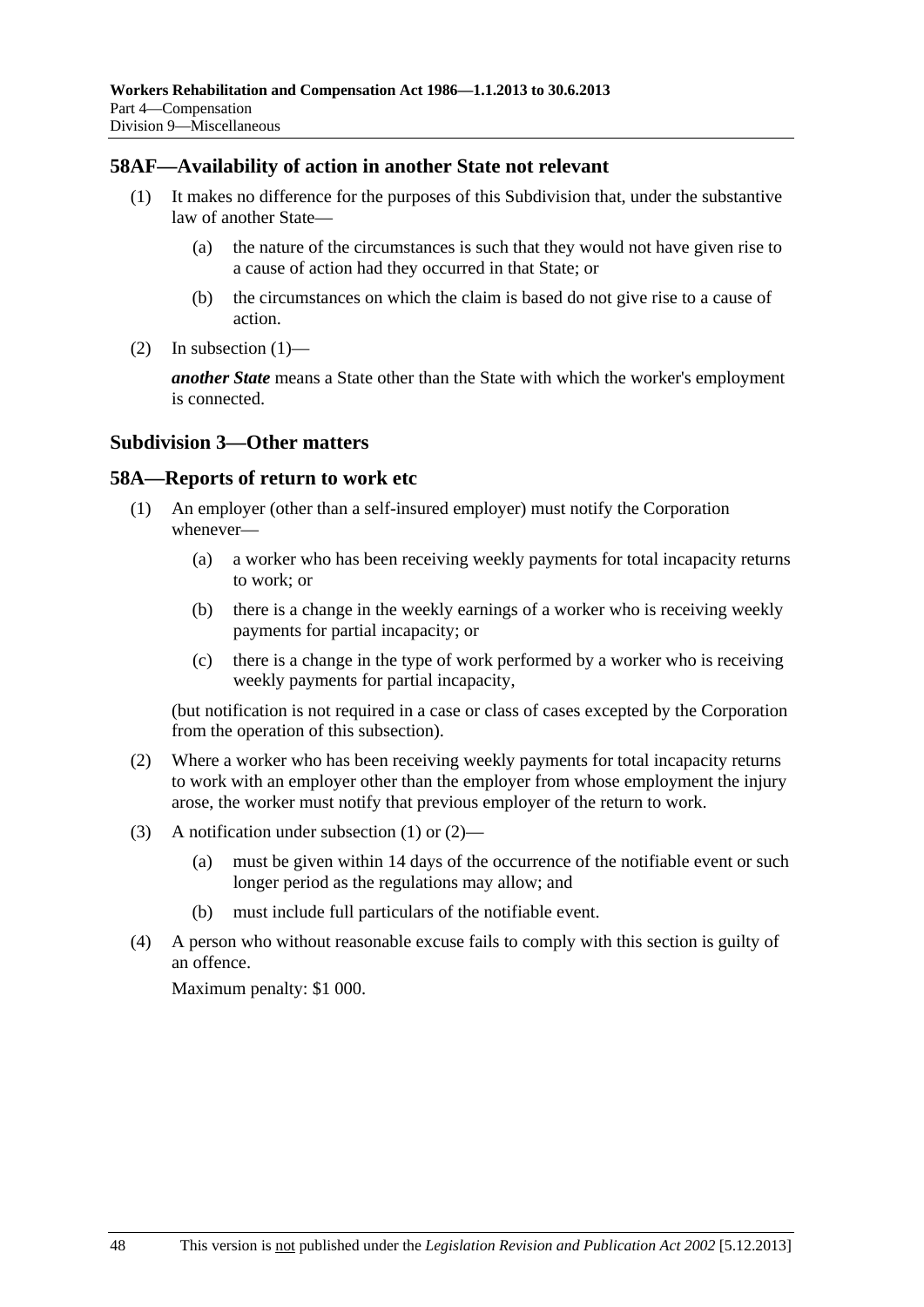# <span id="page-84-0"></span>**58B—Employer's duty to provide work or pay wages**

 (1) If a worker who has been incapacitated for work in consequence of a compensable injury is able to return to work (whether on a full-time or part-time basis and whether or not to his or her previous employment), the employer from whose employment the injury arose must provide suitable employment for the worker (the employment being employment for which the worker is fit and, subject to that qualification, so far as reasonably practicable the same as, or equivalent to, the employment in which the worker was employed immediately before the incapacity).

Maximum penalty: \$25 000.

- (2) [Subsection \(1\)](#page-84-0) does not apply if—
	- (a) it is not reasonably practicable to provide employment in accordance with that subsection (and the onus of establishing that lies in any legal proceedings on the employer); or
	- (b) the worker left the employment of that employer before the commencement of the incapacity for work; or
	- (c) the worker terminated the employment after the commencement of the incapacity for work; or
	- (e) the employer currently employs less than 10 employees, and the period that has elapsed since the worker became incapacitated for work is more than 1 year.
- (3) If a worker who has been incapacitated for work in consequence of a compensable injury undertakes alternative or modified duties under employment or an arrangement that falls outside the worker's contract of service for the employment from which the injury arose, the employer must pay an appropriate wage or salary in respect of those duties unless otherwise determined by the Corporation.

# **58C—Notice of termination of employment to be given in certain cases**

 (1) If a worker has suffered a compensable injury, the employer from whose employment the injury arose must not terminate the worker's employment without first giving the Corporation and the worker at least 28 days notice of the proposed termination.

Maximum penalty: \$15 000.

- (2) However, notice of termination is not required under this section if—
	- (a) the employment is properly terminated on the ground of serious and wilful misconduct; or
	- (b) the worker is neither receiving compensation, nor participating in a rehabilitation program, for the injury; or
	- (c) the worker's rights to compensation for the injury have been exhausted or the time for making a claim for compensation has expired.

[In legal proceedings, the burden of establishing that an employer terminated a worker's employment on the ground of serious and wilful misconduct lies on the employer.]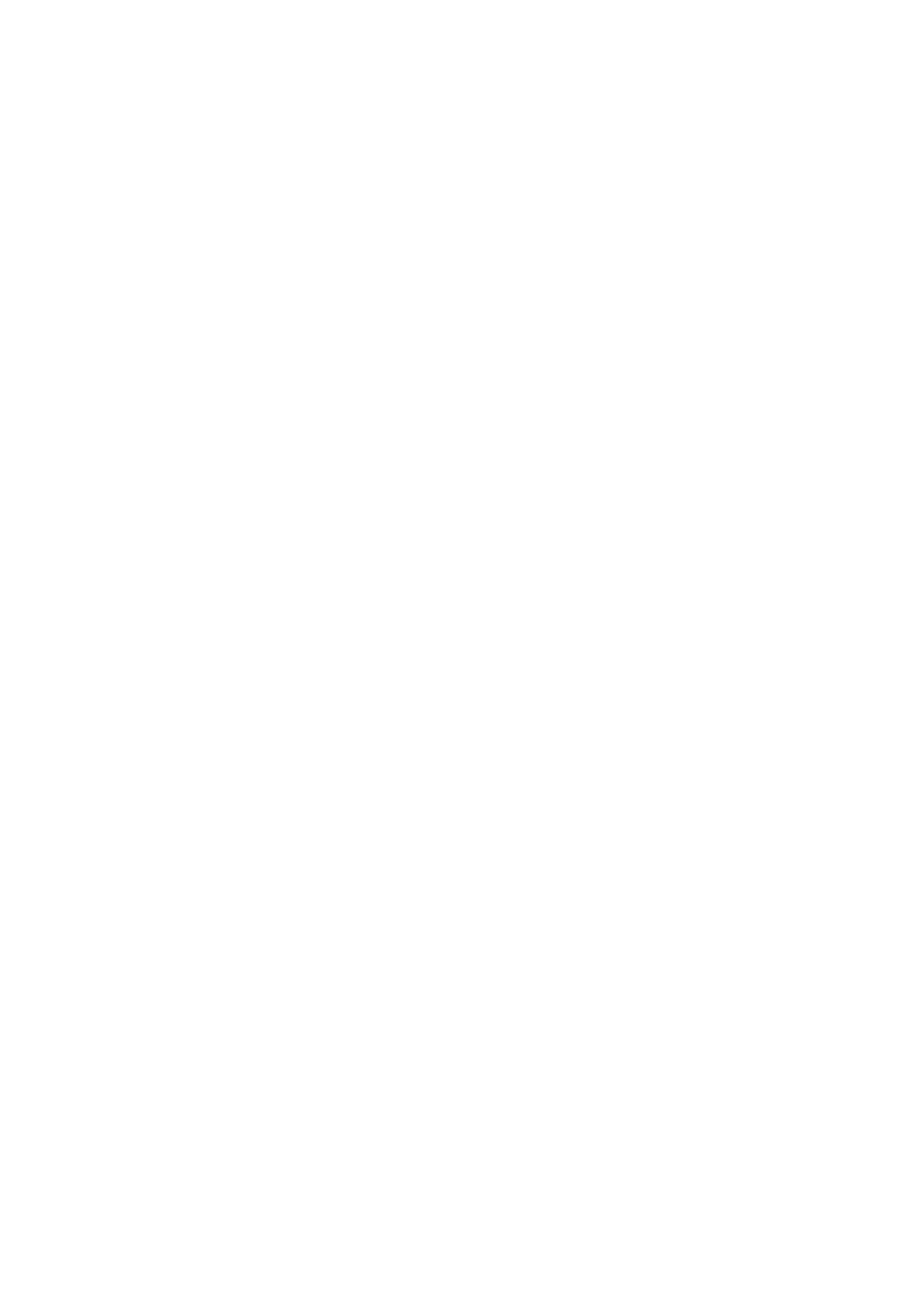# <span id="page-86-0"></span>**Part 5—Registration and funding**

# **Division 1—Registration of employers**

# **59—Registration of employers**

- (1) Subject to [subsection \(2\),](#page-86-0) an employer shall not employ a worker in employment to which this Act applies unless the employer is registered by the Corporation. Maximum penalty: \$10 000 for each worker so employed.
- (2) An employer is not required to be registered if the employer is exempted by the regulations from the obligation to be registered.
- (3) No offence is committed by an employer against this section if the employer applies for registration within 14 days after the obligation to be registered arises.
- (4) It is a defence to a prosecution for an offence under [subsection \(1\)](#page-86-0) in respect of the employment of a particular worker if the court is satisfied that at the time of the alleged offence the employer believed on reasonable grounds that the worker's employment was not connected with this State by virtue of the operation of [section 6](#page-22-0).
- (5) If the employer's belief on reasonable grounds was that under [section 6](#page-22-0) the worker's employment was connected with another State, [subsection \(4\)](#page-86-0) does not apply unless at the time of the alleged offence the employer had workers compensation cover in respect of the worker under the law of that other State.
- (6) In this section—

**State** includes a Territory;

*workers compensation cover* means insurance or registration required under the law of a State in respect of liability for statutory workers compensation under that law.

# **60—Self-insured employers**

- (1) Subject to this section, an employer or a group of employers may apply to the Corporation for registration as a self-insured employer or as a group of self-insured employers.
- (2) An application shall not be made under [subsection \(1\)](#page-86-0) unless—
	- (a) in the case of an application by an individual employer—
		- (i) the employer is a body corporate; or
		- (ii) the employer is an indemnified maritime employer;
	- (b) in the case of an application by a group—
		- (i) the members of the group are related bodies corporate or local government corporations; and
		- (ii) if the members of the group are related bodies corporate—no related body corporate of any member of the group that employs a worker or workers in employment to which this Act applies is not a member of the group.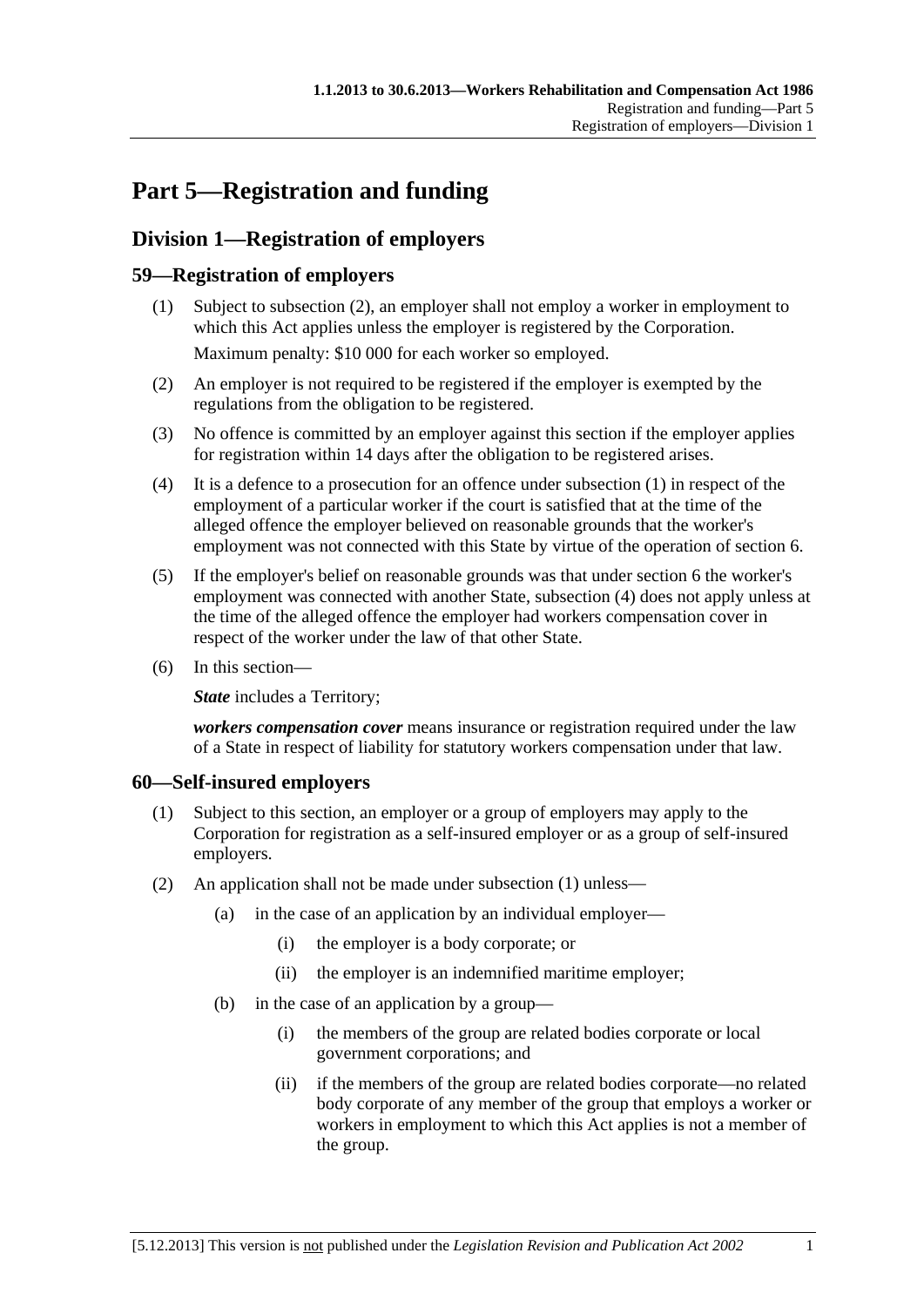- (3) Where—
	- (a) an application is made under [subsection \(1\)](#page-86-0); and
	- (b) the Corporation is satisfied—
		- (i) that the employer or the employers constituting the group have reached a standard that, in the opinion of the Corporation, must be achieved before conferral of self-insured status can be considered; and
		- (ii) that in all the circumstances it is appropriate to do so,

the Corporation may register the employer or the group as a self-insured employer or a group of self-insured employers.

- (4) A registration under this section—
	- (a) is subject to—
		- (i) a condition that the self-insured employer must not exercise any power or discretion delegated to the self-insured employer under this Act unreasonably; and
		- (ii) such other terms and conditions as the Corporation determines from time to time or as are prescribed by the regulations; and
	- (b) where the self-insured status was conferred on the ground that the employer is an indemnified maritime employer—is subject to a condition limiting the effect of the conferral to the workers, or a specified class of the workers, to whom the relevant indemnity relates; and
	- (ba) where self-insured status was conferred on a group of related bodies corporate—is subject to the condition that there is at no time a related body corporate to any member of the group that employs a worker or workers in employment to which this Act applies that is not a member of the group; and
	- (bb) is subject to a condition that the self-insured employer will comply with any code of conduct for self-insured employers determined by the Corporation from time to time and published in the Gazette; and
	- (c) takes effect on a date fixed by the Corporation; and
	- (d) subject to this section—
		- (i) has effect for an initial period (not exceeding three years) determined by the Corporation; and
		- (ii) may, on further application to the Corporation, be renewed from time to time for a further period (not exceeding three years) determined by the Corporation at the time of the renewal.
- (4a) The Corporation may, at any time, on the application of 2 or more self-insured employers, amend the registration of each self-insured employer so as to form a group on the ground that they are now related bodies corporate.
- (4b) The Corporation may, at any time, on application by a group of self-insured employers, amend the registration of the group in order to—
	- (a) add another body corporate to the group (on the ground that the body corporate is now a related body corporate); or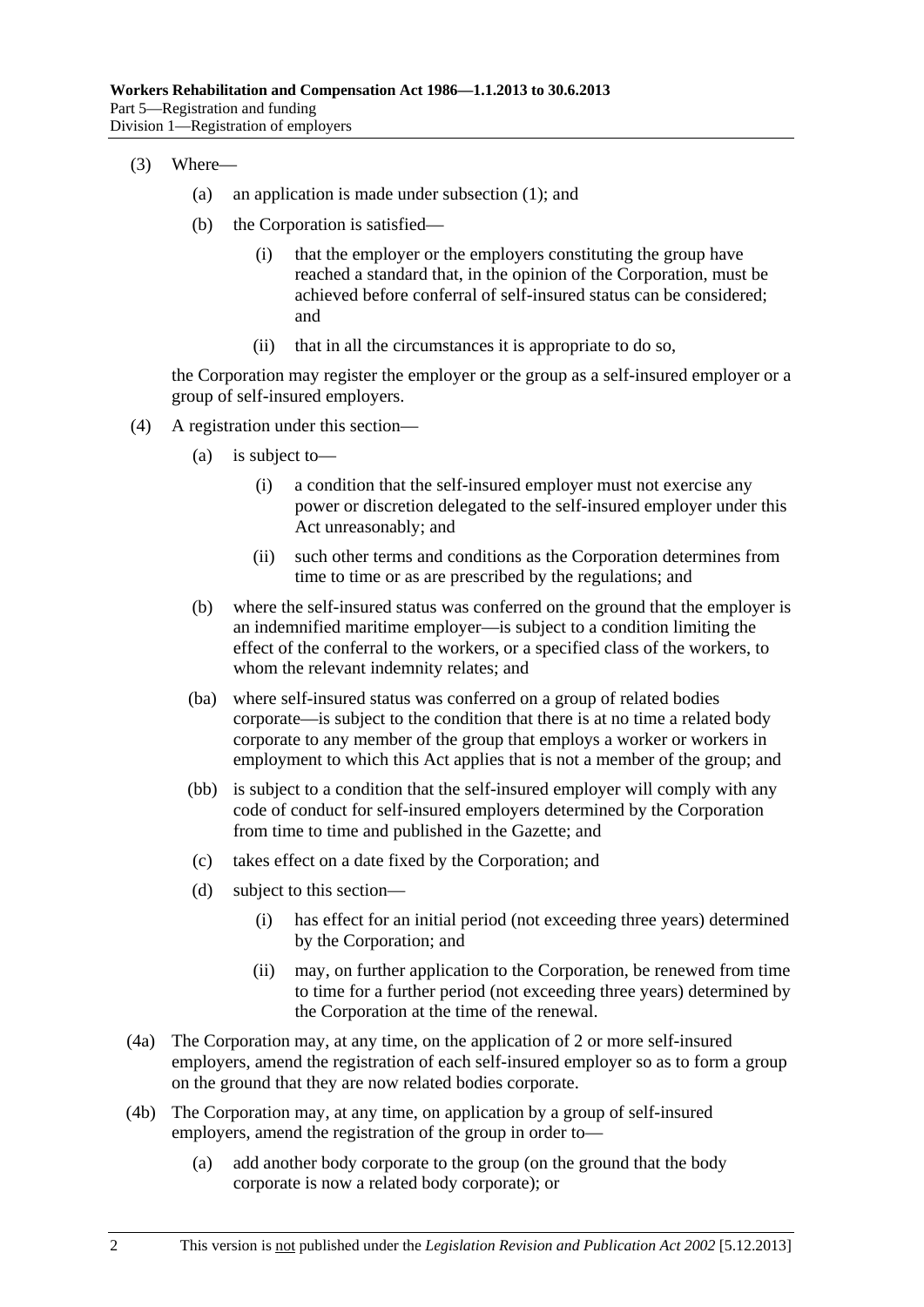- <span id="page-88-0"></span> (b) remove a body corporate from the group (on the ground that the body corporate is no longer a related body corporate); or
- (c) amalgamate the registration of 2 or more groups (on the ground that all the bodies corporate are now related bodies corporate); or
- (d) divide the registration of a group into 2 or more new groups (on the ground that the bodies corporate have separated into 2 or more groups of related bodies corporate).
- (5) The Corporation may revoke the registration of a self-insured employer or group of self-insured employers, or reduce the period of registration, if the employer, or a member of the group, (as the case requires) breaches or fails to comply with this Act or a term or condition of registration.
- (6) In deciding whether to grant, renew, revoke, or reduce the period of registration as a self-insured employer or group of employers under this section the Corporation may have regard to such matters as it considers relevant and will have regard to the following:
	- (aa) the number of employees employed by the employer or group;
	- (a) whether the employer or group is, and is likely to continue to be, able to meet its liabilities;
	- (b) the resources that the employer or group has for the purpose of administering claims for compensation;
	- (c) the incidence and severity of compensable injuries arising from employment by the employer or employers;
	- (d) the effect, or likely effect, of the working conditions under which workers are employed by the employer, or any of the employers, on the health and safety of those workers;
	- (e) the record of the employer or employers in relation to the rehabilitation of injured workers;
	- (f) the record of the employer or employers in providing suitable employment to workers who suffer compensable injuries;
	- (g) the views of any industrial association that has, in the opinion of the Corporation, a proper interest in the matter,

but once an employer or group has been registered as self-insured, the Corporation must not, in deciding whether to renew the registration, consider the effect of the registration on the Compensation Fund.

- (7) Where employers are registered as a group of self-insured employers, one of those employers nominated in the application for registration shall, for the purposes of this Act, be treated as the employer of all workers employed by the various members of the group.
- (7a) The Corporation may, on application by a group of self-insured employers, accept the nomination of another member of the group as the relevant employer under [subsection \(7\).](#page-88-0)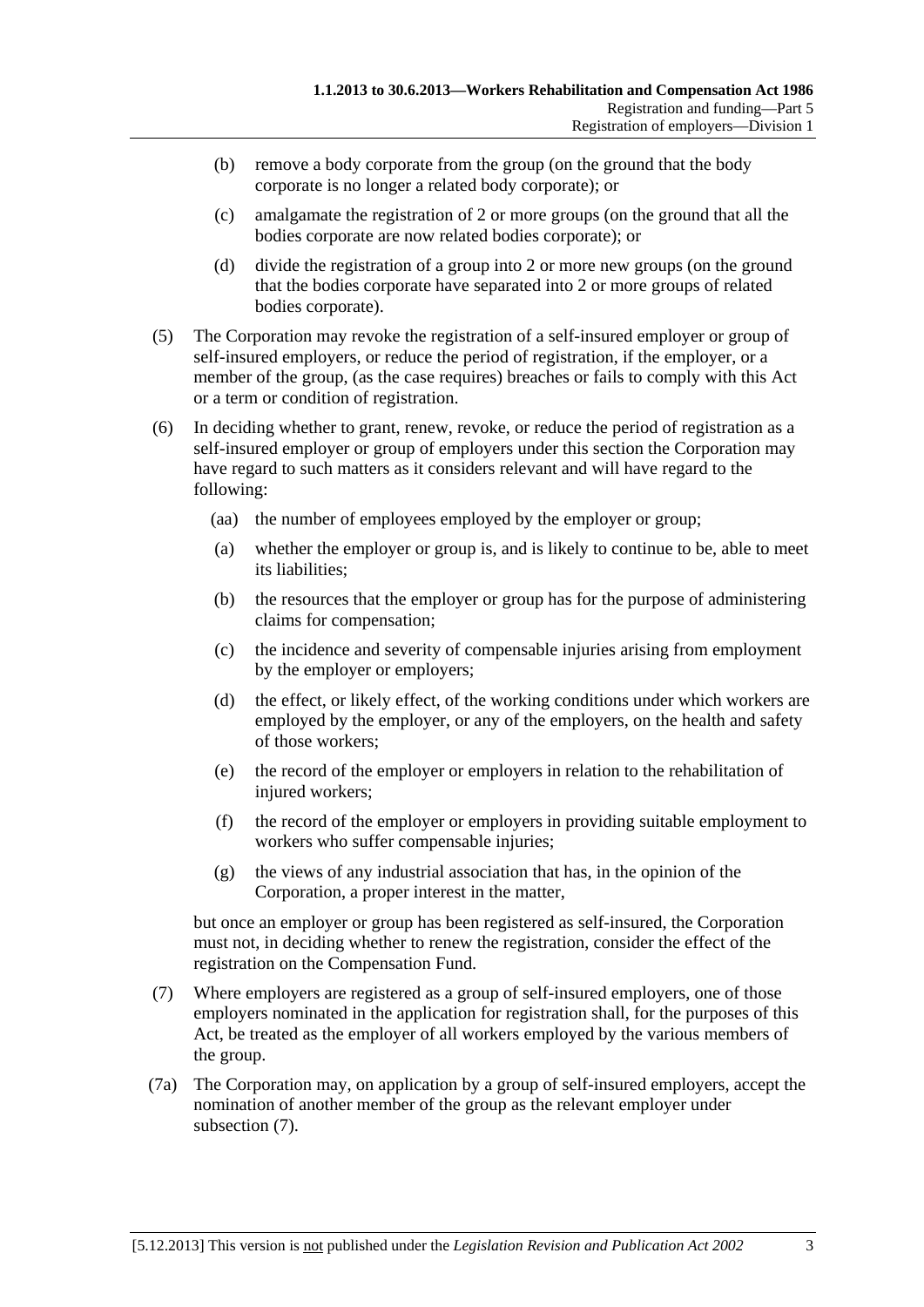- <span id="page-89-0"></span> (8) Notwithstanding [subsection \(7\)](#page-88-0), the members of the group are jointly and severally liable to satisfy the liabilities under this Act of the member referred to in [subsection \(7\).](#page-88-0)
- (9) In this section—

*indemnified maritime employer* means an employer that has the benefit of an indemnity granted by a member of the International Group of Protection and Indemnity Associations;

*related bodies corporate* means—

- (a) in the case of corporations—bodies corporate that are related bodies corporate under section 50 of the *Corporations Act 2001* of the Commonwealth;
- (b) in the case of any other kind of bodies corporate—bodies corporate that are associated entities under section 50AAA of the *Corporations Act 2001* of the **Commonwealth**

# **61—The Crown and certain agencies to be self-insured employers**

- (1) Subject to [subsection \(2\),](#page-89-0) the Crown and any agency or instrumentality of the Crown shall be deemed to be registered as self-insured employers.
- (2) The Governor may, by proclamation, declare that an agency or instrumentality of the Crown is not to be regarded as a self-insured employer, and in that event the agency or instrumentality shall not be regarded as a self-insured employer.
- (3) The Governor may, by further proclamation, vary or revoke a proclamation under [subsection \(2\).](#page-89-0)
- (4) In this section—

*agency or instrumentality of the Crown* includes any body, or body of a specified class, prescribed by regulation for the purposes of this definition.

 (5) A regulation for the purposes of [subsection \(4\)](#page-89-0) may, if the regulation so provides, take effect from a day antecedent to the day on which it is made.

# **62—Applications and changes in details for registration**

- (1) An application for registration as an employer, a self-insured employer or a group of self-insured employers—
	- (a) must be made in the designated manner and the designated form; and
	- (b) must be accompanied by the prescribed information; and
	- (c) in the case of an application for registration of a group of self-insured employers must nominate a member of the group as the employer who is, for the purposes of this Act, to be treated as the employer of all workers employed by the various members of the group.
- (2) An application for registration as a self-insured employer or group of self-insured employers must be accompanied by a fee fixed in accordance with the regulations.
- (3) An employer must, in prescribed circumstances and within a period prescribed by the regulations, provide to the Corporation in a designated manner and form information relating to a change in any details or information relevant to—
	- (a) the registration of the employer; or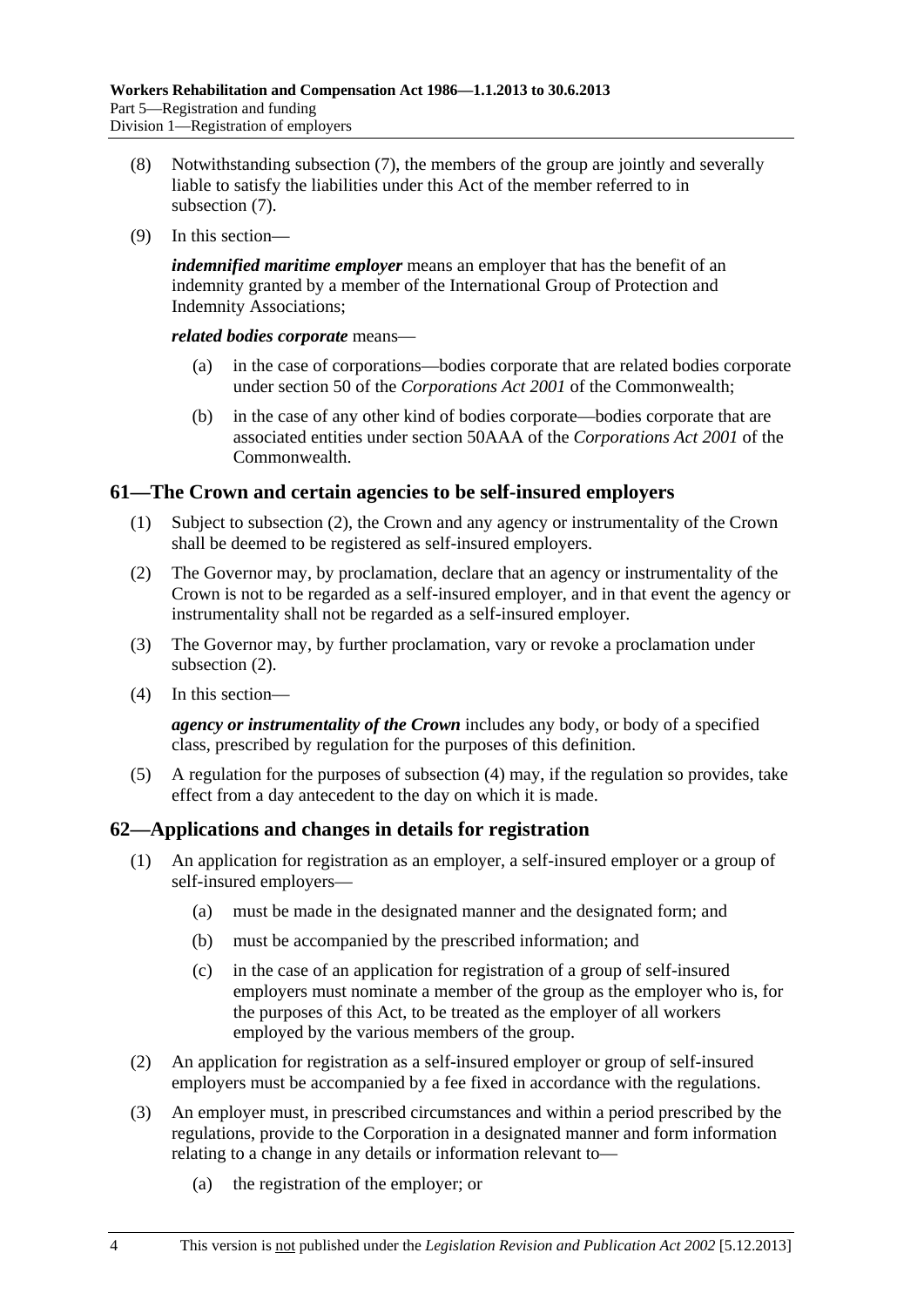(b) the activities or circumstances of the employer.

# <span id="page-90-0"></span>**62A—Ministerial appeal on decisions relating to self-insured employers**

- (1) If the Corporation—
	- (a) refuses the registration of an employer or group of employers as a selfinsured employer or group of self-insured employers; or
	- (b) grants or renews registration as a self-insured employer or group of self-insured employers for a period of less than three years; or
	- (ba) reduces the period of registration of an employer or group of employers as a self-insured employer or group of self-insured employers; or
	- (c) cancels the registration of an employer or group of employers as a selfinsured employer or group of self-insured employers,

the employer or employers may appeal to the Minister against that decision.

- (2) The appeal must be commenced within one month after the employer or employers receive notice of the Corporation's decision unless the Minister allows an extension of time for the appeal.
- (2a) If an employer or a group of employers appeals to the Minister against a decision of the Corporation to refuse to renew, or to cancel, the registration of the employer or employers as a self-insured employer or group of self-insured employers, the Corporation may extend or renew the registration of the employer or employers for a period of up to 3 months (pending resolution of the appeal).
- (3) The Minister may (but is not obliged to) permit an appellant to appear personally or by representative before the Minister on an appeal.
- (4) The Minister has an absolute discretion to decide an appeal under this section as the Minister thinks appropriate.
- (5) If the Minister decides in favour of the appellant, the Minister must furnish the Corporation with a statement of the reasons for the decision.

# **Division 2—Delegation to self-insured employers**

### **63—Delegation to self-insured employer**

- (1) Subject to this Act, the following powers and discretions of the Corporation, insofar as they are exercisable in relation to workers of a self-insured employer, are delegated to the self-insured employer—
	- (a) the powers and discretions under the following sections:

[section 26](#page-30-0) [section 28A](#page-31-0)  [section 32](#page-38-0) (but not section  $32(11)$  and  $(13)$ ) [section 32A](#page-41-0)  [section 35](#page-42-0) [section 35A](#page-44-0)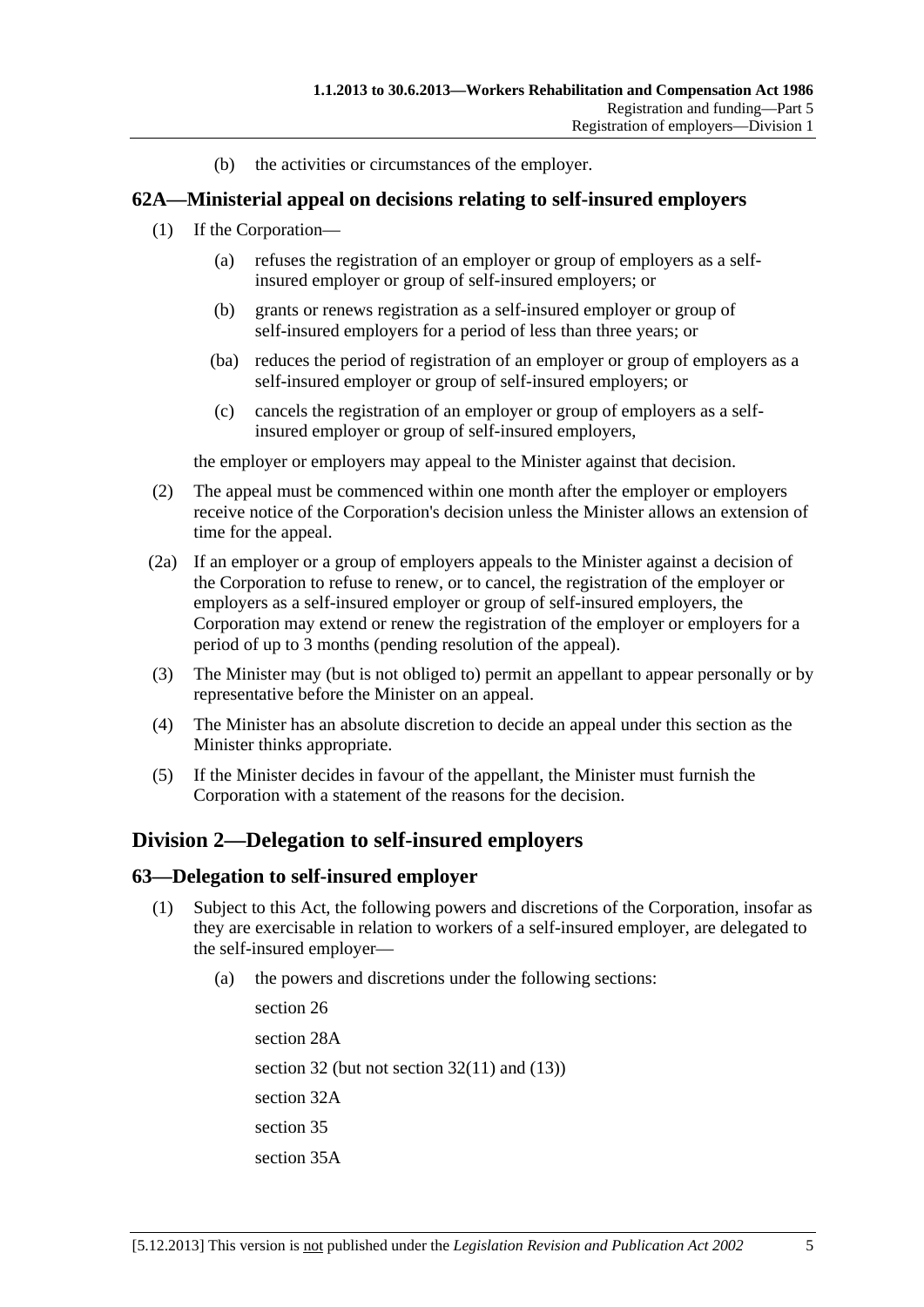# [section 35B](#page-45-0)  [section 35C](#page-46-0)  [section 36](#page-47-0) [section 37](#page-53-0) [section 38](#page-54-0) [section 39](#page-54-0) [section 41](#page-56-0) [section 42](#page-56-0) section 42A section 42B [section 43](#page-58-0)

[section 43A](#page-59-0) (but not any power associated with an accreditation scheme for medical practitioners under that section)

[section 43B](#page-60-0) 

[section 44](#page-61-0)

[section 45](#page-63-0)

[section 45A](#page-64-0) 

[section 45B](#page-66-0) 

[section 45C](#page-67-0) 

[section 50B](#page-70-0) 

[section 50C](#page-70-0) 

[section 50D](#page-71-0) 

[section 50E](#page-71-0)

[section 50F](#page-71-0) 

[section 50G](#page-71-0) 

[section 50H](#page-71-0) 

[section 53](#page-75-0) (but not the power to approve recognised medical experts for the purposes of [section 53\(2\)\)](#page-75-0)

[section 98F](#page-135-0) 

[section 98G](#page-135-0) 

[section 98H](#page-136-0) 

[section 106](#page-145-0)

[section 106A](#page-145-0);

- (b) any other prescribed powers and discretions.
- (2) Delegated powers and discretions referred to in [subsection \(1\)](#page-90-0) shall not be exercised by the Corporation in relation to the workers of the self-insured employer.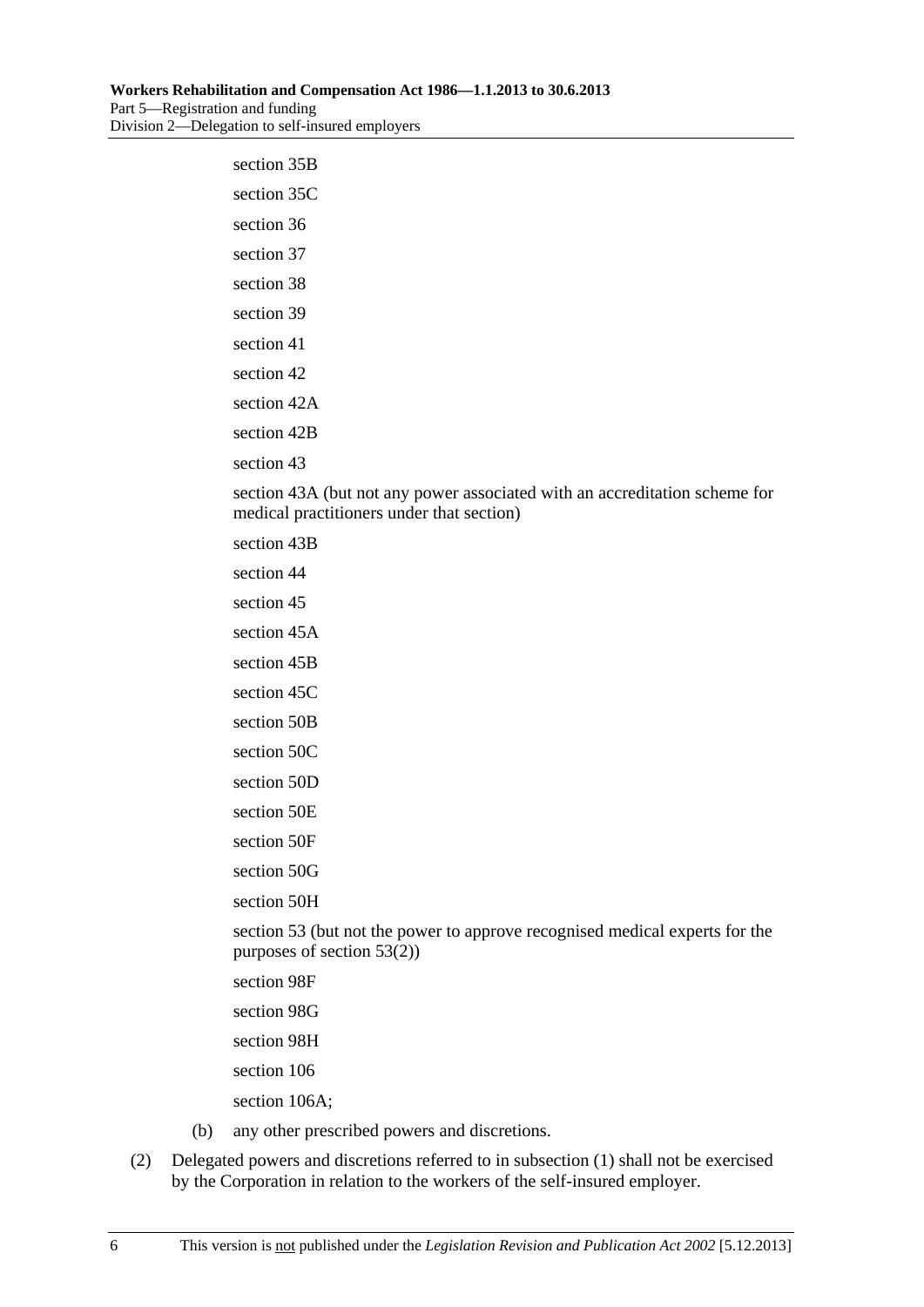- (3) Subject to this section, the Corporation shall not overrule or interfere with a decision of a self-insured employer made in the exercise of delegated powers or discretions.
- (3aa) A self-insured employer—
	- (a) must notify the Corporation, in accordance with the regulations, of its intention to make an assessment under Division 4B of [Part 4](#page-36-0) (Compensation for Loss of Earning Capacity) and must not proceed to make the assessment except with the Corporation's consent; and
	- (b) is subject to direction by the Corporation as to how it is to exercise its powers and discretions under that Division in relation to the workers, or a particular worker, of the employer.
- (3a) The Corporation may direct a self-insured employer how the employer is to exercise its discretion regarding the maximum lump sum to be paid to an orphan child, or to orphan children.
- (4) A decision of a self-insured employer made in pursuance of a power or discretion delegated under [subsection \(1\)](#page-90-0) shall have the same force and effect as a decision of the Corporation and shall be subject to review and appeal in the same way as a decision of the Corporation.
- (5) A reference to the Corporation in the provisions of this Act referred to in [subsection \(1\)](#page-90-0) shall, in relation to any matter over which a self-insured employer has delegated powers or discretions, be construed as a reference to that self-insured employer.
- (5a) If the Corporation would, but for this section, be required under a provision of this Act referred to in [subsection \(1\)](#page-90-0) to take any action or do any thing in relation to a worker of a self-insured employer—
	- (a) responsibility for taking the action or doing the thing rests with the self-insured employer; and
	- (b) any cost incurred in connection with taking the action or doing the thing is to be borne by the self-insured employer.
- (6) If a self-insured employer exercises a power or discretion delegated under [subsection \(1\)](#page-90-0) unreasonably, the Corporation may withdraw (in whole or in part) the delegation effected by [subsection \(1\).](#page-90-0)
- (7) If an employer ceases to be registered as a self-insured employer under this Act, the delegation to the employer under this section will, if the Corporation so determines, continue to such extent as the Corporation thinks fit in relation to injuries that occurred before that cessation (and any act or omission of the employer within the scope of the delegation will be taken for the purposes of this Act, to be the act or omission of a self-insured employer).

# **Division 3—The Compensation Fund**

# **64—Compensation Fund**

(1) The Corporation shall establish and maintain a fund entitled the *Compensation Fund*.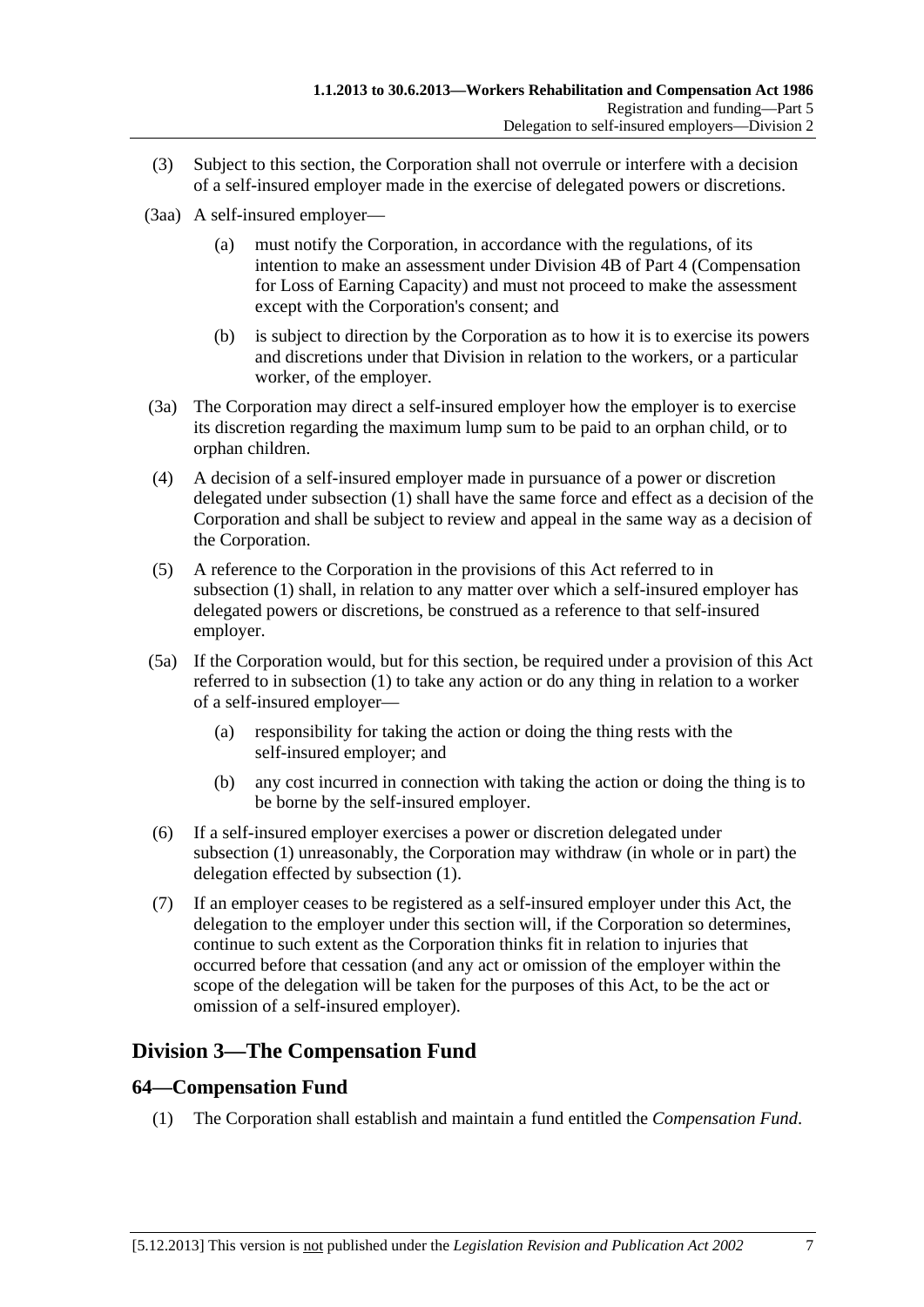- <span id="page-93-0"></span> (2) The Compensation Fund shall consist of—
	- (a) amounts received from the imposition of premiums, supplementary payments or fees under this Part;
	- (b) any income and accretions produced by the investment of money from the Fund;
	- (c) any money advanced to the Corporation for the purposes of the Fund;
	- (d) other money received by the Corporation under this Act or in the administration of this Act;
	- (e) to the extent provided by regulation—money received by the Corporation under, or in the administration of, another Act.
- (3) The Compensation Fund shall be applied towards—
	- (a) the payments of compensation that the Corporation is liable to make under this Act;
	- (b) the costs incurred by the Corporation in performing its functions under this Act;
	- (ba) any costs incurred by the Minister or the Crown if a decision or process of the Minister under [section 62A](#page-90-0) becomes the subject of judicial proceedings;
	- (c) the costs of the system of dispute resolution established by this Act;
	- (ca) the costs associated with the establishment and operation of Medical Panels;
	- (cb) the costs recoverable from the Compensation Fund under [Part 6C](#page-132-0);
	- (cc) the costs recoverable from the Compensation Fund under [Part 6D](#page-138-0);
	- (d) to the extent provided by regulation—the costs incurred by the Corporation in carrying out its functions under another Act;
	- (e) any payment that the Corporation is required to make under the *[Work Health](http://www.legislation.sa.gov.au/index.aspx?action=legref&type=act&legtitle=Work%20Health%20and%20Safety%20Act%202012)  [and Safety Act 2012](http://www.legislation.sa.gov.au/index.aspx?action=legref&type=act&legtitle=Work%20Health%20and%20Safety%20Act%202012)*.
- (3a) The amount to be paid from the Compensation Fund under [subsection \(3\)\(c\)](#page-93-0) will be determined by agreement between the chief executive of the administrative unit that is, under the Minister, responsible for the administration of this Act and the Corporation or, in default of agreement, by the Minister.
- (4) The Corporation may invest money that is not immediately required for the purposes of the Compensation Fund as the Corporation thinks fit.
- (5) Subject to [subsection \(6\),](#page-93-0) in deciding how to invest funds that are available for investment, the Corporation shall endeavour to achieve the highest possible rates of return.
- (6) The Corporation is not required to comply with [subsection \(5\)](#page-93-0) if the board unanimously decides, in relation to certain funds, to invest those funds at a lesser rate of return but so as to promote the economy of the State.
- (7) Until there are sufficient funds in the Compensation Fund to meet the liabilities of the Fund, the Treasurer may, as may be required from time to time, lend money to the Corporation on such terms and conditions as the Treasurer may determine.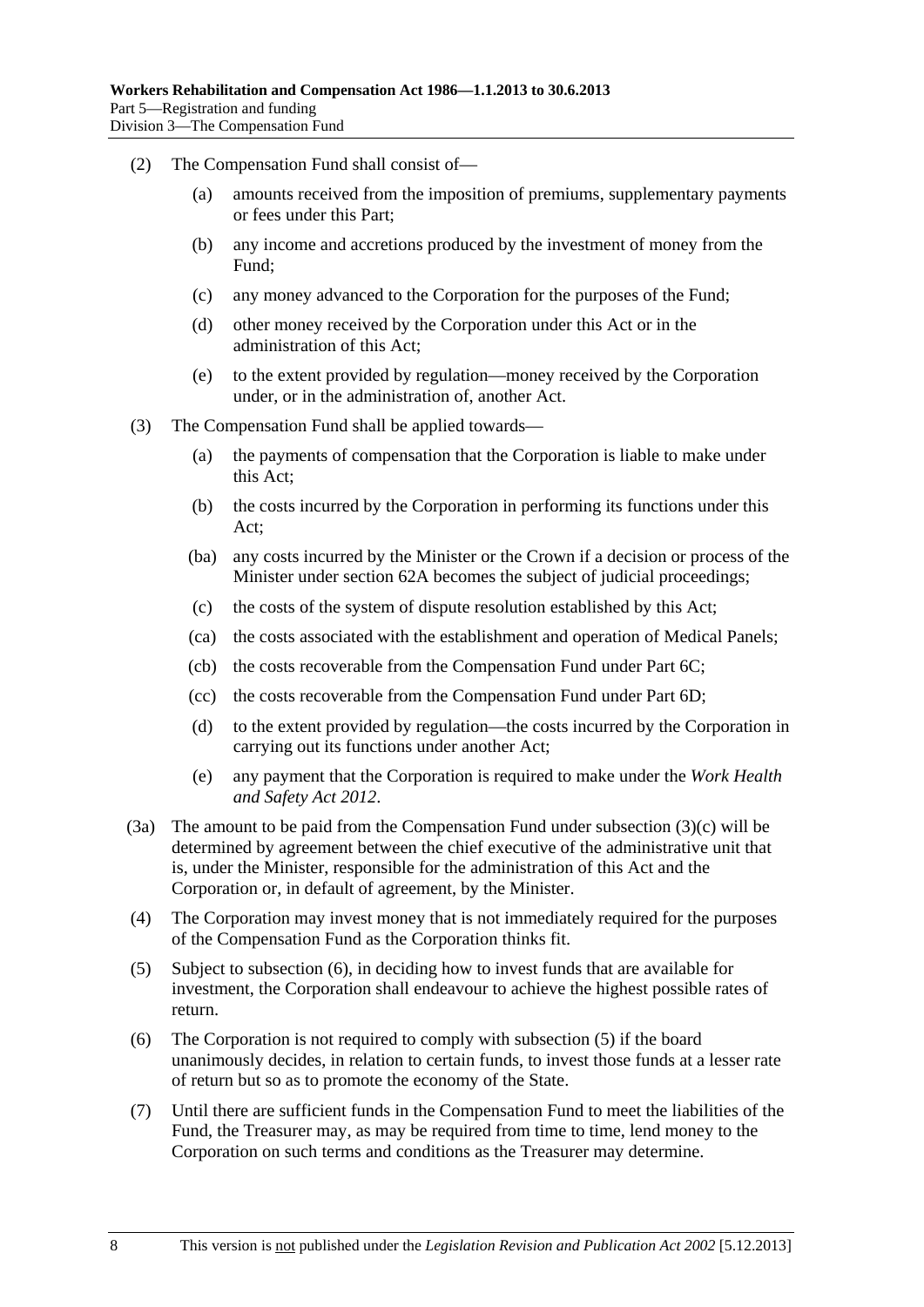(8) The Treasurer may charge a fee of such amount as the Treasurer thinks fit in respect of any loan made to the Corporation under [subsection \(7\)](#page-93-0).

# **Division 4—WorkCover premium requirements**

# **Subdivision 1—Preliminary**

# **65—Preliminary**

In this Division—

*class* of industry includes a subclass;

*remuneration* includes payments made to or for the benefit of a worker which by the determination of the Corporation constitute remuneration but does not include payments determined by the Corporation not to constitute remuneration.

### **Subdivision 2—Premiums (terms and conditions)**

### **66—Premiums (terms and conditions)**

- (1) The Corporation may, from time to time, after consultation with the Minister, publish in the Gazette a set of terms and conditions that will apply in relation to the calculation, imposition and payment of premiums for the purposes of this Act (and these terms and conditions will be referred to as *WorkCover premium provisions*).
- (2) WorkCover premium provisions may—
	- (a) apply differently according to—
		- (i) categories of employers; and
		- (ii) different factors of a specified kind; and
	- (b) authorise any matter to be determined, applied or regulated by a specified person or body.
- (3) Without limiting any other provision, WorkCover premium provisions may specify various principles, weights, adjustments, caps, assumptions or exclusions that will apply in relation to the constitution or determination of remuneration or the costs of claims.
- (4) WorkCover premium provisions will not apply to—
	- (a) a self-insured employer; or
	- (b) an employer who is exempt from the requirement to be registered under Division 1.

# **Subdivision 3—Premiums (general principles)**

### **67—Liability to pay premiums**

 (1) Subject to this Part, an employer will be liable to pay, in relation to each period specified by the WorkCover premium provisions or a WorkCover premium order that applies in relation to the employer, a premium or premiums in accordance with the requirements of this Act.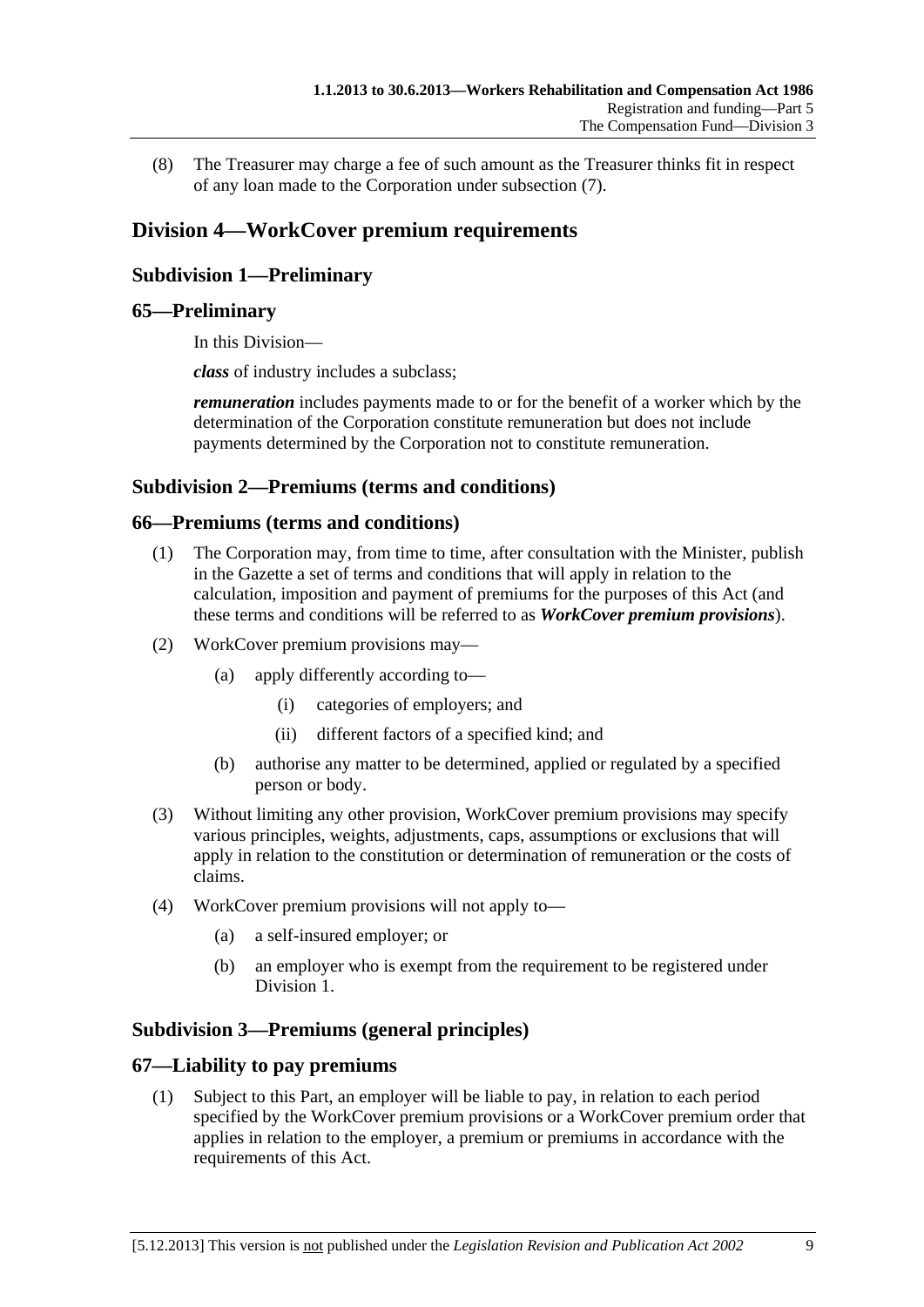- <span id="page-95-0"></span> (2) An employer—
	- (a) who is a self-insured employer; or
	- (b) who is exempt from the requirement to be registered under Division 1; or
	- (c) who is exempt from the requirement to pay a premium by a regulation made for the purposes of this paragraph,

is not required to pay a premium under this Division.

- (3) A person who ceases to be an employer may be entitled to a partial refund of any premium that has been paid calculated in accordance with any relevant provision of the WorkCover premium provisions or a WorkCover premium order that applies in relation to the employer.
- (4) An employer who is in breach of the requirement to be registered under this Act will, in addition to any other penalty, be liable to a fine fixed by the Corporation not exceeding 3 times the amount of premium that would have been payable under this Act had the employer been registered as required.
- (5) The Corporation may for any proper reason remit a fine imposed under [subsection \(4\)](#page-95-0)  wholly or in part.
- (6) The imposition of a fine under [subsection \(4\)](#page-95-0) does not satisfy or affect any liability or requirement to pay any premium under this Act.
- (7) Nothing in this section affects the adjustment of a premium or the imposition of a fine under another provision of this Act.

### **68—Employer categories**

- (1) Subject to [subsection \(2\),](#page-95-0) the regulations may, for the purposes of this Division, divide employers into various categories.
- (2) The Corporation may, if it considers it appropriate to do so and after applying criteria or factors specified by the regulations for the purposes of this subsection (if any), assign an employer to a category that is different to the category that would apply under [subsection \(1\).](#page-95-0)

### **69—Classes of industry**

- (1) The Corporation may, for the purposes of the calculation of premiums, divide the industries carried on in the State into various classes.
- (2) The Corporation may determine any question as to the class of industry in which an employer employs workers.
- (3) In determining the class of industry in which an employer employs workers the following provisions will be applied:
	- (a) if the employer employs a worker in 2 or more classes of industry—
		- (i) the worker will, subject to any determination by the Corporation to the contrary, be treated as if solely employed in the class of industry in which he or she is predominantly employed; and
		- (ii) if it is not possible to determine which is the predominant class, the worker will be treated as if solely employed in a class of industry determined by the Corporation;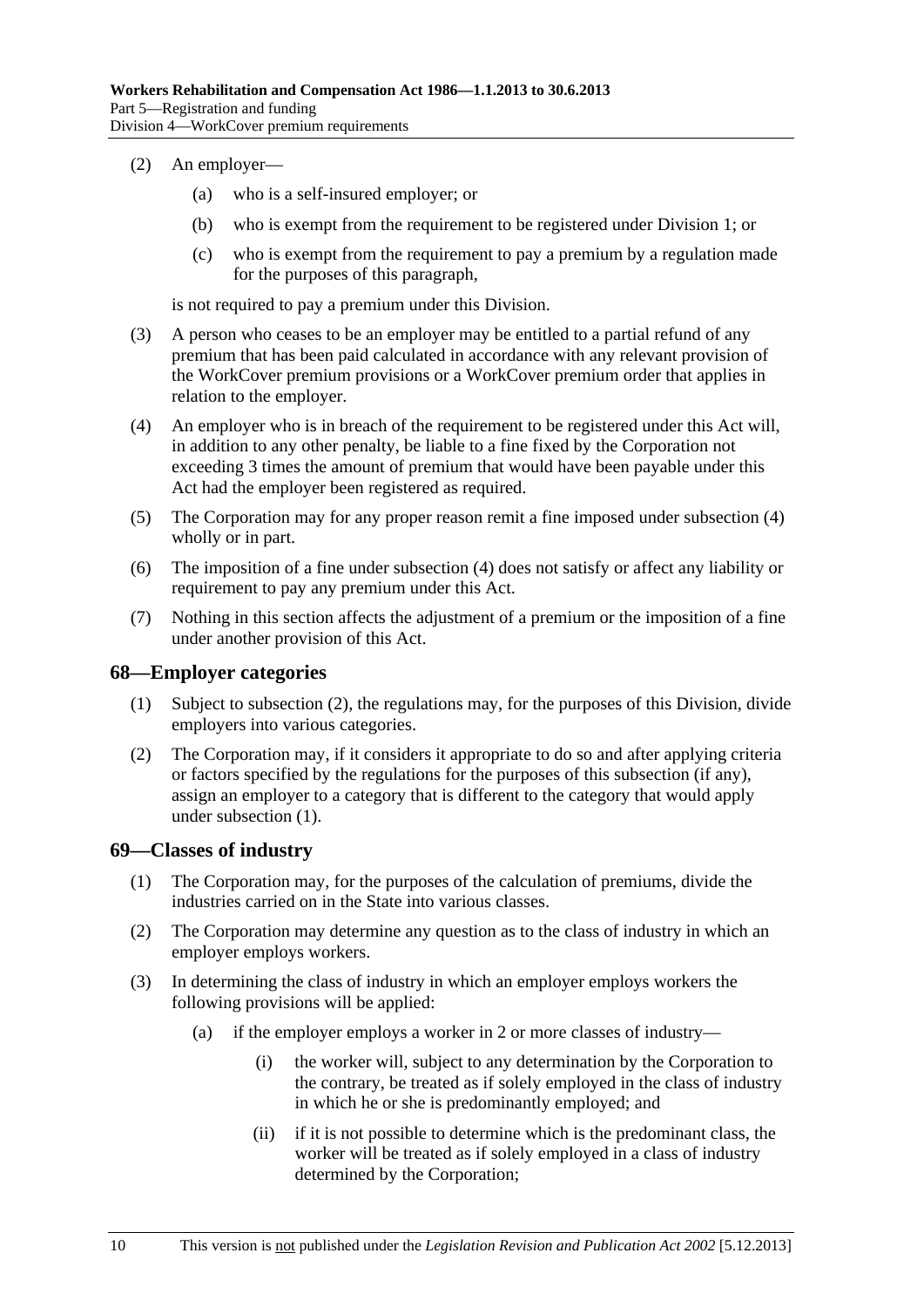- <span id="page-96-0"></span> (b) subject to [paragraphs \(c\)](#page-96-0) and [\(d\)—](#page-96-0)if the employer employs workers in different classes of industry all workers employed by the employer will, if the Corporation so determines, be treated as engaged in the predominant class of industry;
- (c) if the employer employs workers at 2 or more workplaces, all workers employed at a particular workplace will, if the Corporation so determines, be treated as engaged in the predominant class of industry conducted at that workplace;
- (d) in determining what is the predominant class of industry, the Corporation will have regard to—
	- (i) the importance within the employer's total operations of each class of industry in which workers are employed; and
	- (ii) any other factor determined to be relevant by the Corporation.
- (4) The Corporation may, as it thinks fit, review and revise a determination previously made under or for the purposes of this section.
- (5) A revision may be made under [subsection \(4\)](#page-96-0) at any time (including in respect of a period that is underway).

### **70—Industry rates and base premiums**

- (1) The Corporation must, in relation to each class of industry, fix a rate (expressed as a percentage and to be called the *industry premium rate*) that is to be applied for the purposes of determining base premiums under [subsection \(9\).](#page-97-0)
- (2) The rates under [subsection \(1\)](#page-96-0)
	- (a) must be fixed by the Corporation by notice in the Gazette; and
	- (b) may be varied by the Corporation by subsequent notice in the Gazette.
- (3) Subject to [subsection \(5\),](#page-96-0) a percentage fixed under [subsection \(1\)](#page-96-0) in relation to a class of industry must not exceed 7.5%.
- (4) In fixing the percentage applicable to a particular class of industry the Corporation must apply any criteria or principles specified by the regulations.
- (5) The Corporation may fix a percentage in excess of 7.5% in relation to a particular class of industry if in each of 2 consecutive years the Corporation's estimate of the aggregate cost of claims in respect of injuries attributable to traumas occurring in the year in the relevant class exceeds 30% of the aggregate remuneration paid to workers in that class that is used for the purposes of the calculation of premium.
- (6) The Corporation may apply any principle determined by the Corporation to be appropriate for the purposes of making an estimate of the aggregate cost of any claims (or any claims of a specified class under [subsection \(5\)](#page-96-0)).
- (7) A percentage fixed under [subsection \(5\)](#page-96-0) must not exceed 20%.
- (8) A percentage fixed under [subsection \(5\)](#page-96-0) must be reviewed annually by the Corporation and applies until it is revoked or varied by the Corporation.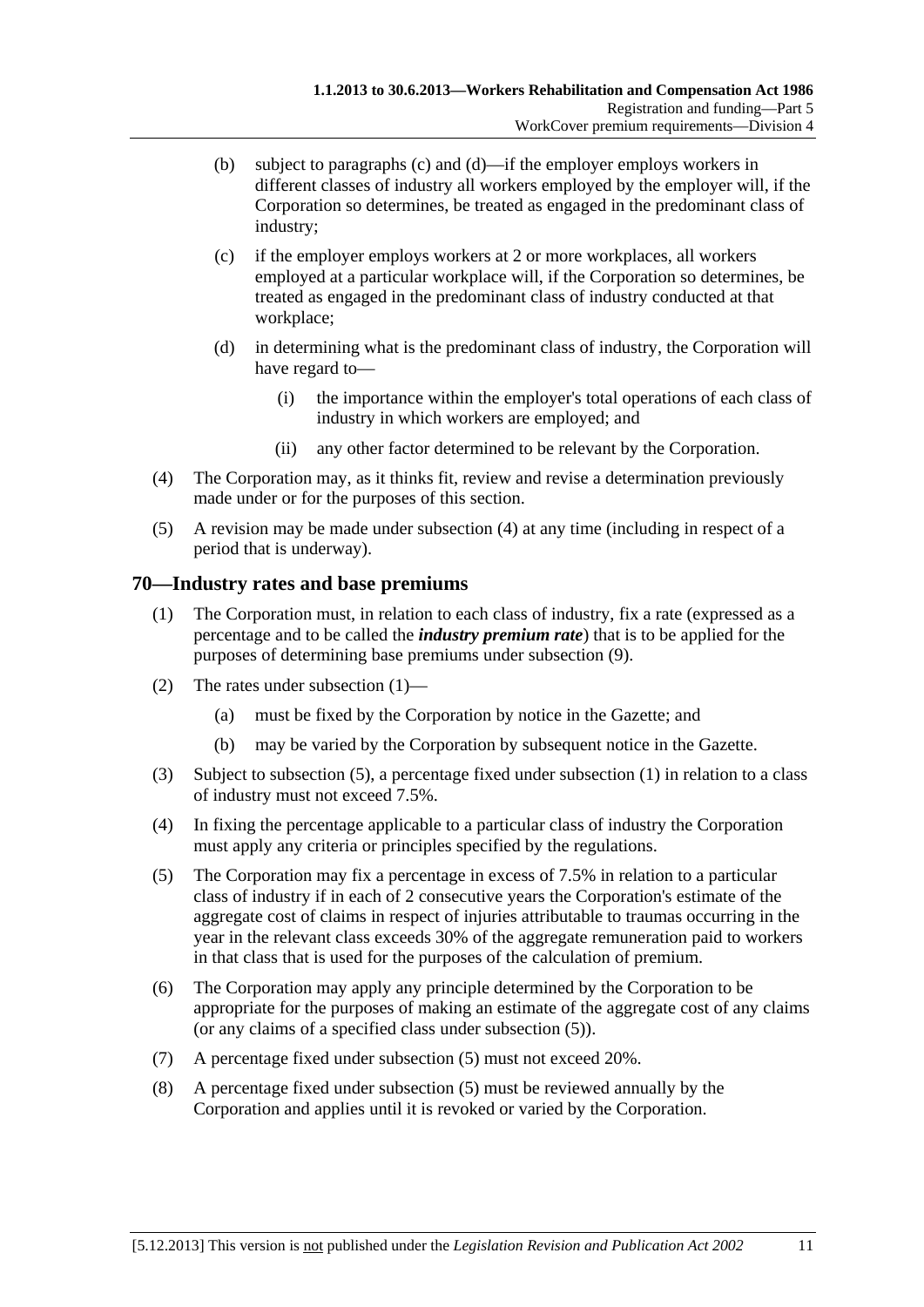<span id="page-97-0"></span> (9) A base premium under this Act, in its application to a particular industry, is determined as follows:

 $BP = remuneration \times industry premium rate$ 

Where

*BP* is the base premium

*remuneration* is the remuneration payable by an employer to workers employed in the particular industry

*industry premium rate* is the industry premium rate for the relevant class of industry.

### **Subdivision 4—Premiums (calculation and application)**

### **71—Premiums**

- (1) A premium payable by an employer in relation to a particular period (other than an employer who is not liable to pay a premium under this Division) will be—
	- (a) determined in accordance with a WorkCover premium order under this section; or
	- (b) to the extent that a WorkCover premium order does not apply to the employer—the aggregate base premiums applying to that employer in respect of all classes of industry in which the employer employs workers (subject to any adjustments or requirements that apply in the circumstances).
- (2) For the purposes of subsection  $(1)(a)$ , the Corporation may, after consultation with the Minister and applying any principle specified by the Minister for the purposes of this section, fix the manner in which a premium payable by an employer (or a person who proposes to become an employer) will be calculated.
- (3) The Corporation must, for the purposes of [subsection \(2\)](#page-97-0), publish an order (or orders) in the Gazette (and any such order will be referred to as a *WorkCover premium order*).
- (4) A WorkCover premium order will take effect from the commencement of a financial year specified by the order (and will then apply, including in relation to a succeeding financial year, until superseded by another WorkCover premium order).
- (5) A WorkCover premium order may—
	- (a) apply generally or be limited in its application by reference to specified factors or exceptions; and
	- (b) apply differently according to—
		- (i) categories of employers; and
		- (ii) different factors of a specified kind; and
	- (c) authorise any matter to be determined, applied or regulated by a specified person or body,

or may do any combination of these things.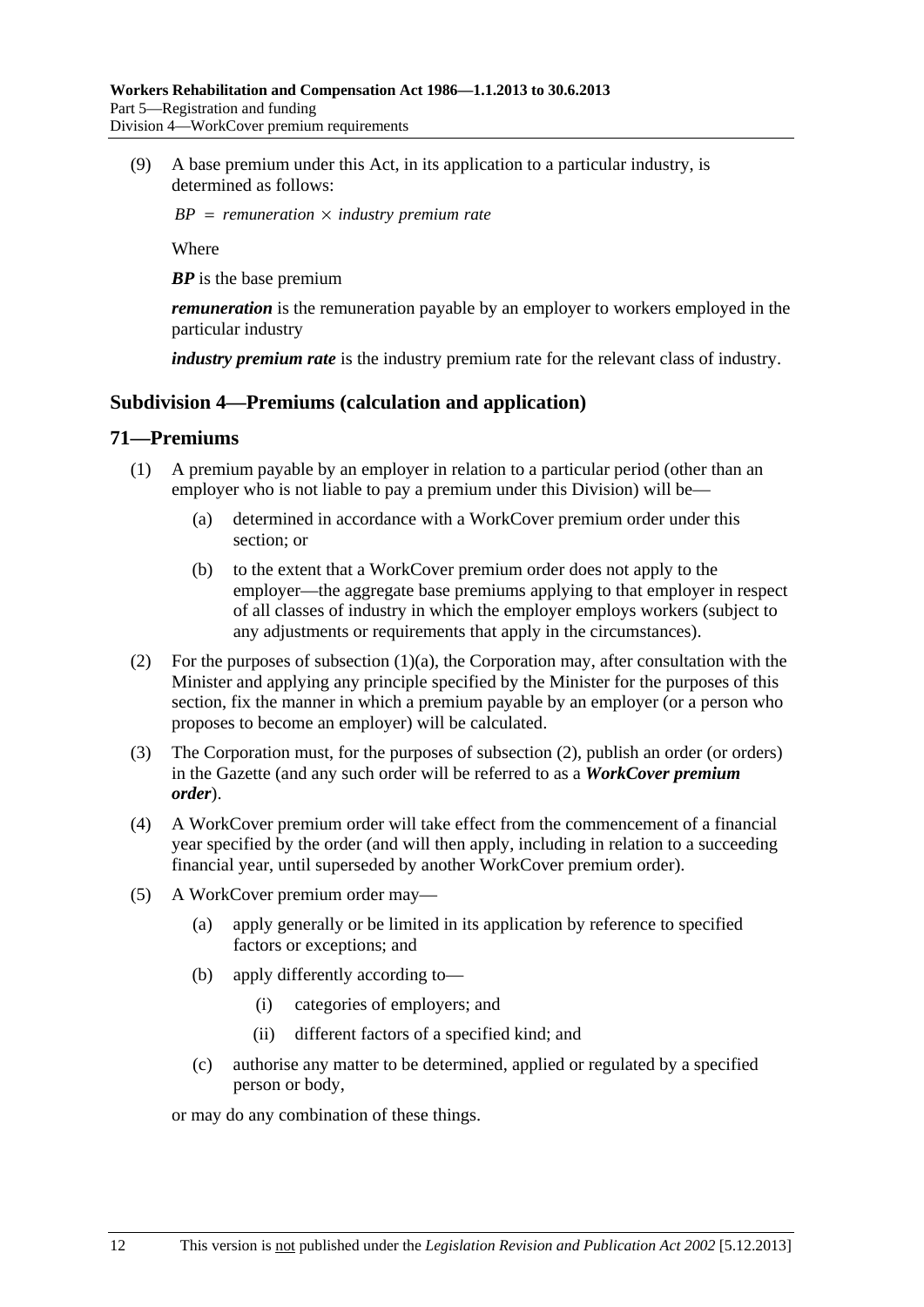- <span id="page-98-0"></span> (6) Without limiting a preceding subsection, a WorkCover premium order may—
	- (a) apply any principle relevant to the claims experience of a particular category or class of employer, or the size of an employer (after applying such principles or assumptions as the Corporation thinks fit); and
	- (b) fix and apply various principles, weights, adjustments, caps, limits (including limits on the reduction of premiums), assumptions or exclusions according to specified factors; and
	- (c) without limiting any other provision, specify any adjustment or assumption relating to the remuneration paid to workers over a particular period (including a period into the future); and
	- (d) allow employers who satisfy any specified criteria, on application and at the discretion of the Corporation, to pay a premium determined by the Corporation according to an alternative set of principles—
		- (i) specified in the order; or
		- (ii) specified in another WorkCover premium order that applies in the circumstances; or
		- (iii) agreed between the Corporation and the employer; and
	- (e) require that employers of a specified class must provide a deposit, bond or guarantee, or some other form of security, specified in the order; and
	- (f) make any other provision or impose any other requirement prescribed by the regulations.
- (7) Subject to any remission or reduction of premium granted by the Corporation, where—
	- (a) the amount of premium payable by an employer in respect of a designated period would, apart from this subsection, be less than the designated minimum premium; or
	- (b) an employer is registered but no premium would, apart from this subsection, be payable by the employer for a designated period,

the premium payable by the employer for the designated period is the designated minimum premium.

- (8) For the purposes of [subsection \(7\),](#page-98-0) the Corporation may, from time to time, as part of the WorkCover premium provisions, fix—
	- (a) the designated period; and
	- (b) the designated minimum premium.
- (9) The Corporation may, if it considers that there is an error in a WorkCover premium order, after consultation with the Minister, amend the WorkCover premium order by notice in the Gazette.
- (10) A notice under [subsection \(9\)](#page-98-0) may, if the notice so provides, take effect from a date that is earlier than its date of publication (being on or after the date on which the relevant WorkCover premium order took effect).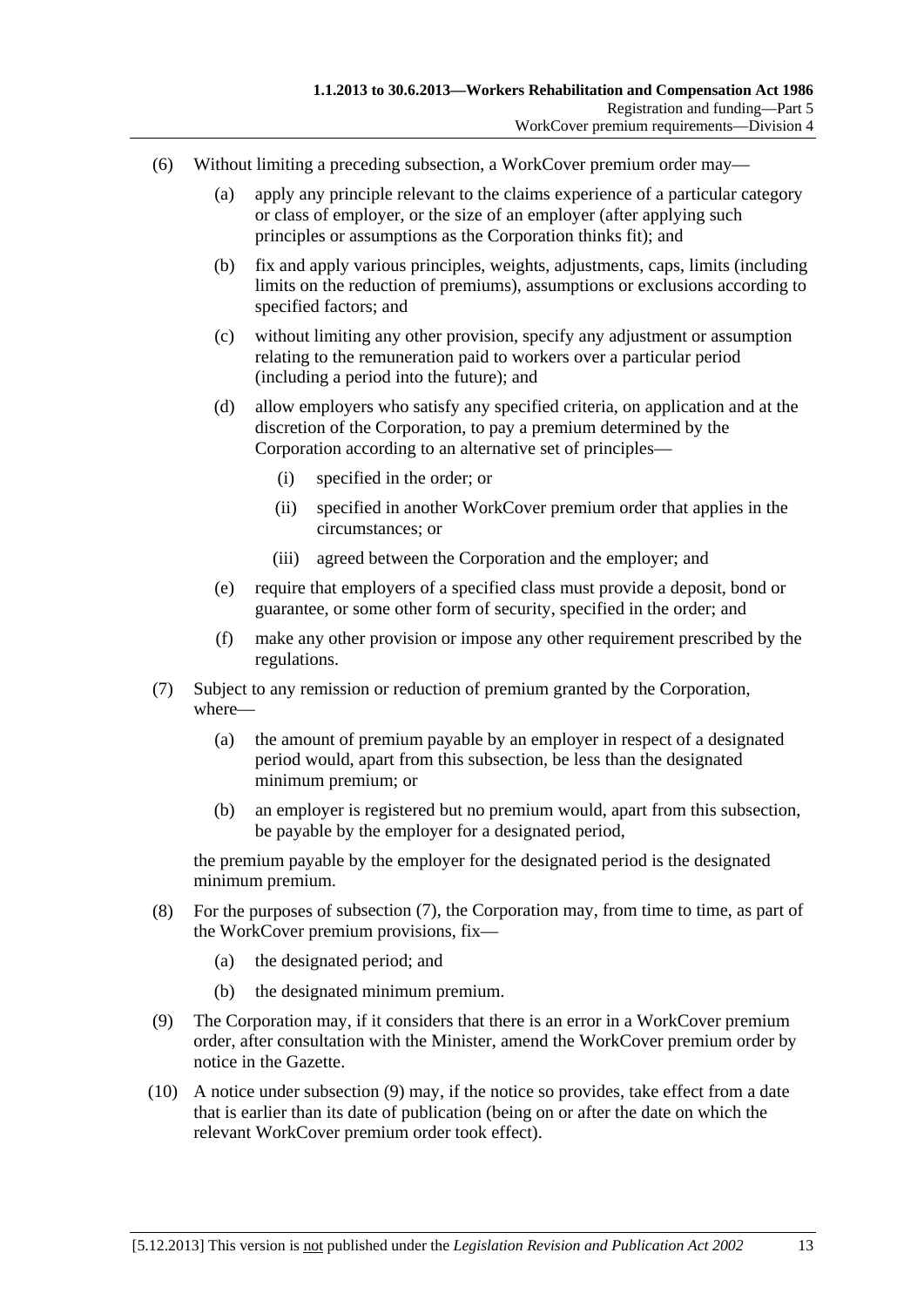# <span id="page-99-0"></span>**72—Premium stages**

- (1) A premium in relation to a particular period (being a period determined by the Corporation) may be constituted by—
	- (a) an *initial premium* calculated on the basis of estimates and assumptions made at, or in relation to, the beginning of the period after applying any principles specified by the Corporation in the WorkCover premium provisions or in a WorkCover premium order;
	- (b) an *adjusted premium* at any time during the period based on applying any principles or requirements specified by the Corporation in the WorkCover premium provisions or in a WorkCover premium order;
	- (c) a *hindsight premium* calculated on the basis of actual amounts and information known or determined by the Corporation at the end of the period after applying any principles or requirements specified by the Corporation in the WorkCover premium provisions or in a WorkCover premium order.
- (2) Subject to this section, an initial premium will be payable by a date specified by the Corporation for the purposes of this subsection.
- (3) The Corporation may adjust a premium at any time during the relevant period and any amount that becomes due on account of that adjustment (the adjusted premium) will, subject to this section, be payable by a date specified by the Corporation for the purposes of this subsection.
- (4) A hindsight premium will be payable after the end of the relevant period by a date specified by the Corporation for the purposes of this subsection (unless a hindsight premium does not need to be paid).
- (5) If the Corporation so allows, an employer may elect to pay an initial premium or an adjusted premium by instalments, at such times and of such amounts as the Corporation may determine.
- (6) Subject to this Act, if the initial premium, and an adjusted premium (if any), paid by an employer in relation to a particular period exceed the employer's liability to pay premium for that period, the Corporation may at the Corporation's discretion (but subject to the regulations)—
	- (a) refund the difference to the employer; or
	- (b) set off the difference against existing or future liabilities of the employer to make payments of premium under this Part.
- (7) The Corporation may grant discounts or other incentives in order to encourage the payment of any premium in advance.
- (8) The Corporation may, in prescribed circumstances, remit any premium payable by an employer under this section wholly or in part.
- (9) This section applies subject to—
	- (a) any alternative arrangements agreed between the Corporation and an employer as part of an alternative set of principles applied under section  $71(6)(d)$ ; or
	- (b) any alternative requirements specified by the Corporation (by notice to a particular employer or by notice in the Gazette); or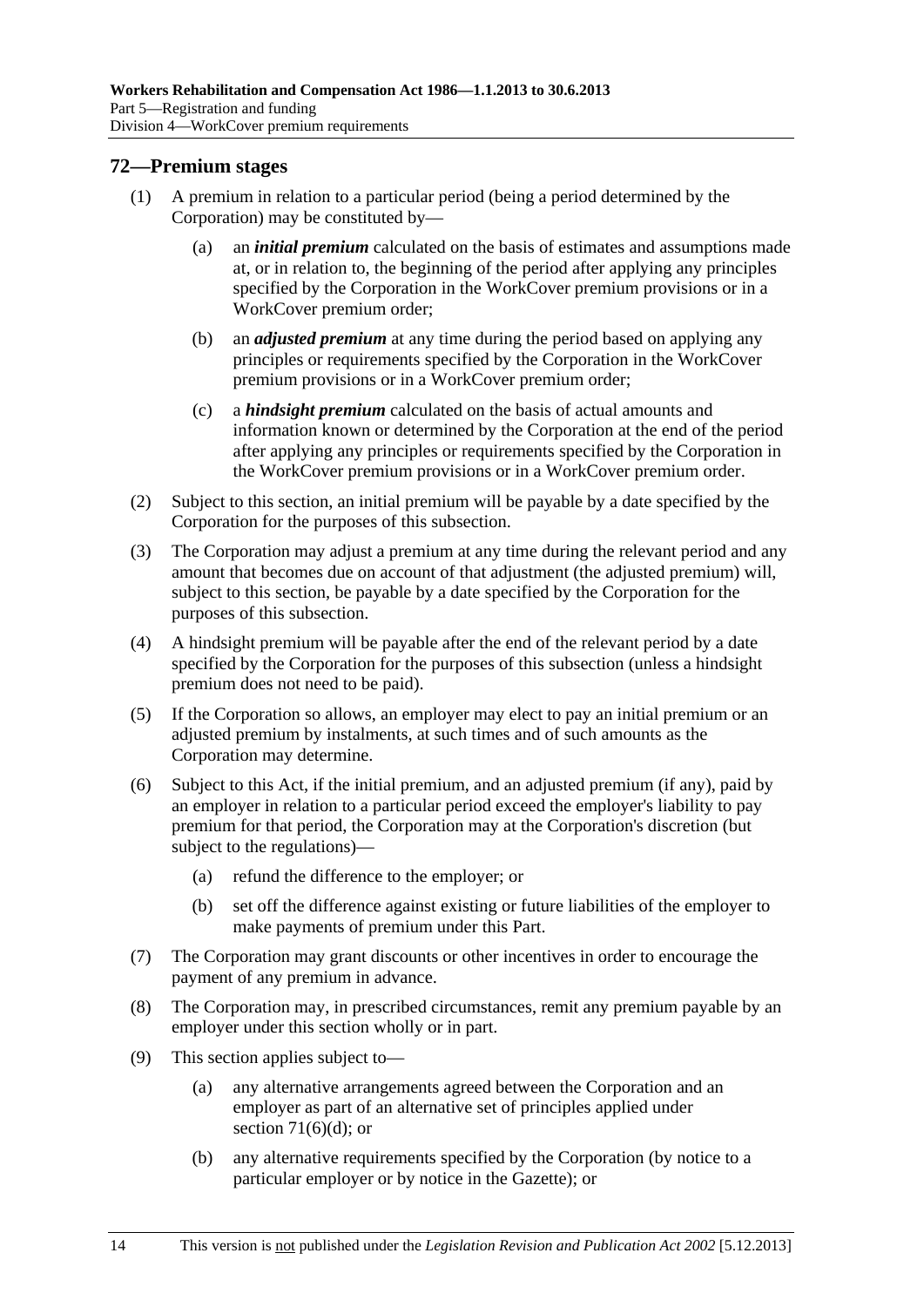- <span id="page-100-0"></span> (c) without limiting [paragraph \(a\)](#page-99-0) or [\(b\)](#page-99-0), any alternative arrangements agreed between the Corporation and the employer that allow the employer to pay any premium on aggregate remuneration paid during a preceding period and after taking into account any other matter or factor specified by the Corporation for the purposes of this paragraph.
- (10) A notice under [subsection \(9\)—](#page-99-0)
	- (a) may be varied by the Corporation from time to time by further notice; and
	- (b) will have effect according to its terms.

# **72A—Grouping provisions**

- (1) For the purposes of this section, 2 or more employers will, if the Corporation so determines, constitute a group if—
	- (a) they are capable of being treated as a member of a group under the *[Payroll](http://www.legislation.sa.gov.au/index.aspx?action=legref&type=act&legtitle=Payroll%20Tax%20Act%202009)  [Tax Act 2009](http://www.legislation.sa.gov.au/index.aspx?action=legref&type=act&legtitle=Payroll%20Tax%20Act%202009)*; or
	- (b) they are related in some other way.
- (2) Where 2 or more employers constitute a group—
	- (a) unless the Corporation otherwise determines, each employer in the group will be liable to pay premiums in accordance with a WorkCover premium order under this Division (rather than on the basis of aggregate base premiums); and
	- (b) the Corporation may apply any claims experience, rating or other principle to all members of the group on a combined basis (rather than on an individual basis) in accordance with the provisions of a WorkCover premium order; and
	- (c) the Corporation may aggregate the employers in such manner (in any way or for such other purposes) as the Corporation thinks fit under a WorkCover premium order (including by treating 1 employer within the group as if the employer were the employer of all workers employed by the members of the group or by rating them together or according to a common factor).
- (3) Despite being grouped, each employer will be taken to be subject to the relevant WorkCover premium provisions in its own right (but with premiums being aggregated or divided according to principles specified in a WorkCover premium order).
- (4) The employers in a group are jointly and severally liable for the payment of premiums attributable to the group.
- (5) This section applies subject to any alternative arrangements agreed between the Corporation and the members of the group of employers as part of an alternative set of principles applied under [section 71\(6\)\(d\).](#page-98-0)
- (6) The Corporation may, if it is satisfied that 2 or more employers who should have been grouped under this section have not been so grouped on account of false or misleading information, or insufficient or defective information, provided to the Corporation—
	- (a) make any determination or redetermination, and impose any premium, on a retrospective basis; and
	- (b) impose on each employer a fine (not exceeding an amount calculated under the regulations) fixed by the Corporation.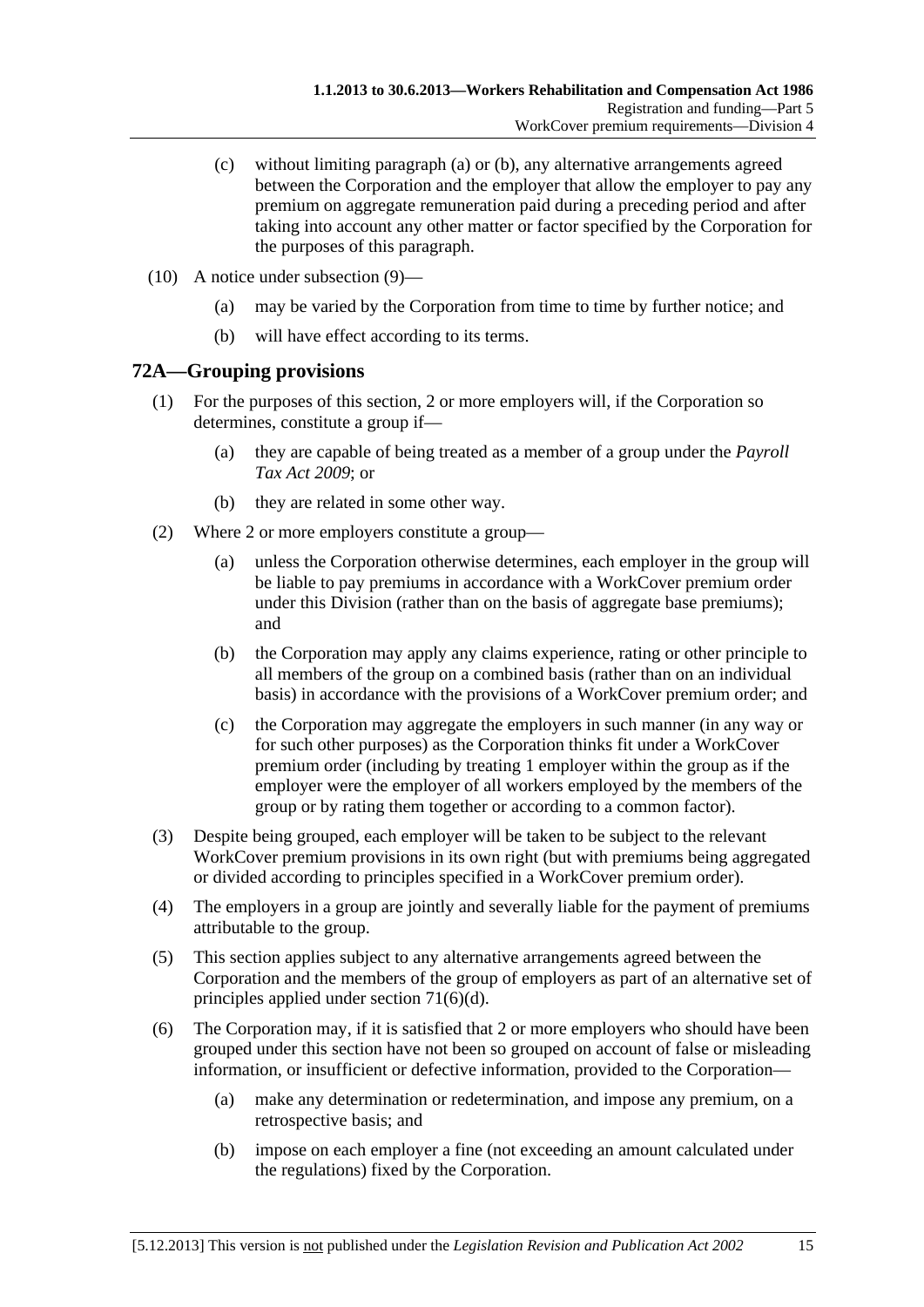<span id="page-101-0"></span> (7) The Corporation may for any proper reason remit a fine imposed under [subsection \(6\)\(b\)](#page-100-0) wholly or in part.

# **Division 5—Self-insured employers—fees**

# **72B—Self-insured employers—fees**

- (1) A self-insured employer is liable to pay a fee to the Corporation under this section.
- (2) The fee payable by a self-insured employer will be a percentage of the base premium that would have been payable by the employer if the employer were not registered as a self-insured employer and liable to pay a base premium under this Part and will be fixed by the Corporation with a view to raising from self-insured employers—
	- (a) a fair contribution towards the administrative expenditure of the Corporation; and
	- (b) a fair contribution towards the cost of rehabilitation funding; and
	- (c) a fair contribution towards the costs of the system of dispute resolution established by this Act; and
	- (d) without limiting a preceding paragraph, a fair contribution towards the costs associated with the operation of Part 6C and Part 6D; and
	- (e) a fair contribution towards actual and prospective liabilities of the Corporation arising from the insolvency of employers.
- (3) If the Corporation is satisfied that there are good reasons for differentiating between different self-insured employers or classes of self-insured employers, the percentage on which the fee for self-insured employers is based may vary from self-insured employer to self-insured employer or from class to class.
- (4) If the measures taken by a self-insured employer—
	- (a) to reduce the incidence of work related traumas and injuries; and
	- (b) to provide for the rehabilitation of workers who have suffered compensable injuries; and
	- (c) to provide for the administration of claims,

conform to or exceed standards determined by the Corporation for the purposes of this subsection, the Corporation may grant to the self-insured employer such remission of the fee that would otherwise be payable by the self-insured employer as the Corporation thinks fit.

(5) A fee payable under this section must be paid by a date specified by the Corporation.

# **Division 6—Remissions and supplementary payments**

### **72C—Remissions and supplementary payments**

- (1) Subject to this section, the Corporation may, in relation to a particular employer, after having regard to 1 or more of the matters specified under [subsection \(2\)](#page-102-0) (being a matter that the Corporation determines to be appropriate and relevant)—
	- (a) grant the employer a remission of part of a premium or fee that would otherwise be payable by the employer; or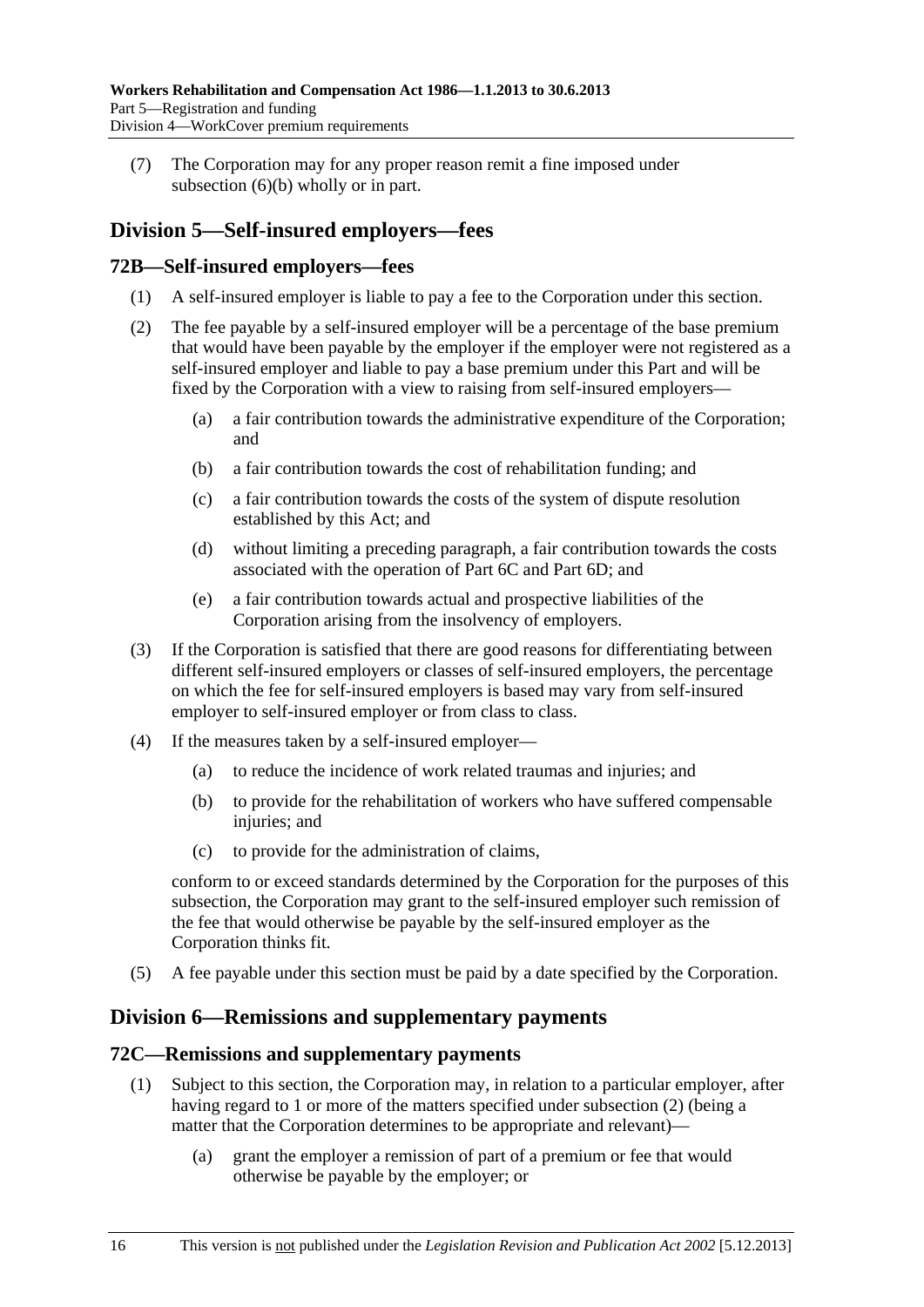- (b) impose a supplementary payment on the employer (to be paid in addition to the premiums or fees payable by the employer under this Part).
- <span id="page-102-0"></span> (2) The following matters are specified for the purposes of [subsection \(1\)](#page-101-0):
	- (a) the adequacy or inadequacy of measures taken by the employer to reduce the incidence of work related traumas and injuries;
	- (b) the incidence or costs of claims for compensable injuries suffered by the employer's workers (disregarding claims of a class excluded from the ambit of this paragraph by regulation);
	- (c) the rehabilitation facilities or services for injured workers provided by the employer;
	- (d) the absence or inadequacy of rehabilitation facilities or services provided by the employer;
	- (e) the employer's practices and procedures in connection with the appointment and work of a rehabilitation and return to work co-ordinator under Part 3 (including with respect to compliance with any relevant guidelines published by the Corporation for the purposes of [section 28D\)](#page-33-0);
	- (f) the employer's practices as to the retention, employment or re-employment of injured workers (and, in particular, any failure on the employer's part to provide, in accordance with this Act, employment to a worker who has suffered a compensable injury in the employer's employment);
	- (g) any other matter (whether similar or dissimilar to those referred to above) that the Corporation determines to be appropriate and relevant.
- (3) The following provisions apply in connection with [subsections \(1\)](#page-101-0) and [\(2\):](#page-102-0)
	- (a) a reference to an employer extends to another employer who is linked to the employer through a transfer of business;
	- (b) the matters referred to in [paragraphs \(a\)](#page-102-0) to [\(f\)](#page-102-0) (inclusive) of [subsection \(2\)](#page-102-0) are not intended to establish any pattern or principle that must be applied by the Corporation under [paragraph \(g\)](#page-102-0) of that subsection;
	- (c) if the Corporation imposes a supplementary payment, the Corporation may require the employer to observe conditions stipulated by the Corporation in a written notice to the employer and if an employer fails to comply with such a condition then the Corporation may impose on that employer a further supplementary payment;
	- (d) the Corporation may establish rehabilitation and return to work programs for injured workers on terms under which an employer who participates in the program by providing employment for such workers and complying with other conditions of the scheme determined is entitled to a remission of premium that would otherwise be payable by the employer on a basis set out in the scheme.
- (4) The Corporation may, for any proper reason—
	- (a) adjust or revoke a remission of any premium or fee granted, or a supplementary payment imposed, under this section; or
	- (b) vary or revoke a condition imposed under this section.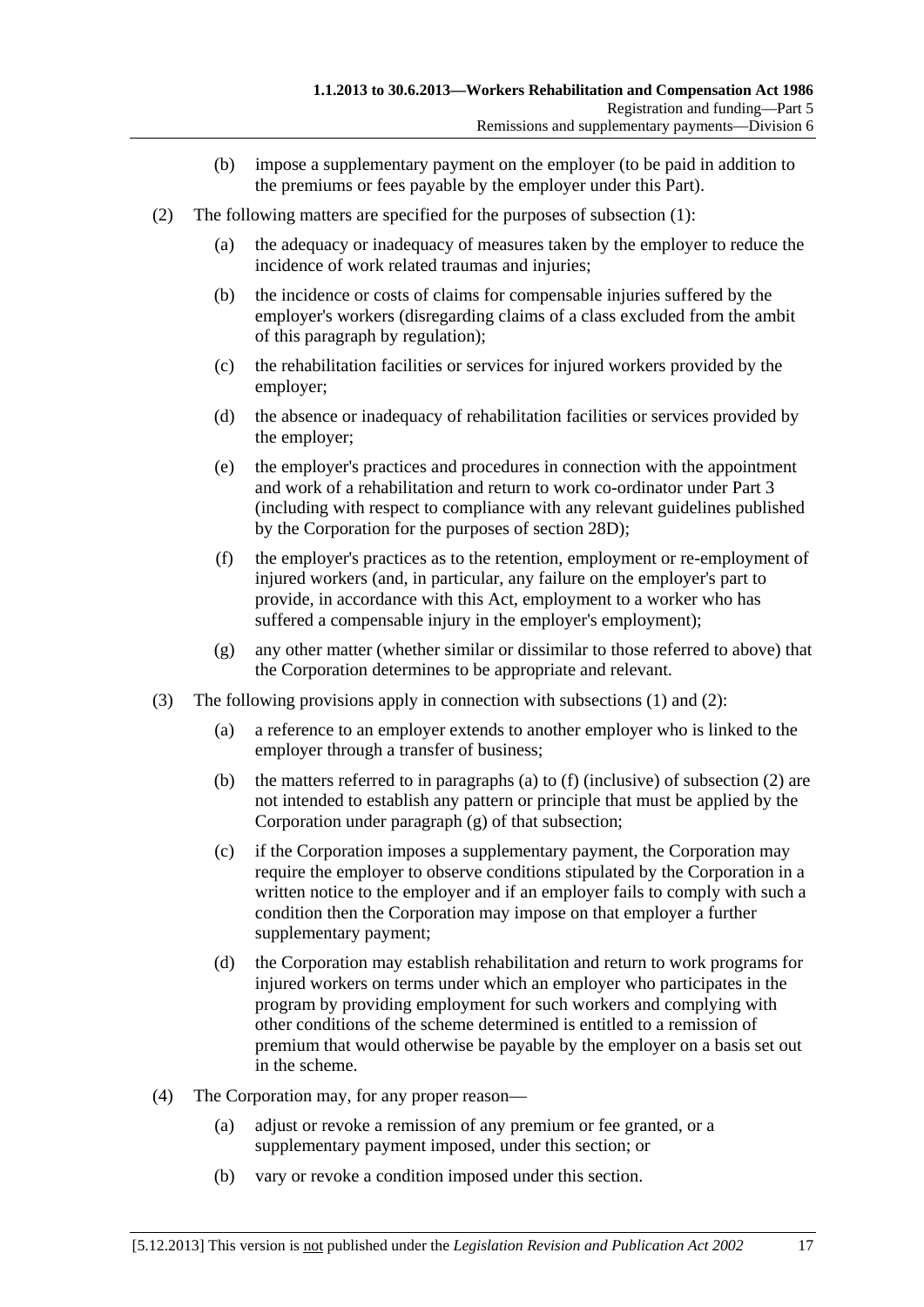<span id="page-103-0"></span> (5) A remission or supplementary payment will be provided or payable in accordance with a scheme prescribed by the regulations.

# **Division 7—Administration of premiums/fees scheme**

# **72D—Interpretation**

In this Division—

*statutory payment* means any of the following under this Part:

- (a) a premium;
- (b) a fee;
- (c) a supplementary payment.

# **72E—Provision of information (initial calculations)**

- (1) Subject to this Division, an employer must, by a date in each year specified by the Corporation (which may be specified on an individual or class basis), provide to the Corporation a return in the designated manner and form that sets out the information required by the Corporation (by notice to a particular employer or by notice in the Gazette) for the purposes of the calculation or determination of any statutory payment under this Part.
- (2) The information required under [subsection \(1\)](#page-103-0) may include information in the form of estimates made according to principles specified by the Corporation.
- (3) The Corporation may (by notice to a particular employer or by notice in the Gazette)—
	- (a) specify an estimate or estimates that will apply instead of an estimate specified by an employer under subsection  $(2)$ ;
	- (b) require that any information provided under this section be verified by statutory declaration.
- (4) An estimate specified under [subsection \(3\)\(a\)](#page-103-0) may apply, according to a determination of the Corporation—
	- (a) despite the provision of an estimate by the employer; or
	- (b) so as to relieve the employer from the requirement to provide an estimate under [subsection \(2\)](#page-103-0).
- (5) If the Corporation specifies an estimate under [subsection \(3\)\(a\)](#page-103-0), the amount of the estimate will be used for the purposes of the calculation of any relevant statutory payment under this Part.
- (6) The Corporation may, from time to time as the Corporation thinks fit, vary or revoke a notice under [subsection \(3\),](#page-103-0) or make a new specification or impose a new requirement under [subsection \(3\).](#page-103-0)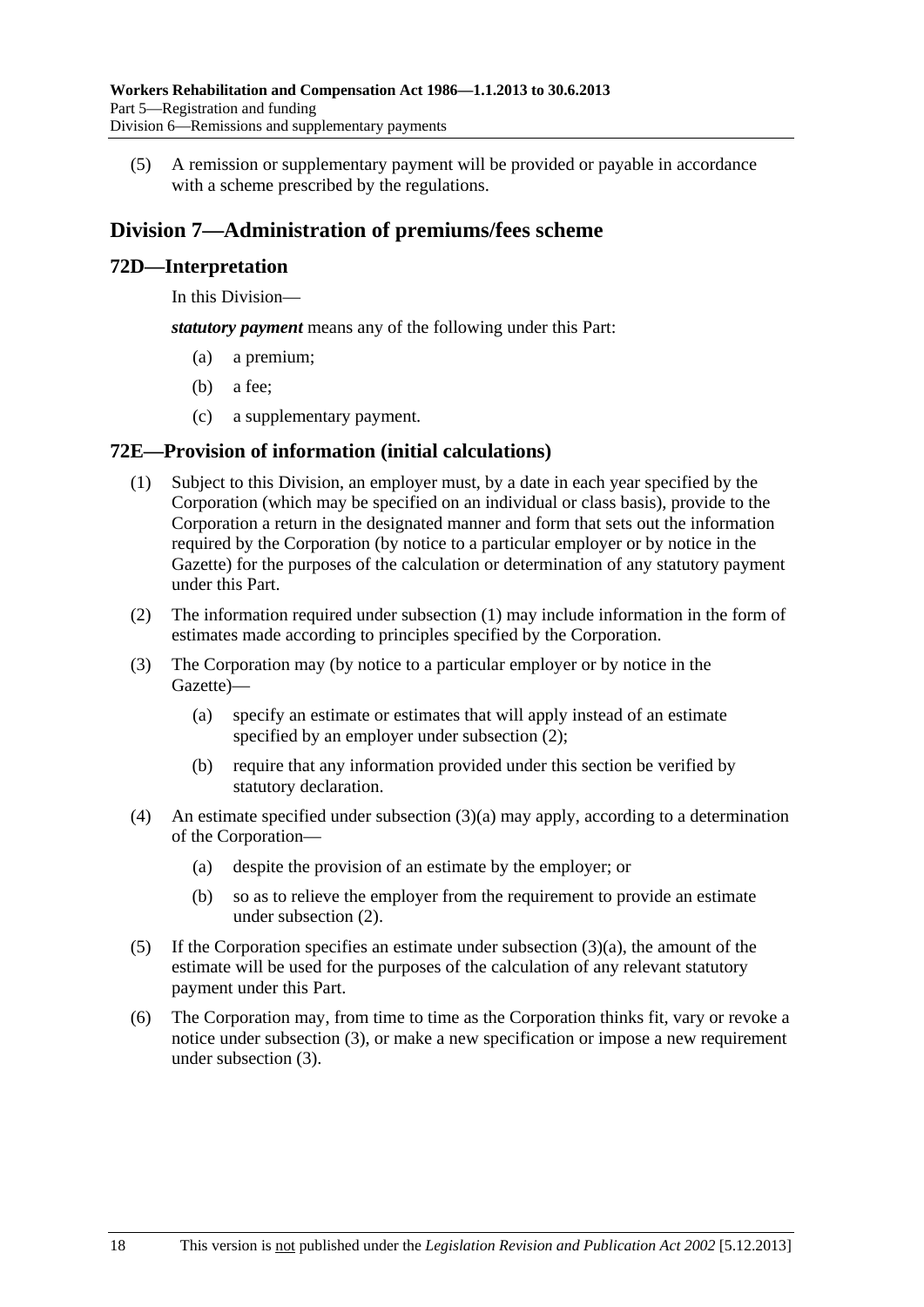# <span id="page-104-0"></span>**72F—Provision of information (on-going requirements)**

- (1) The Corporation may, from time to time, require an employer to provide to the Corporation in a designated manner and form information (including information in the form of estimates) specified by the Corporation—
	- (a) relating to a period specified by the Corporation; or
	- (b) relating to any matter specified by the Corporation; or
	- (c) on the occurrence of any event specified by the Corporation.
- (2) The Corporation may require that any information provided under this section be verified by statutory declaration.
- (3) The Corporation may specify an estimate or estimates, or make any determination, that will apply instead of an estimate or any information specified by an employer under [subsection \(1\)](#page-104-0) (and any such estimate or determination of the Corporation may apply according to its terms).
- (4) Information required under this section must be provided to the Corporation within a period determined by the Corporation.
- (5) A requirement under this section may be imposed—
	- (a) under any WorkCover premium provisions or by a WorkCover premium order; or
	- (b) by notice to a particular employer or by notice in the Gazette.

### **72G—Revised estimates or determinations**

- (1) The Corporation may, in addition to the preceding sections of this Division, in its absolute discretion—
	- (a) review and revise an estimate or determination previously made under or for the purposes of this Division; or
	- (b) correct an error or revise an assessment previously made under or for the purposes of this Division.
- (2) In acting under [subsection \(1\)](#page-104-0), the Corporation may have regard to any matter considered to be relevant by the Corporation.

# **72H—Further adjustments**

- (1) If the Corporation considers that a statutory payment payable by an employer should be adjusted—
	- (a) because of a change in—
		- (i) the category to which the employer belongs; or
		- (ii) the class of industry or industries in which the employer employs workers; or
		- (iii) the workplace or workplaces at which the employer employs workers; or
	- (b) because of the specification of an estimate or the making of a determination under [section 72E\(3\);](#page-103-0) or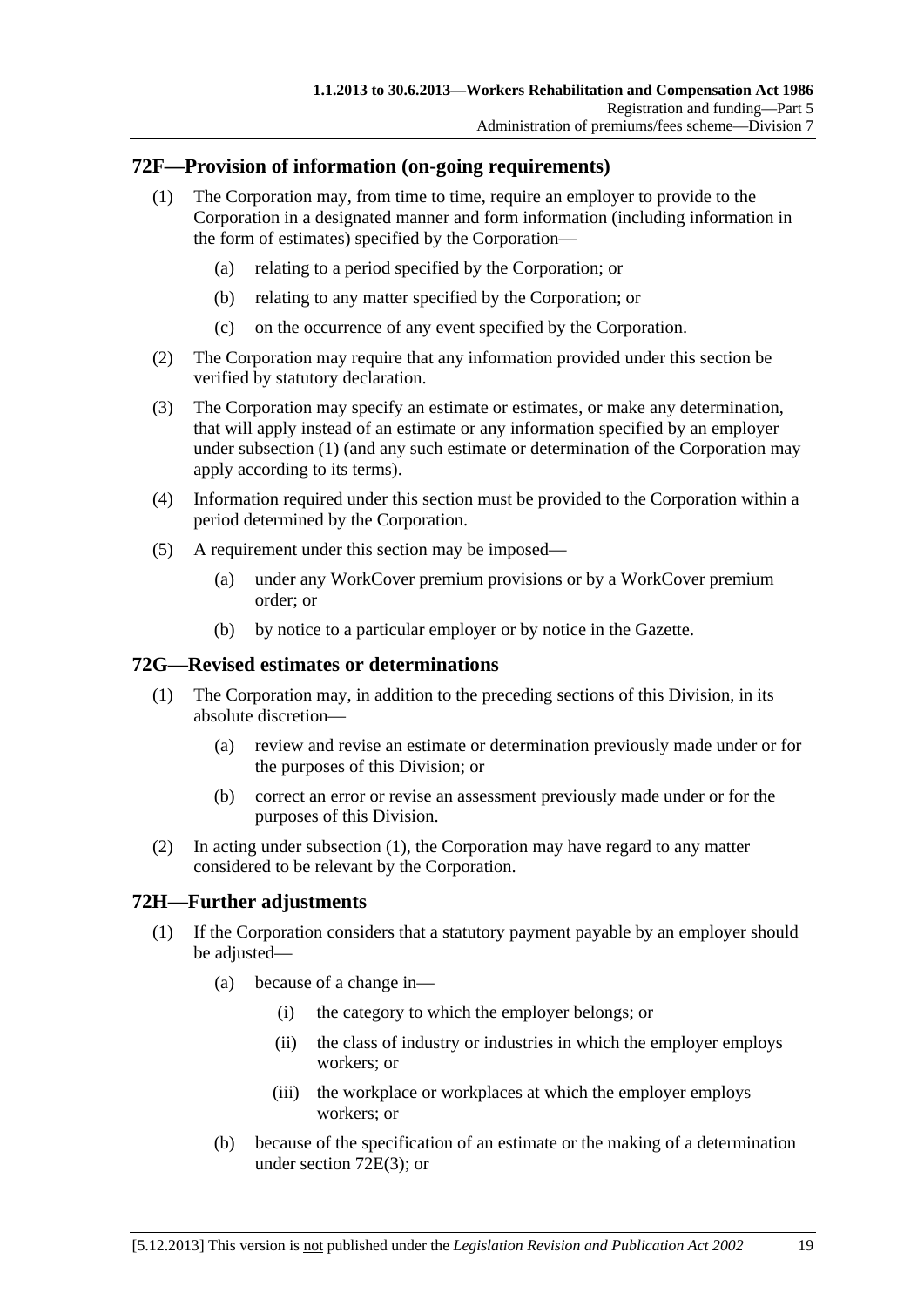- <span id="page-105-0"></span>(c) because of information provided under [section 72F](#page-104-0); or
- (d) because of the outcome of a review under [section 72G](#page-104-0); or
- (e) because of any other circumstance prescribed by the regulations,

the Corporation may issue to the employer a notice of adjustment of the statutory payment.

- (2) If an additional amount is payable under a notice of adjustment under [subsection \(1\)](#page-104-0), the additional amount is payable in accordance with a determination of the Corporation (and may be recovered as an unpaid statutory payment in a case of default).
- (3) If an excess amount has been paid by the employer on account of a notice of adjustment under [subsection \(1\),](#page-104-0) the Corporation may at the Corporation's discretion (but subject to the regulations)—
	- (a) refund the excess to the employer; or
	- (b) set off the excess against existing or future liabilities of the employer for statutory payments under this Part.
- (4) An adjustment may be made under this section at any time (including in respect of any period that has been completed or expired or is still underway).
- (5) Nothing in this section affects the adjustment of a statutory payment under another provision of this Act.

### **72I—Deferred payment**

- (1) The Corporation may, on application by an employer, defer the payment of a statutory payment by the employer if satisfied that—
	- (a) the employer is in financial difficulties; but
	- (b) the employer has a reasonable prospect of overcoming the financial difficulties and the deferment would assist materially in overcoming those difficulties.
- (2) A deferment may be given under this section on conditions that the Corporation considers appropriate having regard to the objects of this Act.
- (3) The Corporation may, by written notice to the employer, cancel a deferment under this section.
- (4) If a deferment is cancelled, the employer must pay to the Corporation the amount covered by the deferment as required by the notice of cancellation.
- (5) Nothing in this section affects the ability of the Corporation to allow an employer to pay a statutory payment by instalments.

### **72J—Recovery on default**

- (1) If an employer—
	- (a) fails or neglects to furnish a return when required by or under this Act; or
	- (b) furnishes a return that the Corporation has reasonable grounds to believe to be defective in any respect,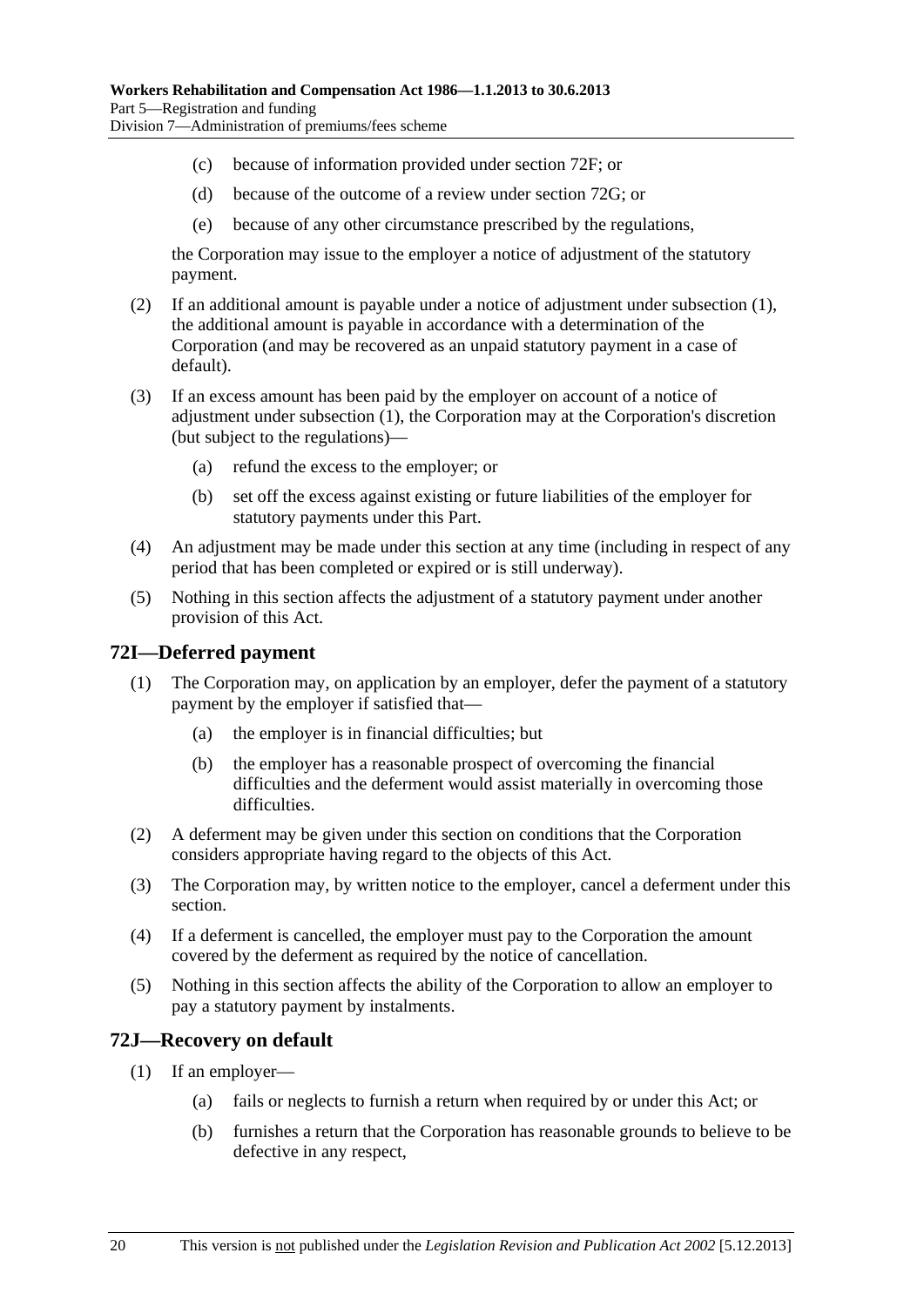<span id="page-106-0"></span>the Corporation may make an assessment of any statutory payment payable by the employer on the basis of estimates made by the Corporation.

- (2) If an employer fails to pay a statutory payment, or the full amount of a statutory payment, as required under this Act, the Corporation may make an assessment of the amount payable by the employer (including on the basis of estimates made by the Corporation).
- (3) The Corporation may, as part of an assessment under [subsection \(1\)](#page-105-0) or [\(2\),](#page-106-0) impose on the employer a fine of an amount (not exceeding 3 times the amount assessed) fixed by the Corporation.
- (4) The Corporation may for any proper reason remit a fine imposed under [subsection \(3\)](#page-106-0)  wholly or in part.
- (5) An employer to whom a notice of an assessment or a fine under this section is given must pay the amount of the assessment or fine within the time allowed in the notice. Maximum penalty: \$10 000.
- (6) A fine under this section is in addition to a fine payable under [section 67\(4\)](#page-95-0).

# **72K—Penalty for late payment**

- (1) If an employer fails to pay a statutory payment as and when required by or under this Act—
	- (a) the amount in arrears will, unless the Corporation determines otherwise, be increased by penalty interest at the prescribed rate; and
	- (b) the Corporation may impose on the employer a fine of an amount (not exceeding 3 times the amount assessed) fixed by the Corporation (unless a fine has been imposed under [section 72J\(3\)](#page-106-0) on account of a failure to make a statutory payment).
- (2) [Subsection \(1\)](#page-106-0) does not apply if—
	- (a) the employer has not, within the period of 12 months immediately before the date on which the statutory payment was required to be paid, been in default for failing to pay a previous statutory payment in accordance with the requirements of this Act; and
	- (b) the employer pays the statutory payment within 14 days after the day on which the statutory payment was required to be paid under this Act.
- (3) The Corporation may for any proper reason remit penalty interest or a fine imposed under [subsection \(1\)](#page-106-0) wholly or in part.
- (4) An employer to whom notice of an assessment of penalty interest or a fine under this section is given must pay the penalty interest or fine within the time allowed in the notice.

Maximum penalty: \$10 000.

# **72L—Exercise of adjustment powers**

The Corporation may exercise its powers under this Part more than once in relation to any particular period and regardless of whether or not—

(a) any statutory payment has been fixed, demanded or paid; or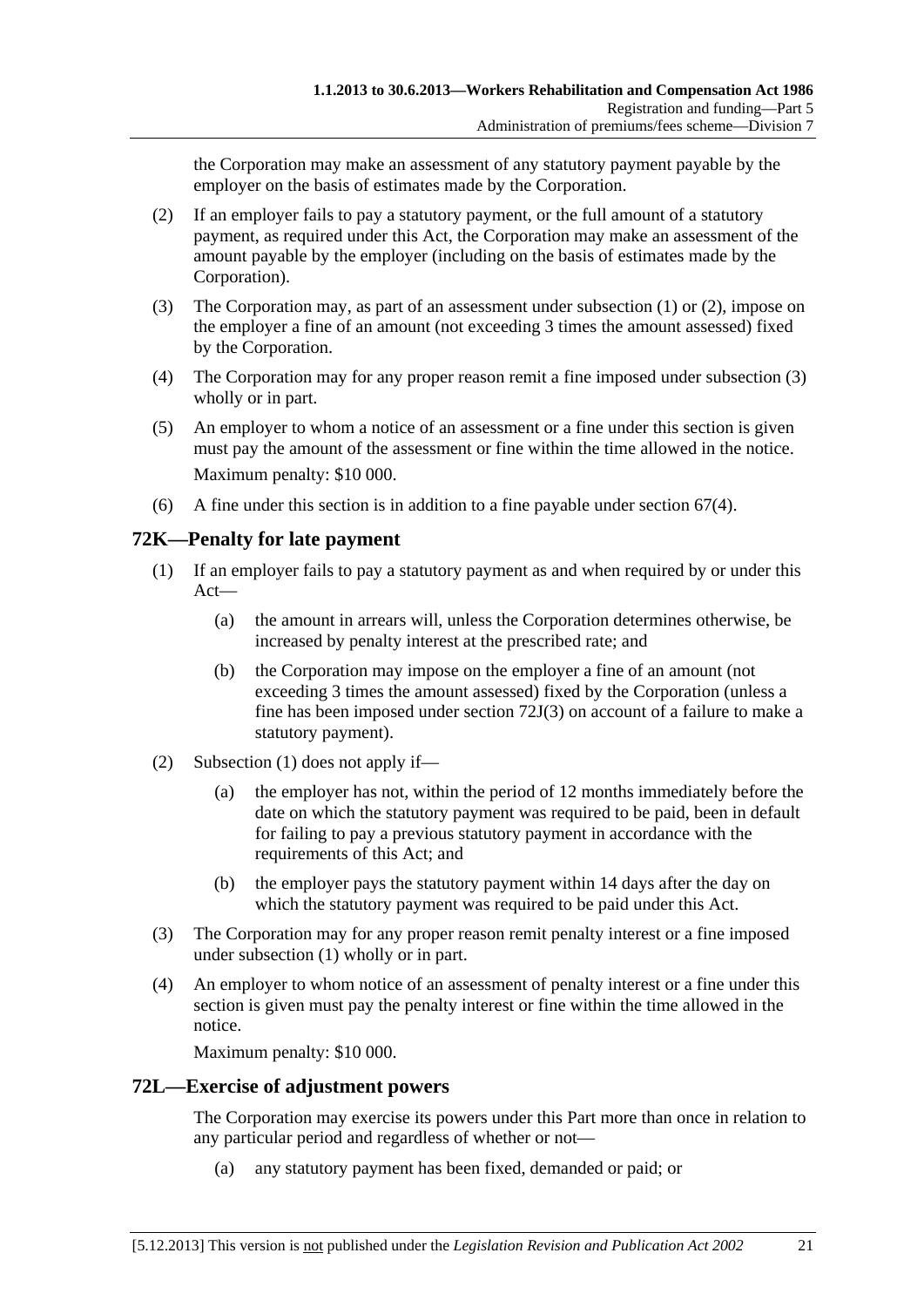- (b) a period to which any determination or adjustment may apply has been completed or expired; or
- (c) the Corporation has already reviewed or adjusted any estimate, liability or payment under this Part; or
- (d) any circumstances have arisen that would, but for this section, stop the Corporation from conducting a review, or making a determination or adjustment.

# **72M—Review**

(1) If an employer considers that a decision of the Corporation as to—

- (a) the estimate of remuneration that is to be used for the calculation of a statutory payment; or
- (b) the fixing or assessment of a statutory payment; or
- (c) the imposition of penalty interest or a fine; or
- (d) the imposition or variation of a condition of a kind that may lead to the remission or imposition of a supplementary payment,

is unreasonable, the board must, on application by the employer, review the decision.

- (2) An application for review does not suspend a liability to pay a statutory payment, penalty interest or a fine.
- (3) The review will be conducted, in accordance with procedures determined by the board, by the board itself, or by a committee or person to whom the board has delegated its powers of review under this section, and the board has an absolute discretion as to whether it will permit the employer or a representative of the employer to be heard orally on the review.
- (4) On review, the board may—
	- (a) alter an estimate of remuneration;
	- (b) alter a statutory payment or an assessment;
	- (c) quash or reduce penalty interest or a fine;
	- (d) direct the repayment of amounts overpaid;
	- (e) quash or vary a condition imposed by the Corporation.
- (5) An application under this section for review of a decision of the Corporation—
	- (a) must, if the decision relates to a class of employers, be made within 4 months after notice of the decision was given; or
	- (b) must, if the decision relates to an individual employer, be made within 2 months after the employer was given notice of the decision,

unless the board (or its delegate) allows an extension of time for making the application.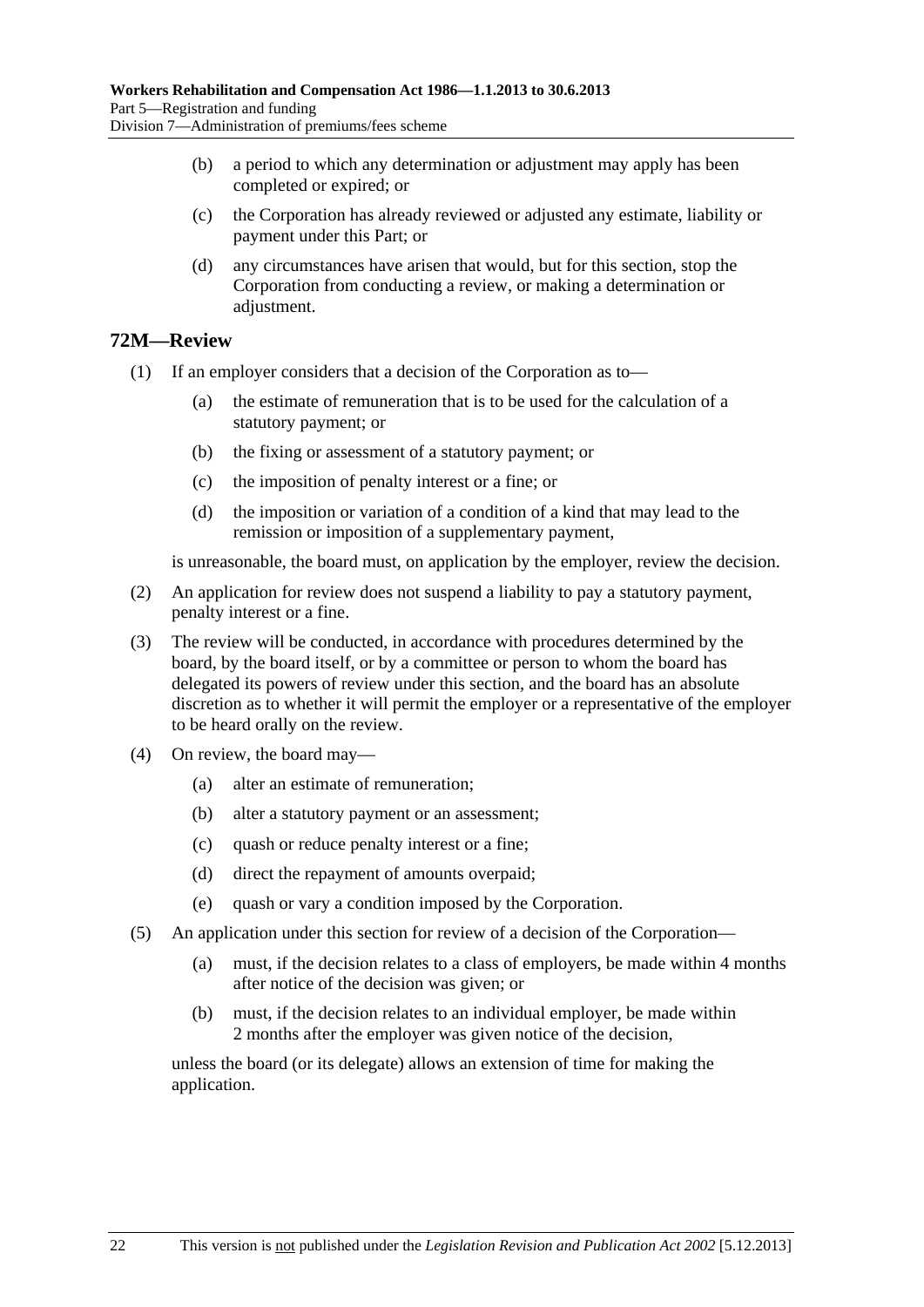## <span id="page-108-0"></span>**72N—Payments to be made to Corporation**

Any statutory payment, penalty interest or fine (other than a fine for an offence) under this Part will be payable to the Corporation (and may be recovered by the Corporation as a debt in a court of competent jurisdiction).

## **72O—GST**

- (1) A statutory payment under this Part is subject to any GST payable under *A New Tax System (Goods and Services Tax) Act 1999* (Commonwealth) and any such GST is additionally payable by an employer.
- (2) [Subsection \(1\)](#page-108-0) does not extend to a fine or any penalty interest imposed under this Part.

#### **72P—Transfer of business**

- (1) In a case involving any transfer of business, the Corporation may, as it thinks fit, apply any claims experience or other factor applying with respect to the business before the transfer to the employer who takes over the business on account of the transfer.
- (2) For the purposes of [subsection \(1\),](#page-108-0) a reference to a business includes a reference to any form of undertaking.
- (3) Without limiting [subsections \(1\)](#page-108-0) and [\(2\),](#page-108-0) a transfer of business between 2 employers will be taken to occur if there is a connection between the 2 employers under section 311 of the *Fair Work Act 2009* of the Commonwealth.

## **72Q—Reasonable mistake about application of Act**

- (1) Despite any other provision of this Part, if the Corporation is satisfied that the reason for an employer failing to pay the correct amount of a statutory payment is that the employer believed on reasonable grounds that the employer would not be required to pay a statutory payment in respect of a particular worker because that worker's employment was not connected with this State by virtue of the operation of [section 6](#page-22-0), the employer is not liable to pay a fine or penalty interest on account of that particular failure.
- (2) However, if the employer's belief on reasonable grounds under [subsection \(1\)](#page-108-0) was that under [section 6](#page-22-0) the particular worker's employment was connected with another State, [subsection \(1\)](#page-108-0) does not apply unless at the time of the relevant failure the employer had workers compensation cover in respect of the worker under the law of that other State.
- (3) In this section—

*State* includes a Territory;

*workers compensation cover* means insurance or registration under the law of a State in respect of liability for statutory workers compensation under that law.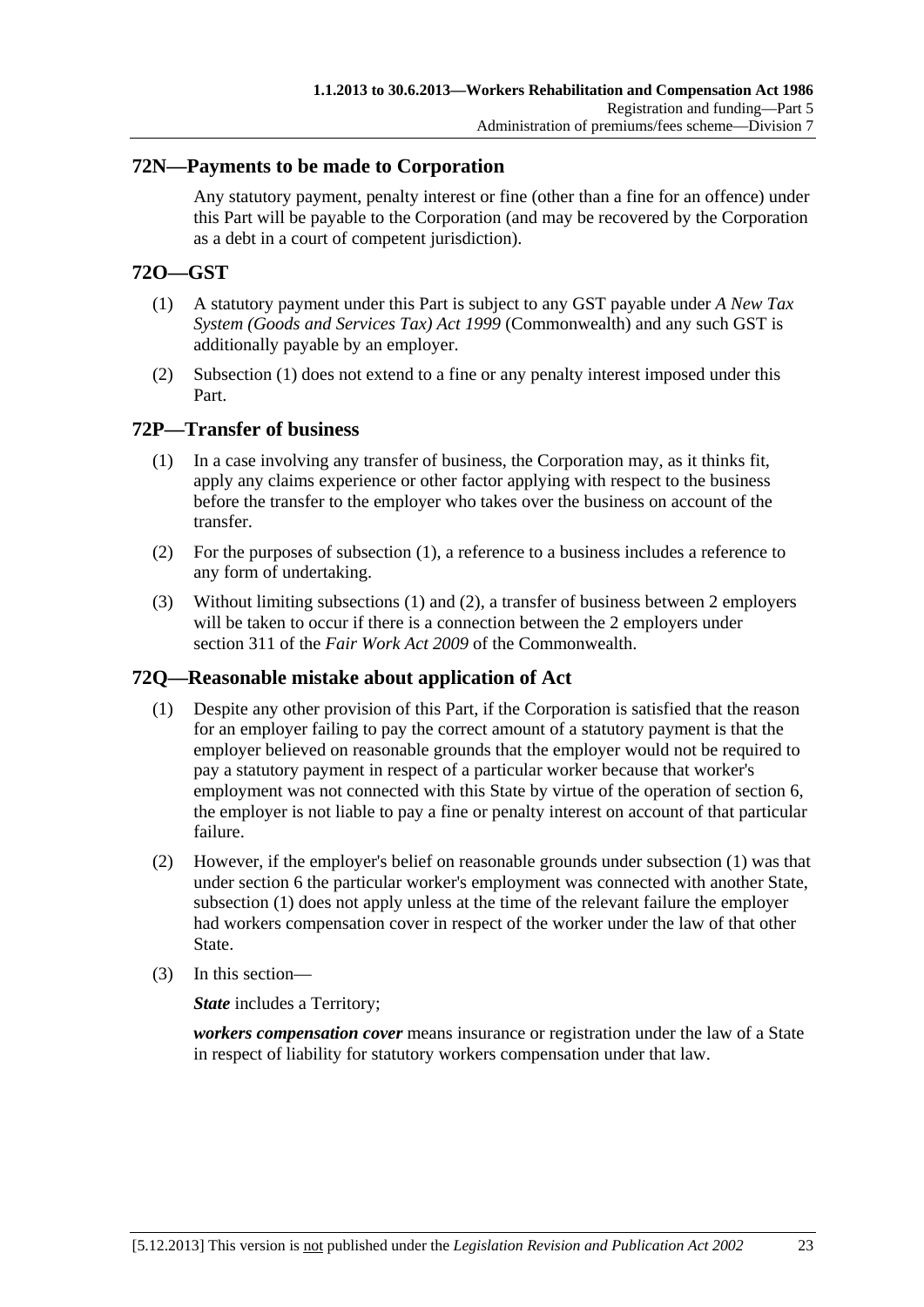## <span id="page-109-0"></span>**Division 8—Miscellaneous**

### **73—Separate accounts**

The Corporation shall, in a manner and form determined by the Corporation, maintain a separate account for each employer in which the Corporation records—

- (a) the premiums, fees and supplementary payments charged to the employer; and
- (b) the amounts paid by an employer; and
- (c) the costs related to claims arising from employment by the employer, distinguishing the costs related to claims for unrepresentative injuries and secondary injuries from the other claims; and
- (d) all other costs attributable to the employer; and
- (e) any other matter that the Corporation thinks fit.

## **74—Liability to keep accounts**

- (1) For the purpose of completing returns in accordance with this Part, an employer shall keep—
	- (a) an accurate account of all remuneration paid or payable to the workers of the employer;
	- (b) such other information as may be required by the Corporation.

Maximum penalty: \$10 000.

- (2) Where an employer employs workers in more than one class of industry, the Corporation may require the employer to keep an account and other information under [subsection \(1\)](#page-109-0) in respect of each separate class.
- (3) Any accounts and other information required to be kept under this section must be kept within the State and in writing in the English language or so as to be readily accessible and convertible into writing in the English language.
- (4) This section does not apply so as to require the retention of accounts or other information beyond 7 years or such lesser period as the Corporation may determine in a particular case from the end of the period to which the accounts or other information relates.

#### **75—Person ceasing to be an employer**

- (1) Where a registered employer ceases to be an employer who is required to be registered under this Part, the person shall, within 14 days of ceasing to be such an employer—
	- (a) give written notice in a manner and form approved by the Corporation; and
	- (b) furnish the Corporation, in a manner and form approved by the Corporation, with such information as the Corporation may require.
- (2) The Corporation may cancel the registration of an employer if it is satisfied that the person has ceased to be an employer who is required to be registered under this Part.
- (3) The cancellation of registration does not affect any liability that arose before the date of cancellation.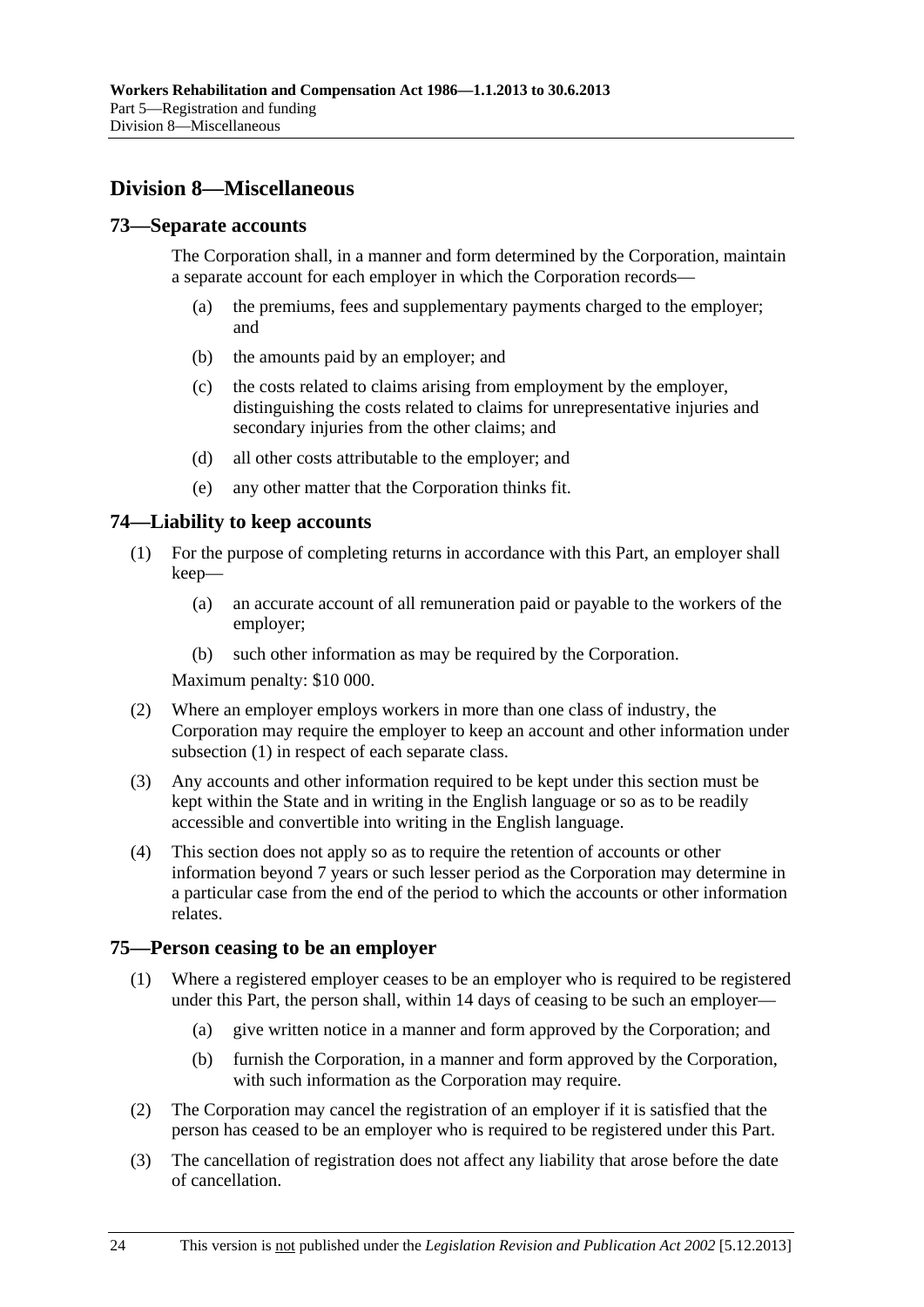## <span id="page-110-0"></span>**76—Certificate of registration**

- (1) The Corporation must, on the application of an employer who is registered under this Act, issue a certificate (a *certificate of registration*) with respect to—
	- (a) the registration of the employer under this Act; and
	- (b) the employer's compliance with any requirement to pay premiums under this Part.
- (2) A certificate of registration will be in a designated form and will contain information determined by the Corporation.
- (3) An employer who is registered under this Act must, within 5 business days of a request to do so by a person authorised under this section to make the request, produce a current certificate of registration for inspection by the person. Maximum penalty: \$1 000.
- (4) An employer does not commit an offence against [subsection \(3\)](#page-110-0) if the employer satisfies the court that the employer took reasonable steps to obtain the relevant certificate within 5 business days of the request for production but was unsuccessful.
- (5) A person who fraudulently alters a certificate of registration issued under this section is guilty of an offence.

Maximum penalty: \$25 000.

 (6) An employer to whom a certificate of registration is issued under this section must notify the Corporation within 5 business days after it is issued if the certificate contains an error as to the information set out in the certificate in relation to the employer.

Maximum penalty: \$5 000.

- (7) A certificate of registration issued under this section is evidence of the matters that it certifies.
- (8) The following persons are authorised to request an employer to produce the employer's current certificate of registration:
	- (a) any person who has, in the course of or for the purposes of the person's trade or business, contracted with the employer for the employer to carry out the whole or part of any work associated with that trade or business, or who proposes to enter into such a contract;
	- (b) an authorised officer;
	- (c) an officer of an industrial association;
	- (d) a person authorised by the Corporation in writing for the purposes of this section.

## **76AA—Discontinuance fee**

- (1) An employer who—
	- (a) ceases to be registered under [section 59](#page-86-0) (including in a case where the employer is then registered as a self-insured employer under [section 60](#page-86-0)); or
	- (b) ceases to be registered under [section 60](#page-86-0) (but not including in a case where the employer is then registered under [section 59](#page-86-0)),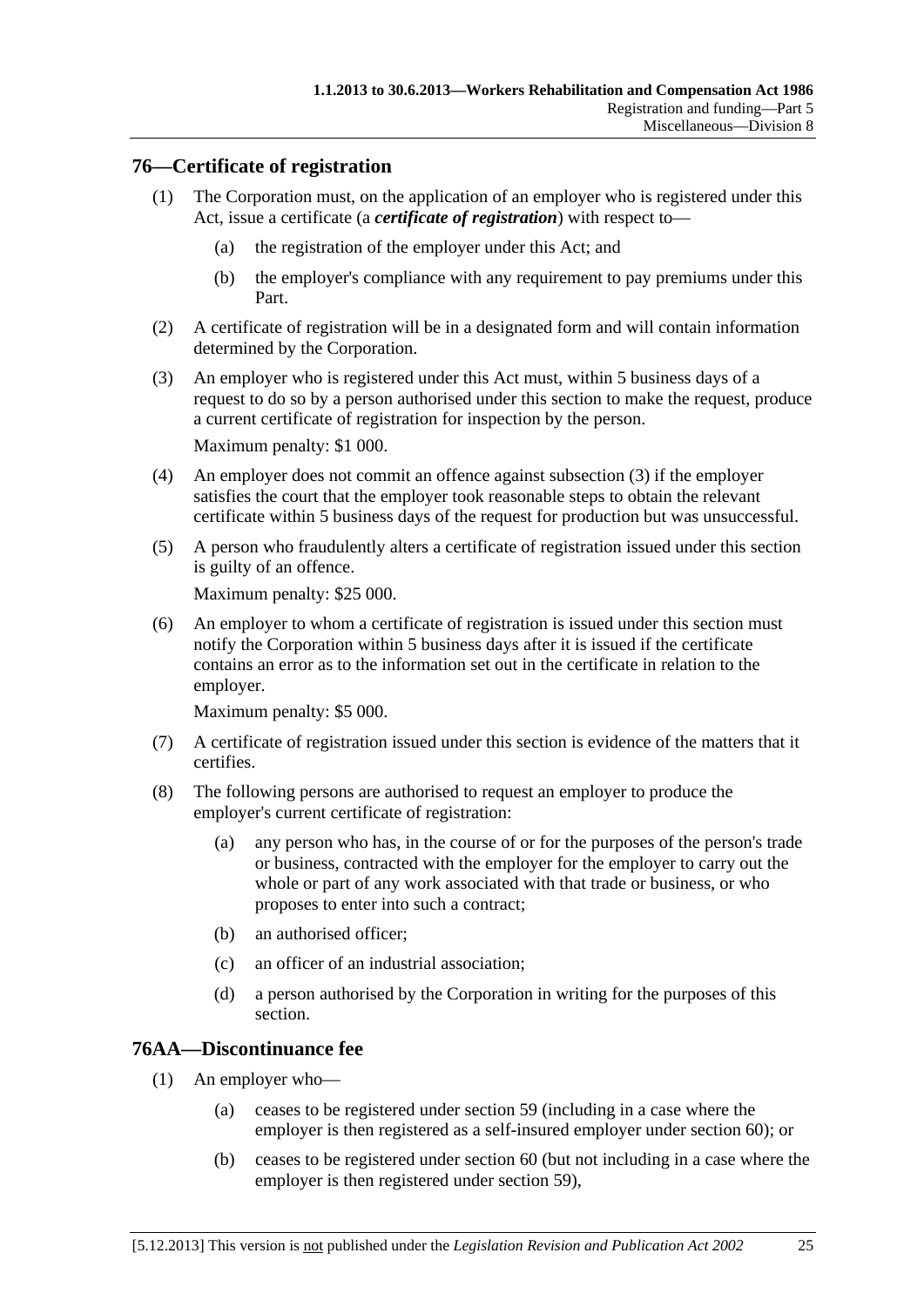is liable to pay to the Corporation a fee calculated in accordance with the regulations.

 (2) A fee payable under [subsection \(1\)](#page-110-0) is a debt due to the Corporation and may be recovered by the Corporation in a court of competent jurisdiction.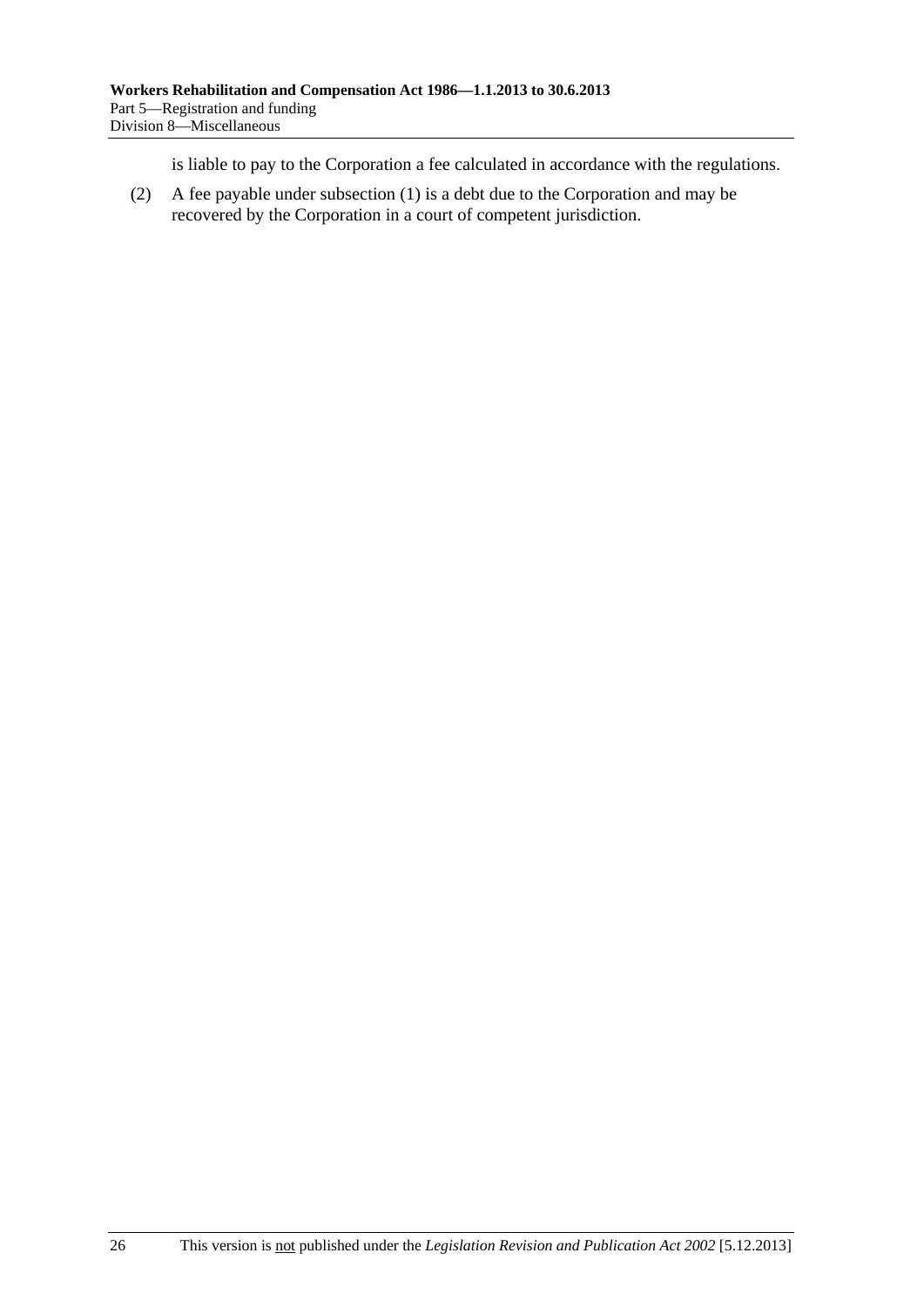# <span id="page-112-0"></span>**Part 6—Workers Compensation Tribunal**

## **Division 1—Establishment of Tribunal**

## **77—Establishment of Tribunal**

The *Workers Compensation Appeal Tribunal* established under this Act before the commencement of this Part continues as the *Workers Compensation Tribunal*.

## **77A—Seal**

- (1) The Tribunal has a seal and may have more than one seal.
- (2) A document apparently sealed with a seal of the Tribunal will, in the absence of evidence to the contrary, be taken to have been duly issued under the authority of the Tribunal.

## **Division 2—Constitution of the Tribunal**

## **78—Constitution of Tribunal**

The Tribunal may be constituted of—

- (a) a Full Bench; or
- (b) a single presidential member; or
- (c) a single conciliation officer.

## **78A—Full Bench**

- (1) A Full Bench of the Tribunal consists of three presidential members.
- (2) A decision in which a majority of the presidential members constituting a Full Bench of the Tribunal agree is a decision of the Tribunal.

## **78B—Exercise of Tribunal's powers by the Registrar**

The Registrar may exercise the powers of the Tribunal for the purpose of—

- (a) adjourning proceedings by consent of the parties; or
- (b) carrying out other functions assigned to the Registrar under the rules.

## **Division 3—Jurisdiction of the Tribunal**

## **79—Jurisdiction**

The Tribunal has the jurisdiction conferred by statute.

## **Division 4—The presidential members**

## **80—The President**

- (1) The Senior Judge of the *Industrial Relations Court of South Australia* is President of the Tribunal.
- (2) The President is the principal judicial officer of the Tribunal.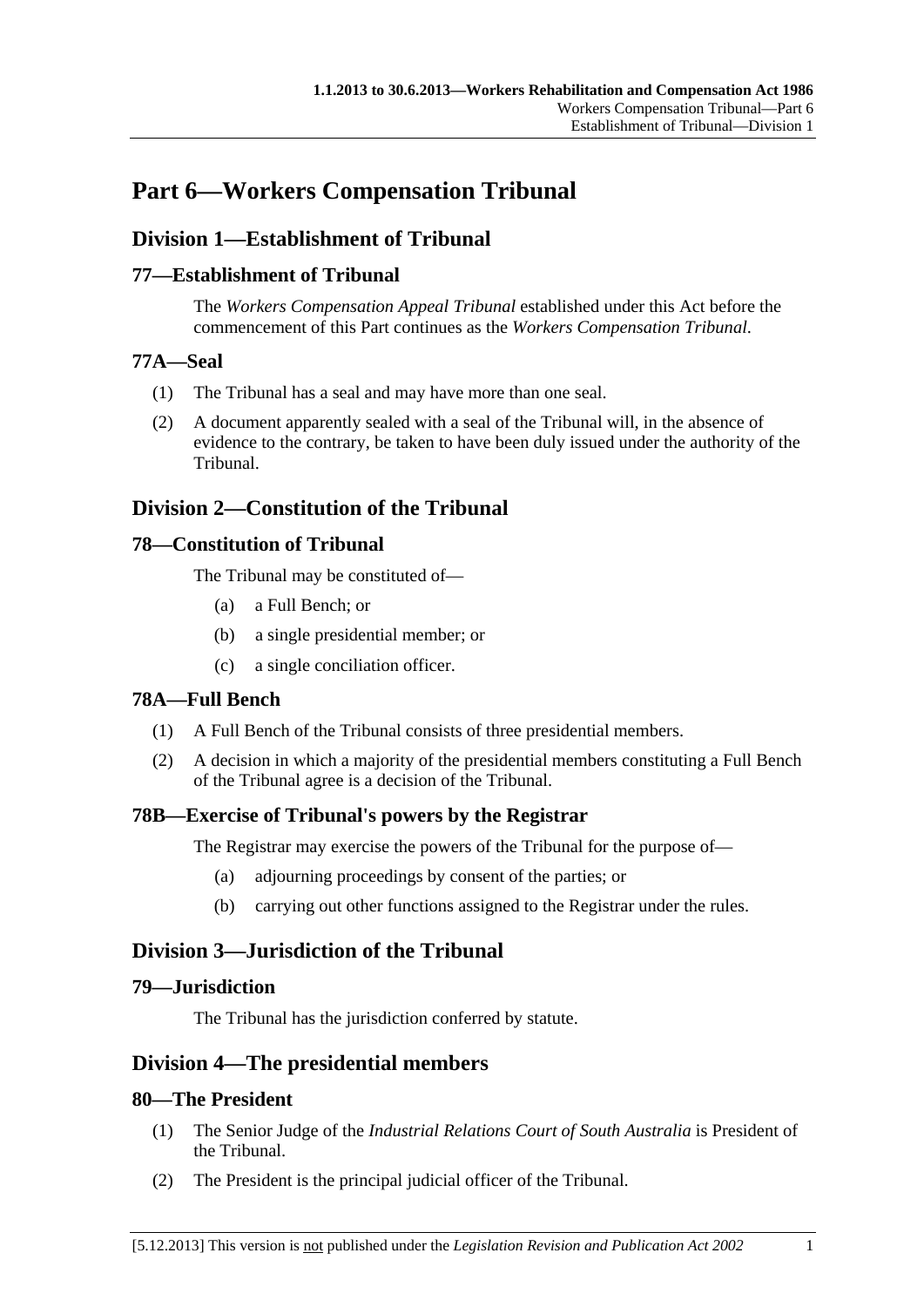- <span id="page-113-0"></span>(3) The President is responsible for the administration of the Tribunal.
- (4) In the absence of the President from official duties, responsibility for administration of the Tribunal devolves on a Deputy President appointed by the Governor to act in the President's absence or, if no such appointment has been made, on the most senior Deputy President available to undertake that responsibility.
- (5) The President may delegate administrative powers and responsibilities.
- (6) A delegation under [subsection \(5\)—](#page-113-0)
	- (a) may be made to any person; and
	- (b) is revocable at will; and
	- (c) does not derogate from the President's power to act personally in any matter.

#### **80A—The Deputy Presidents**

- (1) A Judge (other than the Senior Judge) of the *Industrial Relations Court of South Australia* is a Deputy President of the Tribunal.
- (2) The Governor may, on the nomination of the Minister, appoint a suitable person as a Deputy President of the Tribunal.
- (3) A person is not eligible for appointment as a Deputy President of the Tribunal unless the person is a legal practitioner of at least seven years standing.
- (4) A person may be appointed as a Deputy President of the Tribunal on a permanent or acting basis.
- (5) A person appointed as a Deputy President of the Tribunal under this section ceases to hold that office if the person—
	- (a) dies; or
	- (b) reaches the age of 65 years; or
	- (c) in the case of a Deputy President appointed on an acting basis—completes the term appointment and is not reappointed; or
	- (d) resigns by written notice given to the Minister; or
	- (e) is removed from office by the Governor for—
		- (i) misconduct; or
		- (ii) neglect of duty; or
		- (iii) incompetence; or
		- (iv) incapacity to carry out official duties satisfactorily.
- (6) A Deputy President appointed under this section is entitled to remuneration allowances and expenses on a basis approved by the Governor.
- (7) This section does not derogate from the operation of the *[Judicial Administration](http://www.legislation.sa.gov.au/index.aspx?action=legref&type=act&legtitle=Judicial%20Administration%20(Auxiliary%20Appointments%20and%20Powers)%20Act%201988)  [\(Auxiliary Appointments and Powers\) Act 1988](http://www.legislation.sa.gov.au/index.aspx?action=legref&type=act&legtitle=Judicial%20Administration%20(Auxiliary%20Appointments%20and%20Powers)%20Act%201988)*.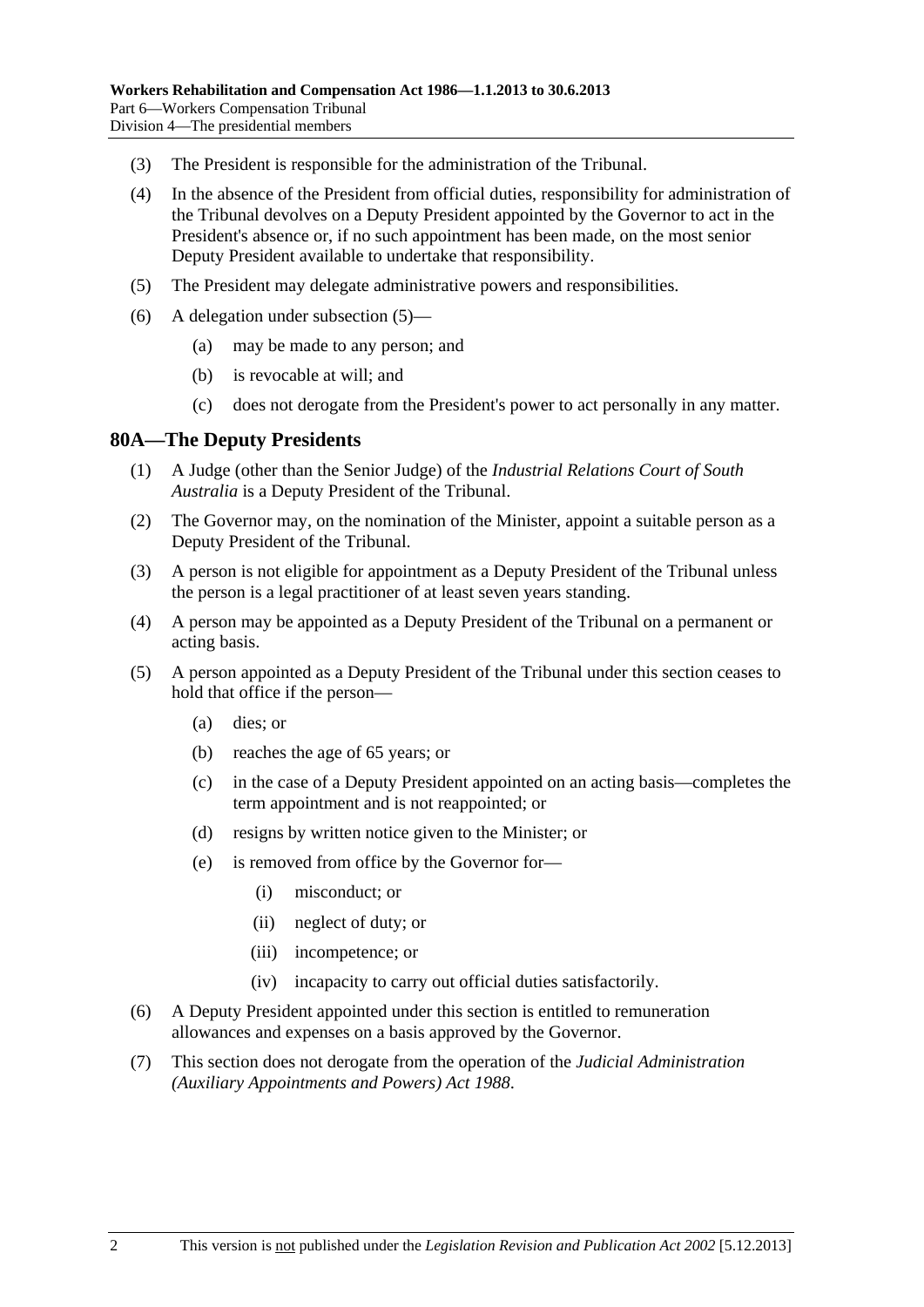## <span id="page-114-0"></span>**Division 5—Conciliation officers**

## **81—Appointment of conciliation officers**

- (1) The Governor may appoint conciliation officers to carry out the Tribunal's work of conciliation.
- (2) A conciliation officer must be a person of standing in the community with appropriate experience to work effectively in the conciliation of disputes under this Act.
- (3) Before a person is appointed (or reappointed) as a conciliation officer, the Minister must consult confidentially about the proposed appointment with—
	- (a) the United Trades and Labor Council; and
	- (b) the South Australian Employers' Chamber of Commerce and Industry; and
	- (c) the President of the Tribunal, or a Deputy President nominated by the President of the Tribunal.

## **81A—Conditions of appointment**

- (1) A conciliation officer will be appointed for a term of five years and, at the end of a term of appointment, is eligible for reappointment.
- (2) However—
	- (a) a term of appointment cannot extend beyond the time the appointee reaches 65 years and if the appointee will reach that age less than 5 years after the date the appointment was made or last renewed, the appointment will be made or renewed for a term ending when the appointee reaches 65 years of age; and
	- (b) an appointment may be made on an acting basis and, in that case, the appointment will be for a term (not exceeding six months) stated in the instrument of appointment.
- (3) A conciliation officer—
	- (a) is entitled to a salary and allowances determined by the Governor on the recommendation of the Minister; and
	- (b) is, to an extent determined by the Governor, subject to the *[Public Sector](http://www.legislation.sa.gov.au/index.aspx?action=legref&type=act&legtitle=Public%20Sector%20Act%202009)  [Act 2009](http://www.legislation.sa.gov.au/index.aspx?action=legref&type=act&legtitle=Public%20Sector%20Act%202009)* (which applies with modification determined by the Governor); and
	- (c) is an employee for the purposes of the *[Superannuation Act 1988](http://www.legislation.sa.gov.au/index.aspx?action=legref&type=act&legtitle=Superannuation%20Act%201988)*.
- (4) A conciliation officer—
	- (a) must not, without the consent of the Minister, engage in remunerative work apart from official duties; and
	- (b) must not, while in office, be an officer of an industrial association.
- (5) The Governor may remove a conciliation officer from office if the officer—
	- (a) is convicted of an indictable offence; or
	- (b) is guilty of misconduct or neglect of duty; or
	- (c) is incompetent; or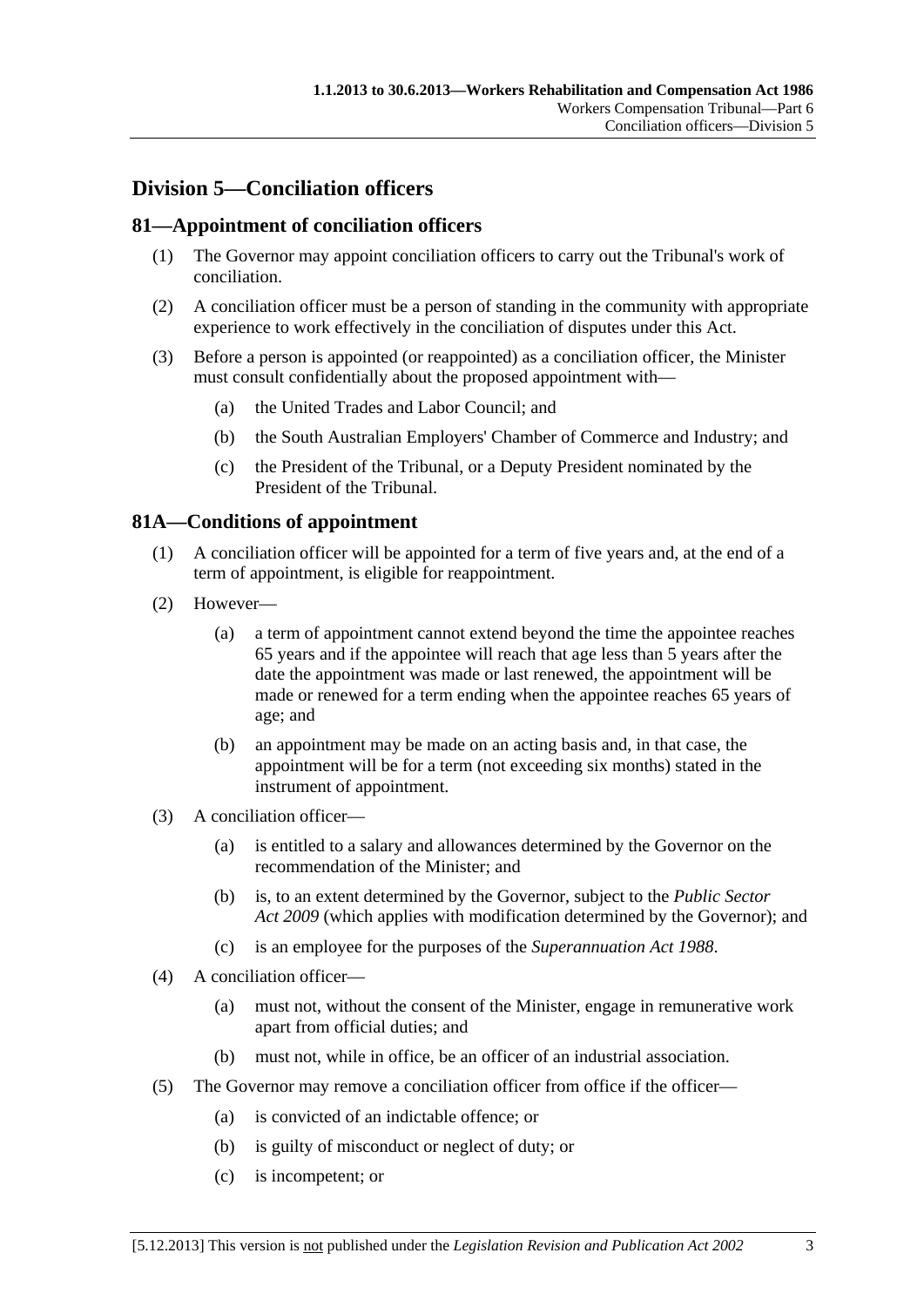- (d) becomes mentally or physically incapable of carrying out official duties satisfactorily; or
- (e) contravenes [subsection \(4\).](#page-114-0)

*Misconduct* includes (but is not limited to)—

- unlawful or improper conduct in the performance of official duties;
- refusal or deliberate failure to follow reasonable administrative directions given under this Part by the President.
- (6) The office of a conciliation officer becomes vacant if the officer—
	- (a) dies; or
	- (b) completes a term of appointment and is not reappointed; or
	- (c) resigns by written notice to the Minister; or
	- (d) is removed from office under [subsection \(5\).](#page-114-0)

#### **81B—Administrative responsibilities of conciliation officers**

A conciliation officer is responsible to, and subject to direction by, the President on administrative matters and, in particular, is subject to direction by the President on the duties to be performed and the times and places at which the duties are to be performed.

### **Division 6—Administrative and ancillary staff**

#### **82—Administrative and ancillary staff**

The Tribunal's administrative and ancillary staff consists of—

- (a) the Registrar;
- (b) the Deputy Registrars;
- (c) any other persons appointed to the administrative and ancillary staff of the Tribunal.

#### **82A—Appointment etc of the Registrar**

A person cannot be appointed to the office of Registrar of the Tribunal, nor can a person holding that office be dismissed or reduced in status, except on the recommendation, or with the concurrence, of the President.

#### **82B—Responsibilities of administrative and ancillary staff**

A member of the Tribunal's administrative or ancillary staff is responsible to the President (through any properly constituted administrative superior) for the proper and efficient discharge of his or her duties.

## **Division 7—Sittings and distribution of business**

#### **83—Time and place of sittings**

- (1) The Tribunal may sit at any time (including a Sunday).
- (2) The Tribunal may sit at any place (either within or outside the State).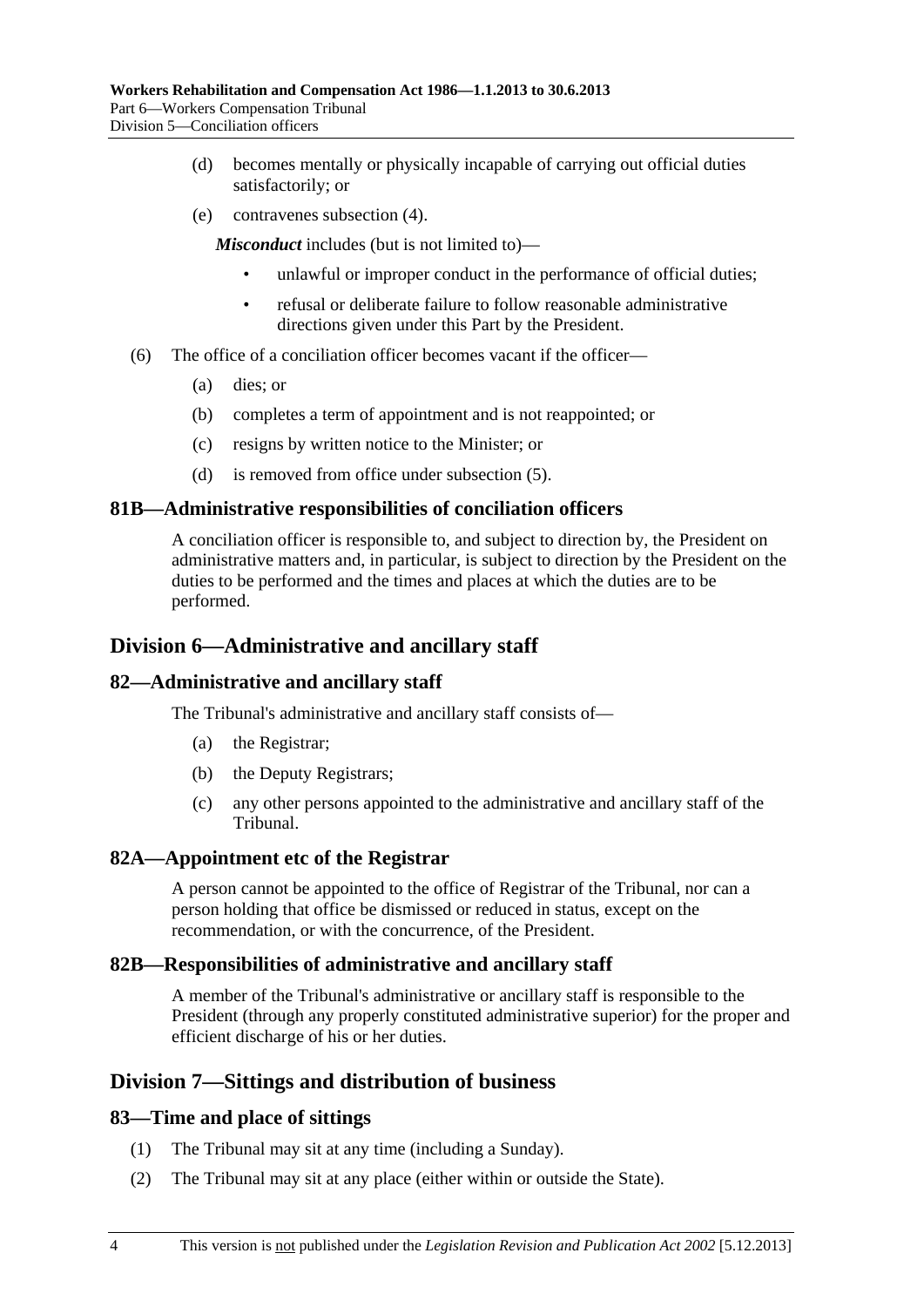(3) The Tribunal will sit at such times and places as the President may direct.

### **83A—Adjournment from time to time and from place to place**

#### The Tribunal may—

- (a) adjourn proceedings from time to time and from place to place; or
- (b) adjourn proceedings to a time, or a time and place, to be fixed; or
- (c) order the transfer of proceedings from place to place.

## **Division 8—Evidence**

#### **84—Tribunal not to be bound by evidentiary rules**

The Tribunal is not bound by the rules of evidence but may inform itself in any way it considers appropriate.

### **84A—Power to require attendance of witnesses and production of evidentiary material**

- (1) The Tribunal may, on the application of a party to proceedings or on its own initiative, issue a summons requiring a person to appear before the Tribunal at a specified time and place to give evidence or to produce evidentiary material (or both).
- (2) A summons to produce evidentiary material may, instead of providing for production of the material before the Tribunal, provide for production of the material to an officer of the Tribunal nominated in the summons.

## **84B—Power to compel the giving of evidence**

- (1) A person who is called to give evidence or to produce evidentiary material before the Tribunal and—
	- (a) refuses or fails to make an oath or affirmation when required to do so by the Tribunal; or
	- (b) refuses or fails to give evidence on a subject on which that person is compellable to give evidence; or
	- (c) refuses or fails without reasonable excuse to produce evidentiary material that that person is required by the Tribunal to produce,

commits a contempt of the Tribunal.

 (2) This section applies whether the person was summoned before the Tribunal, brought before the Tribunal on a warrant, or came to the Tribunal of his or her own volition.

#### **84C—Entry and inspection of property**

- (1) The Tribunal may enter any land or building and carry out an inspection that the Tribunal considers relevant to a proceeding before the Tribunal.
- (2) The Tribunal may authorise an officer of the Tribunal to enter any land or building and carry out an inspection that the Tribunal considers relevant to a proceeding before the Tribunal.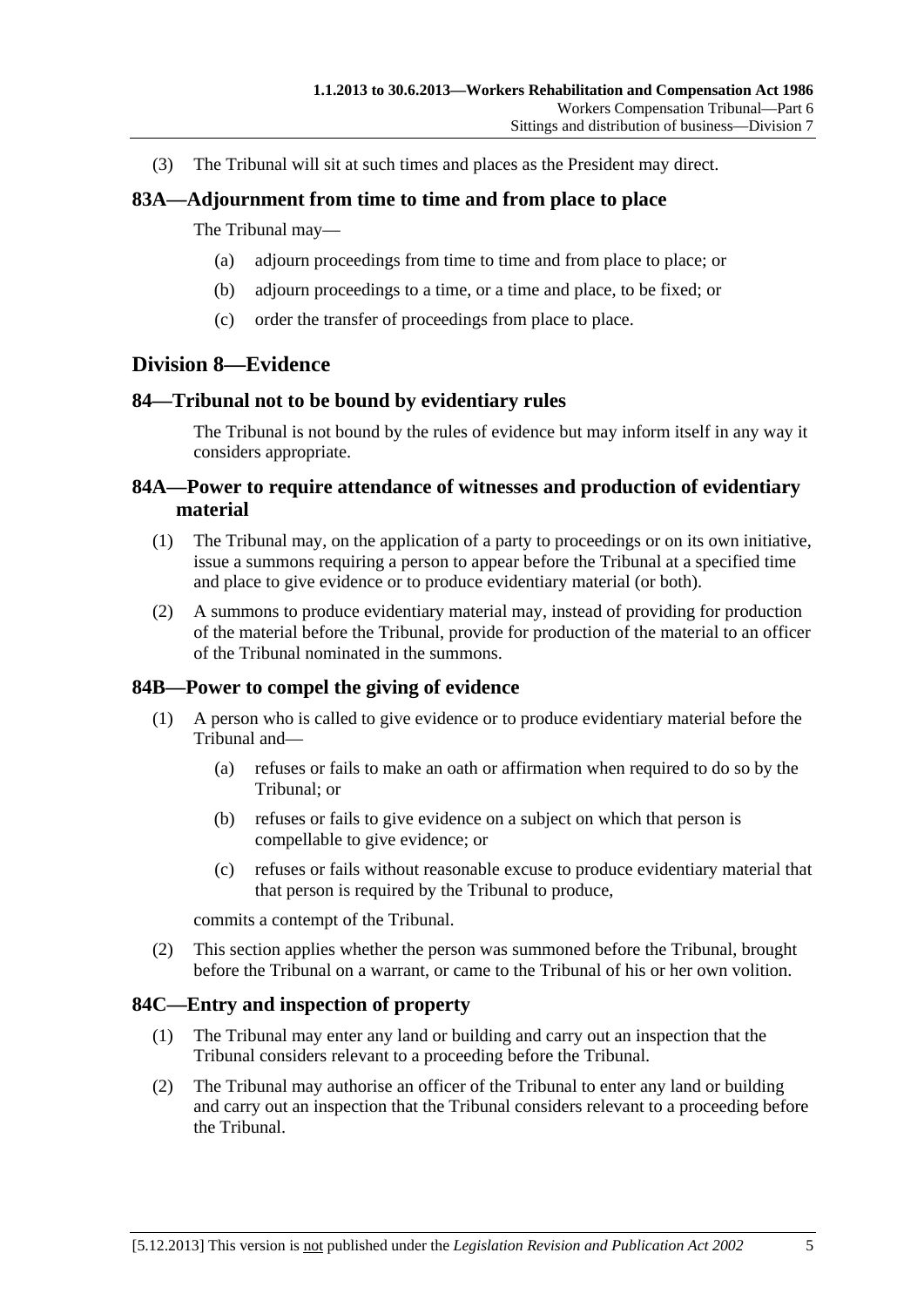(3) A person who obstructs the Tribunal, or a person authorised by the Tribunal, in the exercise of a power of entry or inspection under this section commits a contempt of the Tribunal.

## **84D—Issue of evidentiary summonses**

- (1) A summons under this Part may be issued on behalf of the Tribunal by—
	- (a) a presidential member of the Tribunal; or
	- (b) a conciliation officer; or
	- (c) the Registrar.
- (2) However, the Registrar may only issue a summons at the direction of a presidential member or a conciliation officer or as authorised under the Rules.

## **Division 9—General principles and rules**

#### **85—Principles of equity and good conscience**

The Tribunal must act according to equity, good conscience and the substantial merits of the case without regard to technicalities and legal forms.

#### **85A—Hearings to be in public**

- (1) The Tribunal must hear proceedings (other than interlocutory or conciliation proceedings) in a place open to the public.
- (2) However, the Tribunal may, in the interests of a party to proceedings hear the proceedings, or a particular part of the proceedings, in private.

#### **85B—Representation**

- (1) A person is entitled to appear personally or by representative in conciliation proceedings or other proceedings before the Tribunal.
- (2) However, a person is not entitled to be represented by a person whose name has been struck off the roll of legal practitioners or who, although a legal practitioner, is not entitled to practise the profession of law because of disciplinary action taken against the person.
- (3) If, in conciliation proceedings, the conciliator presiding at the proceedings wants to speak to a person privately in the absence of the person's representative, the representative must withdraw until—
	- (a) the conciliator invites the representative to return; or
	- (b) the private interview is terminated.
- (4) A party is entitled to terminate a private interview with the conciliator held in the absence of the party's representative at any time after the conciliator has had a reasonable opportunity to put to the party proposals for which the conciliator initiated the private interview.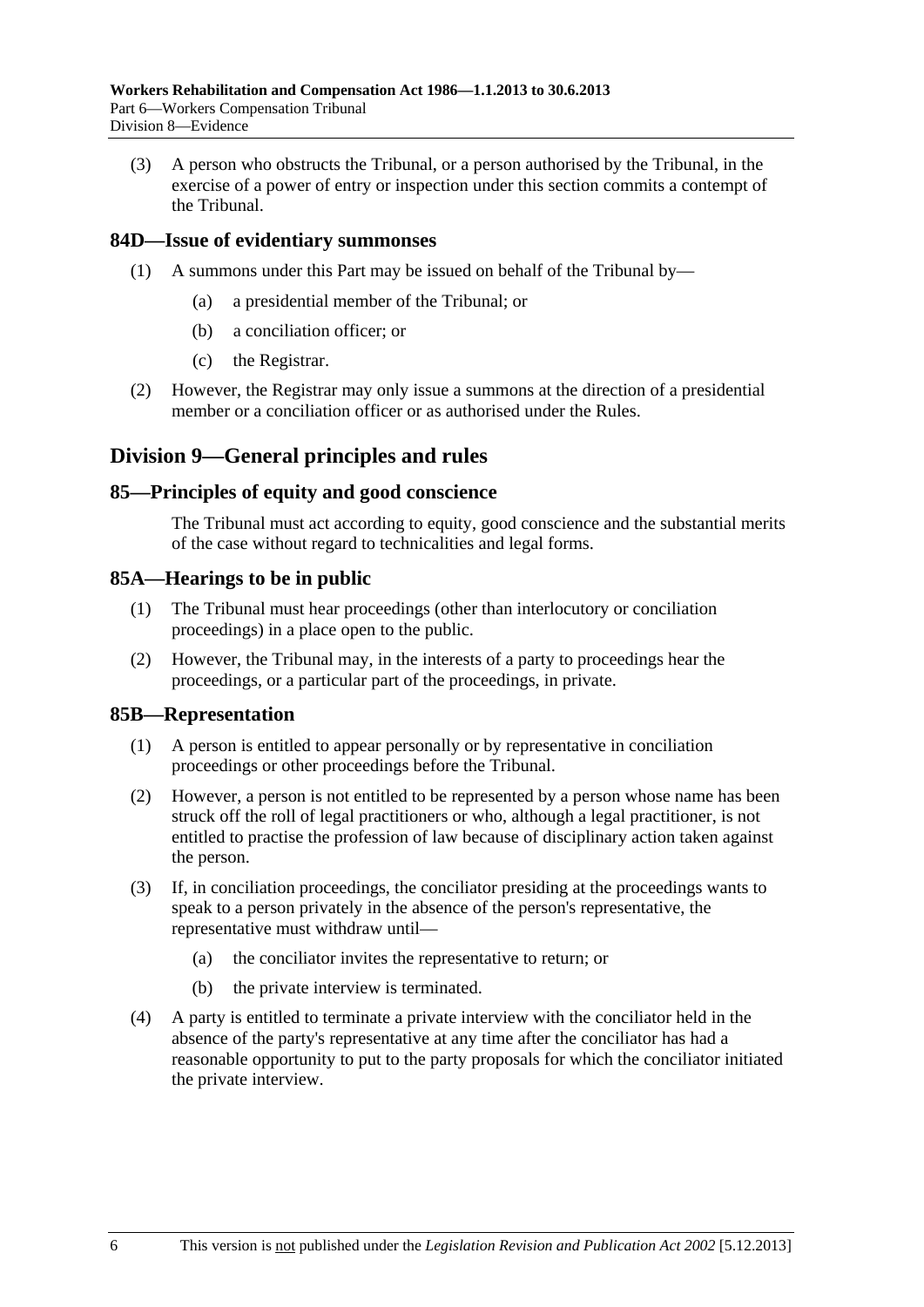## <span id="page-118-0"></span>**Division 10—Appeals and references of questions of law**

## **86—Appeal on question of law**

- (1) An appeal lies on a question of law against a decision of the Tribunal constituted of a single presidential member to a Full Bench of the Tribunal.
- (2) An appeal under this section must be commenced, heard and determined in accordance with the rules.

## **86A—Reference of question of law and final appeal to Supreme Court**

- (1) A Full Bench of the Tribunal may refer a question of law for the opinion of the Full Court of the Supreme Court.
- (2) Subject to [subsection \(2a\),](#page-118-0) an appeal also lies on a question of law against a decision of the Full Bench of the Tribunal to the Full Court of the Supreme Court.
- (2a) An appeal cannot be commenced under [subsection \(2\)](#page-118-0) except with the permission of a Judge of the Supreme Court.
- (3) On a reference or appeal under this section, the Full Court of the Supreme Court may—
	- (a) decide the question of law;
	- (b) refer the matter back to the Tribunal with directions the Full Court considers appropriate;
	- (c) make consequential or related orders (including orders for costs).

## **Division 11—Enforcement of judgments**

## **87—Certified copy of judgment or order**

The Registrar must, on application by a party to proceedings, issue a certified copy of a judgment or order of the Tribunal in the proceedings.

## **87A—Enforcement of judgments and orders**

- (1) A certified copy of a judgment or order of the Tribunal may be filed in the District Court.
- (2) When a certified copy of a judgment or order is filed in the District Court under this section, the judgment or order may be enforced as a judgment or order of the District Court.

## **Division 12—Miscellaneous**

## **88—Immunities**

- (1) A presidential member of the Tribunal or a conciliation officer has the same privileges and immunities from civil liability as a Judge of the Supreme Court.
- (2) An officer of the Tribunal, other than a presidential member or a conciliation officer, incurs no civil or criminal liability for an honest act or omission in carrying out or purportedly carrying out official functions.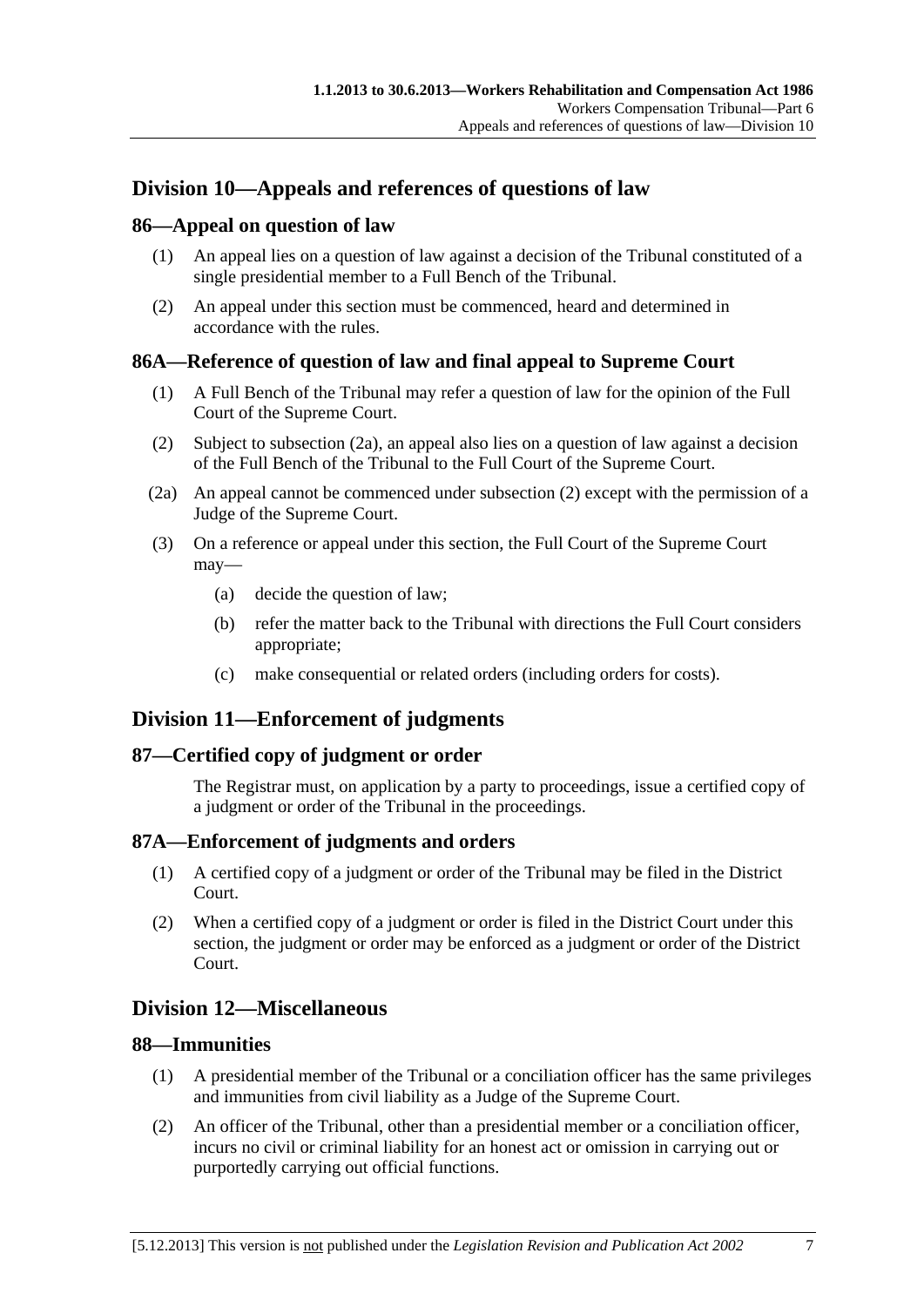## <span id="page-119-0"></span>**88A—Contempts of Tribunal**

A person who—

- (a) interrupts the proceedings of the Tribunal or misbehaves before the Tribunal; or
- (b) insults a presidential member, a conciliation officer or another officer of the Tribunal who is acting in the exercise of official functions; or
- (c) refuses, in the face of the Tribunal, to obey a lawful direction of the Tribunal; or
- (d) fails to comply with a summons, direction, order or other process of the Tribunal (other than an order for the payment of money),

is guilty of a contempt of the Tribunal.

#### **88B—Punishment of contempts**

- (1) The Tribunal constituted of a presidential member may punish a contempt by imposing a fine of an amount (not exceeding \$2 000) considered appropriate by the presidential member.
- (2) This section applies both to contempts committed in the face of the Tribunal and contempts arising from non-compliance with an order, direction, summons or other process of the Tribunal.
- (3) The Supreme Court may review a penalty imposed for a contempt of the Tribunal and quash, increase or reduce the penalty.

#### **88C—Miscellaneous provisions about legal process**

- (1) Any process of the Tribunal may be issued or executed on a Sunday as well as any other day.
- (2) The validity of process is not affected by the fact that the person who issued it dies or ceases to hold office.

## **88D—Service**

- (1) If it is not practicable to serve any process, notice or other document in the manner otherwise prescribed or contemplated by law, the Tribunal may, by order—
	- (a) provide for service by post; or
	- (b) make any other provision that may be necessary or desirable for service.
- (2) Any process, notice or other document served in accordance with an order under [subsection \(1\)](#page-119-0) will, despite any other law, be taken to have been duly served.

#### **88DA—Power to enlarge scope of proceedings**

The Tribunal may, with the consent of all parties to proceedings, enlarge the scope of the proceedings to include questions that are not presently at issue in the proceedings.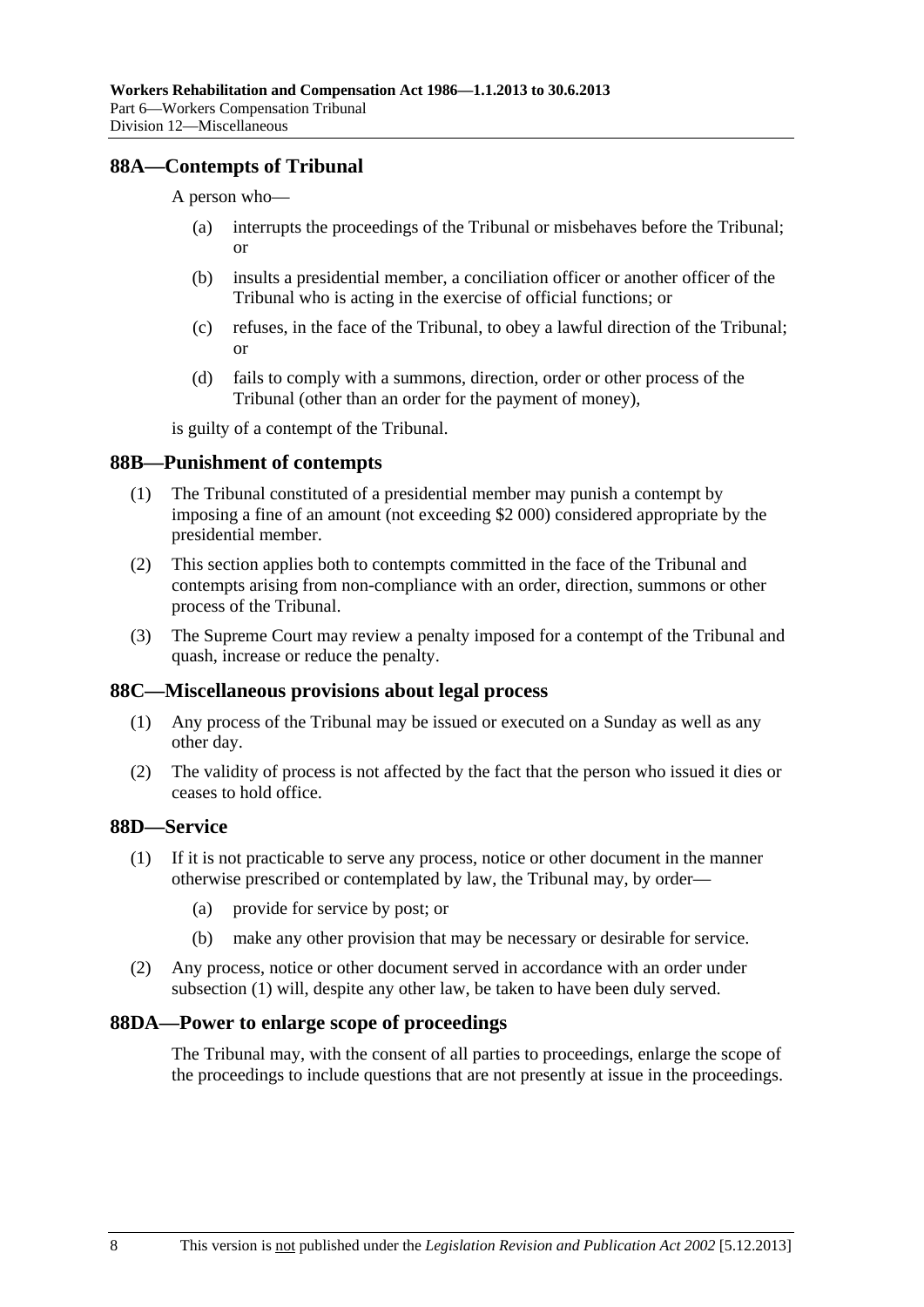### <span id="page-120-0"></span>**88E—Rules**

- (1) The President may make Rules of the Tribunal—
	- (a) regulating the business of the Tribunal and the duties of the various officers of the Tribunal; and
	- (b) authorising conciliation officers to exercise any part of the jurisdiction of the Tribunal; and
	- (c) regulating the practice and procedure of the Tribunal; and
	- (d) imposing mutual obligations on parties to proceedings in the Tribunal to disclose to each other the contents of expert reports or other material of relevance to the proceedings before the proceedings are brought to trial; and
	- (e) regulating the form in which evidence may be taken; and
	- (f) regulating costs; and
	- (g) dealing with any other matter necessary or expedient for the effective and efficient operation of the Tribunal.
- (2) Before making Rules of the Tribunal, the President must consult with a rules committee consisting of—
	- (a) at least three presidential members; and
	- (b) at least two conciliation officers; and
	- (c) the Registrar.
- (3) The rules take effect as from the date of publication in the Gazette or a later date specified in the rules.

#### **88F—Costs of proceedings**

Subject to this Act, the costs of proceedings before the Tribunal are in the discretion of the Tribunal.

#### **88G—Recovery of costs of representation**

 (1) A representative of a party to proceedings before the Tribunal must not charge nor seek to recover for work involved in, or associated with, that representation an amount exceeding the amount allowable under a scale fixed by regulation.

Maximum penalty: \$2 000.

 (2) Before proposing a regulation under this section to the Executive Council, the Minister must consult with the Crown Solicitor.

#### **88H—Power to set aside judgments or orders**

- (1) The Tribunal may amend or set aside a judgment or order of the Tribunal—
	- (a) by consent of the parties; or
	- (b) in order to correct an error; or
	- (c) if the interests of justice require that the judgment or order be amended or set aside.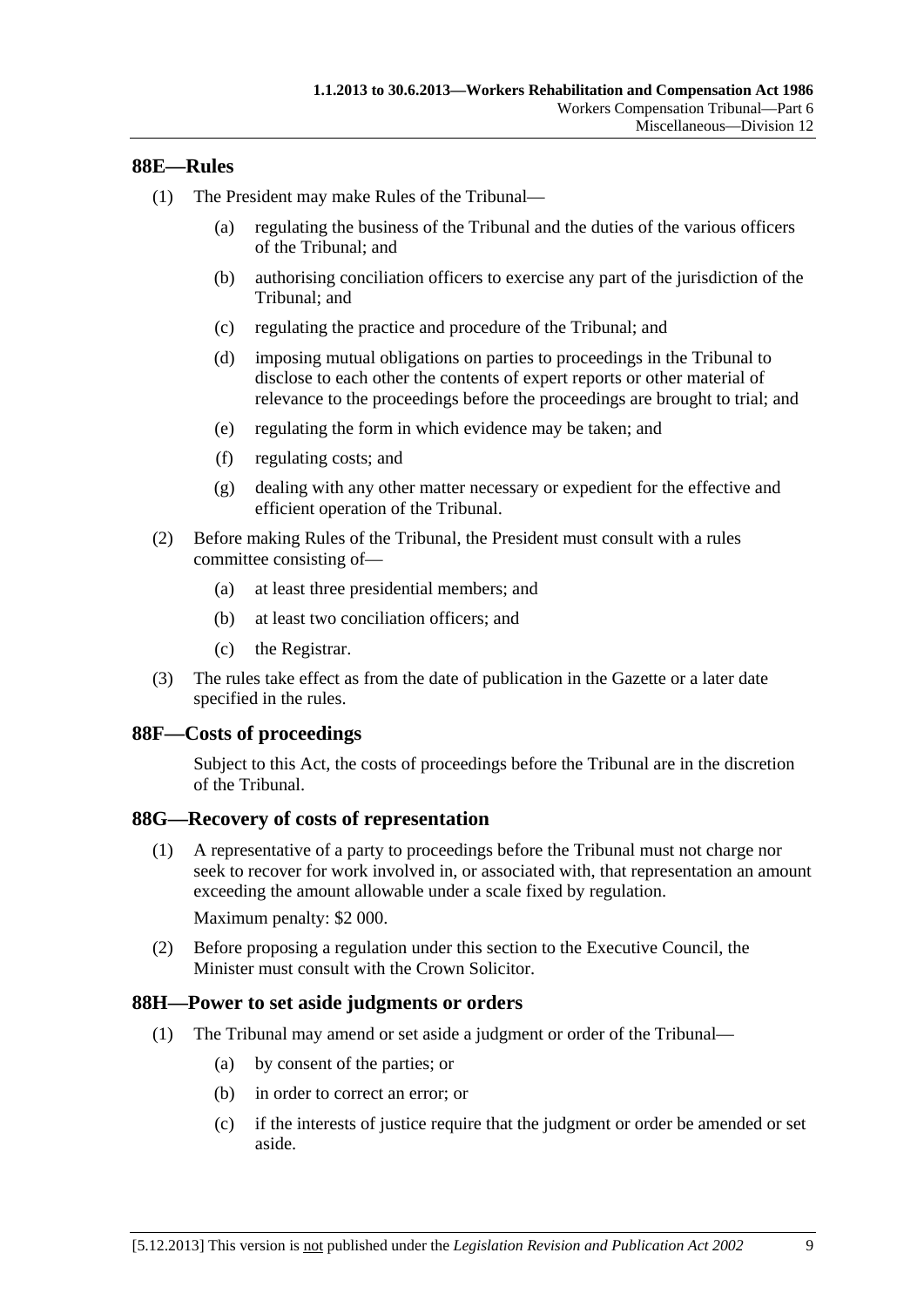(2) The power under [subsection \(1\)](#page-120-0) may only be exercised by the President or a presidential member or conciliation officer to whom the President has delegated the power.

## **88I—Finality of the Tribunal's decisions**

No proceeding, judgment or decision of the Tribunal can be challenged, appealed against, reviewed, quashed or called in question except—

- (a) as provided in this Act; or
- (b) in proceedings before the Full Supreme Court founded on an alleged excess or want of jurisdiction.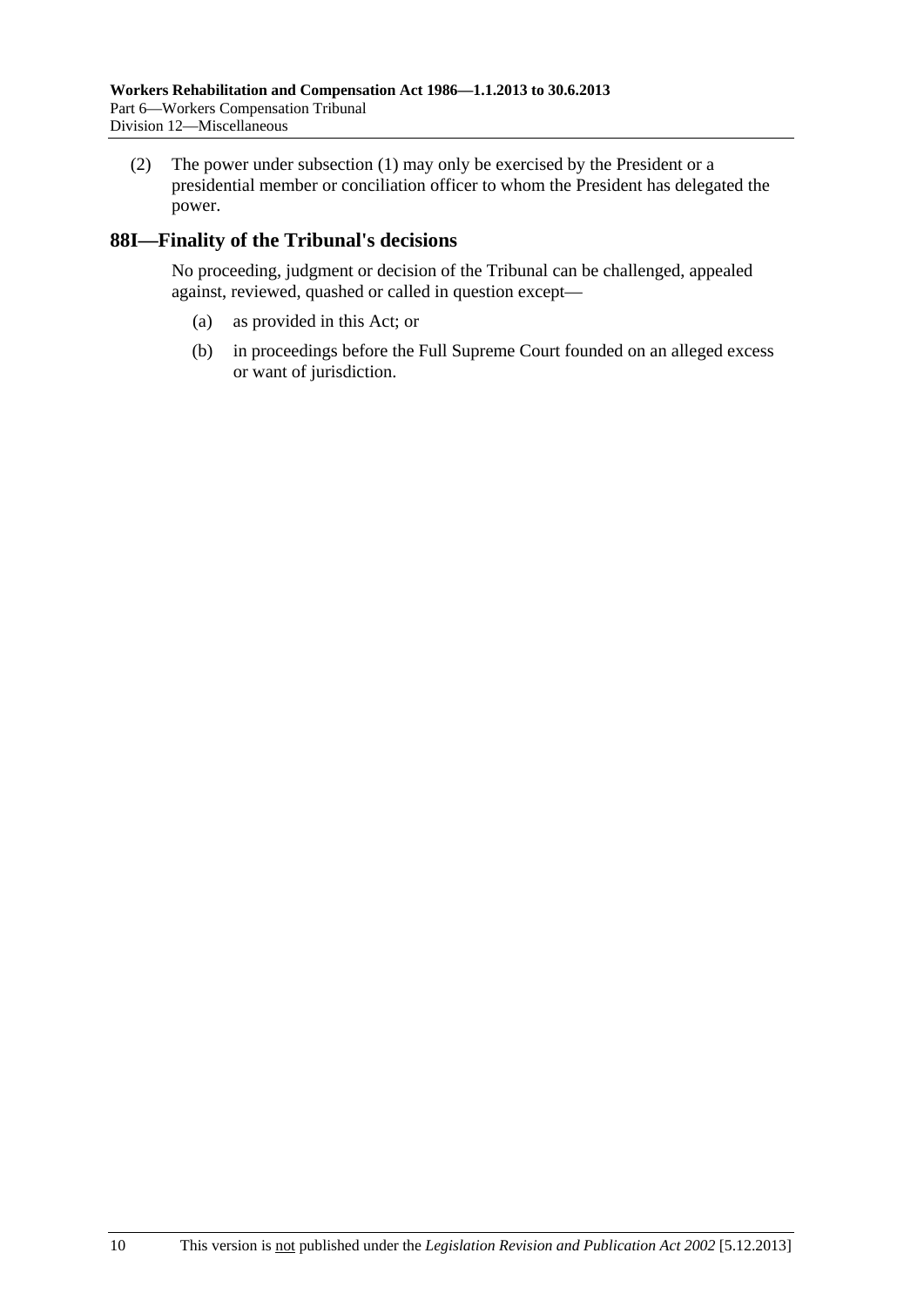# <span id="page-122-0"></span>**Part 6A—Dispute resolution**

## **Division 1—Preliminary**

## **89—Interpretation**

In this Part—

*applicant* means the person who lodges a notice of dispute under this Part;

*party* to a dispute means—

- (a) the applicant; and
- (b) the relevant compensating authority; and
- (c) if the dispute is about a compensable injury and the worker who suffered or is alleged to have suffered the compensable injury is not the applicant—the worker; and
- (d) if the dispute is about a compensable injury and the employer from whose employment the injury arose or is alleged to have arisen is not the applicant the employer; and
- (e) a person who has a direct interest in the dispute and has notified the Registrar of the interest;

*relevant compensating authority* in relation to a particular disputed decision means—

- (a) if the decision was made by the Corporation or a body corporate exercising powers delegated by the Corporation—the Corporation or the relevant delegate; or
- (b) if the decision was made by a self-insured employer—the self-insured employer.

## **89A—Reviewable decisions**

- (1) The following decisions are reviewable—
	- (a) a decision on a claim for compensation including—
		- (i) a decision redetermining a claim<sup>1</sup>; or
			- (ii) a decision on a claim by the Tribunal, made in the exercise of the Tribunal's special jurisdiction to expedite decisions on claims<sup>2</sup>;
	- (b) a decision about the nature of rehabilitation services provided, or to be provided, for a worker<sup>3</sup>;
	- (c) a decision to vary, suspend or discontinue weekly payments;
	- (d) a decision on an application by an employer to have weekly payments payable to a worker employed by, or formerly employed by, the employer reviewed;
	- (e) a decision to disallow or reduce a charge for a medical service (unless the decision merely brings the charge into conformity with a rate of charge prescribed by regulation).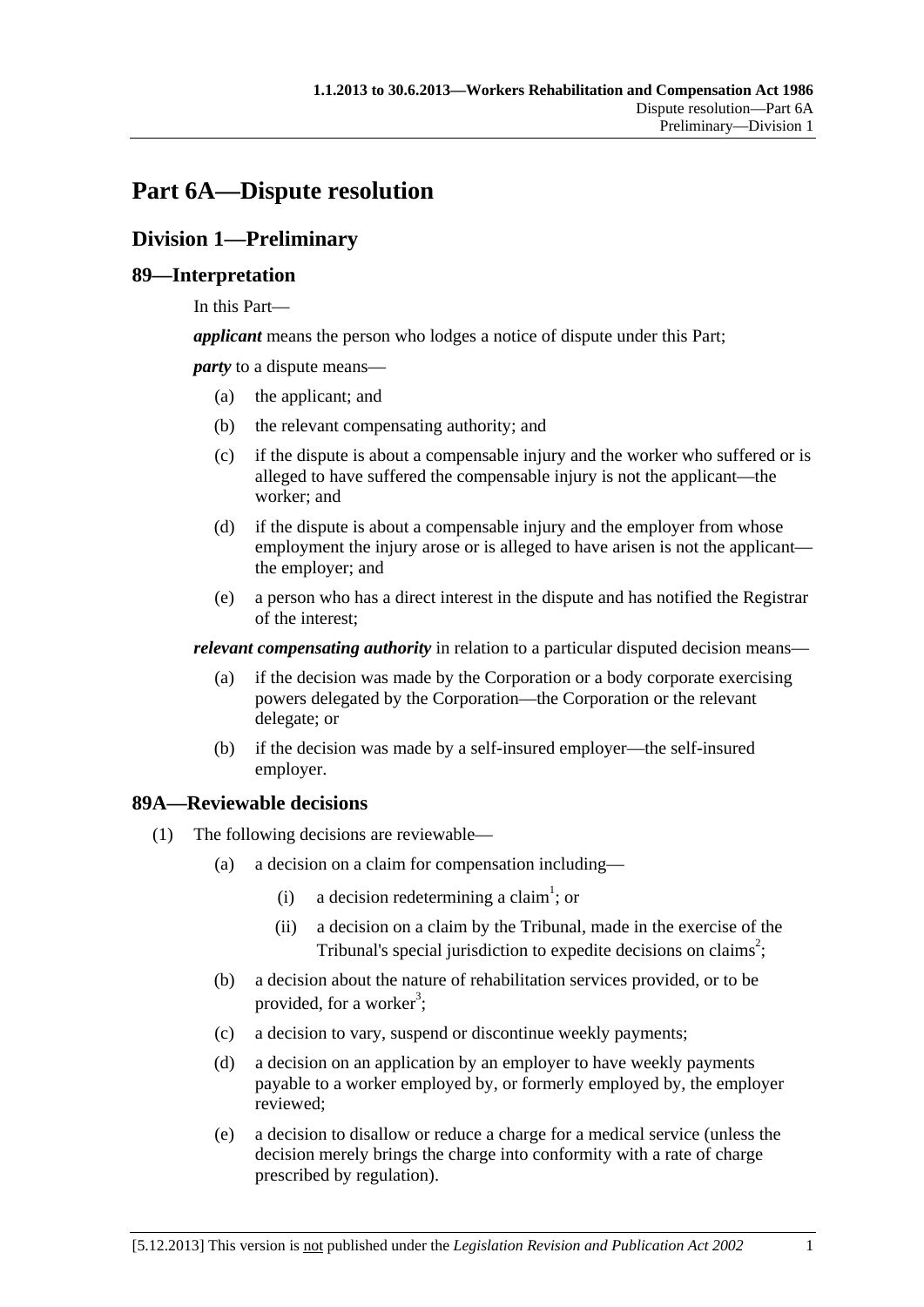(2) However, a decision is not reviewable if declared not to be reviewable by or under this Act.

#### **Notes—**

- 1 See [section 53\(7\)](#page-76-0) & [\(7a\).](#page-76-0)
- 2 See [section 97B\(3\)\(b\)](#page-130-0).
- 3 [Section 28B](#page-32-0) also provides for the review of a rehabilitation and return to work plan.

## **Division 2—Notice of dispute**

#### **90—Notice of dispute**

- (1) A person with a direct interest in a reviewable decision (the *applicant*) may lodge a notice of dispute with the Registrar.
- (2) A notice of dispute must be in writing and in the form prescribed by regulation.
- (3) A person has a direct interest in a reviewable decision if the person—
	- (a) is directly affected by the decision; or
	- (b) is the employer from whose employment the compensable injury arose or is alleged to have arisen.

#### **90A—Time for lodging notice of dispute**

- (1) The notice of dispute must be lodged within one month after the applicant receives notice of the reviewable decision unless the Tribunal allows an extension of time.
- (2) The Tribunal's power to extend time may only be exercised by the President or a presidential member or conciliation and arbitration officer to whom the President has delegated the power to allow an extension of time.
- (3) An application an extension of time must be made as in the manner and form prescribed by the regulations.

#### **90B—Notice to be given by Registrar**

- (1) On receiving a notice of dispute, the Registrar must immediately send copies of the notice of dispute to the other parties to the dispute.
- (2) The copy of the notice of dispute sent to the relevant compensating authority must be accompanied by copies of any documentary materials lodged with the notice of dispute.

## **Division 3—Initial reconsideration**

## **91—Initial reconsideration**

- (1) The relevant compensating authority must, on receiving a copy of a notice of dispute under this Part—
	- (a) assign a suitable person to reconsider the disputed decision; and
	- (b) have the decision reconsidered in the light of the matters set out in the notice of dispute.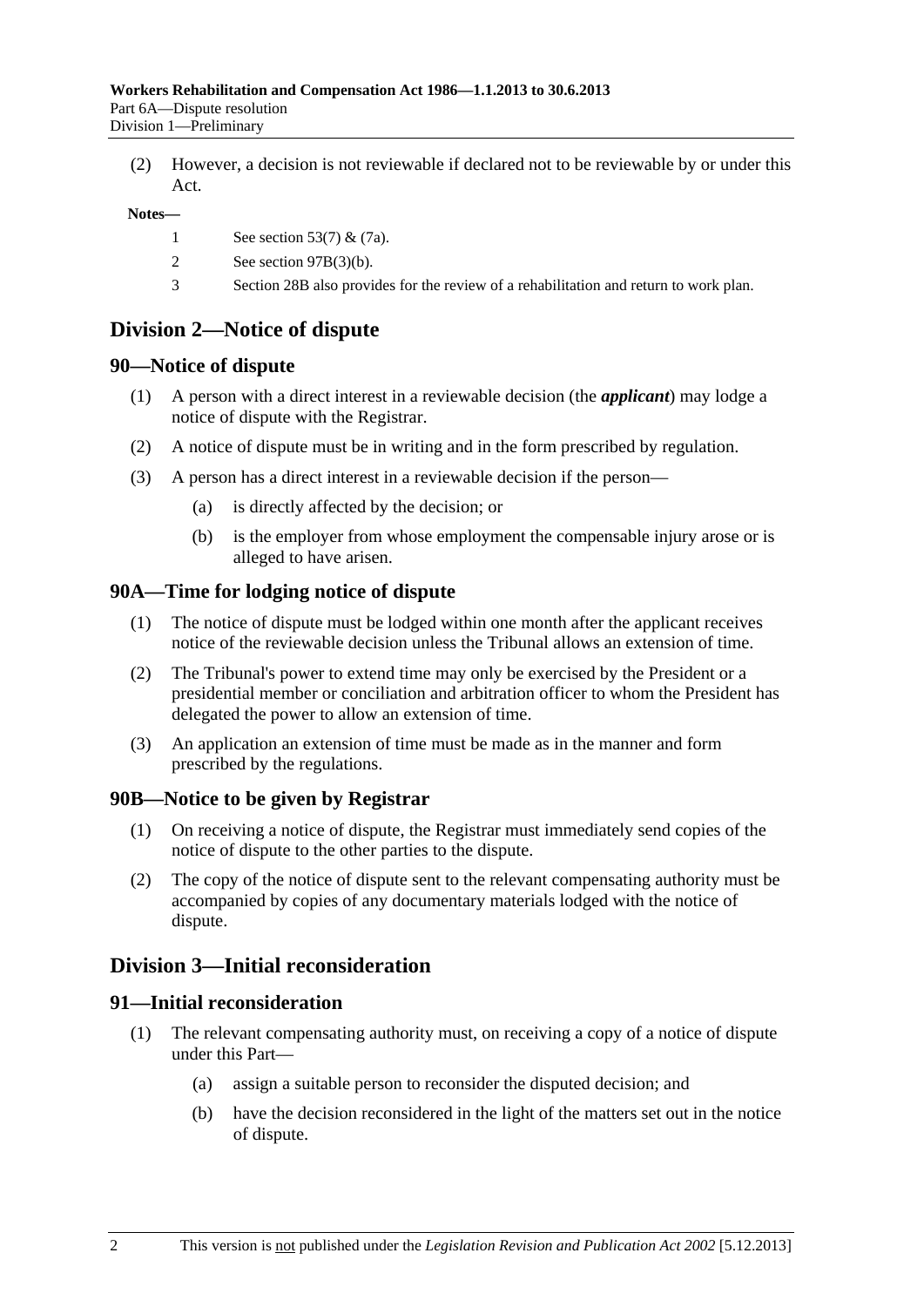- (2) A person assigned to reconsider the disputed decision—
	- (a) may (but need not be) an officer of the relevant compensating authority but must not be the person who made the disputed decision; and
	- (b) must be a person who has been nominated to the Registrar in accordance with the regulations as a person who may be assigned to reconsider disputed decisions under this Division.
- (3) On completion of the reconsideration, the relevant compensating authority must confirm or vary the disputed decision to conform with the result of the reconsideration and give the Registrar a written notice stating—
	- (a) the result of the reconsideration; and
	- (b) whether the compensating authority has confirmed or varied the decision as a result of the reconsideration and, if the decision has been varied, how the decision has been varied.
- (4) If the disputed decision is varied, the written notice must also be given to the other parties to the dispute.
- (5) The relevant compensating authority must complete the reconsideration and give the notice or notices stating the result of the reconsideration within 7 days after receiving the notice of dispute or a longer time allowed by the Registrar on the authority's application.

Maximum penalty: \$5 000.

- (6) The variation of a decision under this section is not to be regarded as a redetermination of a claim<sup>1</sup>.
- (7) A decision on a claim by the Tribunal itself, made in the exercise of the Tribunal's special jurisdiction to expedite decisions on claims<sup>2</sup>, is not liable to reconsideration under this section; if such a decision is disputed, the Registrar must immediately refer the dispute for conciliation.

#### **Notes—**

- 1 See [section 53\(7\)](#page-76-0) and [\(7a\)](#page-76-0).
- 2 See [section 97B.](#page-130-0)

## **91A—Reference of disputes to conciliation**

 $If$ <sub>—</sub>

- (a) the relevant compensating authority, on reconsideration of a disputed decision, confirms the decision; or
- (b) the relevant compensating authority, on reconsideration of a disputed decision, varies the decision and a party to the dispute expresses dissatisfaction with the result of the reconsideration in accordance with the rules,

the Registrar must refer the dispute for conciliation.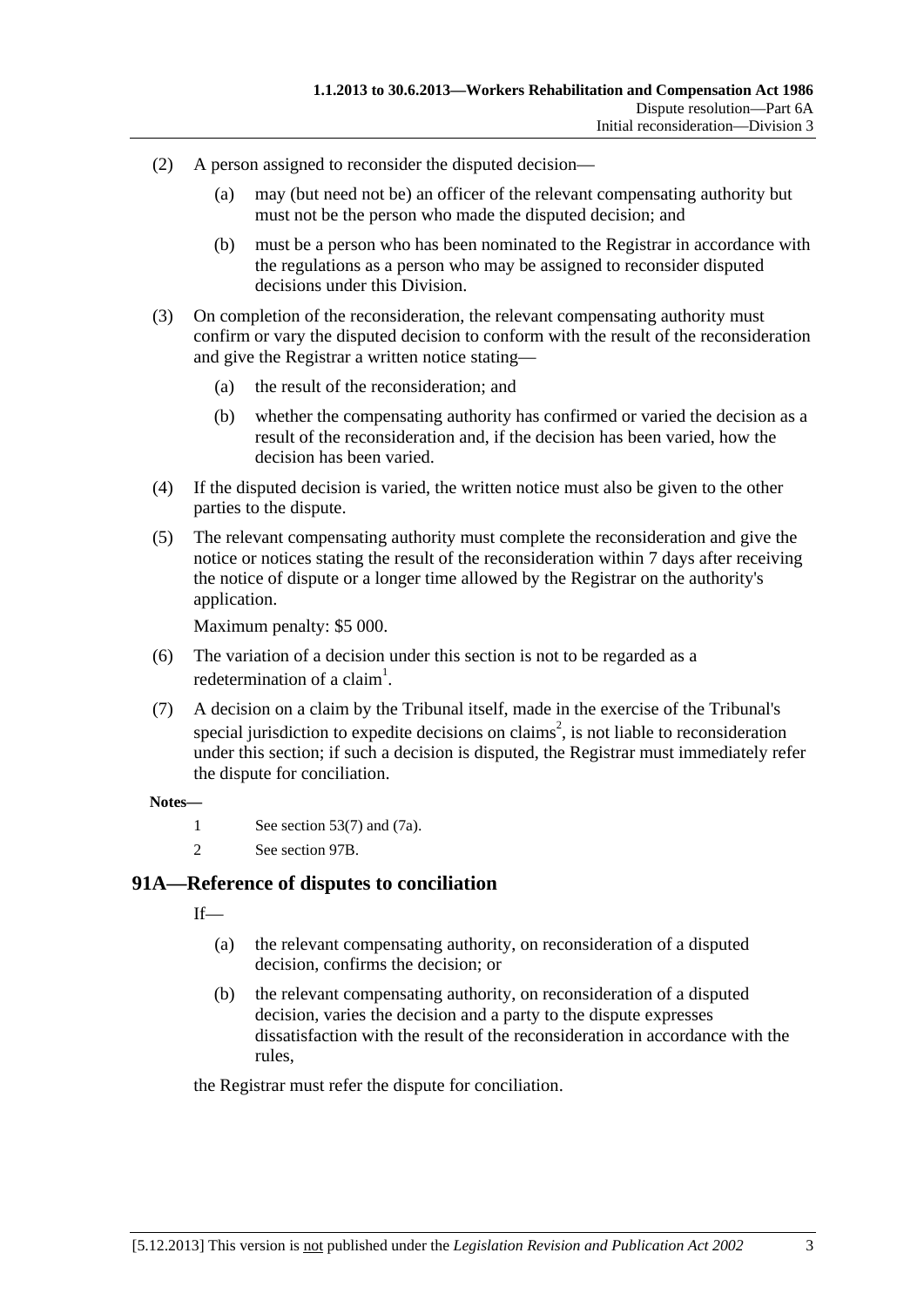## **Division 4—Conciliation proceedings**

## **92—Assignment of presidential member or conciliation officer to preside at conciliation proceedings**

- (1) When a dispute is referred for conciliation—
	- (a) a presidential member or conciliation officer must be assigned in accordance with the rules to preside at the conciliation proceedings; and
	- (b) each party to the dispute must, in accordance with the rules—
		- (i) disclose to the conciliator the existence and nature of all evidentiary material in the party's possession relevant to the dispute; and
		- (ii) at the request of another party to the dispute, give the party access to the relevant evidentiary material.
- (2) However, if the conciliator agrees, a party need not give another party access to evidentiary material if—
	- (a) the material is a videotape, photographic material, or a report of surveillance; or
	- (b) the disclosure of the material could prejudice the investigation of a suspected offence.

### **92A—Obligation of conciliator**

In conducting conciliation proceedings, the conciliator must—

- (a) seek to identify the issues in dispute and to narrow the range of the dispute; and
- (b) explore the possibilities of resolving the dispute by agreement.

#### **92B—Calling of conciliation conference**

- (1) A compulsory conference of the parties to a dispute that has been referred for conciliation must be called within the time fixed by the rules.
- (2) The Tribunal may summon the parties to the dispute and any other persons who may be able to assist in resolving the dispute to appear at the conference.
- (3) A compulsory conference may, at the discretion of the conciliator, be held in public or private or partly in public and partly in private.
- (4) A person who fails to attend a compulsory conference as required by summons or who, having attended, fails to participate in the conference as required by the conciliator presiding at the conference, commits a contempt of the Tribunal.

#### **92C—Procedure in conciliation proceedings**

 (1) In the course of conducting conciliation proceedings, the conciliator may interview the parties to the dispute separately or together.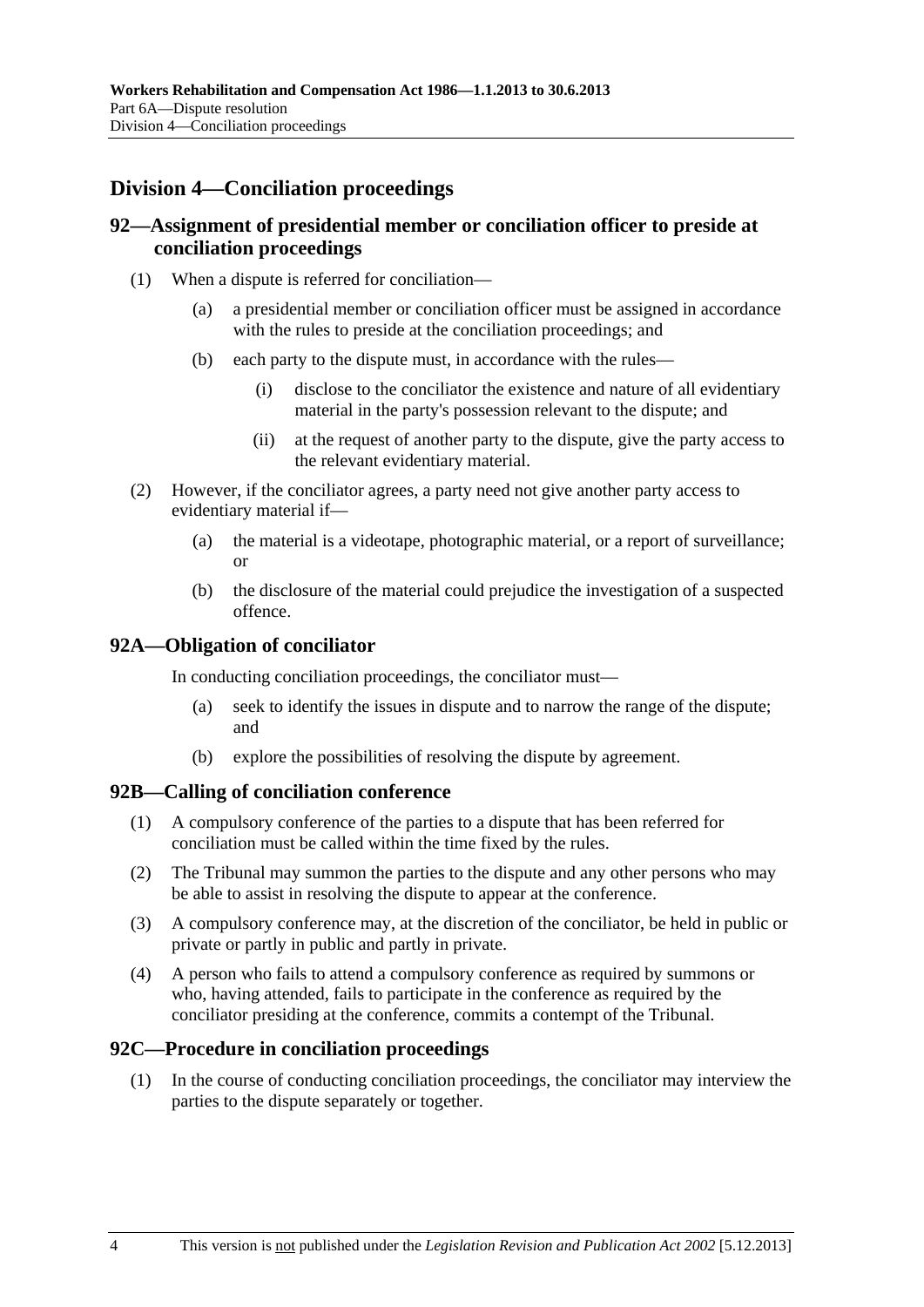- <span id="page-126-0"></span> (2) The conciliator presiding at a conference may (subject to the rules) adjourn the conference from time to time to allow the parties to gather further information, to consider their respective positions or for other purposes relevant to the resolution of the dispute.
- (3) Evidence of anything said or done in the course of conciliation proceedings is only admissible in subsequent proceedings by consent of all parties to the proceedings.
- (4) However—
	- (a) evidence of a settlement reached in conciliation proceedings is admissible (without the consent of all parties) in subsequent proceedings; and
	- (b) evidence of the offers made in the course of conciliation proceedings is admissible (without the consent of all parties) in subsequent proceedings for the purpose of applying provisions for deciding questions about costs.
- (5) A settlement to which counsel or another representative of a party agrees at a conference is binding on the party.
- (6) The conciliator presiding at a conference may make a determination or order to give effect to a settlement reached at the conference.
- (7) A determination or order under [subsection \(6\)](#page-126-0) is a determination or order of the Tribunal.

## **92D—Reference of dispute into Tribunal**

If conciliation proceedings do not result in an agreed settlement of the dispute, the conciliator presiding at the conciliation proceedings must refer the dispute into the Tribunal for judicial determination.

## **Division 6—Judicial determination of dispute**

## **94A—Constitution of Tribunal**

- (1) For the purpose of making a judicial determination of a disputed claim, the Tribunal will be constituted of a single presidential member.
- (2) However, if the President decides that a particular dispute should be referred directly to a Full Bench of the Tribunal, the dispute will be heard and determined by a Full Bench of the Tribunal.

## **94B—Pre-hearing conference**

- (1) Before the Tribunal proceeds with the hearing of the disputed claim, a pre-hearing conference of the parties must be held in accordance with the rules.
- (2) However, a presidential member of the Tribunal may dispense with a pre-hearing conference if there is proper reason for doing so.

## **94C—Determination of dispute**

 (1) In proceedings under this Division, the Tribunal must decide the dispute without regard to decisions taken in earlier proceedings.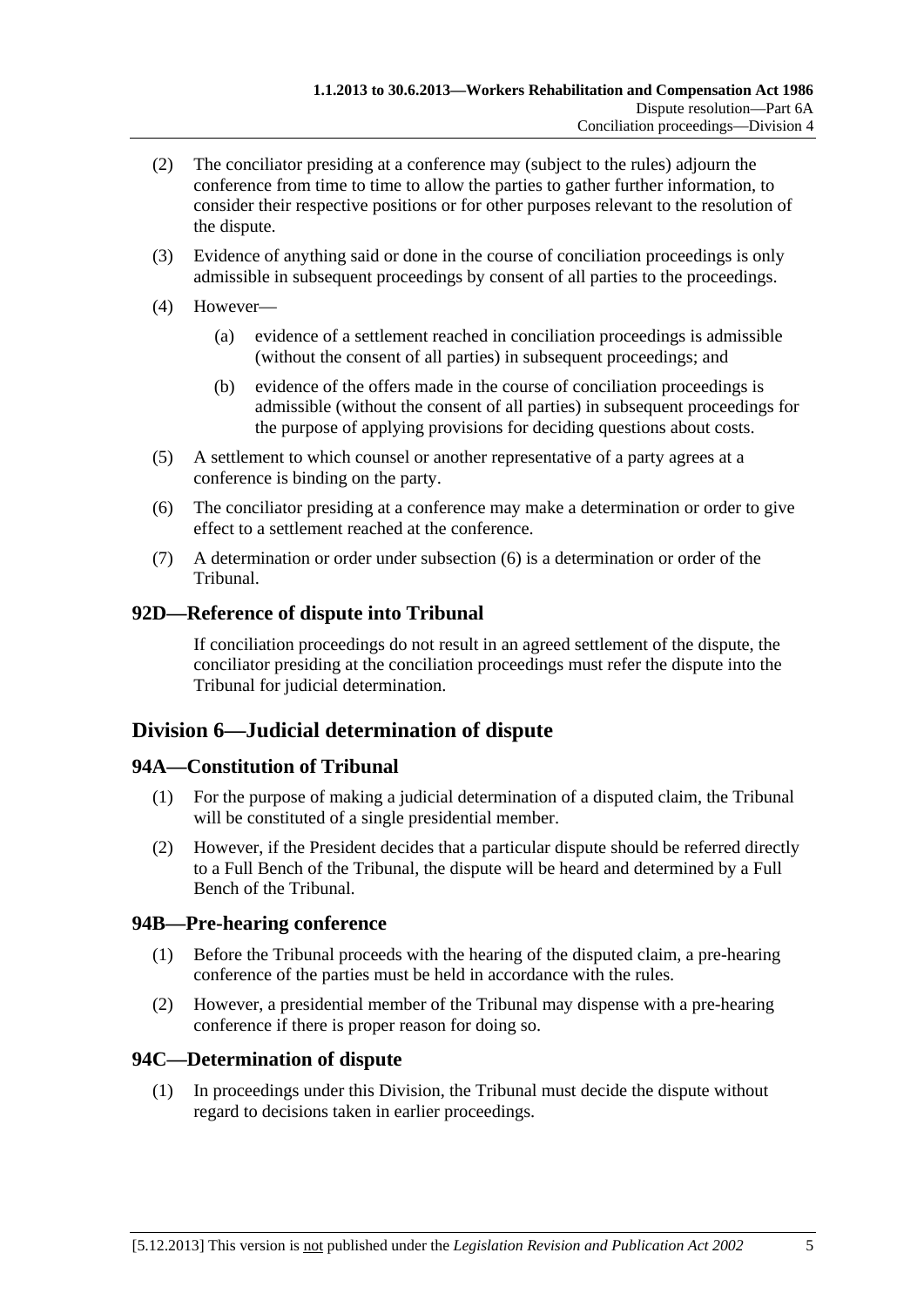<span id="page-127-0"></span> (2) However, if the amount of lump sum compensation is disputed by a worker and the amount the Tribunal proposes to award is less than, or the same as, or less than 10% above, the amount offered in conciliation proceedings, the worker is not entitled to costs of the proceedings under this Division.

## **Division 7—Costs**

## **95—Costs**

- (1) A party (other than the relevant compensating authority) is entitled, subject to this Part and to limits prescribed by regulation, to an award against the relevant compensating authority for the party's reasonable costs of—
	- (a) the initial reconsideration of a disputed decision; and
	- (b) any subsequent proceedings for resolution of the dispute under this Part (but not proceedings by way of an appeal or a reference of a question of law to a Full Bench of the Tribunal or the Supreme Court).
- (2) Costs may only be awarded to cover—
	- (a) the cost of representation by a legal practitioner or an officer or employee of an industrial association; and
	- (b) costs of a kind authorised by the regulations that were reasonably incurred.
- (3) If the Tribunal is of the opinion that a party acted unreasonably, frivolously or vexatiously in bringing or in relation to the conduct of proceedings, the Tribunal may—
	- (a) decline to make an award of costs in favour of the party and may further (if it thinks fit) make an award of costs against the party; or
	- (b) reduce the amount of the award to which the party would otherwise have been entitled.
- (4) An award of costs to cover professional advice or assistance may, if the Tribunal considers appropriate, be made in favour of the person who provided the professional advice or assistance.
- (5) An award of legal costs cannot exceed 85% of the amount that would be allowable under the relevant Supreme Court scale if the proceedings were in the Supreme Court.

## **95A—Costs liability of representatives**

(1) In this section—

*professional representative* means a legal practitioner or other person who has been engaged or appointed to represent a party to proceedings before the Tribunal (whether personally or through an employee or agent).

- (2) If a professional representative acting for a party to proceedings before the Tribunal under this Part (whether personally or through an employee or agent) has caused costs—
	- (a) to be incurred improperly or without reasonable cause; or
	- (b) to be wasted by undue delay or negligence or by any other misconduct or default,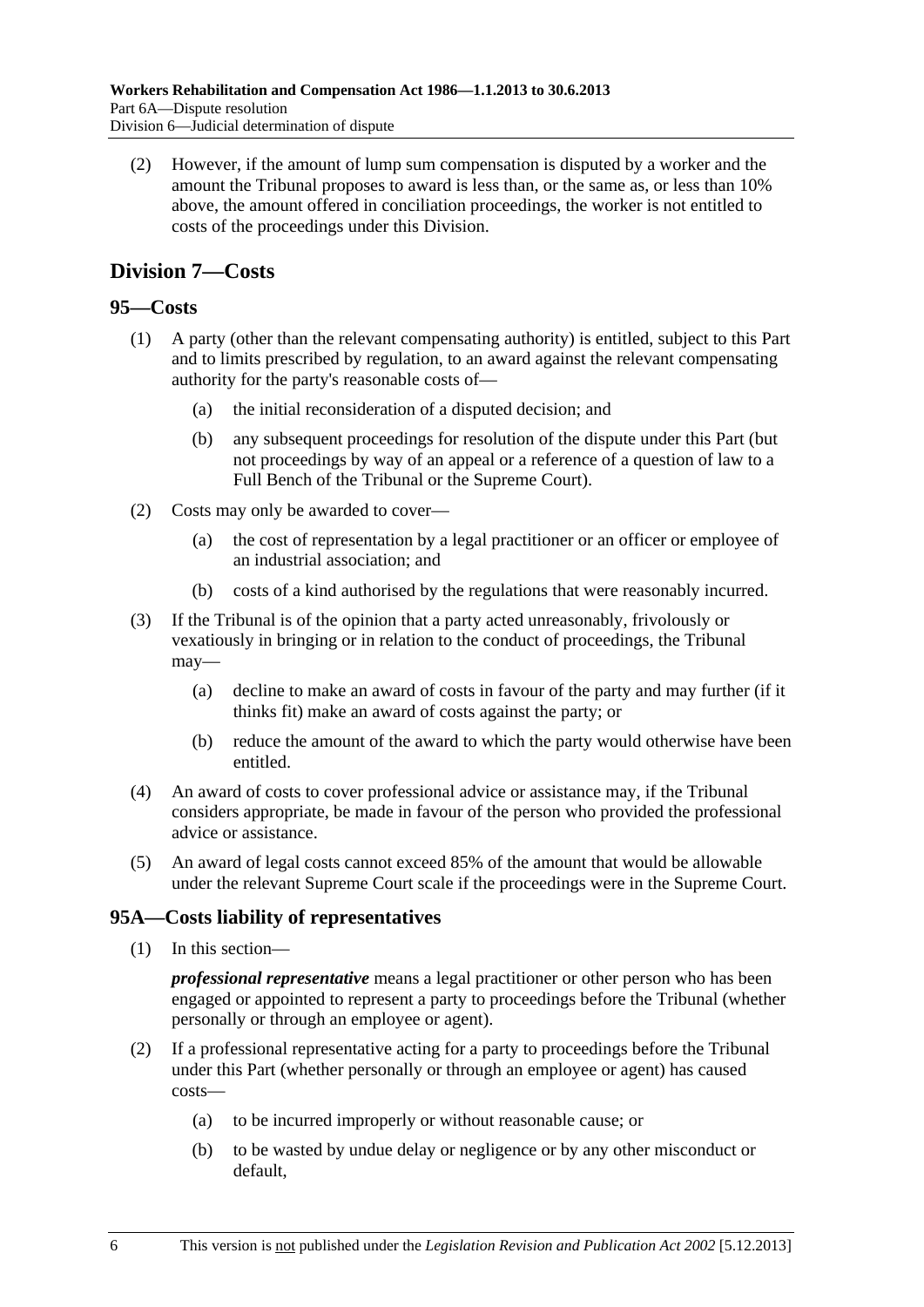the Tribunal may make an order as specified in [subsection \(3\)](#page-128-0).

- <span id="page-128-0"></span> (3) The Tribunal may order—
	- (a) that all or any of the costs between the professional representative and his or her client be disallowed or that the professional representative repay to his or her client the whole or part of any money paid on account of costs;
	- (b) that the professional representative pay to his or her client all or any of the costs which his or her client has been ordered to pay to any party;
	- (c) that the professional representative pay all or any of the costs of any party other than his or her client.
- (4) Without limiting [subsection \(2\),](#page-127-0) a professional representative is in default for the purposes of that subsection if any proceedings cannot conveniently be heard or proceed, or fail or are adjourned without any useful progress being made, because the professional representative failed to—
	- (a) attend in person or by a proper representative; or
	- (b) file any document which ought to have been filed; or
	- (c) lodge or deliver any document for the use of the Tribunal which ought to have been lodged or delivered; or
	- (d) be prepared with any proper evidence or account; or
	- (e) otherwise proceed.
- (5) The Tribunal may not make an order against a professional representative under [subsection \(3\)](#page-128-0) unless the Tribunal has informed the professional representative of the nature of the order proposed and allowed the professional representative a reasonable opportunity to make representations, and call evidence, in relation to the matter.
- (6) The Tribunal may order that notice of any proceedings or order against a professional representative under this section be given to the client in such manner as the Tribunal directs.
- (7) A decision of the Tribunal constituted of a conciliation officer under this section may be reviewed, on application under the rules, by a presidential member of the Tribunal.
- (8) On a review under [subsection \(7\),](#page-128-0) the presidential member of the Tribunal may—
	- (a) decide the matter and, if he or she thinks fit—
		- (i) make any order that may be made under this section at first instance;
		- (ii) vary or revoke the order that is the subject of the review;
	- (b) refer the matter back to the conciliation officer with directions the presidential member thinks fit;
	- (c) make consequential or related orders.

## **Division 8—Ministerial intervention**

#### **96—Ministerial intervention**

The Minister may, if satisfied that intervention is justified in the public interest, intervene in proceedings before the Tribunal or the Supreme Court under this Part.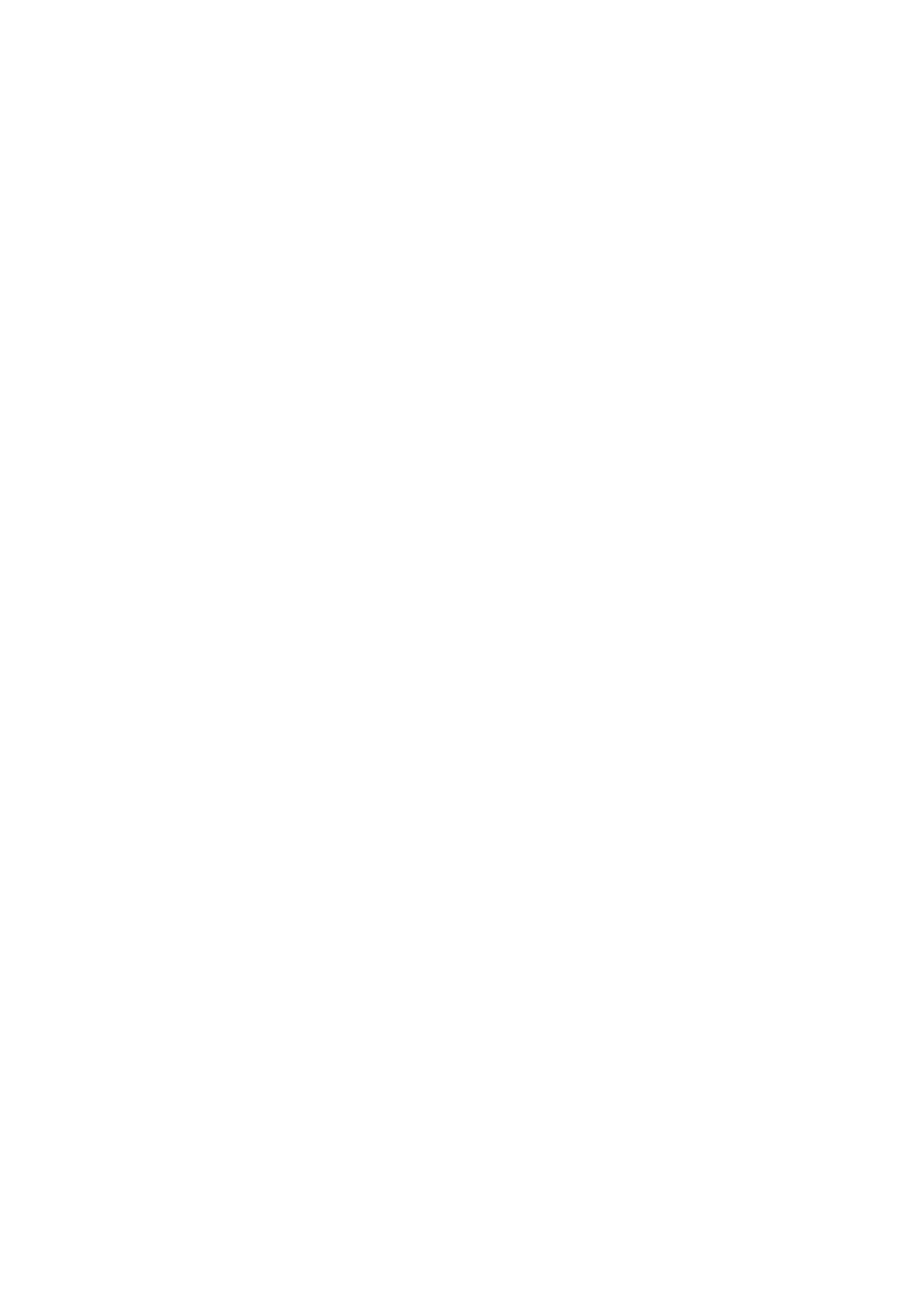# <span id="page-130-0"></span>**Part 6B—Special jurisdiction to expedite decisions**

## **97—Special jurisdiction**

- (1) A worker or employer who believes there has been undue delay in deciding a claim or other matter affecting the worker or employer may apply to the Tribunal, in the manner and form prescribed by regulation, for expedited determination of the matter.
- (2) However, an application cannot be made for expedited determination of—
	- (a) a question about the redemption of a liability<sup>1</sup>; and
		- (b) a matter of a class excluded by regulation from the ambit of this section.
- (3) An application for expedited determination of a matter cannot be made until at least 14 days after the day the matter was placed before the decision-maker whose decision is required.

**Note—** 

1 See [section 42](#page-56-0).

## **97A—Constitution of Tribunal for proceedings under this Part**

For the purpose of proceedings under this Part, the Tribunal may be constituted of a presidential member or a conciliation officer.

## **97B—Powers of Tribunal on application**

- (1) On an application for expedited determination of a matter, the Tribunal may—
	- (a) give directions the Tribunal considers necessary to expedite the determination of the matter; or
	- (b) decide the matter itself.
- (2) A person to whom a direction is given by the Tribunal under [subsection \(1\)](#page-130-0) must comply with the direction.

Maximum penalty: \$5 000.

Prosecution of non-compliance as an offence does not prejudice enforcement of the direction in other ways.

- (3) If the Tribunal decides a claim under this section, the decision—
	- (a) is to be treated as a decision of the relevant compensating authority; and
	- (b) is a reviewable decision.

#### **97C—Costs**

Regulations may be made about the costs of proceedings under this Part.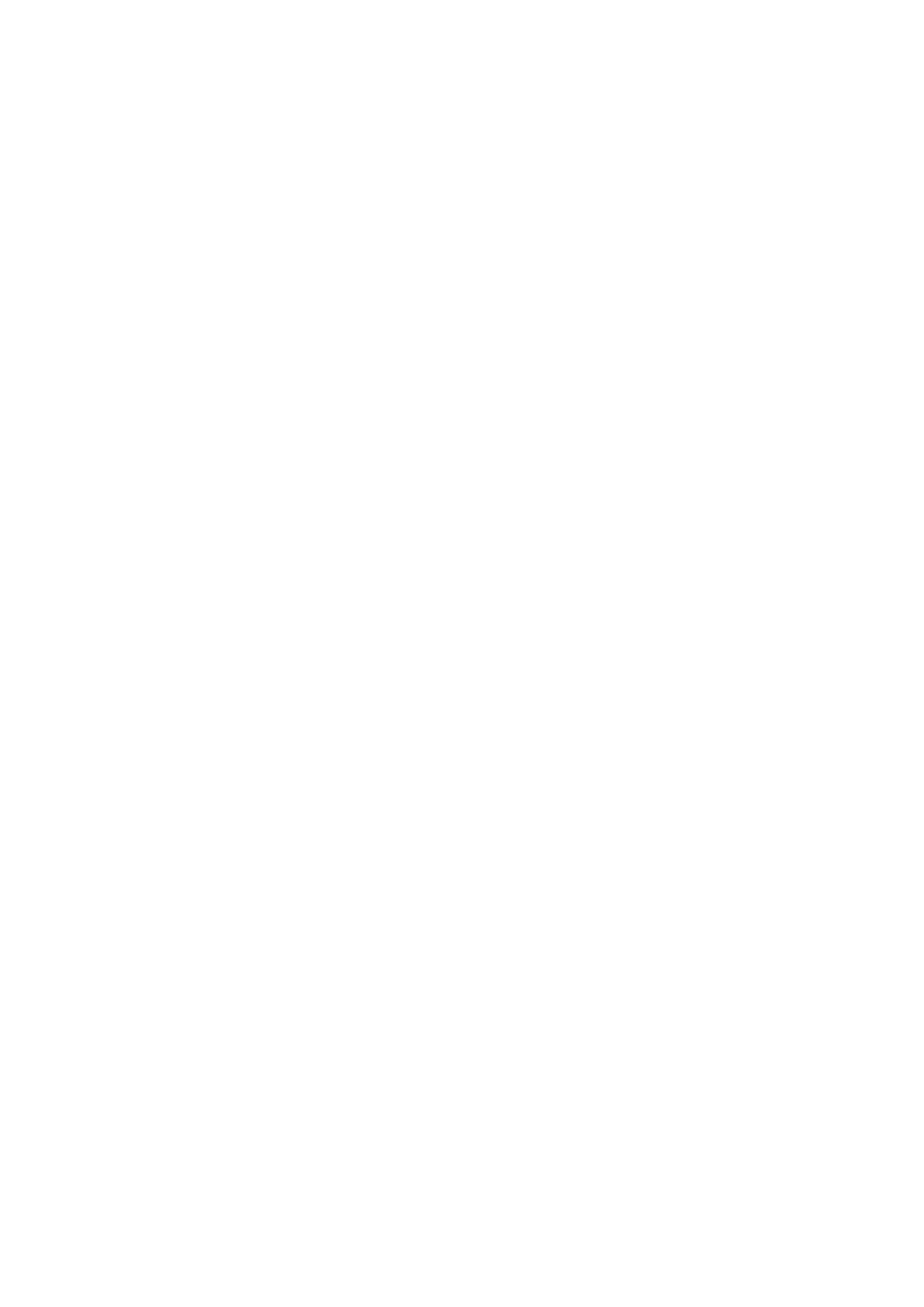# <span id="page-132-0"></span>**Part 6C—Medical Panels**

## **Division 1—Establishment and constitution**

## **98—Establishment**

- (1) There will be such Medical Panels as are necessary for the purposes of this Act.
- (2) For the purpose of constituting Medical Panels, there is to be a list of legally qualified medical practitioners appointed by the Governor on the recommendation of the Minister.
- (3) For the purpose of making recommendations under [subsection \(2\)](#page-132-0), the Minister must establish a selection committee in accordance with the regulations and seek and take into account nominations from that committee.
- (4) For the purpose of making nominations under [subsection \(3\)](#page-132-0), the selection committee must invite expressions of interest in accordance with the regulations.
- (5) [Subsection \(4\)](#page-132-0) does not apply if the Minister is simply seeking the advice of the selection committee about whether a particular medical practitioner should be re-appointed at the expiration of a term of office.
- (6) A person appointed under [subsection \(2\)](#page-132-0) will be appointed on conditions, and for a term (not exceeding 3 years), determined by the Governor and, on the expiration of a term of office, is eligible for re-appointment.
- (7) The office of a person appointed under [subsection \(2\)](#page-132-0) becomes vacant if the person—
	- (a) resigns by written notice addressed to the Minister; or
	- (b) is removed from office by the Governor for—
		- (i) breach of, or non-compliance with, a condition of appointment; or
		- (ii) mental or physical incapacity to carry out duties of office satisfactorily; or
		- (iii) neglect of duty; or
		- (iv) dishonourable conduct; or
		- (v) incompetence; or
	- (c) completes a term of office and is not re-appointed; or
	- (d) ceases to be entitled to practise as a medical practitioner; or
	- (e) is convicted of an indictable offence or of an offence which, if committed in South Australia, would be an indictable offence; or
	- (f) is sentenced to imprisonment for an offence.
- (8) From the list of medical practitioners under [subsection \(2\)](#page-132-0), the Minister must appoint (on terms and conditions determined by the Minister)—
	- (a) a Convenor; and
	- (b) a Deputy Convenor.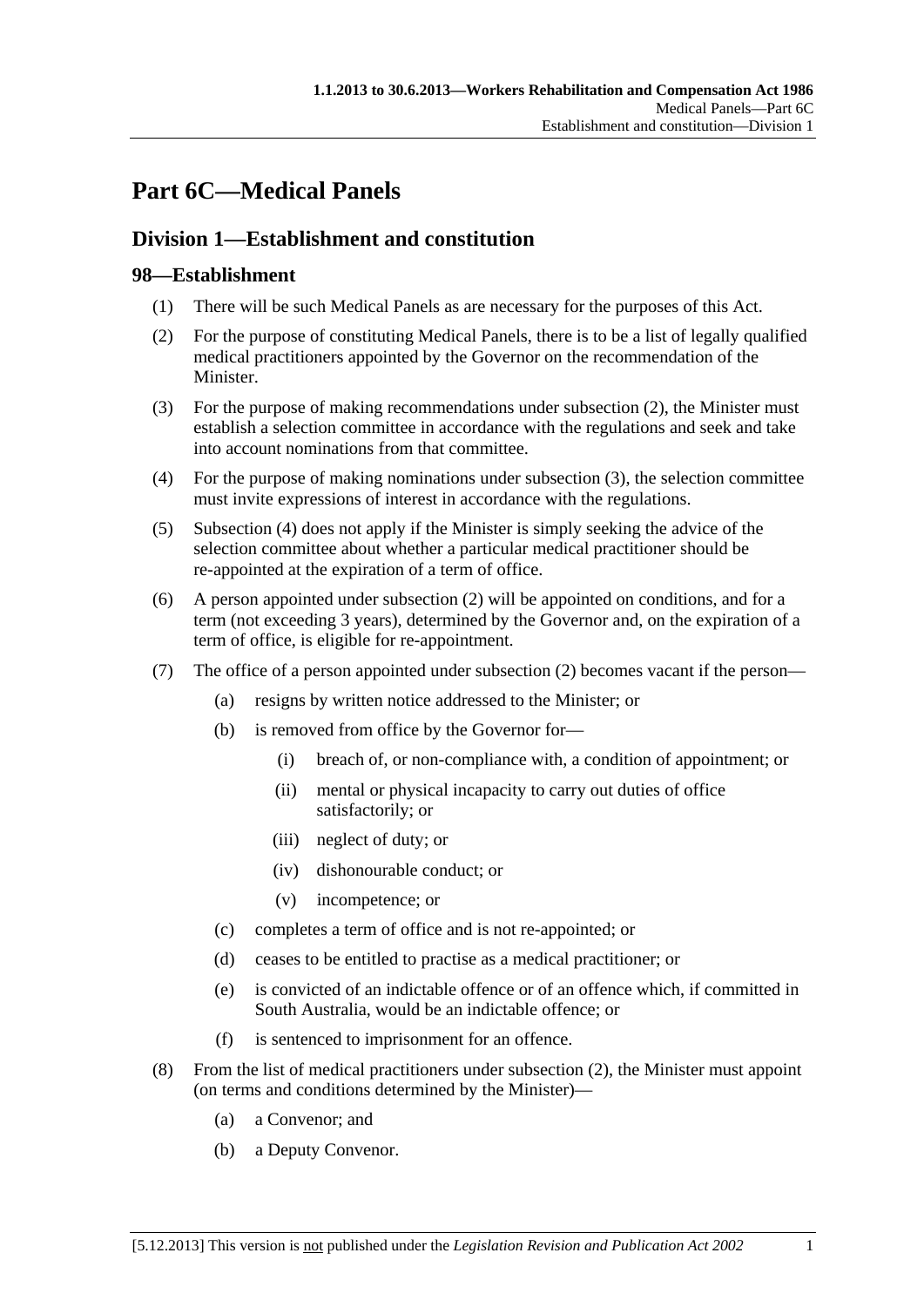- (9) The Deputy Convenor may, subject to the direction of the Convenor, exercise the functions and powers conferred on the Convenor by or under this Act.
- (10) In the temporary absence of the Convenor, the Deputy Convenor has, and may exercise, the functions and powers conferred on the Convenor by or under this Act.

### **98A—Constitution**

- (1) A Medical Panel is to consist of the number of members, not exceeding 5, as is determined by the Convenor of Medical Panels in each particular case.
- (2) If a medical practitioner has been engaged to treat or examine, or to furnish a report in relation to, a worker (other than as a member of a Medical Panel), the medical practitioner is not to sit as a member of a Medical Panel examining the worker.
- (3) A member of a Medical Panel is entitled to fees, allowances and expenses approved by the Governor.
- (4) The fees, allowances and expenses are payable out of the Compensation Fund.
- (5) The Convenor must appoint a presiding member for each Medical Panel, who will have general responsibility for managing the operations of the Medical Panel in its particular case.

### **98B—Procedures**

- (1) A Medical Panel is not bound by the rules of evidence but may inform itself in any way it considers appropriate.
- (2) A Medical Panel may act informally and without regard to technicalities or legal forms.
- (3) A Medical Panel may engage consultants and seek expert advice as it considers necessary in any particular case.
- (4) The Convenor may give directions as to the arrangement of the business of the Panels.
- (5) The Minister may for the purposes of—
	- (a) ensuring procedural fairness in the procedures of the Medical Panels; and
	- (b) facilitating the proper administration of the Medical Panels,

issue guidelines as to the procedures of Medical Panels.

- (6) The Minister must consult with the Attorney-General and the Convenor before issuing any guidelines under this section.
- (7) The Convenor may give directions as to the procedures of the Panels but may not give directions inconsistent with any guidelines issued by the Minister.
- (8) An act or decision of a majority of the members of a Medical Panel constitutes an act or decision of the Medical Panel.
- (9) Subject to this section and the other provisions of this Part, a Medical Panel may determine its own procedures.

#### **98C—Validity of acts**

An act or proceeding of a Medical Panel is not invalid by reason only of a vacancy in its membership or a defect in the appointment of a member.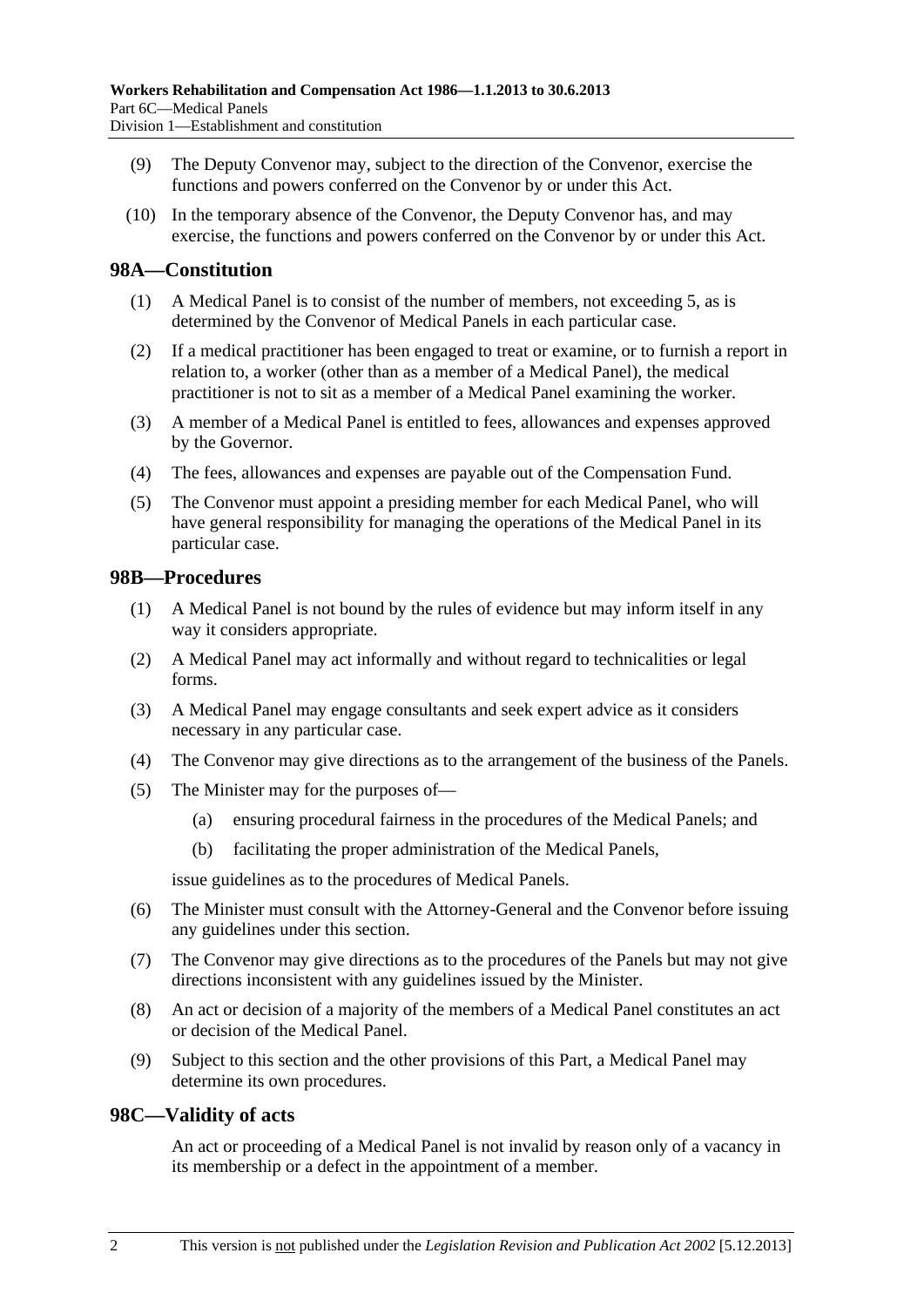### **98D—Immunity of members**

No personal liability attaches to a member of a Medical Panel for an act or omission by the member or the Medical Panel in good faith and in the exercise or purported exercise of powers or functions under this Act.

## **Division 2—Functions and powers**

#### **98E—Interpretation**

In this Division—

#### *medical question* means—

- (a) a question whether a worker has an injury and, if so, the nature or extent of that injury; or
- (b) a question whether a worker's injury—
	- (i) in the case of an injury that is not a secondary injury or a disease arose out of or in the course of employment; or
	- (ii) in the case of an injury that is a secondary injury or a disease—arose out of employment or arose in the course of employment and the employment contributed to the injury; or
- (c) a question whether a worker's employment was a substantial cause of a worker's injury consisting of an illness or disorder of the mind; or
- (d) a question whether a worker has suffered an injury of a kind referred to in the first column of [Schedule 2](#page-163-0); or
- (e) a question whether a medical expense has been reasonably incurred by a worker in consequence of having suffered a compensable injury; or
- (f) a question whether a charge for a medical service should be disallowed under [section 32\(5\);](#page-39-0) or
- (g) a question whether an injury results in incapacity for work; or
- (h) a question as to the extent or permanency of a worker's incapacity for work and the question whether a worker has no current work capacity or a current work capacity; or
- (i) a question as to what employment would or would not constitute suitable employment for a worker; or
- (j) a question as to whether a worker who has no current work capacity is likely to continue indefinitely to have no current work capacity; or
- (k) a question whether a worker who has a current work capacity is, and is likely to continue indefinitely to be, incapable of undertaking further or additional employment or work and, if not so incapable, what further or additional employment or work the worker is capable of undertaking; or
- (l) a question as to when an injury, other than noise induced hearing loss, that developed gradually first caused an incapacity for work; or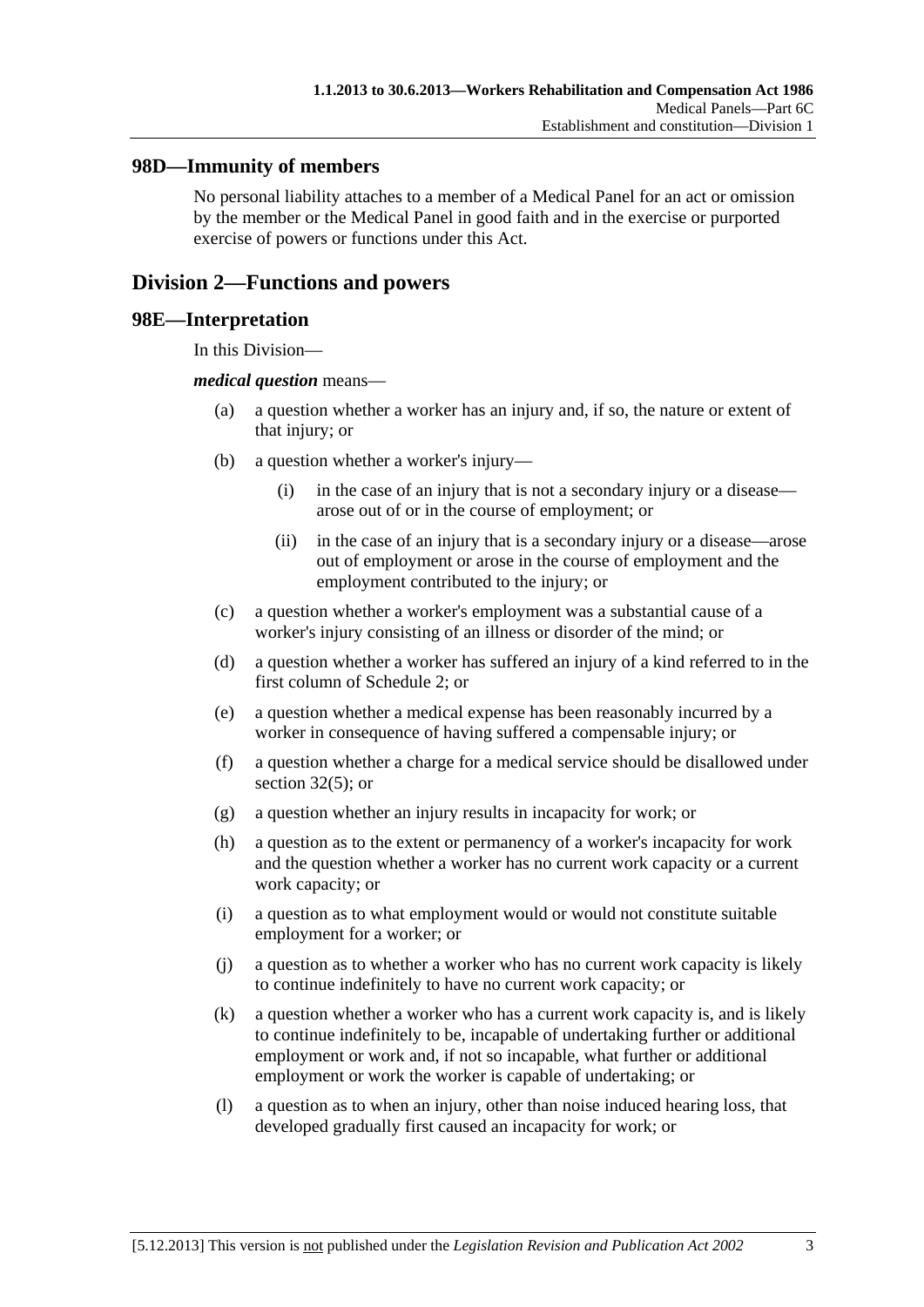- <span id="page-135-0"></span> (m) a question as to when and in what employment a worker with noise induced hearing loss was last exposed to noise capable of causing noise induced hearing loss; or
- (n) a question as to when a worker has ceased to be incapacitated for work by a compensable injury; or
- (o) a question as to what constitutes proper medical treatment for the purposes of section  $36(1a)(c)$ ; or
- (p) a question as to whether an injury is permanent and, if so, the level of impairment of a worker for the purposes of [sections 43](#page-58-0) and [43A](#page-59-0); or
- (q) a question as to whether a provision of a rehabilitation and return to work plan imposes an unreasonable obligation on a worker; or
- (r) a question as to any other prescribed matter.

#### **98F—Functions**

- (1) The function of a Medical Panel is to give an opinion on any medical question referred to it under this Act.
- (2) The Corporation or the Tribunal may, at any time or from time to time, require a worker—
	- (a) who claims compensation under this Act; or
	- (b) who is in receipt of weekly payments of compensation under this Act,

to submit himself or herself for examination by a Medical Panel or to answer questions (or both) on a date and at a place arranged by the Convenor of Medical Panels so that the Medical Panel can determine any specified medical question.

- *(3) In addition, a medical question that constitutes or forms part of, or arises in connection with, a matter that is the subject of a dispute under [Part 6A](#page-122-0) must be referred to a Medical Panel.*
- (4) A Medical Panel may decide not to give an opinion on a particular medical question if it appears to the Medical Panel that the question relates to a matter that falls outside the range of matters that should be subject to determination under this Part.

**Note—** 

Section 98F(3) had not come into operation at the date of the publication of this version.

#### **98G—Powers and procedures on a referral**

- (1) A Medical Panel may ask a worker—
	- (a) to meet with the Medical Panel and answer questions;
	- (b) to supply copies of all documents in the possession of the worker which relate to the medical question to the Medical Panel;
	- (c) to submit to a medical examination by the Medical Panel or by a member of the Medical Panel.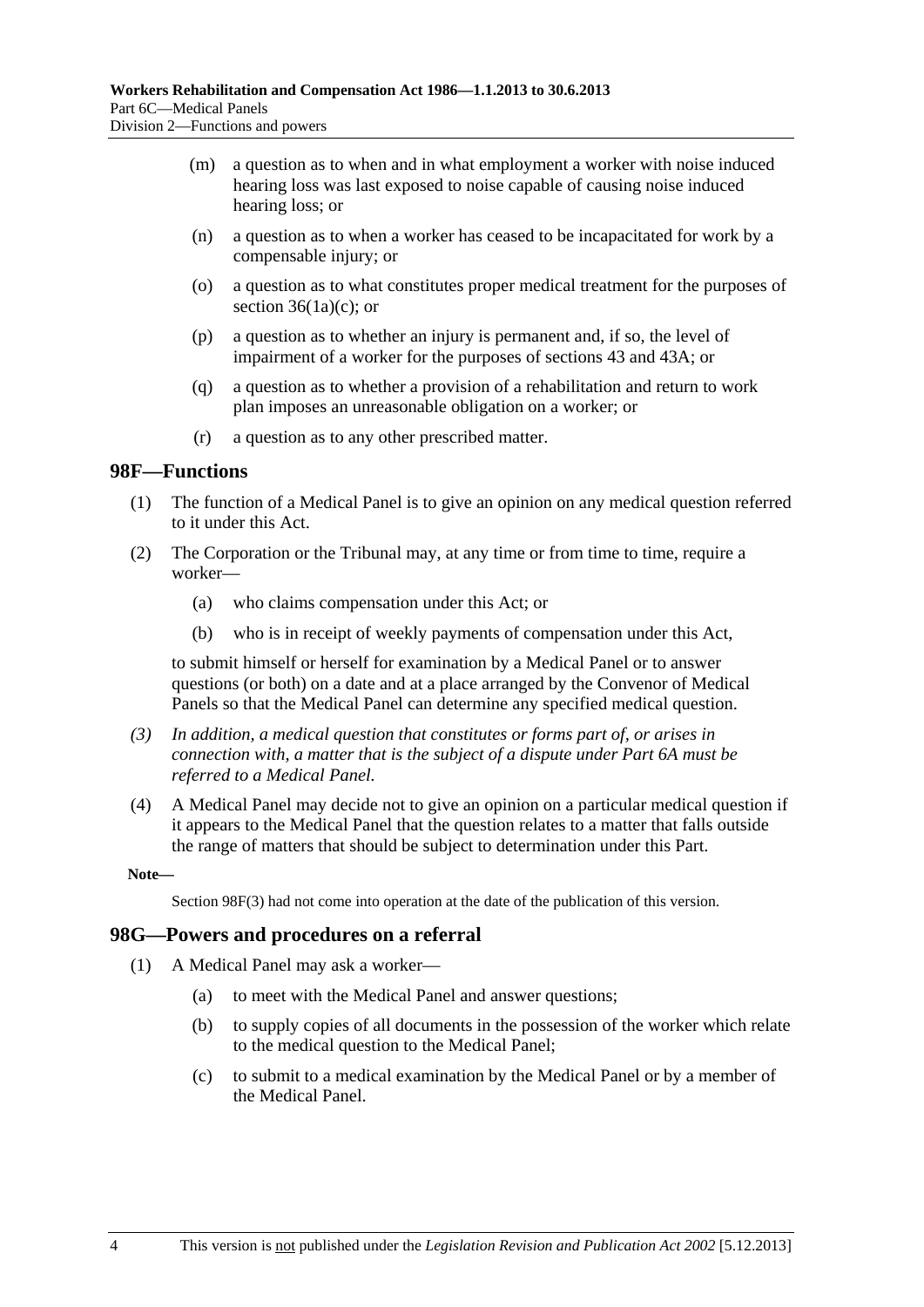- <span id="page-136-0"></span> (2) A person or body referring a medical question to a Medical Panel must submit a document to the Medical Panel specifying—
	- (a) the injury or alleged injury to, or in respect of, which the medical question relates;
	- (b) the facts or questions of fact relevant to the medical question which the person or body is satisfied have been agreed and those facts or questions that are in dispute.
- (3) A person or body referring a medical question to a Medical Panel must submit copies of all documents relating to the medical question in the possession of that person or body to the Medical Panel.
- (4) If a Medical Panel requests and the worker consents, a medical expert who has provided a medical service to a worker in relation to the relevant compensable injury must—
	- (a) meet with the Medical Panel and answer questions; and
	- (b) supply relevant documents to the Medical Panel.
- (5) If a worker unreasonably refuses to comply with [subsection \(1\)](#page-135-0) or in any way hinders an examination—
	- (a) the worker's rights to recover compensation under this Act with respect to the injury; or
	- (b) the worker's rights to weekly payments,

may be suspended by the Corporation until the examination has taken place in accordance with the requirements of the Medical Panel (and any weekly payments that would otherwise be payable during the period of suspension are forfeited).

- (6) Any attendance of a worker before a Medical Panel must be in private, unless the Medical Panel considers that it is necessary for another person to be present.
- (7) Information given to a Medical Panel cannot be used in subsequent proceedings unless—
	- (a) the proceedings are before the Tribunal or a court under this Act; or
	- (b) the worker consents to the use of the information; or
	- (c) the proceedings are for an offence against this Act.

## **98H—Opinions**

- (1) A Medical Panel must form its opinion on a medical question referred under this Division within 60 days after the reference is made or such longer period as may be agreed by the Corporation or Tribunal (as the case requires).
- (2) The Medical Panel to which a medical question is so referred must give a certificate as to its opinion.
- (3) An opinion under [subsection \(2\)](#page-136-0) must include a statement setting out the reason or reasons for the opinion provided by the Medical Panel.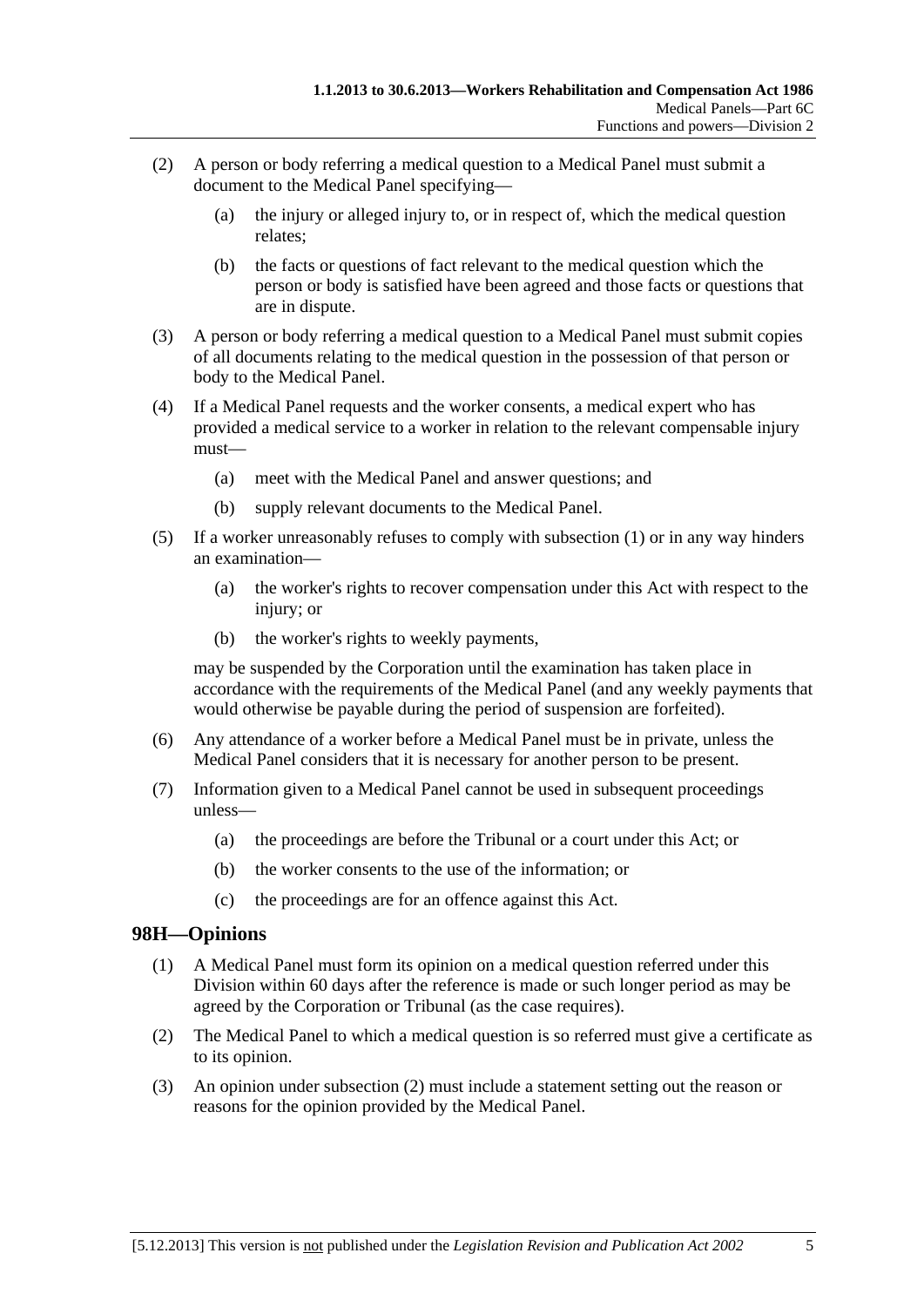<span id="page-137-0"></span> (4) For the purposes of determining any question or matter, the opinion of a Medical Panel on a medical question referred to the Medical Panel is to be adopted and applied by any body or person acting under this Act and must be accepted as final and conclusive irrespective of who referred the medical question to the Medical Panel or when the medical question was referred.

## **Division 3—Related matters**

## **98I—Admissibility**

- (1) A certificate given by a Medical Panel is admissible in evidence in any proceedings under this Act.
- (2) A member of a Medical Panel is competent to give evidence as to matters in a certificate given by the Medical Panel of which he or she was a member, but the member may not be compelled to give any such evidence.
- (3) A consultant engaged to provide expert advice to a Medical Panel is competent to give evidence as to matters relating to that expert advice, but the consultant may not be compelled to give any such evidence.

## **98J—Support staff**

- (1) The Minister must ensure that there are such administrative and ancillary staff as are necessary for the proper functioning of Medical Panels.
- (2) The staff may be—
	- (a) Public Service employees assigned to work in support of the Medical Panels; or
	- (b) persons employed or engaged for the purposes of this Part.
- (3) The terms and conditions of appointment of a person under [subsection \(2\)\(b\)](#page-137-0) will be determined by the Minister and such a person will not be a Public Service employee.
- (4) The costs associated with the staff under [subsection \(1\)](#page-137-0) will be recoverable from the Compensation Fund under a scheme established or approved by the Treasurer after consultation with the Corporation.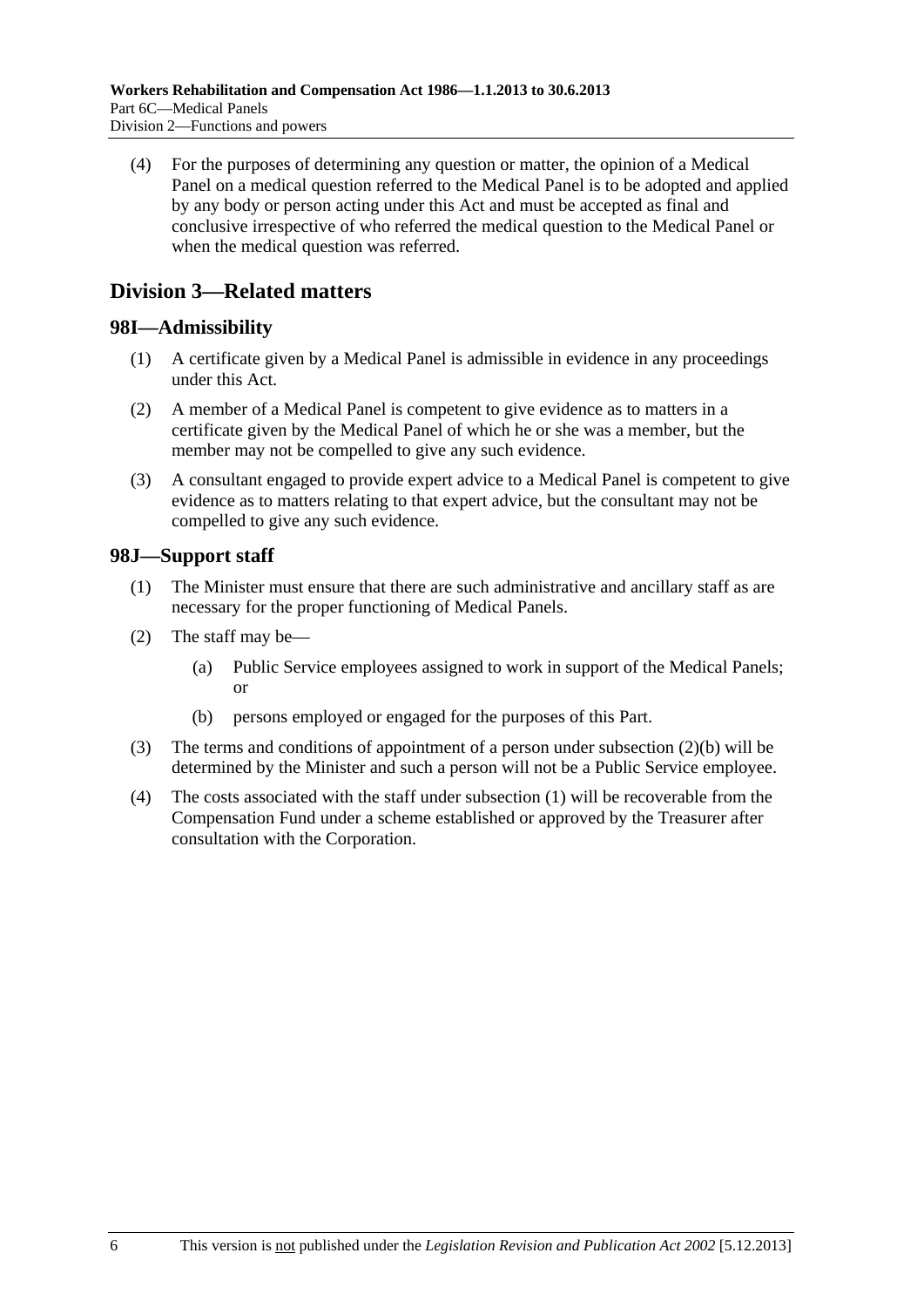# <span id="page-138-0"></span>**Part 6D—WorkCover Ombudsman**

## **Division 1—Appointment and conditions of office**

## **99—Appointment**

- (1) There is to be a *WorkCover Ombudsman*.
- (2) The WorkCover Ombudsman is appointed by the Governor.
- (3) The person appointed as the WorkCover Ombudsman may hold another office or position if the Governor is satisfied that there is no conflict between the functions and duties of the WorkCover Ombudsman and the functions and duties of the other office or position.

## **99A—Term of office and conditions of appointment**

- (1) The WorkCover Ombudsman is appointed on conditions determined by the Governor and for a term, not exceeding 7 years, specified in the instrument of appointment.
- (2) An appointment may be renewed but a person must not hold office as WorkCover Ombudsman for more than 2 consecutive terms.
- (3) The Governor may remove the WorkCover Ombudsman from office on the presentation of an address from both Houses of Parliament seeking the WorkCover Ombudsman's removal.
- (4) The Governor may suspend the WorkCover Ombudsman from office on the ground of incompetence or misbehaviour and, in that event—
	- (a) a full statement of the reason for the suspension must be laid before both Houses of Parliament within 3 sitting days of the suspension; and
	- (b) if, at the expiration of 1 month from the date on which the statement was laid before Parliament, an address from both Houses of Parliament seeking the WorkCover Ombudsman's removal has not been presented to the Governor, the WorkCover Ombudsman must be restored to office.
- (5) The office of WorkCover Ombudsman becomes vacant if the WorkCover Ombudsman—
	- (a) dies; or
	- (b) resigns by written notice given to the Minister; or
	- (c) completes a term of office and is not reappointed; or
	- (d) is removed from office by the Governor under [subsection \(3\)](#page-138-0); or
	- (e) becomes bankrupt or applies as a debtor to take the benefit of the laws relating to bankruptcy; or
	- (f) is convicted of an indictable offence or of an offence which if committed in South Australia, would be an indictable offence; or
	- (g) is sentenced to imprisonment for an offence; or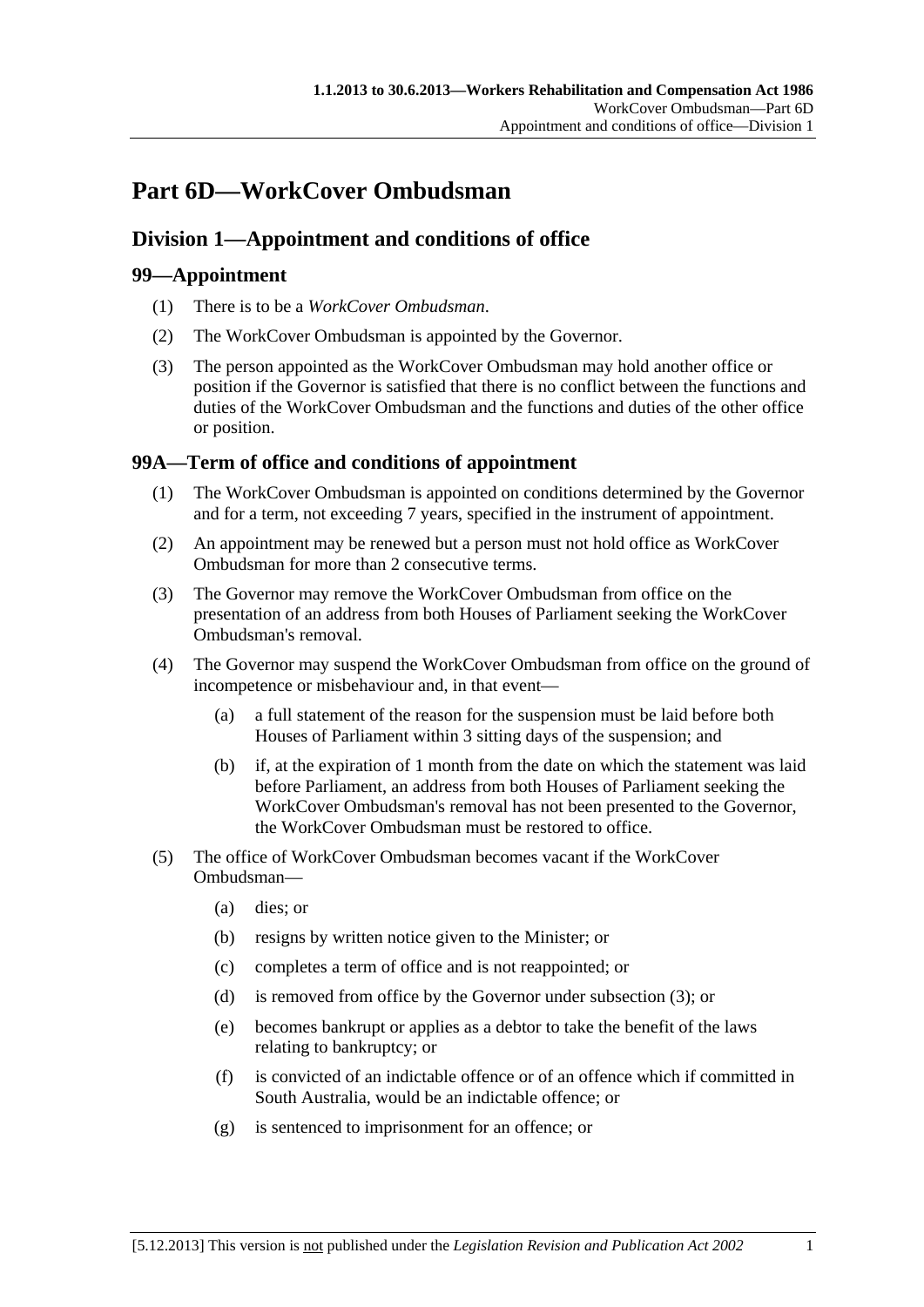- <span id="page-139-0"></span> (h) becomes a member of the Parliament of this State or any other State of the Commonwealth or of the Commonwealth or becomes a member of a Legislative Assembly of a Territory of the Commonwealth; or
- (i) becomes, in the opinion of the Governor, mentally or physically incapable of carrying out satisfactorily the duties of office.
- (6) Except as is provided by this section, the WorkCover Ombudsman may not be removed or suspended from office, nor will the office of the WorkCover Ombudsman become vacant.

### **99B—Remuneration**

The WorkCover Ombudsman is entitled to remuneration, allowances and expenses determined by the Governor.

#### **99C—Temporary appointments**

The Minister may appoint a person (who may but need not be an employee in the Public Service) to act as the WorkCover Ombudsman—

- (a) during a vacancy in the office of WorkCover Ombudsman; or
- (b) when the WorkCover Ombudsman is absent from, or unable to discharge, official duties; or
- (c) if the WorkCover Ombudsman is suspended from office under this Act.

## **Division 2—Functions and powers**

#### **99D—Functions**

- (1) The WorkCover Ombudsman has the following functions:
	- (a) to identify and review issues arising out of the operation or administration of this Act, and to make recommendations for improving the operation or administration of this Act, especially so as to improve processes that affect workers who have suffered a compensable injury or employers;
	- (b) to receive and investigate complaints about administrative acts under this Act, and to seek to resolve those complaints expeditiously, including by making recommendations to relevant parties;
	- (c) without limiting [paragraphs \(a\)](#page-139-0) and [\(b\)](#page-139-0)
		- (i) to receive and investigate complaints about failures to comply with [section 58B](#page-84-0) or [58C](#page-84-0) and to give directions to the Corporation or any relevant employer in connection with the operation or requirements of either section;
		- (ii) to investigate other matters relating to providing for the effective rehabilitation of injured workers and their return to work on a successful basis;
	- (d) to encourage and assist the Corporation and employers to establish their own complaint-handling processes and procedures with a view to improving the effectiveness of this Act;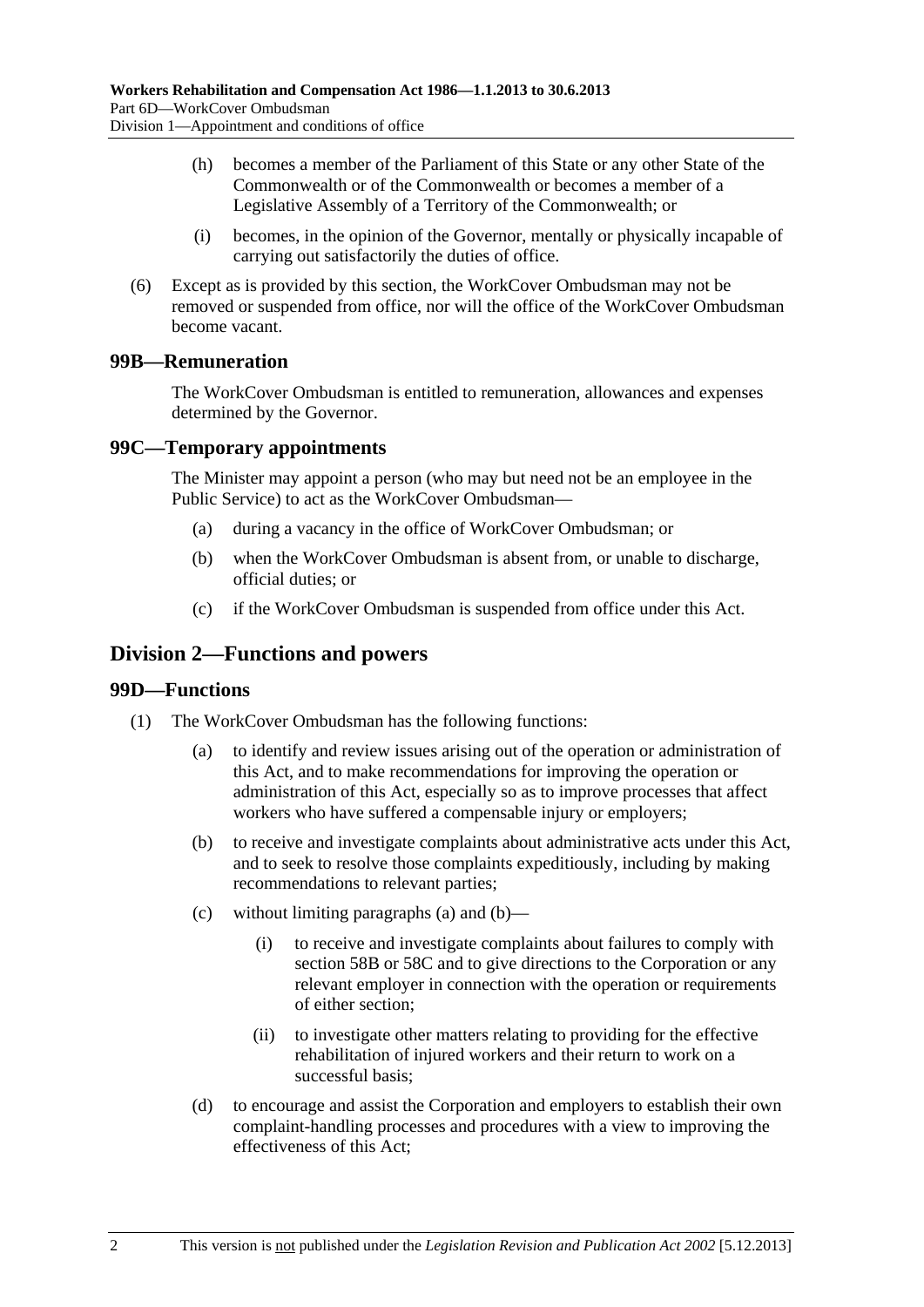- (e) to initiate or support other activities or projects relating to the workers rehabilitation and compensation scheme established by this Act;
- (f) to provide other assistance or advice to support the fair and effective operation or administration of this Act.
- (2) The WorkCover Ombudsman may act under [subsection \(1\)](#page-139-0) on his or her own initiative, at the request of the Minister, or on the receipt of a complaint by an interested person.
- (3) However, the WorkCover Ombudsman—
	- (a) may not investigate an act where the relevant matter—
		- (i) is, or is capable of being, the subject of proceedings under [Part 5,](#page-86-0) [6](#page-112-0), [6A](#page-122-0), [6B](#page-130-0) or 6C; or
		- (ii) is the subject of any legal proceedings; and
	- (b) may not investigate an act in the nature of an industrial dispute under the *[Fair](http://www.legislation.sa.gov.au/index.aspx?action=legref&type=act&legtitle=Fair%20Work%20Act%201994)  [Work Act 1994](http://www.legislation.sa.gov.au/index.aspx?action=legref&type=act&legtitle=Fair%20Work%20Act%201994)*.
- (4) The WorkCover Ombudsman must establish a scheme for receiving and dealing with complaints for the purposes of [subsection \(1\)](#page-139-0).
- (5) The WorkCover Ombudsman may refuse to entertain a complaint, or, having commenced to consider a matter raised in a complaint, may refuse to continue if of the opinion—
	- (a) that the matter raised in the complaint is trivial; or
	- (b) that the complaint is frivolous or vexatious or is not made in good faith; or
	- (c) that the complainant or the person on whose behalf the complaint was made has not a sufficient personal interest in the matter raised in the complaint; or
	- (d) that the complainant has failed, without good reason, to take reasonable steps to resolve the matter through another established complaint-handling process; or
	- (e) that having regard to all the circumstances of the case, the investigation or the continuance of the investigation of the matter raised in the complaint is unnecessary or unjustifiable; or
	- (f) that the matter raised in the complaint should be dealt with under another Act or by another person or body; or
	- (g) that there is some other reasonable cause that justifies the discontinuance of proceedings under this Part.
- (6) The WorkCover Ombudsman may, at any time, decide to attempt to deal with a complaint by conciliation (and, in doing so, may act personally or through some other person).
- (7) In this section—

*act* includes—

- (a) an omission;
- (b) a decision, proposal or recommendation,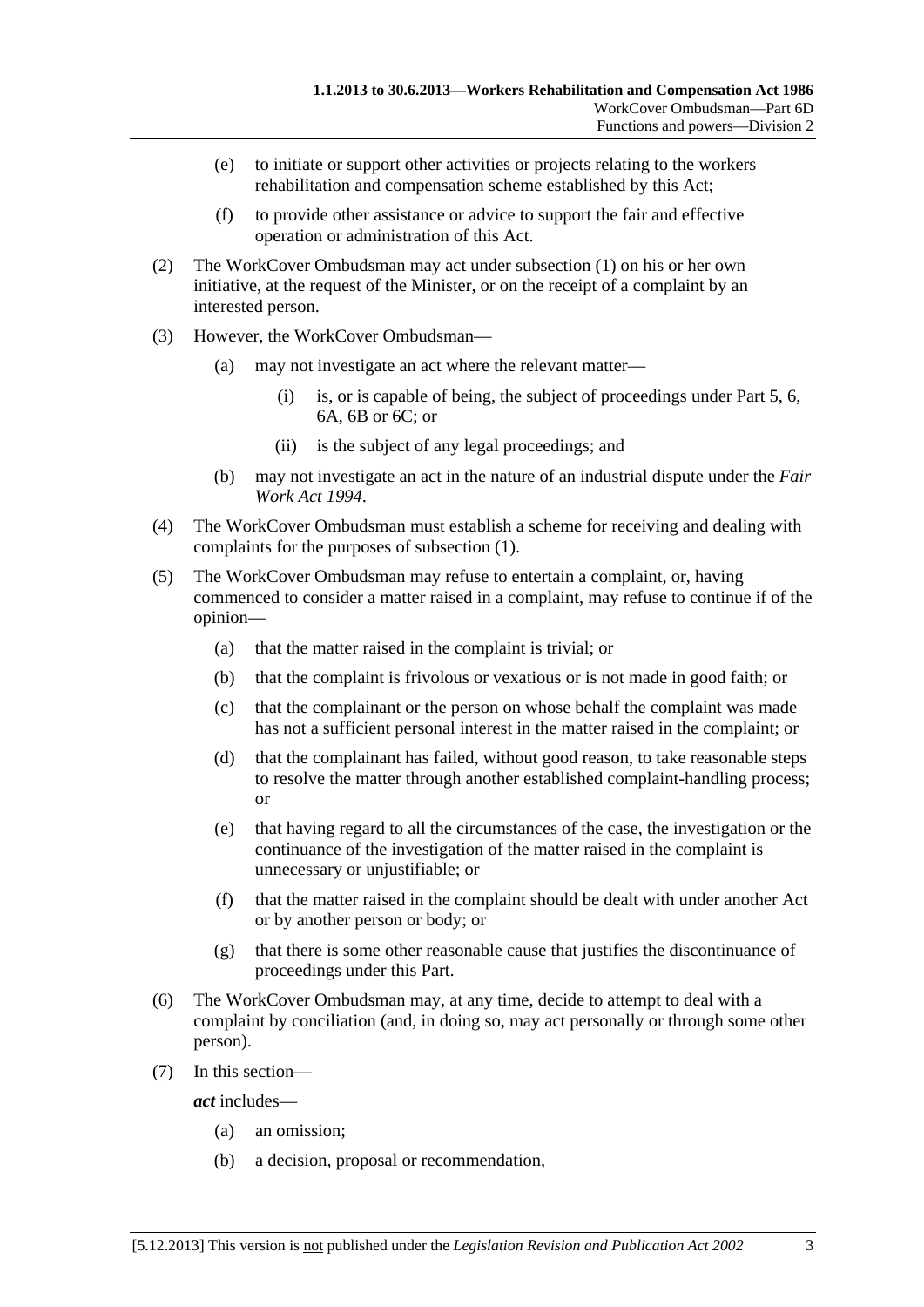and the circumstances surrounding an act.

#### <span id="page-141-0"></span>**99E—Powers—general**

The WorkCover Ombudsman has the powers necessary or expedient for, or incidental to, the performance of the WorkCover Ombudsman's functions.

#### **99F—Obtaining information**

- (1) If the WorkCover Ombudsman has reason to believe that a person is capable of providing information or producing a document relevant to a matter under consideration by the WorkCover Ombudsman, the WorkCover Ombudsman may, by notice in writing provided to the person, require the person to do 1 or more of the following:
	- (a) to provide that information to the WorkCover Ombudsman in writing signed by that person or, in the case of a body corporate, by an officer of the body corporate;
	- (b) to produce that document to the WorkCover Ombudsman;
	- (c) to attend before a person specified in the notice and answer questions or produce documents relevant to the matter.
- (2) A notice under [subsection \(1\)](#page-141-0) is to specify the period within which, or the time, day and place at which, the person is required to provide the information or document, or to attend.
- (3) A notice under [subsection \(1\)](#page-141-0) must provide a period of time for compliance with a requirement under that subsection that has been determined by the WorkCover Ombudsman to be reasonable in the circumstances.
- (4) A person must comply with a requirement under [subsection \(1\).](#page-141-0) Maximum penalty: \$5 000.
- (5) If a document is produced in accordance with a requirement under this section, the WorkCover Ombudsman or other appropriate person may take possession of, make copies of, or take extracts from, the document.

#### **99G—Power to examine witnesses etc**

- (1) The WorkCover Ombudsman, or a person who is to receive information under [section 99F](#page-141-0), may administer an oath or affirmation to a person required to attend before him or her under this Part and may examine the person on oath or affirmation.
- (2) The WorkCover Ombudsman may require a person to verify by statutory declaration—
	- (a) any information or document produced under this Part; or
	- (b) a statement that the person has no relevant information or documents or no further relevant information or documents.
- (3) A person must comply with a requirement under [subsection \(2\).](#page-141-0) Maximum penalty: \$5 000.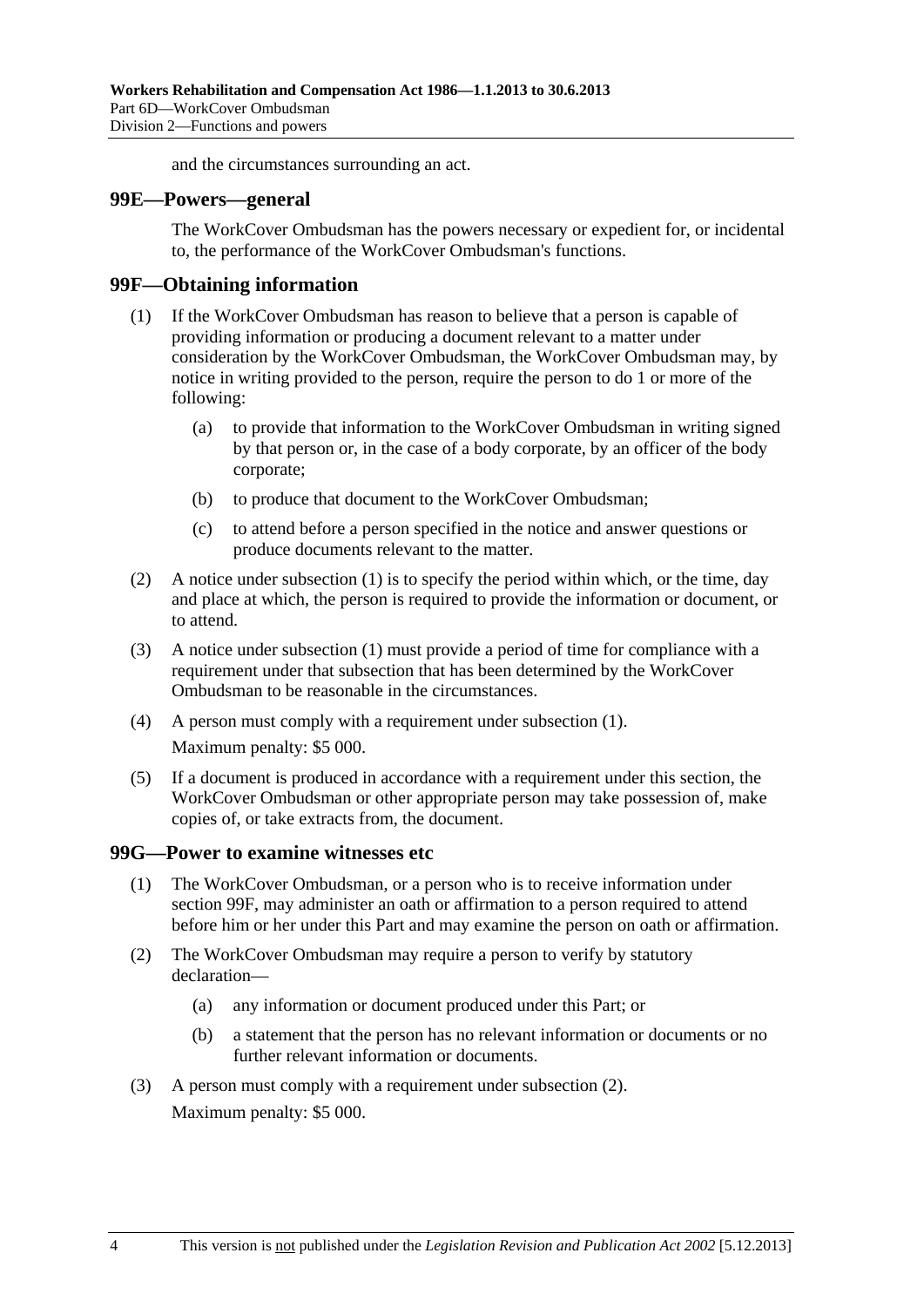## <span id="page-142-0"></span>**Division 3—Other matters**

## **99H—Independence**

- (1) In performing and exercising his or her functions and powers under this Act, the WorkCover Ombudsman must act independently, impartially and in the public interest.
- (2) The Minister cannot control how the WorkCover Ombudsman is to exercise the WorkCover Ombudsman's statutory functions and powers.

## **99I—Staff**

- (1) The WorkCover Ombudsman's staff consists of—
	- (a) Public Service employees assigned to work in the office of the WorkCover Ombudsman under this Act; and
	- (b) any person appointed under [subsection \(3\).](#page-142-0)
- (2) The Minister may, by notice in the Gazette—
	- (a) exclude Public Service employees who are members of the WorkCover Ombudsman's staff from specified provisions of the *[Public Sector Act 2009](http://www.legislation.sa.gov.au/index.aspx?action=legref&type=act&legtitle=Public%20Sector%20Act%202009)*; and
	- (b) if the Minister thinks that certain provisions should apply to such employees instead of those excluded under [paragraph \(a\)—](#page-142-0)determine that those provisions will apply,

and such a notice will have effect according to its terms.

- (3) The WorkCover Ombudsman may, with the consent of the Minister, appoint staff for the purposes of this Act.
- (4) The terms and conditions of employment of a person appointed under [subsection \(3\)](#page-142-0) will be determined by the Minister and such a person will not be a Public Service employee.
- (5) The WorkCover Ombudsman may, by agreement with the Minister responsible for an administrative unit of the Public Service, make use of the services of the staff, equipment or facilities of that administrative unit.

## **99J—Funding**

The cost associated with the office of the WorkCover Ombudsman (including in the performance by the WorkCover Ombudsman of functions under this Act) and the WorkCover Ombudsman's staff will be recoverable from the Compensation Fund under a scheme established or approved by the Treasurer after consultation with the Corporation.

## **99K—Delegation**

- (1) The WorkCover Ombudsman may delegate a function or power conferred on or vested in the WorkCover Ombudsman under this Act—
	- (a) to a particular person or body; or
	- (b) to the person for the time being occupying a particular office or position.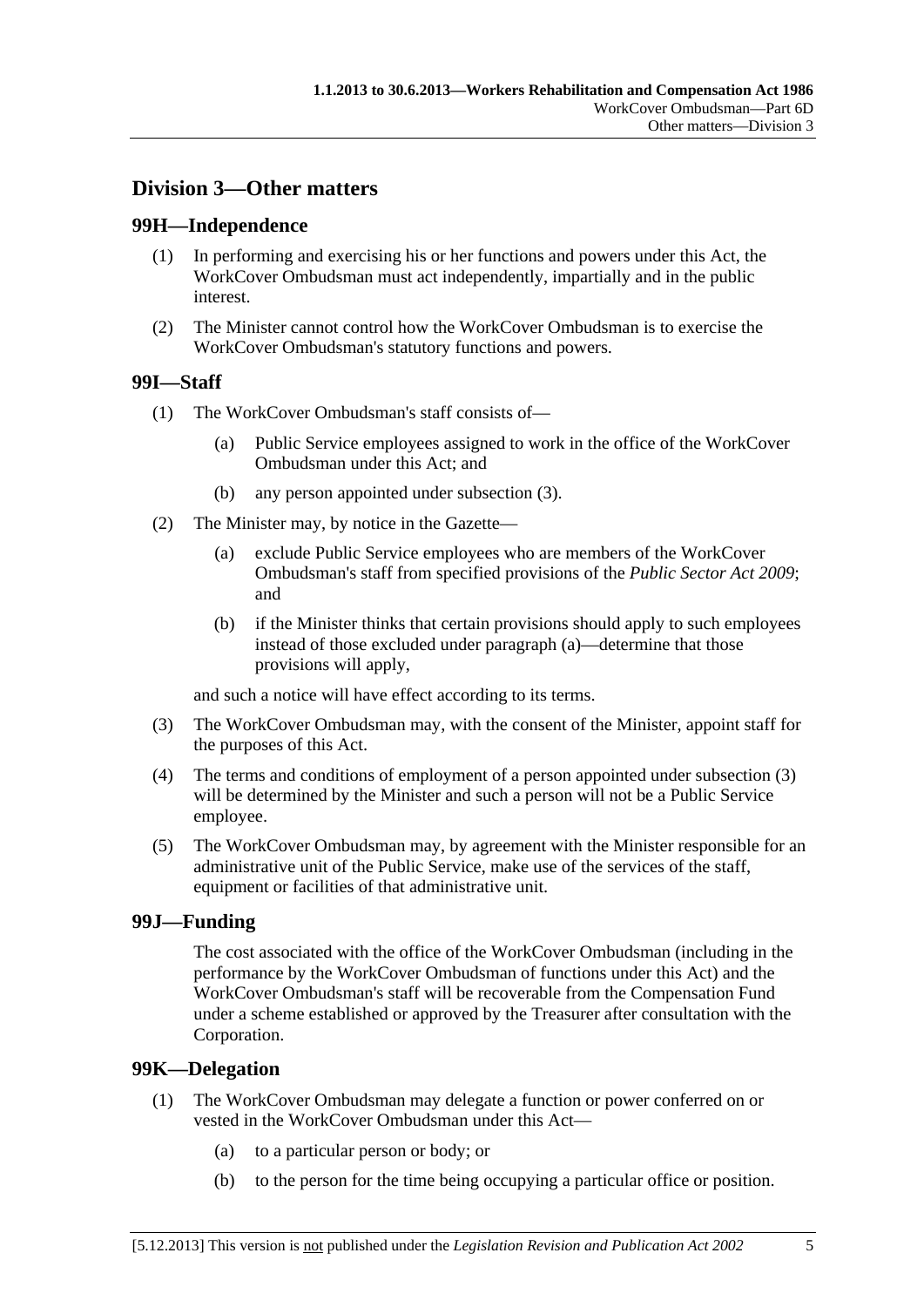- <span id="page-143-0"></span> (2) A function or power delegated under this section may, if the instrument of delegation so provides, be further delegated.
- (3) A delegation—
	- (a) may be absolute or conditional; and
	- (b) does not derogate from the power of the WorkCover Ombudsman to act in a matter; and
	- (c) is revocable at will by the WorkCover Ombudsman.

## **99L—Annual report**

- (1) The WorkCover Ombudsman must, on or before 30 September in each year, forward a report to the Minister on the work of the WorkCover Ombudsman under this Act during the financial year ending on the preceding 30 June.
- (2) The Minister must, within 6 sitting days after receiving a report under this section, have copies of the report laid before both Houses of Parliament.

#### **99M—Other reports**

- (1) The WorkCover Ombudsman may, at any time, prepare a report to the Minister on any matter arising out of the exercise of the WorkCover Ombudsman's functions under this Act.
- (2) Subject to [subsection \(3\),](#page-143-0) the Minister must, within 2 weeks after receiving a report under this section, have copies of the report laid before both Houses of Parliament.
- (3) If the Minister cannot comply with [subsection \(2\)](#page-143-0) because Parliament is not sitting, the Minister must deliver copies of the report to the President and the Speaker and the President and the Speaker must then—
	- (a) immediately cause the report to be published; and
	- (b) lay the report before their respective Houses at the earliest opportunity.
- (4) A report will, when published under [subsection \(3\)\(a\),](#page-143-0) be taken for the purposes of any other Act or law to be a report of the Parliament published under the authority of the Legislative Council and the House of Assembly.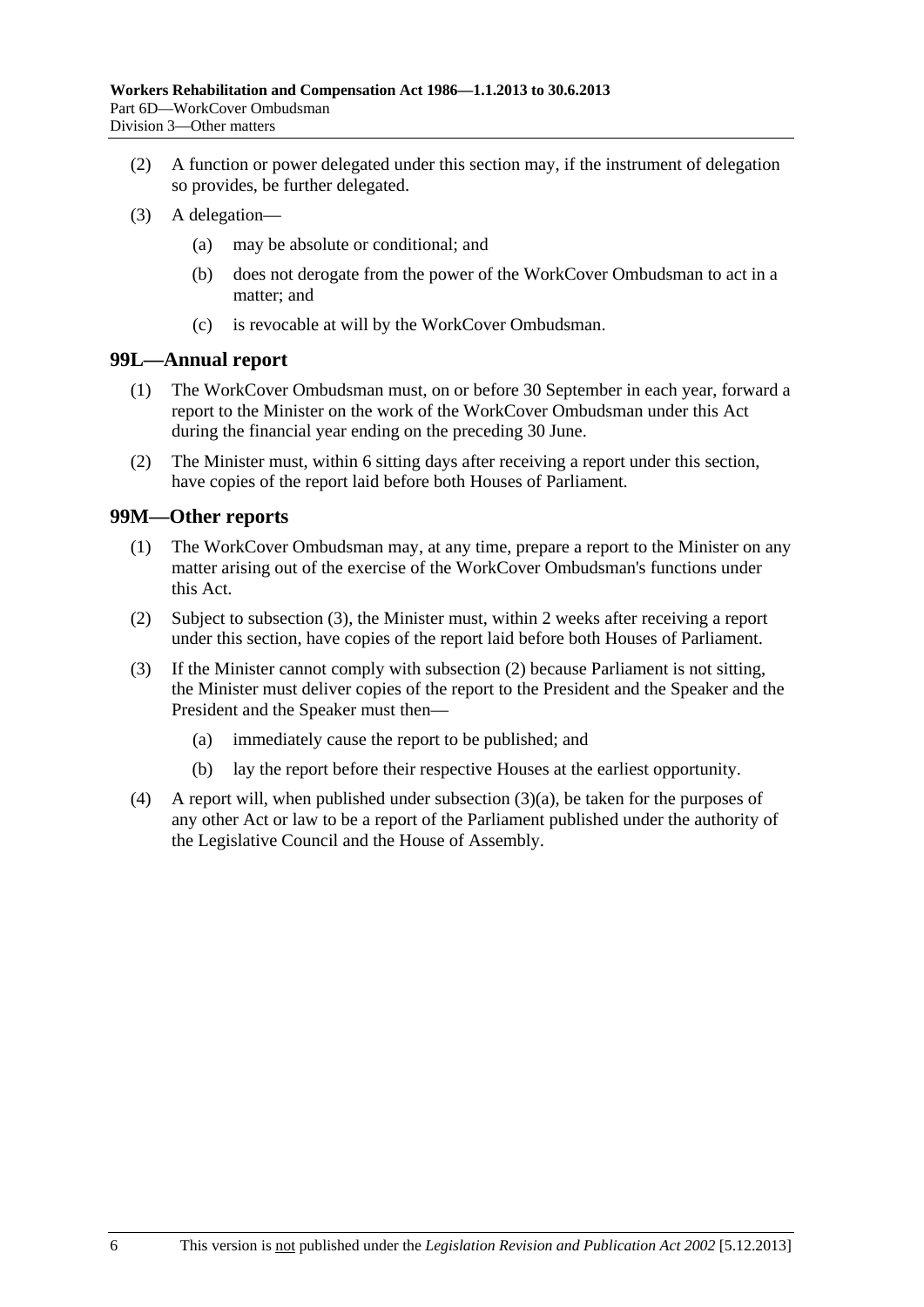# <span id="page-144-0"></span>**Part 7—Miscellaneous**

# **103—Extension of the application of this Act to self-employed persons**

- (1) The Corporation may, on the application of a person who is self-employed, extend to that person the protection of this Act.
- (2) An application under [subsection \(1\)](#page-144-0) may be granted by the Corporation subject to such conditions and limitations as the Corporation thinks fit and any such condition or limitation shall, to the extent of any inconsistency, prevail over the provisions of this Act.

# **103A—Special provision for prescribed classes of volunteers**

- (1) The Crown is the presumptive employer of persons of a prescribed class who voluntarily perform work of a prescribed class that is of benefit to the State (and the Crown therefore has the liabilities of a self-insured employer in relation to persons of that class).
- (2) Where a person of a class prescribed under [subsection \(1\)](#page-144-0) suffers a compensable injury while performing the work to which the prescription relates—
	- (a) the question of whether and, if so, to what extent the person is incapacitated for work must be determined according to the employment (including selfemployment) in which the person was otherwise engaged at the commencement of the incapacity or, if the person was not then engaged in other employment, by reference to employment for which he or she was then reasonably fitted; and
	- (b) subject to [paragraph \(c\)](#page-144-0), the average weekly earnings of the person must be determined—
		- (i) if the person was self-employed, by reference to the remuneration that the person would have received if he or she had been doing the same work in employment; or
		- (ii) if the person was not employed, by reference to the remuneration that the person would have received if he or she had been working in employment for which he or she was reasonably fitted,

and, if there is an award or industrial agreement applicable to that class or grade of employment, by reference to that award or agreement; and

- (c) where—
	- (i) the person dies;
	- (ii) a claim for compensation is made by a person claiming to be a dependant of the deceased;
	- (iii) the deceased and the claimant were both members of a partnership or proprietary company and the predominant work of the deceased before the date of death was in the business of that partnership or company,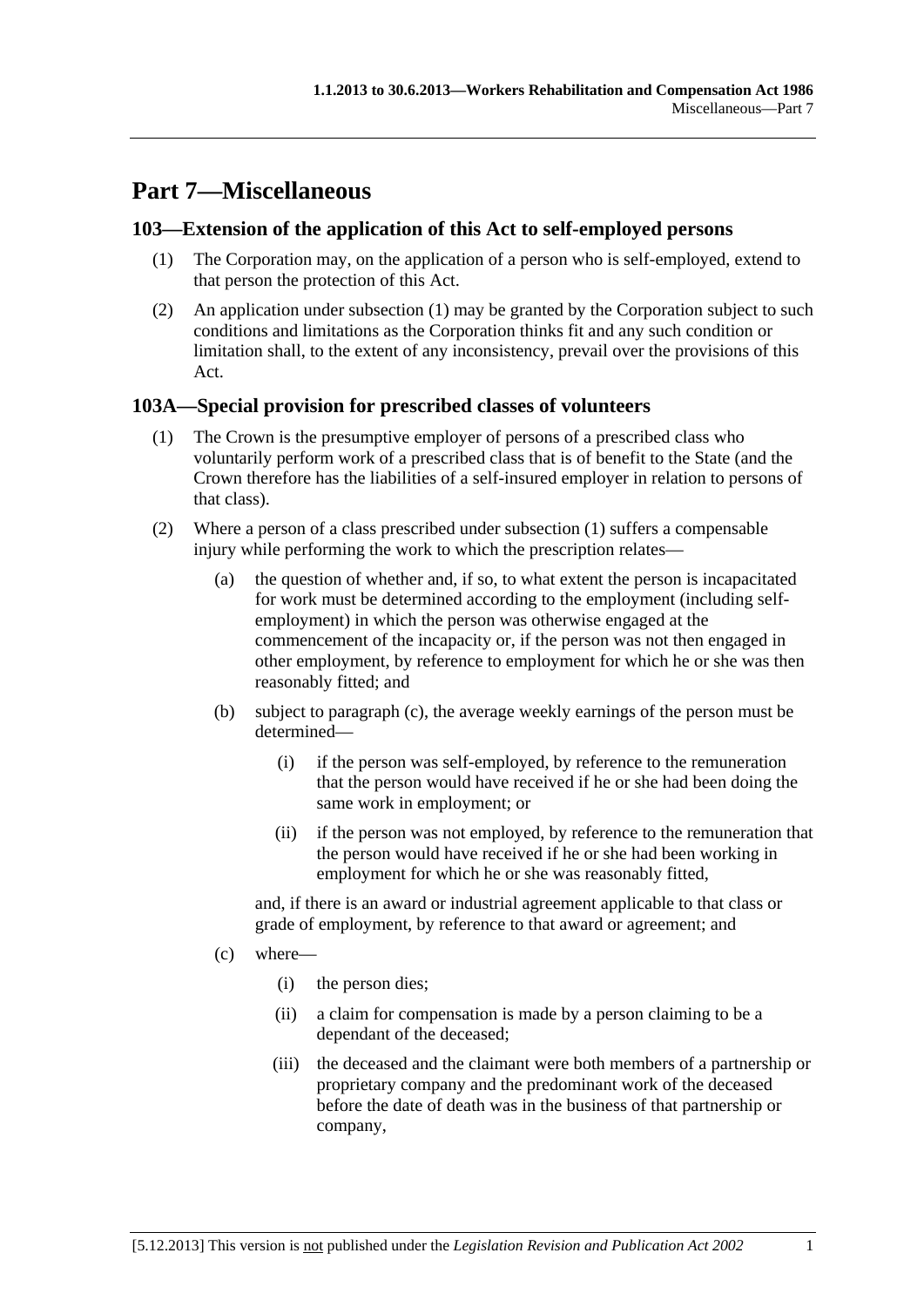<span id="page-145-0"></span>then for the purposes of determining whether the claimant was a dependant of the deceased and, if so, the extent of the dependency, any income derived by the claimant from the partnership or company during the deceased's lifetime will (to the extent that the income is attributable to the deceased's work on behalf of the partnership or company) be taken to be an allowance made by the deceased, out of the deceased's own income, for the maintenance of the claimant.

## **105—Insurance of registered employers against other liabilities**

- (1) An employer who is registered under this Act, and any employer who is not required to be registered because of an exemption under the regulations, is insured by the Corporation, subject to terms and conditions prescribed by regulation, against any liability that may arise apart from this Act in respect of a compensable injury arising from employment (being employment to which this Act applies) by the employer.
- (2) Where an employer participates in the provision of a rehabilitation programme or a rehabilitation and return to work plan under this Act, and in consequence of that participation provides work for a person who is not a worker employed by that employer, that person will be taken to be in the employment of the employer for the purposes of [subsection \(1\).](#page-145-0)
- (3) The insurance provided by [subsection \(1\)](#page-145-0) does not extend to a self-insured employer except in relation to persons of the class referred to in [subsection \(2\).](#page-145-0)

### **106—Payment of interim benefits**

- (1) The Corporation may, pending the final determination of a claim, make interim payments of compensation to a claimant.
- (2) Where on the final determination of a claim it appears that an amount to which the claimant was not entitled has been paid under this section, the Corporation may recover that amount as a debt.
- (3) This section does not derogate from the operation of [Part 4 Division 7A.](#page-70-0)

### **106A—Payment not to constitute an admission of liability**

A payment by the Corporation or an employer to a worker does not constitute an admission of liability or estop a subsequent denial of liability.

### **107—Employer may request progress report**

- (1) The employer of a worker may at any time request the Corporation to provide a report on—
	- (a) the medical progress being made by the worker;
	- (b) the worker's incapacity for work as assessed under this Act.
- (2) A request under [subsection \(1\)](#page-145-0) must be accompanied by the prescribed fee.
- (3) The Corporation shall prepare a report requested under [subsection \(1\)](#page-145-0) within a reasonable time of the request being made and shall send copies of the report to the employer and the worker.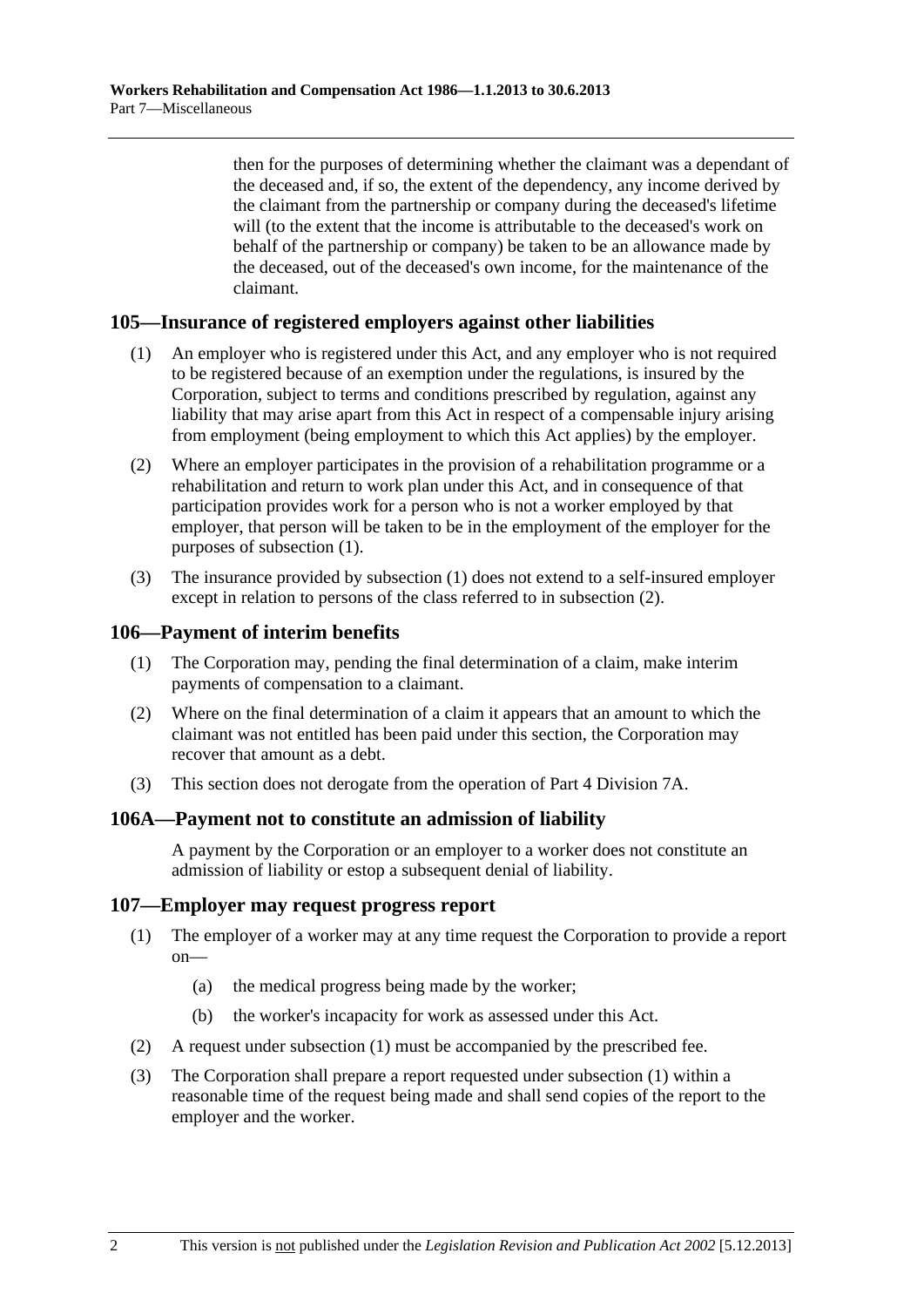# <span id="page-146-0"></span>**107A—Copies of medical reports**

- (1) The Corporation must, within 7 days after receiving a request from a worker's employer, provide the employer with copies of reports in the Corporation's possession prepared by medical experts and relevant to the worker's medical condition, the worker's progress in rehabilitation, or the extent of the worker's incapacity for work.
- (2) A request under [subsection \(1\)](#page-146-0) must be accompanied by the prescribed fee.
- (3) An employer must not disclose confidential information about a worker in a report obtained under this section except as may be necessary—
	- (a) to assist the worker's rehabilitation and return to work; or
	- (b) for the purposes of proceedings under this Act.

### **107B—Worker's right of access to claims file**

- (1) The Corporation or a delegate of the Corporation must, at the request of a worker—
	- (a) provide the worker, within 45 days after the date of the request, with copies of all documentary material in the possession of the Corporation or the delegate relevant to a claim made by the worker; and
	- (b) make available for inspection by the worker (or a representative of the worker) all non-documentary material in the possession of the Corporation or the delegate relevant to a claim made by the worker.

Maximum penalty: \$5 000.

- (2) Non-documentary material is to be made available for inspection—
	- (a) at a reasonable time and place agreed between the Corporation or delegate and the worker; or
	- (b) in the absence of agreement—at a public office of the Corporation or delegate nominated by the worker at a time (which must be at least 45 days, but not more than 60 days, after the request is made and during ordinary business hours) nominated by the worker.
- (3) However, the Corporation or delegate is not obliged to provide copies of material, or to make material available for inspection by the worker if—
	- (a) the material is relevant to the investigation of suspected dishonesty in relation to the claim; or
	- (b) the material is protected by legal professional privilege.
- (4) In this section, a *delegate* of the Corporation includes a self-insured employer.

### **108—Medical examination at request of employer**

- (1) Subject to [subsection \(2\),](#page-146-0) the employer of a worker who has made a claim under this Act may require the Corporation to have the worker submit to an examination by a recognised medical expert nominated by the Corporation.
- (2) A worker shall not be required to submit to examinations under this section more frequently than is permitted by the regulations.
- (3) The Corporation may, if it thinks fit, charge the cost of an examination under this section to the employer.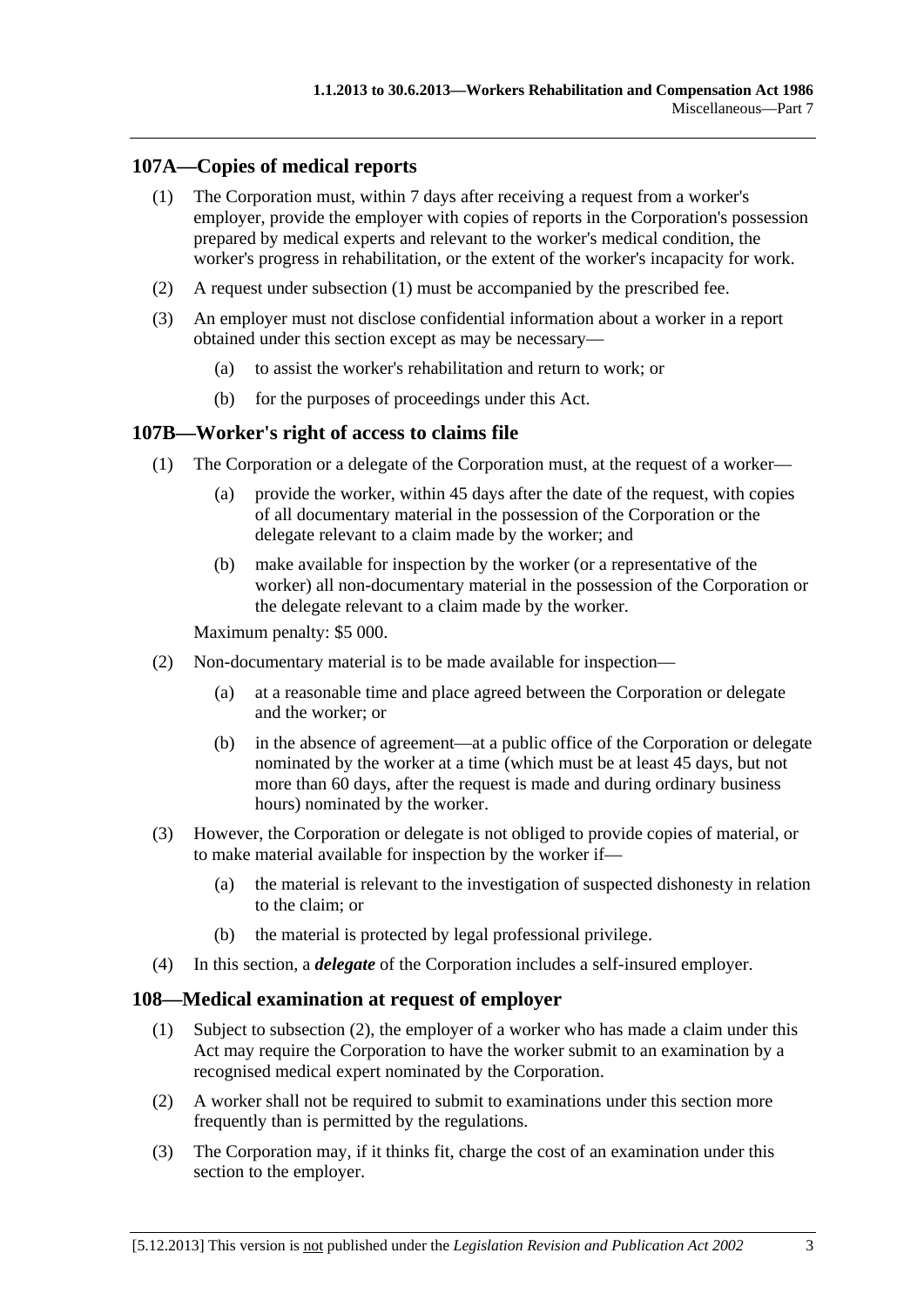- (4) If it appears that there has been undue delay in having a worker examined under this section, the Tribunal may, on application by the employer, give such directions to the Corporation as appear reasonable in the circumstances to expedite the examination.
- (5) The Corporation must comply, or take steps to secure compliance, with such a direction.

### **109—Worker to be supplied with copy of medical report**

Where a report is obtained for the purposes of this Act by the Corporation or an employer on the findings made, or the opinions formed, by a medical expert on the examination of a worker, the Corporation or the employer must, within 7 days after receiving the report, send a copy of the report to the worker.

### **110—Powers of entry and inspection**

- (1) For the purposes of this Act, an authorised officer may, at any reasonable time—
	- (a) enter any workplace;
	- (b) inspect the workplace, anything at the workplace and work there in progress;
	- (c) require a person who has custody or control of books, documents or records relevant to any matter arising under this Act to produce those books, documents or records;
	- (d) examine, copy and take extracts from any such books, documents or records, or require an employer to provide a copy of any such books, documents or records;
	- (e) take photographs, films or video or audio recordings;
	- (f) take measurements, make notes and records and carry out tests;
	- (g) require (directly or through an interpreter) any person to answer, to the best of that person's knowledge, information and belief, any question relevant to any matter arising under this Act;
	- (h) require an employer to produce any document, or a copy of any document, that is required to be prepared or kept under this Act.
- (2) Where—
	- (a) a person whose native language is not English is suspected of having breached this Act; and
	- (b) the person is interviewed by an authorised officer in relation to that suspected breach; and
	- (c) the person is not reasonably fluent in English,

the person is entitled to be assisted by an interpreter during the interview.

- (3) A person is not required—
	- (a) to provide information under this section that is privileged on the ground of legal professional privilege; or
	- (b) to answer a question under this section if the answer would tend to incriminate that person of an offence.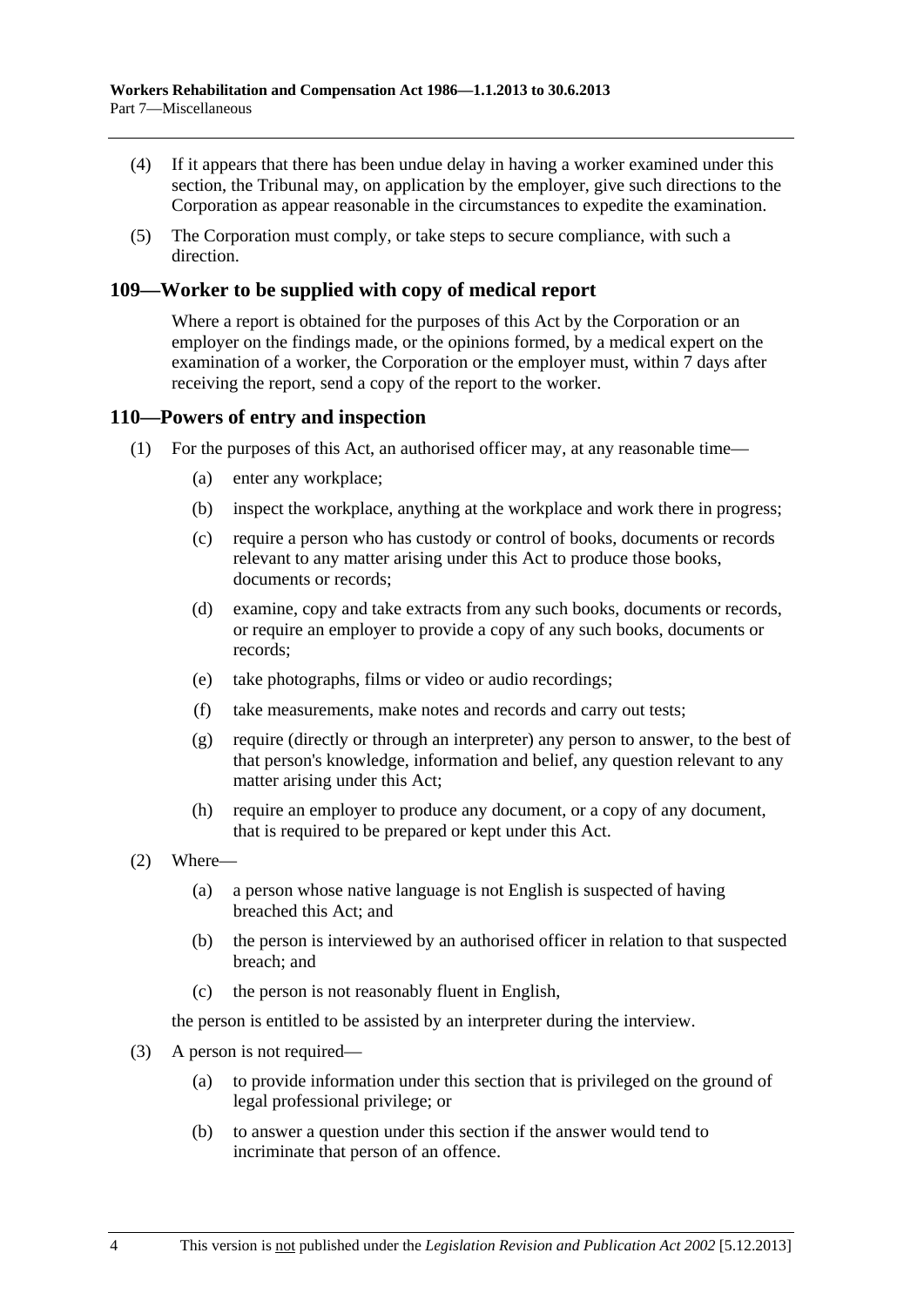- <span id="page-148-0"></span> (4) An authorised officer, who suspects on reasonable grounds that an offence against this Act has been committed, may seize and retain anything that affords evidence of that offence.
- (5) An authorised officer must, at the request of any person from whose possession evidentiary material is seized under [subsection \(4\),](#page-148-0) provide a receipt for that material.
- (6) Where anything has been seized under [subsection \(4\)](#page-148-0) the following provisions apply:
	- (a) the thing seized must be held pending proceedings for an offence against this Act related to the thing seized, unless the Minister, on application, authorises its release to the person from whom it was seized, or any person who had legal title to it at the time of its seizure, subject to such conditions as the Minister thinks fit (including conditions as to the giving of security for satisfaction of an order under [paragraph \(b\)\(ii\)](#page-148-0));
	- (b) where proceedings for an offence against this Act relating to the thing seized are instituted within six months of its seizure and the person charged is found guilty of the offence, the court may—
		- (i) order that it be forfeited to the Crown; or
		- (ii) where it has been released pursuant to [paragraph \(a\)—](#page-148-0)order that it be forfeited to the Crown or that the person to whom it was released pay to the Minister an amount equal to its market value at the time of its seizure, as the court thinks fit;
	- (c) where—
		- (i) proceedings are not instituted for an offence against this Act relating to the thing seized within six months after its seizure; or
		- (ii) proceedings having been so instituted—
			- (A) the person charged is found not guilty of the offence; or
			- (B) the person charged is found guilty of the offence but no order for forfeiture is made under [paragraph \(b\)](#page-148-0),

the person from whom the thing was seized, or any person with legal title to it, is entitled to recover from the Minister, by action in a court of competent jurisdiction, the thing itself, or if it has deteriorated or been destroyed, compensation of an amount equal to its market value at the time of its seizure.

- (7) In the exercise of powers under this section, an authorised officer may be accompanied by such assistants as may be necessary or desirable in the circumstances.
- (8) An employer whose workplace is subject to an inspection under this section must provide such assistance as may be necessary to facilitate the exercise of the powers conferred by this section.
- (9) A person must not—
	- (a) hinder or obstruct an authorised officer in the exercise of a power conferred by this section; or
	- (b) refuse or fail, without lawful excuse, to comply with a requirement under this section.

Maximum penalty: \$10 000.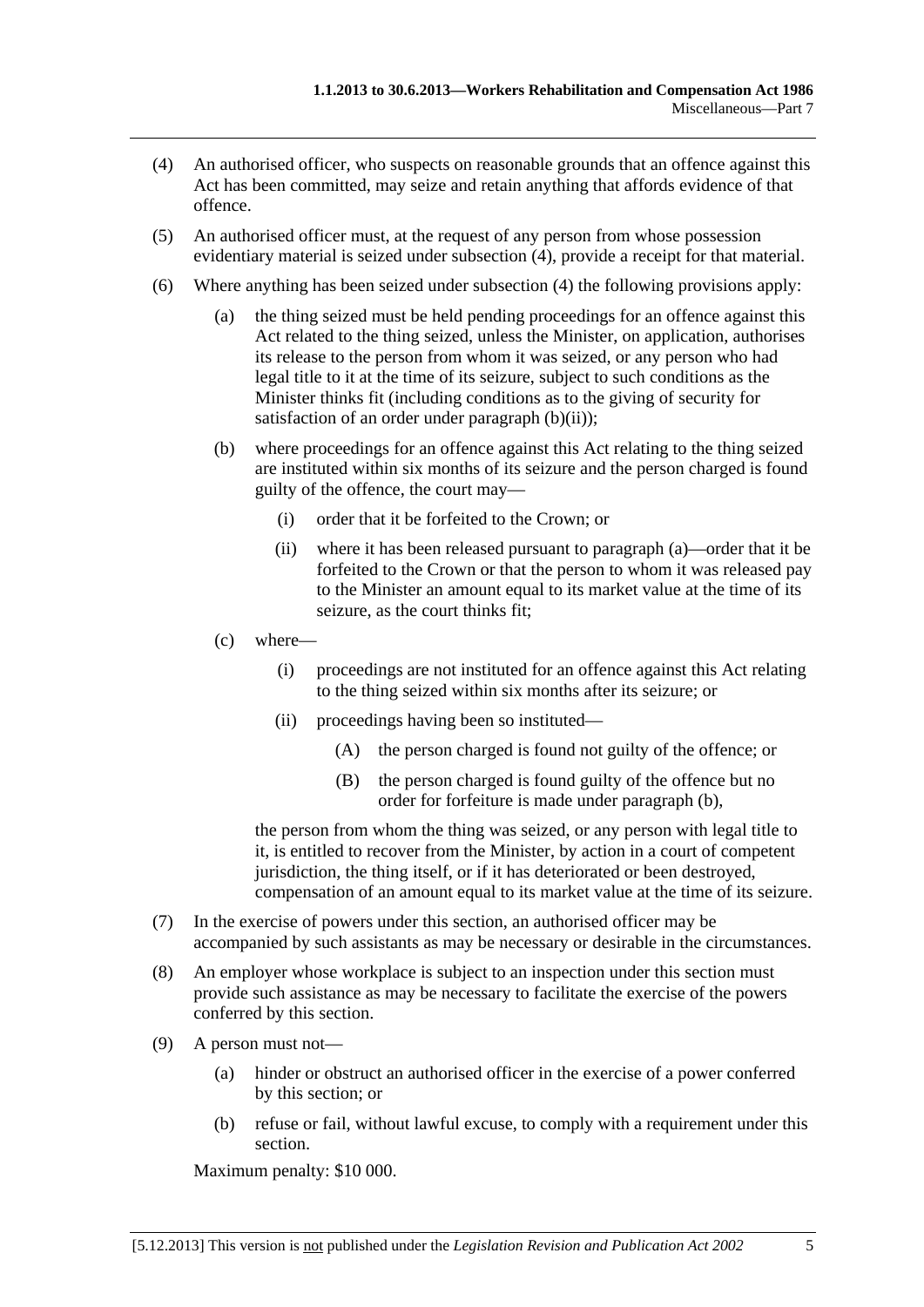- <span id="page-149-0"></span> (10) An authorised officer, or a person assisting an authorised officer, who in the course of exercising powers under this section in relation to an employer—
	- (a) unreasonably hinders or obstructs the employer in the day to day running of his or her business;
	- (b) addresses offensive language to the employer or to any other person at the workplace;
	- (c) assaults the employer or any other person at the workplace,

is guilty of an offence.

Maximum penalty:

- (a) for an offence against [paragraph \(a\)](#page-149-0) or  $(b)$ —\$6 000;
- (b) for an offence against [paragraph \(c\)—](#page-149-0)\$6 000 or imprisonment for one year.

### **111—Inspection of place of employment by rehabilitation adviser**

- (1) Subject to [subsection \(2\),](#page-149-0) a rehabilitation adviser may inspect the place of employment of an injured worker.
- (2) A power of inspection under [subsection \(1\)](#page-149-0) shall be exercised so as to avoid any unnecessary disruption of, or interference with, the performance of work at a place of employment.
- (3) A person shall not hinder an inspection under this section.

Maximum penalty: \$5 000.

### **112—Confidentiality to be maintained**

- (1) A person must not disclose information (except as permitted by subsection  $(2)$ ) if—
	- (a) the person obtained the information in the course of carrying out functions in, or related to, the administration, operation or enforcement of this Act; and
	- (b) the information is—
		- (i) about commercial or trading operations; or
		- (ii) about the physical or mental condition, or the personal circumstances or affairs, of a worker or other person; or
		- (iii) information provided in a return or in response to a request for information under this Act.

Maximum penalty: \$5 000.

- (1a) The Corporation may enter into arrangements with corresponding workers compensation authorities about sharing information obtained in the course of carrying out functions related to the administration, operation or enforcement of this Act or a corresponding law.
- (2) A disclosure of information is permitted if it is—
	- (a) a disclosure in the course of official duties; or
	- (b) a disclosure of statistical information; or
	- (c) a disclosure made with the consent of the person to whom the information relates, or who furnished the information; or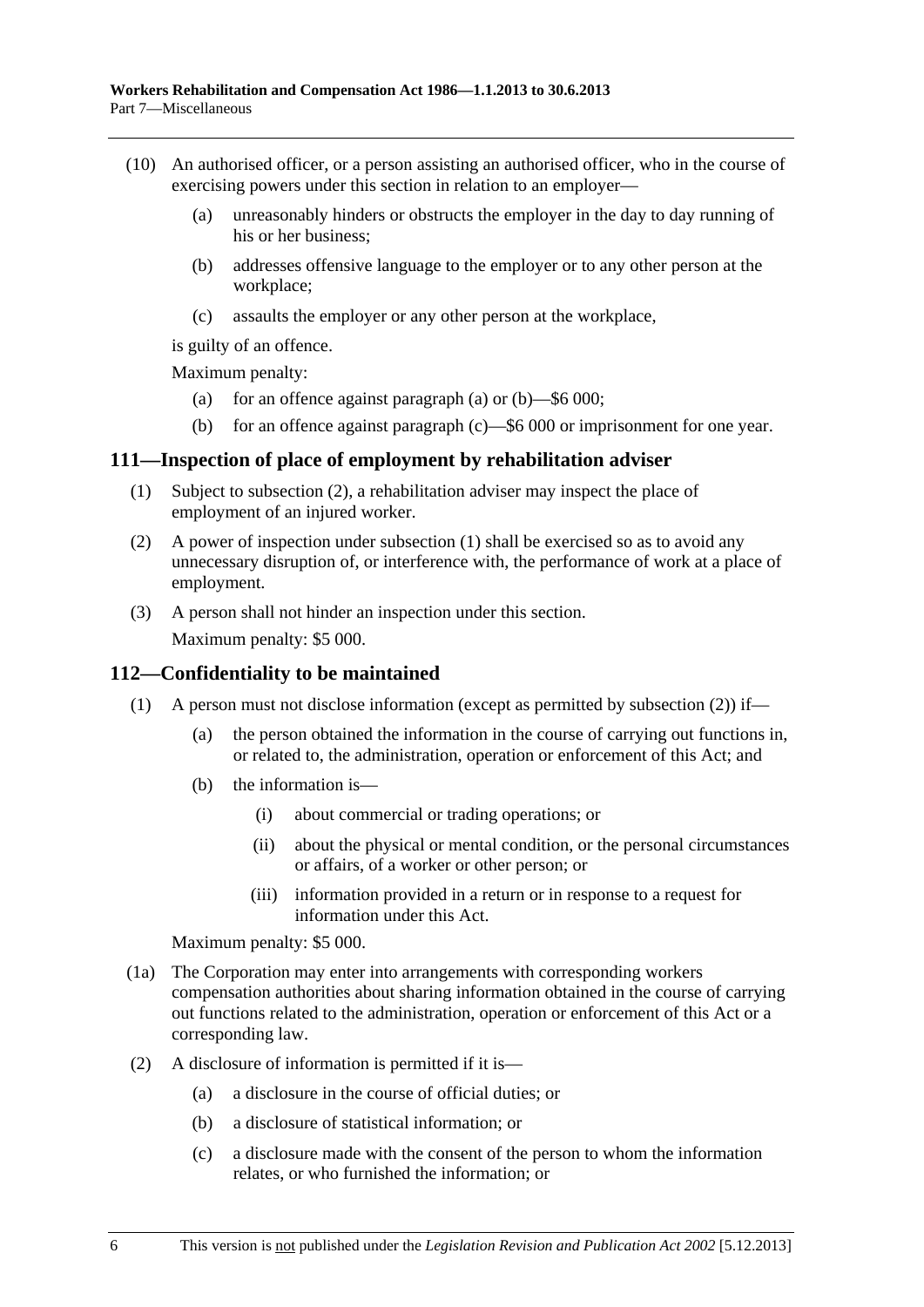- <span id="page-150-0"></span> (ca) a disclosure made to a corresponding workers compensation authority in accordance with an arrangement entered into under [subsection \(1a\);](#page-149-0) or
- (cb) a disclosure authorised or required under any other Act or law; or
- (d) a disclosure required by a court or tribunal constituted by law, or before a review authority; or
- (e) a disclosure to the Corporation or a self-insured employer; or
- (f) a disclosure to an injured worker's employer in accordance with this Act; or
- (g) a disclosure made under the authorisation of the Minister; or
- (h) a disclosure authorised by regulation.
- (2a) A regulation made for the purposes of [subsection \(2\)\(h\)](#page-150-0) cannot take effect unless it has been laid before both Houses of Parliament and—
	- (a) no motion for disallowance is moved within the time for such a motion; or
	- (b) every motion for disallowance of the regulation has been defeated or withdrawn, or has lapsed.
- (3) In this section—

*corresponding workers compensation authority* means any person or authority in another State or a Territory of the Commonwealth with power to determine or manage claims for compensation for injuries arising from employment.

## **112AA—Confidentiality—employers**

- (1) An employer who is registered under this Act, or a person employed by an employer who is registered under this Act, must not disclose information about the physical or mental condition of a worker unless the disclosure is—
	- (a) reasonably required for, or in connection with, the carrying out of the proper conduct of the business of the employer; or
	- (b) required in connection with the operation of this Act; or
	- (c) made with the consent of the person to whom the information relates, or who furnished the information; or
	- (d) required by a court or tribunal constituted by law, or before a review authority; or
	- (e) authorised or required under any other Act or law; or
	- (f) made—
		- (i) to the Corporation; or
		- (ii) to the worker's employer; or
	- (g) made under the authorisation of the Minister; or
	- (h) authorised by regulation.

Maximum penalty: \$5 000.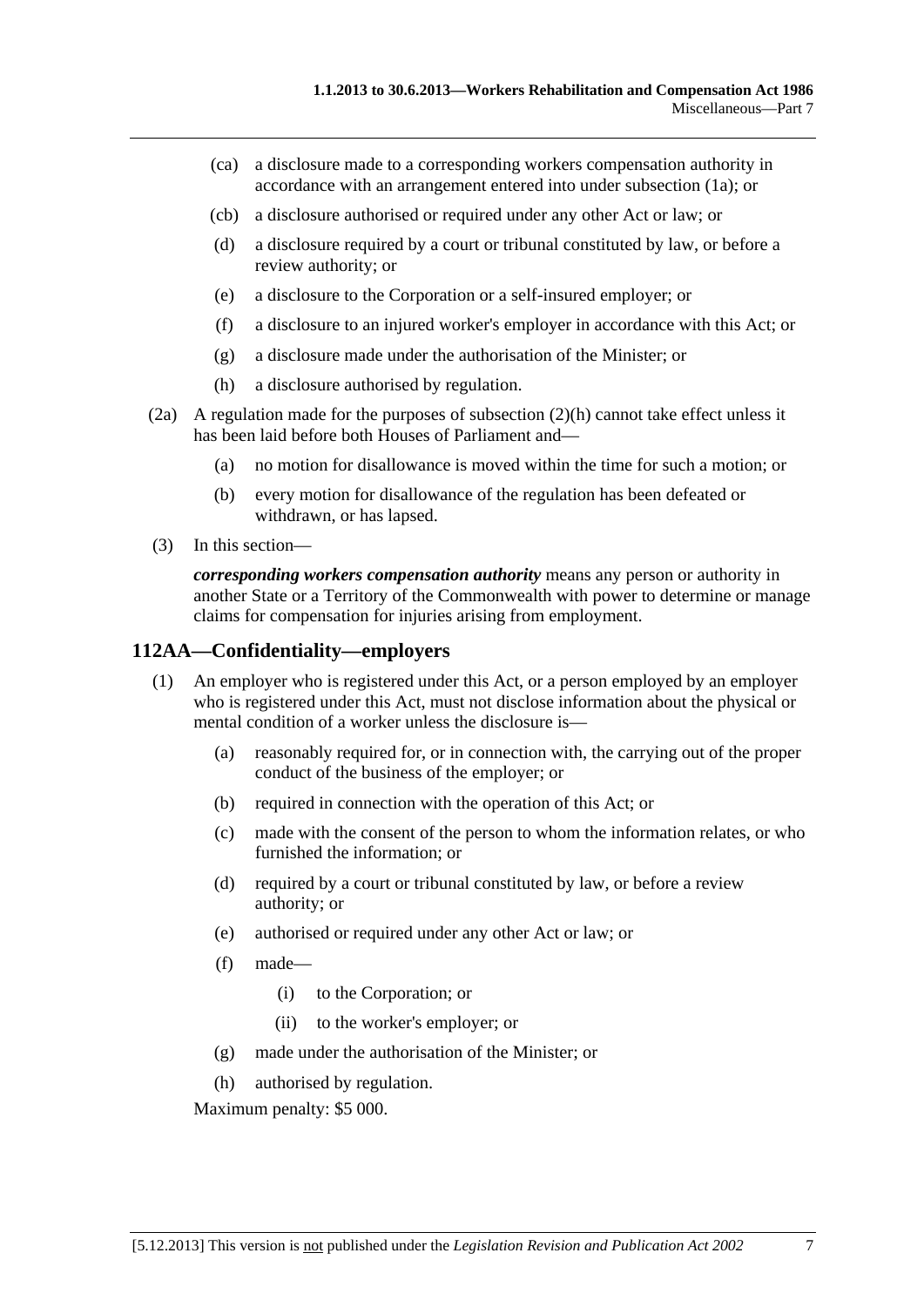- <span id="page-151-0"></span> (2) A regulation made for the purposes of [subsection \(1\)\(h\)](#page-150-0) cannot take effect unless it has been laid before both Houses of Parliament and—
	- (a) no motion for disallowance is moved within the time for such a motion; or
	- (b) every motion for disallowance of the regulation has been defeated or withdrawn, or has lapsed.

### **112A—Employer information**

The Corporation may, as it thinks fit, disclose the following information in relation to any employer registered (or previously registered) under this Act:

- (a) the number of claims in respect of compensable injuries made by the employer's workers in a particular period;
- (b) the cost of claims in respect of compensable injuries suffered by the employer's workers in a particular period;
- (c) the nature of compensable injuries suffered by the employer's workers;
- (d) details of any remission of premiums granted to the employer, or any supplementary payment imposed on the employer, under Part 5 Division 6.

### **113—Injuries that develop gradually**

- (1) An injury (not being noise induced hearing loss) that develops gradually or is a disease will be taken to have occurred when the worker first becomes totally or partially incapacitated for work by the injury.
- (2) Subject to this section, where a claim is made under this Act in respect of noise induced hearing loss by a worker (not being a person who has retired from employment on account of age or ill-health), the whole of the loss shall be deemed to have occurred immediately before notice of the injury was given and, subject to any proof to the contrary, to have arisen out of employment in which the worker was last exposed to noise capable of causing noise induced hearing loss.
- (2a) Where a claim is made under this Act in respect of noise induced hearing loss by a person who has retired from employment on account of age or ill-health, the whole of the loss shall be deemed to have occurred immediately before the person retired and, subject to any proof to the contrary, to have arisen out of employment in which the person was last exposed to noise capable of causing noise induced hearing loss.
- (2b) The Corporation may, by notice to the particular employer or employers, or by notice in the Gazette, require an employer, or employers of a specified class determined by the Corporation, to carry out (within a period specified by the Corporation) tests of a kind prescribed by the regulations on workers belonging to classes determined by the Corporation.
- (2c) Unless the Corporation otherwise determines, the cost of carrying out tests under [subsection \(2b\)](#page-151-0) must be borne by the employer.
- (3) Where—
	- (a) a self-insured employer establishes in accordance with procedures laid down by the regulations that a worker was, at the time of undertaking employment with the employer, suffering from a particular injury;
	- (b) the injury is of a prescribed class;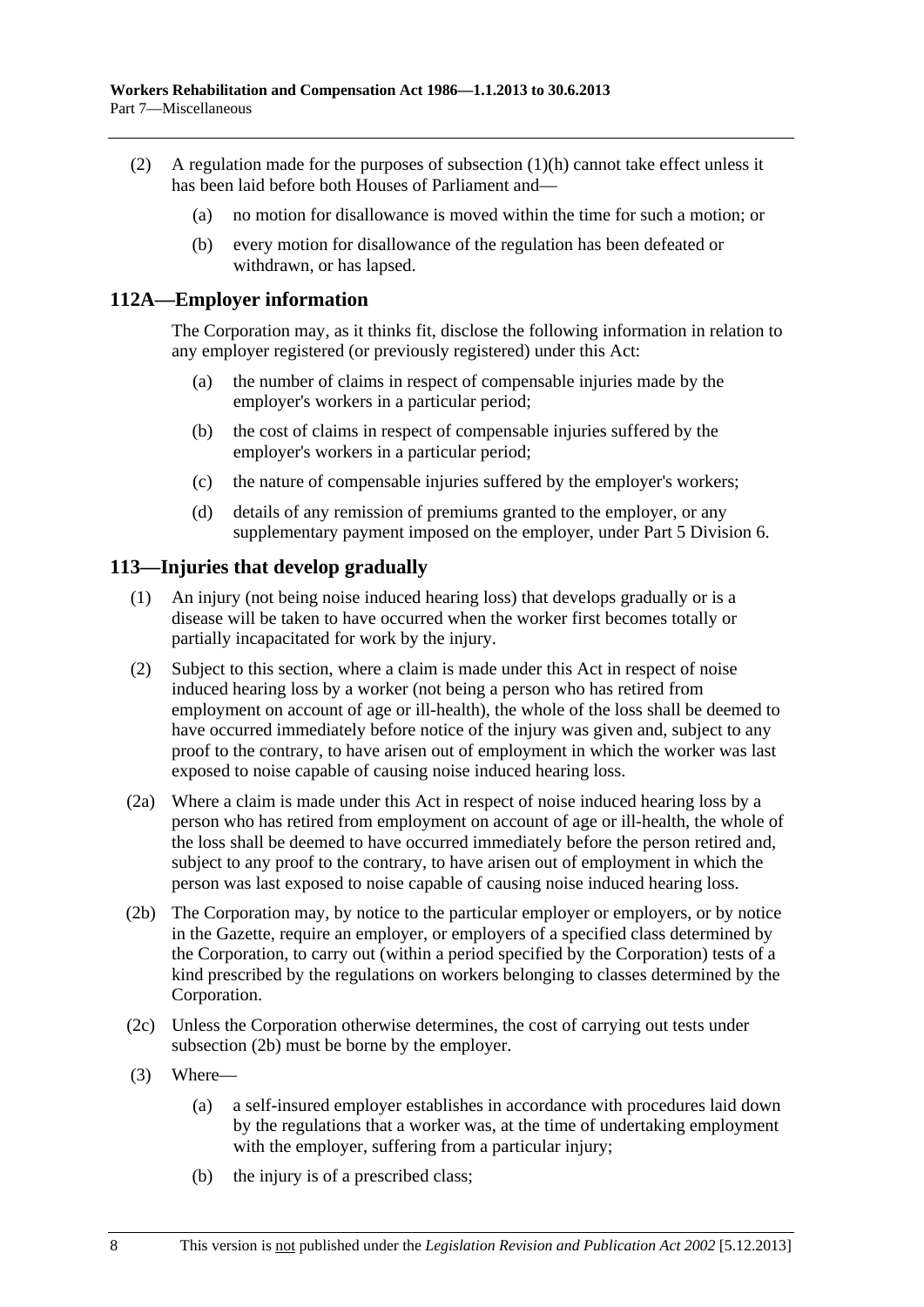- <span id="page-152-0"></span> (c) an aggravation, acceleration, exacerbation, deterioration or recurrence of the injury arises from employment by the employer referred to in [paragraph \(a\);](#page-151-0)
- (d) the employer pays compensation under this Act in respect of the injury,

the employer may, by action in the Industrial Court, recover a fair contribution, determined by the Court, towards the amount of the compensation—

- (e) from any self-insured employer from whose employment the injury established under [paragraph \(a\)](#page-151-0) arose; or
- (f) if there is no such self-insured employer—from the Corporation.
- (4) Where—
	- (a) an employer (not being a self-insured employer) establishes in accordance with procedures laid down by the regulations that a worker was, at the time of undertaking employment with the employer, suffering from a particular injury;
	- (b) the injury is of a prescribed class;
	- (c) an aggravation, acceleration, exacerbation, deterioration or recurrence of the injury arises from employment by the employer referred to in [paragraph \(a\);](#page-152-0)
	- (d) the Corporation pays compensation under this Act in respect of the injury,

the Corporation may, by action in the Industrial Court, recover a fair contribution, determined by the Court, towards the amount of the compensation from any selfinsured employer from whose employment the injury established under [paragraph \(a\)](#page-152-0)  arose.

### **114—Certain payments not to affect benefits under this Act**

Compensation provided to a person under this Act shall not be reduced or otherwise affected by—

- (a) an *ex gratia* payment; or
- (b) an accident insurance payment; or
- (c) a payment or benefit of a class prescribed by regulation for the purposes of this section.

### **115—No contribution from workers**

- (1) An employer shall not deduct from the wages of a worker any part of any sum that the employer is or may become liable to pay under this Act.
- (2) An employer shall not discriminate against a worker on the ground that the employer is liable to pay any sum under this Act to or in relation to the worker.
- (3) An employer shall not require or permit a worker to contribute in any manner towards indemnifying the employer against any liability which the employer may incur under this Act.
- (4) A person who contravenes this section—
	- (a) is guilty of an offence; and
	- (b) is liable to compensate a worker for any monetary loss suffered by virtue of that contravention.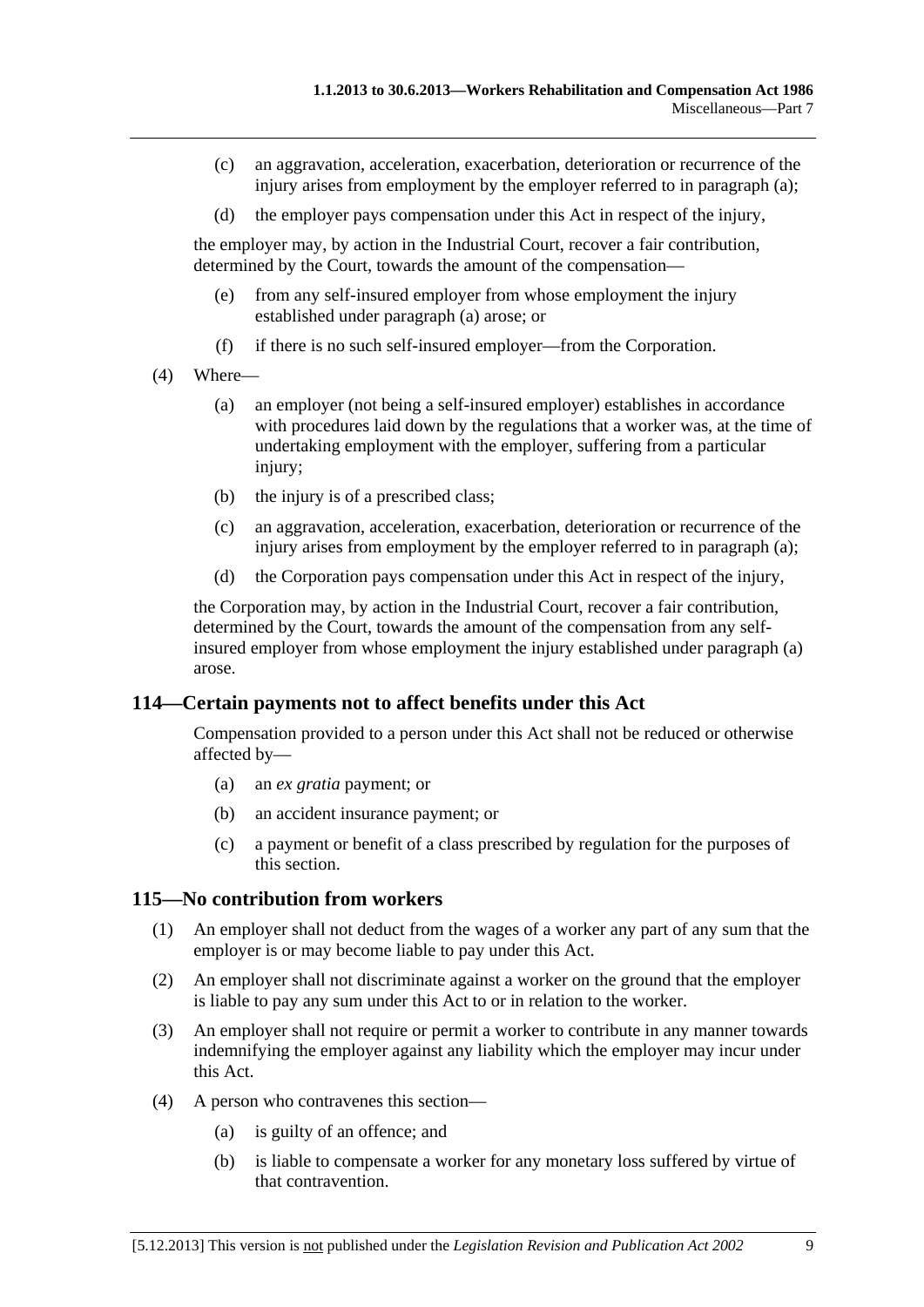### <span id="page-153-0"></span>**116—Payment of compensation where worker in prison**

- (1) Where a person who is in receipt of weekly payments under this Act is convicted of an offence and committed to prison, then during the period of imprisonment the weekly payments shall be suspended unless the Corporation determines that they should be paid to the dependants of the prisoner.
- (2) Where the Corporation determines that weekly payments should be paid to the dependants of a prisoner, they shall be so paid in such proportions as the Corporation may determine.

### **117—Service of documents**

- (1) A notice or other document required or authorised by this Act to be served or given to any person may be served—
	- (a) personally; or
	- (b) by leaving the notice or document at an address for service; or
	- (c) by sending the notice or document or a sealed copy of the notice or document by post addressed to the person at an address for service; or
	- (d) by such other method as is permitted by any Act.
- (2) In any case to which [subsection \(1\)](#page-153-0) applies, unless the contrary is proved, service of a notice or document shall be deemed to have been effected 2 business days after the date of posting.
- (3) In subsection  $(1)$ —

*address for service*, in relation to a person, means—

- (a) the person's last known place of residence or business; or
- (b) an address for service as shown on a claim or a return made or furnished by the person, or on the person's behalf, under this Act (not being an address superseded by a subsequent address for service shown on a later claim or return).

### **118—Service of documents on the Corporation**

Any claim, notice, return or form to be served on the Corporation for the purposes of this Act may be served by lodgment at an office of the Corporation with a person authorised by the Corporation to accept service of documents on its behalf.

### **119—Contract to avoid Act**

- (1) Any agreement or arrangement entered into without the consent of the Corporation that purports to exclude, modify or restrict the operation of this Act is to that extent void and of no effect.
- (2) Any purported waiver of a right conferred by or under this Act is void and of no effect.
- (3) Any person—
	- (a) who enters into any agreement or arrangement with intent either directly or indirectly to defeat, evade or prevent the operation of this Act; or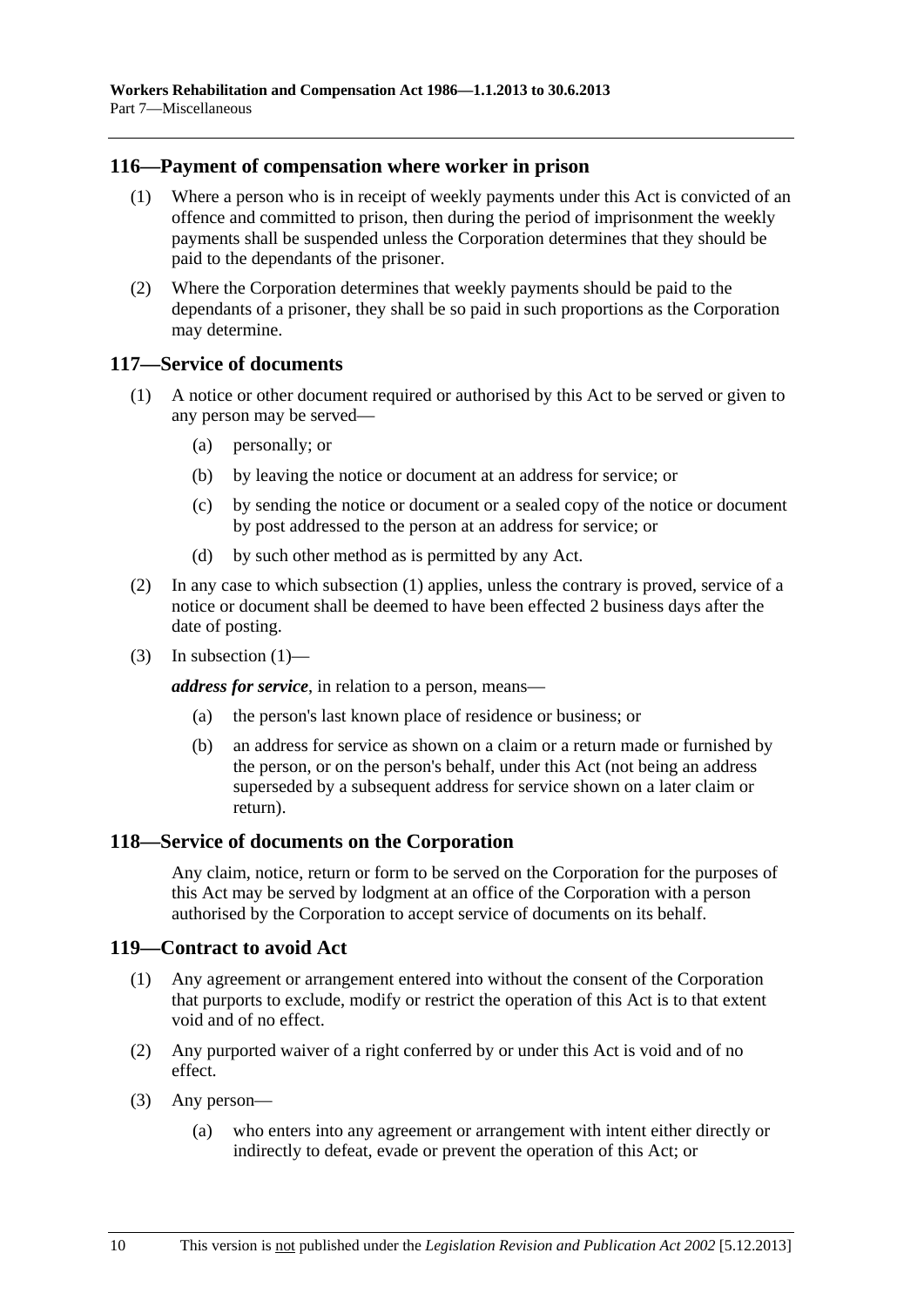<span id="page-154-0"></span> (b) who attempts to induce a person to waive a right or benefit conferred by or under this Act,

is guilty of an offence.

Maximum penalty: \$5 000 or imprisonment for one year.

- (4) [Subsections \(2\)](#page-153-0) and [\(3\)](#page-153-0) do not apply to—
	- (a) any action taken by an employer with the consent of the Corporation; or
	- (b) any agreement or arrangement entered into by an employer with, or with the consent of, the Corporation.

### **120—Dishonesty**

- (1) A person who—
	- (a) obtains by dishonest means a payment or other benefit under this Act; or
	- (b) dishonestly claims to be entitled to a payment or other benefit under this Act; or
	- (c) dishonestly makes a statement about a claim under this Act knowing the statement is false or misleading; or
	- (d) dishonestly makes an application, or gives a return, under this Act knowing the application or return to be false or misleading,

is guilty of an offence.

Maximum penalty: \$50 000 or imprisonment for one year.

- (2) A person who—
	- (a) aids, abets, counsels or procures the commission of an offence against subsection  $(1)$ ; or
	- (b) solicits or incites the commission of any such offence,

is guilty of an offence.

Maximum penalty: \$10 000 or imprisonment for one year.

- (3) Where a court convicts a person of an offence against this section, or finds a person guilty of such an offence without recording a conviction, the court must, on application by the Corporation or a self-insured employer, order the person who committed the offence—
	- (a) to make good any loss to the applicant resulting from the commission of the offence; and
	- (b) to reimburse costs incurred by the applicant in investigating and prosecuting the offence.

### **120A—Evidence**

- (1) In any legal proceedings, a certificate apparently signed by an officer of the Corporation, certifying—
	- (a) that a person was, on a day specified in the certificate, an employer;
	- (b) that a person was, on a day specified in the certificate, a worker,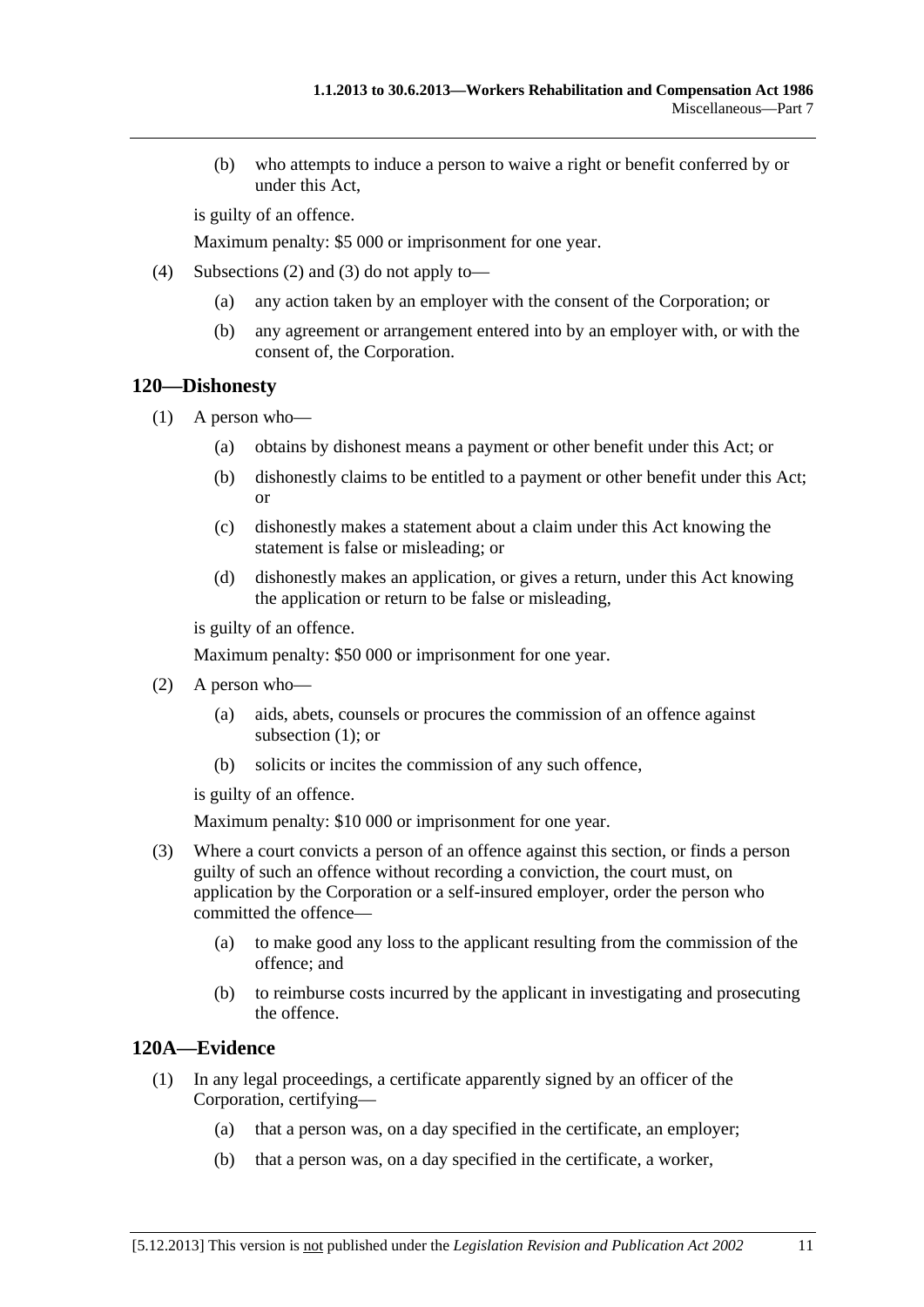<span id="page-155-0"></span>will, in the absence of proof to the contrary, be proof of the matters stated in the certificate.

- (2) In any legal proceedings against a person for failing to register with the Corporation as an employer, a certificate apparently signed by an officer of the Corporation, certifying that the person was not, on a specified day, registered as an employer will, in the absence of proof to the contrary, be proof of the matters stated in the certificate.
- (3) In any legal proceedings, a certificate apparently signed by an officer of the Corporation, certifying that an amount specified in the certificate is payable to the Corporation, by way of premium, fee, supplementary payment or fine, by a person named in the certificate, will, in the absence of proof to the contrary, be proof of the liability.
- (4) In any proceedings against a person for failing to furnish a return under this Act, a certificate apparently signed by an officer of the Corporation certifying that the return was not received before the expiration of the period within which it was required to be furnished will, in the absence of evidence to the contrary, be proof that the defendant failed duly to furnish the return.
- (5) In any proceedings, a certificate apparently under the seal of the Corporation certifying that an officer of the Corporation named in the certificate was, on a day specified in the certificate, invested with specified delegated powers or functions will, in the absence of evidence to the contrary, be proof of the matters stated in the certificate.
- (6) In this section—

*officer of the Corporation* includes a person who, although not an officer of the Corporation, is acting under a delegation of the Corporation.

## **122—Offences**

- (1) A person who contravenes or fails to comply with a provision of this Act is guilty of an offence.
- (2) A person who is guilty of an offence against this Act for which no penalty is specifically provided shall be liable to a fine not exceeding \$2 000.
- (3) Proceedings for an offence against this Act shall be disposed of summarily.
- (3a) A prosecution for an offence against this Act must be commenced within three years after the date on which the offence is alleged to have been committed.
- (4) [Subsection \(1\)](#page-155-0) does not render the Corporation, a member of the staff of the Corporation, or any person acting on behalf of the Corporation, liable to prosecution for any act or omission related to the administration or enforcement of this Act.

# **122A—Expiation fees**

Expiation fees may be fixed, by regulation, for alleged offences against this Act.

## **123A—Right of intervention**

The Corporation has a right to intervene and be heard in—

- (a) any proceedings under this Act before the Tribunal; or
- (b) any proceedings before a court—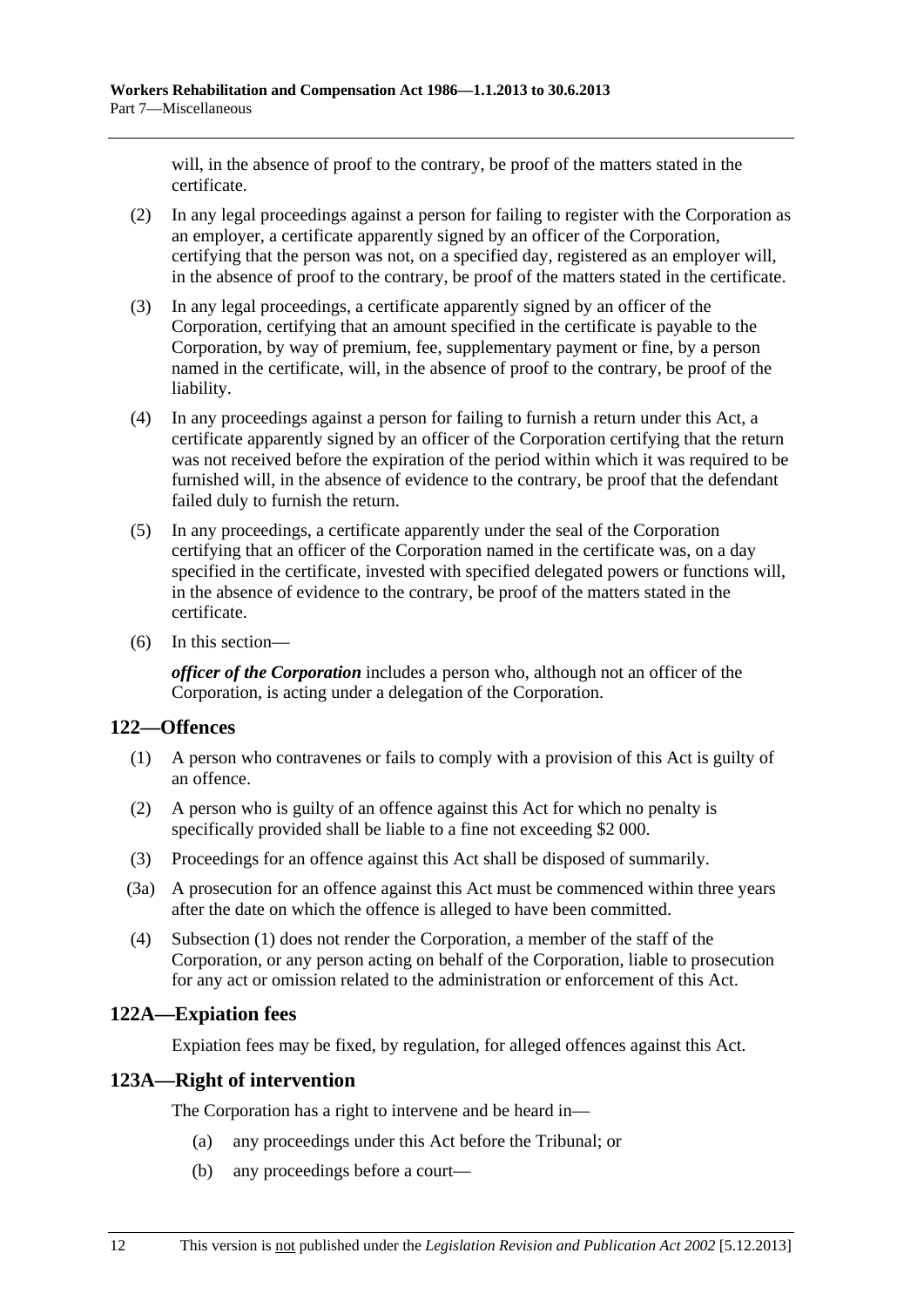- (i) in which the interpretation or application of this Act is in issue; or
- (ii) in which the Corporation's interests may be directly or indirectly affected.

## <span id="page-156-0"></span>**123B—Code of Claimants' Rights**

- (1) The Governor may, by regulation made on the recommendation of the Minister, prescribe a code to be known as the *Code of Claimants' Rights*.
- (2) The purpose of the Code is to meet the reasonable expectations of claimants for compensation under this Act (including the highest practicable standard of service and fairness) about how a relevant authority should deal with them, by—
	- (a) setting out principles that should be observed by a relevant authority; and
	- (b) providing for the procedure for lodging and dealing with complaints about breaches of the Code; and
	- (c) providing—
		- (i) for the consequences of, and remedies for, a breach of the Code by a relevant authority; and
		- (ii) without limiting [subparagraph \(i\)](#page-156-0), how and to what extent a relevant authority must address situations where its conduct is not consistent with or does not uphold the rights of claimants under the Code.
- (3) The provisions of the Code—
	- (a) are in addition to other requirements under this or any other Act; and
	- (b) do not affect the entitlements and responsibilities of claimants under this Act; and
	- (c) do not affect the powers or discretions of a relevant authority under this Act or the validity of any decision or determination made in accordance with this Act.
- (4) A relevant authority must, in its dealings with claimants, seek to ensure that its actions are consistent with the Code.
- (5) The Governor may, by regulation made on the recommendation of the Minister, vary the Code (including by the substitution of a new code).
- (6) In this section—

*relevant authority* means the Corporation or a self-insured employer.

### **124—Regulations**

- (1) The Governor may make such regulations as are contemplated by this Act, or as are necessary or expedient for the purposes of this Act.
- (2) Regulations made under this Act—
	- (a) may be of general or limited application;
	- (b) may allow for matters to be determined at the discretion of the Corporation (or a delegate of the Corporation) or confer other forms of discretionary power on the Corporation (or a delegate of the Corporation).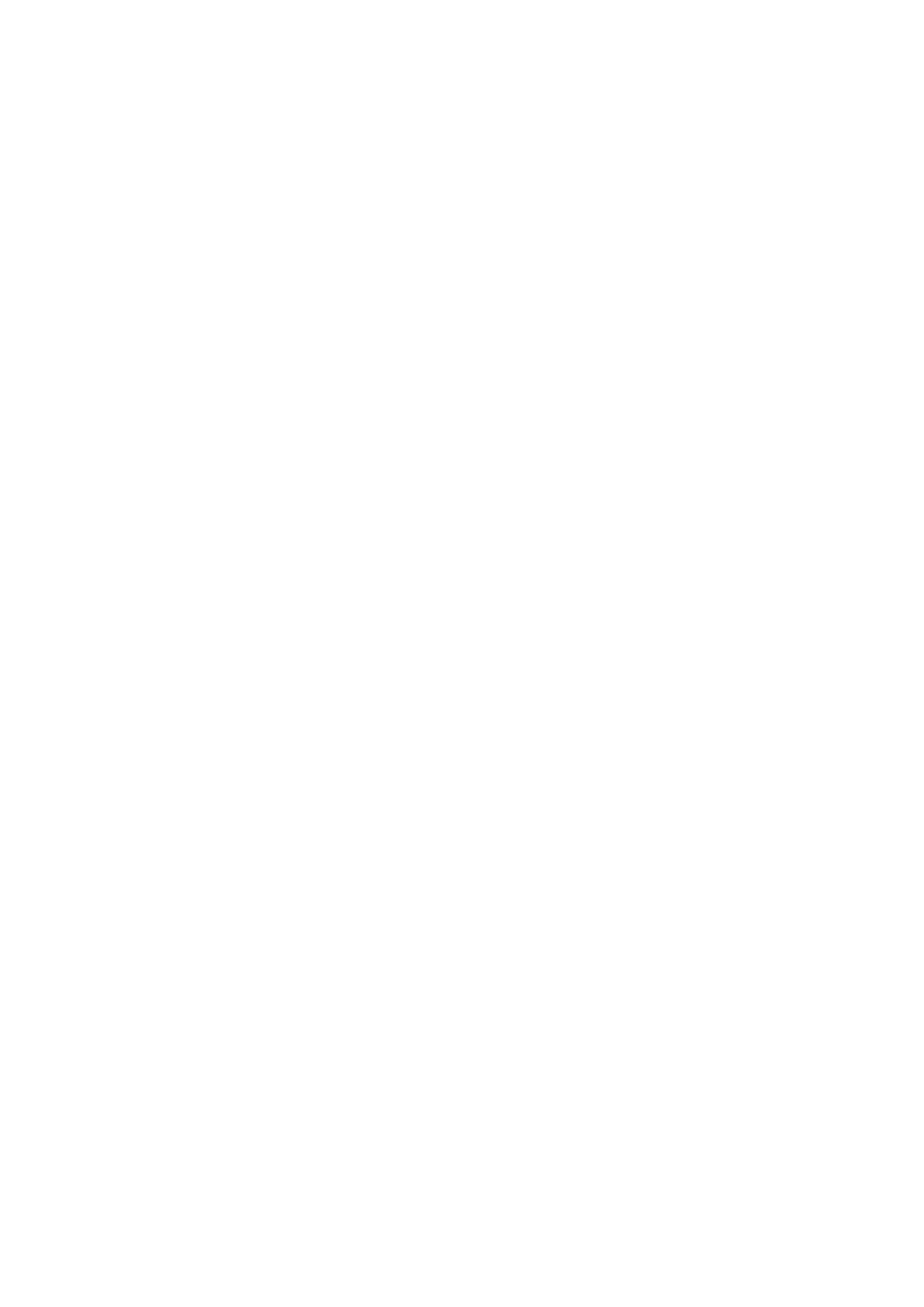# <span id="page-158-0"></span>**Schedule 1—Transitional provisions**

## **1—Interpretation**

In this Schedule—

*the appointed day* means the day on which the *[Workers Compensation Act 1971](http://www.legislation.sa.gov.au/index.aspx?action=legref&type=act&legtitle=Workers%20Compensation%20Act%201971)* is repealed by this Act;

*compensating authority* means the Corporation or an exempt employer.

# **2—Application of repealed Act**

- (1) Subject to this clause, the repealed Act continues to apply in respect of an injury that is attributable to a trauma that occurred before the appointed day.
- (2) This Act applies in relation to an injury (referred to in this clause as a *transitional injury*) that is partially attributable to a trauma that occurred before the appointed day and partially attributable to a trauma that occurred on or after the appointed day, but does not affect rights (referred to in this clause as *antecedent rights*) that had accrued before the appointed day in respect of a transitional injury.
- (3) The following provisions apply in relation to a transitional injury—
	- (a) where a compensating authority pays or is liable to pay compensation to a claimant under this Act in relation to a transitional injury, the compensating authority is subrogated, to an appropriate extent, to the antecedent rights of the claimant;
	- (b) where the claimant has received, in pursuance of antecedent rights, damages or compensation (not being weekly payments for a period of incapacity that concluded before the appointed day), there shall be an appropriate reduction in the amount of compensation payable under this Act in respect of the injury;
	- (c) the extent of a subrogation under [paragraph \(a\),](#page-158-0) or a reduction in the amount of compensation under [paragraph \(b\)](#page-158-0), shall be determined having regard to—
		- (i) the amount of the compensation payable (apart from this subclause) under this Act in respect of the transitional injury; and
		- (ii) the extent to which the transitional injury is attributable to a trauma that occurred before the appointed day; and
		- (iii) any other relevant factors.
- (4) Where a compensating authority—
	- (a) pays compensation to a claimant under this Act; and
	- (b) becomes entitled to recover a proportion of the payment from an employer by virtue of subrogation to the rights of the claimant under subclause  $(3)(a)$ ; and
	- (c) notifies that employer in writing of the payment,

the amount recoverable from the employer will be increased by interest at the prescribed rate as from the date of the notification.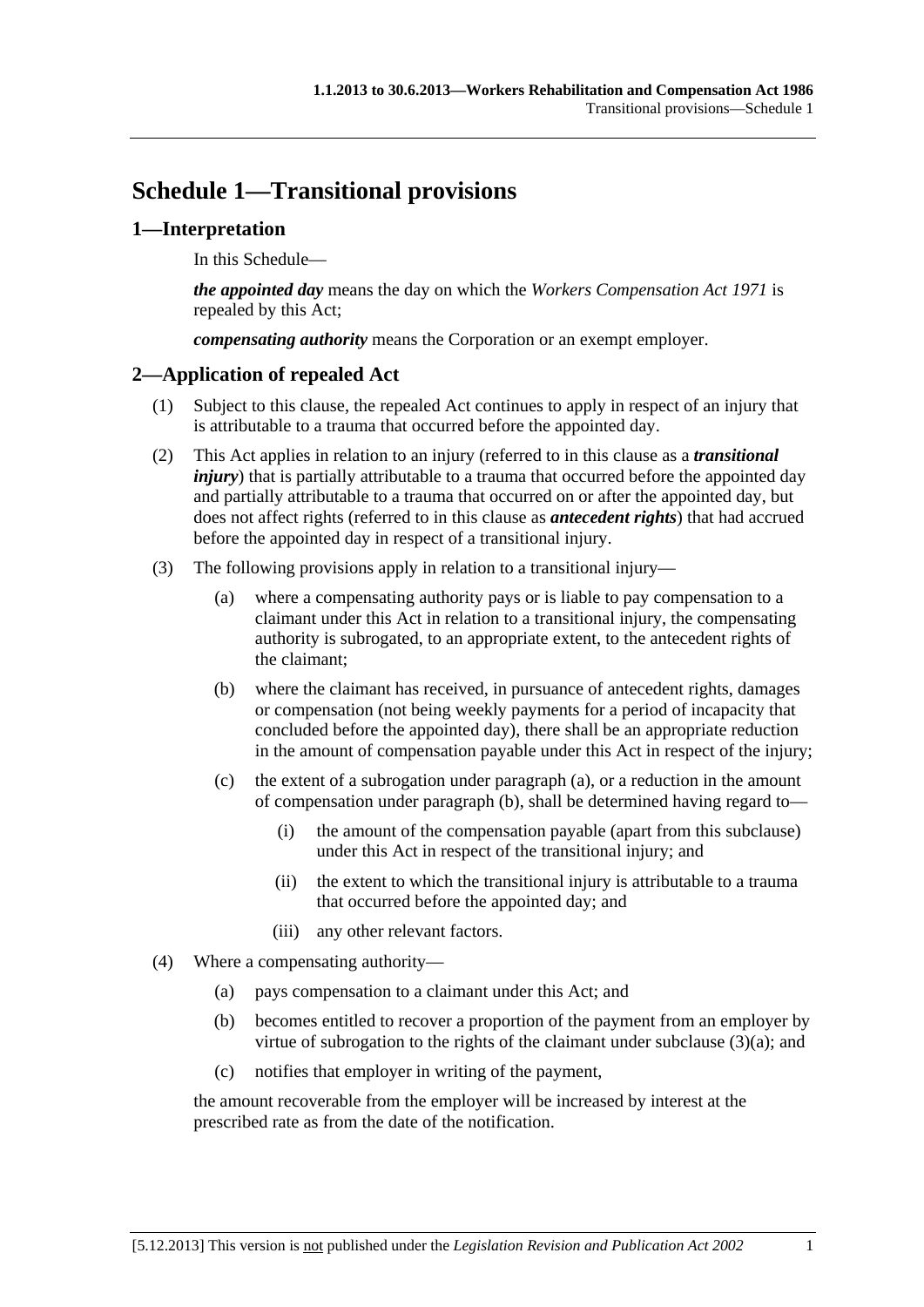- (5) The Corporation will, in the first instance, make a determination of—
	- (a) the extent of a subrogation under subclause  $(3)(a)$  or a reduction in the amount of compensation under [subclause \(3\)\(b\)](#page-158-0); and
	- (b) the amount of any consequential liability.
- (6) Before making such a determination the Corporation must allow any person whose interests may be affected by the determination a reasonable opportunity to make representations to the Corporation on the subject matter of the determination and when the determination is made the Corporation must give written notification (personally or by post) of the terms of the determination to every person whose interests are affected by it.
- (7) Any such person may, by written notice served personally or by post on the Corporation within one month after receiving notice of the determination or such longer period as the Corporation may allow, dispute the determination.
- (8) Any such dispute may be referred on the application of any party affected by the determination—
	- (a) to the Tribunal (constituted of a presidential member); or
	- (b) if all parties affected by the determination agree—to an arbitrator appointed under the *[Commercial Arbitration Act 1986](http://www.legislation.sa.gov.au/index.aspx?action=legref&type=act&legtitle=Commercial%20Arbitration%20Act%201986)*,

(but where the dispute is referred to an arbitrator no part of the costs of the arbitration can be awarded against the worker).

- (9) Where a dispute is so referred, the Tribunal or the arbitrator will review the Corporation's determination and may confirm, vary or revoke it.
- (10) Subject to the regulations, a determination by the Corporation under this clause may be enforced in the same way as a judgment of the Tribunal.
- (11) A determination by the Corporation may be enforced notwithstanding that it is disputed, but if it appears from the result of a review that a compensating authority has recovered an amount in pursuance of the determination to which the compensating authority is not entitled, that amount must be repaid together with interest at the prescribed rate.

### **3—Exempt employers**

- (1) An employer in respect of whom a certificate of exemption was in force under Division 2 of Part 10A of the repealed Act immediately before the appointed day shall be deemed to have been registered, on the appointed day, as an exempt employer under this Act.
- (2) If within 30 days after the appointed day the Local Government Association lodges with the Corporation a schedule of local government corporations to be registered as a group of exempt employers under this Act, those corporations shall be so registered and shall be deemed to have been so registered as from the appointed day.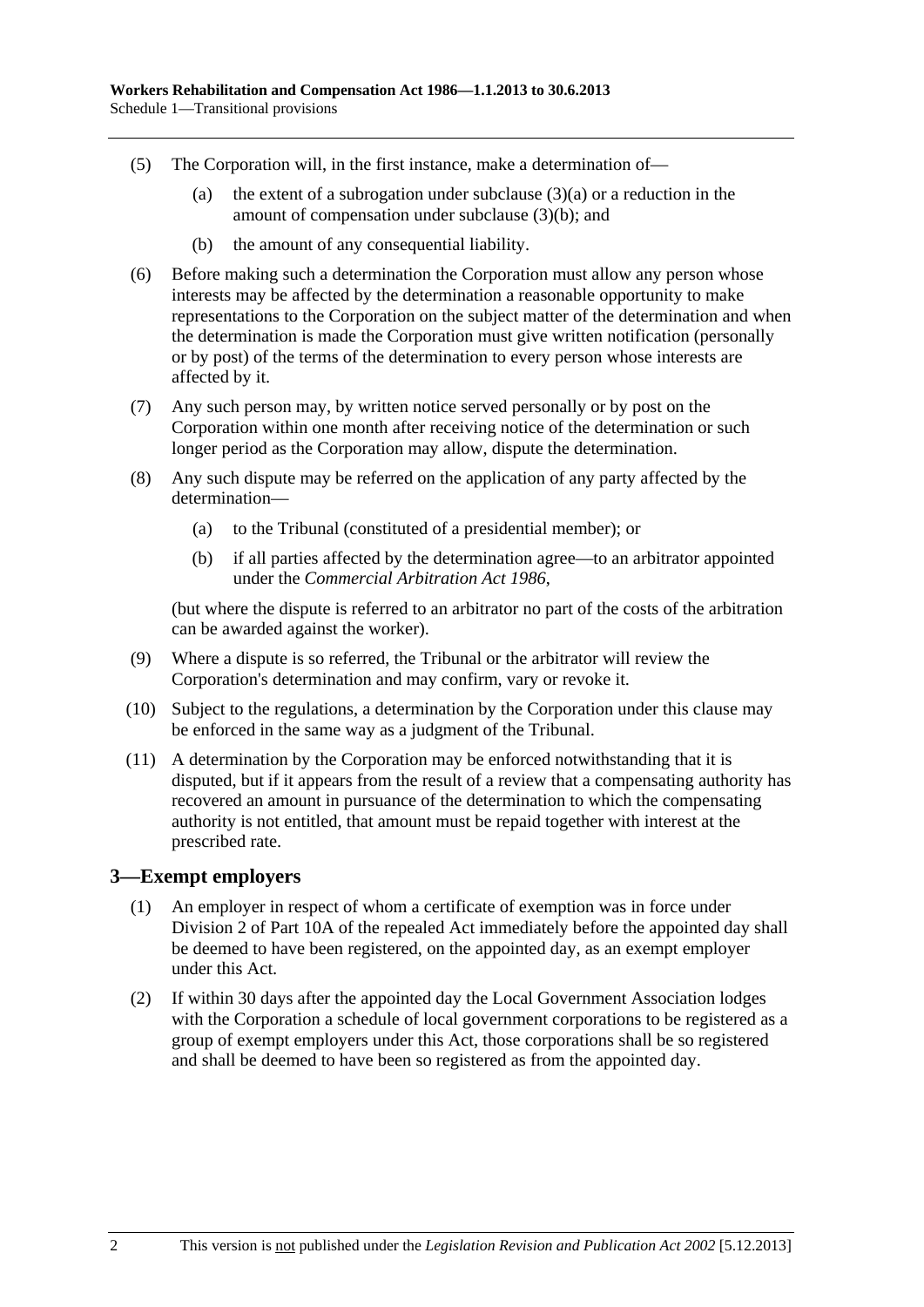# <span id="page-160-0"></span>**4—Mining and Quarrying Industries Fund**

- (1) The scheme established under Part 9 of the repealed Act continues in existence for the settlement of claims and other matters arising in relation to death or disablement from silicosis suffered before the appointed day with the following qualifications:
	- (a) the Corporation will be liable to satisfy any claim made under the scheme; and
	- (b) the money standing to the credit of the general compensation fund is to be transferred to the Corporation.
- (2) The money received by the Corporation under [subclause \(1\)](#page-160-0) must be paid into a special account entitled the *Mining and Quarrying Industries Fund*.
- (3) The Mining and Quarrying Industries Fund is to be notionally divided into two parts (Part A and Part B), one part (Part A) to be available to the Corporation to satisfy its liabilities under [subclause \(1\)](#page-160-0) and the balance (Part B) to be available to the Mining and Quarrying Occupational Health and Safety Committee under Part 2 of Schedule 2 of the *[Work Health and Safety Act 2012](http://www.legislation.sa.gov.au/index.aspx?action=legref&type=act&legtitle=Work%20Health%20and%20Safety%20Act%202012)* for the purposes referred to in that Part.
- (4) For the purposes of the division of the Mining and Quarrying Industries Fund into two parts—
	- (a) the Corporation must on 30 June 1995 and thereafter at three yearly intervals arrange for an actuary to estimate the extent of the Corporation's existing and prospective liabilities under [subclause \(1\)](#page-160-0) at that date; and
	- $(b)$
- (i) if it appears from any such estimate that the amount standing to the credit of Part A exceeds the amount required to satisfy the Corporation's liabilities under [subclause \(1\),](#page-160-0) the amount of the excess must be transferred from Part A to Part B;
- (ii) if it appears from any such estimate that the amount standing to the credit of Part A is less than the amount required to satisfy the Corporation's liabilities under [subclause \(1\),](#page-160-0) the amount required to make up the deficiency must be transferred from Part B to Part A.
- (5) The Corporation must keep separate accounting records for Parts A and B.
- (6) Money standing to the credit of the Mining and Quarrying Industries Fund (and not immediately required for the purposes of the fund) may be invested as if it were part of the Compensation Fund.
- (7) Income and accretions produced by the investment of the money must be shared between Parts A and B (the amount of the shares being determined according to the extent to which money held on each account has contributed to the amount invested).
- (8) The Corporation may debit the Mining and Quarrying Industries Fund with—
	- (a) the reasonable costs of administering the fund.

### **5—Statutory Reserve Fund**

 (1) The Statutory Reserve Fund (referred to in section 118c of the repealed Act) must be re-established by separating out the part of the Compensation Fund that represents the former Statutory Reserve Fund.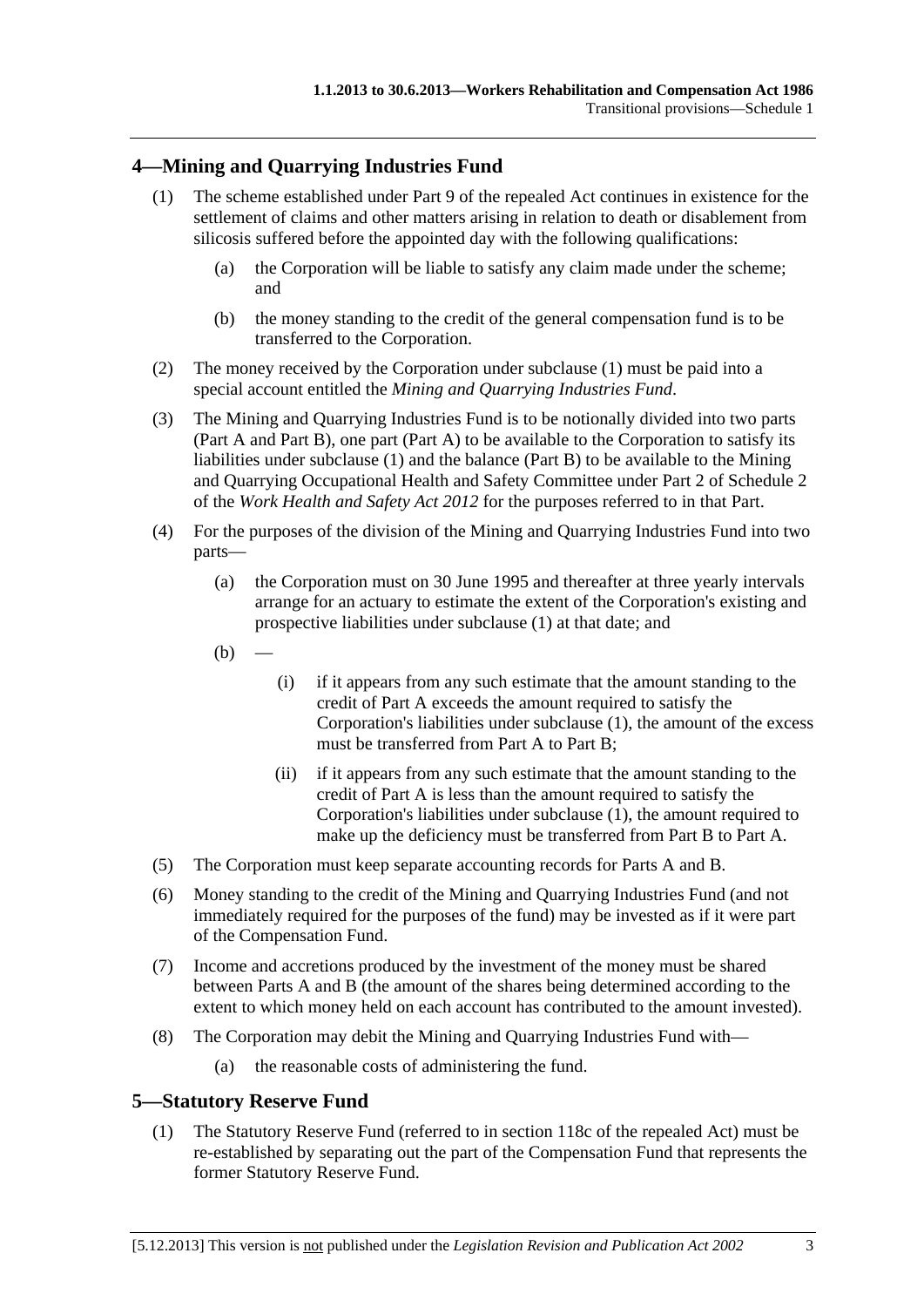- (2) Division 4 of Part 10A (ie sections 118d to 118e) of the repealed Act, and related interpretative provisions, continue in force subject to the following modifications—
	- (a) references to the Commission are to be read as references to the Corporation; and
	- (b) references to the fund are to be read as references to the Statutory Reserve Fund re-established under [subclause \(1\);](#page-160-0) and
	- (c) references to the Treasurer are to be read as references to the Corporation; and
	- (d) references to the Court are to be read as references to the Tribunal; and
	- (e) section 118d(10) is modified to read as follows:
		- (10) On an appeal under this section, the Tribunal has power to review all aspects of the Corporation's determination.; and
	- (f) after section 118d(12) subsections are inserted in the following terms:
		- (13) Any amounts recovered by the Corporation in the exercise of rights to which it is subrogated under subsection (12) must be paid into the fund.
		- (14) A claim made under this section before the date of transition that had not been disposed of at the date of transition (a *pretransition claim*), is taken to have been made against the Corporation as if this section had been in force in its modified form when the claim was made and it was then made against the Corporation.
		- (15) It follows that the Corporation assumes responsibility for administering pre-transition claims and is substituted for the Commission or the Treasurer (as the case requires) in any legal proceedings relating to such claims.
		- (16) Any rights of subrogation that existed in favour of the Treasurer immediately before the date of transition are transferred to the Corporation.
		- (17) The Corporation may recoup administrative expenses and legal costs related to claims under this section from the fund.
		- (18) The Corporation may intervene and be heard in proceedings before a court if there is a prospect that a claim before the court, or a judgment of the court, may lead to a claim under this section.
		- (19) In this section—

*date of transition* means the date on which the *[Workers](http://www.legislation.sa.gov.au/index.aspx?action=legref&type=act&legtitle=Workers%20Rehabilitation%20and%20Compensation%20(SGIC)%20Amendment%20Act%201996)  [Rehabilitation and Compensation \(SGIC\) Amendment](http://www.legislation.sa.gov.au/index.aspx?action=legref&type=act&legtitle=Workers%20Rehabilitation%20and%20Compensation%20(SGIC)%20Amendment%20Act%201996)  [Act 1996](http://www.legislation.sa.gov.au/index.aspx?action=legref&type=act&legtitle=Workers%20Rehabilitation%20and%20Compensation%20(SGIC)%20Amendment%20Act%201996)* comes into operation.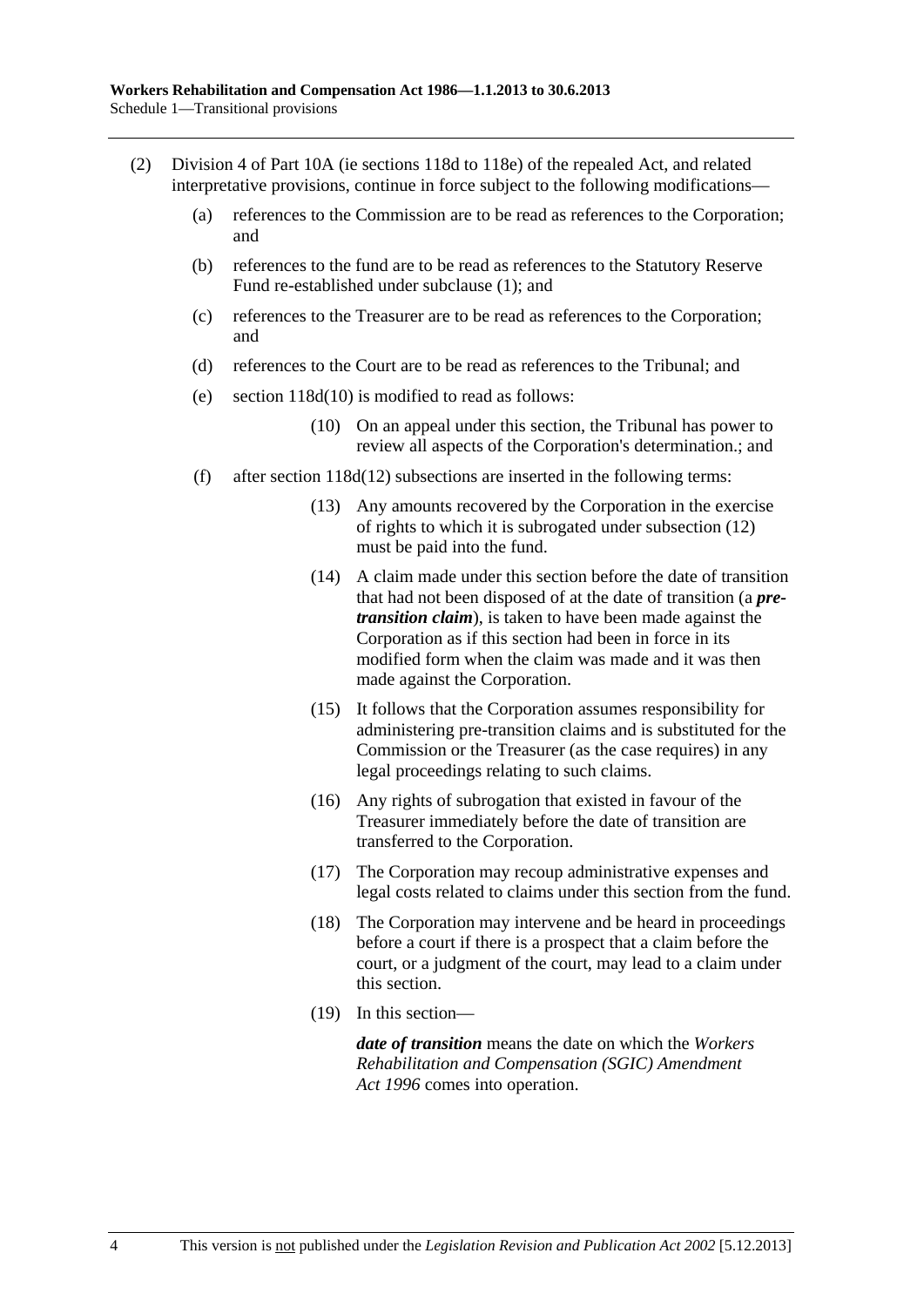### <span id="page-162-0"></span>**5A—Insurance Assistance Fund**

- (1) The Insurance Assistance Fund must be established by separating out the part of the Compensation Fund identified in the accounts of the Corporation as the Insurance Assistance Fund immediately before the commencement of this clause.
- (2) The Governor may, by proclamation, transfer rights and liabilities of the insurer under a section 118g policy from the Motor Accident Commission to the Corporation.
- (3) The Motor Accident Commission may delegate to the Corporation its responsibility for administering claims under section 118g policies.
- (4) The Corporation may, by an authorised contract or arrangement—
	- (a) delegate its responsibility for administering claims under section 118g policies in relation to which the rights and liabilities of the insurer have been transferred to the Corporation under [subclause \(2\)](#page-162-0); or
	- (b) subdelegate a responsibility for administering claims under section 118g policies delegated to it under [subclause \(3\)](#page-162-0).
- (5) The Motor Accident Commission or the Corporation (as the case requires) may recoup expenditure covering liabilities under section 118g policies and associated administrative and legal costs (other than expenditure and costs covered by a contract of reinsurance) from the Insurance Assistance Fund and, if that proves insufficient, from the Statutory Reserve Fund.
- (6) In this clause—

*authorised contract or arrangement* means a contract or arrangement authorised by regulation under section 14 of the *[WorkCover Corporation Act 1994](http://www.legislation.sa.gov.au/index.aspx?action=legref&type=act&legtitle=WorkCover%20Corporation%20Act%201994)*;

*section 118g policy* means a policy of insurance issued under section 118g(3) of the repealed Act.

## **5B—Investment of, and dealings with, the Funds**

- (1) The Statutory Reserve Fund and the Insurance Assistance Fund may be invested in common with the Compensation Fund as if they formed part of the Compensation Fund.
- (2) If the Corporation is of the opinion that the balance of the Statutory Reserve Fund or the Insurance Assistance Fund exceeds the amount reasonably required for the purposes for which the relevant fund exists, the Corporation may, with the Minister's consent, transfer the surplus to the Compensation Fund.

### **5C—Entitlement to documents**

The Corporation is entitled to possession of all documents and other materials in the possession or power of the Motor Accident Commission relevant to claims against the Statutory Reserve Fund or to liabilities under policies of insurance transferred to the Corporation under this Schedule.

### **5D—Compensation payable to domestic partner on death of worker**

An amendment made by a provision of the *[Statutes Amendment \(Domestic Partners\)](http://www.legislation.sa.gov.au/index.aspx?action=legref&type=act&legtitle=Statutes%20Amendment%20(Domestic%20Partners)%20Act%202006)  [Act 2006](http://www.legislation.sa.gov.au/index.aspx?action=legref&type=act&legtitle=Statutes%20Amendment%20(Domestic%20Partners)%20Act%202006)* to a provision of this Act that provides for, or relates to, the payment of a lump sum or weekly payments to a person on the death of a worker, applies only if the death occurs after the commencement of the amendment.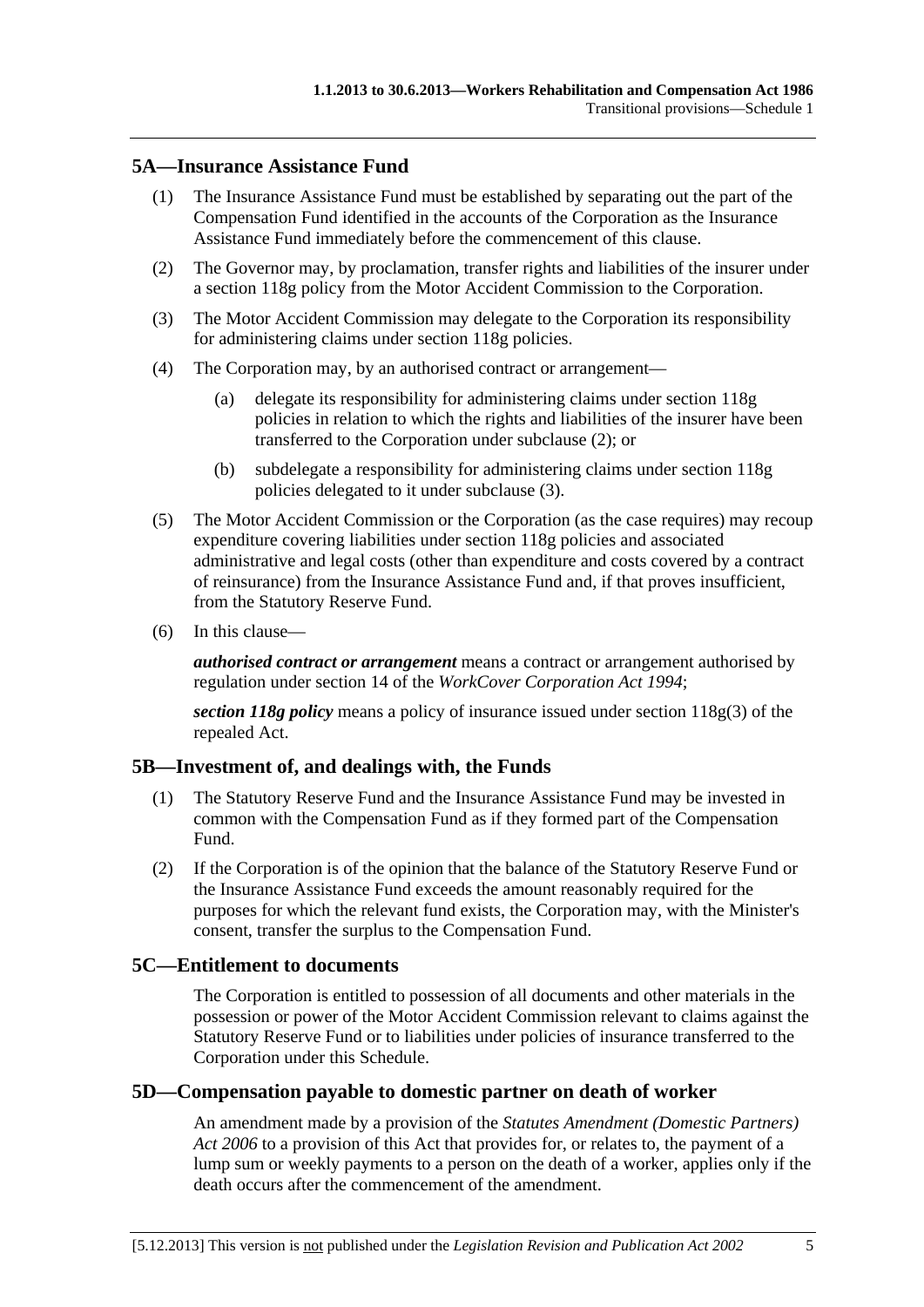### <span id="page-163-0"></span>**5E—Additional transitional provisions**

- (1) The Governor may, by regulation, make additional provisions of a saving or transitional nature consequent on the amendment of this Act by another Act.
- (2) A provision of a regulation made under [subclause \(1\)](#page-163-0) may, if the regulations so provide, take effect from the commencement of the amendment or from a later day.
- (3) To the extent that a provision takes effect under [subclause \(2\)](#page-163-0) from a day earlier than the day of the regulation's publication in the Gazette, the provision does not operate to the disadvantage of a worker by decreasing the worker's rights.

### **6—Acts Interpretation Act**

The *[Acts Interpretation Act 1915](http://www.legislation.sa.gov.au/index.aspx?action=legref&type=act&legtitle=Acts%20Interpretation%20Act%201915)* shall, except to the extent of any inconsistency with the provisions of this Schedule, apply to the repeal of the *[Workers Compensation](http://www.legislation.sa.gov.au/index.aspx?action=legref&type=act&legtitle=Workers%20Compensation%20Act%201971)  [Act 1971](http://www.legislation.sa.gov.au/index.aspx?action=legref&type=act&legtitle=Workers%20Compensation%20Act%201971)*.

# **Schedule 2—Injuries presumed to arise from employment**

| <b>Section</b> | <b>Description of injury</b>                                                                                               | <b>Description of work</b>                                                                                                                                                             |                                                                                                                                                       |
|----------------|----------------------------------------------------------------------------------------------------------------------------|----------------------------------------------------------------------------------------------------------------------------------------------------------------------------------------|-------------------------------------------------------------------------------------------------------------------------------------------------------|
|                | Ankylostomiasis                                                                                                            | Mining.                                                                                                                                                                                |                                                                                                                                                       |
|                | Anthrax                                                                                                                    | Any work-                                                                                                                                                                              |                                                                                                                                                       |
|                |                                                                                                                            | (a)                                                                                                                                                                                    | in connection with animals infected with<br>anthrax:                                                                                                  |
|                |                                                                                                                            | (b)                                                                                                                                                                                    | involving handling of animal carcasses<br>or parts of such carcasses;                                                                                 |
|                |                                                                                                                            | (c)                                                                                                                                                                                    | involving handling of wool, hair, bristles,<br>hides or skins;                                                                                        |
|                |                                                                                                                            | (d)                                                                                                                                                                                    | involving loading or unloading, or<br>transport, of animals, animal carcasses or<br>parts of such carcasses, wool, hair,<br>bristles, hides or skins. |
|                | Antimony poisoning or its sequelae                                                                                         | Any work involving the use of antimony or its<br>preparations or compounds.                                                                                                            |                                                                                                                                                       |
|                | Arsenic poisoning or its sequelae                                                                                          |                                                                                                                                                                                        | Any work involving the use of arsenic or its<br>preparations or compounds.                                                                            |
|                | Asbestosis                                                                                                                 | Any work involving exposure to inhalation of<br>asbestos fibres.<br>Any work involving contact with, or the inhalation<br>of, the dust of red pine, western red cedar or<br>blackwood. |                                                                                                                                                       |
|                | Asthma or asthmatic attacks                                                                                                |                                                                                                                                                                                        |                                                                                                                                                       |
|                |                                                                                                                            |                                                                                                                                                                                        | Any work involving contact with, or the inhalation<br>of, flour or flour dust.                                                                        |
|                | Benzene poisoning (ie poisoning by<br>benzene or its homologues or their nitro-<br>and amido-derivatives) and its sequelae |                                                                                                                                                                                        | Any work involving the production, liberation or<br>utilisation of benzene or its homologues or their<br>nitro- and amido-derivatives.                |
|                | Brucellosis, leptospirosis, or Q fever                                                                                     |                                                                                                                                                                                        | Any work at, in, about, or in connection with, a<br>meat works or involving the handling of meat,<br>hides, skins or carcasses.                       |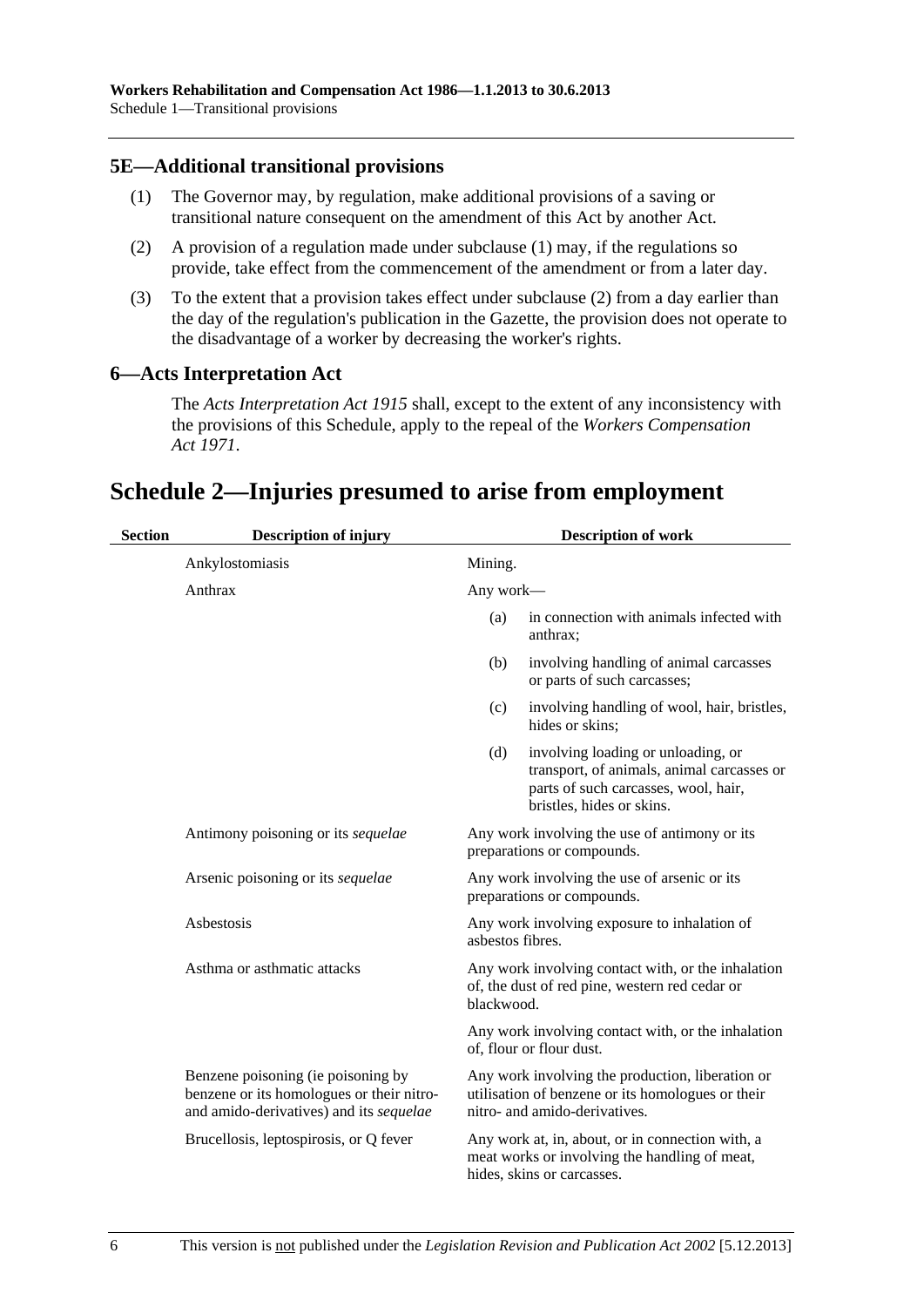|  | Injuries presumed to arise from employment—Schedule 2 |  |
|--|-------------------------------------------------------|--|
|  |                                                       |  |

| <b>Section</b> |            | <b>Description of injury</b>                                                                                               | <b>Description of work</b>                                                                                                                                                         |
|----------------|------------|----------------------------------------------------------------------------------------------------------------------------|------------------------------------------------------------------------------------------------------------------------------------------------------------------------------------|
|                |            |                                                                                                                            | Carbon monoxide poisoning or its <i>sequelae</i> Any work involving contact with, or the inhalation<br>of, carbon monoxide gas.                                                    |
|                |            | Chrome ulceration or its sequelae                                                                                          | Any work involving the use of chromic acid or bi-<br>chromate or ammonium potassium or sodium or<br>their preparations.                                                            |
|                |            | Copper poisoning or its sequelae                                                                                           | Any work involving the use or handling of copper<br>or its preparations or compounds.                                                                                              |
|                | Dermatitis |                                                                                                                            | Any work involving exposure to, or contact with,<br>the dust of blackwood.                                                                                                         |
|                |            | Halogen poisoning (ie poisoning by the<br>halogen derivatives of hydrocarbons of the<br>aliphatic series) and its sequelae | Any work involving the production, liberation or<br>utilisation of halogen derivatives or hydrocarbons<br>of the aliphatic series.                                                 |
|                |            | Lead poisoning or its sequelae                                                                                             | Any work involving the use of lead or its<br>preparations or compounds.                                                                                                            |
|                |            | Mercury poisoning or its sequelae                                                                                          | Any work involving the use of mercury or its<br>preparations or compounds.                                                                                                         |
|                |            | Nitrous fumes poisoning and its sequelae                                                                                   | Any work involving contact with nitric acid or the<br>inhalation of nitrous fumes.                                                                                                 |
|                |            | Noise induced hearing loss                                                                                                 | Any work involving exposure to noise.                                                                                                                                              |
|                |            | Pathological manifestations due to-                                                                                        | Any work involving exposure to the action of                                                                                                                                       |
|                | (a)        | radium and other radioactive<br>substances;                                                                                | radium, radioactive substances or X-rays.                                                                                                                                          |
|                | (b)        | X-rays                                                                                                                     |                                                                                                                                                                                    |
|                |            | Phosphorus, poisoning or its sequelae                                                                                      | Any work involving the use of phosphorus or its<br>preparations or compounds.                                                                                                      |
|                |            | Pneumoconiosis, including silicosis                                                                                        | Any work involving mining, quarrying, cutting,<br>crushing, grinding or pushing stone or melting,<br>grinding or polishing metal.                                                  |
|                |            | Primary epitheliomatous cancer of the skin                                                                                 | Any work involving processes which involve the<br>handling or use of tar, pitch, bitumen, mineral oil,<br>paraffin, or the compounds, products or residues of<br>those substances. |
|                |            | Septic poisoning or its sequelae                                                                                           | Any work involving the handling of meat or the<br>manufacture of meat products or animal by-<br>products in connection with the trade of butcher or<br>slaughterman.               |
|                |            | Zinc poisoning or its sequelae                                                                                             | Any work involving the use of zinc or its<br>preparations or compounds.                                                                                                            |

# **Schedule 3—Minimum amounts of compensation according to degree of impairment under regulations**

| Degree of whole of person assessment | Minimum compensation payable under regulations |  |
|--------------------------------------|------------------------------------------------|--|
|                                      | under section $43(2)$                          |  |
| $5\% - 9\%$ (inclusive)              | $$10\,000$ (indexed)                           |  |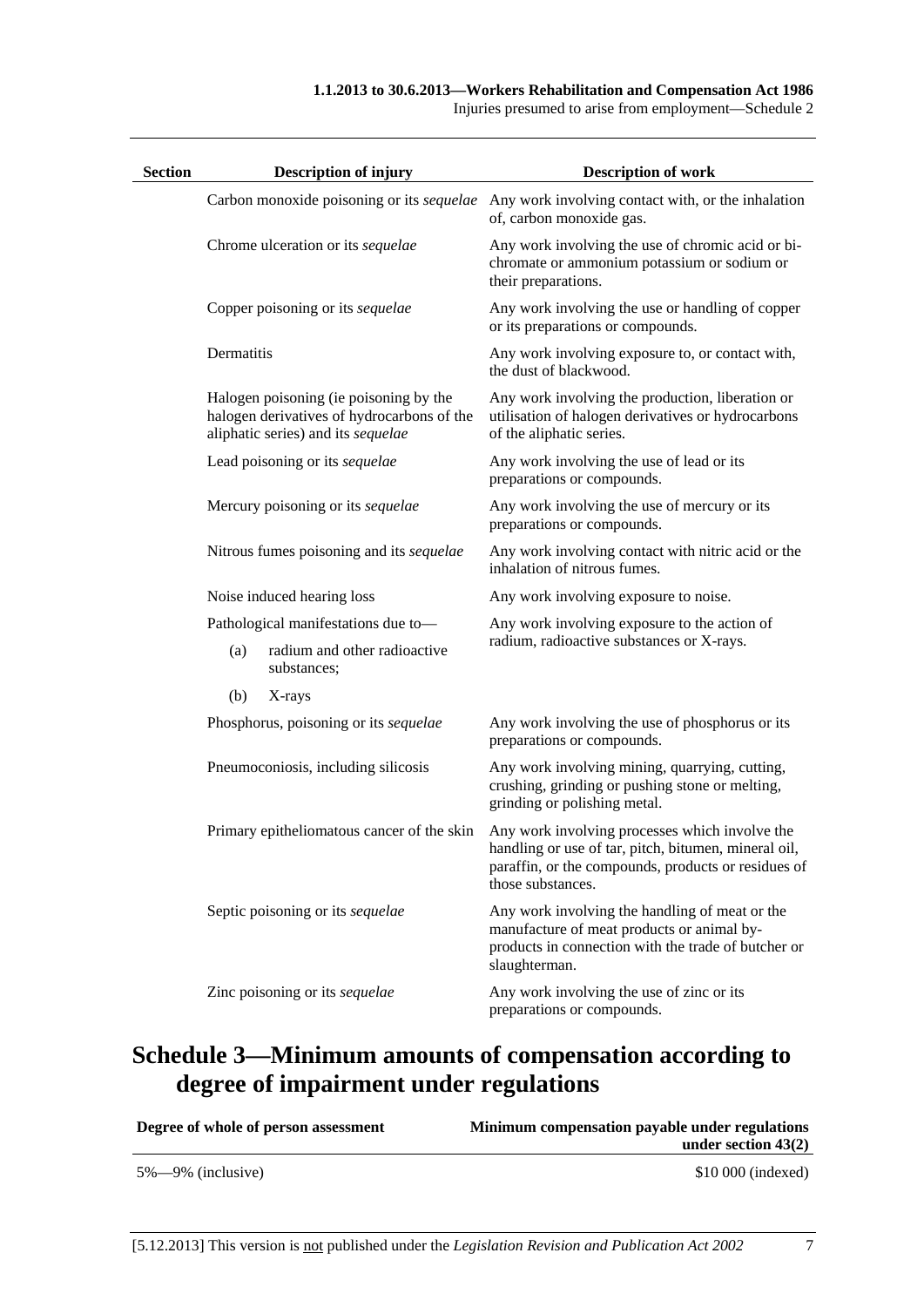**Workers Rehabilitation and Compensation Act 1986—1.1.2013 to 30.6.2013**  Schedule 3—Minimum amounts of compensation according to degree of impairment under regulations

| Degree of whole of person assessment                                                             | Minimum compensation payable under regulations<br>under section $43(2)$ |  |  |
|--------------------------------------------------------------------------------------------------|-------------------------------------------------------------------------|--|--|
| $10\% - 29\%$ (inclusive)                                                                        | \$17,500 (indexed)                                                      |  |  |
| $30\% - 54\%$ (inclusive)                                                                        | \$75 000 (indexed)                                                      |  |  |
| $55\%$ —69% (inclusive)                                                                          | \$250 000 (indexed)                                                     |  |  |
| $70\% - 100\%$ (inclusive)                                                                       | \$400 000 (indexed)                                                     |  |  |
| This Schedule does not derogate from the operation of section $43(4)$ , $(5)$ , $(6)$ or $(7)$ . |                                                                         |  |  |

# **Schedule 3A—No disadvantage—non-economic loss compensation**

| Injury                                                                                                                    | <b>Minimum</b> compensation<br>payable under<br>section 43B |
|---------------------------------------------------------------------------------------------------------------------------|-------------------------------------------------------------|
| Total and incurable paralysis of the limbs                                                                                | \$254 100 (indexed)                                         |
| Total loss of sight in both eyes                                                                                          | \$254 100 (indexed)                                         |
| Total loss of sight of 1 eye                                                                                              | \$75 850 (indexed)                                          |
| Total loss of sight of 1 eye, the vision in the other eye being less than 6/60<br>Snellens type with correction or absent | \$254 100 (indexed)                                         |
| Total loss of hearing                                                                                                     | \$159 300 (indexed)                                         |
| Total loss of the power of speech                                                                                         | \$159 300 (indexed)                                         |
| Total loss of senses of taste and smell                                                                                   | \$75 850 (indexed)                                          |
| Total loss of sense of taste                                                                                              | \$37 930 (indexed)                                          |
| Total loss of sense of smell                                                                                              | \$37 930 (indexed)                                          |
| Loss of arm at or above elbow                                                                                             | \$215 160 (indexed)                                         |
| Loss of arm below elbow                                                                                                   | \$178 240 (indexed)                                         |
| Loss of both hands                                                                                                        | \$254 100 (indexed)                                         |
| Loss of thumb                                                                                                             | \$53 100 (indexed)                                          |
| Loss of forefinger                                                                                                        | \$37 930 (indexed)                                          |
| Loss of middle finger                                                                                                     | \$30 340 (indexed)                                          |
| Loss of ring finger                                                                                                       | \$30 340 (indexed)                                          |
| Loss of little finger                                                                                                     | \$21 240 (indexed)                                          |
| Total loss of movement of joint of thumb                                                                                  | \$22 760 (indexed)                                          |
| Loss of distal phalanx of thumb                                                                                           | \$25 780 (indexed)                                          |
| Loss of portion of terminal segment of thumb involving one-third of its flexor<br>surface without loss of distal phalanx  | \$22 760 (indexed)                                          |
| Loss of distal phalanx of forefinger                                                                                      | \$16 690 (indexed)                                          |
| Loss of distal phalanx of other fingers                                                                                   | \$13 660 (indexed)                                          |
| Loss of hand or loss of thumb and 4 fingers                                                                               | \$178 240 (indexed)                                         |
| Loss of leg at or above knee                                                                                              | \$215 160 (indexed)                                         |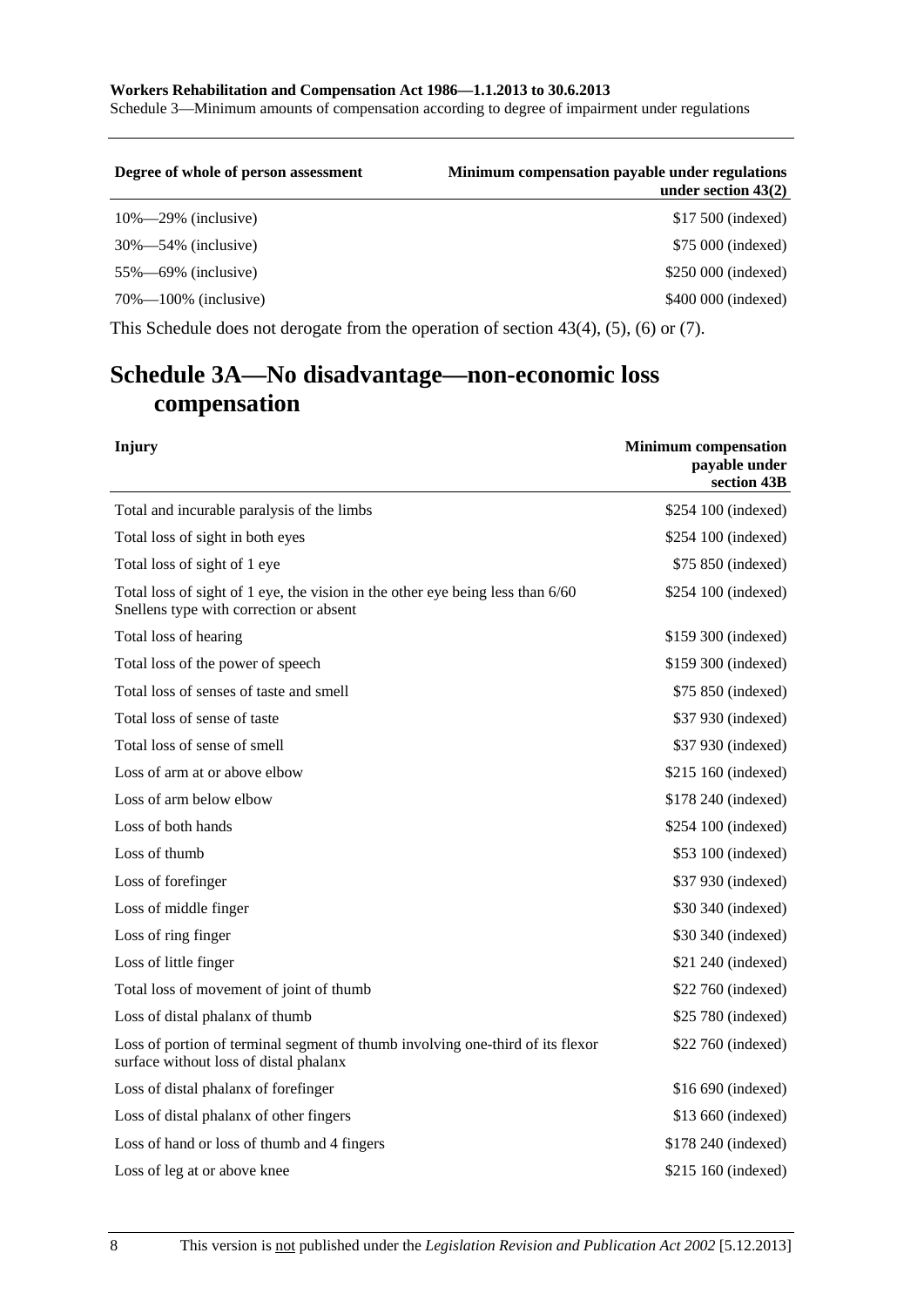#### **1.1.2013 to 30.6.2013—Workers Rehabilitation and Compensation Act 1986**

No disadvantage—non-economic loss compensation—Schedule 3A

| <b>Minimum</b> compensation<br>payable under<br>section 43B |
|-------------------------------------------------------------|
| \$178 240 (indexed)                                         |
| \$254 100 (indexed)                                         |
| \$254 100 (indexed)                                         |
| \$159 300 (indexed)                                         |
| \$37 930 (indexed)                                          |
| \$15 170 (indexed)                                          |
| \$12 140 (indexed)                                          |
| \$16 690 (indexed)                                          |
| \$10 620 (indexed)                                          |
| \$140 320 (indexed)                                         |
| \$178 240 (indexed)                                         |
| \$75 850 (indexed)                                          |
| \$178 240 (indexed)                                         |
| \$30 340 (indexed)                                          |
| \$215 160 (indexed)                                         |
| \$75 850 (indexed)                                          |
| \$37 930 (indexed)                                          |
| \$68 270 (indexed)                                          |
| \$45 510 (indexed)                                          |
|                                                             |

For the purposes of this Schedule—

- (a) a limb or other member will be taken to be lost if it is rendered permanently and wholly useless, and a finger will be taken to be lost if 2 joints are severed from the hand or rendered permanently and wholly useless; and
- (b) for the purpose of determining the extent of a loss, the extent to which the loss, or the effect of the loss, may be reduced or limited by an external removable aid or appliance will be disregarded.

# **Schedule 4—Adjacent areas**

### **1—Interpretation**

(1) In this Schedule—

*continental shelf* and *territorial sea* have the same meanings as those terms have in the Seas and Submerged Lands Act;

*Petroleum Act* means the *Petroleum (Submerged Lands) Act 1967* of the Commonwealth;

*Seas and Submerged Lands Act* means the *Seas and Submerged Lands Act 1973* of the Commonwealth.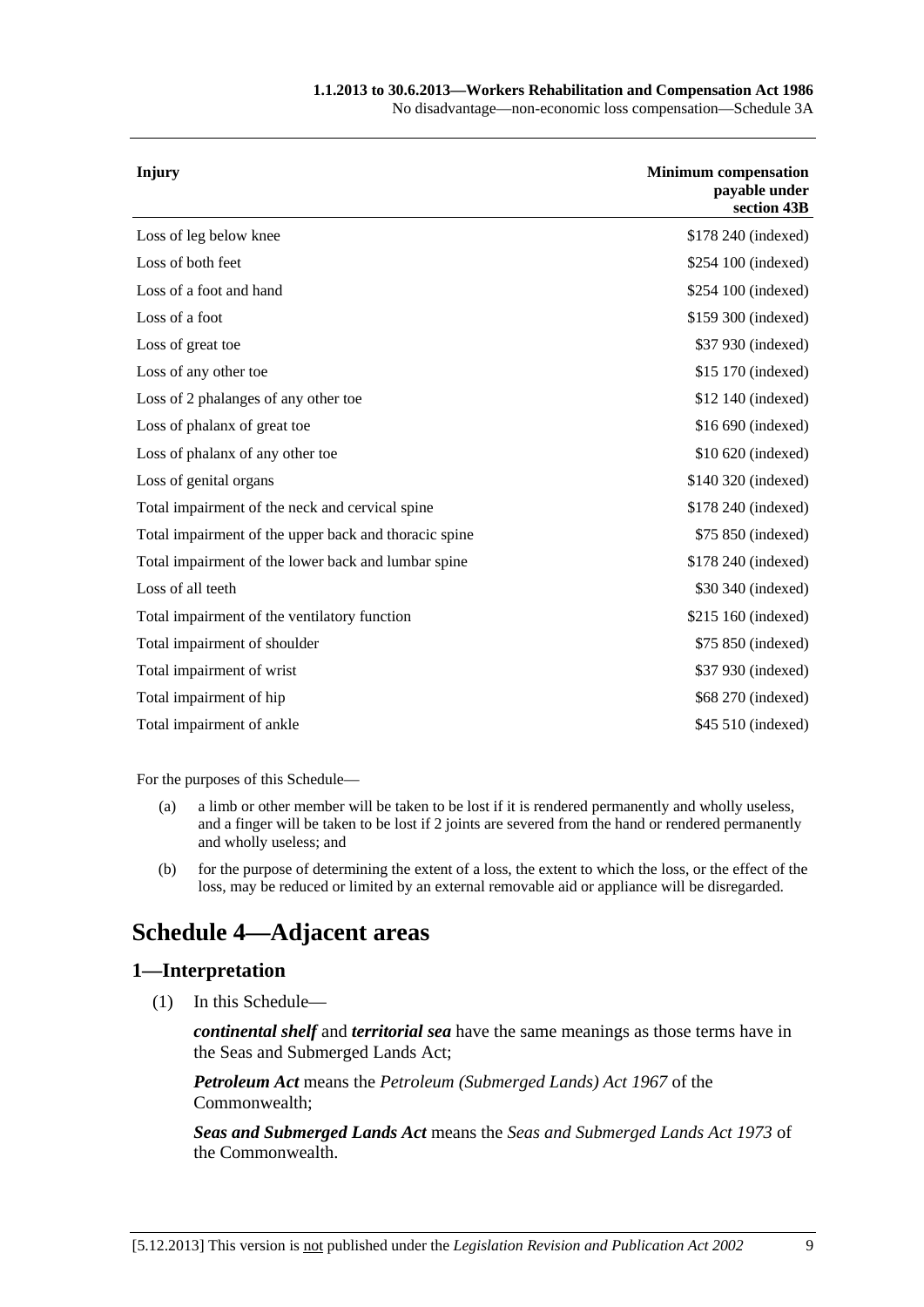<span id="page-167-0"></span> (2) If the Petroleum Act is repealed and re-enacted (with or without modifications), a reference in this Schedule to that Act, or to a provision or Schedule of that Act, will be taken to include a reference to the new Commonwealth Act, or to the corresponding provision or Schedule in the new Commonwealth Act, (as the case requires).

### **2—Adjacent areas**

- (1) The *adjacent area* for South Australia, New South Wales, Victoria or Tasmania is so much of the area described in Schedule 2 to the Petroleum Act in relation to that State as is within the outer limits of the continental shelf and includes the space above and below that area.
- (2) The *adjacent area* for Queensland is—
	- (a) so much of the area described in Schedule 2 to the Petroleum Act in relation to Queensland as is within the outer limits of the continental shelf; and
	- (b) the Coral Sea area (within the meaning of subsection (7) of section 5A of the Petroleum Act) other than the territorial sea within the Coral Sea area; and
	- (c) the areas within the outer limits of the territorial sea adjacent to certain islands of Queensland as determined by proclamation on 4 February 1983 under section 7 of the Seas and Submerged Lands Act; and
	- (d) the space above and below the areas described in [paragraphs \(a\), \(b\)](#page-167-0) and [\(c\).](#page-167-0)
- (3) The *adjacent area* for Western Australia is so much of the area described in Schedule 2 to the Petroleum Act in relation to Western Australia as—
	- (a) is within the outer limits of the continental shelf; and
	- (b) is not within Area A of the Zone of Cooperation,

and includes the space above and below that area.

- (4) The *adjacent area* for the Northern Territory is—
	- (a) so much of the area described in Schedule 2 to the Petroleum Act in relation to the Northern Territory as—
		- (i) is within the outer limits of the continental shelf; and
		- (ii) is not within Area A of the Zone of Cooperation; and
	- (b) the adjacent area for the Territory of Ashmore and Cartier Islands (within the meaning of subsection (3) of section 5A of the Petroleum Act) other than the territorial sea within that area; and
	- (c) the space above and below the areas described in [paragraphs \(a\)](#page-167-0) and [\(b\)](#page-167-0).
- (5) However, the adjacent area for a State does not include any area inside the limits of any State or Territory.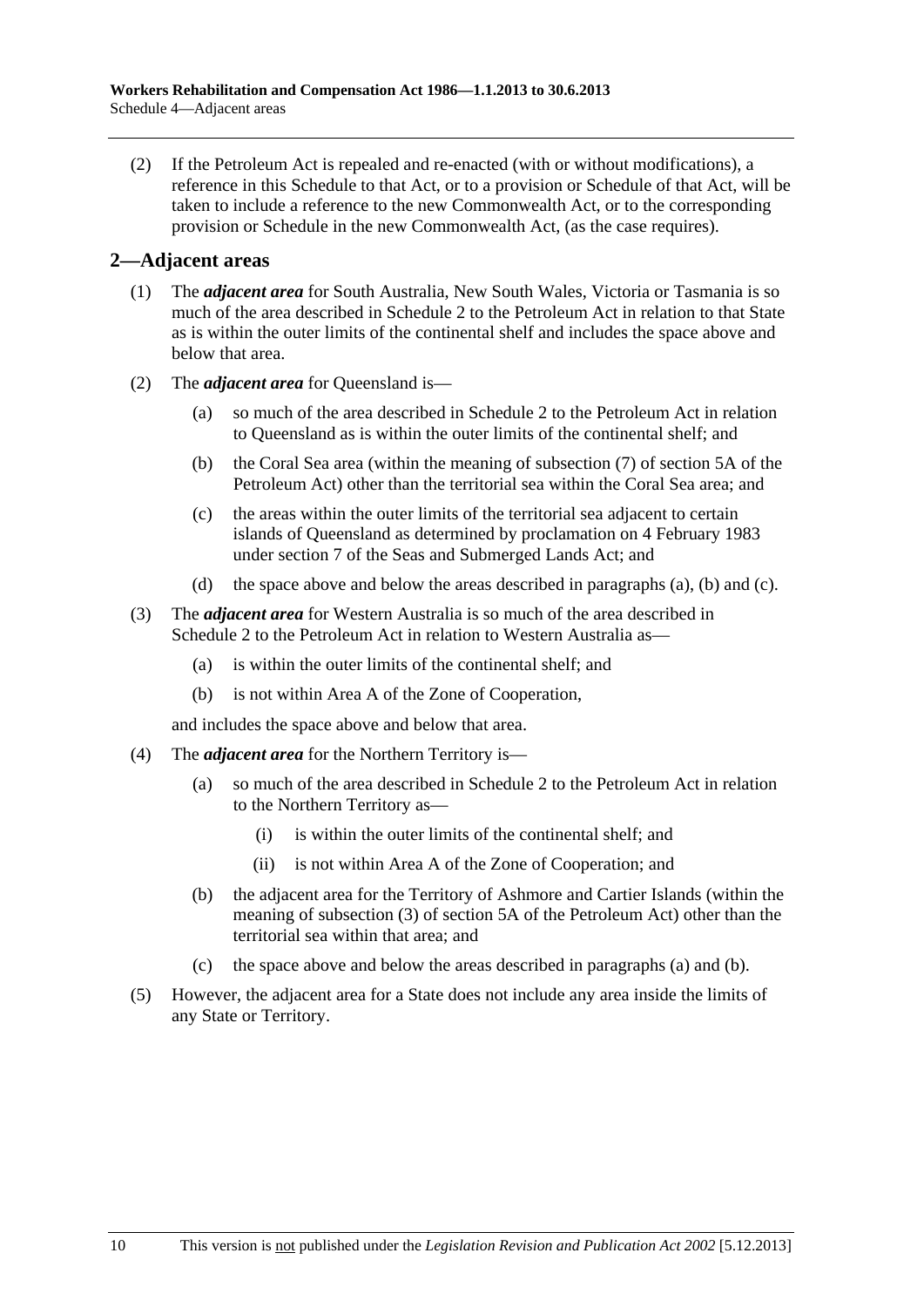# **Legislative history**

# **Notes**

• This version is comprised of the following:

| Part 1    | 1.7.2012 |
|-----------|----------|
| Part 2    | 1.7.2012 |
| Part 3    | 1.7.2012 |
| Part 4    | 1.7.2012 |
| Part 5    | 1.1.2013 |
| Part 6    | 1.7.2012 |
| Part 6A   | 1.7.2012 |
| Part 6B   | 1.7.2012 |
| Part 6C   | 1.7.2012 |
| Part 6D   | 1.7.2012 |
| Part 7    | 1.7.2012 |
| Schedules | 1.1.2013 |

- Amendments of this version that are uncommenced are not incorporated into the text.
- Please note—References in the legislation to other legislation or instruments or to titles of bodies or offices are not automatically updated as part of the program for the revision and publication of legislation and therefore may be obsolete.
- Earlier versions of this Act (historical versions) are listed at the end of the legislative history.
- For further information relating to the Act and subordinate legislation made under the Act see the Index of South Australian Statutes or www.legislation.sa.gov.au.

# **Legislation repealed by principal Act**

The *Workers Rehabilitation and Compensation Act 1986* repealed the following:

*Workers Compensation Act 1971*

# **Principal Act and amendments**

New entries appear in bold.

| Year | N <sub>0</sub> | Title                                                                              | Assent     | Commencement                                                                                                                                                                  |
|------|----------------|------------------------------------------------------------------------------------|------------|-------------------------------------------------------------------------------------------------------------------------------------------------------------------------------|
| 1986 | -124           | <i>Workers Rehabilitation and</i><br>Compensation Act 1986                         | 24.12.1986 | 16.4.1987 (Gazette 16.4.1987 p1008)<br>except ss 3-6, 26, 29-63, 65-76, 80,<br>81, 85, 86, 88-120, 122-125,<br>Schs $1 - 3 - 4$ p.m. on 30.9.1987<br>(Gazette 17.9.1987 p886) |
| 1987 | 106            | <i>Workers Rehabilitation and</i><br><b>Compensation Act Amendment</b><br>Act 1987 | 17.12.1987 | 4 p.m. on 30.9.1987: s 2                                                                                                                                                      |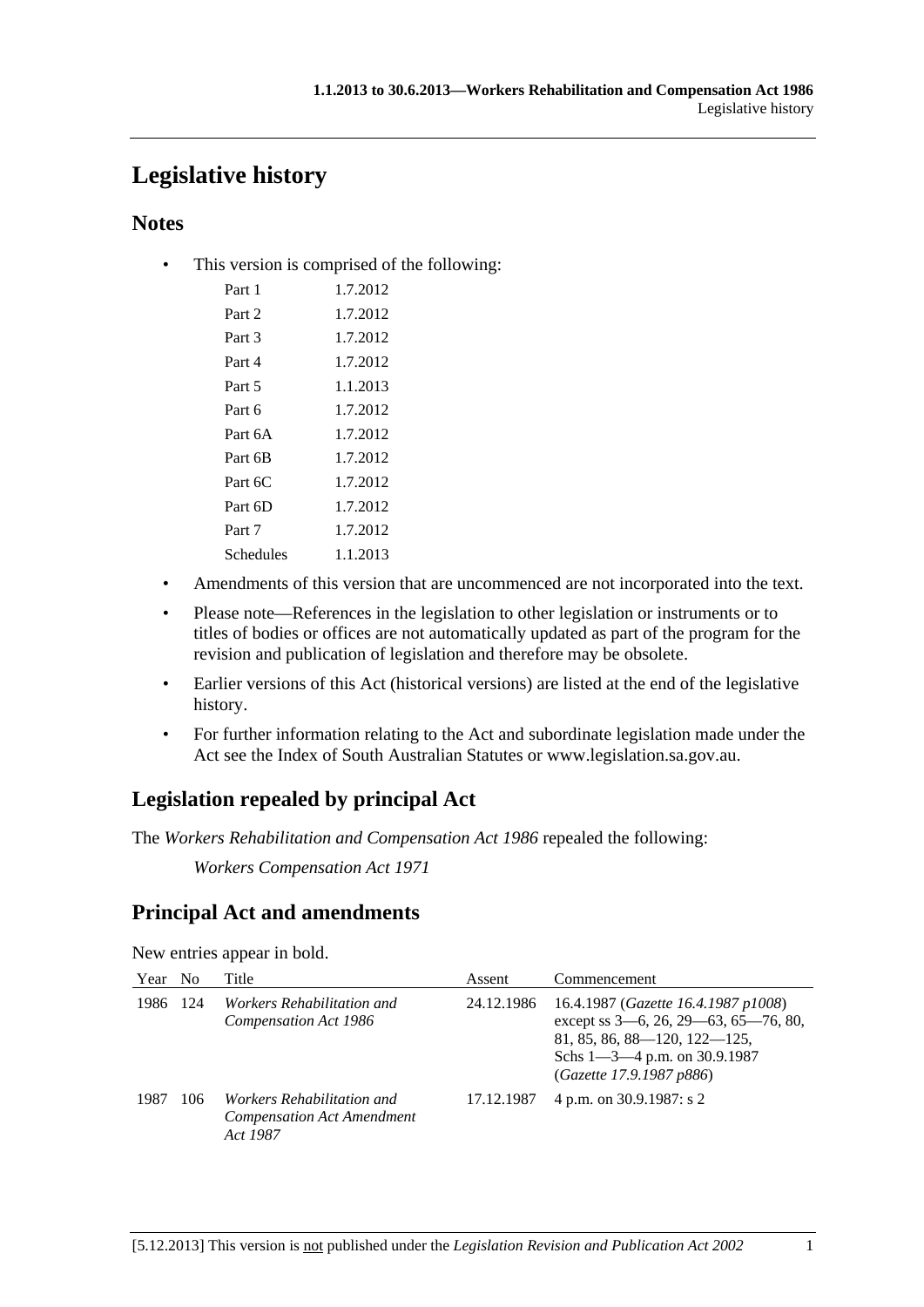| Workers Rehabilitation and Compensation Act 1986–1.1.2013 to 30.6.2013 |  |  |
|------------------------------------------------------------------------|--|--|
| Legislative history                                                    |  |  |
|                                                                        |  |  |

| 1988 39 |      | Workers Rehabilitation and<br><b>Compensation Act Amendment</b><br>Act 1988 as amended by 97/1988                                         | 28.4.1988  | 17.10.1988 (Gazette 6.10.1988 p1236)<br>except new s 58B (as inserted by s 15)—<br>1.1.1989 (Gazette 15.12.1988 p2010)<br>and except ss 18, 19(a) & 22(a) which<br>will not be brought into operation (the<br>sections amended have been substituted<br>by 48/2011)                                                                                                                                                                                                                          |
|---------|------|-------------------------------------------------------------------------------------------------------------------------------------------|------------|----------------------------------------------------------------------------------------------------------------------------------------------------------------------------------------------------------------------------------------------------------------------------------------------------------------------------------------------------------------------------------------------------------------------------------------------------------------------------------------------|
| 1988 97 |      | <b>Statutes Amendment (Workers</b><br>Rehabilitation and Compensation)<br>Act 1988                                                        | 15.12.1988 | Pt 2 (ss $3-8$ ) and Pt 3 (ss $9 & 10$ )<br>15.12.1988 (Gazette 15.12.1988 p2009);<br>s 11 which will not be brought into<br>operation (the section it amended has<br>been substituted by 48/2011)                                                                                                                                                                                                                                                                                           |
| 1990    | 34   | Workers Rehabilitation and<br><b>Compensation Act Amendment</b><br>Act 1990                                                               | 26.4.1990  | 26.4.1990 except s 3-16.4.1987 and<br>except s 5-1.7.1990: s 2                                                                                                                                                                                                                                                                                                                                                                                                                               |
| 1991    | 4    | Workers Rehabilitation and<br>Compensation (Miscellaneous<br>Provisions) Amendment Act 1991                                               | 21.3.1991  | 8.4.1991 (Gazette 4.4.1991 p1148)                                                                                                                                                                                                                                                                                                                                                                                                                                                            |
| 1992    | 69   | <b>Statutes Amendment (Public</b><br>Actuary) Act 1992                                                                                    | 19.11.1992 | 10.12.1992 (Gazette 10.12.1992 p1752)                                                                                                                                                                                                                                                                                                                                                                                                                                                        |
| 1992    | 84   | Workers Rehabilitation and<br>Compensation (Miscellaneous)<br>Amendment Act 1992 as validated by<br>2/1993                                | 3.12.1992  | 4 p.m. on 30.9.1987: s 2(2) except<br>s 18(a)—8.4.1991: s 2(3) and except<br>ss 1, 2, 4, 5, 16, 18(b), (c), 19, 21 &<br>22-3.12.1992 (Gazette 3.12.1992<br>$p1688$ ) and except ss 11, 12(a)—(c) &<br>20-10.12.1992 (Gazette 10.12.1992<br>$p1754$ ) and except ss 7(a) & (b), 8, 9, 13<br>& 15-3.5.1993 (Gazette 22.4.1993<br>$p1400$ ) and except ss 6, 7(c), 10, 12(d)<br>& 17-1.7.1993 (Gazette 24.6.1993<br>p2045) and except s 14–3.12.1994<br>$(s 7(5)$ Acts Interpretation Act 1915) |
| 1992    | (97) | Regulations varying the Workers<br>Rehabilitation and Compensation<br>(General) Regulations 1987 (Gazette<br>18.6.1992 p1810)             |            | 18.6.1992                                                                                                                                                                                                                                                                                                                                                                                                                                                                                    |
|         |      | 1992 (212) Regulations varying the Workers<br>Rehabilitation and Compensation<br>(General) Regulations 1987 (Gazette<br>10.12.1992 p1761) |            | 10.12.1992: r 2                                                                                                                                                                                                                                                                                                                                                                                                                                                                              |
| 1993    | -1   | <b>Statutes Amendment (Chief</b><br>Inspector) Act 1993                                                                                   | 25.2.1993  | 1.7.1993 (Gazette 17.6.1993 p1974)                                                                                                                                                                                                                                                                                                                                                                                                                                                           |
| 1993    | 2    | Workers Rehabilitation and<br>Compensation (Declaration of<br>Validity) Act 1993                                                          | 25.2.1993  | 25.2.1993                                                                                                                                                                                                                                                                                                                                                                                                                                                                                    |
| 1993    | 52   | Workers Rehabilitation and<br>Compensation (Review Authorities)<br>Amendment Act 1993                                                     | 20.5.1993  | 20.5.1993: s 2(2) and ( <i>Gazette</i><br>20.5.1993 p1694) except ss $7-12$ ,<br>$14(a)$ , (d) - (g) & $16(2)$ - (6) - 1.7.1993<br>(Gazette 24.6.1993 p2045) and except<br>ss 4 & 14(b)-24.2.1994 (Gazette<br>24.2.1994 p524) and except s 13-<br>$20.5.1995$ (s $7(5)$ Acts Interpretation<br>Act 1915)                                                                                                                                                                                     |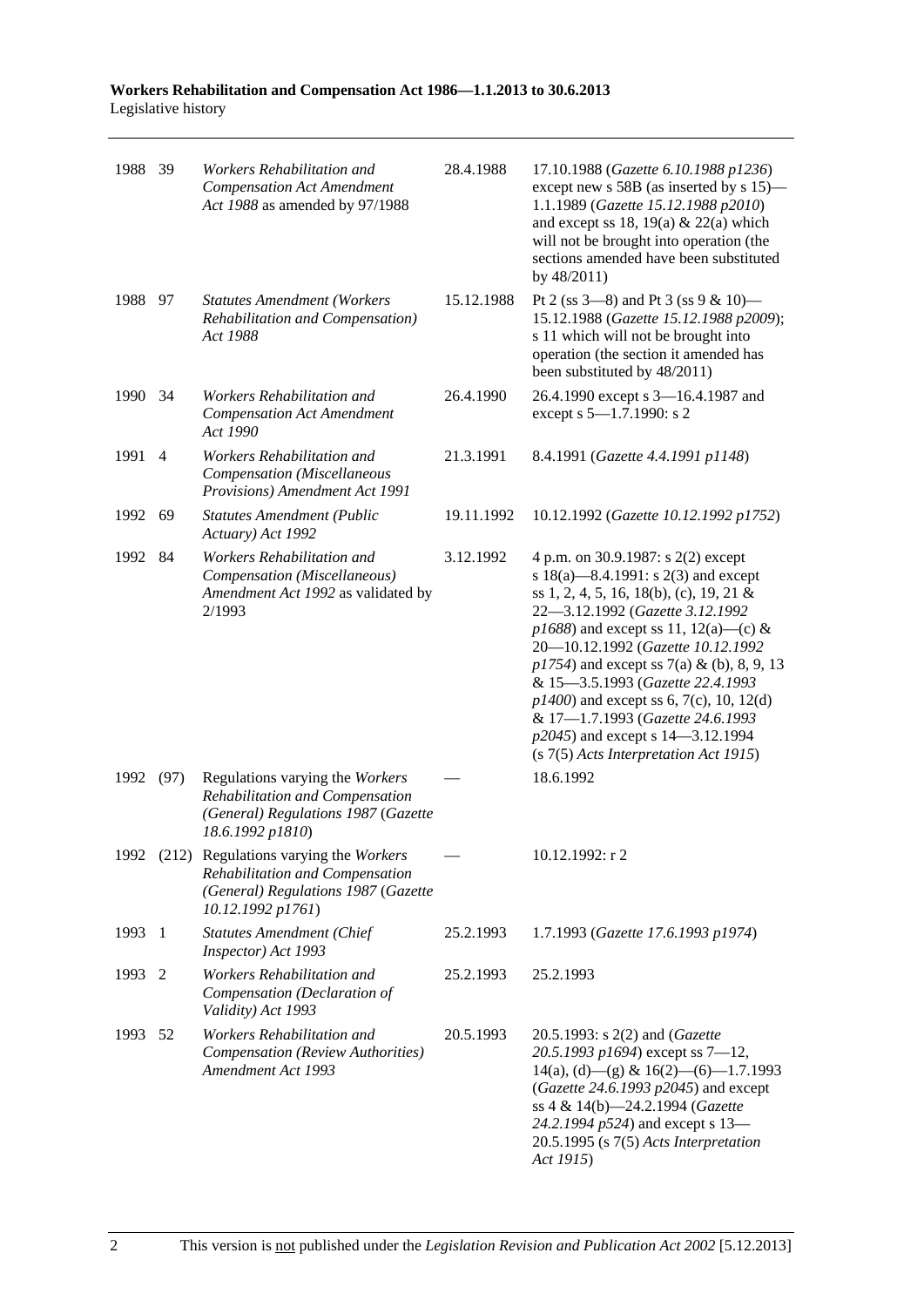| 1994    | 49  | Workers Rehabilitation and<br>Compensation (Administration)<br>Amendment Act 1994                                    | 16.6.1994  | 1.7.1994 (Gazette 30.6.1994 p1842)                                                                                                                                                                                                                                                   |
|---------|-----|----------------------------------------------------------------------------------------------------------------------|------------|--------------------------------------------------------------------------------------------------------------------------------------------------------------------------------------------------------------------------------------------------------------------------------------|
| 1995    | 35  | Workers Rehabilitation and<br>Compensation (Miscellaneous<br>Provisions) Amendment Act 1995 as<br>amended by 56/1995 | 27.4.1995  | 25.5.1995 (Gazette 25.5.1995 p2200)<br>except ss 9, 14, 16, 26 & 28-17.8.1995<br>(Gazette 17.8.1995 $p446$ ) and except<br>s 7-25.1.1996 (Gazette 25.1.1996<br>p807) and except s 21-1.4.1996<br>(Gazette 28.3.1996 p1788) and except<br>s 25-27.6.1996 (Gazette 27.6.1996<br>p3104) |
| 1995    | 56  | Workers Rehabilitation and<br>Compensation (Miscellaneous)<br>Amendment Act 1995                                     | 3.8.1995   | 17.8.1995 (Gazette 17.8.1995 p447)                                                                                                                                                                                                                                                   |
| 1995    | 75  | Workers Rehabilitation and<br>Compensation (Dispute Resolution)<br>Amendment Act 1995 as amended by<br>21/1996       | 9.11.1995  | 14.12.1995 (Gazette 14.12.1995 p1642)<br>except ss $3-5$ & $7-17-3.6.1996$<br>(Gazette 30.5.1996 p2636)                                                                                                                                                                              |
| 1995    | 105 | <b>Statutes Amendment (Workers</b><br>Rehabilitation and Compensation)<br>Act 1995                                   | 14.12.1995 | 14.12.1995 (Gazette 14.12.1995 p1642)<br>except s $4 - 25.5.1995$ : s $2(a)$                                                                                                                                                                                                         |
| 1996 2  |     | Workers Rehabilitation and<br>Compensation (SGIC) Amendment<br>Act 1996                                              | 7.3.1996   | 14.3.1996 (Gazette 14.3.1996 p1592)                                                                                                                                                                                                                                                  |
| 1996    | 21  | Workers Rehabilitation and<br><b>Compensation</b> (Dispute Resolution)<br>Amendment Act 1996                         | 24.4.1996  | 3.6.1996 (Gazette 30.5.1996 p2636)                                                                                                                                                                                                                                                   |
| 1996    | 34  | <b>Statutes Amendment and Repeal</b><br>(Common Expiation Scheme)<br>Act 1996                                        | 2.5.1996   | Sch (cl 45)-3.2.1997 (Gazette<br>19.12.1996 p1923)                                                                                                                                                                                                                                   |
| 1998    | 30  | Workers Rehabilitation and<br><b>Compensation</b> (Self Managed<br>Employer Scheme) Amendment<br>Act 1998            | 16.4.1998  | ss 3-6-13.4.2000 (Gazette 13.4.2000<br>p2084)—cancelled on 13.4.2004: s 8                                                                                                                                                                                                            |
| 2000    | 95  | <b>Authorised Betting Operations</b><br>Act 2000                                                                     | 21.12.2000 | Sch 2 (cl 4)-14.12.2001 (Gazette<br>6.12.2001 p5266)                                                                                                                                                                                                                                 |
| 2001    | 69  | Statutes Amendment (Courts and<br>Judicial Administration) Act 2001                                                  | 6.12.2001  | Pt 16 (s 35)-13.1.2002 (Gazette<br>$10.1.2002\ p4)$                                                                                                                                                                                                                                  |
| 2003    | 44  | <b>Statute Law Revision Act 2003</b>                                                                                 | 23.10.2003 | Sch 1-24.11.2003 (Gazette 13.11.2003<br>p4048)                                                                                                                                                                                                                                       |
| 2005    | 41  | Occupational Health, Safety and<br>Welfare (SafeWork SA) Amendment<br>Act 2005                                       | 14.7.2005  | Sch 1 (cll 5-7)-15.8.2005 (Gazette<br>$11.8.2005$ $p3011$ )                                                                                                                                                                                                                          |
| 2006    | 17  | <b>Statutes Amendment (New Rules of</b><br>Civil Procedure) Act 2006                                                 | 6.7.2006   | Pt 81 (ss 258-260)-4.9.2006 (Gazette<br>17.8.2006 p2831)                                                                                                                                                                                                                             |
| 2006 23 |     | Workers Rehabilitation and<br>Compensation (Territorial<br>Application of Act) Amendment Act<br>2006                 | 5.10.2006  | 1.1.2007 (Gazette 14.12.2006 p4364)<br>except Sch 1 (cll 4-6)-13.9.2007<br>(Gazette 30.8.2007 p3547)                                                                                                                                                                                 |
| 2006    | 43  | <b>Statutes Amendment (Domestic</b><br>Partners) Act 2006                                                            | 14.12.2006 | Pt 94 (ss 226-228)-1.6.2007 (Gazette<br>26.4.2007 p1352)                                                                                                                                                                                                                             |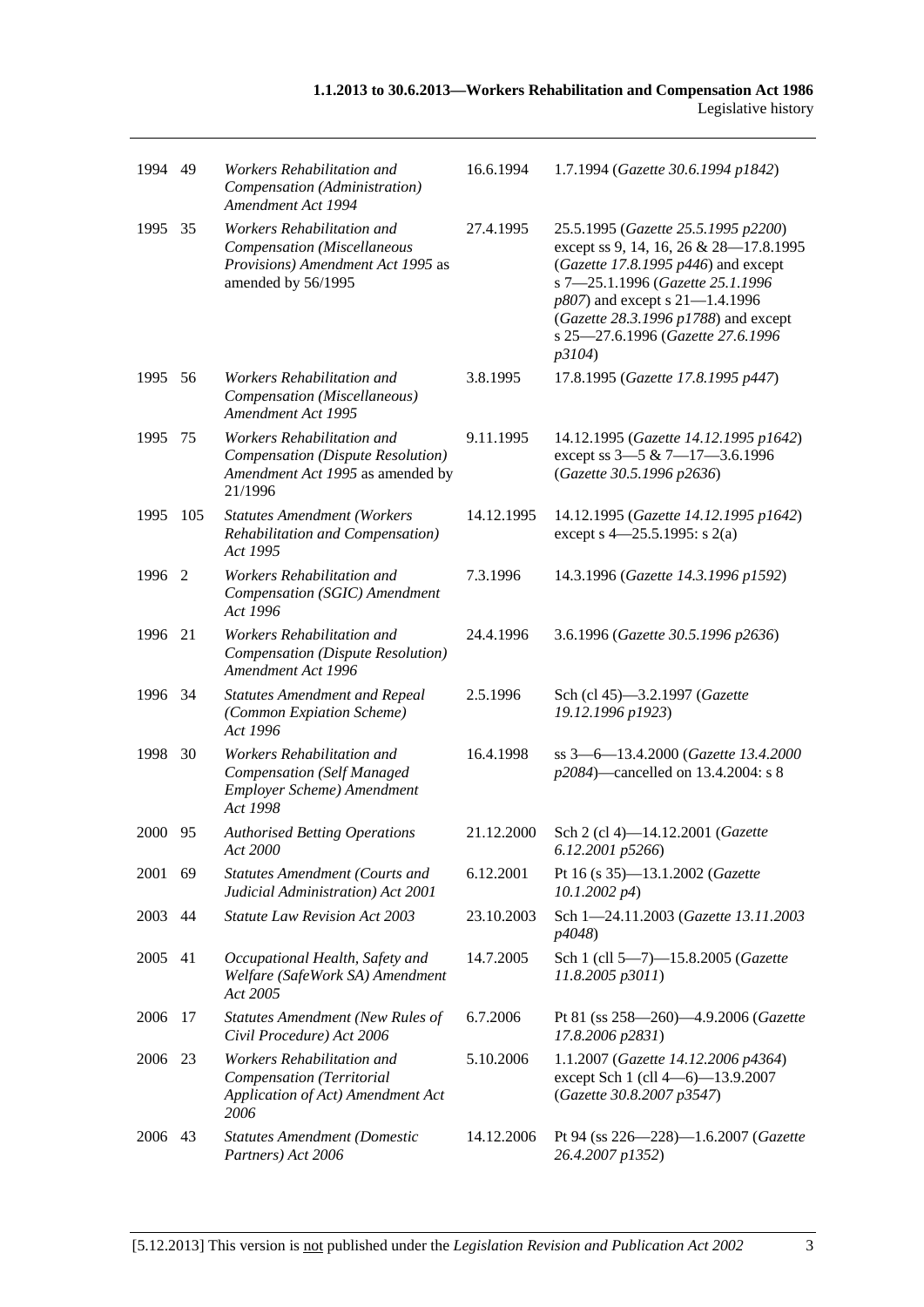| 2008 17 |    | Workers Rehabilitation and<br>Compensation (Scheme Review)<br>Amendment Act 2008            | 19.6.2008  | 1.7.2008 (Gazette 26.6.2008 p2556)<br>except new Pt 6C Div 1 & Div 3 (s 98J)<br>(as inserted by s $70$ )-2.10.2008<br>(Gazette 25.9.2008 p4576) and except<br>ss 9 & 11-2.10.2008 (Gazette<br>2.10.2008 $p4749$ ) and except ss 5(2) &<br>(3), 12, 27(4), 29, 41(3), certain text of<br>s $63(1)(a)$ (as inserted by s 41(7)),<br>ss 52–62, 64–69, 73, Sch 1 cll 3 &<br>15-1.1.2009 (Gazette 18.12.2008<br>$p5655$ ) and except s 5(14), certain text<br>of s $63(1)(a)$ (as inserted by s $41(7)$ ),<br>new Pt 6C Div 2 (ss $98E(a)$ —(d), (g)—<br>$(m), (p), (r), 98F(1), (2), (4), 98G, 98H),$<br>new Pt 6C Div 3 (s 98I) (as inserted by<br>s 70) & Sch 1 cl 16-1.4.2009 (Gazette<br>19.3.2009 p1060) and except ss 8(2), 24,<br>41(6), 51, 83, Sch 1 cll 4(2), (3) & $10-$<br>1.4.2009 (Gazette 26.3.2009 p1154) and<br>except ss $22(2)$ , $44(2)$ — $(5)$ , $45$ , $48$ , $50$<br>& Sch 1 cl 8-1.7.2009 (Gazette<br>28.5.2009 p1843) and except Pt 6C<br>Div 2 (s $98E(e)$ , (f), (n), (o), (q)) (as<br>inserted by s 70)-15.10.2009 (Gazette<br>15.10.2009 p4873) and except s 49<br>which will not be brought into operation<br>(the section it amended has been<br>substituted by 48/2011) and except new<br>s $4(8)$ (as inserted by s 6) & new Pt 6C<br>Div 2 (s $98F(3)$ ) (as inserted by s 70)—<br>uncommenced |
|---------|----|---------------------------------------------------------------------------------------------|------------|-------------------------------------------------------------------------------------------------------------------------------------------------------------------------------------------------------------------------------------------------------------------------------------------------------------------------------------------------------------------------------------------------------------------------------------------------------------------------------------------------------------------------------------------------------------------------------------------------------------------------------------------------------------------------------------------------------------------------------------------------------------------------------------------------------------------------------------------------------------------------------------------------------------------------------------------------------------------------------------------------------------------------------------------------------------------------------------------------------------------------------------------------------------------------------------------------------------------------------------------------------------------------------------------------------------------------------|
| 2009    | 58 | <b>Statutes Amendment (National</b><br><b>Industrial Relations System)</b> Act<br>2009      | 26.11.2009 | Pt 19 (s 47)-1.1.2010 (Gazette<br>17.12.2009 p6351)                                                                                                                                                                                                                                                                                                                                                                                                                                                                                                                                                                                                                                                                                                                                                                                                                                                                                                                                                                                                                                                                                                                                                                                                                                                                           |
| 2009    | 84 | <b>Statutes Amendment (Public Sector</b><br>Consequential Amendments) Act<br>2009           | 10.12.2009 | Pt 167 (ss 375-380)-1.2.2010<br>(Gazette 28.1.2010 p320)                                                                                                                                                                                                                                                                                                                                                                                                                                                                                                                                                                                                                                                                                                                                                                                                                                                                                                                                                                                                                                                                                                                                                                                                                                                                      |
| 2011    | 48 | Workers Rehabilitation and<br><b>Compensation (Employer Payments)</b><br>Amendment Act 2011 | 8.12.2011  | Sch 2 (cll 9 & 11)-1.1.2012 (Gazette<br>15.12.2011 p4989); Pt 2 (ss 4-15),<br>Sch 1 & Sch 2 (cl 10)-1.7.2012<br>(Gazette 29.3.2012 p1294)                                                                                                                                                                                                                                                                                                                                                                                                                                                                                                                                                                                                                                                                                                                                                                                                                                                                                                                                                                                                                                                                                                                                                                                     |
| 2012    | 40 | <b>Work Health and Safety Act 2012</b>                                                      | 15.11.2012 | Sch 6 (cll 9 & 10)-1.1.2013: s 2                                                                                                                                                                                                                                                                                                                                                                                                                                                                                                                                                                                                                                                                                                                                                                                                                                                                                                                                                                                                                                                                                                                                                                                                                                                                                              |

# **Provisions amended**

New entries appear in bold.

Entries that relate to provisions that have been deleted appear in italics.

| Provision      | How varied                                                            | Commencement |
|----------------|-----------------------------------------------------------------------|--------------|
| Long title     | amended under Legislation Revision and<br><b>Publication Act 2002</b> | 24.11.2003   |
|                | amended by 48/2011 Sch 1                                              | 1.7.2012     |
| Pt1            |                                                                       |              |
| s <sub>2</sub> | substituted by 49/1994 s 3                                            | 1.7.1994     |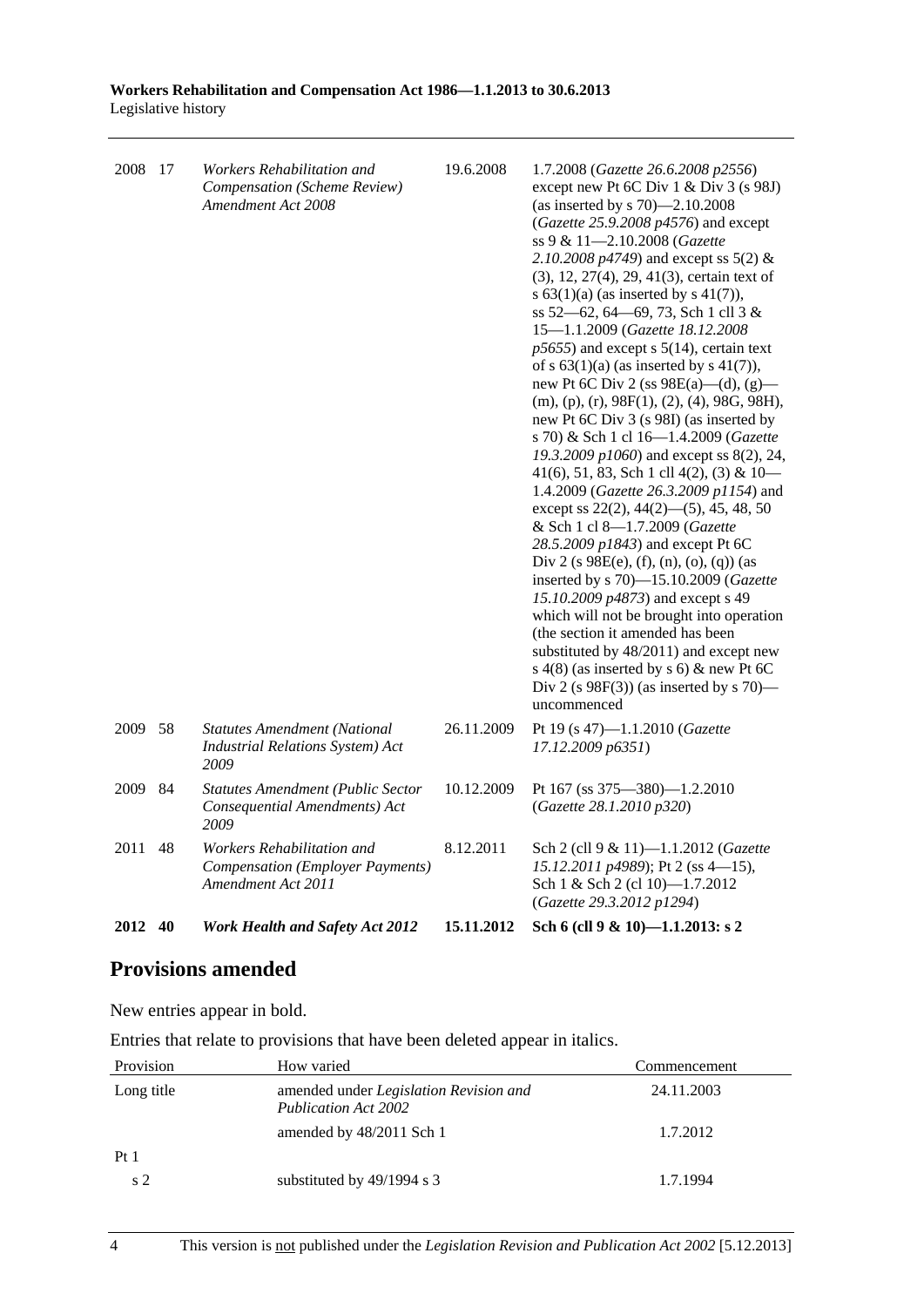| s(2(1))                                 | amended by 48/2011 Sch 1                          | 1.7.2012   |
|-----------------------------------------|---------------------------------------------------|------------|
| s(2)                                    | amended by 35/1995 s 3                            | 25.5.1995  |
| s(2(3))                                 | inserted by 17/2008 s 4                           | 1.7.2008   |
|                                         | amended by 48/2011 Sch 1                          | 1.7.2012   |
| s 3                                     |                                                   |            |
| $s \; 3(1)$                             |                                                   |            |
| actuary                                 | inserted by 69/1992 s 31                          | 10.12.1992 |
| Advisory<br>Committee                   | inserted by $49/1994$ s $4(a)$                    | 1.7.1994   |
| apprentice                              | amended by $17/2008$ s $5(1)$                     | 1.7.2008   |
| arbitration officer                     | inserted by $75/1995$ s $3(a)$                    | 3.6.1996   |
|                                         | deleted by $17/2008 s 5(2)$                       | 1.1.2009   |
| close personal<br>relationship          | inserted by 43/2006 s 226(1)                      | 1.6.2007   |
| compensable<br>disability               | deleted by $48/2011 s 4(1)$                       | 1.7.2012   |
| compensable<br>injury                   | inserted by $48/2011$ s $4(1)$                    | 1.7.2012   |
| conciliation and<br>arbitration officer | inserted by $75/1995$ s $3(b)$                    | 3.6.1996   |
|                                         | deleted by $17/2008 s 5(3)$                       | 1.1.2009   |
| conciliation<br>officer                 | inserted by $75/1995$ s 3(b)                      | 3.6.1996   |
|                                         | substituted by $17/2008$ s $5(3)$                 | 1.1.2009   |
| conciliator                             | inserted by $75/1995$ s 3(b)                      | 3.6.1996   |
| the Consumer<br>Price Index             | deleted by $17/2008 s 5(4)$                       | 1.7.2008   |
| <b>Consumer Price</b><br>Index          | inserted by $17/2008$ s $5(4)$                    | 1.7.2008   |
|                                         | contract of service amended by $17/2008$ s $5(5)$ | 1.7.2008   |
|                                         | the Corporation deleted by $49/1994 s 4(b)$       | 1.7.1994   |
| Corporation                             | inserted by $49/1994$ s $4(b)$                    | 1.7.1994   |
| corresponding law                       | amended by 48/2011 Sch 1                          | 1.7.2012   |
| current work<br>capacity                | inserted by $17/2008$ s $5(6)$                    | 1.7.2008   |
|                                         | amended by 48/2011 Sch 1                          | 1.7.2012   |
| dependant                               | amended by 48/2011 Sch 1                          | 1.7.2012   |
| disability                              | amended by $39/1988 s 3(a)$                       | 17.10.1988 |
|                                         | deleted by $48/2011 s 4(2)$                       | 1.7.2012   |
| disease                                 | substituted by 34/1990 s 3                        | 16.4.1987  |
|                                         | amended by 48/2011 Sch 1                          | 1.7.2012   |
| domestic partner                        | inserted by 43/2006 s 226(2)                      | 1.6.2007   |
| employer                                | amended by 39/1988 s 3(b)                         | 17.10.1988 |
|                                         | amended by 17/2008 s 5(7)                         | 1.7.2008   |
| employment                              | amended by 39/1988 s 3(c), (d)                    | 17.10.1988 |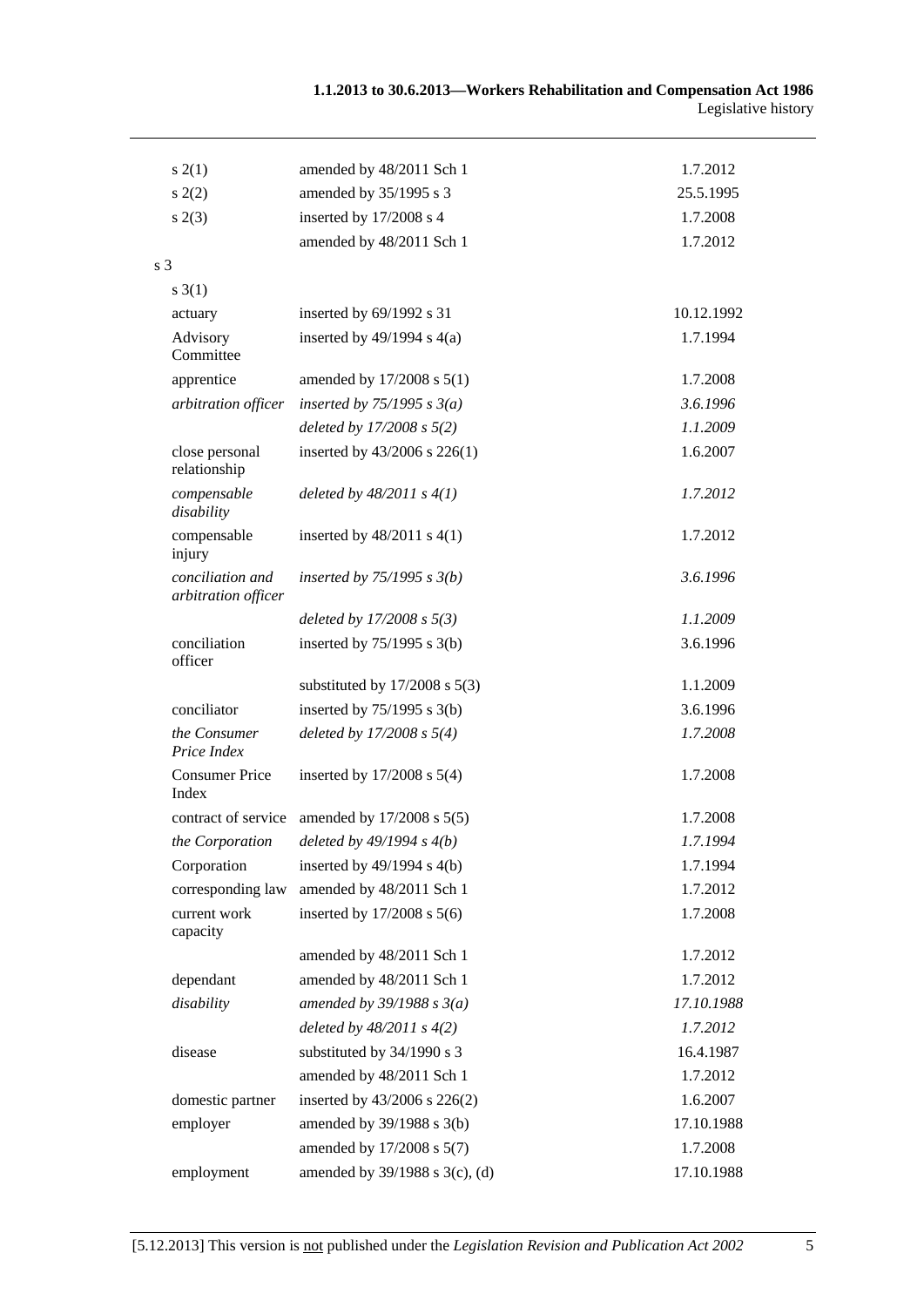#### **Workers Rehabilitation and Compensation Act 1986—1.1.2013 to 30.6.2013**  Legislative history

| evidentiary<br>material                                      | inserted by $75/1995$ s 3(c)       | 3.6.1996  |
|--------------------------------------------------------------|------------------------------------|-----------|
| exempt employer                                              | deleted by $17/2008 s 5(8)$        | 1.7.2008  |
| industrial<br>association                                    | inserted by $75/1995$ s 3(d)       | 3.6.1996  |
|                                                              | amended by 17/2008 s 5(9), (10)    | 1.7.2008  |
|                                                              | amended by 58/2009 s 47            | 1.1.2010  |
| injured worker                                               | inserted by $48/2011$ s $4(3)$     | 1.7.2012  |
| injury                                                       | inserted by $48/2011$ s $4(3)$     | 1.7.2012  |
| legal personal<br>representative                             | inserted by $17/2008$ s $5(11)$    | 1.7.2008  |
| journey                                                      | deleted by $49/1994 s 4(c)$        | 1.7.1994  |
| local government<br>corporation                              | amended by 17/2008 s 5(12)         | 1.7.2008  |
| medical expert                                               | amended by 17/2008 s 5(13)         | 1.7.2008  |
| medical question                                             | deleted by $17/2008 s 5(14)$       | 1.4.2009  |
| no current work<br>capacity                                  | inserted by $17/2008$ s $5(15)$    | 1.7.2008  |
|                                                              | amended by 48/2011 Sch 1           | 1.7.2012  |
| notional weekly<br>earnings                                  | amended by 17/2008 s 5(16)         | 1.7.2008  |
| orphan child                                                 | inserted by $4/1991$ s $3(a)$      | 8.4.1991  |
| place of<br>employment                                       | substituted by $49/1994$ s $4(d)$  | 1.7.1994  |
| place of pick-up                                             | deleted by $49/1994 s 4(e)$        | 1.7.1994  |
| prescribed<br>allowance before<br>substitution by<br>17/2008 | (c) deleted by $4/1991 s 3(b)$     | 8.4.1991  |
| prescribed<br>allowance                                      | substituted by $17/2008$ s $5(17)$ | 1.7.2008  |
| presidential<br>member                                       | inserted by $75/1995$ s $3(e)$     | 3.6.1996  |
| recognised<br>medical expert                                 | amended by 48/2011 Sch 1           | 1.7.2012  |
| registered<br>association                                    | amended by $49/1994 s 4(f)$        | 1.7.1994  |
|                                                              | deleted by $75/1995$ s $3(f)$      | 3.6.1996  |
| relative                                                     | amended by 43/2006 s 226(3)        | 1.6.2007  |
| review authority                                             | amended by $4/1991$ s $3(c)$       | 8.4.1991  |
|                                                              | (c) deleted by $4/1991$ s $3(c)$   | 8.4.1991  |
|                                                              | amended by $48/2011$ s $4(4)$      | 1.7.2012  |
| reviewable<br>decision                                       | inserted by 35/1995 s 4            | 25.5.1995 |
|                                                              | substituted by $75/1995$ s 3(g)    | 3.6.1996  |
| secondary<br>disability                                      | deleted by $48/2011 s 4(5)$        | 1.7.2012  |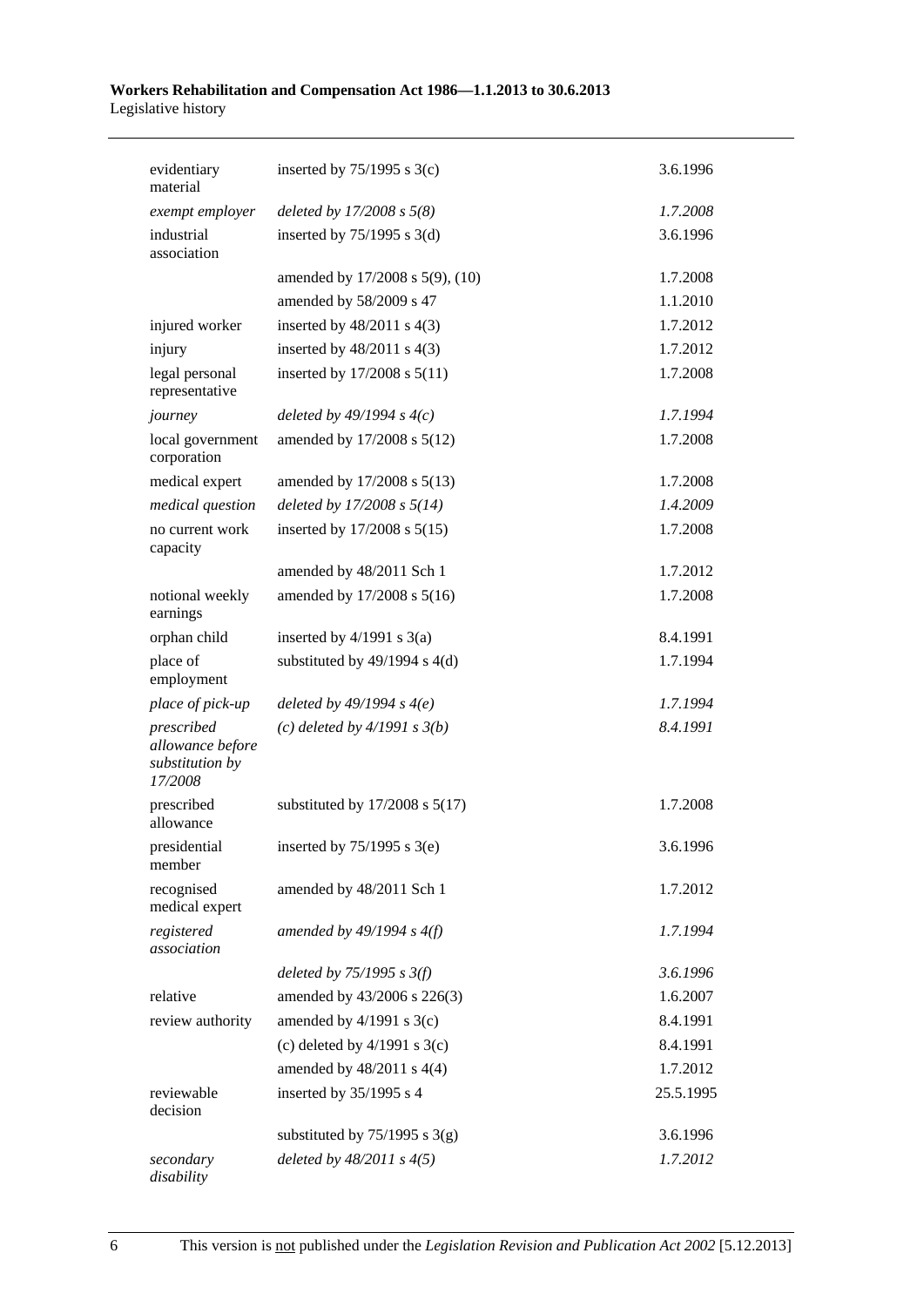| secondary injury                                     | inserted by $48/2011$ s $4(5)$    | 1.7.2012                                  |
|------------------------------------------------------|-----------------------------------|-------------------------------------------|
| self-insured<br>employer                             | inserted by 17/2008 s 5(18)       | 1.7.2008                                  |
| spouse                                               | substituted by 43/2006 s 226(4)   | 1.6.2007                                  |
| suitable<br>employment                               | inserted by 17/2008 s 5(19)       | 1.7.2008                                  |
| therapeutic<br>appliance                             | amended by 48/2011 Sch 1          | 1.7.2012                                  |
| trauma                                               | amended by $48/2011$ s $4(6)$     | 1.7.2012                                  |
| the Tribunal                                         | deleted by $75/1995 s 3(h)$       | 3.6.1996                                  |
| Tribunal                                             | inserted by $75/1995$ s 3(h)      | 3.6.1996                                  |
| unrepresentative<br>disability                       | substituted by 49/1994 s $4(g)$   | 1.7.1994                                  |
|                                                      | substituted by $105/1995 s 3$     | 14.12.1995                                |
|                                                      | deleted by $48/2011 s 4(7)$       | 1.7.2012                                  |
| unrepresentative<br>injury                           | inserted by $48/2011$ s $4(7)$    | 1.7.2012                                  |
| WorkCover<br>premium order                           | inserted by $48/2011$ s $4(7)$    | 1.7.2012                                  |
| WorkCover<br>premium<br>provisions                   | inserted by $48/2011$ s $4(7)$    | 1.7.2012                                  |
| worker                                               | amended by $39/1988$ s $3(e)$     | 17.10.1988                                |
| $s \frac{3}{2}$                                      | deleted by $39/1988$ s $3(f)$     | 17.10.1988                                |
| s(3)                                                 | amended by 106/1987 s 3           | 30.9.1987                                 |
| $s \, 3(4)$                                          | deleted by $49/1994 s 4(h)$       | 1.7.1994                                  |
| $s \frac{3(7)}{2}$                                   | inserted by $4/1991$ s $3(d)$     | 8.4.1991                                  |
| $s \; 3(8)$                                          | inserted by $4/1991$ s $3(d)$     | 8.4.1991                                  |
|                                                      | substituted by $49/1994$ s $4(i)$ | 1.7.1994                                  |
| $s \frac{3(9)-(11)}{2}$                              | inserted by 17/2008 s 5(20)       | 1.7.2008                                  |
| $s \frac{3(11a)}{2}$                                 | inserted by $48/2011$ s $4(8)$    | 1.7.2012                                  |
| $s \frac{3(12)}{2}$                                  | inserted by 17/2008 s 5(20)       | 1.7.2008                                  |
| $s \frac{3(13)}{2}$                                  | inserted by 17/2008 s 5(20)       | 1.7.2008                                  |
|                                                      | amended by 48/2011 s 4(9), (10)   | 1.7.2012                                  |
| s $3(14)$ and $(15)$                                 | inserted by 17/2008 s 5(20)       | 1.7.2008                                  |
| s 4 before<br>substitution by<br>17/2008             |                                   |                                           |
| $s \, 4(8)$                                          | substituted by $4/1991 s 4$       | 8.4.1991                                  |
|                                                      | amended by 84/1992 s 3            | 30.9.1987                                 |
| s <sub>4</sub>                                       | substituted by 17/2008 s 6        | 1.7.2008 except s $4(8)$ —<br>uncommenced |
| s(4(1), (2), (5), (9),<br>$(10)$ , $(15)$ and $(16)$ | amended by 48/2011 Sch 1          | 1.7.2012                                  |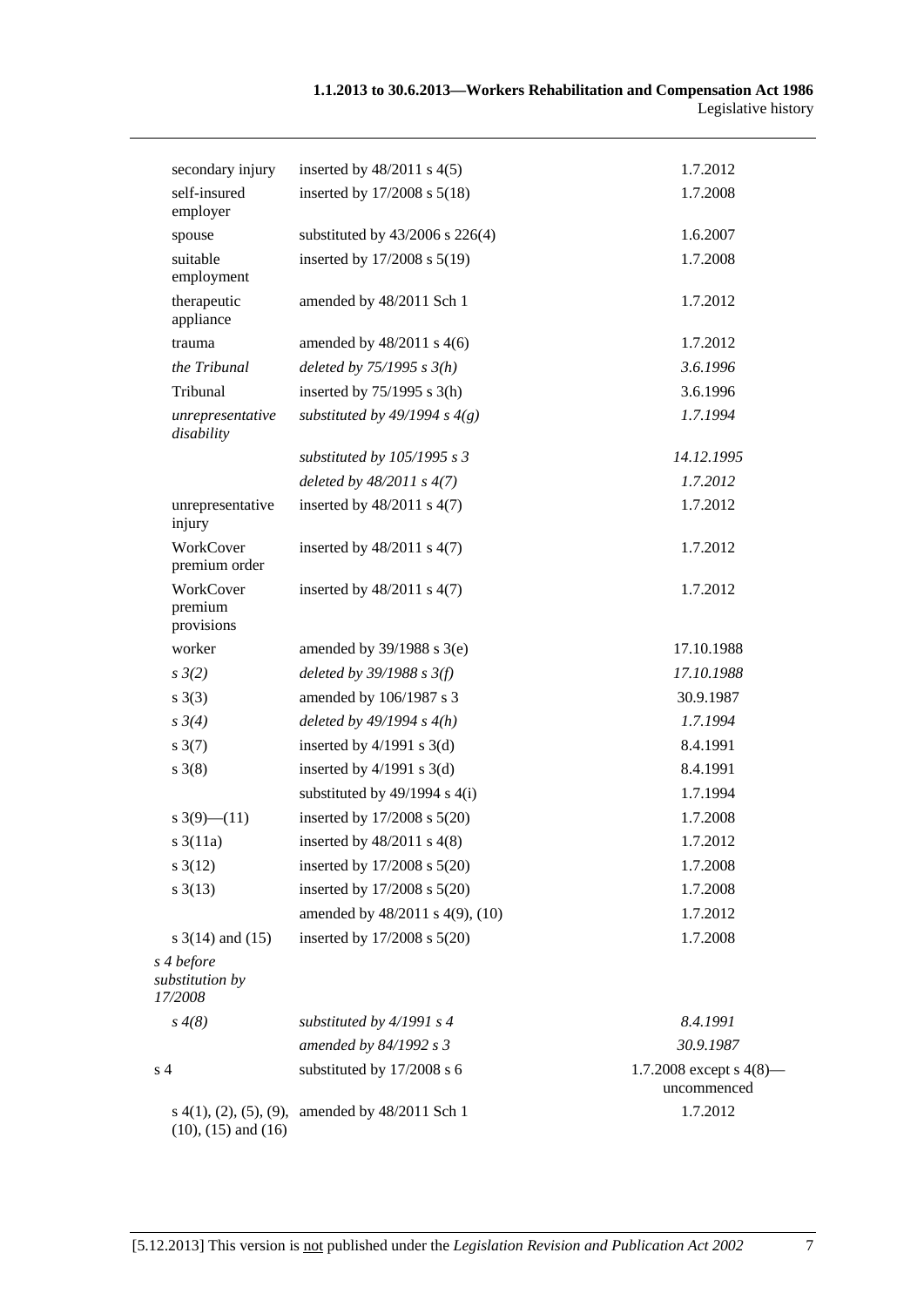#### **Workers Rehabilitation and Compensation Act 1986—1.1.2013 to 30.6.2013**  Legislative history

| s 6 before<br>substitution by<br>23/2006 | substituted by $35/1995$ s 5                                                                                            | 25.5.1995  |
|------------------------------------------|-------------------------------------------------------------------------------------------------------------------------|------------|
| s 6(4)                                   | s 6 contents commencing "In this section"<br>amended and redesignated as $s$ 6(4) by 44/2003<br>$s \frac{3}{1} (Sch 1)$ | 24.11.2003 |
| s <sub>6</sub>                           | substituted by 23/2006 s 4                                                                                              | 1.1.2007   |
| $s(6(2)$ and $(5)$                       | amended by 48/2011 Sch 1                                                                                                | 1.7.2012   |
| ss 6A and 6B                             | inserted by 23/2006 s 4                                                                                                 | 1.1.2007   |
| Pt 2                                     | amended by 39/1988 s 4                                                                                                  | 17.10.1988 |
|                                          | amended by 4/1991 s 5                                                                                                   | 8.4.1991   |
|                                          | substituted by 49/1994 s 5                                                                                              | 1.7.1994   |
| s 7                                      |                                                                                                                         |            |
| s(7(3))                                  | amended by 44/2003 s 3(1) (Sch 1)                                                                                       | 24.11.2003 |
| s(7(2)                                   | amended by 17/2008 s 7                                                                                                  | 1.7.2008   |
| s <sub>8</sub>                           |                                                                                                                         |            |
| s(3)                                     | amended by 75/1995 s 4                                                                                                  | 3.6.1996   |
| s 9                                      |                                                                                                                         |            |
| $s \, 9(3)$                              | (d) deleted by $84/2009$ s $375(1)$                                                                                     | 1.2.2010   |
| $s \, 9(5)$                              | deleted by 84/2009 s 375(2)                                                                                             | 1.2.2010   |
| s 13                                     | substituted by 84/2009 s 376                                                                                            | 1.2.2010   |
| Pt <sub>3</sub>                          |                                                                                                                         |            |
| Pt 3 Div 1                               |                                                                                                                         |            |
| s <sub>26</sub>                          |                                                                                                                         |            |
| $s \; 26(1)$ - (4)                       | amended by 48/2011 Sch 1                                                                                                | 1.7.2012   |
| s 27                                     |                                                                                                                         |            |
| s $27(1)$ and (3)                        | amended by 48/2011 Sch 1                                                                                                | 1.7.2012   |
| s 28                                     |                                                                                                                         |            |
| $s\,28(2)$                               | amended by 48/2011 Sch 1                                                                                                | 1.7.2012   |
| $s\,28(3)$                               | substituted by $35/1995$ s 6                                                                                            | 25.5.1995  |
| ss 28A                                   | inserted by 35/1995 s 7                                                                                                 | 25.1.1996  |
| s 28A(1)                                 | amended by 48/2011 Sch 1                                                                                                | 1.7.2012   |
| s 28A(2)                                 | amended by 17/2008 s 8(1)                                                                                               | 1.7.2008   |
|                                          | amended by 48/2011 Sch 1                                                                                                | 1.7.2012   |
| s 28A(3)                                 | amended by 17/2008 s 8(2)                                                                                               | 1.4.2009   |
|                                          | amended by 48/2011 Sch 1                                                                                                | 1.7.2012   |
| ss 28B                                   | inserted by 35/1995 s 7                                                                                                 | 25.1.1996  |
| ss 28C                                   | inserted by 35/1995 s 7                                                                                                 | 25.1.1996  |
| s 28D                                    | inserted by 17/2008 s 9                                                                                                 | 2.10.2008  |
| $s \, 28D(4)$                            | amended by 48/2011 Sch 1                                                                                                | 1.7.2012   |
| Pt 3 Div 2                               |                                                                                                                         |            |
| heading                                  | amended by 48/2011 Sch 1                                                                                                | 1.7.2012   |
| s 29                                     | amended by 48/2011 Sch 1                                                                                                | 1.7.2012   |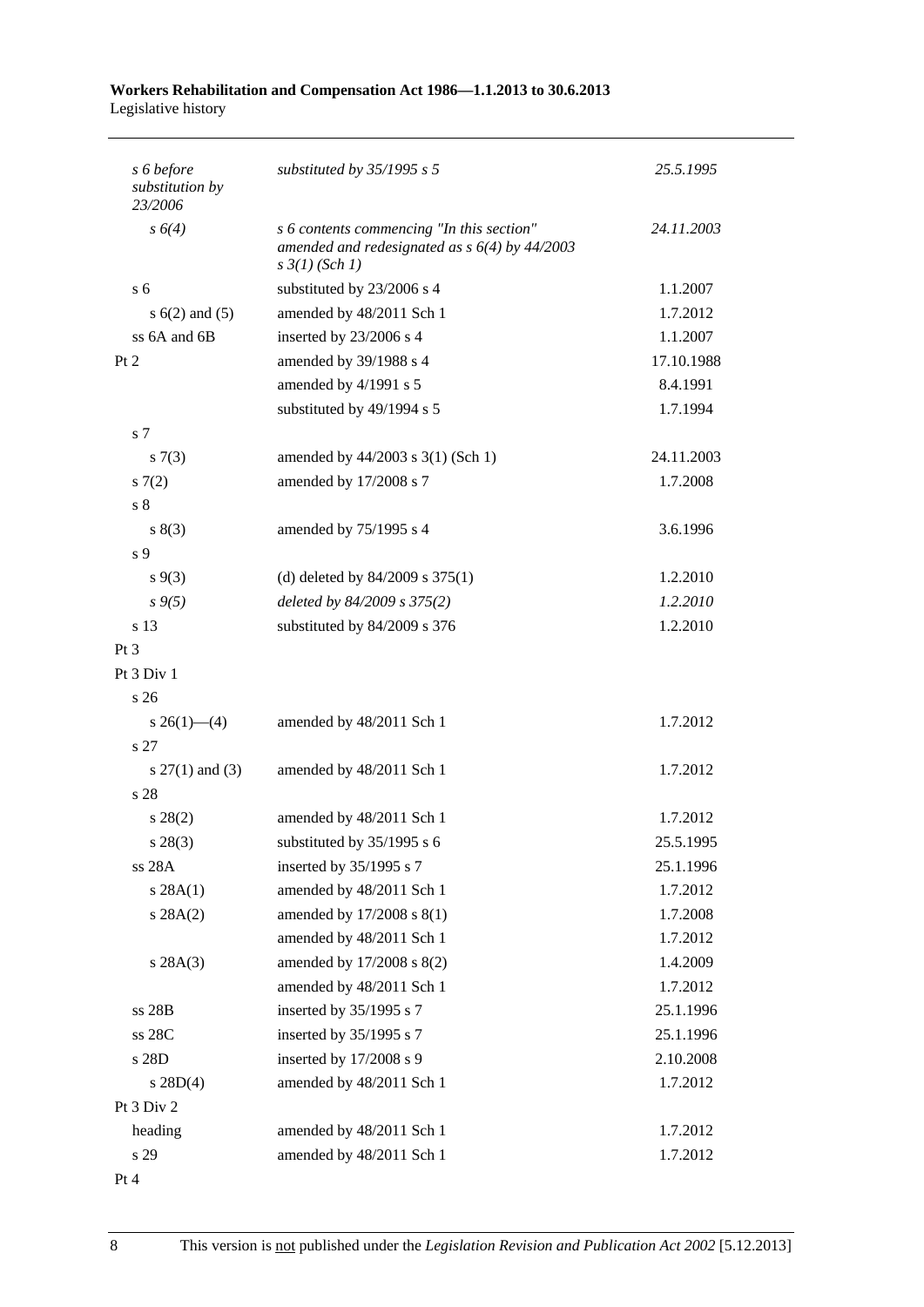| Pt 4 Div 1           |                                                                                            |            |
|----------------------|--------------------------------------------------------------------------------------------|------------|
| heading              | amended by 48/2011 Sch 1                                                                   | 1.7.2012   |
| s 30                 | amended by 84/1992 s 4                                                                     | 3.12.1992  |
|                      | substituted by 49/1994 s 6                                                                 | 1.7.1994   |
| s $30(1)$ and (2)    | amended by 48/2011 Sch 1                                                                   | 1.7.2012   |
| $s \ 30(3)$          | amended by 17/2008 s 10                                                                    | 1.7.2008   |
|                      | amended by 48/2011 Sch 1                                                                   | 1.7.2012   |
| $s \ 30(4)$          | amended by 48/2011 Sch 1                                                                   | 1.7.2012   |
| $s \ 30(5)$          | $(b)(ii)$ dot points redesignated as $(b)(ii)(A)$ and<br>(B) by $44/2003$ s $3(1)$ (Sch 1) | 24.11.2003 |
|                      | amended by 48/2011 Sch 1                                                                   | 1.7.2012   |
| s 30A                | inserted by 49/1994 s 6                                                                    | 1.7.1994   |
|                      | substituted by 35/1995 s 8                                                                 | 25.5.1995  |
|                      | amended by 48/2011 Sch 1                                                                   | 1.7.2012   |
| s 30B                | inserted by 49/1994 s 6                                                                    | 1.7.1994   |
| s $30B(2)$ and $(3)$ | amended by 48/2011 Sch 1                                                                   | 1.7.2012   |
| s 31                 |                                                                                            |            |
| s $31(1)$ - (3)      | substituted by $49/1994$ s $7(a)$                                                          | 1.7.1994   |
|                      | amended by 48/2011 Sch 1                                                                   | 1.7.2012   |
| $s \ 31(4)$          | inserted by 39/1988 s 5                                                                    | 17.10.1988 |
|                      | amended by 49/1994 s 7(b)                                                                  | 1.7.1994   |
| $s \, 31(5)$         | inserted by 34/1990 s 4                                                                    | 26.4.1990  |
|                      | amended by 48/2011 Sch 1                                                                   | 1.7.2012   |
| Pt 4 Div 2           |                                                                                            |            |
| s 32                 |                                                                                            |            |
| $s \, 32(1)$         | substituted by $35/1995$ s $9(a)$                                                          | 17.8.1995  |
|                      | amended by 17/2008 s 11(1)                                                                 | 2.10.2008  |
|                      | amended by 48/2011 Sch 1                                                                   | 1.7.2012   |
| $s\,32(1a)$          | inserted by $4/1991 s 6(a)$                                                                | 8.4.1991   |
|                      | amended by $52/1993$ s $3(a)$                                                              | 20.5.1993  |
|                      | deleted by $35/1995 s 9(a)$                                                                | 17.8.1995  |
| $s \, 32(2)$         | amended by 39/1988 s 6                                                                     | 17.10.1988 |
|                      | amended by $4/1991$ s $6(b)$                                                               | 8.4.1991   |
|                      | amended by 48/2011 Sch 1                                                                   | 1.7.2012   |
| $s \, 32(3)$         | substituted by $4/1991$ s $6(c)$                                                           | 8.4.1991   |
| $s \, 32(4)$         | substituted by $4/1991$ s $6(c)$                                                           | 8.4.1991   |
|                      | substituted by $52/1993$ s 3(b)                                                            | 20.5.1993  |
| $s \frac{32}{4a}$    | inserted by $52/1993$ s $3(b)$                                                             | 20.5.1993  |
| $s \, 32(5)$         | inserted by $4/1991$ s $6(c)$                                                              | 8.4.1991   |
|                      | amended by 48/2011 Sch 1                                                                   | 1.7.2012   |
| $s \frac{32(6)}{2}$  | amended by $52/1993$ s $3(c)$                                                              | 20.5.1993  |
| $s \, 32(7)$         | inserted by $4/1991$ s $6(c)$                                                              | 8.4.1991   |
|                      | amended by 17/2008 s 11(2)                                                                 | 2.10.2008  |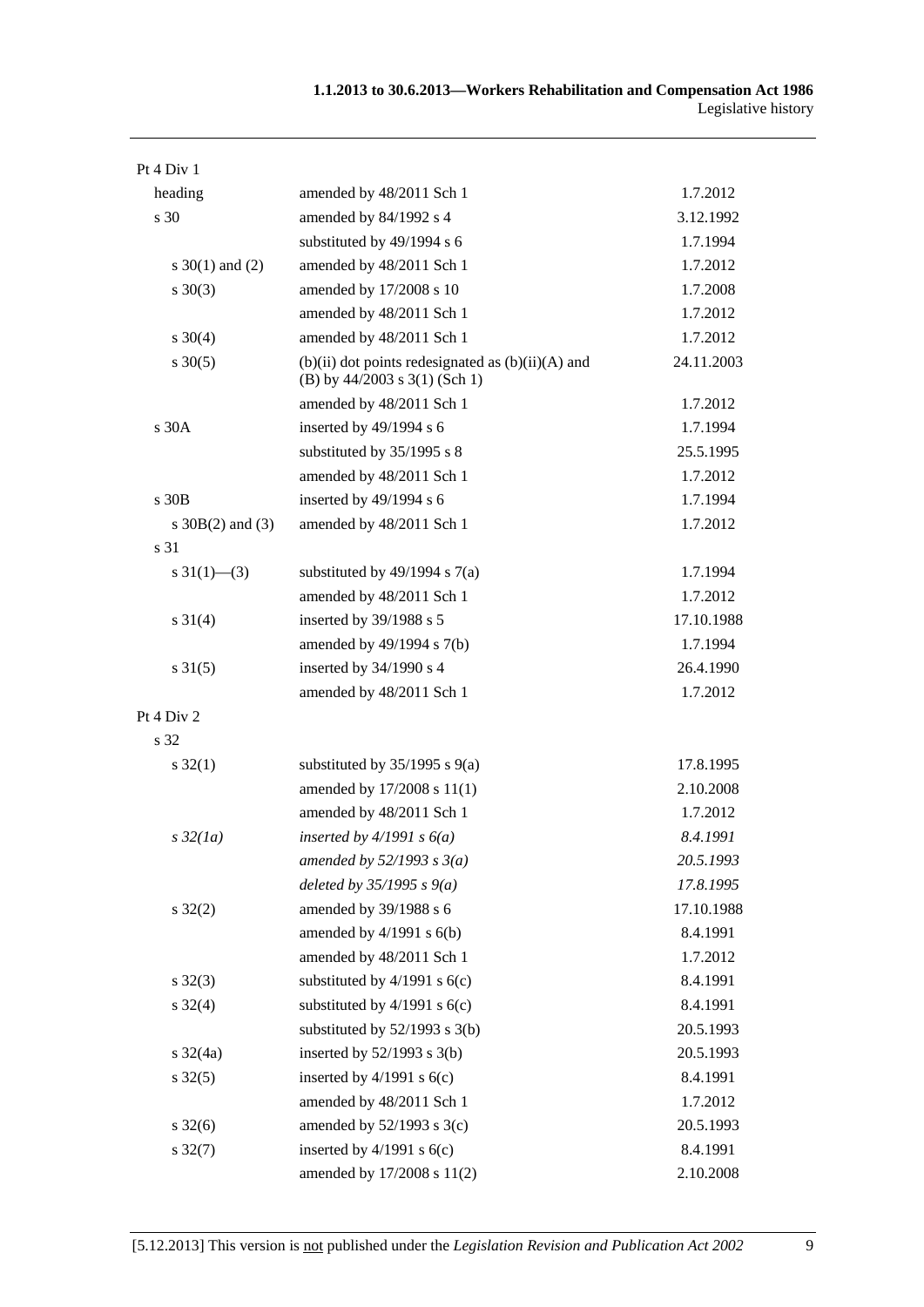| inserted by $4/1991$ s $6(c)$                   | 8.4.1991   |
|-------------------------------------------------|------------|
|                                                 |            |
| amended by $52/1993$ s $3(d)$                   | 20.5.1993  |
| substituted by $35/1995$ s $9(b)$               | 17.8.1995  |
| amended by 17/2008 s 11(3)                      | 2.10.2008  |
| amended by 48/2011 Sch 1                        | 1.7.2012   |
| inserted by $4/1991$ s $6(c)$                   | 8.4.1991   |
| substituted by $52/1993$ s $3(e)$               | 20.5.1993  |
| substituted by $35/1995$ s $9(b)$               | 17.8.1995  |
| amended by 17/2008 s 11(4)                      | 2.10.2008  |
| inserted by $35/1995$ s $9(b)$                  | 17.8.1995  |
| amended by 17/2008 s 11(5)                      | 2.10.2008  |
| amended by 48/2011 Sch 1                        | 1.7.2012   |
| inserted by $35/1995$ s $9(b)$                  | 17.8.1995  |
| amended by 17/2008 s 11(6), (7)                 | 2.10.2008  |
| inserted by 17/2008 s 11(8)                     | 2.10.2008  |
| inserted by $35/1995$ s $9(b)$                  | 17.8.1995  |
| amended by 17/2008 s 11(9), (10)                | 2.10.2008  |
| inserted by $35/1995$ s $9(b)$                  | 17.8.1995  |
| amended by 17/2008 s 11(11)                     | 2.10.2008  |
| amended by 48/2011 Sch 1                        | 1.7.2012   |
| inserted by 17/2008 s 12                        | 1.1.2009   |
| amended by 48/2011 Sch 1                        | 1.7.2012   |
|                                                 |            |
| inserted by 39/1988 s 7                         | 17.10.1988 |
| amended by 17/2008 s 13(1)                      | 1.7.2008   |
| inserted by 17/2008 s 13(2)                     | 1.7.2008   |
|                                                 |            |
|                                                 |            |
| s 34 redesignated as s $34(1)$ by $84/1992$ s 5 | 3.12.1992  |
| amended by 48/2011 Sch 1                        | 1.7.2012   |
| inserted by 84/1992 s 5                         | 3.12.1992  |
| inserted by 17/2008 s 14                        | 1.7.2008   |
|                                                 |            |
|                                                 |            |
| amended by $84/1992 s 6(a)$                     | 1.7.1993   |
| substituted by $35/1995$ s $10(a)$              | 25.5.1995  |
| inserted by $4/1991 s 7$                        | 8.4.1991   |
| amended by 35/1995 s 10(b)                      | 25.5.1995  |
| substituted by 105/1995 s 4                     | 25.5.1995  |
| amended by $44/2003$ s $3(1)$ (Sch 1)           | 24.11.2003 |
| inserted by 105/1995 s 4                        | 25.5.1995  |
|                                                 |            |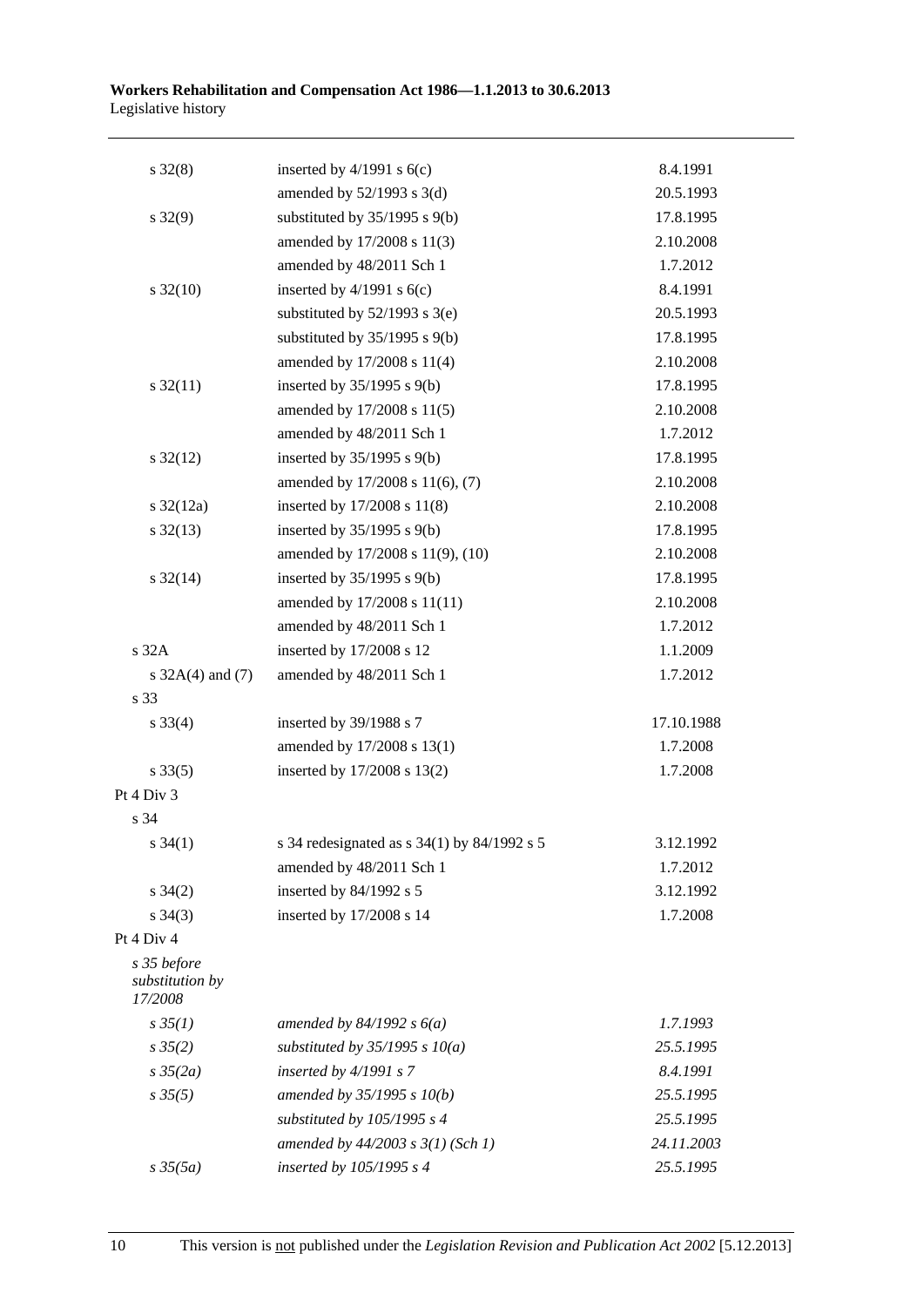| $s \frac{35}{6}$         | substituted by $49/1994 s 8$       | 1.7.1994   |
|--------------------------|------------------------------------|------------|
| $s \frac{35}{6a}$        | inserted by $84/1992 s 6(b)$       | 1.7.1993   |
|                          | substituted by 49/1994 s 8         | 1.7.1994   |
|                          | substituted by $35/1995 s 10(c)$   | 25.5.1995  |
| $s \frac{35}{6b}$        | inserted by $49/1994 s 8$          | 1.7.1994   |
|                          | amended by $35/1995 s 10(d)$       | 25.5.1995  |
| $s \, 35(7)$             | amended by 44/2003 s 3(1) (Sch 1)  | 24.11.2003 |
| s 35                     | substituted by 17/2008 s 15        | 1.7.2008   |
| s $35(1)$ , (4) and (8)  | amended by 48/2011 Sch 1           | 1.7.2012   |
| s 35A                    | inserted by 17/2008 s 15           | 1.7.2008   |
| s $35A(1)$ - (4)         | amended by 48/2011 Sch 1           | 1.7.2012   |
| s 35B                    | inserted by 17/2008 s 15           | 1.7.2008   |
| s 35B(2)                 | amended by 48/2011 Sch 1           | 1.7.2012   |
| $s$ 35 $C$               | inserted by 17/2008 s 15           | 1.7.2008   |
| s $35C(2)$ and $(3)$     | amended by 48/2011 Sch 1           | 1.7.2012   |
| s 36                     |                                    |            |
| $s \; 36(1)$             | amended by $4/1991$ s $8(a)$ , (b) | 8.4.1991   |
|                          | substituted by $35/1995$ s $11(a)$ | 25.5.1995  |
|                          | amended by 17/2008 s 16(1)         | 1.7.2008   |
|                          | amended by 48/2011 Sch 1           | 1.7.2012   |
| $s \, 36(1a)$            | inserted by $35/1995$ s $11(a)$    | 25.5.1995  |
|                          | amended by 17/2008 s 16(2)         | 1.7.2008   |
|                          | amended by 48/2011 Sch 1           | 1.7.2012   |
| $s \, 36(1b)$            | inserted by $35/1995$ s $11(a)$    | 25.5.1995  |
| $s \; 36(2)$             | amended by $4/1991$ s $8(c)$ , (d) | 8.4.1991   |
|                          | amended by 17/2008 s 16(3), (4)    | 1.7.2008   |
|                          | amended by 48/2011 Sch 1           | 1.7.2012   |
| $s \; 36(3)$             | substituted by $4/1991$ s $8(e)$   | 8.4.1991   |
|                          | amended by $84/1992$ s $7(a)$      | 3.5.1993   |
| $s \; 36(3a)$            | inserted by $4/1991$ s $8(e)$      | 8.4.1991   |
|                          | amended by 35/1995 s 11(b), (c)    | 25.5.1995  |
|                          | amended by 17/2008 s 16(5), (6)    | 1.7.2008   |
|                          | amended by 48/2011 Sch 1           | 1.7.2012   |
| $s \; 36(3b)$            | inserted by 17/2008 s 16(7)        | 1.7.2008   |
| $s \; 36(4)$             | substituted by $4/1991$ s $8(e)$   | 8.4.1991   |
|                          | substituted by $84/1992$ s $7(b)$  | 3.5.1993   |
|                          | substituted by $75/1995$ s $5(a)$  | 3.6.1996   |
|                          | substituted by $17/2008$ s $16(8)$ | 1.7.2008   |
| $s \frac{36}{4a}$        | inserted by $84/1992$ s $7(b)$     | 3.5.1993   |
|                          | substituted by $75/1995$ s $5(a)$  | 3.6.1996   |
|                          | deleted by 17/2008 s 16(8)         | 1.7.2008   |
| $s \, 36(4b)$ and $(4c)$ | inserted by $84/1992 s 7(b)$       | 3.5.1993   |
|                          | deleted by $75/1995$ s $5(a)$      | 3.6.1996   |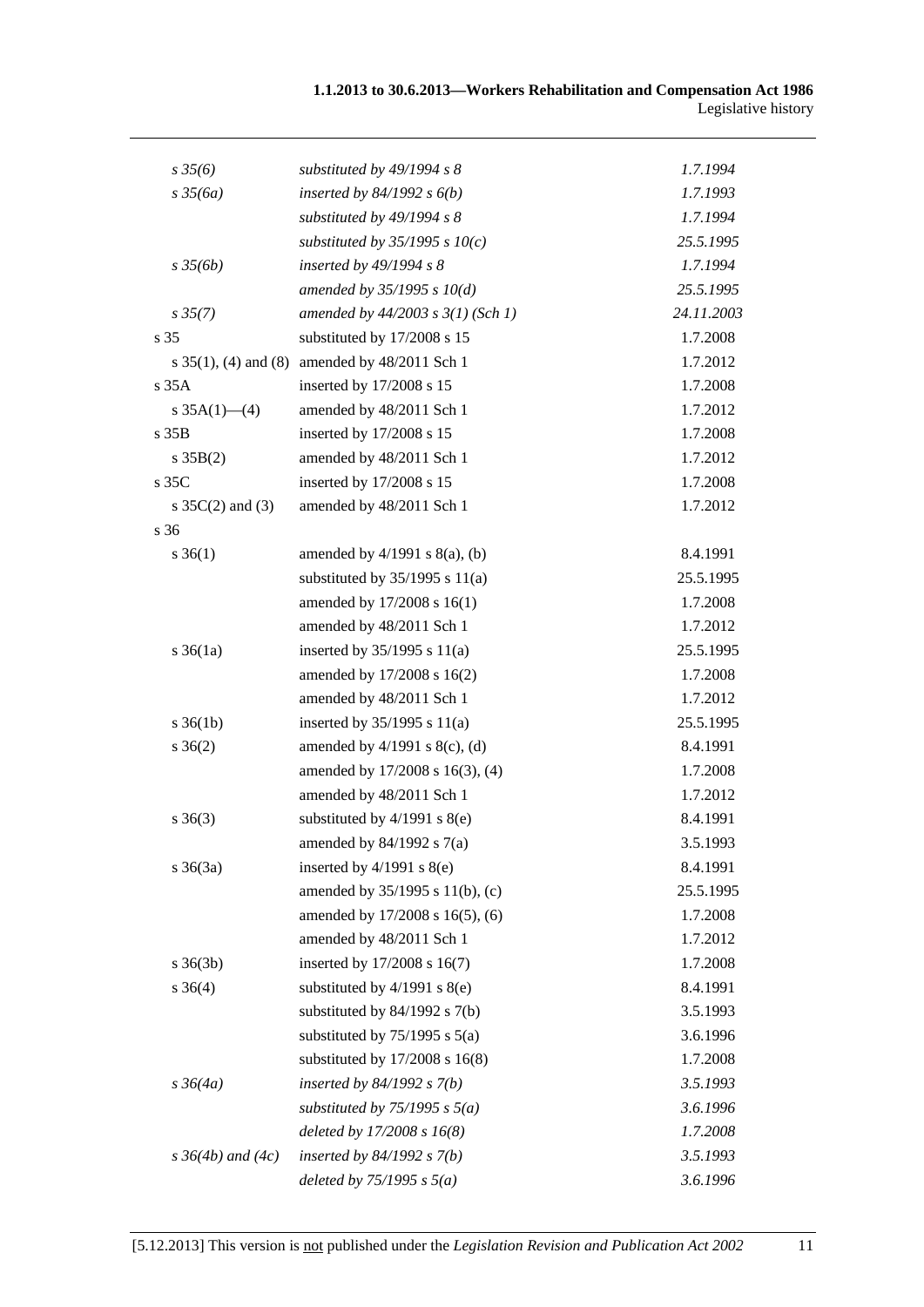| $s \; 36(5)$          | substituted by $84/1992$ s $7(b)$  | 3.5.1993   |
|-----------------------|------------------------------------|------------|
|                       | substituted by $75/1995$ s $5(a)$  | 3.6.1996   |
|                       | substituted by $17/2008$ s $16(8)$ | 1.7.2008   |
| s $36(5a)$ (5c)       | inserted by 17/2008 s 16(8)        | 1.7.2008   |
| $s \; 36(6)$          | inserted by 39/1988 s 8            | 17.10.1988 |
| $s \ 36(7)$ —(9)      | inserted by $4/1991$ s $8(f)$      | 8.4.1991   |
| $s \, 36(10)$         | inserted by $4/1991$ s $8(f)$      | 8.4.1991   |
|                       | amended by $75/1995$ s $5(b)$      | 3.6.1996   |
| s $36(11)$ and $(12)$ | inserted by $4/1991$ s $8(f)$      | 8.4.1991   |
| $s \, 36(13)$         | inserted by $84/1992$ s $7(c)$     | 1.7.1993   |
| s $36(14)$ (17)       | inserted by 17/2008 s 16(9)        | 1.7.2008   |
| s 37                  | amended by 84/1992 s 8             | 3.5.1993   |
|                       | deleted by 35/1995 s 12            | 25.5.1995  |
|                       | inserted by 17/2008 s 17           | 1.7.2008   |
| $s \frac{37(8)}{2}$   | amended by 48/2011 Sch 1           | 1.7.2012   |
| s 38                  |                                    |            |
| $s \ 38(1)$           | amended by 48/2011 Sch 1           | 1.7.2012   |
| $s \frac{38}{1a}$     | inserted by $35/1995$ s $13(a)$    | 25.5.1995  |
| $s \, 38(1b)$         | inserted by 17/2008 s 18(1)        | 1.7.2008   |
| $s \ 38(2)$           | amended by $4/1991$ s $9(a)$       | 8.4.1991   |
| $s \ 38(3)$           | substituted by $35/1995$ s $13(b)$ | 25.5.1995  |
|                       | amended by 17/2008 s 18(2)         | 1.7.2008   |
| $s \ 38(4)$           | deleted by $4/1991$ s $9(b)$       | 8.4.1991   |
|                       | inserted by 35/1995 s 13(b)        | 25.5.1995  |
| $s \ 38(7)$           | deleted by $4/1991$ s $9(c)$       | 8.4.1991   |
|                       | inserted by $35/1995$ s $13(c)$    | 25.5.1995  |
|                       | amended by 17/2008 s 18(3)         | 1.7.2008   |
|                       | amended by 48/2011 Sch 1           | 1.7.2012   |
| s 38A                 | inserted by $56/1995 s 3(1)$       | 17.8.1995  |
|                       | deleted by 17/2008 s 19            | 1.7.2008   |
| s 39                  |                                    |            |
| $s \frac{39}{1a}$     | inserted by 17/2008 s 20(1)        | 1.7.2008   |
| $s \, 39(2)$          | amended by $84/1992$ s $9(a)$      | 3.5.1993   |
|                       | substituted by 56/1995 s 4         | 17.8.1995  |
|                       | amended by 17/2008 s 20(2), (3)    | 1.7.2008   |
|                       | amended by 48/2011 Sch 1           | 1.7.2012   |
| $s \, 39(3)$          | amended by 84/1992 s 9(b)          | 3.5.1993   |
|                       | amended by 35/1995 s 14            | 17.8.1995  |
|                       | amended by 17/2008 s 20(4)         | 1.7.2008   |
| s 40                  |                                    |            |
| $s\ 40(2)$            | amended by 48/2011 Sch 1           | 1.7.2012   |
| $s\ 40(3)$            | amended by 35/1995 s 15            | 25.5.1995  |
| $s\,40(5)$            | amended by 48/2011 Sch 1           | 1.7.2012   |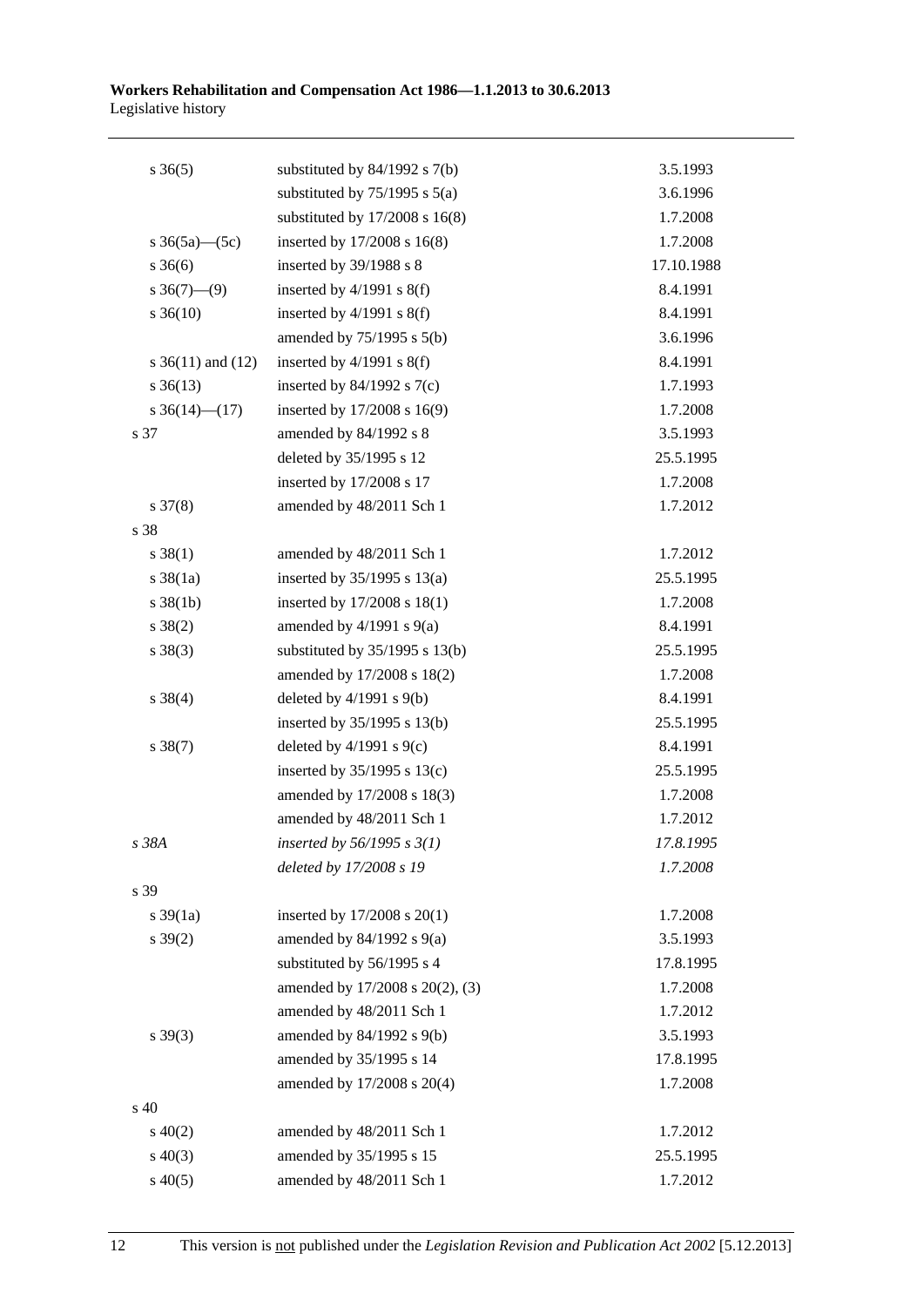| s <sub>41</sub>                           |                                               |            |
|-------------------------------------------|-----------------------------------------------|------------|
| $s\ 41(1)$                                | amended by 48/2011 Sch 1                      | 1.7.2012   |
| $s\ 41(2)$                                | amended by 35/1995 s 16                       | 17.8.1995  |
|                                           | amended by 17/2008 s 21                       | 1.7.2008   |
| $s\ 41(3)$ and (4)                        | amended by 48/2011 Sch 1                      | 1.7.2012   |
| Pt 4 Div 4A                               | heading inserted by 35/1995 s 17              | 25.5.1995  |
| s 42                                      | substituted by 49/1994 s 9                    | 1.7.1994   |
|                                           | substituted by 35/1995 s 17                   | 25.5.1995  |
| $s\ 42(1)$                                | substituted by 56/1995 s 5                    | 17.8.1995  |
|                                           | amended by 75/1995 s 6                        | 14.12.1995 |
|                                           | (c) deleted by $17/2008$ s $22(1)$            | 1.7.2008   |
| $s\ 42(2)$                                | amended by 17/2008 s 22(2)                    | 1.7.2009   |
|                                           | amended by 48/2011 Sch 1                      | 1.7.2012   |
| Pt 4 Div 4B before<br>deletion by 17/2008 | Div 4A inserted by $84/1992 s 10$             | 1.7.1993   |
|                                           | Div 4A redesignated as Div 4B by 35/1995 s 18 | 25.5.1995  |
| $s$ 42 $A$                                |                                               |            |
| $s\,42A(3)$                               | amended by 56/1995 s 6                        | 17.8.1995  |
| $s$ 42 $B$                                |                                               |            |
| $s\,42B(3)$ —(5)                          | substituted by $75/1995$ s $7$                | 3.6.1996   |
| $s\,42B(6)$ - (10)                        | deleted by 75/1995 s 7                        | 3.6.1996   |
| Pt 4 Div 4B                               | deleted by 17/2008 s 23                       | 1.7.2008   |
| Pt $4$ Div $5$                            |                                               |            |
| s 43 before<br>substitution by<br>17/2008 |                                               |            |
| $s\,43(3)$ - (5)                          | deleted by $84/1992 s 11(a)$                  | 10.12.1992 |
| $s\,43(6)$                                | amended by $84/1992 s 11(b)$                  | 10.12.1992 |
| $s\,43(7)$                                | amended by $84/1992 s 11(c)$                  | 10.12.1992 |
| $s\,43(7a)$                               | inserted by $84/1992 s 11(d)$                 | 10.12.1992 |
| $s\,43(11)$                               |                                               |            |
|                                           | the prescribed sum amended by 39/1988 s 9     | 17.10.1988 |
|                                           | amended by $84/1992 s 11(e)$                  | 10.12.1992 |
| s 43                                      | substituted by 17/2008 s 24                   | 1.4.2009   |
| $s$ 43(1), (6), (7)<br>and $(9)$          | amended by 48/2011 Sch 1                      | 1.7.2012   |
| $s$ 43 $A$                                | inserted by 17/2008 s 24                      | 1.4.2009   |
| $s$ 43A(1) and<br>$(8)$ - $(10)$          | amended by 48/2011 Sch 1                      | 1.7.2012   |
| s 43B                                     | inserted by 17/2008 s 24                      | 1.4.2009   |
| s $43B(1)$ and $(2)$                      | amended by 48/2011 Sch 1                      | 1.7.2012   |
| Pt $4$ Div $6$                            |                                               |            |
| s 44                                      |                                               |            |
| $s\,44(1)$                                | amended by $4/1991$ s $10(a)$                 | 8.4.1991   |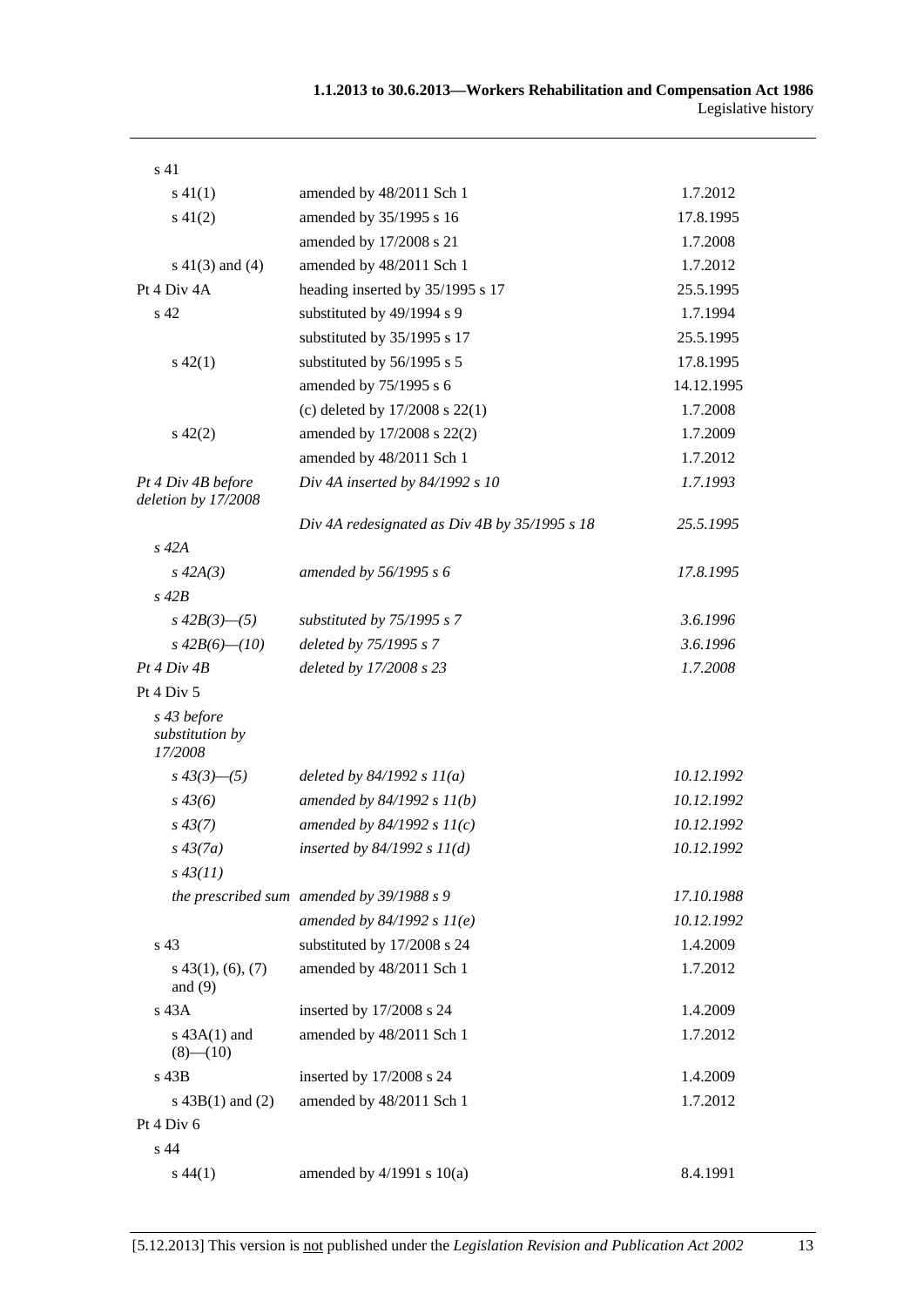|                      | amended by $84/1992$ s $12(a)$ , (b)                     | 10.12.1992 |
|----------------------|----------------------------------------------------------|------------|
|                      | amended by 43/2006 s 227(1), (2)                         | 1.6.2007   |
|                      | amended by 17/2008 s 25(1)-(3)                           | 1.7.2008   |
|                      | (c) deleted by $17/2008$ s $25(2)$                       | 1.7.2008   |
|                      | amended by 48/2011 Sch 1                                 | 1.7.2012   |
| $s\,44(2)$           | deleted by $17/2008 s 25(4)$                             | 1.7.2008   |
| $s\,44(3)$           | amended by 43/2006 s 227(3)                              | 1.6.2007   |
|                      | deleted by 17/2008 s 25(5)                               | 1.7.2008   |
| $s\,44(4)$           | amended by 43/2006 s 227(4)                              | 1.6.2007   |
|                      | amended by 48/2011 Sch 1                                 | 1.7.2012   |
| $s\,44(4a)$          | inserted by $4/1991 s 10(b)$                             | 8.4.1991   |
|                      | amended by $84/1992 s 12(c)$                             | 10.12.1992 |
|                      | deleted by $17/2008$ s $25(6)$                           | 1.7.2008   |
| $s\,44(5)$           | amended by $4/1991$ s $10(c)$                            | 8.4.1991   |
|                      | amended by 43/2006 s 227(5)                              | 1.6.2007   |
|                      | amended by 17/2008 s 25(7)                               | 1.7.2008   |
| $s\,44(6)$           | amended by 43/2006 s 227(6)                              | 1.6.2007   |
| $s\,44(7)$           | amended by 48/2011 Sch 1                                 | 1.7.2012   |
| $s\,44(10)$          | substituted by $4/1991$ s $10(d)$                        | 8.4.1991   |
|                      | amended by 17/2008 s 25(8)                               | 1.7.2008   |
| $s\,44(11)$          | amended by 43/2006 s 227(7)                              | 1.6.2007   |
| $s\,44(12)$          | amended by 48/2011 Sch 1                                 | 1.7.2012   |
| $s\,44(13)$          | deleted by $49/1994 s 10(a)$                             | 1.7.1994   |
| $s\,44(13)$          | s 44(14a) inserted by 84/1992 s 12(d)                    | 1.7.1993   |
|                      | s 44(14a) redesignated as $s$ 44(13) by 49/1994<br>10(a) | 1.7.1994   |
|                      | amended by 35/1995 s 19                                  | 25.5.1995  |
| $s\,44(14)$          | substituted by $49/1994$ s $10(b)$                       | 1.7.1994   |
| $s\,44(15)$          | substituted by $49/1994$ s $10(b)$                       | 1.7.1994   |
|                      | amended by 44/2003 s 3(1) (Sch 1)                        | 24.11.2003 |
| $s\,44(16)$ (19)     | inserted by 49/1994 s 10(b)                              | 1.7.1994   |
| s 45                 |                                                          |            |
| $s\,45(7)$           | amended by 84/1992 s 13                                  | 3.5.1993   |
| ss 45A               | inserted by 17/2008 s 26                                 | 1.7.2008   |
| $s\,45A(1)$          |                                                          |            |
| child                | amended by 48/2011 Sch 1                                 | 1.7.2012   |
| prescribed sum       | amended by 48/2011 Sch 1                                 | 1.7.2012   |
| s $45A(3)$ and $(4)$ | amended by 48/2011 Sch 1                                 | 1.7.2012   |
| $s$ 45A $(11a)$      | inserted by 48/2011 s 5                                  | 1.7.2012   |
| $s\,45A(13)$         | amended by 48/2011 Sch 1                                 | 1.7.2012   |
| $s$ 45 $B$           | inserted by 17/2008 s 26                                 | 1.7.2008   |
| $s\,45B(1)$          | amended by 48/2011 Sch 1                                 | 1.7.2012   |
| s 45C                | inserted by 17/2008 s 26                                 | 1.7.2008   |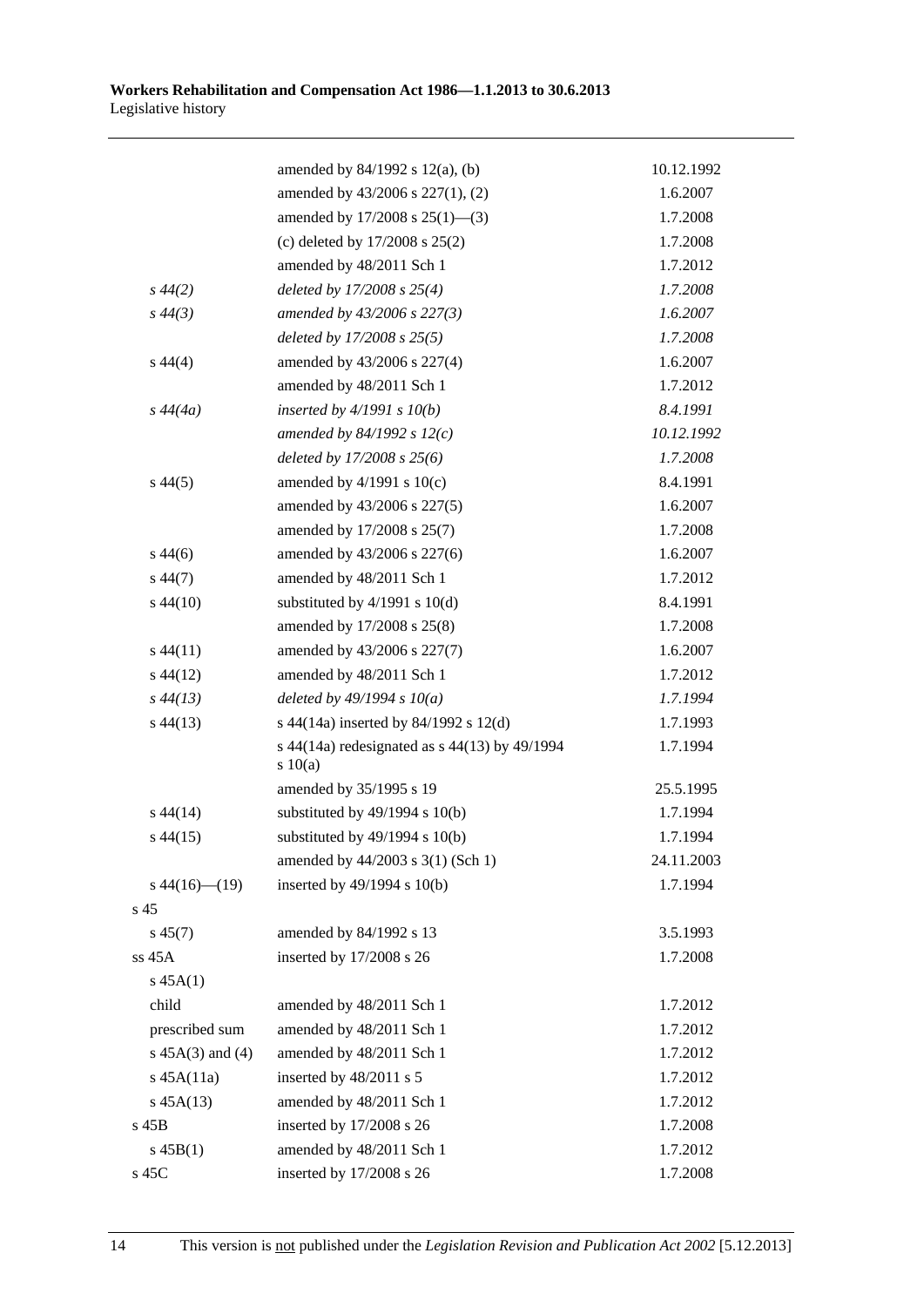| $s\,45C(1)$          | amended by 48/2011 Sch 1           | 1.7.2012   |
|----------------------|------------------------------------|------------|
| Pt 4 Div 7           |                                    |            |
| s <sub>46</sub>      |                                    |            |
| $s\,46(1)$           | amended by 17/2008 s 27(1)         | 1.7.2008   |
|                      | amended by 48/2011 Sch 1           | 1.7.2012   |
| $s\,46(2)$           | amended by 17/2008 s 27(2)         | 1.7.2008   |
|                      | amended by 48/2011 Sch 1           | 1.7.2012   |
| $s\,46(3)$           | amended by $39/1988$ s $10(a)$     | 17.10.1988 |
|                      | amended by $35/1995$ s $20(a)$     | 25.5.1995  |
|                      | amended by 48/2011 Sch 1           | 1.7.2012   |
| $s\,46(4)$           | substituted by $35/1995$ s $20(b)$ | 25.5.1995  |
|                      | amended by 48/2011 Sch 1           | 1.7.2012   |
| $s\,46(6a)$          | inserted by 39/1988 s 10(b)        | 17.10.1988 |
|                      | amended by 17/2008 s 27(3)         | 1.7.2008   |
|                      | amended by 48/2011 s 6(1)          | 1.7.2012   |
| $s\ 46(7)$ and $(8)$ | amended by 48/2011 Sch 1           | 1.7.2012   |
| $s\,46(8a)$          | inserted by $39/1988$ s $10(c)$    | 17.10.1988 |
| $s\,46(8b)$          | inserted by 84/1992 s 14           | 3.12.1994  |
|                      | deleted by $35/1995$ s $20(c)$     | 25.5.1995  |
|                      | inserted by 17/2008 s 27(4)        | 1.1.2009   |
|                      | amended by 48/2011 s 6(2), Sch 1   | 1.7.2012   |
| $s\,46(8c) - (8j)$   | inserted by 84/1992 s 14           | 3.12.1994  |
|                      | deleted by $35/1995 s 20(c)$       | 25.5.1995  |
| $s\,46(9)$           | amended by 48/2011 Sch 1           | 1.7.2012   |
| s <sub>50</sub>      |                                    |            |
| s 50(1)              | substituted by 4/1991 s 11         | 8.4.1991   |
|                      | amended by 17/2008 s 28(1), (2)    | 1.7.2008   |
|                      | amended by 48/2011 Sch 1           | 1.7.2012   |
| s 50(2)              | substituted by 4/1991 s 11         | 8.4.1991   |
|                      | substituted by 17/2008 s 28(3)     | 1.7.2008   |
|                      | amended by 48/2011 Sch 1           | 1.7.2012   |
| $s\ 50(3)$           | substituted by 105/1995 s 5        | 14.12.1995 |
| s 50(4)              | inserted by 105/1995 s 5           | 14.12.1995 |
| Pt 4 Div 7A          | inserted by 17/2008 s 29           | 1.1.2009   |
| s 50A                |                                    |            |
| initial notification | amended by 48/2011 Sch 1           | 1.7.2012   |
| s 50B                |                                    |            |
| s 50B(1)             | amended by 48/2011 Sch 1           | 1.7.2012   |
| s 50C                |                                    |            |
| $s$ 50C(1)           | amended by 48/2011 Sch 1           | 1.7.2012   |
| Pt 4 Div 8           |                                    |            |
| heading              | amended by 48/2011 Sch 1           | 1.7.2012   |

s 51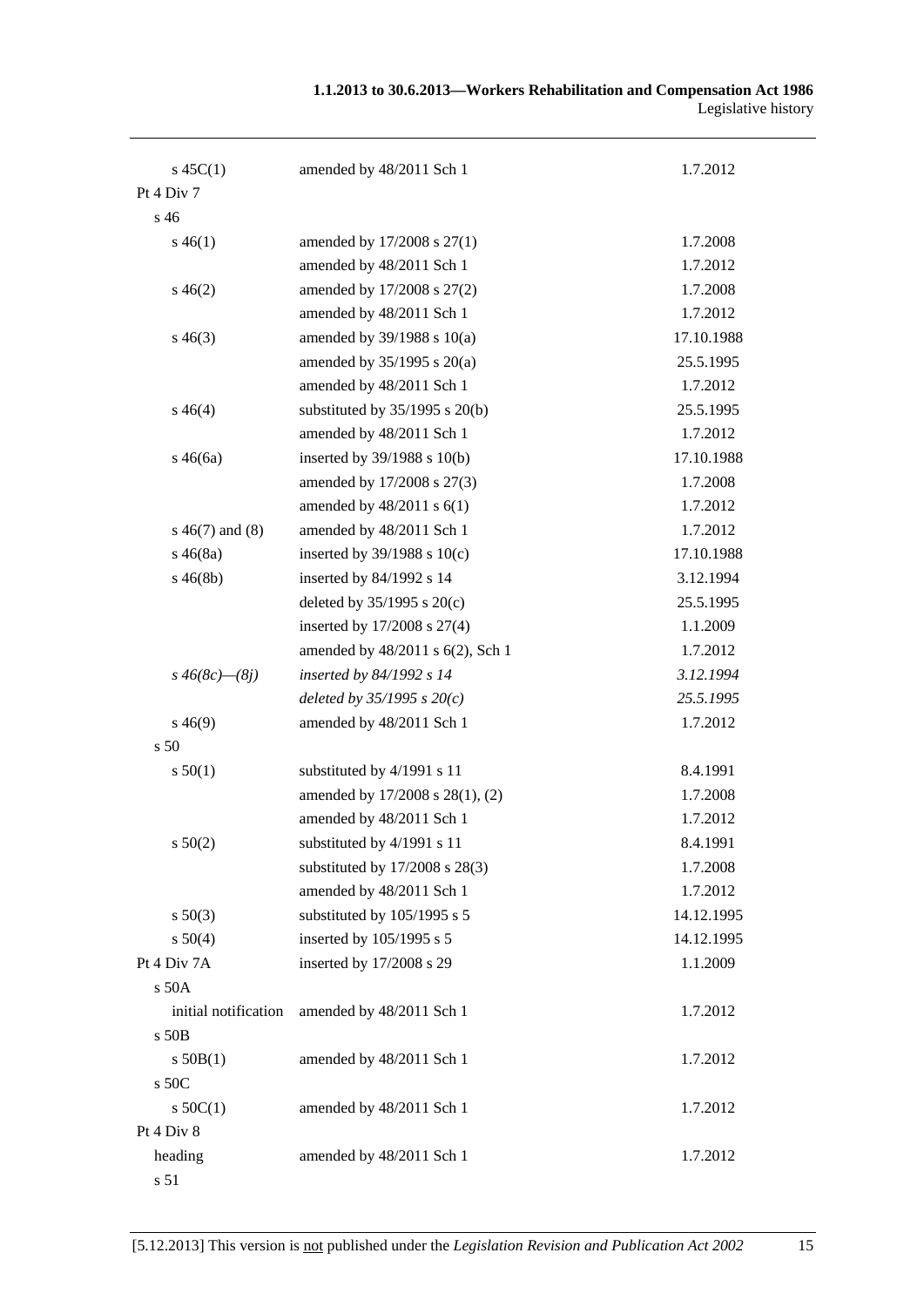| s $51(1)$ —(4)        | amended by 48/2011 Sch 1           | 1.7.2012   |
|-----------------------|------------------------------------|------------|
| s 51(6)               | amended by 17/2008 s 30            | 1.7.2008   |
|                       | amended by 48/2011 Sch 1           | 1.7.2012   |
| $s 51(7)$ and (8)     | amended by 48/2011 Sch 1           | 1.7.2012   |
| s 52                  |                                    |            |
| s 52(1)               | amended by 35/1995 s 21            | 1.4.1996   |
|                       | amended by 17/2008 s 31(1)         | 1.7.2008   |
|                       | amended by 48/2011 Sch 1           | 1.7.2012   |
| s 52(2)               | amended by 48/2011 Sch 1           | 1.7.2012   |
| $s\,52(3)$            | substituted by 4/1991 s 12         | 8.4.1991   |
|                       | amended by 48/2011 Sch 1           | 1.7.2012   |
| s 52(5)               | amended by 39/1988 s 11(a)         | 17.10.1988 |
|                       | amended by 17/2008 s 31(2), (3)    | 1.7.2008   |
| s 52(5a)              | inserted by 17/2008 s 31(4)        | 1.7.2008   |
| $s\,52(6)$            | amended by 48/2011 Sch 1           | 1.7.2012   |
| s 52(6a)              | inserted by 39/1988 s 11(b)        | 17.10.1988 |
|                       | substituted by $17/2008$ s $31(5)$ | 1.7.2008   |
| s 52(6b)              | inserted by 17/2008 s 31(5)        | 1.7.2008   |
| s 53                  |                                    |            |
| s 53(2)               | amended by 48/2011 Sch 1           | 1.7.2012   |
| s 53(4a)              | inserted by 39/1988 s 12           | 17.10.1988 |
|                       | amended by 48/2011 Sch 1           | 1.7.2012   |
| s 53(4b)              | inserted by 35/1995 s 22           | 25.5.1995  |
|                       | amended by 48/2011 Sch 1           | 1.7.2012   |
| s 53(6)               | amended by 84/1992 s 15            | 3.5.1993   |
| s 53(7)               | inserted by $52/1993$ s 4          | 24.2.1994  |
| s 53(7a)              | inserted by 49/1994 s 11           | 1.7.1994   |
|                       | amended by 17/2008 s 32            | 1.7.2008   |
|                       | amended by 48/2011 Sch 1           | 1.7.2012   |
| s 53(7b)              | inserted by 49/1994 s 11           | 1.7.1994   |
| s 53(8)               | inserted by 52/1993 s 4            | 24.2.1994  |
| Pt 4 Div 9            |                                    |            |
| Pt 4 Div 9 Subdiv 1   |                                    |            |
| heading               | inserted by 23/2006 s 5            | 1.1.2007   |
| s 54                  |                                    |            |
| s 54(1)               | (b) deleted by $84/1992$ s $16(a)$ | 3.12.1992  |
|                       | amended by 48/2011 Sch 1           | 1.7.2012   |
| $s\,54(3)$            | amended by 84/1992 s 16(b)         | 3.12.1992  |
|                       | amended by 48/2011 Sch 1           | 1.7.2012   |
| $s\,54(4)$            | deleted by $84/1992 s 16(c)$       | 3.12.1992  |
| s $54(4a)$ and $(4b)$ | inserted by $39/1988$ s $13(a)$    | 17.10.1988 |
|                       | amended by 48/2011 Sch 1           | 1.7.2012   |
| s 54(5)               | amended by 39/1988 s 13(b)         | 17.10.1988 |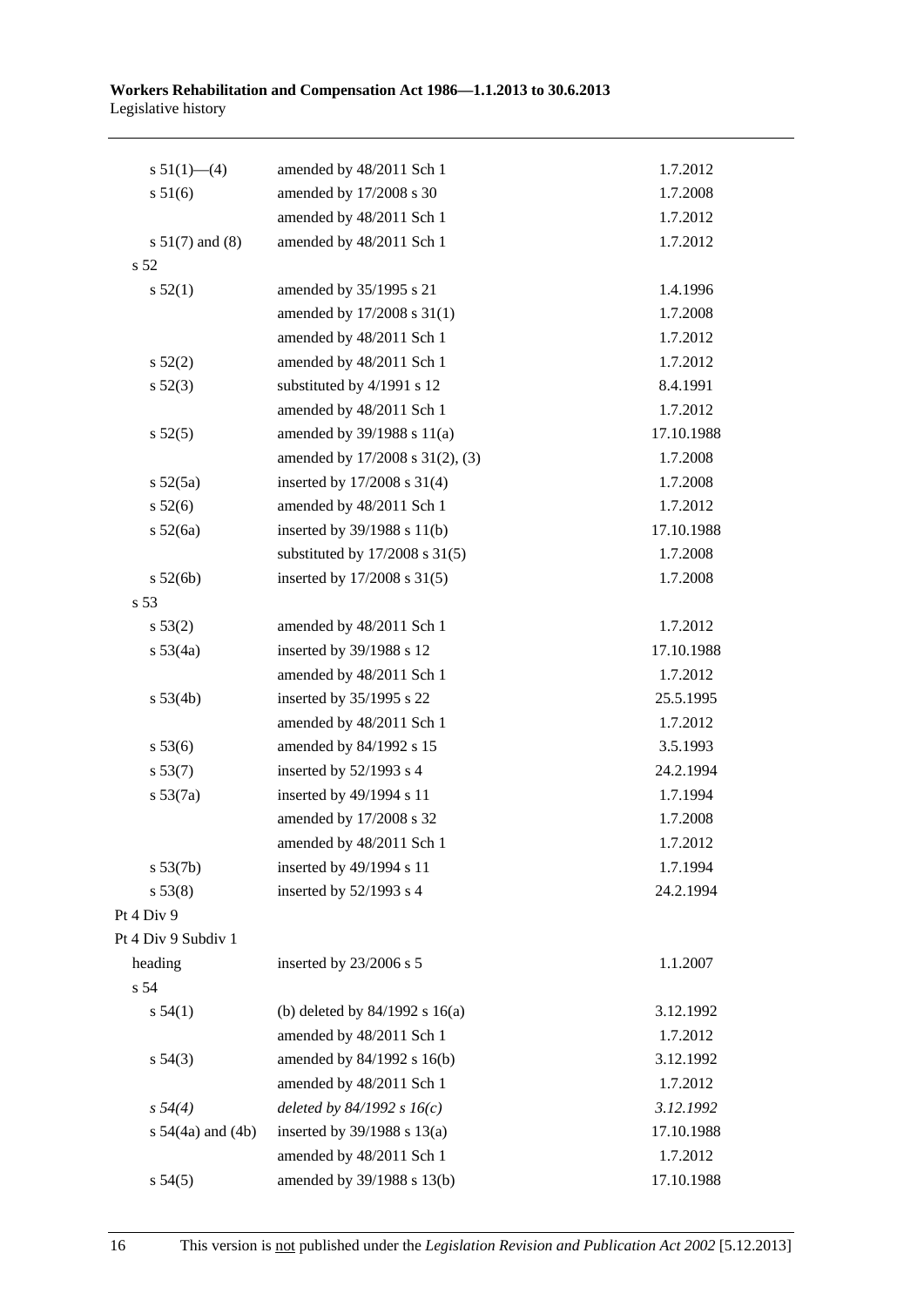|                                                                           | amended by 48/2011 Sch 1                                                                                                                                                  | 1.7.2012   |
|---------------------------------------------------------------------------|---------------------------------------------------------------------------------------------------------------------------------------------------------------------------|------------|
| $s\,54(6)$                                                                | amended by 17/2008 s 33(1), (2)                                                                                                                                           | 1.7.2008   |
|                                                                           | amended by 48/2011 Sch 1                                                                                                                                                  | 1.7.2012   |
| s 54(7)                                                                   | amended by 75/1995 s 8                                                                                                                                                    | 3.6.1996   |
|                                                                           | amended by 48/2011 s 7(1), (2)                                                                                                                                            | 1.7.2012   |
| s $54(7a)$ and $(7b)$                                                     | inserted by $39/1988$ s $13(c)$                                                                                                                                           | 17.10.1988 |
|                                                                           | amended by 48/2011 Sch 1                                                                                                                                                  | 1.7.2012   |
| $s\,54(7c)$                                                               | inserted by $39/1988$ s $13(c)$                                                                                                                                           | 17.10.1988 |
| s 54(8)                                                                   |                                                                                                                                                                           |            |
| contributory<br>negligence                                                | inserted by $48/2011$ s $7(3)$                                                                                                                                            | 1.7.2012   |
| damages                                                                   | amended by 48/2011 Sch 1                                                                                                                                                  | 1.7.2012   |
| prescribed sum                                                            | deleted by $84/1992 s 16(d)$                                                                                                                                              | 3.12.1992  |
| s <sub>55</sub>                                                           |                                                                                                                                                                           |            |
| $s 55(1)$ and (2)                                                         | substituted by 23/2006 s 6                                                                                                                                                | 1.1.2007   |
|                                                                           | amended by 48/2011 Sch 1                                                                                                                                                  | 1.7.2012   |
| s 55(2a)                                                                  | inserted by 23/2006 s 6                                                                                                                                                   | 1.1.2007   |
| s 55(3)                                                                   | amended by 48/2011 Sch 1                                                                                                                                                  | 1.7.2012   |
| s <sub>56</sub>                                                           | deleted by 49/1994 s 12                                                                                                                                                   | 1.7.1994   |
| s 57                                                                      | amended by 48/2011 Sch 1                                                                                                                                                  | 1.7.2012   |
| s <sub>58</sub>                                                           |                                                                                                                                                                           |            |
| s 58(1)                                                                   | amended by 48/2011 Sch 1                                                                                                                                                  | 1.7.2012   |
| s 58(2)                                                                   | amended by 95/2000 Sch 2 cl 4                                                                                                                                             | 14.12.2001 |
| s 58(3)                                                                   |                                                                                                                                                                           |            |
| the prescribed<br>amount                                                  | amended by 39/1988 s 14                                                                                                                                                   | 17.10.1988 |
| Pt 4 Div 9 Subdiv 2                                                       | inserted by 23/2006 s 7                                                                                                                                                   | 1.1.2007   |
| s 58AA                                                                    |                                                                                                                                                                           |            |
| s $58AA(1)$ - (4)                                                         | amended by 48/2011 Sch 1                                                                                                                                                  | 1.7.2012   |
| $s$ 58AB                                                                  |                                                                                                                                                                           |            |
| s $58AB(1)$ and $(2)$                                                     | amended by 48/2011 Sch 1                                                                                                                                                  | 1.7.2012   |
| ss 58AC and 58AD                                                          | amended by 48/2011 Sch 1                                                                                                                                                  | 1.7.2012   |
| $s$ 58AE                                                                  |                                                                                                                                                                           |            |
| a State's<br>legislation about<br>damages for a<br>work related<br>injury | a State's legislation about damages for a work<br>related disability amended to read a State's<br>legislation about damages for a work related<br>injury by 48/2011 Sch 1 | 1.7.2012   |
| substantive law                                                           | amended by 48/2011 Sch 1                                                                                                                                                  | 1.7.2012   |
| Pt 4 Div 9 Subdiv 3                                                       |                                                                                                                                                                           |            |
| heading                                                                   | inserted by 23/2006 s 8                                                                                                                                                   | 1.1.2007   |
| s 58A                                                                     | inserted by 39/1988 s 15 as amended by<br>97/1988 s 10                                                                                                                    | 17.10.1988 |
| s 58A(1)                                                                  | amended by 17/2008 s 34                                                                                                                                                   | 1.7.2008   |
| s 58A(2)                                                                  | amended by 48/2011 Sch 1                                                                                                                                                  | 1.7.2012   |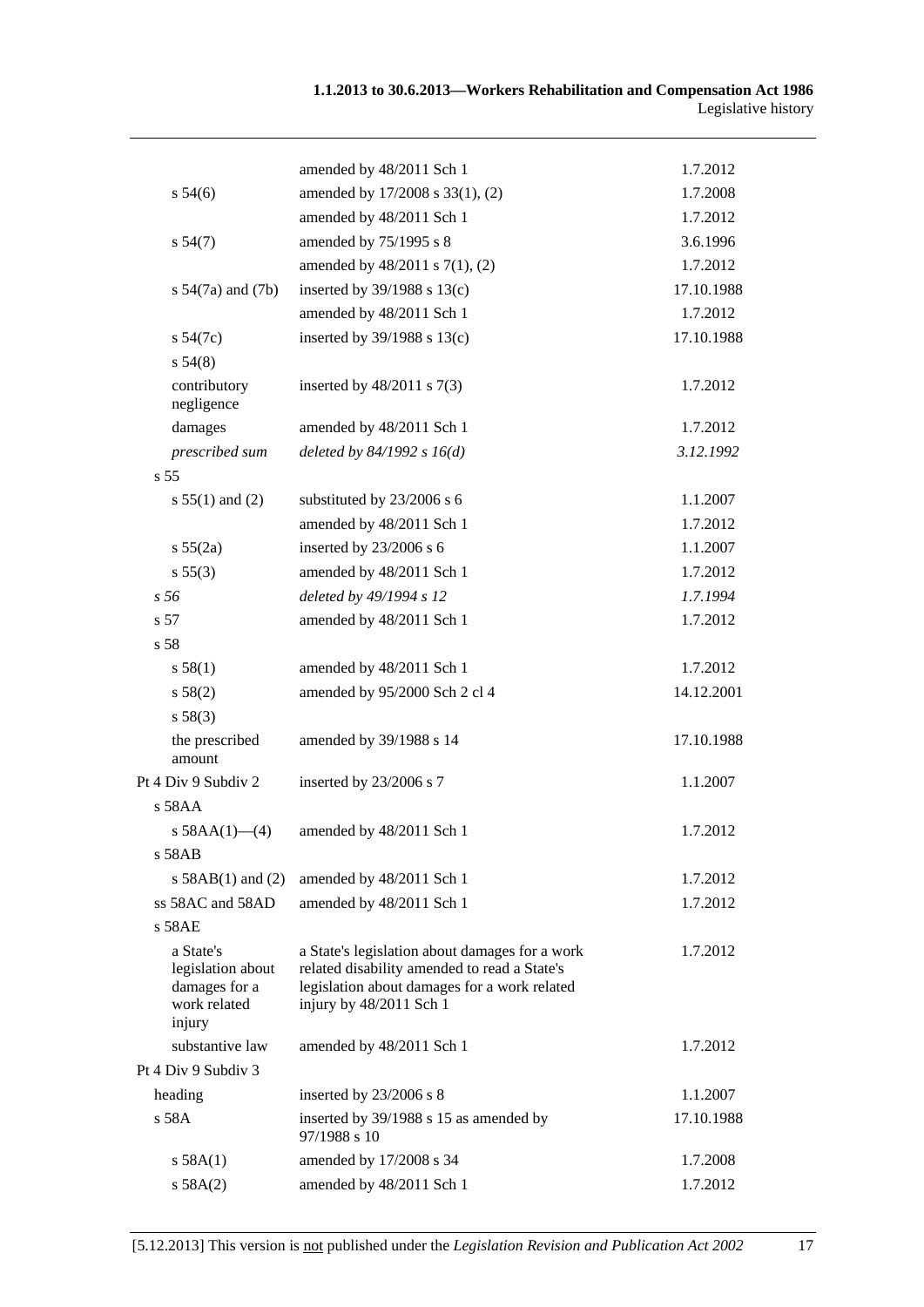| s 58B                 | inserted by 39/1988 s 15                                                      | 1.1.1989                            |
|-----------------------|-------------------------------------------------------------------------------|-------------------------------------|
| s 58B(1)              | amended by 17/2008 s 35(1)                                                    | 1.7.2008                            |
|                       | amended by 48/2011 Sch 1                                                      | 1.7.2012                            |
| s 58B(2)              | amended by 35/1995 s 23(a)                                                    | 25.5.1995                           |
|                       | (d) deleted by $56/1995$ s 7                                                  | 17.8.1995                           |
| s 58B(3)              | deleted by $35/1995$ s $23(b)$                                                | 25.5.1995                           |
|                       | inserted by 17/2008 s 35(2)                                                   | 1.7.2008                            |
|                       | amended by 48/2011 Sch 1                                                      | 1.7.2012                            |
| $s$ 58B(3a)           | inserted by 97/1988 s 10                                                      | 1.1.1989                            |
|                       | deleted by $35/1995 s 23(b)$                                                  | 25.5.1995                           |
| s 58B(4)              | deleted by $35/1995 s 23(b)$                                                  | 25.5.1995                           |
| s 58C                 | inserted by 35/1995 s 24                                                      | 25.5.1995                           |
| s $58C(1)$ and $(2)$  | amended by 48/2011 Sch 1                                                      | 1.7.2012                            |
| $Pt\,5$               |                                                                               |                                     |
| Pt 5 Div 1            |                                                                               |                                     |
| s 59                  |                                                                               |                                     |
| s 59(3)               | inserted by 4/1991 s 13                                                       | 8.4.1991                            |
| s $59(4)$ - (6)       | inserted by 23/2006 s 9                                                       | 1.1.2007                            |
| s 59A                 | inserted by 30/1998 s 3 but this amendment<br>cancelled by $30/1998$ s $8(a)$ | 13.4.2000-cancelled on<br>13.4.2004 |
| s 60                  |                                                                               |                                     |
| s 60(1)               | amended by 17/2008 s 36(1)                                                    | 1.7.2008                            |
| $s \ 60(2)$           | amended by $4/1991$ s $14(a)$                                                 | 8.4.1991                            |
|                       | amended by 17/2008 s 36(2), (3)                                               | 1.7.2008                            |
| $s \ 60(3)$           | substituted by $97/1988$ s 4(a)                                               | 15.12.1988                          |
|                       | amended by 17/2008 s 36(4), (5)                                               | 1.7.2008                            |
| s 60(4)               | amended by $39/1988$ s $16(a)$                                                | 17.10.1988                          |
|                       | substituted by $97/1988$ s 4(a)                                               | 15.12.1988                          |
|                       | substituted by $4/1991$ s $14(b)$                                             | 8.4.1991                            |
|                       | amended by $17/2008$ s $36(6)$ — $(9)$                                        | 1.7.2008                            |
| s $60(4a)$ and $(4b)$ | inserted by 17/2008 s 36(10)                                                  | 1.7.2008                            |
| $s \ 60(5)$           | amended by 39/1988 s 16(b)                                                    | 17.10.1988                          |
|                       | substituted by $4/1991$ s $14(b)$                                             | 8.4.1991                            |
|                       | substituted by 17/2008 s 36(11)                                               | 1.7.2008                            |
| $s\,60(5a)$           | inserted by $97/1988 s 4(b)$                                                  | 15.12.1988                          |
|                       | deleted by $4/1991 s 14(b)$                                                   | 8.4.1991                            |
| $s\ 60(6)$            | substituted by $4/1991$ s $14(b)$                                             | 8.4.1991                            |
|                       | amended by 75/1995 s 9                                                        | 3.6.1996                            |
|                       | amended by $17/2008$ s $36(12)$ — $(14)$                                      | 1.7.2008                            |
|                       | amended by 48/2011 Sch 1                                                      | 1.7.2012                            |
| $s\ 60(7)$            | amended by 17/2008 s 36(15)                                                   | 1.7.2008                            |
| s 60(7a)              | inserted by 17/2008 s 36(16)                                                  | 1.7.2008                            |
| s 60(9)               |                                                                               |                                     |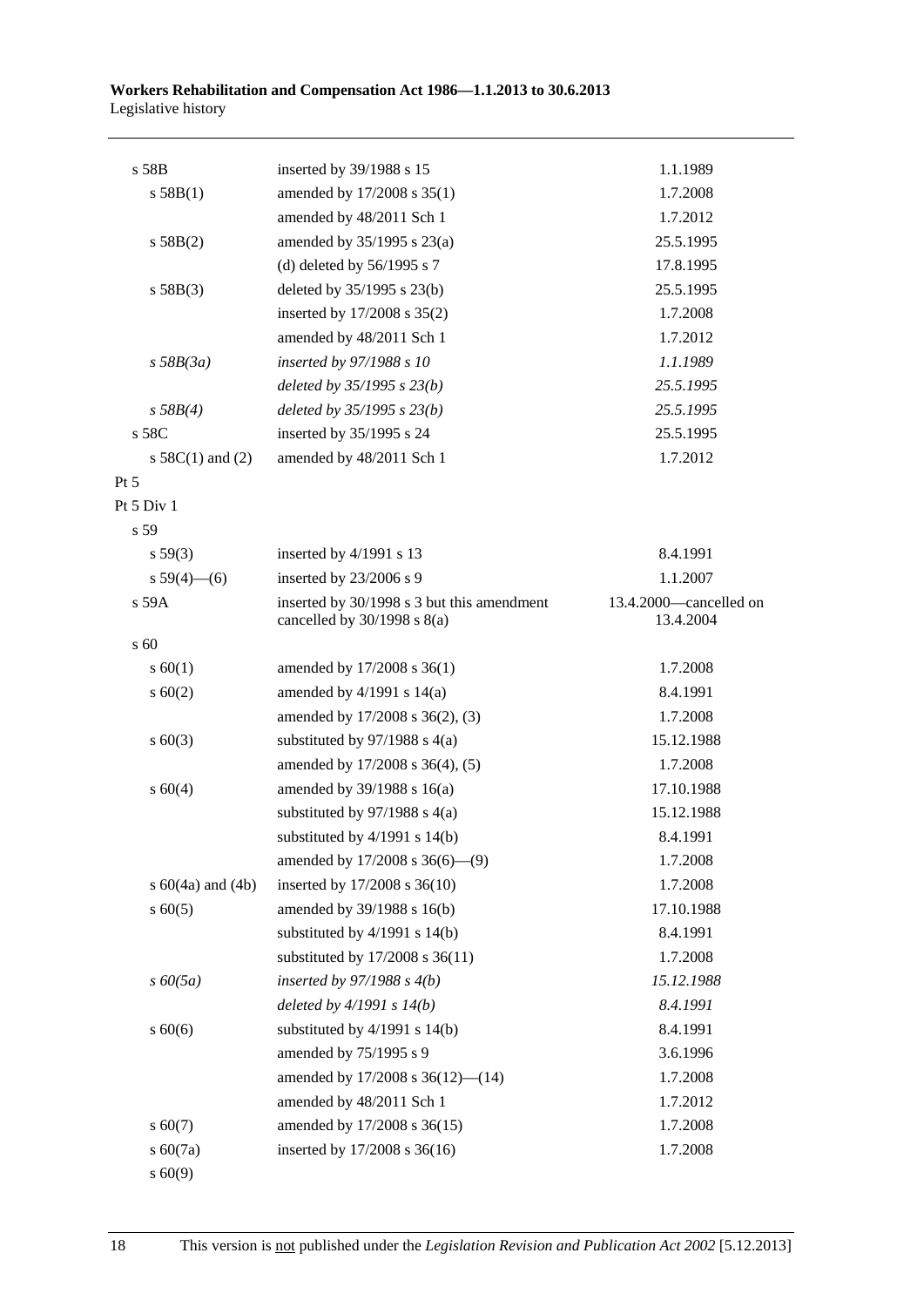| indemnified<br>maritime<br>employer | inserted by $4/1991$ s $14(d)$                                                   | 8.4.1991                            |
|-------------------------------------|----------------------------------------------------------------------------------|-------------------------------------|
| related bodies<br>corporate         | inserted by 17/2008 s 36(17)                                                     | 1.7.2008                            |
| related<br>corporations             | deleted by 17/2008 s 36(17)                                                      | 1.7.2008                            |
| s 61                                |                                                                                  |                                     |
| s 61(1)                             | amended by 17/2008 s 37(1)                                                       | 1.7.2008                            |
| $s \, 61(2)$                        | amended by 17/2008 s 37(2)                                                       | 1.7.2008                            |
| s 61(4)                             | inserted by 4/1991 s 15                                                          | 8.4.1991                            |
| $s \, 61(5)$                        | inserted by 52/1993 s 5                                                          | 20.5.1993                           |
| s 62                                | amended by 105/1995 s 6                                                          | 14.12.1995                          |
|                                     | substituted by 30/1998 s 4 but this amendment<br>cancelled by $30/1998$ s $8(a)$ | 13.4.2000—cancelled on<br>13.4.2004 |
| $s \, 62(1)$                        | amended by $17/2008$ s $38(1)$ —(3)                                              | 1.7.2008                            |
| $s \, 62(2)$                        | amended by 17/2008 s 38(4)                                                       | 1.7.2008                            |
| $s \, 62(3)$                        | inserted by 48/2011 s 8                                                          | 1.7.2012                            |
| $s$ 62A                             | inserted by 35/1995 s 25                                                         | 27.6.1996                           |
| s 62A(1)                            | amended by 17/2008 s 39(1), (2)                                                  | 1.7.2008                            |
| s $62A(2a)$                         | inserted by 17/2008 s 39(3)                                                      | 1.7.2008                            |
| Pt 5 Div 2                          |                                                                                  |                                     |
| heading                             | substituted by 17/2008 s 40                                                      | 1.7.2008                            |
| s 63                                |                                                                                  |                                     |
| s 63(1)                             | amended by 39/1988 s 17                                                          | 17.10.1988                          |
|                                     | amended by $4/1991$ s $16(a)$                                                    | 8.4.1991                            |
|                                     | amended by 52/1993 s 6                                                           | 20.5.1993                           |
|                                     | amended by $84/1992$ s $17(a)$                                                   | 1.7.1993                            |
|                                     | amended by 35/1995 s 26                                                          | 17.8.1995                           |
|                                     | amended by 17/2008 s 41(1), (2), (4), (5), (7)                                   | 1.7.2008                            |
|                                     | amended by 17/2008 s 41(3), (7)                                                  | 1.1.2009                            |
|                                     | amended by 17/2008 s 41(6), (7)                                                  | 1.4.2009                            |
| s 63(2)                             | amended by 17/2008 s 41(8)                                                       | 1.7.2008                            |
| s 63(3)                             | amended by 4/1991 s 16(b)                                                        | 8.4.1991                            |
|                                     | amended by 84/1992 s 17(b)                                                       | 1.7.1993                            |
|                                     | amended by 17/2008 s 41(9)                                                       | 1.7.2008                            |
| $s\ 63(3aa)$                        | inserted by $84/1992$ s $17(c)$                                                  | 1.7.1993                            |
|                                     | amended by 56/1995 s 8                                                           | 17.8.1995                           |
|                                     | amended by 17/2008 s 41(10)                                                      | 1.7.2008                            |
| s 63(3a)                            | inserted by $4/1991$ s $16(c)$                                                   | 8.4.1991                            |
|                                     | amended by 17/2008 s 41(11)                                                      | 1.7.2008                            |
| s 63(4)                             | amended by 17/2008 s 41(12)                                                      | 1.7.2008                            |
| s 63(5)                             | amended by 17/2008 s 41(13), (14)                                                | 1.7.2008                            |
| s 63(5a)                            | inserted by 17/2008 s 41(15)                                                     | 1.7.2008                            |
|                                     |                                                                                  |                                     |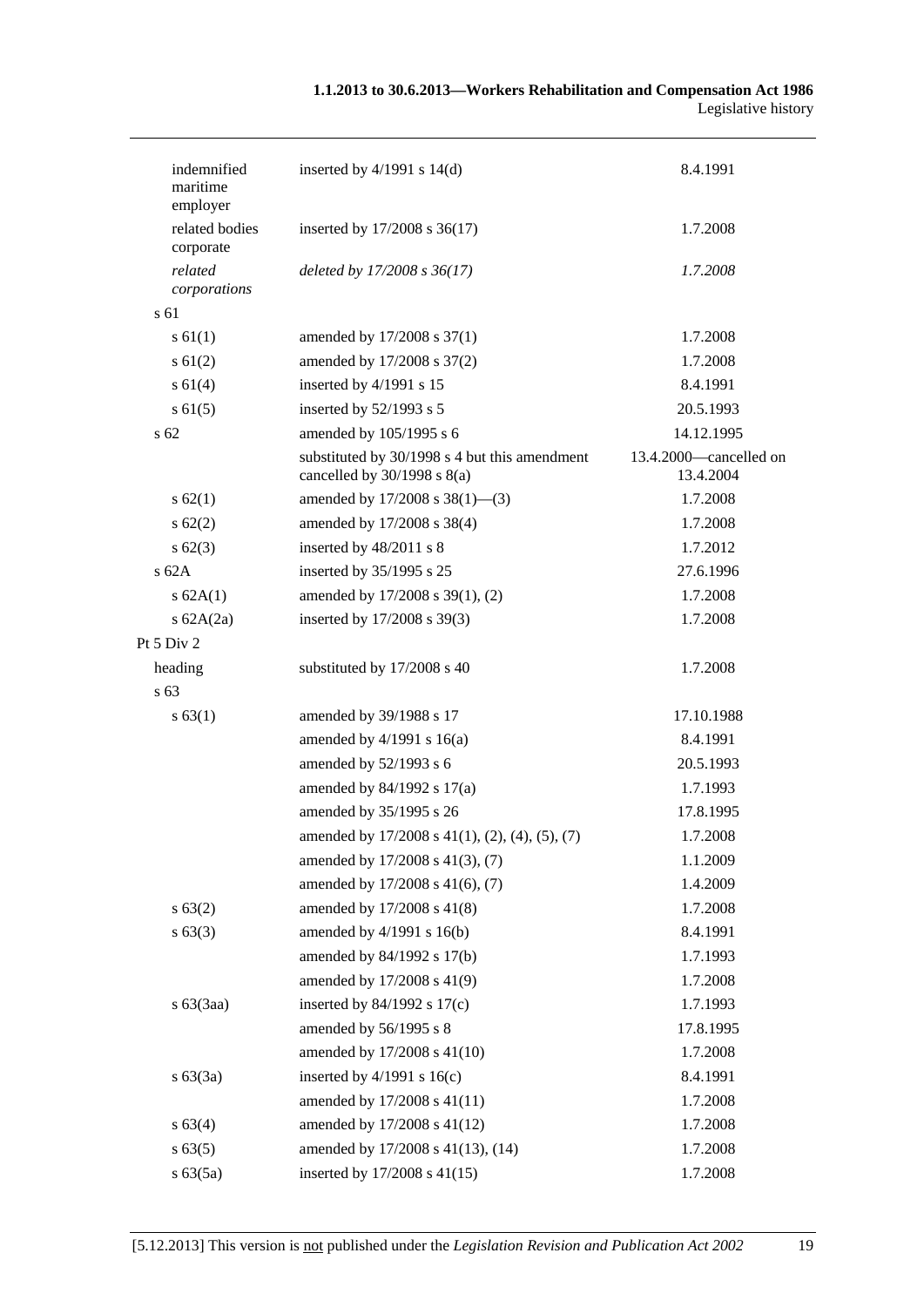| s 63(6)                                      | amended by 17/2008 s 41(16)                                                | 1.7.2008                            |
|----------------------------------------------|----------------------------------------------------------------------------|-------------------------------------|
| s 63(7)                                      | inserted by $4/1991$ s $16(d)$                                             | 8.4.1991                            |
|                                              | substituted by $17/2008$ s $41(17)$                                        | 1.7.2008                            |
|                                              | amended by 48/2011 Sch 1                                                   | 1.7.2012                            |
| Pt $5$ Div $3$                               |                                                                            |                                     |
| s <sub>64</sub>                              |                                                                            |                                     |
| s 64(2)                                      | amended by 49/1994 s 13(a)                                                 | 1.7.1994                            |
|                                              | amended by 48/2011 s 9                                                     | 1.7.2012                            |
| $s \, 64(3)$                                 | amended by $52/1993$ s $7(a)$                                              | 1.7.1993                            |
|                                              | amended by 49/1994 s 13(b)                                                 | 1.7.1994                            |
|                                              | amended by 35/1995 s 27                                                    | 25.5.1995                           |
|                                              | amended by 75/1995 s 10                                                    | 3.6.1996                            |
|                                              | amended by 41/2005 Sch 1 (cl 5)                                            | 15.8.2005                           |
|                                              | amended by 17/2008 s 42(1), (2)                                            | 1.7.2008                            |
|                                              | amended by 40/2012 Sch 6 cl 9                                              | 1.1.2013                            |
| $s \, 64(3a)$                                | inserted by $52/1993$ s $7(b)$                                             | 1.7.1993                            |
|                                              | amended by 84/2009 s 377                                                   | 1.2.2010                            |
| Pt 5 Div 4 before<br>substitution by 48/2011 |                                                                            |                                     |
| $s\,65$                                      |                                                                            |                                     |
| s 65(2)                                      | deleted by 39/1988 s 18 as substituted by<br>97/1988 s 11                  | uncommenced—not<br>incorporated     |
| $s\,65(3)$ and (4)                           | inserted by $97/1988 s 5$                                                  | 15.12.1988                          |
| $s\,65(5)$ and (6)                           | inserted by 17/2008 s 43                                                   | 1.7.2008                            |
| s 66                                         |                                                                            |                                     |
| $s\,66(1)$                                   | amended by 17/2008 s 44(1)                                                 | 1.7.2008                            |
| $s\,66(2)$                                   | substituted by $39/1988$ s $19(a)$                                         | uncommenced-not<br>incorporated     |
| $s\,66(2a)$                                  | inserted by $17/2008 s 44(2)$                                              | 1.7.2009                            |
| $s\,66(3)$ — $(5a)$                          | inserted by $39/1988 s 19(a)$                                              | uncommenced-not<br>incorporated     |
| $s\,66(7)$                                   | substituted by $34/1990 s 5(a)$                                            | 26.4.1990                           |
| $s\,66(9)$                                   | amended by $34/1990 s 5(b)$                                                | 26.4.1990                           |
| $s\,66(12)$                                  | substituted by $39/1988$ s $19(b)$                                         | 17.10.1988                          |
| $s\,66(13)$                                  | deleted by $34/1990 s 5(c)$                                                | 26.4.1990                           |
|                                              | inserted by $4/1991 s 17$                                                  | 8.4.1991                            |
|                                              | amended by $17/2008$ s $44(3)$ , (4)                                       | 1.7.2009                            |
| $s\,66(14)$                                  | inserted by $17/2008 s 44(5)$                                              | 1.7.2009                            |
| s 67                                         | amended by 39/1988 s 20                                                    | 17.10.1988                          |
|                                              | substituted by 4/1991 s 18                                                 | 8.4.1991                            |
| s 67(1)                                      | amended by $35/1995 s 28(a)$                                               | 17.8.1995                           |
|                                              | amended by 30/1998 s 5 but this amendment<br>cancelled by $30/1998 s 8(a)$ | 13.4.2000-cancelled on<br>13.4.2004 |
|                                              | amended by 17/2008 s 45                                                    | 1.7.2009                            |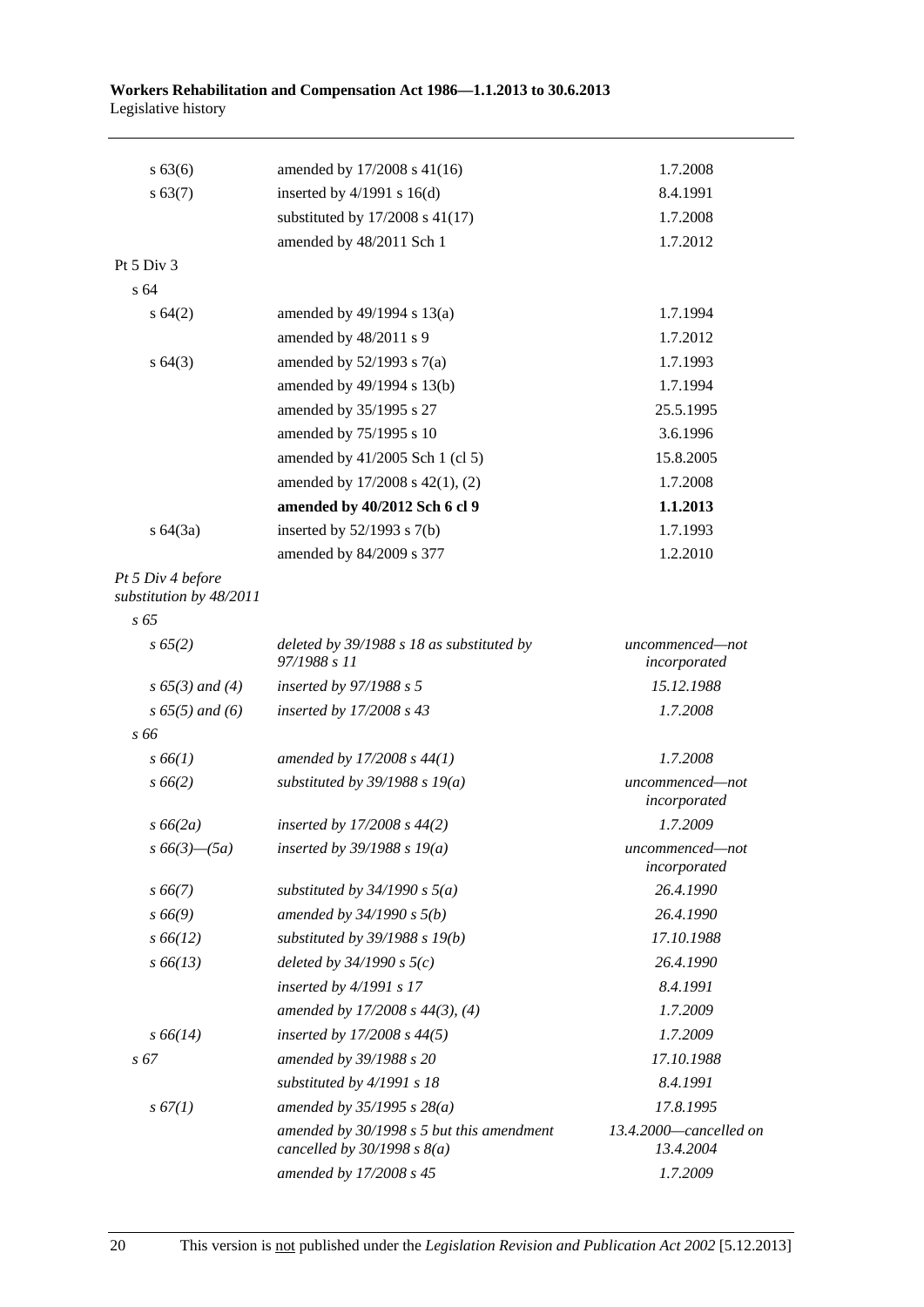| $s\,67(5)$ and (6)                           | inserted by $35/1995$ s $28(b)$    | 17.8.1995                       |
|----------------------------------------------|------------------------------------|---------------------------------|
| Pt 5 Div 4                                   | substituted by 48/2011 s 10        | 1.7.2012                        |
| Pt 5 Div 5 before<br>substitution by 48/2011 |                                    |                                 |
| heading                                      | substituted by $17/2008 s 46$      | 1.7.2008                        |
| s 68                                         |                                    |                                 |
| s 68(1)                                      | amended by $17/2008 s 47(1)$       | 1.7.2008                        |
| $s\,68(2)$                                   | substituted by 39/1988 s 21        | 17.10.1988                      |
|                                              | amended by 75/1995 s 11            | 3.6.1996                        |
|                                              | amended by 17/2008 s 47(2), (3)    | 1.7.2008                        |
| $s\,68(3)$                                   | deleted by 39/1988 s 21            | 17.10.1988                      |
|                                              | inserted by 105/1995 s 7           | 14.12.1995                      |
|                                              | substituted by $17/2008$ s $47(4)$ | 1.7.2008                        |
| $s\,68(4)$                                   | substituted by 4/1991 s 19         | 8.4.1991                        |
|                                              | amended by 17/2008 s 47(5), (6)    | 1.7.2008                        |
| Pt 5 Div 5                                   | substituted by 48/2011 s 10        | 1.7.2012                        |
| Pt 5 Div 6 before<br>substitution by 17/2008 |                                    |                                 |
| s 69                                         |                                    |                                 |
| $s\,69(1)$                                   | amended by $39/1988 s 22(a)$       | uncommenced-not<br>incorporated |
| $s\,69(4)$                                   | substituted by $39/1988$ s $22(b)$ | 17.10.1988                      |
| $s\,69(4a)$                                  | inserted by $39/1988$ s $22(b)$    | 17.10.1988                      |
| s 69A                                        | inserted by 35/1995 s 29           | 25.5.1995                       |
| Pt 5 Div 6                                   | substituted by 17/2008 s 48        | 1.7.2009                        |
|                                              | substituted by 48/2011 s 10        | 1.7.2012                        |
| Pt 5 Div 7 before<br>substitution by 48/2011 |                                    |                                 |
| $s\,70$                                      |                                    |                                 |
| s 70(1)–(3)                                  | substituted by $17/2008 s 49$      | uncommenced—not<br>incorporated |
| $s \, 70(4)$                                 | deleted by 17/2008 s 49            | uncommenced-not<br>incorporated |
| s <sub>71</sub>                              |                                    |                                 |
| s 7l(1)                                      | amended by $4/1991 s 20$           | 8.4.1991                        |
| s 72                                         | amended by 39/1988 s 23            | 17.10.1988                      |
|                                              | substituted by 4/1991 s 21         | 8.4.1991                        |
| $s\,72(1)$                                   | amended by 17/2008 s 50(1)         | 1.7.2009                        |
| $s\,72(4)$                                   | amended by 17/2008 s 50(2)         | 1.7.2009                        |
| $s$ 72 $A$                                   | inserted by 23/2006 s 10           | 1.1.2007                        |
| Pt 5 Div 7                                   | substituted by 48/2011 s 10        | 1.7.2012                        |
| Pt 5 Div 8                                   |                                    |                                 |
| s 73                                         | amended by 48/2011 s 11(1), (2)    | 1.7.2012                        |
| s 76                                         | amended by 39/1988 s 24            | 17.10.1988                      |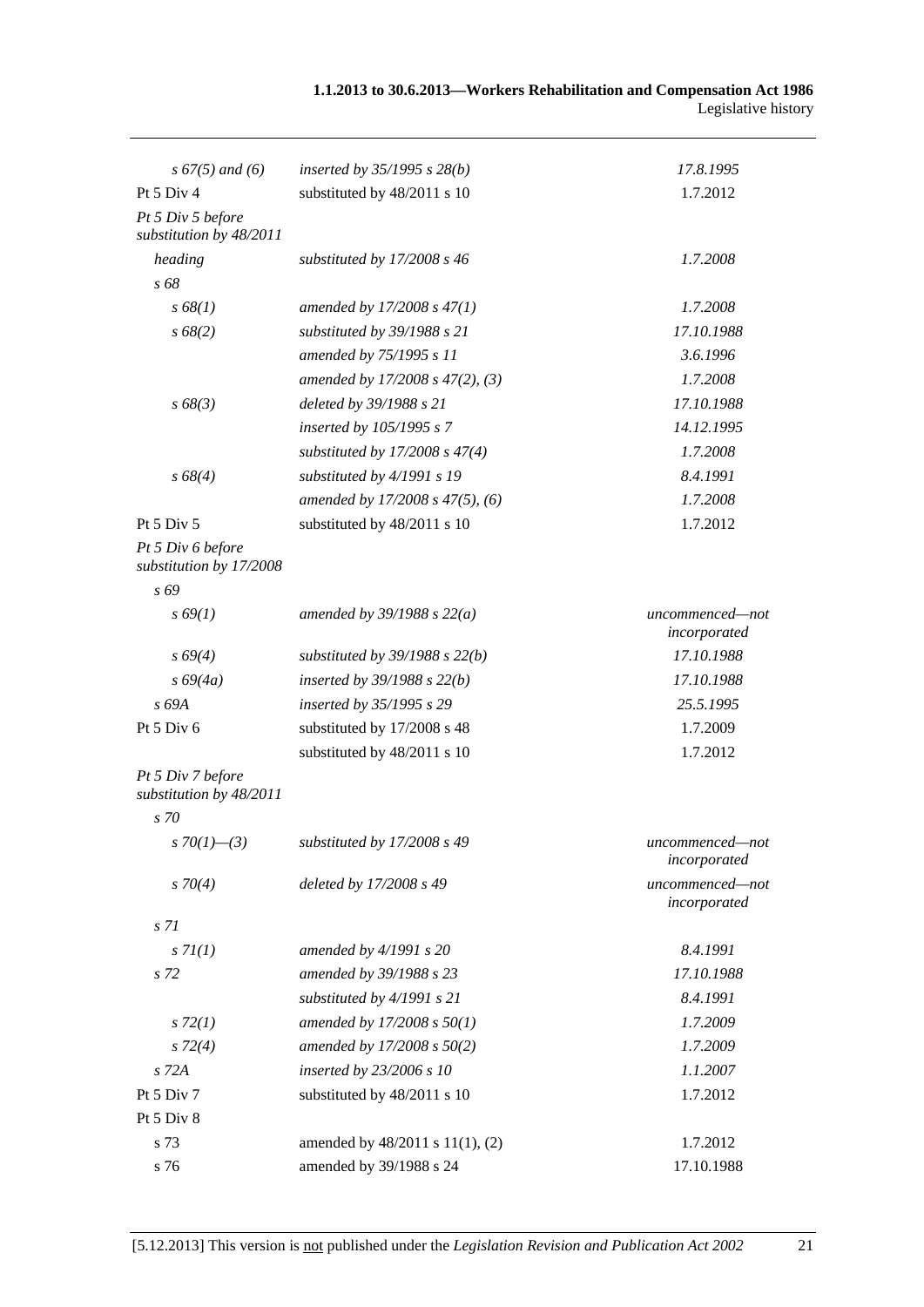|                      | amended by 75/1995 s 12                                         | 3.6.1996   |
|----------------------|-----------------------------------------------------------------|------------|
|                      | substituted by 48/2011 s 12                                     | 1.7.2012   |
| $s$ 76AA             | inserted by 17/2008 s 51                                        | 1.4.2009   |
| $s$ 76A              | inserted by 39/1988 s 25                                        | 17.10.1988 |
|                      | deleted by 48/2011 s 13                                         | 1.7.2012   |
| Pt $6$               | amended by 39/1988 ss 26-35                                     | 17.10.1988 |
|                      | amended by 97/1988 s 6                                          | 15.12.1988 |
|                      | amended by 34/1990 s 6                                          | 26.4.1990  |
|                      | amended by 4/1991 ss 22-40                                      | 8.4.1991   |
|                      | amended by 84/1992 s 18(a)                                      | 8.4.1991   |
|                      | amended by 84/1992 s 18(b), (c)                                 | 3.12.1992  |
|                      | amended by 52/1993 s 15                                         | 20.5.1993  |
|                      | amended by $52/1993$ ss 8—12, 14(a), (d)—(g)<br>& $16(2)$ - (6) | 1.7.1993   |
|                      | amended by 52/1993 s 14(b)                                      | 24.2.1994  |
|                      | amended by 52/1993 s 13                                         | 20.5.1995  |
|                      | amended by 49/1994 s 14                                         | 1.7.1994   |
|                      | substituted by 75/1995 s 13                                     | 3.6.1996   |
| Pt 6 Div 2           |                                                                 |            |
| s 78                 | amended by 17/2008 s 52                                         | 1.1.2009   |
| Pt 6 Div 4           |                                                                 |            |
| s 80                 |                                                                 |            |
| $s\,80(5)$           | substituted by 21/1996 s 3                                      | 3.6.1996   |
| $s\,80(6)$           | inserted by 21/1996 s 3                                         | 3.6.1996   |
| s 80A                |                                                                 |            |
| s 80A(7)             | inserted by 69/2001 s 35                                        | 13.1.2002  |
| Pt 6 Div 5           |                                                                 |            |
| heading              | substituted by 17/2008 s 53                                     | 1.1.2009   |
| s 81                 |                                                                 |            |
| $s \ 81(1)$ – (3)    | amended by 17/2008 s 54                                         | 1.1.2009   |
| s 81A                |                                                                 |            |
| s 81A(1)             | amended by 17/2008 s 55                                         | 1.1.2009   |
| s 81A(3)             | amended by 17/2008 s 55                                         | 1.1.2009   |
|                      | amended by 84/2009 s 378                                        | 1.2.2010   |
| s $81A(4)$ – (6)     | amended by 17/2008 s 55                                         | 1.1.2009   |
| s 81B                | amended by 17/2008 s 56                                         | 1.1.2009   |
| Pt 6 Div 6           |                                                                 |            |
| s 82A                | substituted by 21/1996 s 4                                      | 3.6.1996   |
| Pt 6 Div 8           |                                                                 |            |
| s 84D                |                                                                 |            |
| s $84D(1)$ and $(2)$ | amended by 17/2008 s 57                                         | 1.1.2009   |
| Pt 6 Div 10          |                                                                 |            |
| heading              | substituted by 17/2006 s 258                                    | 4.9.2006   |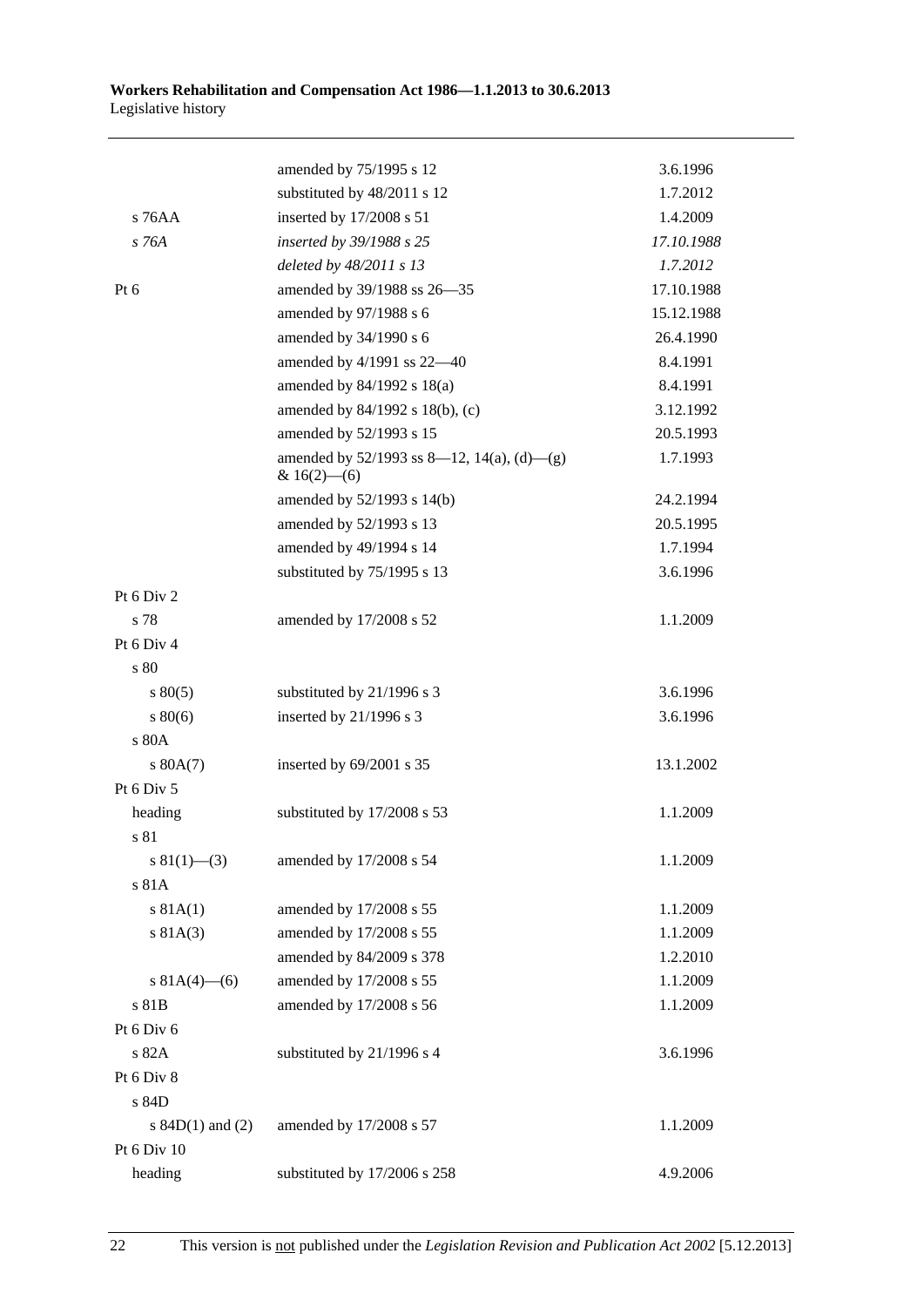| s 86A                                 |                                    |            |
|---------------------------------------|------------------------------------|------------|
| s 86A(1)                              | substituted by 17/2006 s 259(1)    | 4.9.2006   |
| s 86A(2)                              | deleted by 17/2006 s 259(2)        | 4.9.2006   |
|                                       | inserted by 17/2008 s 58(1)        | 1.1.2009   |
| s $86A(2a)$                           | inserted by 17/2008 s 58(1)        | 1.1.2009   |
| s 86A(3)                              | amended by 17/2006 s 259(3), (4)   | 4.9.2006   |
|                                       | amended by 17/2008 s 58(2), (3)    | 1.1.2009   |
| Pt 6 Div 12                           |                                    |            |
| s 88                                  |                                    |            |
| s $88(1)$ and $(2)$                   | amended by 17/2008 s 59            | 1.1.2009   |
| s 88A                                 | amended by 17/2008 s 60            | 1.1.2009   |
| s 88DA                                | inserted by 21/1996 s 5            | 3.6.1996   |
| s 88E                                 |                                    |            |
| s $88E(1)$ and $(2)$                  | amended by 17/2008 s 61            | 1.1.2009   |
| s 88H                                 |                                    |            |
| s 88H(2)                              | amended by 17/2008 s 62            | 1.1.2009   |
| Pt 6A                                 | inserted by 75/1995 s 13           | 3.6.1996   |
| Pt 6A Div 1                           |                                    |            |
| s 89                                  |                                    |            |
| party                                 | amended by 48/2011 Sch 1           | 1.7.2012   |
| relevant<br>compensating<br>authority | amended by 17/2008 s 63            | 1.7.2008   |
| Pt 6A Div 2                           |                                    |            |
| s 90                                  |                                    |            |
| $s\,90(3)$                            | amended by 48/2011 Sch 1           | 1.7.2012   |
| Pt 6A Div 4                           |                                    |            |
| s 92D                                 | substituted by 17/2008 s 64        | 1.1.2009   |
| Pt 6A Div 5                           | deleted by 17/2008 s 65            | 1.1.2009   |
| Pt 6A Div 6                           |                                    |            |
| $s\,94$                               | deleted by 17/2008 s 66            | 1.1.2009   |
| s 94C                                 |                                    |            |
| $s \, 94C(1)$                         | amended by 17/2008 s 67(1)         | 1.1.2009   |
| $s \, 94C(2)$                         | substituted by $17/2008$ s $67(2)$ | 1.1.2009   |
| Pt 6A Div 7                           |                                    |            |
| s 95                                  |                                    |            |
| s 95(1)                               | amended by 17/2006 s 260           | 4.9.2006   |
| $s$ 95 $A$                            | inserted by 17/2008 s 68           | 1.1.2009   |
| Pt 6B                                 | inserted by 75/1995 s 13           | 3.6.1996   |
| s 97A                                 | amended by 17/2008 s 69            | 1.1.2009   |
| s 97B                                 |                                    |            |
| $s\,97B(2)$                           | amended by 44/2003 s 3(1) (Sch 1)  | 24.11.2003 |
| Pt 6C                                 | inserted by 17/2008 s 70           | 2.10.2008  |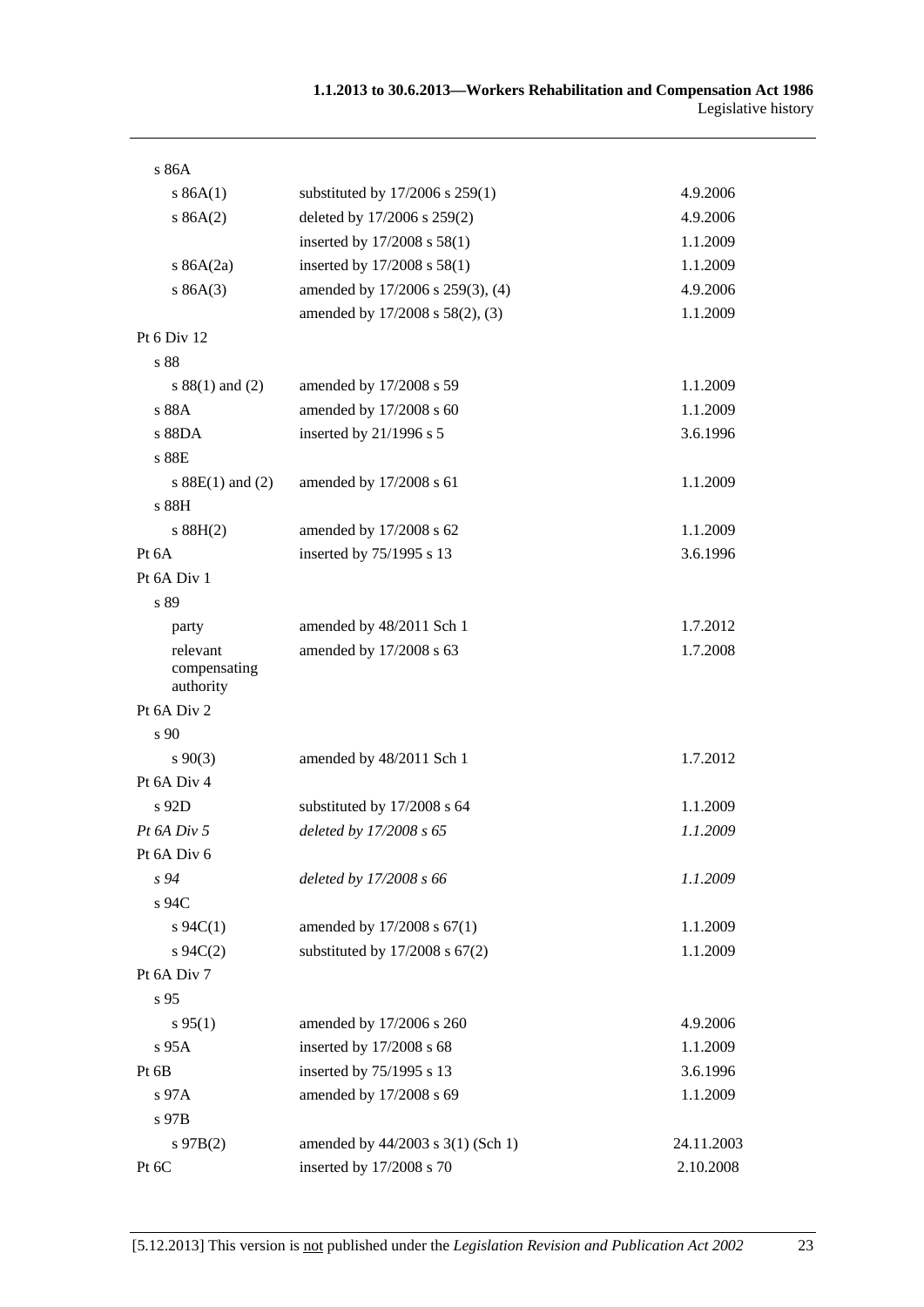| Pt 6C Div 2                 | inserted by 17/2008 s 70                                     | 1.4.2009 except $s$ 98E(e), (f),<br>$(n), (o), (q)$ -15.10.2009 &<br>except $s$ 98 $F(3)$ —<br>uncommenced |
|-----------------------------|--------------------------------------------------------------|------------------------------------------------------------------------------------------------------------|
| s 98E                       |                                                              |                                                                                                            |
| medical question            | amended by 48/2011 Sch 1                                     | 1.7.2012                                                                                                   |
| s 98G                       |                                                              |                                                                                                            |
| s $98G(2)$ , (4) and<br>(5) | amended by 48/2011 Sch 1                                     | 1.7.2012                                                                                                   |
| Pt 6C Div 3                 |                                                              |                                                                                                            |
| s 98I                       | inserted by 17/2008 s 70                                     | 1.4.2009                                                                                                   |
| s 99I                       |                                                              |                                                                                                            |
| $s\,99I(2)$                 | amended by 84/2009 s 379                                     | 1.2.2010                                                                                                   |
| Pt 6D                       | inserted by 17/2008 s 70                                     | 1.7.2008                                                                                                   |
| s 99D                       |                                                              |                                                                                                            |
| $s$ 99D(1)                  | amended by 48/2011 Sch 1                                     | 1.7.2012                                                                                                   |
| s 99N                       | deleted by 84/2009 s 380                                     | 1.2.2010                                                                                                   |
| Pt 7                        |                                                              |                                                                                                            |
| s 103A                      | inserted by 39/1988 s 36                                     | 17.10.1988                                                                                                 |
| s 103A(1)                   | amended by 17/2008 s 71                                      | 1.7.2008                                                                                                   |
| s 103A(2)                   | amended by 48/2011 Sch 1                                     | 1.7.2012                                                                                                   |
| $s$ 104                     | deleted by $4/1991 s 41$                                     | 8.4.1991                                                                                                   |
| s 105                       | substituted by 39/1988 s 37                                  | 17.10.1988                                                                                                 |
| s 105(1)                    | s 105 amended and redesignated as s 105(1) by<br>4/1991 s 42 | 8.4.1991                                                                                                   |
|                             | amended by 48/2011 Sch 1                                     | 1.7.2012                                                                                                   |
| s 105(2)                    | inserted by $4/1991$ s $42(b)$                               | 8.4.1991                                                                                                   |
|                             | amended by 17/2008 s 72(1)                                   | 1.7.2008                                                                                                   |
| $s\ 105(3)$                 | inserted by $4/1991$ s $42(b)$                               | 8.4.1991                                                                                                   |
|                             | amended by 17/2008 s 72(2)                                   | 1.7.2008                                                                                                   |
| s 106                       |                                                              |                                                                                                            |
| $s\ 106(3)$                 | inserted by 17/2008 s 73                                     | 1.1.2009                                                                                                   |
| s 106A                      | inserted by 39/1988 s 38                                     | 17.10.1988                                                                                                 |
| s 107A                      | inserted by 35/1995 s 30                                     | 25.5.1995                                                                                                  |
| s 107B                      | inserted by 30/1998 s 6                                      | 13.4.2000                                                                                                  |
| s 107B(1)                   | amended by 17/2008 s 74(1)                                   | 1.7.2008                                                                                                   |
| s 107B(4)                   | amended by 30/1998 s 8(b)                                    | 13.4.2004                                                                                                  |
|                             | amended by 17/2008 s 74(2)                                   | 1.7.2008                                                                                                   |
| s 108                       |                                                              |                                                                                                            |
| $s\ 108(4)$                 | inserted by 4/1991 s 43                                      | 8.4.1991                                                                                                   |
|                             | amended by 75/1995 s 14                                      | 3.6.1996                                                                                                   |
| s 108(5)                    | inserted by 4/1991 s 43                                      | 8.4.1991                                                                                                   |
| s 109                       | amended by 35/1995 s 31                                      | 25.5.1995                                                                                                  |
| s 110                       | substituted by 4/1991 s 44                                   | 8.4.1991                                                                                                   |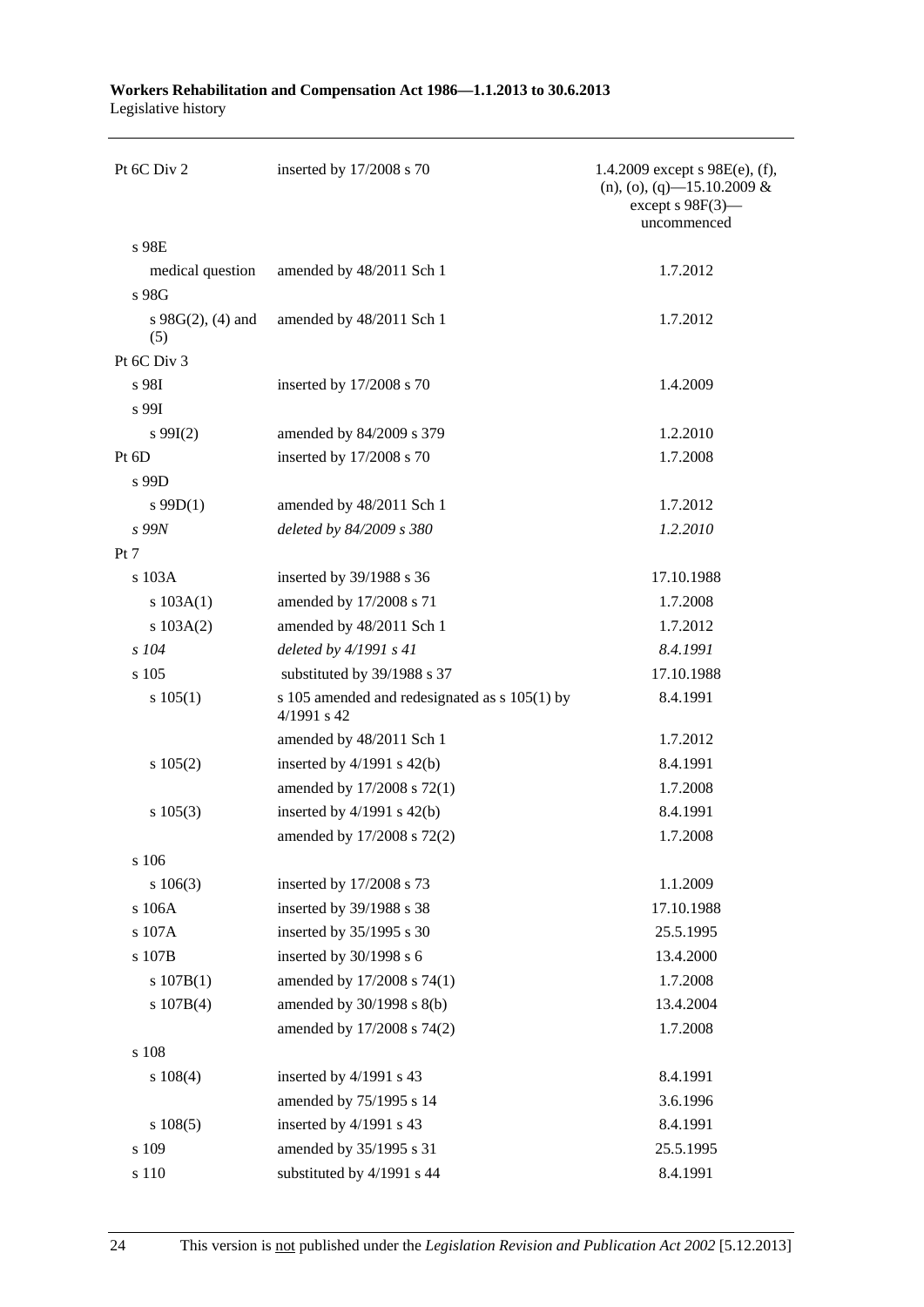| s 111                                    |                                        |            |
|------------------------------------------|----------------------------------------|------------|
| s 111(1)                                 | amended by 48/2011 Sch 1               | 1.7.2012   |
| s 111(3)                                 | amended by 17/2008 s 75                | 1.7.2008   |
| s 112                                    |                                        |            |
| s 112(1)                                 | substituted by $49/1994$ s $15(a)$     | 1.7.1994   |
|                                          | amended by 17/2008 s 76(1)             | 1.7.2008   |
| s 112(1a)                                | inserted by 17/2008 s 76(2)            | 1.7.2008   |
| s 112(2)                                 | amended by 39/1988 s 39(a), (b)        | 17.10.1988 |
|                                          | amended by 34/1990 s 7                 | 26.4.1990  |
|                                          | substituted by $49/1994$ s $15(a)$     | 1.7.1994   |
|                                          | amended by 17/2008 s 76(3), (4)        | 1.7.2008   |
|                                          | amended by 48/2011 Sch 1               | 1.7.2012   |
| s $112(2a)$                              | inserted by $39/1988$ s $39(c)$        | 17.10.1988 |
|                                          | amended by 49/1994 s 15(b)             | 1.7.1994   |
| s 112(3)                                 | deleted by $49/1994$ s $15(c)$         | 1.7.1994   |
|                                          | inserted by 17/2008 s 76(5)            | 1.7.2008   |
| corresponding<br>workers<br>compensation | amended by 48/2011 Sch 1               | 1.7.2012   |
| authority<br>s 112AA                     | inserted by 17/2008 s 77               | 1.7.2008   |
| s 112A                                   | inserted by 84/1992 s 19               | 3.12.1992  |
|                                          | amended by 48/2011 s 14(1), (2), Sch 1 | 1.7.2012   |
| s 113                                    |                                        |            |
| s 113(1)                                 | substituted by 48/2011 Sch 1           | 1.7.2012   |
| s 113(2)                                 | amended by $39/1988$ s $40(a)$ , (b)   | 17.10.1988 |
|                                          | amended by 48/2011 Sch 1               | 1.7.2012   |
| s $113(2a)$ - $(2c)$                     | inserted by $39/1988$ s $40(c)$        | 17.10.1988 |
| s 113(3)                                 | amended by 17/2008 s 78(1), (2)        | 1.7.2008   |
|                                          | amended by 48/2011 Sch 1               | 1.7.2012   |
| s 113(4)                                 | amended by 17/2008 s 78(3), (4)        | 1.7.2008   |
|                                          | amended by 48/2011 Sch 1               | 1.7.2012   |
| s 119                                    |                                        |            |
| s 119(4)                                 | inserted by 17/2008 s 79               | 1.7.2008   |
| s 119A                                   | inserted by 39/1988 s 41               | 17.10.1988 |
|                                          | deleted by 4/1991 s 45                 | 8.4.1991   |
| s 120                                    | substituted by 4/1991 s 45             | 8.4.1991   |
| s 120(1)                                 | substituted by 35/1995 s 32            | 25.5.1995  |
| $s\ 120(3)$                              | amended by 17/2008 s 80                | 1.7.2008   |
| s 121                                    | deleted by 49/1994 s 16                | 1.7.1994   |
| s 120A                                   | inserted by 39/1988 s 42               | 17.10.1988 |
| s 120A(3)                                | amended by 48/2011 s 15                | 1.7.2012   |
| s 122                                    |                                        |            |
| s 122(3a)                                | inserted by 4/1991 s 46                | 8.4.1991   |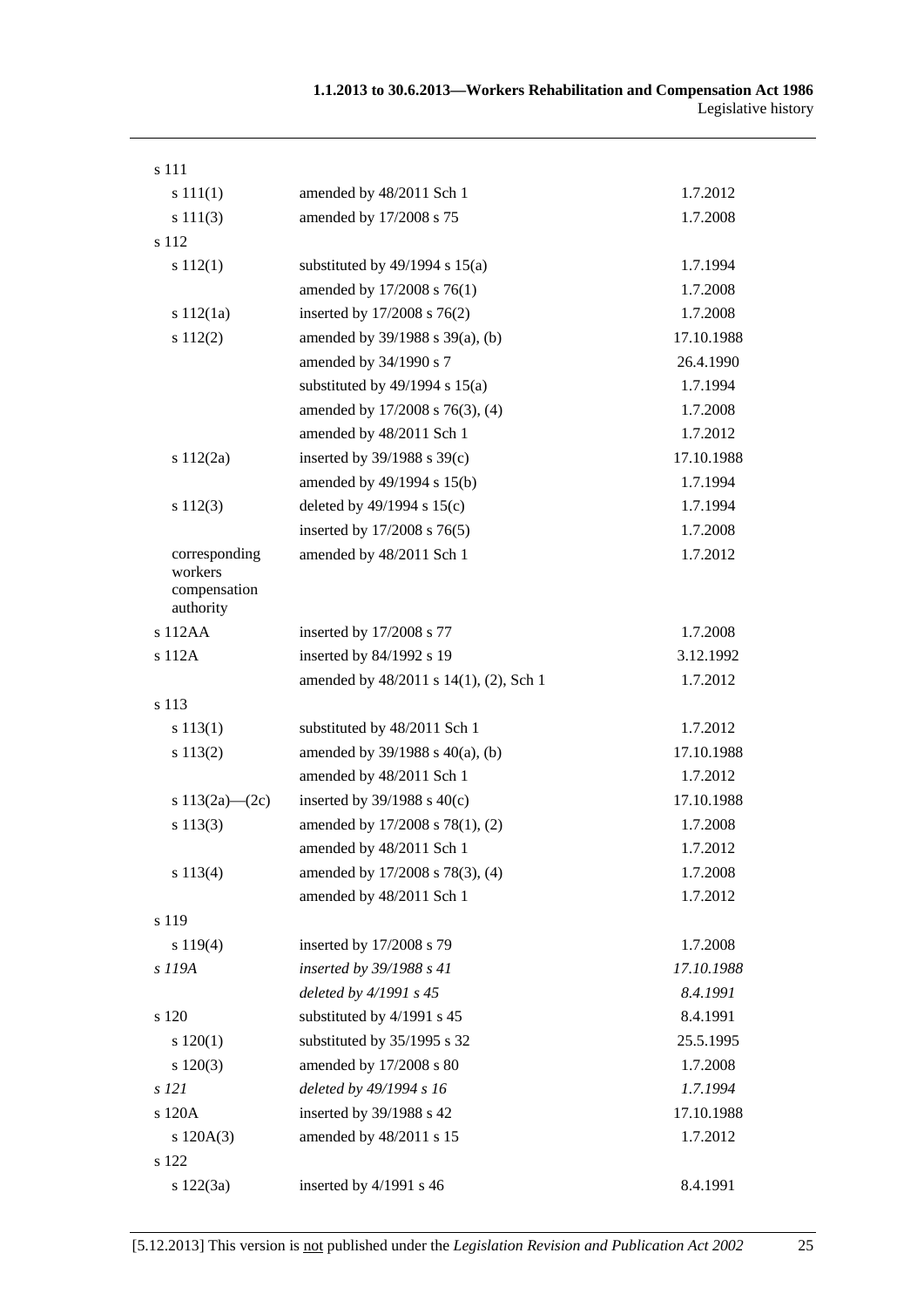| $s\ 122(4)$                             | inserted by 39/1988 s 43                                              | 17.10.1988 |
|-----------------------------------------|-----------------------------------------------------------------------|------------|
| s 122A                                  | inserted by 4/1991 s 47                                               | 8.4.1991   |
|                                         | substituted by 34/1996 s 4 (Sch cl 45)                                | 3.2.1997   |
| s 123                                   | deleted by 49/1994 s 17                                               | 1.7.1994   |
| s 123A                                  | inserted by 4/1991 s 48                                               | 8.4.1991   |
|                                         | amended by 75/1995 s 15                                               | 3.6.1996   |
| s 123B                                  | inserted by 17/2008 s 81                                              | 1.7.2008   |
| s 124                                   |                                                                       |            |
| s 124(1)                                | s 124 redesignated as $s$ 124(1) by 39/1988 s 44                      | 17.10.1988 |
| s 124(2)                                | inserted by 39/1988 s 44                                              | 17.10.1988 |
| $s$ 125                                 | omitted under Legislation Revision and<br><b>Publication Act 2002</b> | 24.11.2003 |
| Sch 1                                   |                                                                       |            |
| cl <sub>2</sub>                         |                                                                       |            |
| cl $2(1)$ and $(2)$                     | amended by 48/2011 Sch 1                                              | 1.7.2012   |
| cl $2(3)$                               | amended by $39/1988$ s $45(a)$                                        | 17.10.1988 |
|                                         | amended by 48/2011 Sch 1                                              | 1.7.2012   |
| cl $2(4)$ — $(7)$                       | inserted by $39/1988$ s $45(b)$                                       | 17.10.1988 |
| cl $2(8)$                               | inserted by 39/1988 s 45(b)                                           | 17.10.1988 |
|                                         | amended by $75/1995$ s 16(a) as substituted by<br>$21/1996$ s $6(a)$  | 3.6.1996   |
| cl $2(9)$ and $(10)$                    | inserted by $39/1988$ s $45(b)$                                       | 17.10.1988 |
|                                         | amended by 75/1995 s 16(b) as substituted by<br>$21/1996$ s $6(a)$    | 3.6.1996   |
| cl $2(11)$                              | inserted by $39/1988$ s $45(b)$                                       | 17.10.1988 |
| cl <sub>4</sub>                         | substituted by 97/1988 s 7                                            | 15.12.1988 |
| cl $4(3)$                               | amended by $41/2005$ Sch 1 (cl $6(1)$ )                               | 15.8.2005  |
|                                         | amended by 30/2012 Sch 6 cl 10                                        | 1.1.2013   |
| cl $4(4)$                               | amended by 69/1992 s 32                                               | 10.12.1992 |
| cl $4(8)$                               | (b) deleted by $41/2005$ Sch 1 (cl $6(2)$ )                           | 15.8.2005  |
| cl <sub>5</sub>                         | substituted by 2/1996 s 3                                             | 14.3.1996  |
| cll 5A-5C                               | inserted by 2/1996 s 3                                                | 14.3.1996  |
| cl <sub>5</sub> D                       | inserted by 43/2006 s 228                                             | 1.6.2007   |
| cl <sub>5E</sub>                        | inserted by 17/2008 s 82                                              | 1.7.2008   |
| Sch 2                                   | heading substituted by $44/2003$ s 3(1) (Sch 1)                       | 24.11.2003 |
|                                         | heading amended by 48/2011 Sch 1                                      | 1.7.2012   |
|                                         | amended by 48/2011 Sch 1                                              | 1.7.2012   |
| Sch 3 before<br>substitution by 17/2008 | amended by 97/1992 r 3                                                | 18.6.1992  |
|                                         | substituted by 84/1992 s 20                                           | 10.12.1992 |
| table                                   | amended by 212/1992 r 4                                               | 10.12.1992 |
|                                         | amended by 35/1995 s 33                                               | 25.5.1995  |
| $cl$ 2                                  | amended by $49/1994 s 18(a)$                                          | 1.7.1994   |
| cl 4                                    | amended by 49/1994 s 18(b)                                            | 1.7.1994   |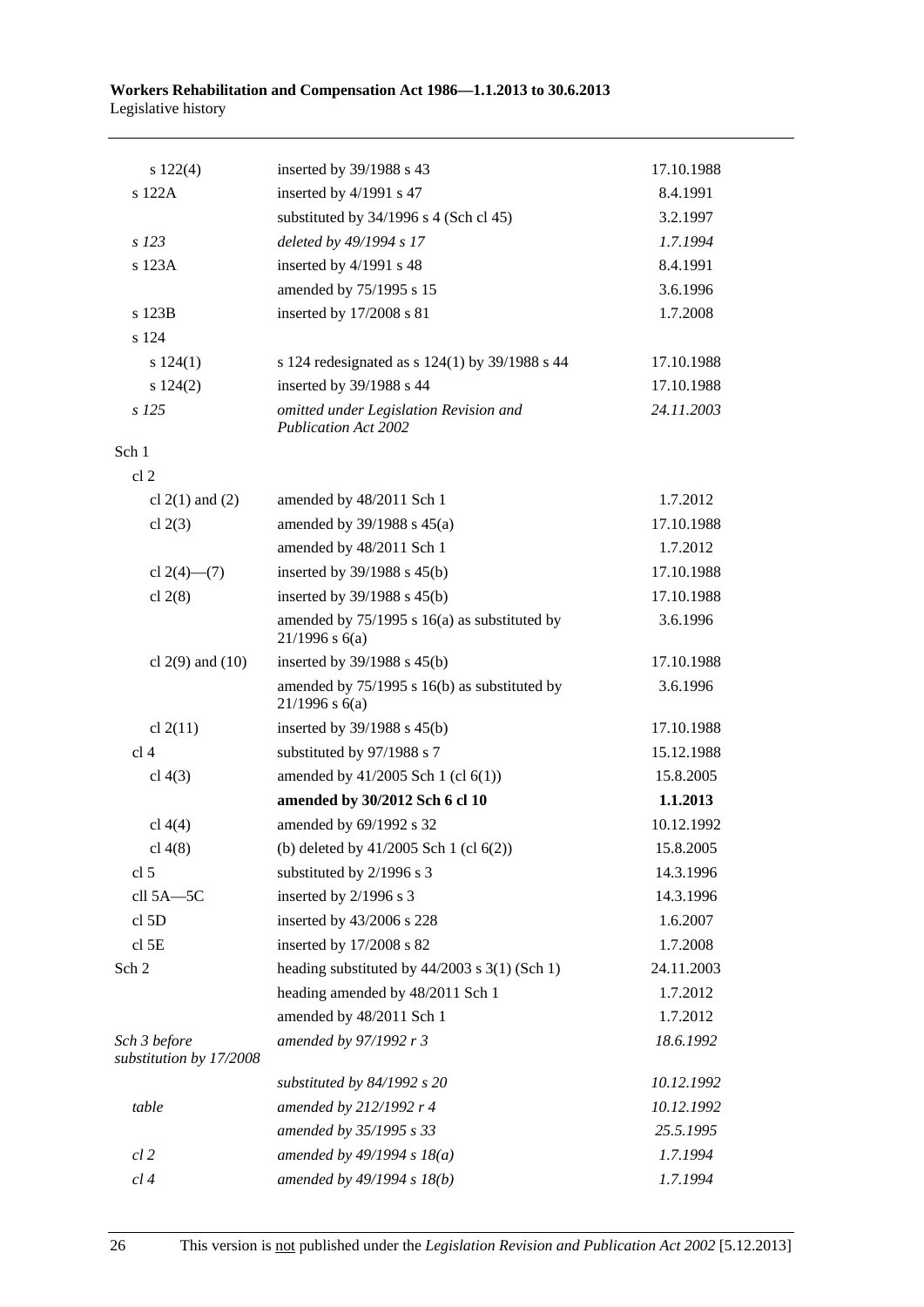| Sch <sub>3</sub>                    | substituted by 17/2008 s 83       | 1.4.2009   |
|-------------------------------------|-----------------------------------|------------|
| Sch <sub>3</sub> A                  | inserted by $17/2008$ s 83        | 1.4.2009   |
|                                     | amended by 48/2011 Sch 1          | 1.7.2012   |
| Sch 4 before deletion by<br>41/2005 | inserted by $97/1988$ s 8         | 15.12.1988 |
| cl1                                 |                                   |            |
| $cl$ $I(2)$                         | amended by $1/1993$ s 64          | 1.7.1993   |
|                                     | amended by $49/1994 s 19(a)$      | 1.7.1994   |
| $cl$ $I(2)$                         | (b) deleted by $49/1994 s 19(a)$  | 1.7.1994   |
| $cl$ $l(2a)$                        | inserted by $49/1994$ s $19(b)$   | 1.7.1994   |
| cl 2                                |                                   |            |
| cl 2(6)                             | amended by $84/1992 s 21(a)$      | 3.12.1992  |
| $cl$ 3                              | inserted by $84/1992$ s $21(b)$   | 3.12.1992  |
| Sch 4                               | deleted by $41/2005$ Sch 1 (cl 7) | 15.8.2005  |
|                                     | inserted by $23/2006$ s 11        | 1.1.2007   |
|                                     |                                   |            |

# **Transitional etc provisions associated with Act or amendments**

### *Workers Rehabilitation and Compensation Act Amendment Act 1990*

### **8—Transitional provision**

- (1) The amendment effected to the principal Act by section 3 of this Act does not affect—
	- (a) the rights of the respondent in Supreme Court Action No. 998 of 1989; or
	- (b) the rights of any claimant whose claim is determined before the commencement of this Act; or
	- (c) the rights of any other claimant who, as at the commencement of this Act, is a party to proceedings before a Review Officer.
- (2) Where a claim for compensation made before the commencement of this Act is rejected after the commencement of this Act on account of the enactment of section 3 of this Act, the claimant is entitled to be reimbursed by the Corporation for reasonable costs reasonably incurred by the claimant in making the claim.

# *Workers Rehabilitation and Compensation (Miscellaneous Provisions) Amendment Act 1991*

# **49—Transitional provision**

- (1) The amendments effected by this Act to those provisions of the principal Act that relate to weekly payments of compensation apply as from the commencement of this Act to persons whose entitlements to weekly payments arose before or after the commencement of this Act.
- (2) Where a worker became entitled to weekly payments before the commencement of this Act, the Corporation or an exempt employer may assess or reassess the amount of the weekly payments as from the commencement of this Act on the basis of the provisions of the principal Act as amended by this Act.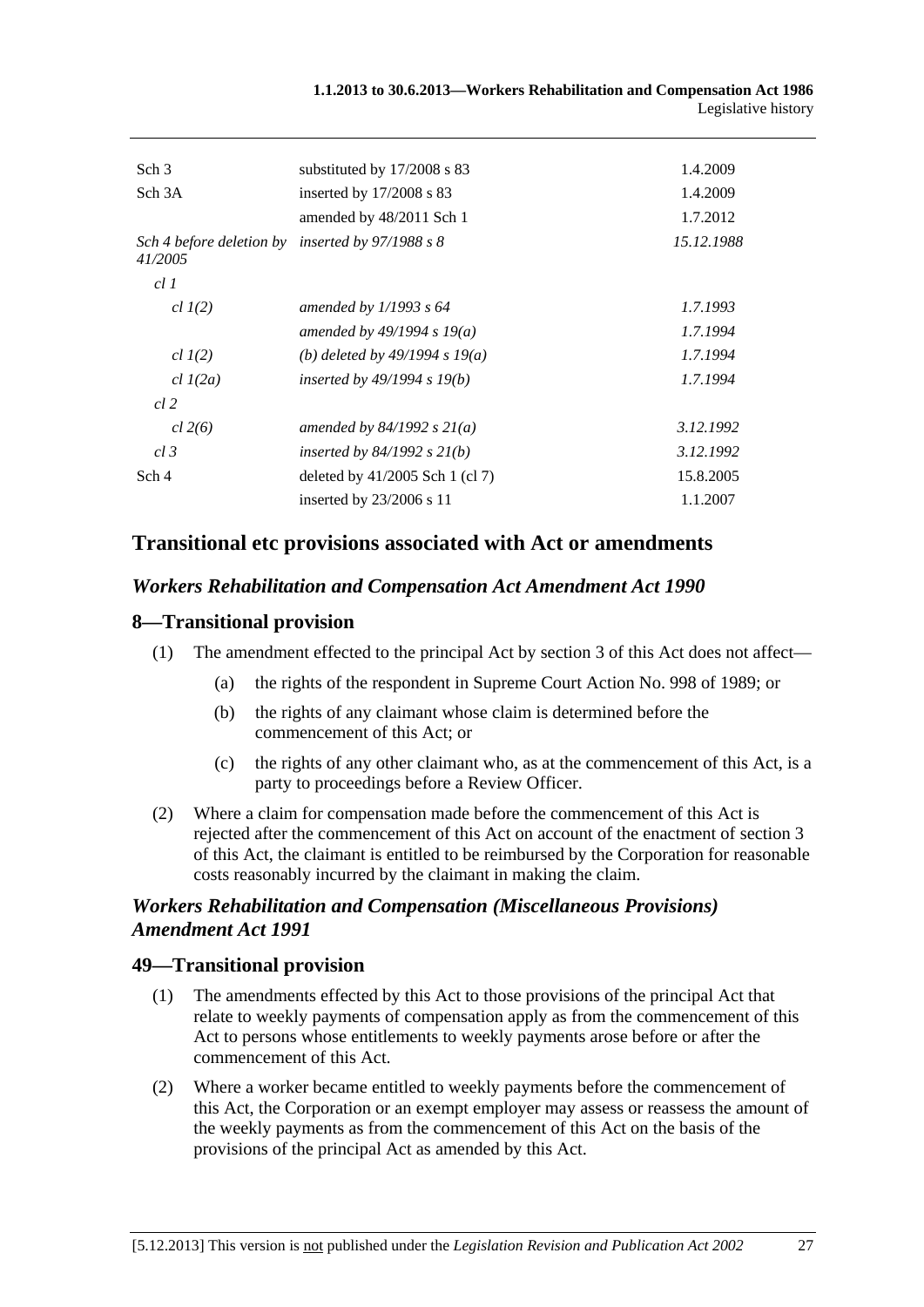(3) Where such a reassessment is made, it cannot give rise to a right to repayment of any amount paid on the basis of a former assessment.

## *Workers Rehabilitation and Compensation (Miscellaneous) Amendment Act 1992*

## **22—Application of amendments**

- (1) Subject to this section, the amendments affecting entitlement to, or quantum of, compensation for disabilities apply in relation to—
	- (a) a disability occurring on or after the commencement of this Act; or
	- (b) a disability occurring before the commencement of this Act in relation to which—
		- (i) no claim for compensation had been made under the principal Act as at the commencement of this Act; or
		- (ii) a claim for compensation had been made under the principal Act but the claim had not been determined by the Corporation or the exempt employer.
- (2) The amendments made by section 3, 5, 6, 10 and 11 apply whether the entitlement to compensation arose before or after the commencement of this Act.
- (3) The amendments made by section 4 have no retrospective effect.
- (4) A liability at common law for non-economic loss or solatium that arose before the commencement of this Act is not extinguished, on the commencement of this Act, by the amendments to section 54 of the principal Act, but, if an action is not commenced in a court to enforce the liability before the date falling 12 months after the cause of action arose or six months after the commencement of this Act (whichever is the later), the liability is then extinguished.
- (5) The period prescribed by subsection (4) cannot be extended.

#### *Workers Rehabilitation and Compensation (Declaration of Validity) Act 1993*

#### **2—Declaration of validity and textual authenticity**

- (1) The *[Workers Rehabilitation and Compensation \(Miscellaneous\) Amendment Act 1992](http://www.legislation.sa.gov.au/index.aspx?action=legref&type=act&legtitle=Workers%20Rehabilitation%20and%20Compensation%20(Miscellaneous)%20Amendment%20Act%201992)* (No. 84 of 1992) is declared to be, and since the date of its assent to have been, an Act of the Parliament.
- (2) The text of the Act as certified by the Clerk and the Deputy Speaker of the House of Assembly is the authentic text of the Act.

#### *Statutes Amendment (Chief Inspector) Act 1993*

#### **65—Existing appointments**

This Act does not affect the appointment of any person as an inspector before the commencement of this Act (other than as a Chief Inspector).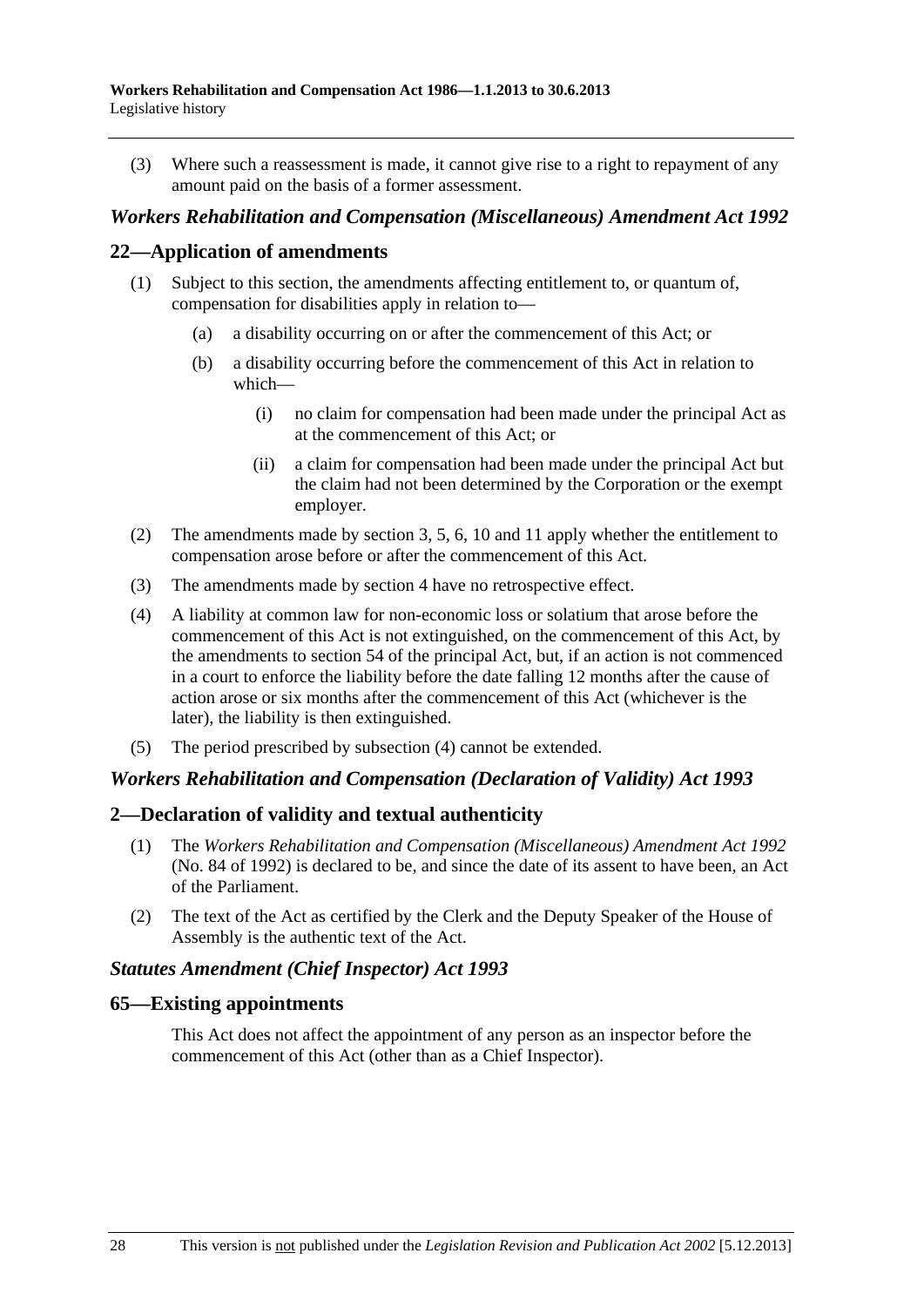# *Workers Rehabilitation and Compensation (Review Authorities) Amendment Act 1993*

# **16—Transitional provision**

- (1) Regulation 162 of 1992 (relating to agencies and instrumentalities of the Crown) will be taken to have come into operation at 4 p.m. on 30 September 1987.
- (2) Proceedings before a Review Officer under the principal Act immediately before the commencement of this provision may, subject to such directions as the Chief Review Officer thinks fit, be continued under the principal Act as amended by this Act.
- (3) Proceedings before the Tribunal under the principal Act immediately before the commencement of this provision will, subject to such directions as the President of the Tribunal thinks fit, continue before the Tribunal as if this Act had not been enacted.
- (4) A person who was, immediately before the commencement of this provision, a Review Officer under the principal Act will, subject to this Act, continue in office as a Review Officer under the principal Act as amended by this Act without interruption of his or her continuity of service and without prejudice to existing or accruing rights in respect of employment.
- (5) A person to whom subsection (4) applies will be taken to have been appointed, as from the commencement of this provision, for the balance of any term of office that applied before the commencement of this provision, or for a period of five years, whichever is the lesser.
- (6) The Governor may, by instrument in writing, vary any condition of employment that would otherwise apply to a person under subsection (4) (and any such instrument will have effect according to its terms).
- (7) Proceedings cannot be instituted before a Review Officer after the commencement of section 3 of this Act in respect of any decision of the Corporation under section 32(4) of the principal Act before that commencement.

# *Workers Rehabilitation and Compensation (Administration) Amendment Act 1994*

# **20—Application of amendments**

- (1) The amendments made by this Act to the principal Act apply in relation to disabilities occurring on or after the commencement of this Act.
- (2) However—
	- (a) the amendments made by sections 8, 9 and 10 of this Act apply both prospectively and retrospectively; and
	- (b) the amendments made by section 18 apply to any claim for compensation for hearing loss made on or after 23 March 1994; and
	- (c) the amendment made by section 11 applies as from 24 February 1994.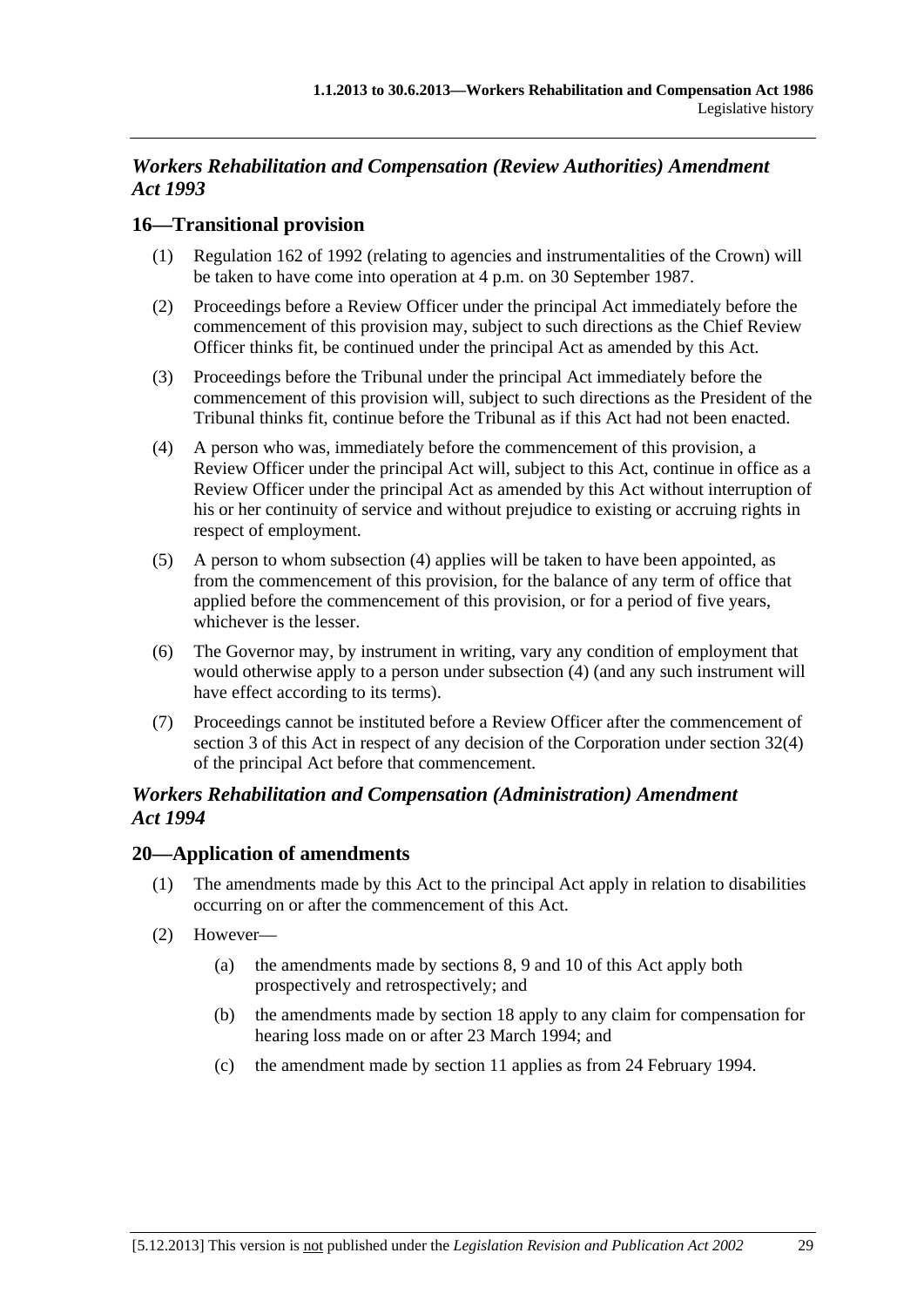# *Workers Rehabilitation and Compensation (Miscellaneous Provisions) Amendment Act 1995, s 34 (as amended by Workers Rehabilitation and Compensation (Miscellaneous) Amendment Act 1995, s 9)*

# **34—Transitional provisions**

- (1) This Act applies to disabilities arising from traumas occurring before the commencement of this Act (*old disabilities*) and disabilities arising from traumas occurring after the commencement of this Act (*new disabilities*) subject to the following qualifications—
	- (a) the amendments made by this Act do not affect—
		- (i) the principles on which weekly payments for a period of incapacity falling before the commencement of this Act are assessed; or
		- (ii) compensation for non-economic loss relating to loss or impairment of the capacity to engage in sexual intercourse if an application or request for such compensation had been made before 12 April 1995; and
	- (b) section 58B of the principal Act, as enacted by this Act, applies whether the worker has an old or a new disability.
- (2) A scale of charges in force under section 32 of the principal Act immediately before the commencement of section 9 of this Act remains in force until superseded by a regulation fixing a scale of charges.
- (3) Until a regulation is made for the purposes of section  $67(1)(b)$  of the principal Act (as substituted by this Act), the claims that are to be disregarded under that paragraph are claims for secondary and unrepresentative disabilities.

# *Workers Rehabilitation and Compensation (Miscellaneous) Amendment Act 1995*

# **3—Insertion of section 38A**

- (2) A discontinuance or reduction of weekly payments made under the principal Act before the commencement of this section cannot be challenged on the ground that there was no antecedent review of the worker's entitlement if the discontinuance or reduction could, assuming that section 38A had then been in force, have been validly made under that section.
- (3) Subsection (2) does not affect rights of the respondent arising under the judgment of the Supreme Court in Mitsubishi Motors Australia Ltd and WorkCover v Frank Sosa (No. S5084).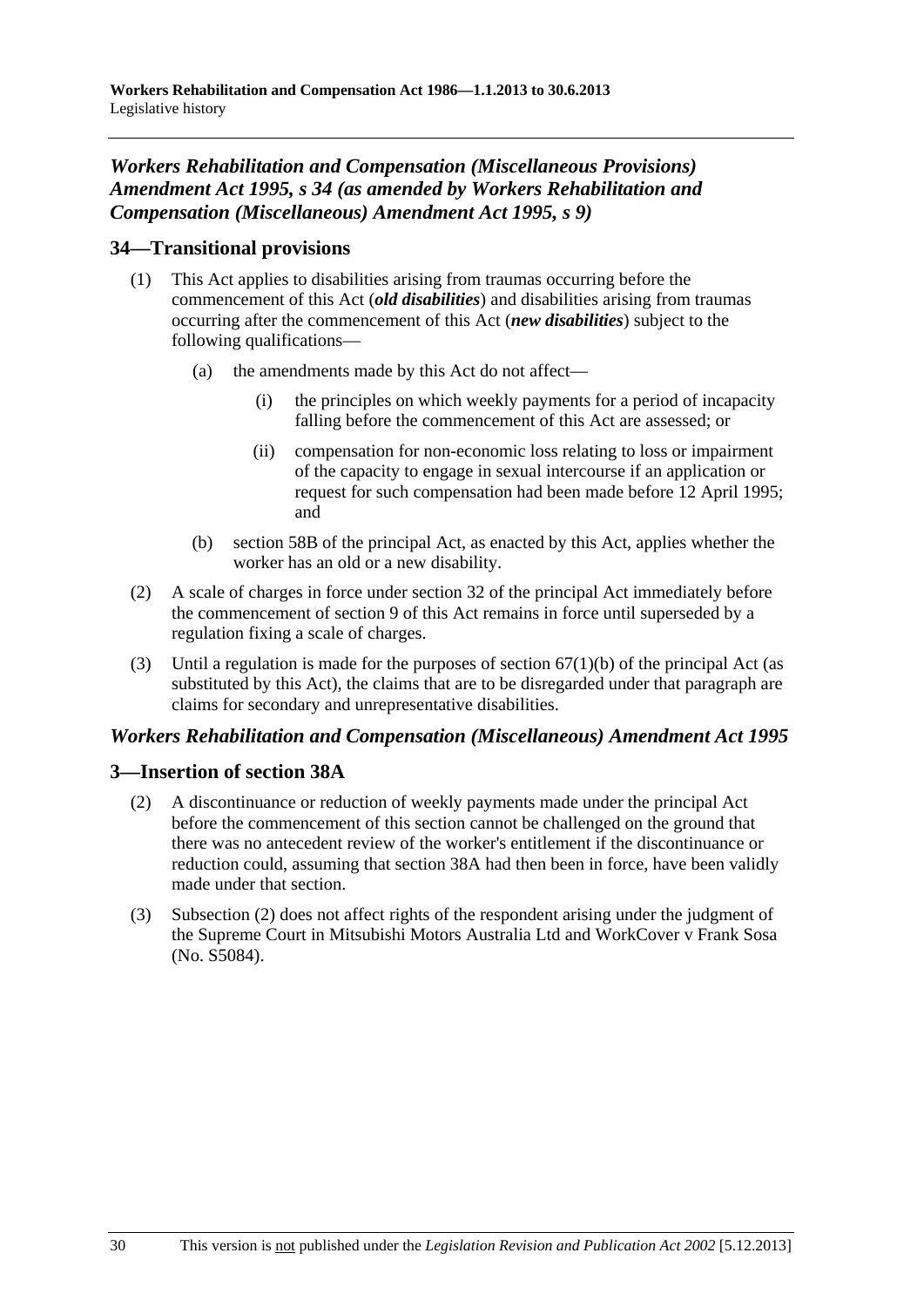*Workers Rehabilitation and Compensation (Dispute Resolution) Amendment Act 1995, s 17 (as amended by Workers Rehabilitation and Compensation (Dispute Resolution) Amendment Act 1996, s 6(b))* 

# **17—Transitional provisions**

- (1) A Deputy President of the Workers Compensation Appeal Tribunal appointed under the principal Act and in office immediately before the commencement of this Act continues in office subject to the principal Act as amended by this Act (the *new legislation*) as a Deputy President of the Workers Compensation Tribunal as if the new legislation had been in force when the appointment was made and the appointment had been made to that office under the new legislation.
- (2) The Registrar and other staff of the Workers Compensation Appeal Tribunal in office immediately before the commencement of this Act continue in office subject to the relevant conditions of appointment in corresponding positions on the staff of the Workers Compensation Tribunal.
- (3) Staff of the WorkCover Corporation of South Australia who—
	- (a) were employed immediately before the commencement of this Act in work related to the system of review and appeal then existing under the principal Act; and
	- (b) are designated by the Governor by notice in the Gazette as staff to whom this section applies.

become as from a date stated in the notice staff of the Workers Compensation Tribunal without loss of salary or status, or prejudice to existing or accruing rights in respect of employment.

- (4) The new legislation applies to reviewable decisions made under the principal Act before or after the commencement of this Act, but if proceedings were commenced before the commencement of this Act in relation to a reviewable decision—
	- (a) the proceedings may only be continued and completed under the principal Act as in force before the commencement of this Act; and
	- (b) new proceedings cannot be commenced under the new legislation in relation to the same decision.
- (5) The President may make rules, or give directions, governing practice, procedure or evidence in relation to proceedings that continue under subsection (4).
- (7) A person who was a Review Officer immediately before the commencement of this Act continues in office, subject to the person's conditions of appointment, for the remainder of the term of appointment as a member of the Tribunal's staff without prejudice to remuneration or existing or accruing rights to leave.
- (8) The President may assign a person who continues in office under subsection (7) to carry out duties as a conciliation and arbitration officer or in some other capacity on the Tribunal's staff (or as a conciliation and arbitration officer and in one or more other capacities), but the person continues as a Review Officer for the purpose of continuing and completing proceedings under subsection (4).
- (9) A person who continues as a Review Officer under this section is subject to administrative control and direction by the President.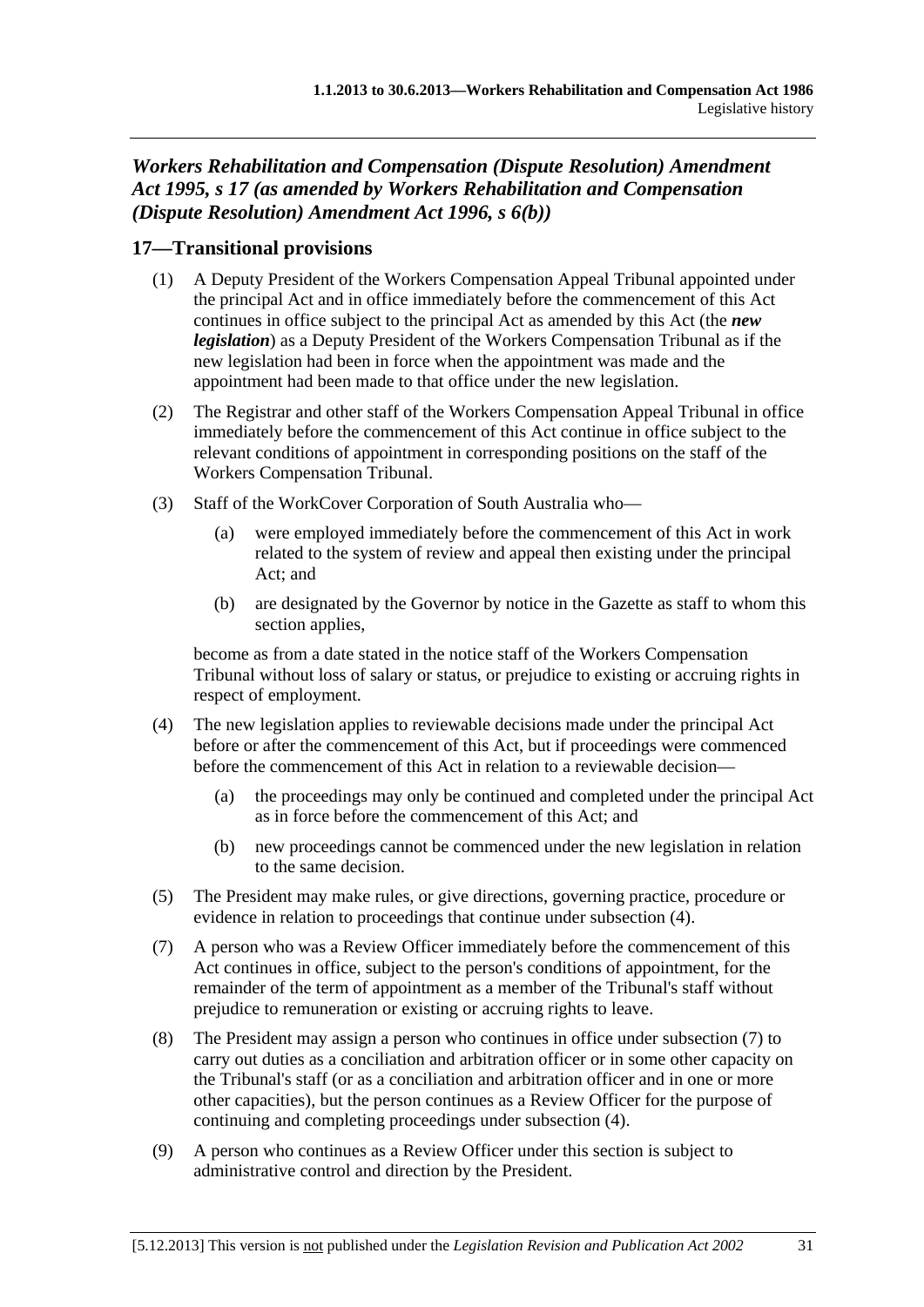# <span id="page-199-0"></span>*Statutes Amendment and Repeal (Common Expiation Scheme) Act 1996*

## **5—Transitional provision**

An Act repealed or amended by this Act will continue to apply (as in force immediately prior to the repeal or amendment coming into operation) to an expiation notice issued under the repealed or amended Act.

# *Workers Rehabilitation and Compensation (Self Managed Employer Scheme) Amendment Act 1998*

#### **8—Sunset provision**

On the expiration of 4 years from the commencement of this Act—

- (a) the amendments made by this Act (other than by section 6) are cancelled and the text of the Acts amended by this Act is restored to the form in which that statutory text would have existed if this Act had not been passed; and
- (b) section 107B of the *[Workers Rehabilitation and Compensation Act 1986](http://www.legislation.sa.gov.au/index.aspx?action=legref&type=act&legtitle=Workers%20Rehabilitation%20and%20Compensation%20Act%201986)* (as inserted by section 6 of this Act) is amended by striking out from subsection (4) ", a self managed employer or the claims manager for a group of self managed employers".

## *Workers Rehabilitation and Compensation (Territorial Application of Act) Amendment Act 2006, Sch 1—Transitional provisions*

#### **1—Interpretation**

In this Schedule—

*amendments* means amendments made to the principal Act by this Act;

*commencement day* means the day on which this Schedule comes into operation;

*principal Act* means the *[Workers Rehabilitation and Compensation Act 1986](http://www.legislation.sa.gov.au/index.aspx?action=legref&type=act&legtitle=Workers%20Rehabilitation%20and%20Compensation%20Act%201986)*,

and other terms used have meanings consistent with the meanings they have in the principal Act.

# **2—Application of amendments**

The amendments do not apply in respect of a disability that occurred before the commencement day except to the extent prescribed by this Schedule.

#### **3—Cases where disabilities occur before and after commencement of this Act**

- (1) If the death of a worker results from both a disability that occurred before the commencement day and a disability that occurred on or after that day, the worker is, for the purposes of the application of the amendments to and in respect of the death of the worker, to be treated as having died as a result of the disability that occurred on or after that day.
- (2) If a period of incapacity for work resulted both from a disability that occurred before the commencement day and a disability that occurred on or after that day, the incapacity is, for the purposes of the application of the amendments to and in respect of that incapacity for work, to be treated as having resulted from a disability that occurred on or after that day.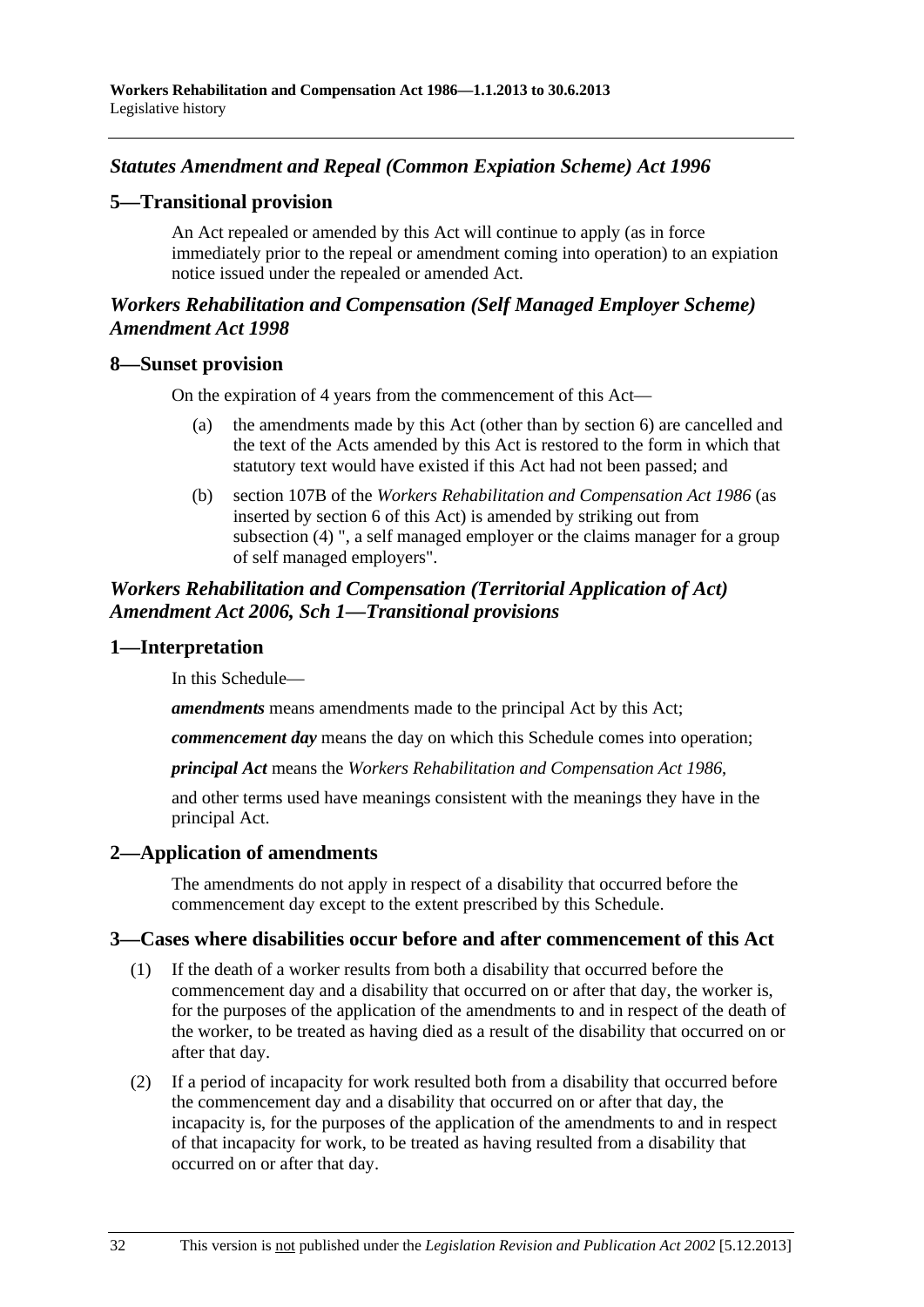<span id="page-200-0"></span> (3) [Subclauses \(1\)](#page-199-0) and [\(2\)](#page-199-0) do not affect any apportionment of liability or responsibility under the principal Act in a case where 1 or more of the disabilities occurred before the commencement day and 1 or more occurred on or after that day (but any such apportionment will only apply to the extent that a disability was compensable under the principal Act before the commencement day).

# **4—Claims made before the commencement of this Act**

- $(1)$  If—
	- (a) a person suffered a disability before the commencement day; and
	- (b) a claim for compensation in respect of the disability (the *original claim*) was made under the principal Act but rejected (by notice in writing under the principal Act) on account of the operation of section 6 of the principal Act as in force at the time of the occurrence of the disability; and
	- (c) the original claim would have given rise to—
		- (i) an entitlement to compensation in the form of weekly payments under section 35 or 44 of the principal Act; or
		- (ii) an entitlement in the form of a funeral benefit under section  $44(1)(a)$ of the principal Act; or
		- (iii) an entitlement to compensation in the form of a lump sum under section  $44(1)(b)(i)$  of the principal Act,

had the amendments been in force at the time of the occurrence of the disability; and

(d) the disability was not (and is not) compensable under a corresponding law,

then the person who made the original claim will, on application to the Corporation made within 6 months after the commencement of this clause, be entitled to any relevant benefit under [subclause \(2\).](#page-200-0)

- (2) A benefit under this subclause is any of the following (depending on what is relevant in the circumstances of the particular case):
	- $(a)$
- (i) if the original claim was in respect of a disability that resulted in an incapacity for work—a payment of compensation represented by weekly payments for a period not exceeding 12 months of incapacity for work, based on—
	- (A) the extent and duration of the incapacity for work; and
	- (B) the worker's notional weekly earnings at the time of the incapacity (adjusted in accordance with any provision made by the regulations); and
	- (C) any other factor that would otherwise apply under section 35 of the principal Act that is applied by regulations made for the purposes of this subparagraph (modified in any manner prescribed by the regulations);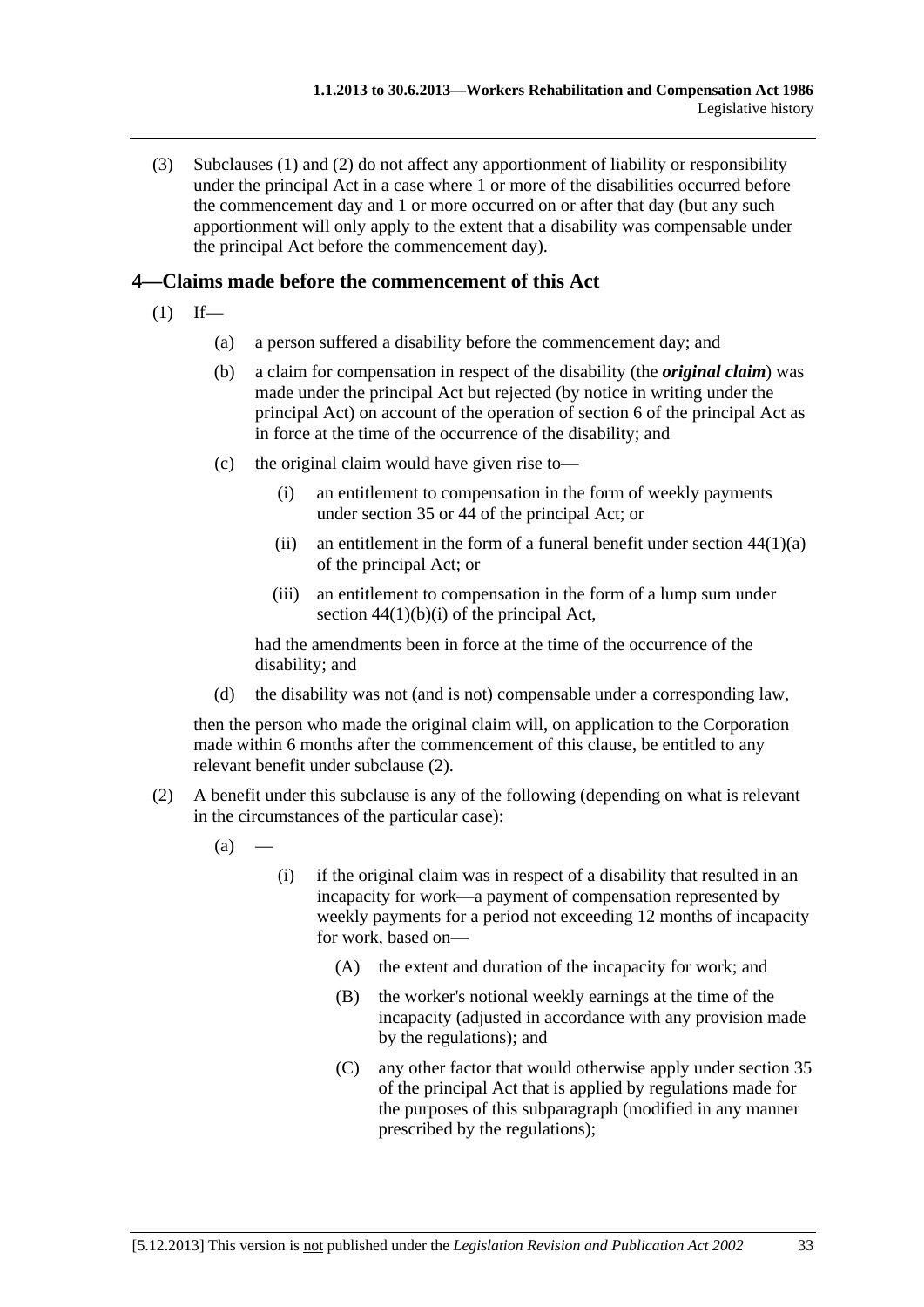- <span id="page-201-0"></span> (ii) if the original claim was in respect of a disability that resulted in the death of a worker—a payment of compensation represented by weekly payments for a period not exceeding 12 months for loss of support, based on—
	- (A) the relationship between the worker and the claimant (as would apply under section 44 of the principal Act); and
	- (B) the worker's notional weekly earnings at the time of death (adjusted in accordance with any provision made by the regulations); and
	- (C) any other factor that would otherwise apply under section 44 of the principal Act that is applied by regulations made for the purposes of this subparagraph (modified in any manner prescribed by the regulations);
- (b) compensation for any costs of a kind described in section 32(2) of the principal Act incurred by a worker in consequence of having suffered a relevant disability;
- (c) compensation in the form of a funeral benefit under section  $44(1)(a)$  of the principal Act (as determined at the time of death of the worker and adjusted in accordance with any provision made by the regulations);
- (d) compensation in the form of a lump sum under section  $44(1)(b)(i)$  of the principal Act (as determined at the time of death of the worker and adjusted in accordance with any provision made by the regulations).
- (3) The Corporation may, pursuant to an agreement between the person who has an entitlement under this clause and the Corporation, make any payment with respect to that entitlement—
	- (a) in instalments (with each instalment being an amount fixed under the agreement); or
	- (b) in a lump sum (representing the total amount of the entitlement adjusted to take into account any factor prescribed by the regulations).
- (4) The Corporation may, in connection with an application under this clause, require a person seeking a payment to provide any information that the Corporation thinks fit.
- (5) The Corporation may delay making a payment on an application under this clause until any information required under [subclause \(4\)](#page-201-0) has been provided.

# **5—Ex gratia payments**

- (1) In addition to a preceding clause, the Corporation has an absolute discretion to make an *ex gratia* payment (of an amount determined by the Corporation) to a person in connection with the enactment of this Act if—
	- $(a)$
- (i) the person did not make a claim under the principal Act in respect of a disability suffered before the commencement of this Act and, if he or she has made such a claim, the claim would have been rejected on account of the operation of section 6 of the principal Act as in force at the time of the occurrence of the disability; or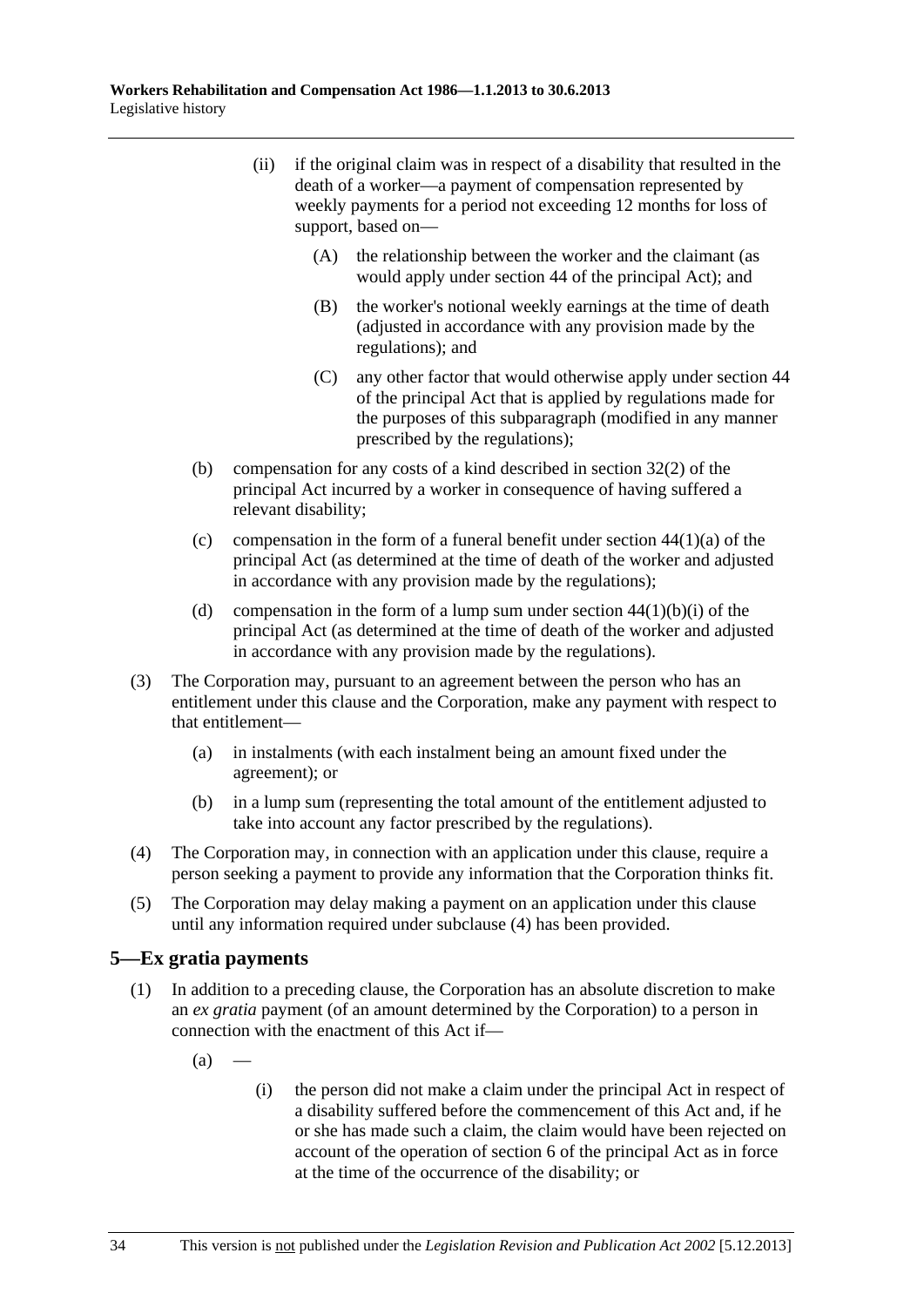- <span id="page-202-0"></span> (ii) the person did make a claim under the principal Act in respect of a compensable disability suffered before the commencement of this Act but the claim did not (or does not) give rise to an entitlement under the principal Act on account of the operation of section 6 of the principal Act as in force at the time of the occurrence of the disability; and
- (b) the Corporation is satisfied—
	- (i) that the person would have had an entitlement to compensation under the principal Act had the amendments been in force at the time of the occurrence of the disability; and
	- (ii) that the disability was not (and is not) compensable under a corresponding law; and
	- (iii) that the person suffered substantial hardship on account of the disability; and
	- (iv) taking into account any other matter as the Corporation thinks fit, that it is appropriate in the circumstances of the particular case that an *ex gratia* payment be made.
- (2) A person seeking an *ex gratia* payment under this clause must make an application to the Corporation, in a manner and form determined by the Corporation, within the period prescribed by the regulations.
- (3) The Corporation may, in connection with an application under this clause, require a person seeking a payment to provide any information that the Corporation thinks fit.
- (4) The Corporation may delay making a determination on an application under this clause—
	- (a) until any period that applies under [subclause \(2\)](#page-202-0) has expired; or
	- (b) until any information required under [subclause \(3\)](#page-202-0) has been provided.
- (5) The making of a payment under this clause will not affect any entitlement that a person may have with respect to another disability under the principal Act (and will not be taken into account for the purposes of any claim under the principal Act).
- (6) The Corporation may make a payment under this clause on such conditions as the Corporation thinks fit (and a person who contravenes or fails to comply with a condition may be required to repay any amount that has been paid by the Corporation (and any such amount will be recoverable as a debt)).
- (7) A decision of the Corporation to make, or not to make, an *ex gratia* payment, or the amount of an *ex gratia* payment, under this clause is final and cannot be subject to review by a court or tribunal in any respect.

### **6—Related matters**

 (1) Any payment under [clause 4](#page-200-0) or [5](#page-201-0) will be taken from the Compensation Fund (and the Corporation is authorised by force of this clause to apply the relevant amount from the Compensation Fund).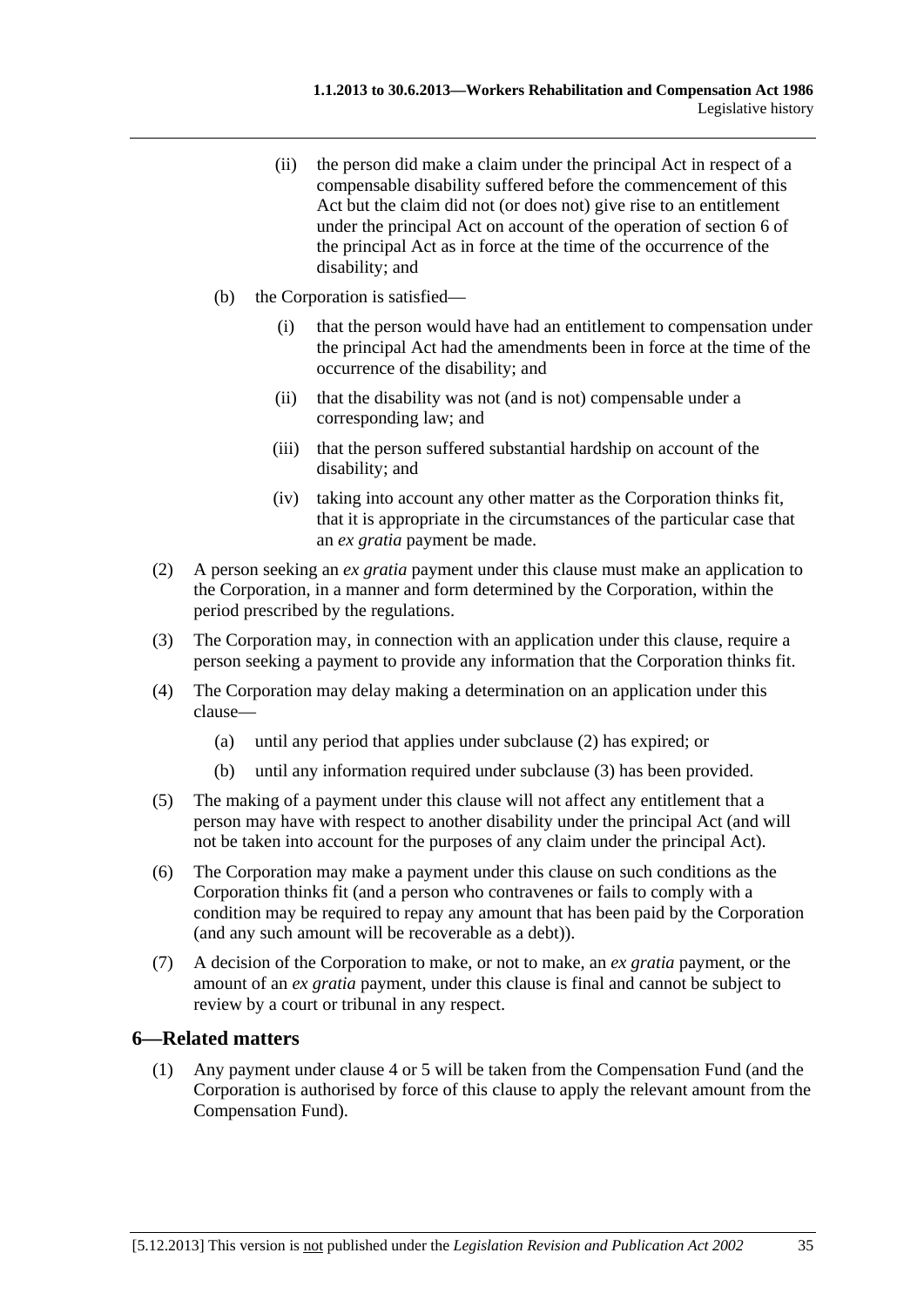- <span id="page-203-0"></span> (2) The Corporation is not entitled to recover the amount of any payment made under [clause 4](#page-200-0) or [5](#page-201-0) from a person who was the employer of the relevant worker at the time of the occurrence of the disability (including in a case where the employer was an exempt employer).
- (3) The Governor may make such regulations as are contemplated by this Schedule, or as are necessary or expedient for the purposes of this Schedule.

# *Workers Rehabilitation and Compensation (Scheme Review) Amendment Act 2008, Sch 1—Transitional provisions*

# **1—Interpretation**

(1) In this Schedule—

*principal Act* means the *[Workers Rehabilitation and Compensation Act 1986](http://www.legislation.sa.gov.au/index.aspx?action=legref&type=act&legtitle=Workers%20Rehabilitation%20and%20Compensation%20Act%201986)*;

*relevant day* means a day appointed by proclamation as the relevant day for the purposes of the provision in which the term is used;

*self-insured employer* includes an exempt employer (being the term previously used under the principal Act).

 (2) In this Schedule, terms used have meanings consistent with the meanings they have in the principal Act.

# **2—Average weekly earnings**

- (1) Subject to subclause (2), section 4 of the principal Act, as enacted by this Act, applies to claims for compensation made on or after the relevant day (whether the entitlement to compensation arose before or on or after the relevant day).
- (2) Subsection (11) of section 4 of the principal Act, as enacted by this Act, operates both prospectively and retrospectively.

# **3—Provisional acceptance of liability—medical expenses**

Section 32A of the principal Act, as enacted by this Act, extends to disabilities occurring before the enactment of that section.

# **4—Weekly payments**

- (1) Sections 35 to 35C (inclusive) of the principal Act, as enacted by this Act, (in this clause referred to as the *new provisions*) apply in relation to workers who suffer compensable disabilities on or after the relevant day.
- (2) In addition, the new provisions extend to entitlements to weekly payments of compensation in relation to compensable disabilities occurring before the relevant day—
	- (a) if a worker has, before the relevant day, reached or gone past the end of the first 2 years of incapacity referred to in section 35(2) of the principal Act, as in existence immediately before the substitution of section 35 under [section 15](#page-0-0) of this Act (in this clause referred to as the *old provision*) (and is still in receipt of weekly payments of compensation on the relevant day); or
	- (b) if a worker, on or after the relevant day, reaches the end of the first 2 years of incapacity referred to in the old provision (and is still in receipt of weekly payments of compensation at the end of that 2 year period).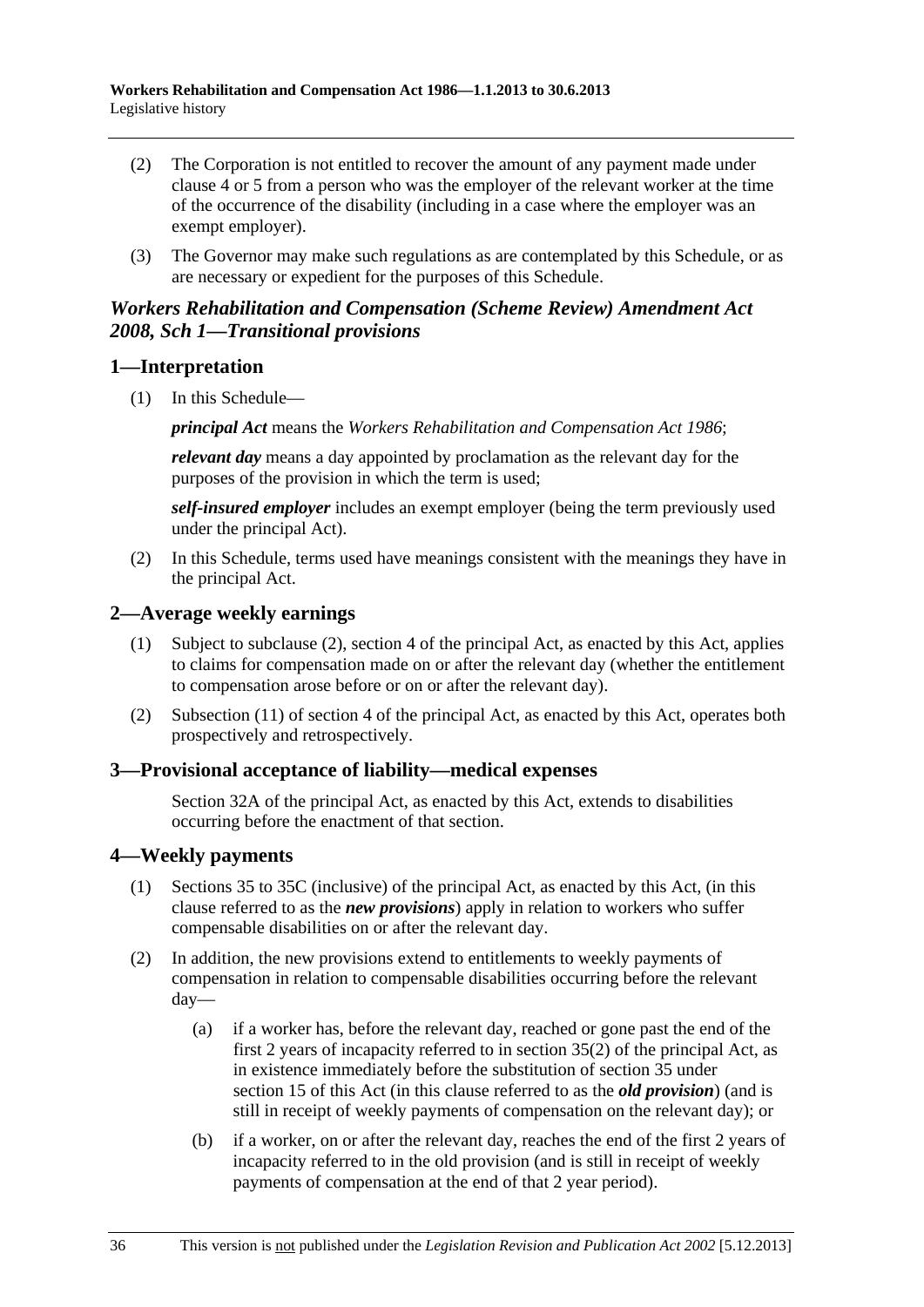(3) To avoid doubt, in the circumstances of any particular case, the new provisions replace section 35 of the principal Act, as in existence immediately before the substitution of section 35 under [section 15](#page-0-0) of this Act, if or when a worker falls within a set of circumstances described in [paragraph \(a\)](#page-203-0) or [\(b\)](#page-203-0) of subclause (2).

# **5—Discontinuance of weekly payments**

- (1) Subject to subclause (2), the amendments made to section 36 of the principal Act by this Act extend to weekly payments commenced before the relevant day, or commenced on or after the relevant day, in relation to compensable disabilities occurring before the relevant day.
- (2) Subsections (4), (4a) and (5) of section 36 of the principal Act, as in existence immediately before the substitution of those subsections by [section 16](#page-0-0) of this Act, will continue to apply in relation to a decision that is the subject of a notice of dispute lodged under section 36(4) before the relevant day.

# **6—Adjustments due to change from original arrangements**

- (1) Section 37 of the principal Act, as enacted by this Act, extends to any determination of average weekly earnings (and, if relevant, notional weekly earnings) made before or on or after the relevant day in relation to compensable disabilities occurring before the relevant day.
- (2) However, the operation of subclause (1) in relation to a determination of average weekly earnings made before the relevant day cannot apply to the disadvantage of a worker by decreasing average weekly earnings (and, if relevant, notional weekly earnings).

# **7—Economic adjustments to weekly payments**

The amendments made to section 39 of the principal Act by this Act extend to weekly payments commenced before the relevant day, or commenced on or after the relevant day, in relation to compensable disabilities occurring before the relevant day.

# **8—Redemption of liabilities**

- (1) Subject to subclause (2), paragraph (e) of section 42(2) of the principal Act, as enacted by this Act, applies in relation to—
	- (a) any relevant liability arising from a compensable disability that occurs on or after the relevant day; and
	- (b) any relevant liability arising from a compensable disability that occurred within the period of 3 years immediately preceding the relevant day; and
	- (c) on or after the expiration of 1 year from the relevant day—any relevant liability arising from a compensable disability that occurred before the 3 year period referred to in paragraph (b).
- (2) Subclause  $(1)(b)$  or (c) does not apply where, in a particular case, the Corporation or a self-insured employer has provided a notification to the worker under section 42(4) of the principal Act before the relevant day.
- (3) In this clause—

*relevant liability* means a liability that is capable of redemption under section 42(1) of the principal Act.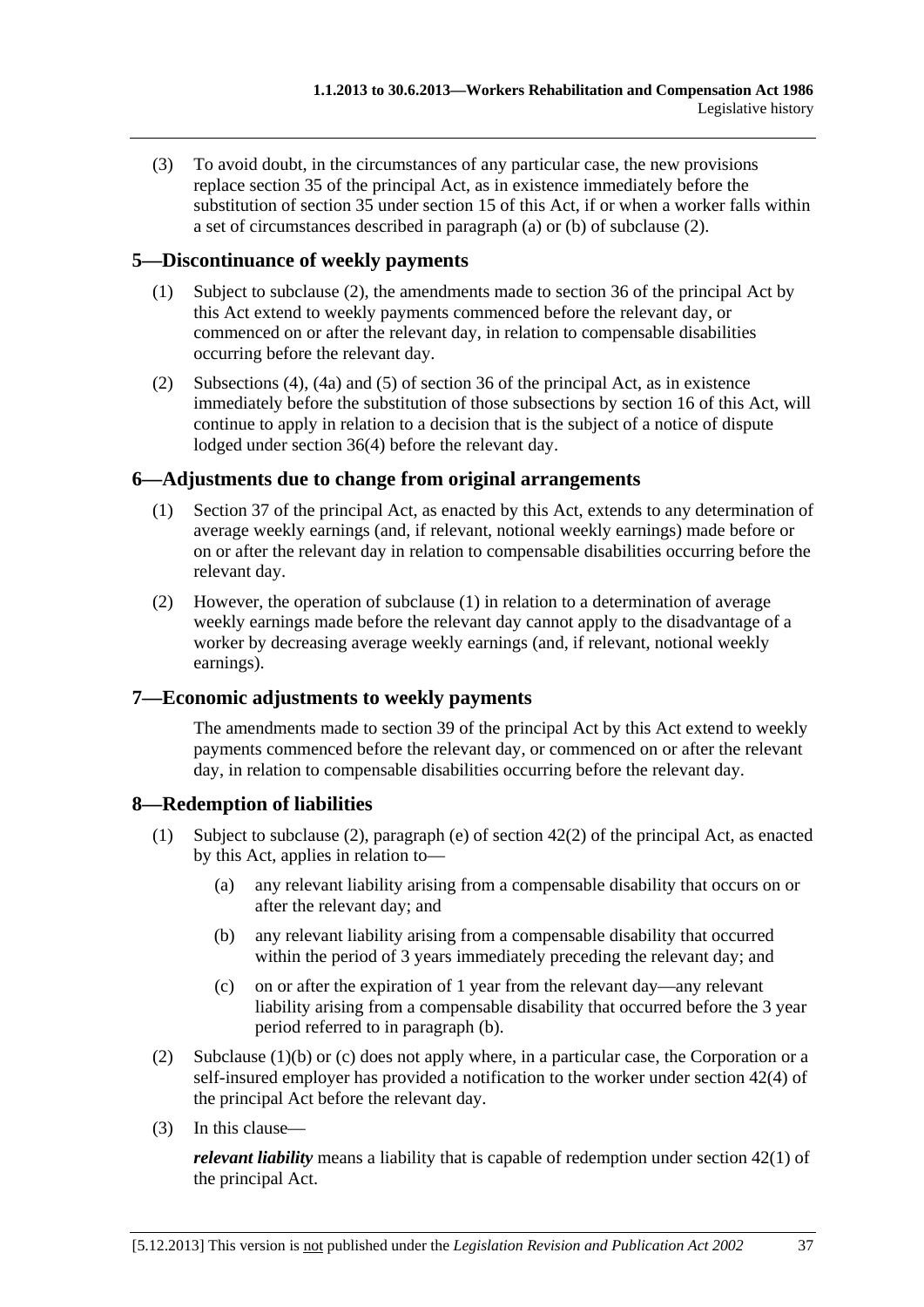#### **9—Loss of earning capacity—capital loss assessments**

Division 4B of Part 4 of the principal Act, as in existence immediately before the relevant day, will be taken to continue to apply with respect to any case where the Corporation or a self-insured employer has made any assessment (including an interim assessment) under section 42A of the principal Act before the relevant day.

### **10—Lump sum compensation**

Sections 43, 43A and 43B of the principal Act, as enacted by this Act, extend to any case where the Corporation or a self-insured employer (as the case requires) has not, before the relevant day, made a determination of the compensation payable in the particular case under section 43 of the principal Act, as in existence immediately before the substitution of that section under [section 24](#page-0-0) of this Act (in respect of a compensable disability occurring before the relevant day).

### **11—Compensation payable on death—weekly payments**

The amendments made to section 44 of the principal Act by this Act apply to any claim for compensation made on or after the relevant day (whether the entitlement to compensation arose before or on or after the relevant day).

### **12—Compensation payable on death—lump sums**

Section 45A of the principal Act, as enacted by this Act, applies to claims for a lump sum payment of compensation on account of the death of a worker made on or after the relevant day (whether the entitlement to compensation arose before or on or after the relevant day).

# **13—Funeral benefit**

Section 45B of the principal Act, as enacted by this Act, applies to claims for a funeral benefit made on or after the relevant day (including in respect of a funeral occurring before the relevant day).

# **14—Counselling services**

Section 45C of the principal Act, as enacted by this Act—

- (a) applies to claims for compensation made under that section on or after the relevant day (whether the entitlement to compensation arose before or on or after the relevant day); and
- (b) extends to claims for compensation for counselling services made to the Corporation or a self-insured employer before the relevant day under section 44 of the principal Act if the Corporation or self-insured employer determines that it is reasonable to allow the claim to be incorporated into the operation of this clause.

# **15—Provisional payments**

- (1) Division 7A of Part 4 of the principal Act, as enacted by this Act, extends to cases involving disabilities occurring before the relevant day.
- (2) Subclause (1) does not apply in a case where the relevant worker has made a claim for compensation under Division 8 of Part 4 of the principal Act before the relevant day.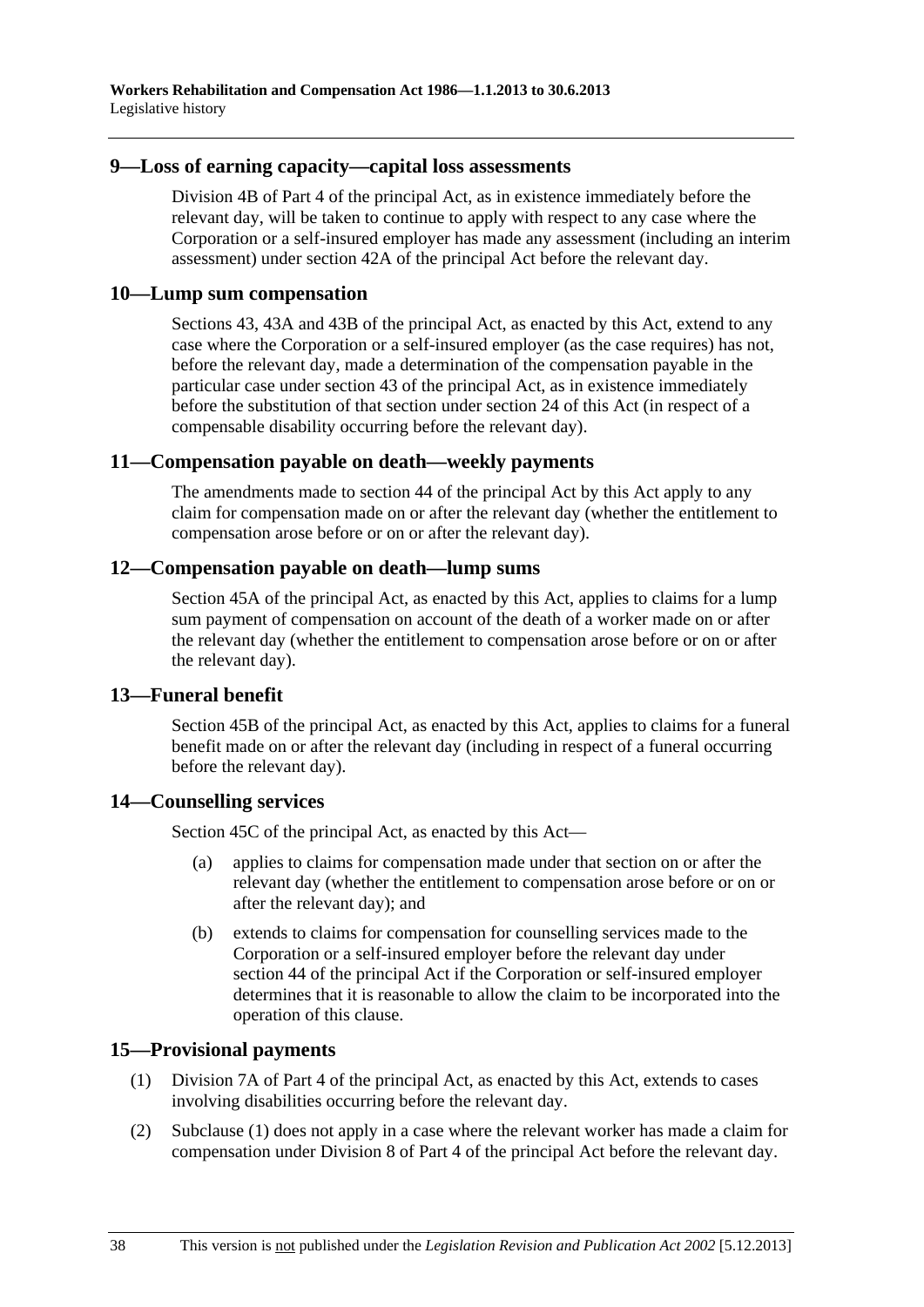# <span id="page-206-0"></span>**16—Medical panels**

A medical question may be referred to a Medical Panel under Part 6C of the principal Act, as enacted by this Act, even if the medical question relates to a claim made or proceedings commenced before that enactment.

# *Workers Rehabilitation and Compensation (Scheme Review) Amendment Act 2008, Sch 2—Review*

## **1—Review**

- (1) The Minister must, as soon as practicable after 31 December 2010, appoint an independent person to carry out a review concerning—
	- (a) the impact of this Act on workers who have suffered compensable disabilities and been affected by the operation of this Act; and
	- (b) the impact of this Act on levies paid by employers under Part 5 of the principal Act; and
	- (c) the impact of this Act on the sufficiency of the Compensation Fund to meet the liabilities of the WorkCover Corporation of South Australia under the principal Act; and
	- (d) such other matters as the Minister may determine.
- (2) The person appointed by the Minister under [subclause \(1\)](#page-206-0) must present to the Minister a report on the outcome of the review no later than 4 months following his or her appointment.
- (3) The Minister must, within 6 sitting days after receiving the report, have copies of the report laid before both Houses of Parliament.
- (4) In this clause, terms used have meanings consistent with the meanings they have in the principal Act.
- (5) In this clause—

*principal Act* means the *[Workers Rehabilitation and Compensation Act 1986](http://www.legislation.sa.gov.au/index.aspx?action=legref&type=act&legtitle=Workers%20Rehabilitation%20and%20Compensation%20Act%201986)*.

# *Workers Rehabilitation and Compensation (Employer Payments) Amendment Act 2011, Sch 2 Pt 4—Transitional provisions*

# **9—Interpretation**

In this Part—

*principal Act* means the *[Workers Rehabilitation and Compensation Act 1986](http://www.legislation.sa.gov.au/index.aspx?action=legref&type=act&legtitle=Workers%20Rehabilitation%20and%20Compensation%20Act%201986)*.

# **10—General saving provision**

The amendments made to the principal Act by this Act do not apply in relation to the imposition or recovery of levy under the principal Act with respect to the 2011/2012 financial year (or any preceding financial year) (and the principal Act will continue to apply in relation to any such levy as if this Act had not been enacted).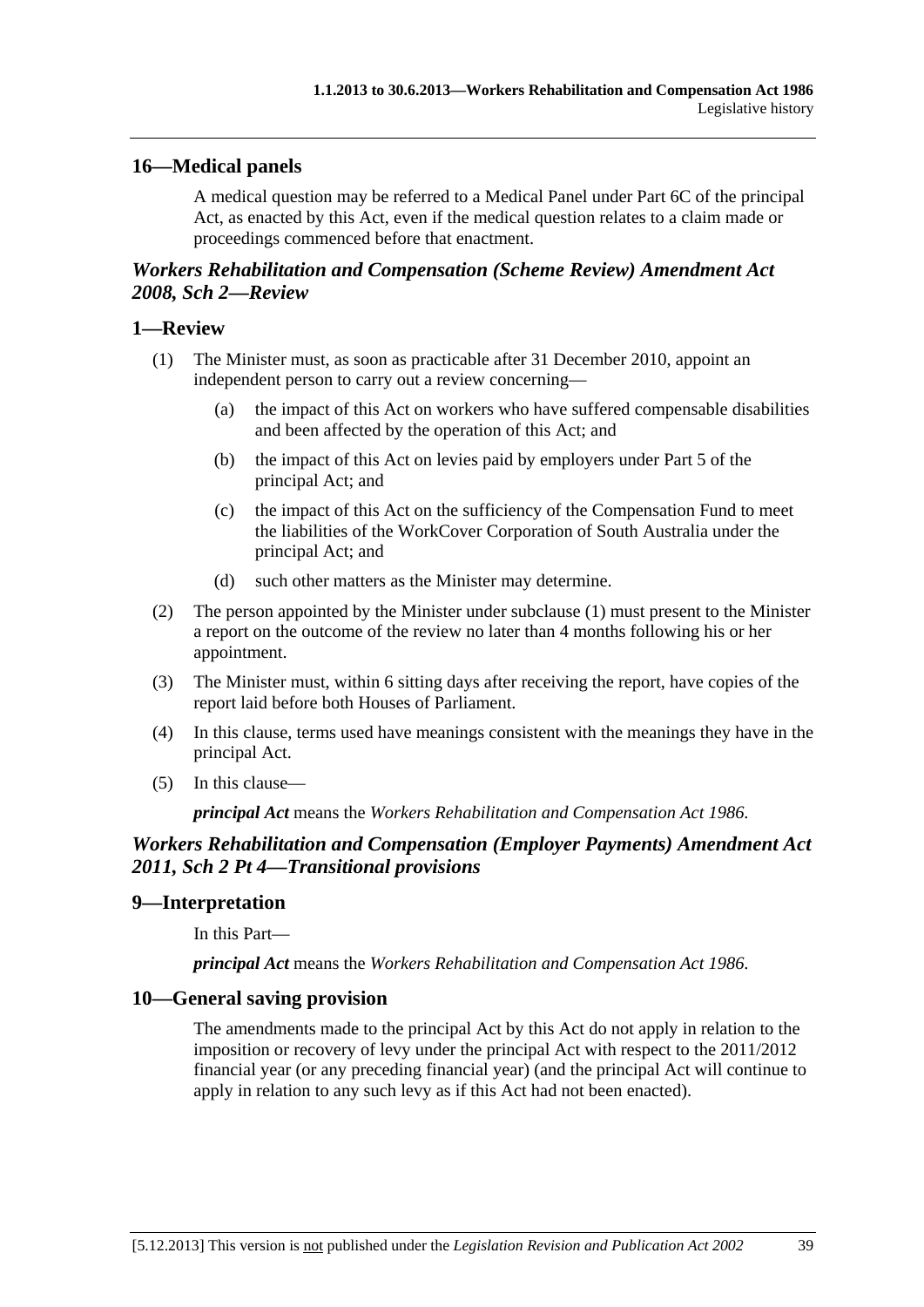### <span id="page-207-0"></span>**11—Provision of information and ability to apply alternative arrangements**

- (1) The Corporation may, in connection with the commencement and implementation of this Act (and before 1 July 2012)—
	- (a) require employers to furnish (in a designated manner and form) information to the Corporation about any matter that the Corporation considers necessary in the circumstances; and
	- (b) allow employers to apply to be considered as being appropriate employers for the purposes of section  $71(6)(d)$  of the principal Act as enacted by this Act.
- (2) The Corporation may require that any information provided under [subclause \(1\)](#page-207-0) be verified by statutory declaration.
- (3) Information required under [subclause \(1\)](#page-207-0) must be provided to the Corporation within a period determined by the Corporation.

Maximum penalty: \$5 000.

 (4) A requirement under this clause may be imposed by notice to a particular employer or by notice in the Gazette.

# **Historical versions**

Reprint No 1—15.1.1992 Reprint No 2—18.6.1992 Reprint No 3—10.12.1992 Reprint No 4—3.5.1993 Reprint No 5—20.5.1993 Reprint No 6—1.7.1993 Reprint No 7—24.2.1994 Reprint No 8—1.7.1994 Reprint No 9—3.12.1994 Reprint No 10—25.5.1995 Reprint No 11—17.8.1995 Reprint No 12—14.12.1995 Reprint No 13—25.1.1996 Reprint No 14—14.3.1996 Reprint No 15—1.4.1996 Reprint No 16—3.6.1996 Reprint No 17—27.6.1996 Reprint No 18—3.2.1997 Reprint No 19—13.4.2000 Reprint No 20—14.12.2001 Reprint No 21—13.1.2002 Reprint No 22—24.11.2003 13.4.2004 15.8.2004 4.9.2006